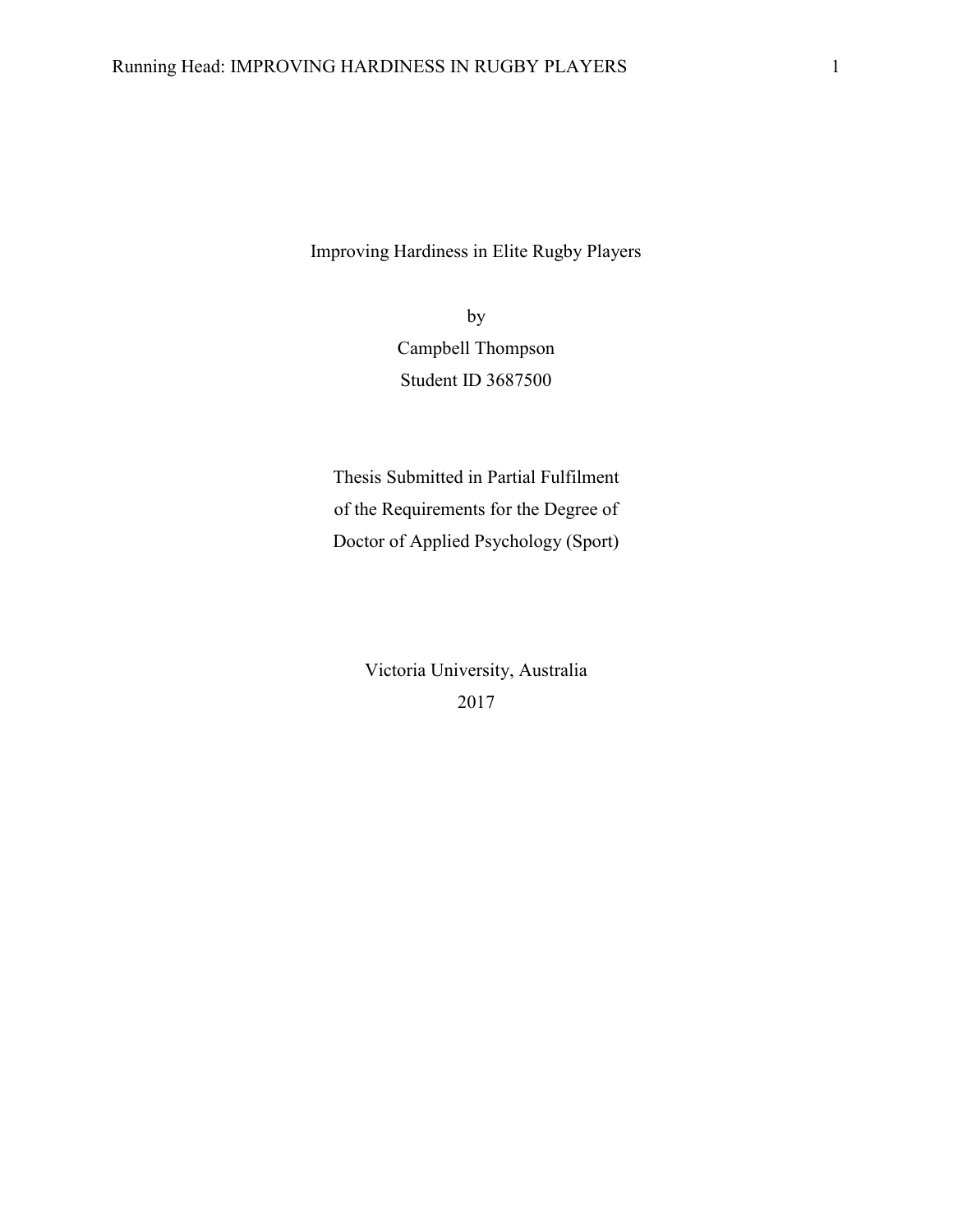#### **Abstract**

Researchers in sport (Sheard & Golby, 2010) and other performance domains (Florian, Mikulincer, & Taubman, 1995) have identified hardiness as a personality characteristic that contributes to performance by differentiating the way individuals respond to stressors they face. The purpose of this study was to investigate how an applied psychology intervention to improve hardiness would affect the way athletes coped with stressors in their elite sport environment. In this qualitative study, I used a case study design consisting of an initial interview session followed by a further five intervention sessions, based on cognitive behavioural therapy. The participants were two first-year professional rugby players at an elite club in a top level national competition. I present each case as a separate story detailing the identification of sources of stress experienced by each player, the process of the hardiness intervention to address those sources of stress, and the outcomes for the participants. The analysis confirmed the effect of the players' 'hardy attitudes' on stress. Results showed specific examples of how hardiness facets related to performance and subjective experience. In both cases the Commitment and Control facets of hardiness showed greater change than the Challenge facet. Threats from competitive 'on-field' stressors proved more manageable than relationship-based threats. Based on the findings from the study, I question the fit of the Challenge dimension within Kobasa's (1981) model of hardiness, and the degree to which the facet is amenable to change within a short-term intervention. Although this study was limited to two case studies, I identified interpersonal factors relevant to the hardiness construct that interacted strongly with hardiness facets in determining subjective responses to stress.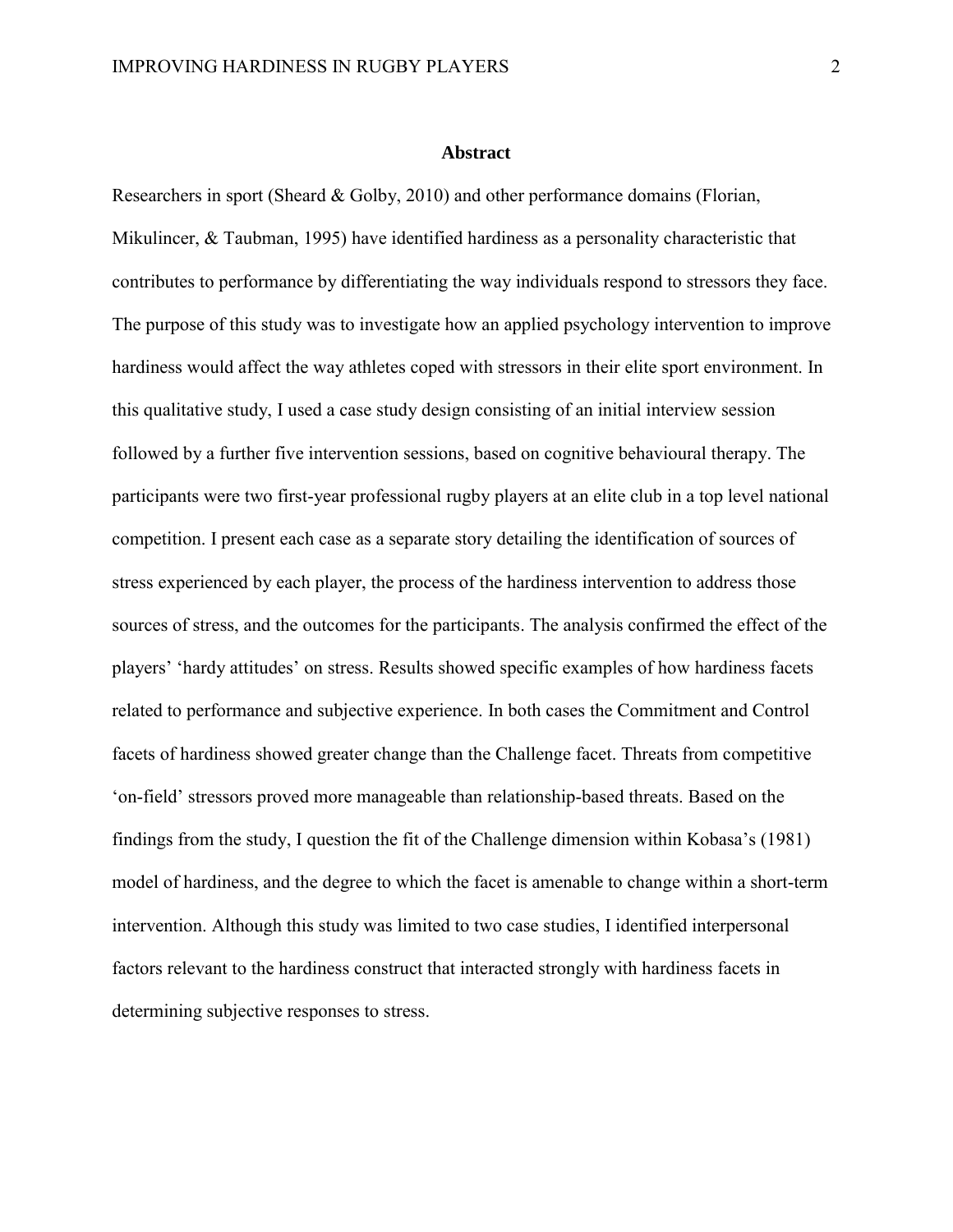#### **DECLARATION**

I, Campbell Thompson, declare that the Doctor of Applied Psychology (Sport) thesis entitled Improving Hardiness in Elite Rugby Players is 44396 words in length including quotes and exclusive of tables, figures, appendices, bibliography, references and footnotes. This thesis contains no material that has been submitted previously, in whole or in part, for the award of any other academic degree or diploma. Except where otherwise indicated, this thesis is my own work.

Signature: Date: 31/8/2016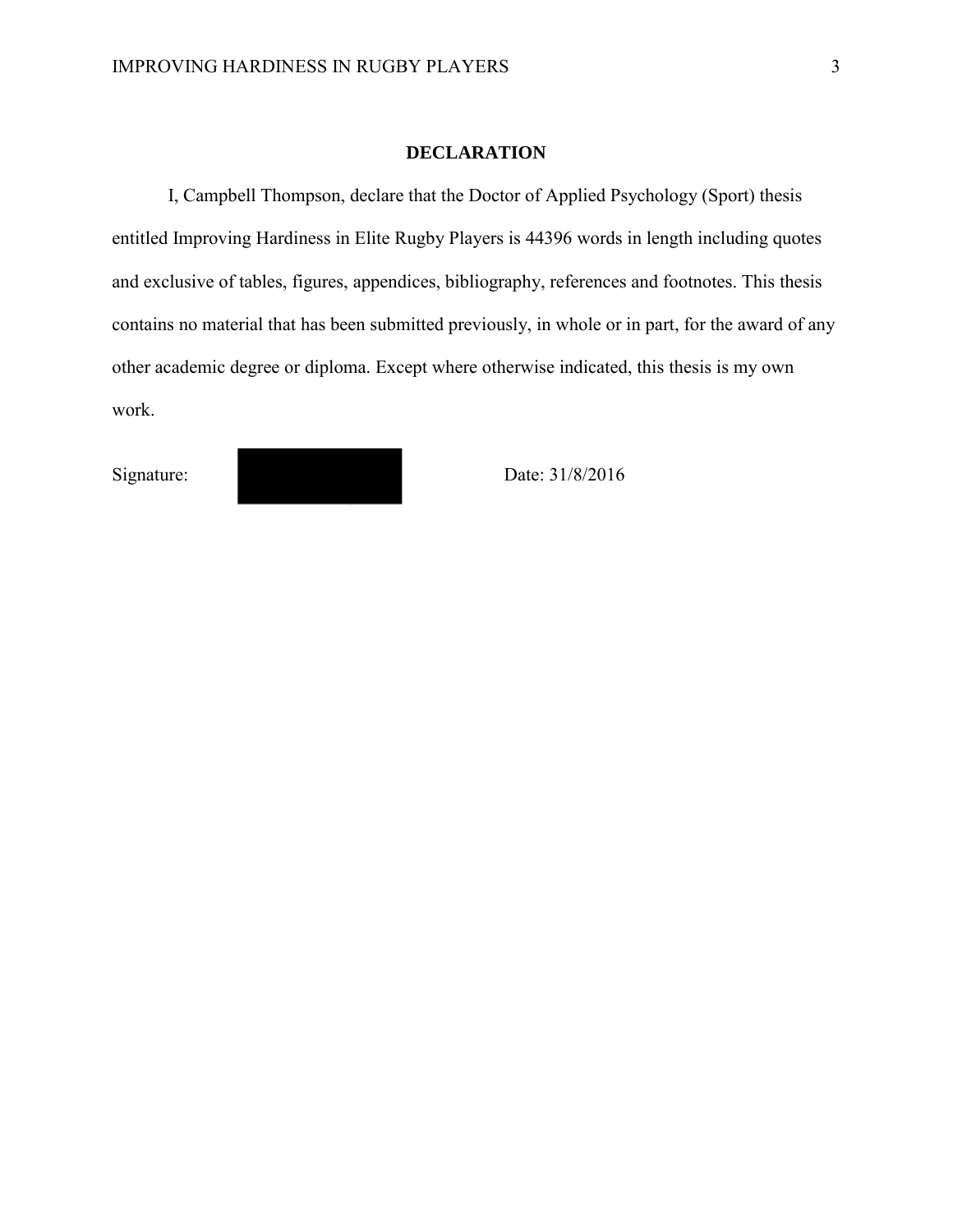#### **ACKNOWLEDGEMENTS**

Thank you to the participants in this study who worked with me at a significant and challenging time in their sporting careers, and to the amazing coaches and staff at a very special club, for making this work possible. Completing this thesis represents a significant personal and professional graduation for me, which would not have happened without the extraordinary support and patience of my supervisor, Tony Morris, and my wife, Parin. Thank you both for everything. A further huge thank you is due to Mark, for opening my eyes to the qualities it is worth striving for as a psychologist, and the potential that exists in our work. Thanks also to all my wonderful family, especially my mum who has shown me the value in life of love and work. Lastly, a special thanks to Aida, who has patiently waited for her dad to finish writing.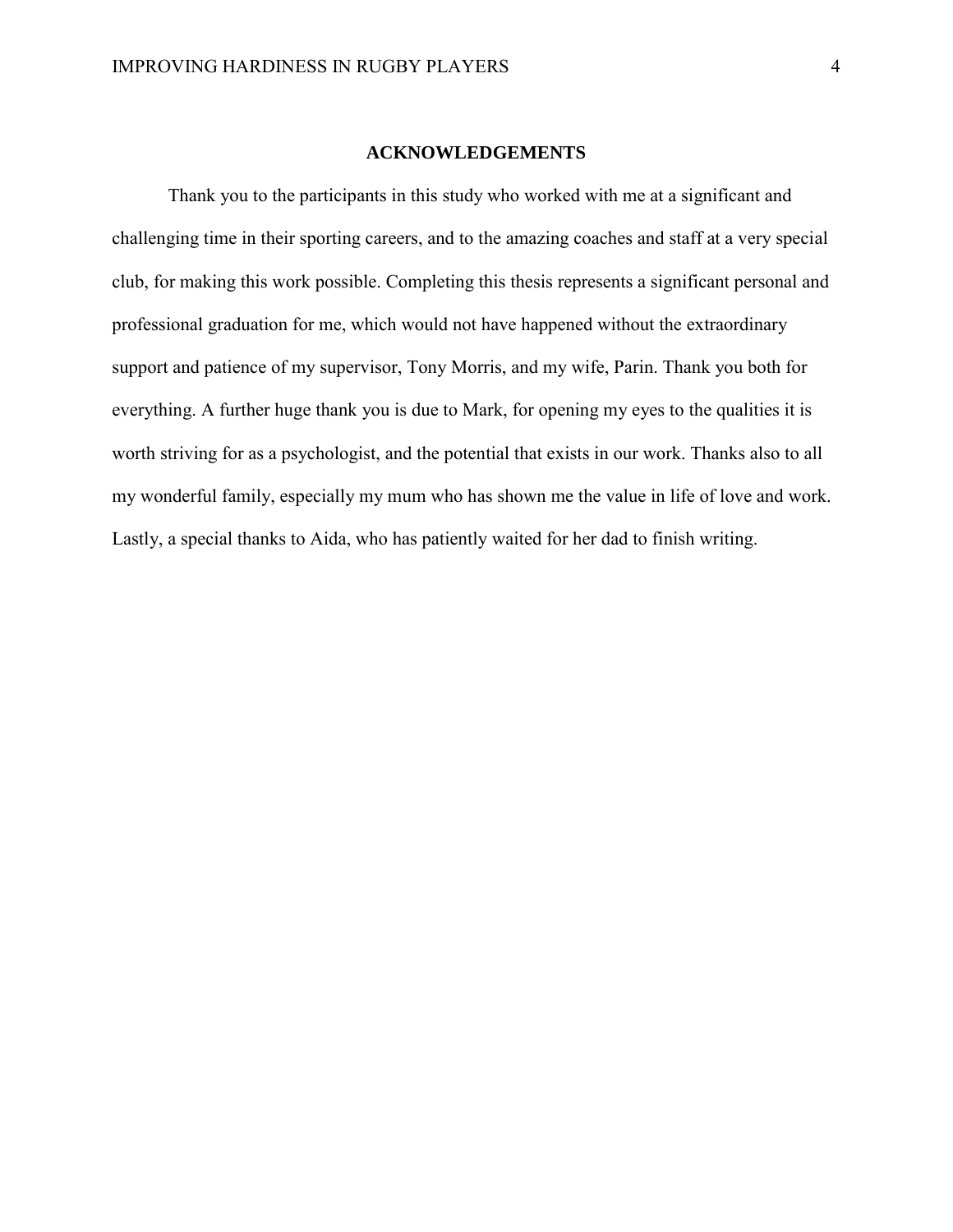## **TABLE OF CONTENTS**

| <b>Abstract</b>                                                                | $\boldsymbol{2}$ |
|--------------------------------------------------------------------------------|------------------|
| <b>DECLARATION</b>                                                             | 3                |
| <b>ACKNOWLEDGEMENTS</b>                                                        | $\boldsymbol{4}$ |
| <b>TABLE OF CONTENTS</b>                                                       | 5                |
| <b>CHAPTER 1: INTRODUCTION</b>                                                 | 9                |
| <b>CHAPTER 2: LITERATURE REVIEW</b>                                            | 14               |
|                                                                                |                  |
|                                                                                |                  |
|                                                                                |                  |
|                                                                                |                  |
|                                                                                |                  |
|                                                                                |                  |
|                                                                                |                  |
|                                                                                |                  |
|                                                                                |                  |
|                                                                                |                  |
|                                                                                |                  |
|                                                                                |                  |
| Exploring Stress, Hardiness, Coping and Performance at the Individual Level 38 |                  |
| Aims                                                                           |                  |
| <b>CHAPTER 3: METHOD</b>                                                       | 41               |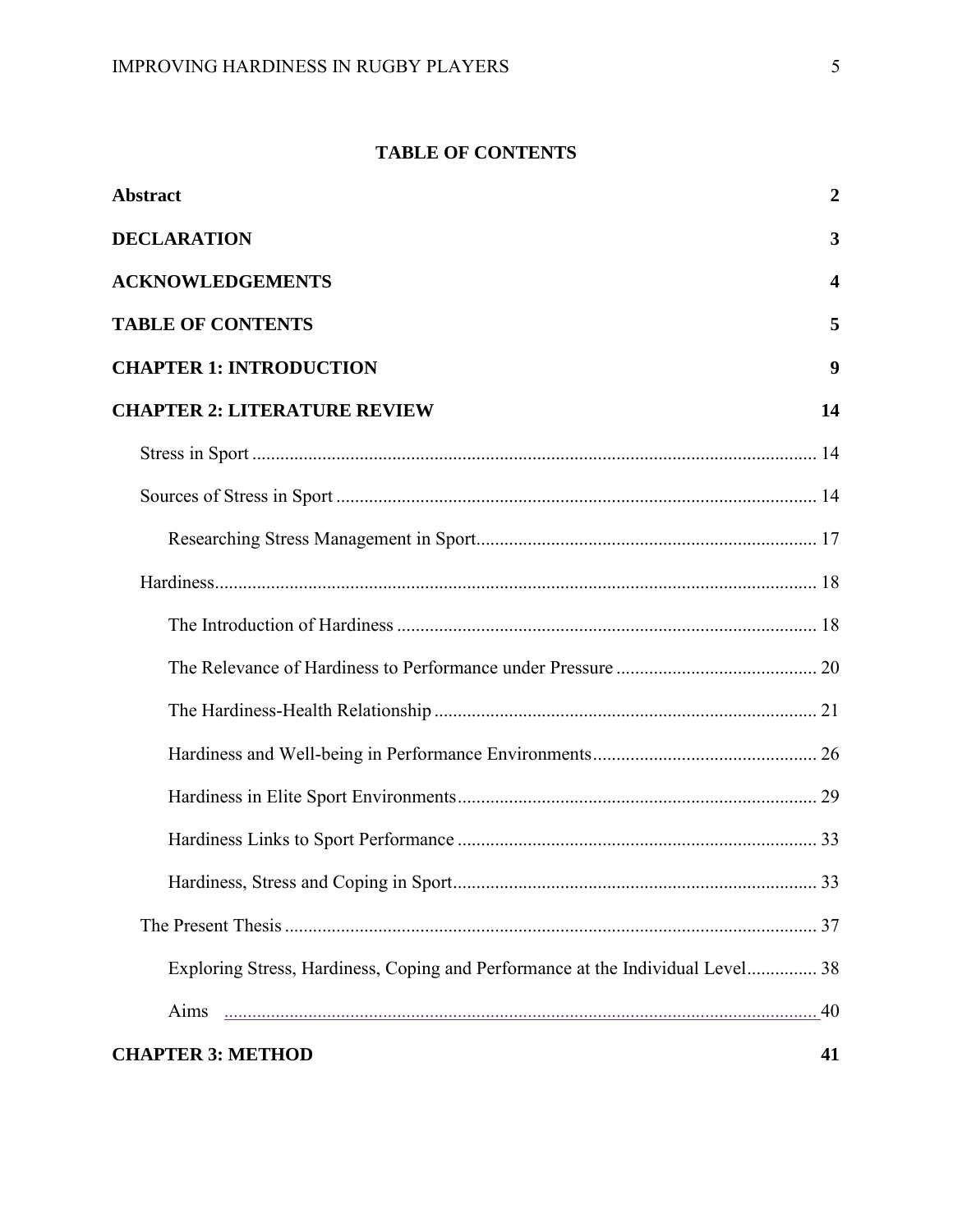| <b>CHAPTER 4: RESULTS</b> | 60 |
|---------------------------|----|
|                           |    |
|                           |    |
|                           |    |
|                           |    |
|                           |    |
|                           |    |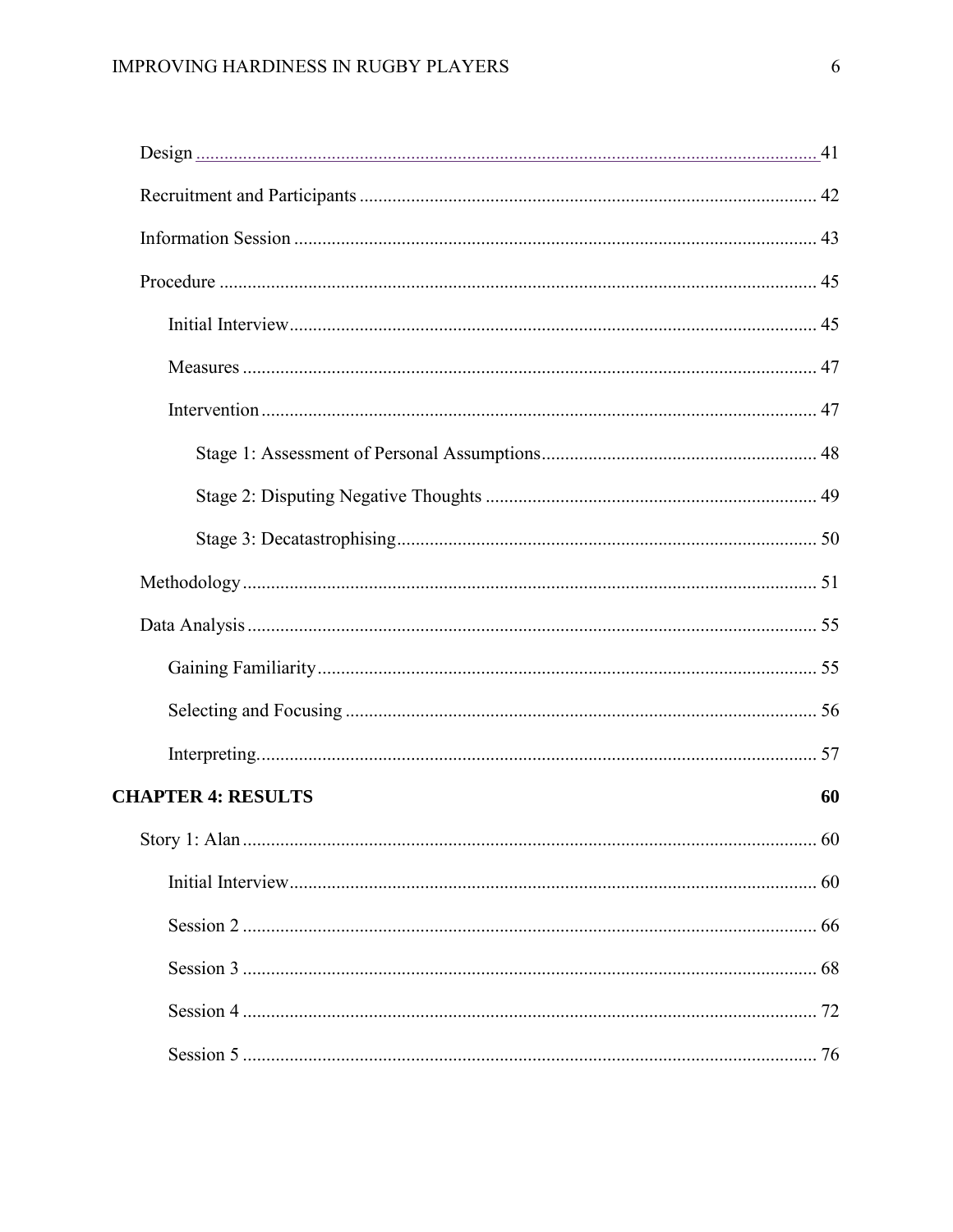| Working on the Stress Response: Challenge, Control, and Commitment.  91 |  |
|-------------------------------------------------------------------------|--|
|                                                                         |  |
|                                                                         |  |
|                                                                         |  |
|                                                                         |  |
|                                                                         |  |
|                                                                         |  |
|                                                                         |  |
|                                                                         |  |
|                                                                         |  |
|                                                                         |  |
|                                                                         |  |
|                                                                         |  |
|                                                                         |  |
|                                                                         |  |
| Working on the Stress Response: Challenge, Control, and Commitment  129 |  |
|                                                                         |  |
|                                                                         |  |
|                                                                         |  |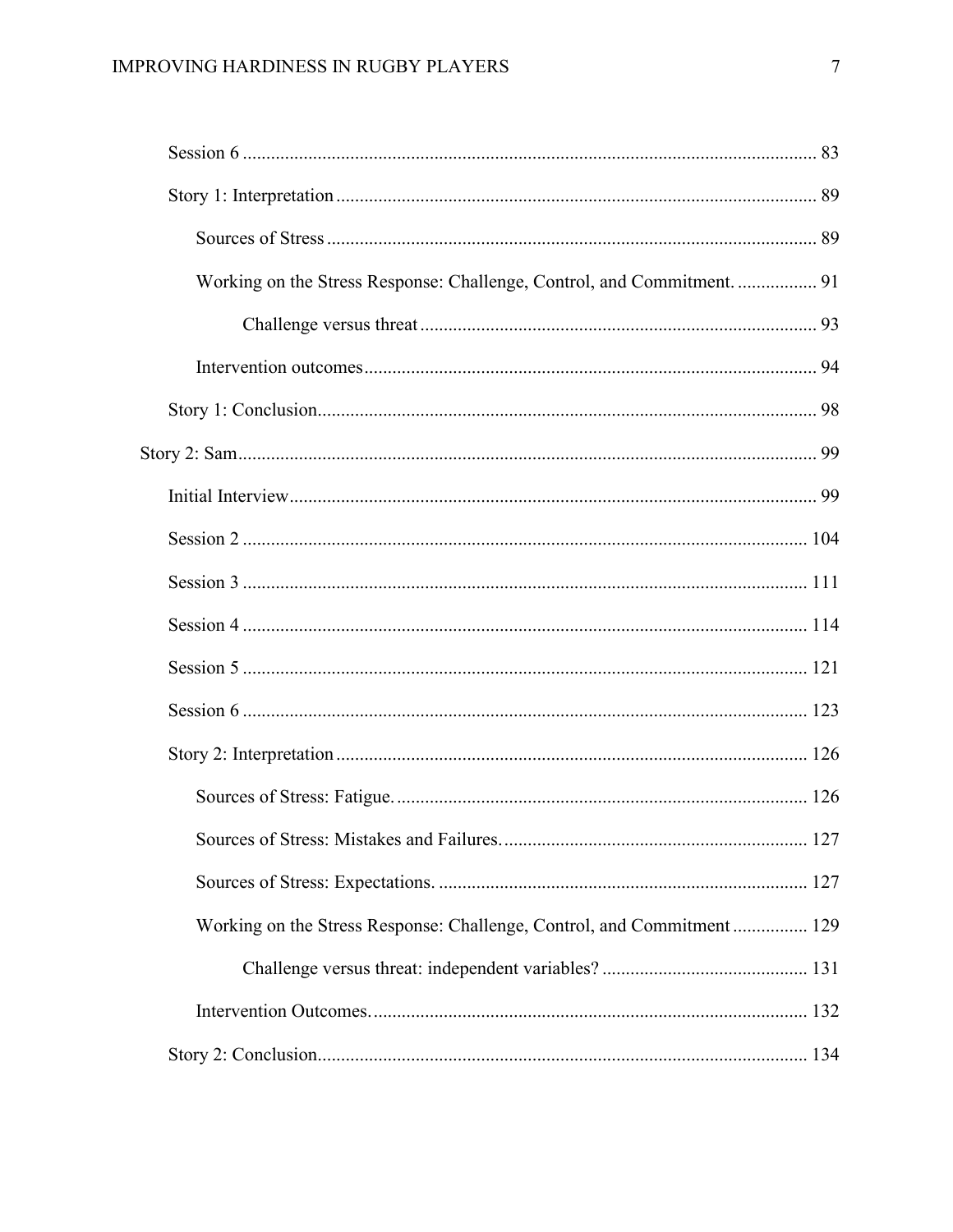# **CHAPTER 5: GENERAL DISCUSSION 136**

| Commitment, and Then Control: Adaptive Coping as a Way Out of Stress  141 |     |
|---------------------------------------------------------------------------|-----|
|                                                                           |     |
|                                                                           |     |
|                                                                           |     |
|                                                                           |     |
|                                                                           |     |
|                                                                           |     |
|                                                                           |     |
|                                                                           |     |
| <b>REFERENCES</b>                                                         | 161 |
| <b>APPENDIX B: SAMPLE CONSENT FORM</b>                                    | 176 |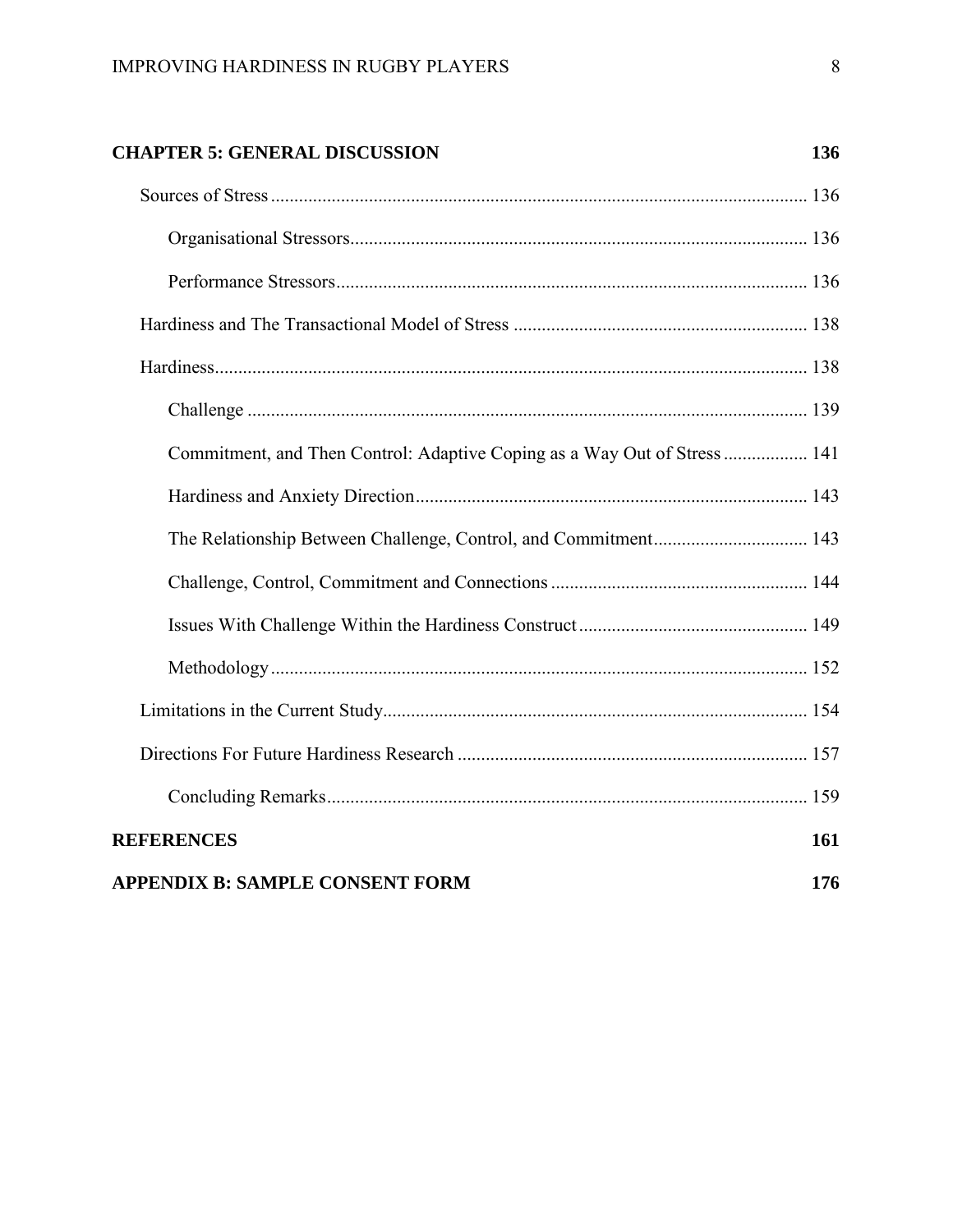## **CHAPTER 1: INTRODUCTION**

Involvement in an elite sporting environment reveals a wide range of issues that deliberately or incidentally exert psychological pressure on sports performers. When Jones (2002) reflected on his own consulting involvement in sport, he reported that potential stressors in elite sport came from a variety of sources:

my early expectations as an applied sport psychologist were that I would be dealing with performance-related issues…although the majority of challenges I have encountered can be described as organizational issues similar to those found in the business world, e.g., lack of resources, poor communication, and failure to delegate…a major, unwanted focus for performers in both domains (p. 270)

Given the ubiquity of stressors inherent in the performance and organisational environment of sport, Hanton, Neil, and Evans (2013) found it "unsurprising" that much of sport psychology has focused on training athletes to use effective means of managing these stressors in order to minimise the subjective experience of stress, which can translate into subjective distress and worry. The importance of effectively managing stress was highlighted by Suinn (2005), who described three basic response domains in which stress is observable, having direct consequences for athletic performance. First, autonomic-physiological reactions to stress may result in hyperarousal, excessive use of intra-muscular energy stores, even stomach cramps, loose bowels, and inability to properly sleep and rest. In the somatic-behavioural domain, fluidity and flexibility, and task automaticity may be impaired, bringing higher risk of injury, restrictions in accuracy and power, and decreased ability to execute complex motor skills. In the cognitiveaffective domain, athletes under stress may ruminate excessively over possible short- or long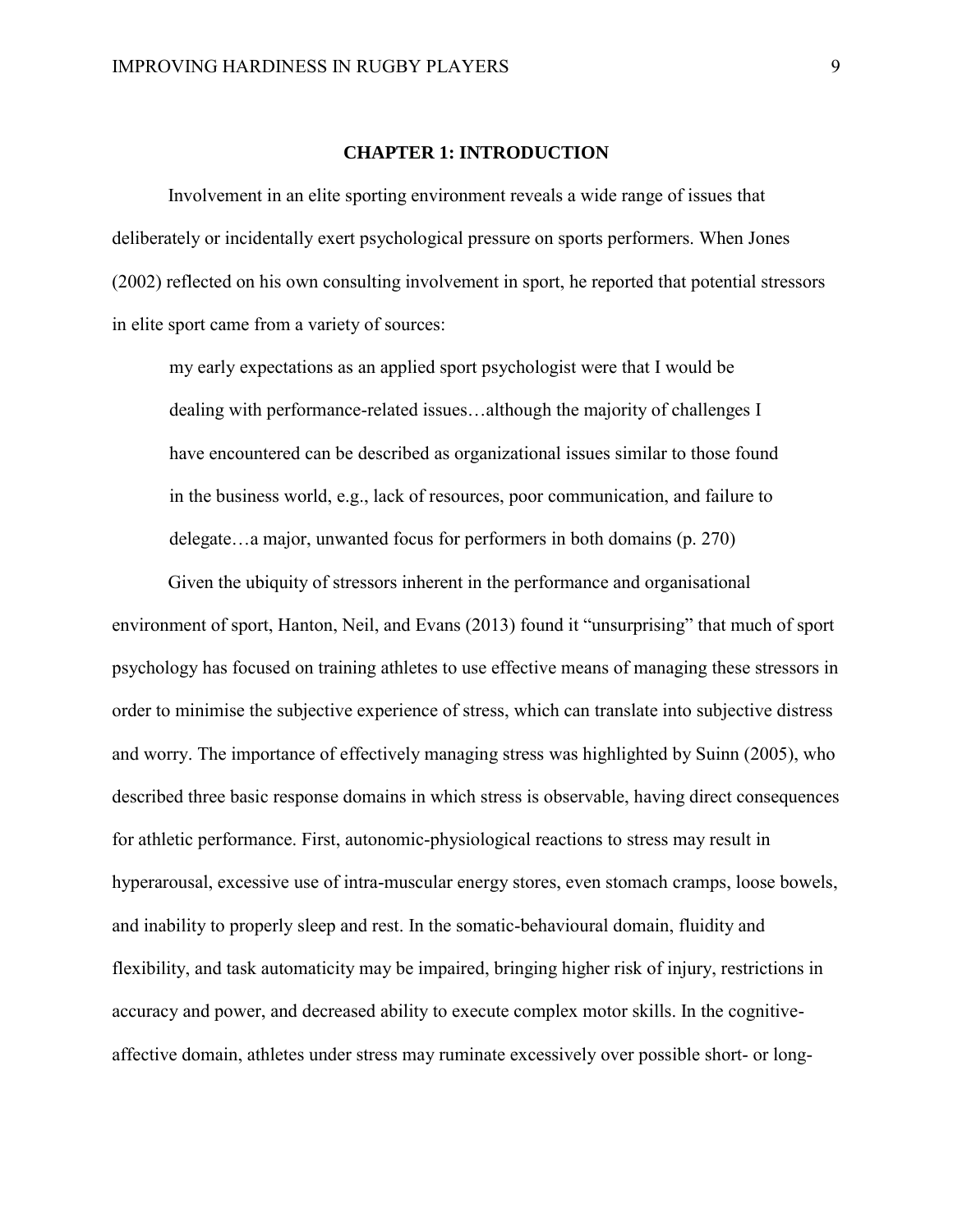term performance outcomes, become inwardly focused, self-conscious, and unduly apprehensive. Such cognitive-affective responses are likely to focus attention inappropriately and distract athletes' attention from task-relevant cues, interfering with performance demands.

Researchers have employed a wide range of methodologies in the investigation of sports stress across qualitative and quantitative domains. Sport psychologists have widely debated the most effective means of studying stress-related cognitions and behaviour (Burton, 1998; Hardy, Jones, & Gould, 1996; Woodman & Hardy, 2001) and researchers have examined a wide range of sources of stress. These vary from training stress deliberately imposed on the body in order to exploit its natural ability to overcompensate and improve, to more indirect stressors, such as the uncertainty about travel arrangements for an interstate or overseas game. Fletcher and Hanton (2003) differentiated between organisational and competitive stress, based on qualitative analysis of what athletes said about their sports. They found this distinction useful, because it allowed them to describe the different cognitive processes that athletes marshalled in response to organisational versus performance stressors, and to suggest different interventions that could help athletes to maintain performance and well-being in the face of different stressors.

Kobasa (1979) adopted the term "hardiness" to describe the mental characteristics that she observed to be helping certain individuals maintain well-being despite facing the same rapid change and multiple ongoing stressors that led others to fall ill. She proposed hardiness as "a constellation of personality characteristics that function as a resistance resource in the encounter with stressful life events" (Kobasa, Maddi, & Kahn, 1982). Kobasa et al. defined a more hardy individual as having, "a stronger commitment to self, an attitude of vigourousness toward the environment, a sense of meaningfulness, and an internal locus of control" (p. 1). More recently,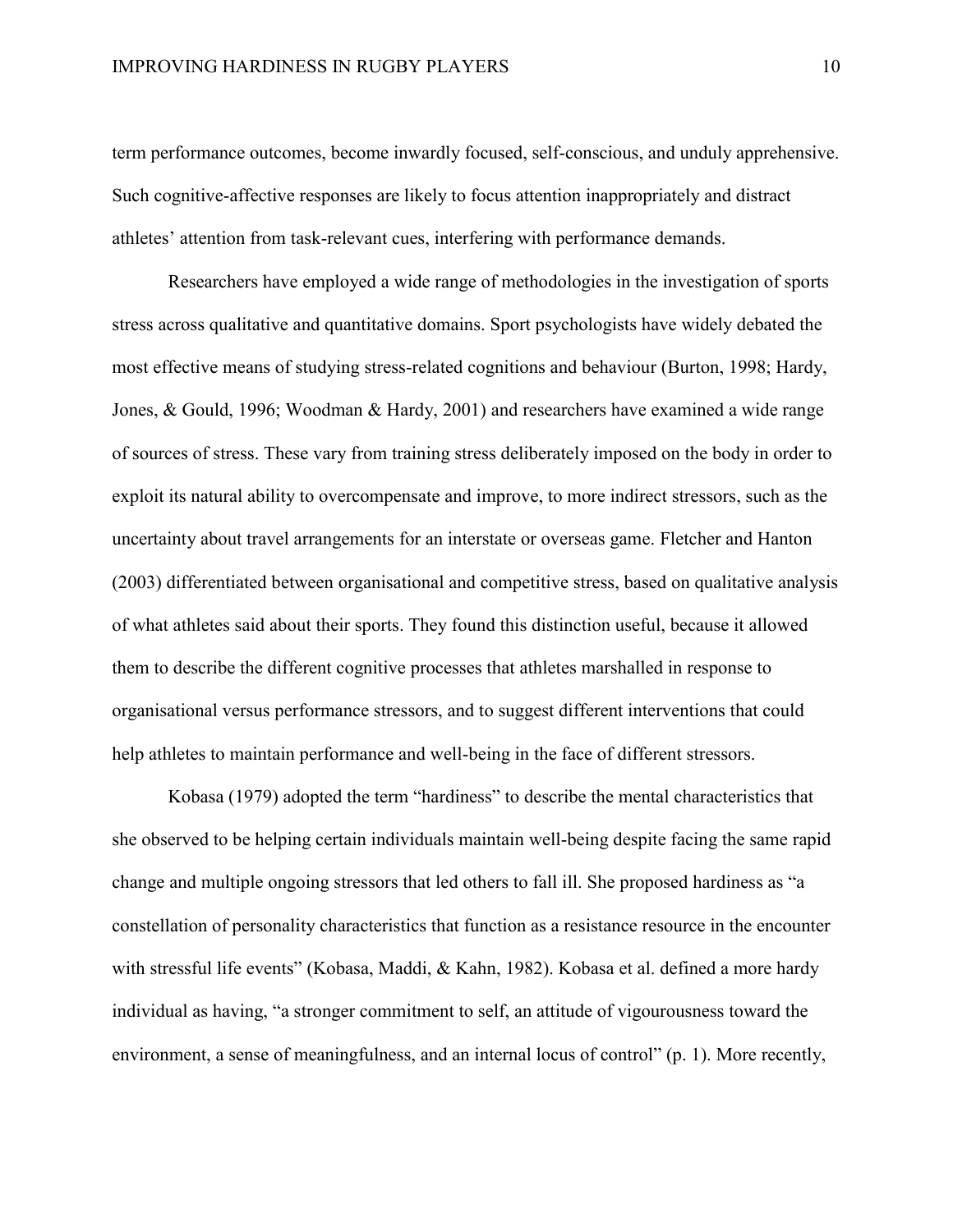Maddi (2002) summarized hardiness as the "best operationalization of existential courage" (p. 6), particularly the "courage and motivation to face stressors accurately (rather than to deny or catastrophize them)" (Maddi, 2005, p. 261). Kobasa (1979) proposed three facets comprising the hardiness disposition: Challenge, Control, and Commitment; the "three Cs". These three elements have remained largely unchanged in their definition since inception of the hardiness concept. Hardiness has since been investigated in a number of performance domains, including military training (Florian et al., 1995), workplace settings (Maddi & Khoshaba, 2005), as well as elite (e.g., Hanton et al., 2013), and sub-elite (e.g., Anshel, 2001) sport. Across multiple domains hardiness has been consistently associated with maintenance of well-being in a range of stressorladen situations. Maddi (2005) suggested that the attitudes of hardy individuals would allow them to experience these environments without mobilising the stress reaction to the same extent as less hardy peers. In recent studies, researchers examined the coping behaviour associated with higher hardiness in sport, suggesting (for example, see Hanton et al., 2013) that more hardy individuals are more likely to engage in more active, less passive, less avoidant forms of coping. This coping may result in better functional outcomes (e.g., high levels of performance), perhaps by effectively neutralizing possible threats in the environment, and, with them, subjective stress. The Transactional Model of Stress (Lazarus & Folkman, 1984) provides a theoretical framework in which to examine this interaction between threat appraisal, coping resource evaluation, and engagement of coping behaviour. Although hardiness, its components, and its relationship with stress-related behaviour and outcomes have been widely studied, the process through which hardiness might be improved remains unclear. In a number of studies, researchers have used statistical analyses of quantitative data to build insight into how hardiness differentiates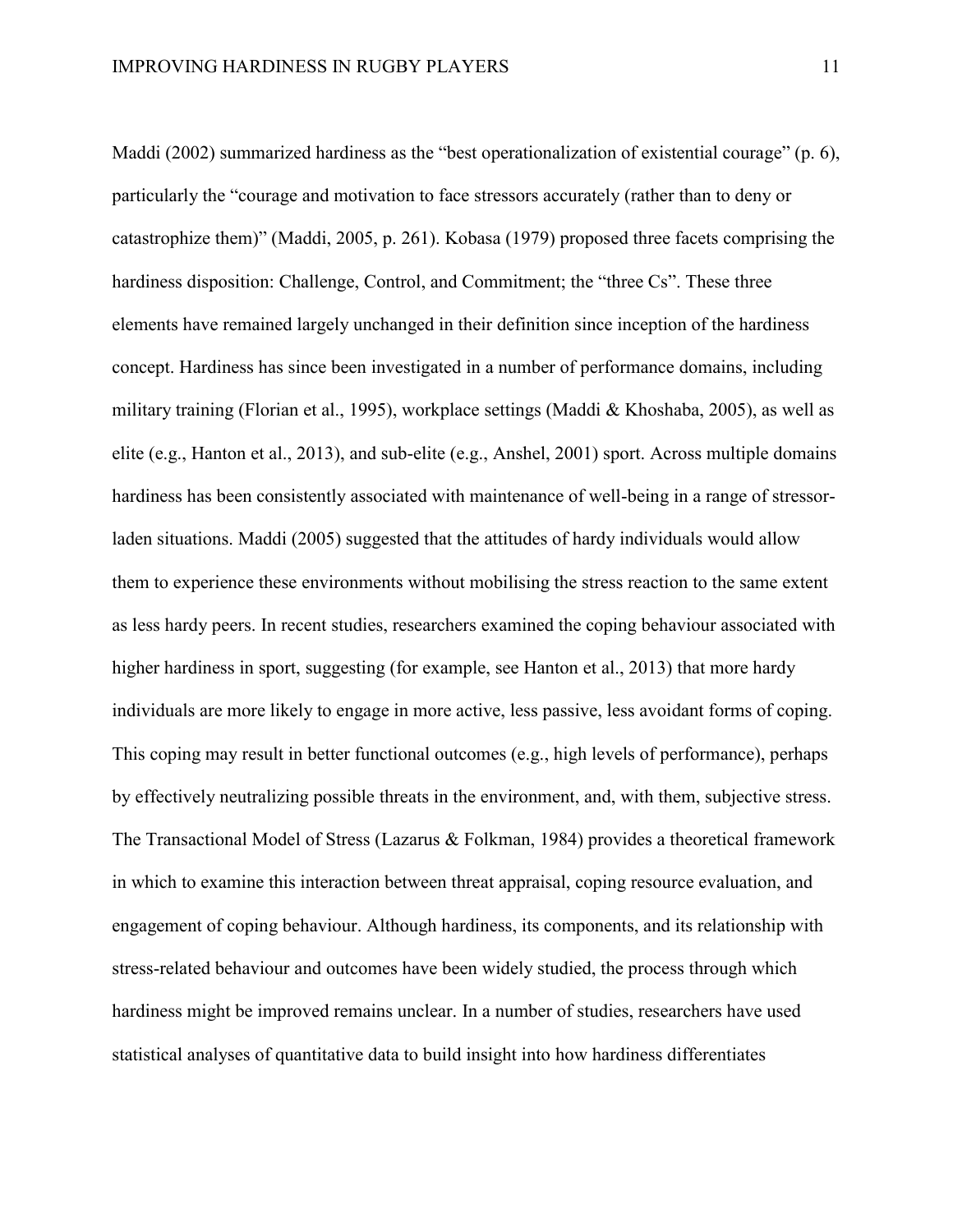individuals beyond other personality characteristics, such as neuroticism (see Eschleman, Bowling, & Alarcon, 2010). These quantitative research methods have been used to gain insight into the relationships between hardiness components and criteria such as coping response, as well as aspects of health and well-being. In considering hardiness, transactional stress response, and health or performance outcomes, the coping process emerges as an example of a "Velcro construct, to which everything sticks" (Peterson, 2000). Although the links between these "Velcro" constructs are explored from several perspectives in the literature, a number of questions remain, particularly pertaining to intra- and inter-individual variance in hardiness. For example, across the wide array of possible stressors in a sport environment, how might individuals differ in the 'stressors' that provoke a stress reaction? How will the Challenge, Control, and Commitment dispositions carry across time and context from one stressor to another? If hardiness can be changed through cognitive and behavioural intervention strategies in one context, how will the changes carry across to other stressors?

In developing this study, I aimed to further the hardiness research in a way that could inform applied sport psychology, especially the paradigm of tailoring interventions to individuals in one-to-one therapeutic encounters (Andersen, 2000). In order to explore, in greater granularity, the links between stress and performance-related outcomes, and the relationship between Challenge, Control, and Commitment and the stress response that would add to existing hardiness research, I selected a qualitative approach. The research questions required an approach that would allow me to focus on the meaning of hardiness to individuals operating within a specific elite sport context: a professional rugby club playing in a globally-recognised international competition. Given the gradual unfolding of the therapeutic process, which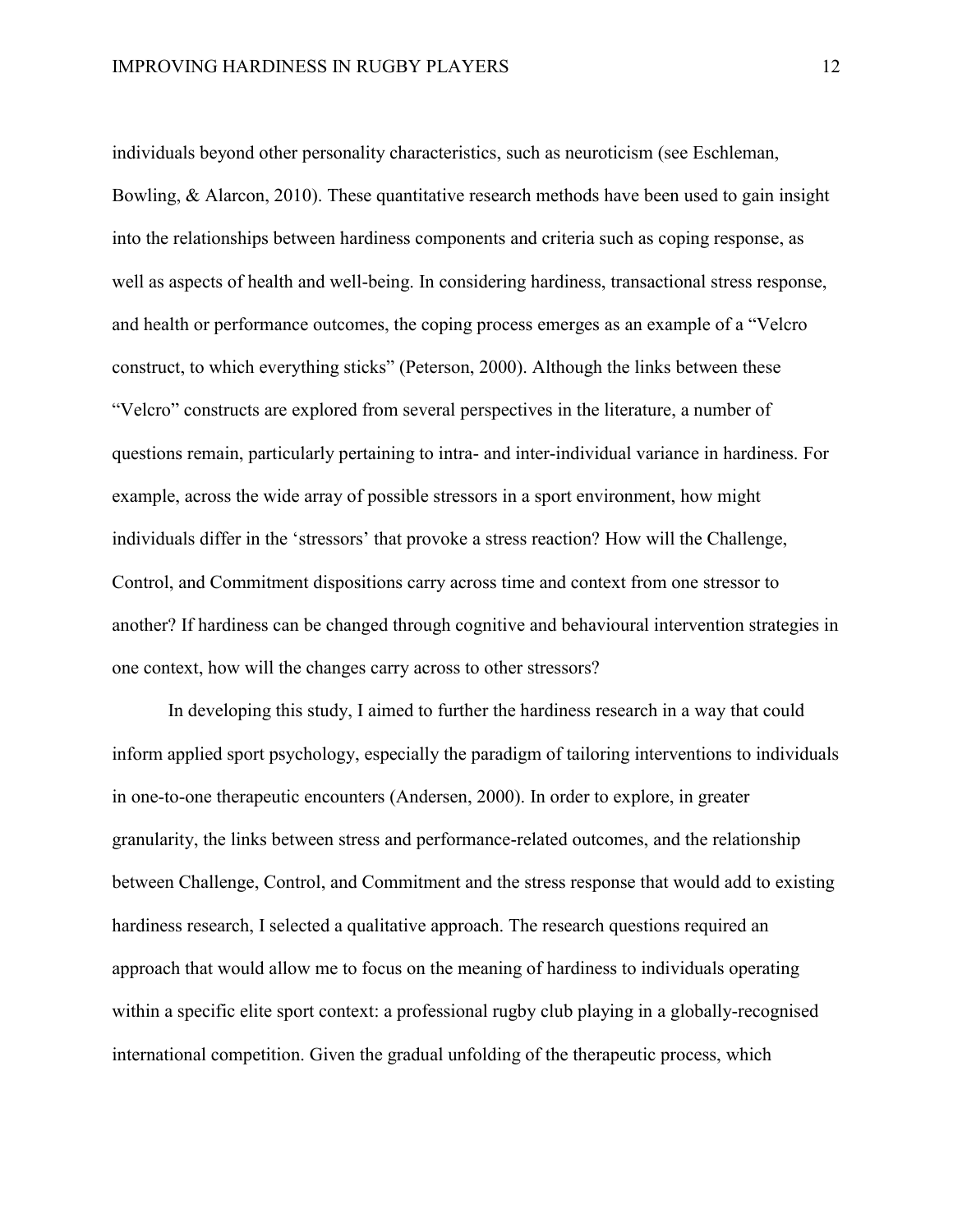positioned me as part of each athlete's context, and the complex interactions between psychologist and client, I selected a narrative approach. This approach involved developing a narrative from the transcripts that would allow the reader to form conclusions regarding the relevant and unique aspects of the participants' experience of the intervention. I constructed the intervention using cognitive-behavioural methods to help athletes develop across the three areas of Challenge, Control, and Commitment.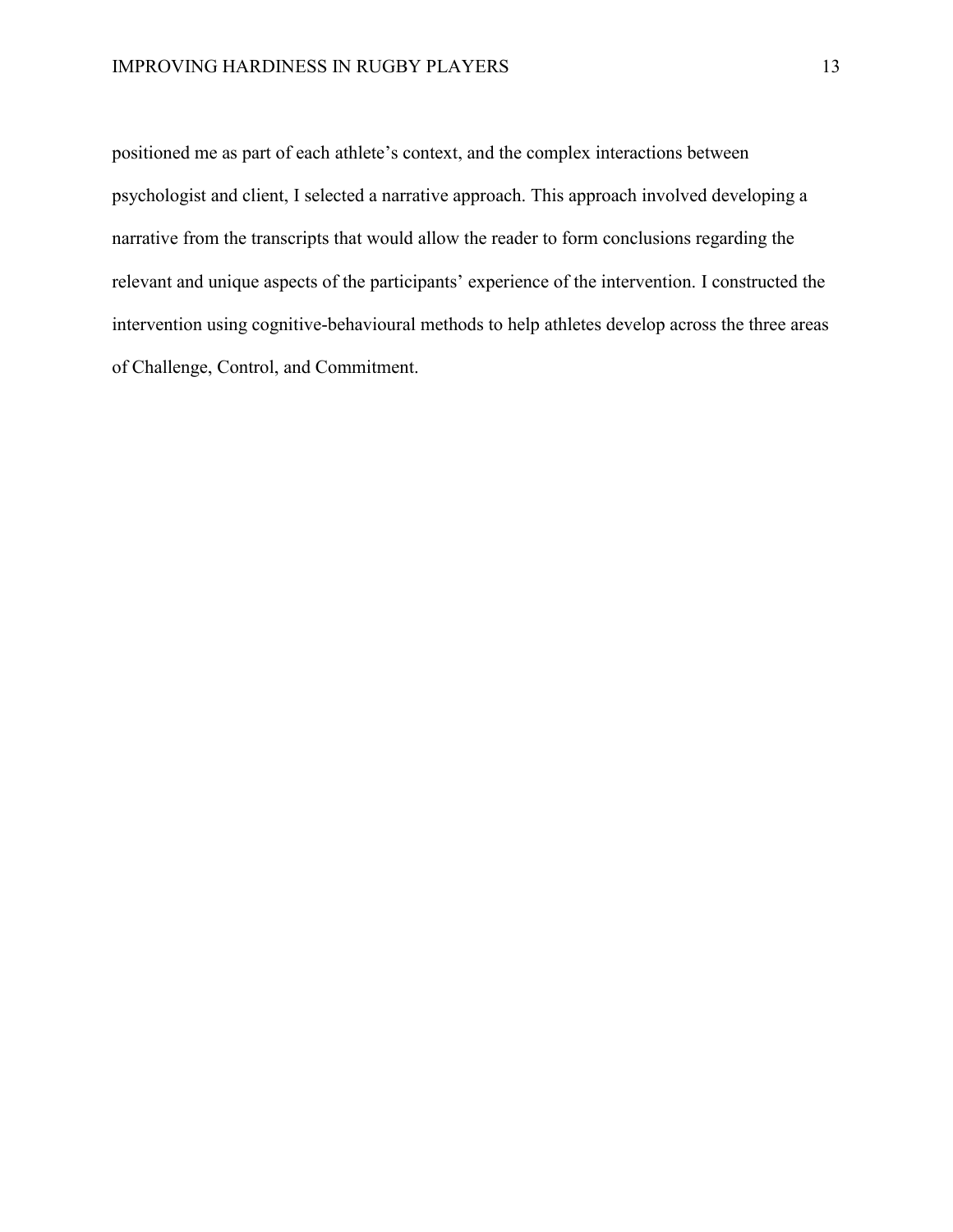#### **CHAPTER 2: LITERATURE REVIEW**

This chapter comprises a review of the literature pertaining to hardiness in sport. I cover sources of stress relevant to elite athletes, theoretical models of stress in sport stress research, and then hardiness: the origins of the construct, hardiness research in a range of performance domains, and finally hardiness specifically in sport performance.

## **Stress in Sport**

In order to provide context for examining research into athletes' stress reactions, I first consider the wide array of stressors that have been identified in sport, and then look at models of stress, both in general psychology and sport, that have provided a theoretical framework for considering individual difference in stress behaviour.

## **Sources of Stress in Sport**

Mellalieu, Neil, Hanton, and Fletcher (2009) examined performance-related stressors, and identified five general categories: preparation, injury, expectations, self-presentation, and rivalry. More recently, in an overview of organisational stressors encountered by athletes, Arnold and Fletcher (2012) identified 31 subcategories, which formed four categories of issue: leadership and personal, cultural and team, logistical and environmental, and performance and personal. Sarkar and Fletcher (2013) highlighted the importance of including both significant life events and ongoing daily stressors from a range of sources when assessing adversity in sport performers. In addition, Sarkar and Fletcher pointed out that considerations of stress and coping must go beyond just adversity, and consider events that are experienced with positive emotion, but which have unexpected side effects. They gave the example of an athlete winning a major competition, and as a result having to adapt to external expectations of further success.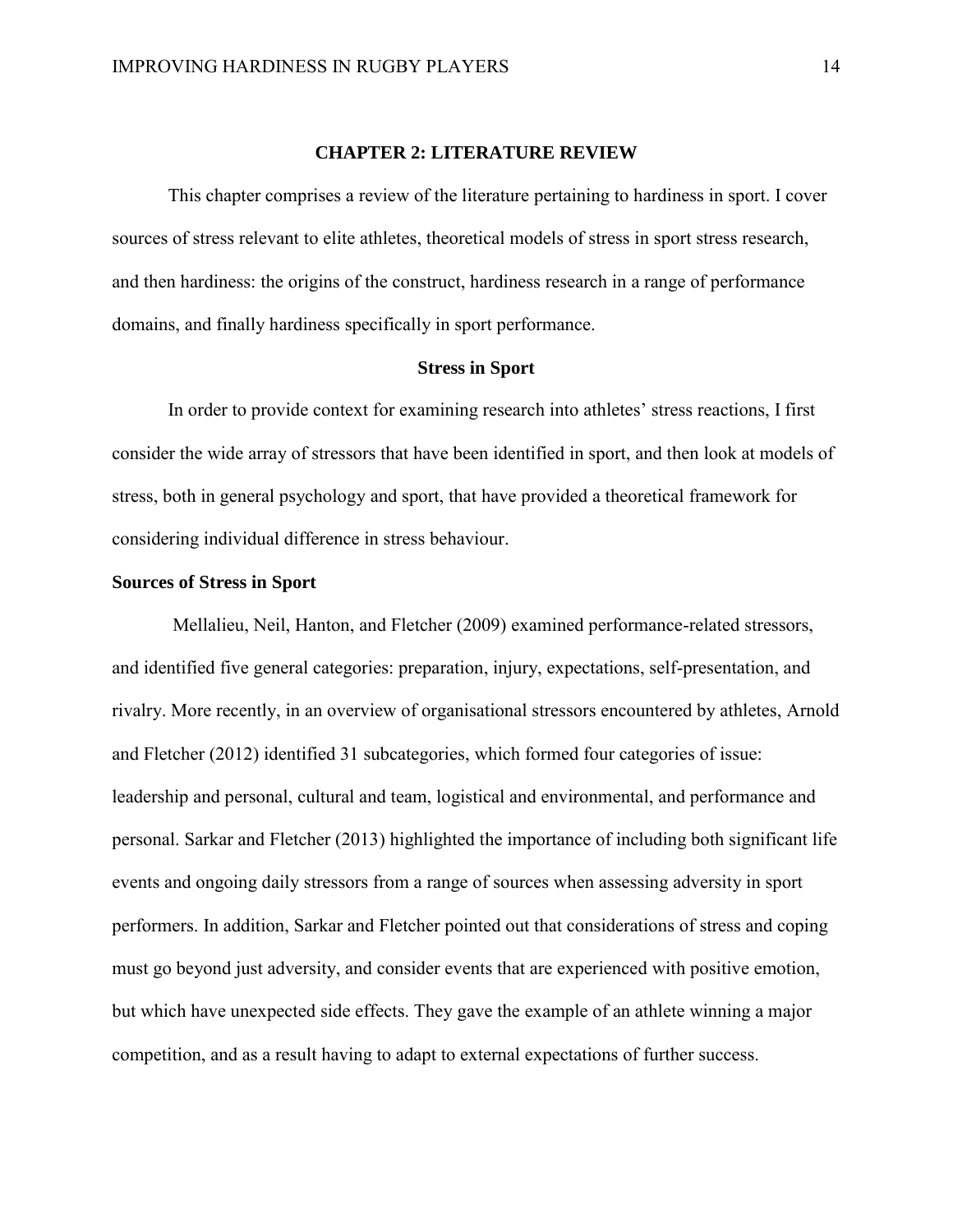In their analysis of stress in sport, Fletcher, Hanton, Mellalieu, and Neil (2012) reaffirmed the transactional model of stress (Lazarus, 1966; Lazarus, 1999) as providing the most contextually relevant theoretical framework for understanding athletes' responses to competitive and organisational stress. Jones (2002), however, observed that although the organisational stressors in elite sport mirrored those outside sport, the competitive performance stressors were largely unique to sport, requiring sport-specific analysis. Accordingly, the main model of stress and coping in sport that I discuss here (Hardy et al., 1996) was adapted from nonsport models (Lazarus & Folkman, 1984; McGrath, 1970) to account for sport-specific observations.

As a precursor to current models, the McGrath (1970) stress model delineated an interactive stress process for the first time, including four inter-related stages. The environmental demand, individuals' perception of the demands, and individuals' physical and psychological responses were all considered in determining the outcome behaviour. McGrath placed individuals' perceptions at the fulcrum between situation and response. In doing so, he reflected the paradigmatic shift happening at the time in Western Psychology, whereby self-reported behaviours and cognitions were becoming considered valid material for scientific study (Lazarus & Folkman, 1984). Individuals' cognitions and behaviours were increasingly being considered as interacting with situational and social contexts. Lazarus and Folkman's transactional model took this contextual perspective further by defining an interactive relationship between the person and the environment. (Lazarus & Launier, 1978) emphasized the "relational meaning" construed by individuals.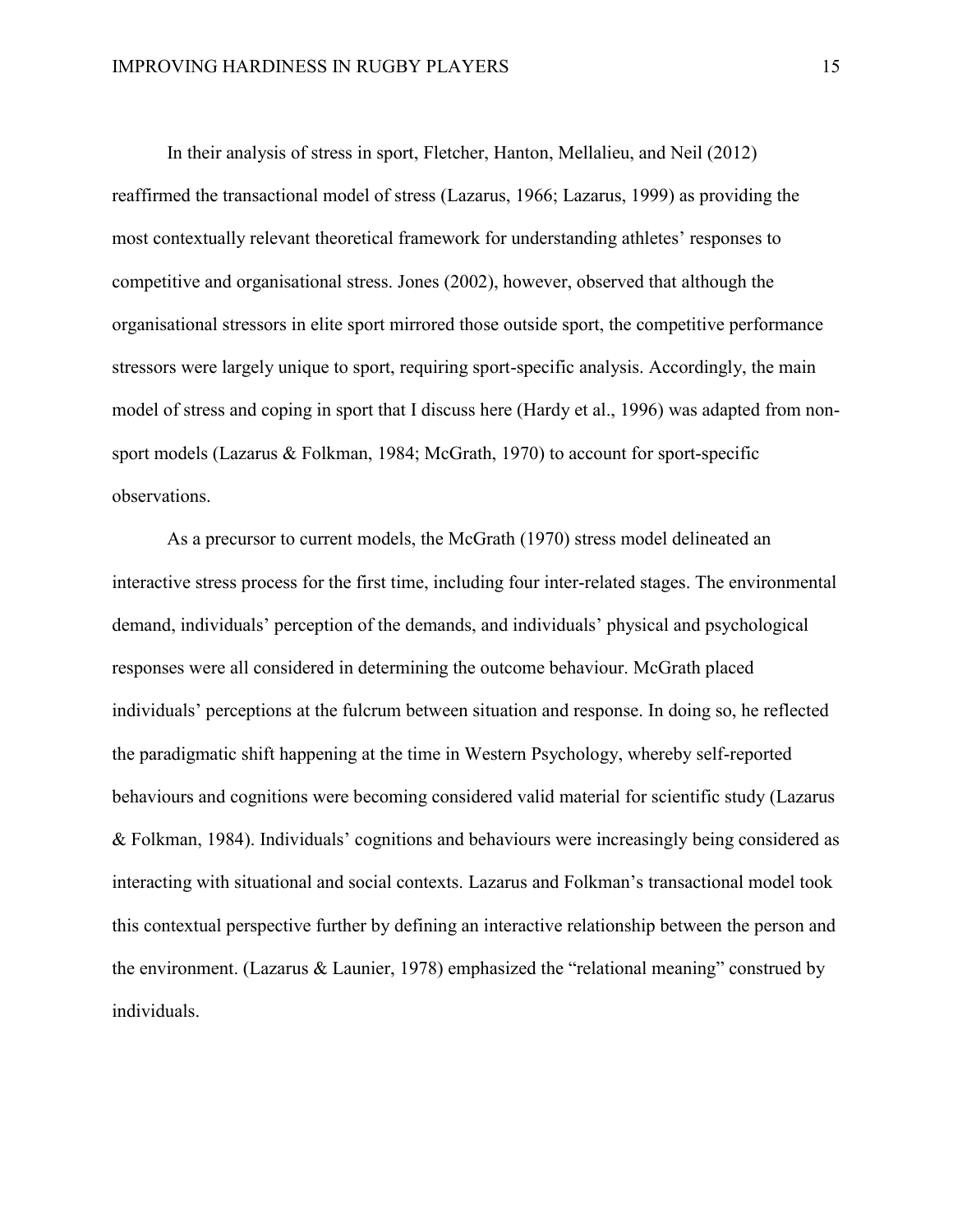In contrast to earlier models that had seen stress in physiological terms relating to environmental demands (e.g. Selye, 1956), Lazarus and Folkman (1984) saw stress as "a particular relationship between the person and the environment that is appraised by the person as taxing his or her resources and endangering his or her well-being" (p. 19). Lazarus' approach emphasised how stress was not created by the environment acting upon the individual, rather he presented stress as a product of individuals' perceptions of their environment. The "transaction" label given to Lazarus' model reflected how stress could not be fully considered without looking at the relationship between individuals' appraisal of stressors' significance to them and the way in which they reacted cognitively, emotionally, and behaviourally following that assessment.

In further contrast to McGrath's (1970) model of stress, the transactional model emphasised an iterative process involving appraisal and re-appraisal of the stress phenomenon. If the McGrath stress model was three dimensional, taking into account the stressor, individuals within their environment, and their response, then Lazarus and Folkman (1984) added the dimension of time, and created a model capable of representing a sequence of coping and appraisal, interacting with a changing, non-fixed pattern of environmental demand. Hardy et al. (1996) described this Transactional Model of Stress and Coping as the dominant conceptual model of stress in sport. At a high level, both situational and personal variables determine the experience of stress, which Lazarus and Folkman defined as a state or situation where a demand is placed on an individual that requires a coping reaction. The coping response is therefore an integral part of the experience of stress.

The stressor itself is one of several situational variables that interact with personal variables to determine how individuals perceive and experience the stressor. A central tenet of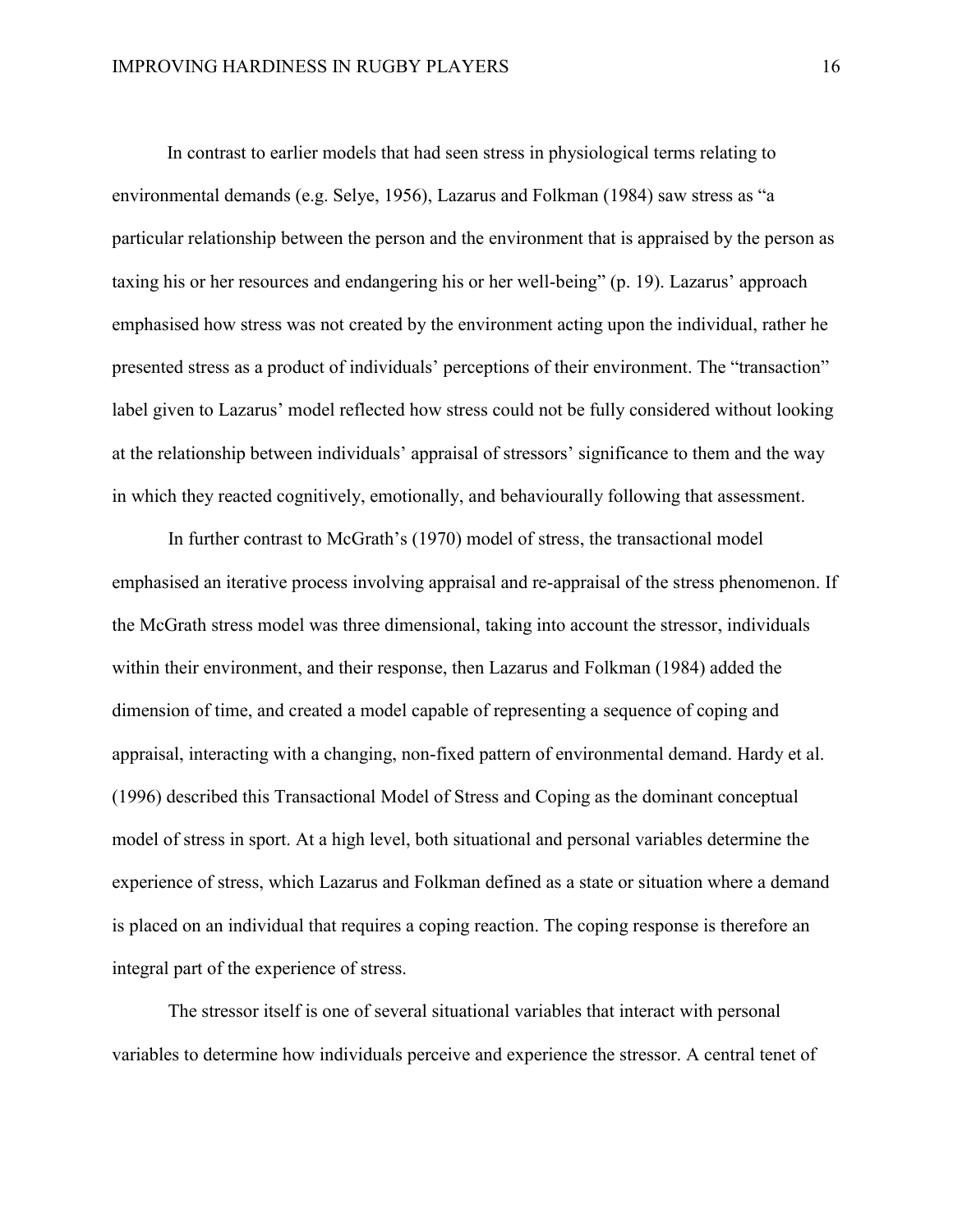this view is that it is not just the stressor that places strain on the individual. Rather individuals' experience of stress arises from their subjective appraisals of both the stress source and their ability to cope with it. Specifically, stress is greater when individuals self-appraise and see their coping resources as being insufficient to meet situational demands. The stress response is the psychophysiological state arising when individuals sense that the environment now threatens important aspects of their functioning.

## **Researching Stress Management in Sport**

A large body of research literature has developed over the last 25 years focused on coping with stress in sport (e.g. see Neil, Mellalieu, Wilson, & Hanton, 2007). Various elements of the transactional model have been studied, for example, the stressor itself, the appraisals that initiate the coping process, and then the scope and effect of the coping responses that are triggered. In reviewing this body of research, researchers including Golby and Sheard (2004), Hanton et al. (2013) and Kaiseler, Polman, and Nicholls (2009) have noted the paucity of research focusing on the individual differences that may moderate the subjective experience that results from exposure to various stressors. Thus, it is important to reflect on the individual differences that play a role in the different stress reactions that people experience.

If personality represents a consistent pattern of cognitive, emotional, and behavioural responses unique to, and differentiating, individuals, then this pattern might have a consistent effect on how individuals respond and adapt to stressors. Researchers have studied a number of personality characteristics, seeking to understand how personality might predict responses to stress. Examples include self-esteem, optimism, Type-A personality, and neuroticism (see Cooper, Dewe, & O'Driscoll, 2001); Kobasa, Maddi, and Kahn (1982) explained how personality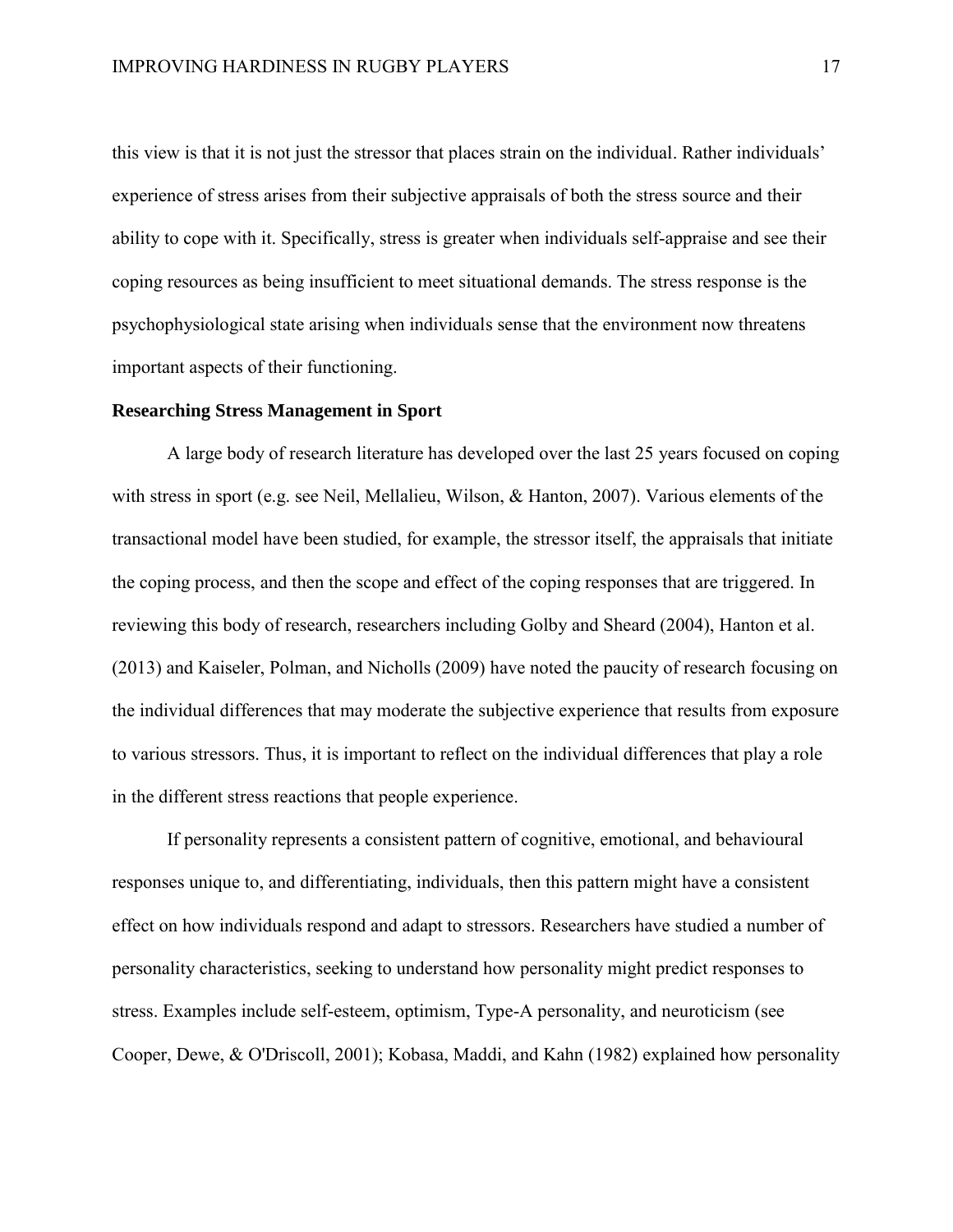disposition would influence the stress-coping process, identifying cognitive and behavioural aspects of personality-determined stress responses. At a cognitive appraisal level, personality may account for the consistent pattern of experience of a particular stressor, and the attribution of particular meaning to that stressor. At a behavioural level, given these perceptions, the personality disposition will "energize a particular set of activities experienced as appropriate" (Kobasa et al., 1982, p. 168). Expressed in the terminology of Hardy et al. (1996), a particular coping response is chosen based on appraisal of available coping resources.

### **Hardiness**

## **The Introduction of Hardiness**

Kobasa (1979) introduced the hardiness disposition in order to explain why some individuals develop somatic and psychological illness in the face of increased stressful life events, whereas others remain in good health. In the following section, I describe the origins and concepts of hardiness in more detail, and go on to summarise relevant hardiness research in mainstream psychology and within the sport domain.

Maddi (2002) described hardiness from his perspective in existential psychology, in terms of decision and choice. Within this theoretical framework, the Commitment disposition was expressed as "a tendency to involve oneself in (rather than experience alienation from) whatever one is doing or encounters (Kobasa et al., 1982, p. 169)." In her measurements, Kobasa operationalised Commitment as antithetical to alienation from self and from work. Committed individuals have a sense of purpose that allows them to identify with and find meaning in events, things, and persons in their environment. Commitment comes across as a sense of engagement and purpose, with a relationship with the external world defined by "activeness and approach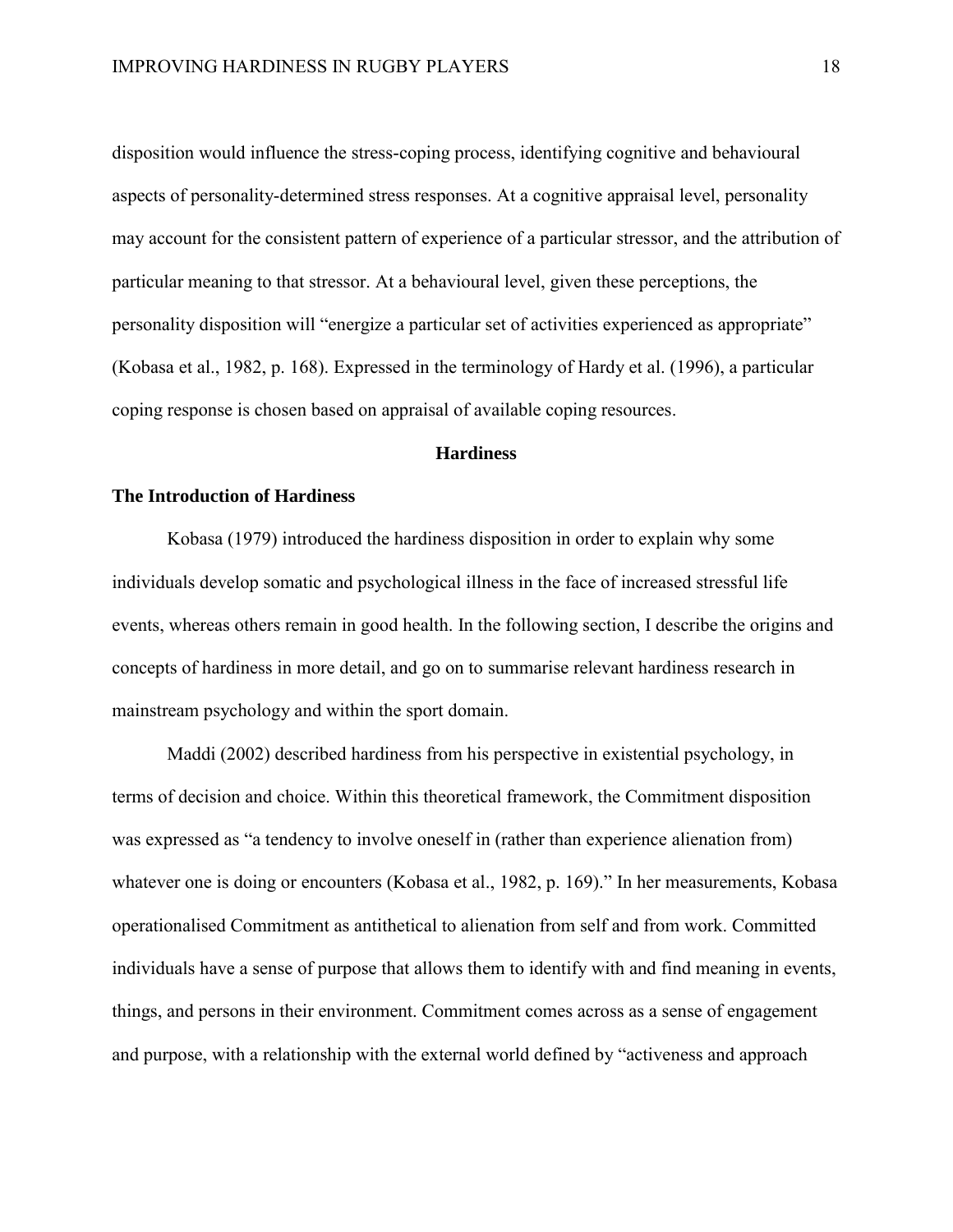rather than passivity and avoidance" (p. 169). In this state of committed engagement it is assumed that individuals will be able to persist in a course of action believing in the merit of active engagement even in the face of high stress.

The Control disposition references the locus of control concept of Seligman (1975), being expressed as a tendency to feel and act as if one is "influential…in the face of the varied contingencies of life" (Kobasa et al., 1982, p. 169). For example, a hardy individual would likely retain a sense of personal control in interacting with stressors: the negative impact would be mitigated through application of specific thoughts or actions.

As the third element, the Challenge disposition, refers to the underlying belief in change, rather than stability, as the norm in life, with changes (potential stressors) representing incentives to grow, rather than representing threats to functioning (Kobasa et al., 1982). In terms of cognitive appraisals, those high on Challenge would tend to be characterised by openness and flexibility, and an ability to tolerate ambiguity (Baltzell, 1999).

Maddi (2002) proposed that more hardy individuals would appraise and cope with a stressor more effectively. The hardiness facets of Control, Challenge, and Commitment describe an orientation towards stress that generally leads to more adaptive types of coping, resulting in lower levels of subjective stress than experienced with less adaptive types of coping. These personality characteristics of Control, Challenge, and Commitment should be discernible in individuals' patterns of stress response. With higher hardiness, the stressor will be appraised as less threatening, and adaptive coping responses will be marshalled to transform the stressor into a positive and challenging experience (Gentry & Kobasa, 1984). Several studies have borne out this assertion (e.g. Goss, 1994; Orr & Westman, 1990; Williams, Wiebe, & Smith, 1992). In the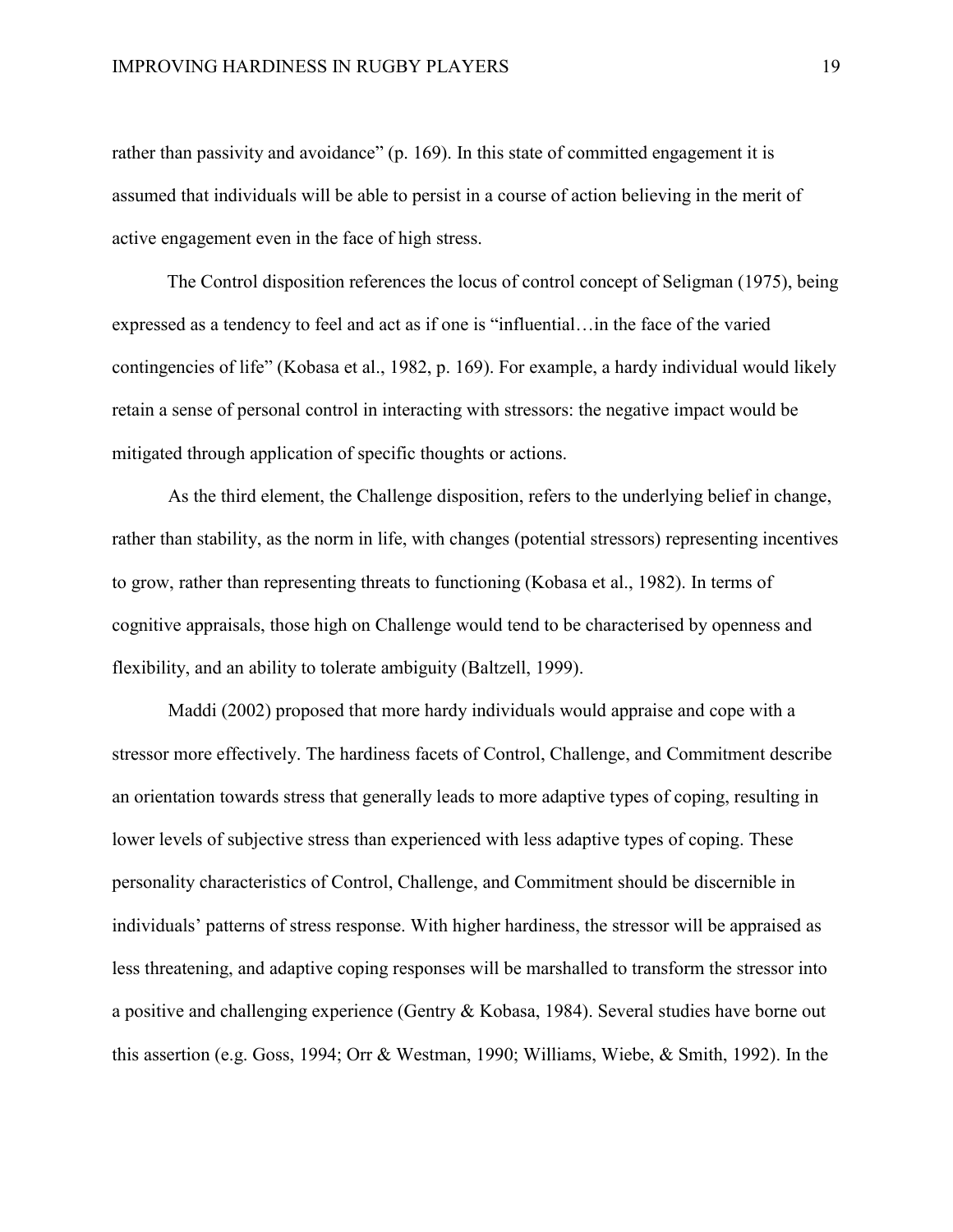next section, I discuss research into hardiness, in terms of a) the health buffering effects thought to associate with the disposition, b) the performance improvements found to be associated with hardiness, and c) some of the behavioural and physiological mechanisms thought to mediate the observed relationships.

## **The Relevance of Hardiness to Performance under Pressure**

Hardiness arose from a research project at the University of Chicago in the 1970s to investigate why stress seemed to be debilitating for some people, but "developmentally provocative" for others (Maddi, 2002). The group conducted a 12-year investigation at the Illinois Bell Telephone (IBT) company during the time parent company AT&T was undergoing tumultuous deregulation and mandated divestiture of its subsidiaries, which included IBT. (Kobasa, 1979) retrospectively studied five years of stress and illness data from 161 middle- and upper-level managers from an original sample of 837. In these individuals, she had measured Challenge, Control, and Commitment separately, using four standardised measures and two new custom measures. Control was measured as a combination of the internal-external locus of control, the "powerlessness versus control" and "nihilism versus meaningfulness" scales of the Alienation Test, the Research Form's achievement and domination scales, and a leadership orientation scale. Commitment was measured negatively by the Alienation Test's "alienation versus commitment" scale. Finally, Challenge was measured by the Alienation Test's vegitativeness versus vigorousness and responsibility scale, Hahn's (1966) Security Orientation Scale and the Preferences for Interesting Experiences Scale. Kobasa measured participants' stress level with the Holmes and Rahe (1967) Schedule of Recent Life Events, and illness with the Seriousness of Illness Survey (Wyler, Masuda, & Holmes, 1968, in Kobasa 1979). Kobasa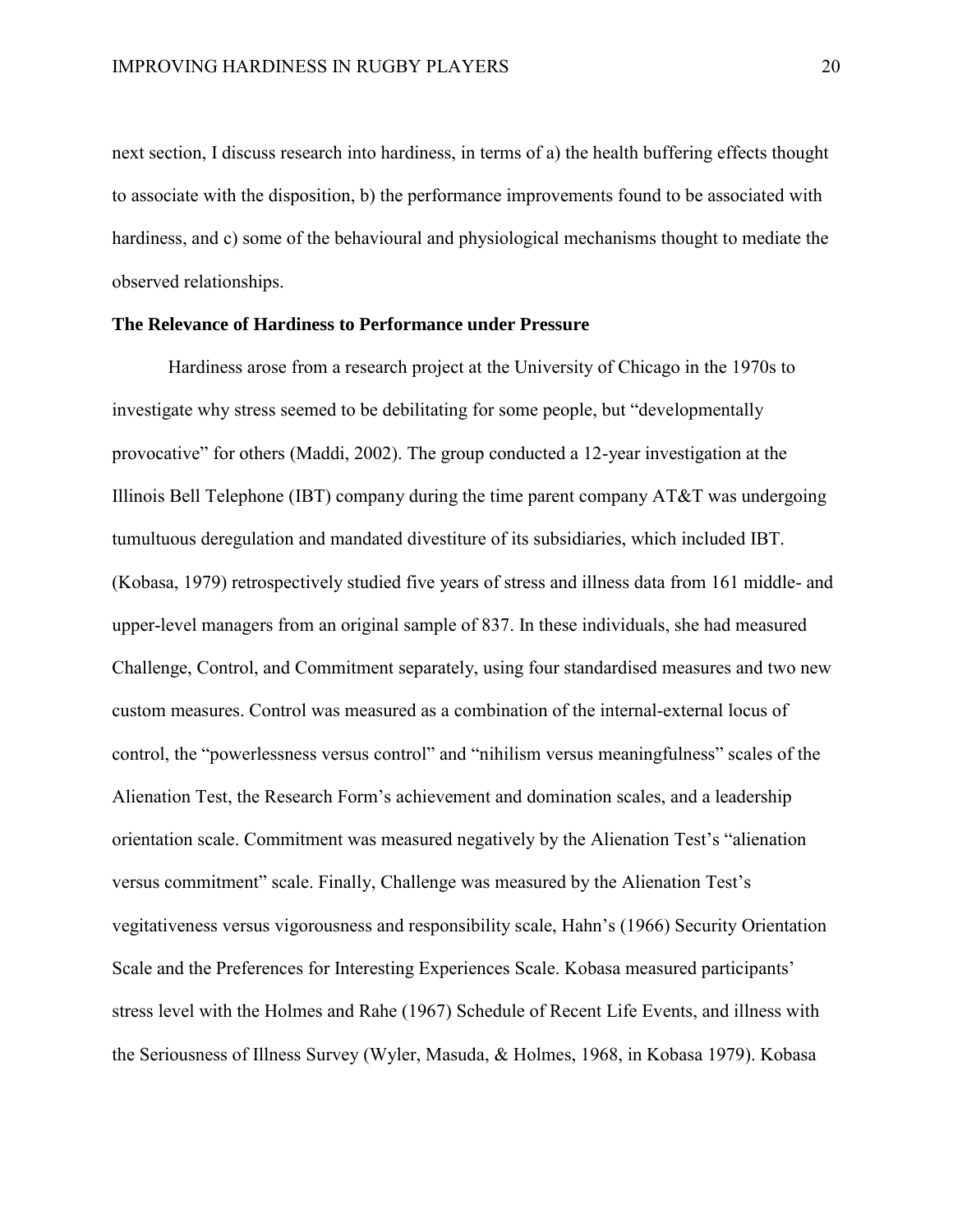found that, when the high stress and high illness group was compared to a high stress, low illness group, hardiness level served to differentiate the two groups. Although the high and low illness groups experienced similar levels of stressors (frequency and type), the high stress/low illness group perceived their lives as less stressful. Kobasa (Kobasa et al., 1981), and later (Kobasa, Maddi, & Kahn, 1982) attributed these findings to the ways in which a) the two groups were evaluating and appraising the threats posed by the environmental demands, and b) the coping behaviour marshalled in response. Given the possibility that the presence of illness, possibly via the mediator of mood, could have been causing participants to attenuate their hardiness scores on those inventories, Kobasa, Maddi, and Kahn (1982) conducted a 5-year prospective study, which showed that, across multiple measurement points, high stress was a precursor to higher levels of illness amongst the executives studied, rather than being always concurrent. Kobasa, Maddi, and Kahn concluded that hardiness acted as a prospective buffer against illness, particularly in the times of highest stress, as indicated by the highly significant stress and hardiness interaction in their analyses of variance. Hardy individuals were thought to appraise life stressors as less threatening, and then transform the stressor into a more positive and developmentally challenging experience (Gentry & Kobasa, 1984). Since Kobasa's early research and the introduction of the hardiness concept, there has followed much interest in the psychological literature, firstly in the health sciences, where many studies have borne out the relationship between health and hardiness, and have explored the link to both perceptions and coping behaviour in this process, and then in sport psychology, considering links between hardiness and performance-related factors.

#### **The Hardiness-Health Relationship**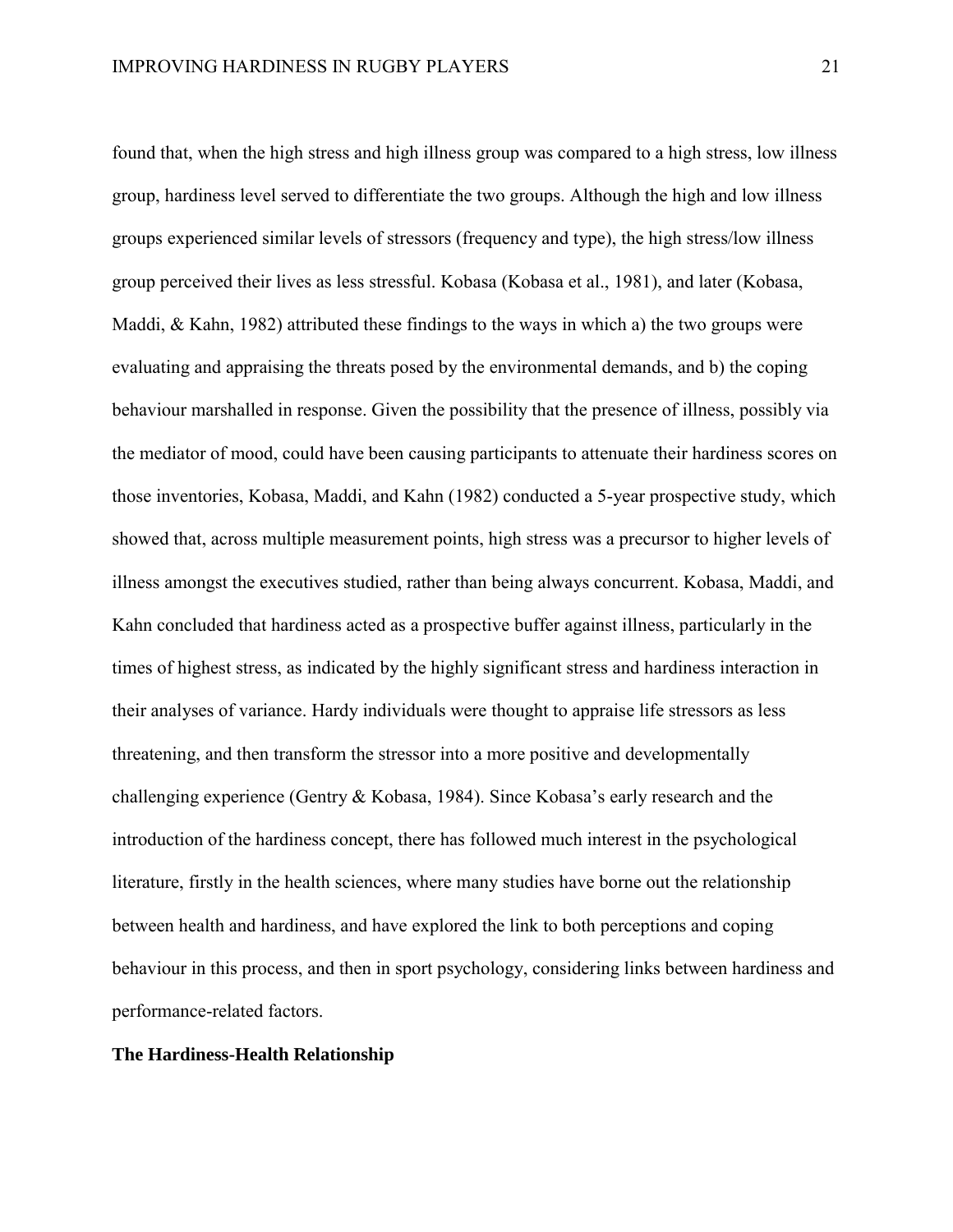Kobasa, Maddi, and Puccetti (1982) postulated that stressful events, by increasing sympathetic arousal, could eventually lead to exhaustion and accompanying illness or psychological distress as a result of chronic strain. Hardier individuals will experience less stress through a) perceiving events as less stressful, b) responding with active or "transformational" coping, c) marshalling increased social support (thereby indirectly affecting coping) and d) leading to more positive changes in health practices with the associated benefits.

Several researchers have compared low-hardy groups to high-hardy groups, according to their perceptions of retrospectively reported life events. Rhodewalt and Zone (1989) found that more hardy individuals saw life events as more positive and as more controllable, and Pagana (1990) found that hardier medical students viewed their professional demands as more challenging and less threatening than their less hardy peers. As Wiebe (1991) pointed out, these retrospective studies were open to a possible confound brought about by high stress levels. If participants were recalling past events, and describing their attributions, it could be that high stress levels at the time of measurement may in some way have affected their responses on the hardiness measures. She wrote, "it is possible that results have reflected differences in the outcome, rather than the appraisal, of the event" (Wiebe, 1991, p. 90) When Wiebe induced an experimental stressor with her participants, she found that the high hardiness group had more positive appraisals of the events than the low hardiness group. Her undergraduate participants experienced an "evaluative threat" whereby they listened to a highly technical recorded talk and were told they would be assessed by a panel of their professors on how well they presented on the same topic a short time later. As well as having less threatening appraisals of the stressor, the high hardiness group also had lower affective and psychophysiological responses (skin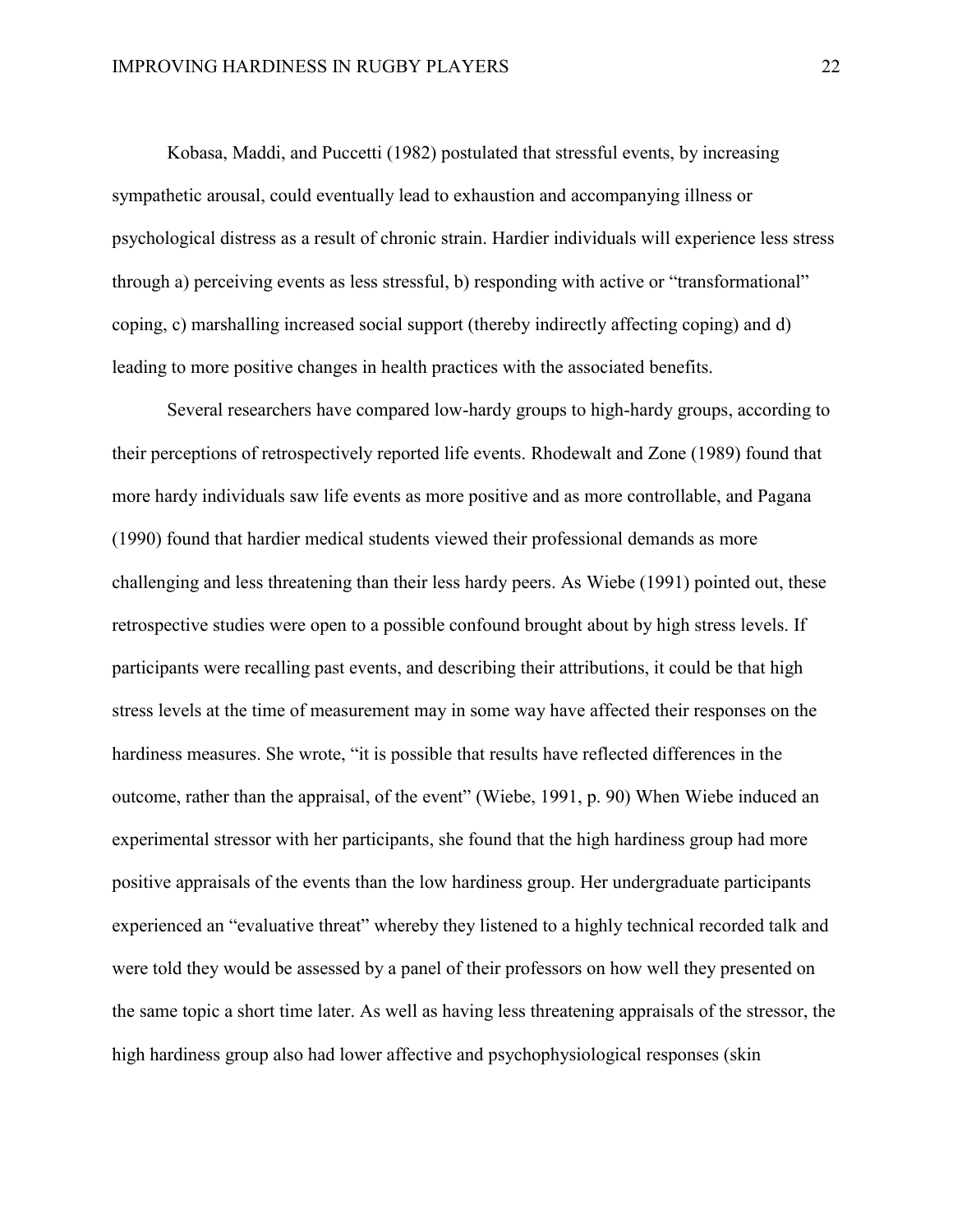conductivity) than the low hardiness group. Wiebe suggested that where Funk and Houston (1987) and Hull, Van Treuren, and Virnelli (1987) had failed to find evidence of stress moderation effects of hardiness, their combination of retrospectively reported life stressors into a single measure confounded what effect hardiness might have actually had on any particular stressor among the surveyed array. The granularity of their retrospective measure was too low to detect where the differences lay. Noting the disparity between retrospective studies with a broad array of ecologically-valid life stressors examined, and experimental manipulations of a single stressor, she concluded that perhaps, in the future, hardiness studies might focus on one particular real-life stressor that is shared across a particular sample. In this way, there would be more consistency within the independent variable, the stressor. Some performance-focused research, examined in later sections, has measured participants' reactions to a common training stressor that to some extent controls for the 'stimulus' part of the transactional stress process. Wiebe's experimental evidence did support Kobasa's initial rationale that hardiness affected stress outcomes by mediating the appraisal process. From an applied perspective, this would suggest that if patterns of appraisal, relating to the Challenge facet of hardiness, can be changed, then patterns of stress response could change as a consequence.

Beyond the appraisal process though, researchers also thought that hardier people marshalled more adaptive responses to stressors. Gentry and Kobasa (1984) suggested that hardier people will more likely engage in active, transformational coping, whereby the source of stress is typically approached by means of problem-focused strategies. This mode contrasts with regressive coping, where a stressor is avoided through cognitive or behavioural withdrawal or denial, but is then typically dwelt on in a pessimistic way (Funk, 1992). Bartone (1989) studied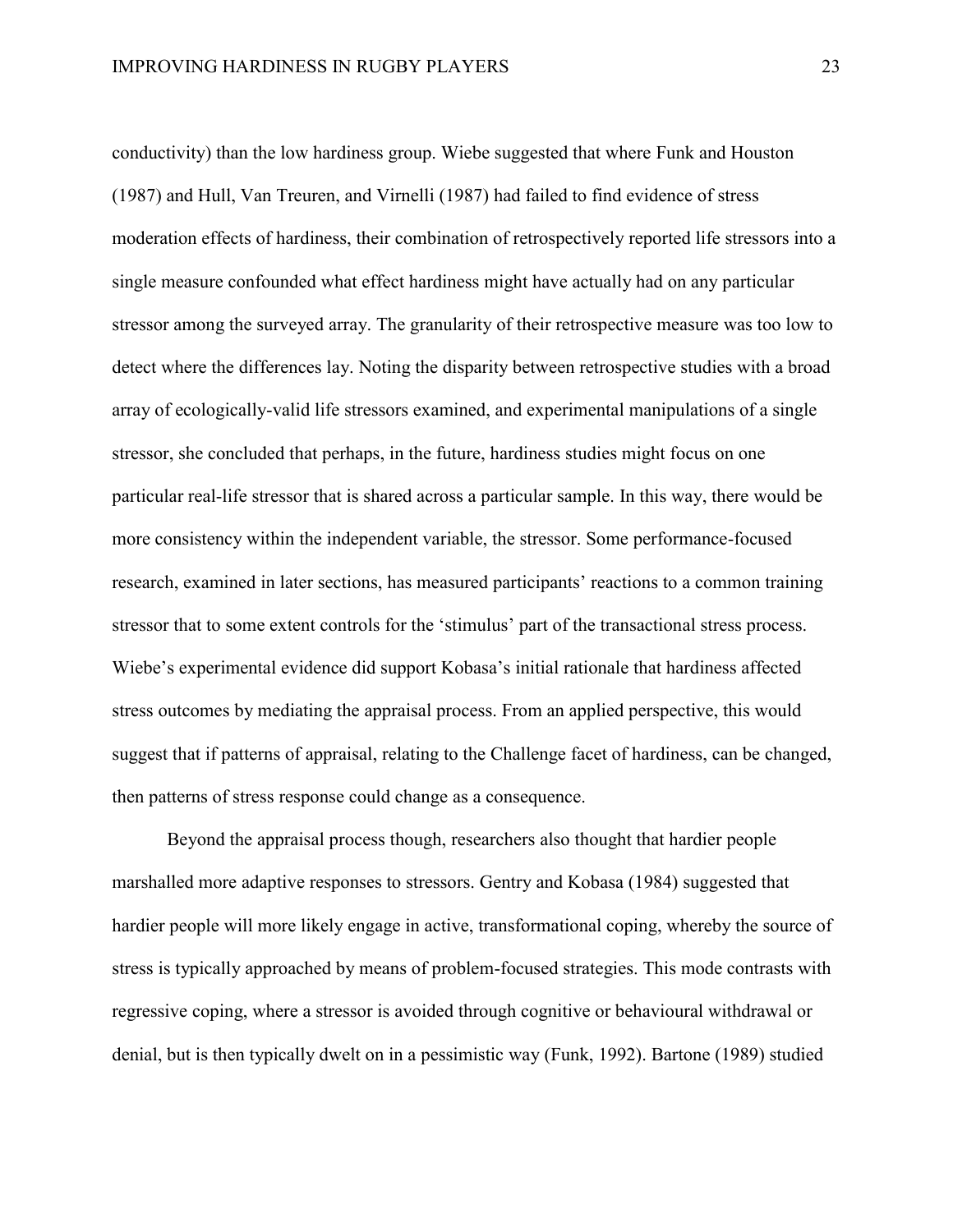the stress-illness relationship in city bus drivers under high levels of stress and found hardiness to correlate with coping style. Both hardiness and the use of avoidant coping differentiated between the high and low illness groups. Westman (1990) and Williams et al. (1992) found high-hardy people used more problem-focused and less emotion-focused strategies than lowhardy people. Williams et al. concluded that coping processes were the main mediators of the hardiness-health relationship.

Funk (1992) pointed out that much of the stress and illness research had relied on retrospective reporting. He suggested that such retrospective research could be confounded by inadvertently measuring underlying neuroticism, rather than hardiness. Coping processes more associated with the known variable of neuroticism would account for the greater link between stress and illness. Funk reported studies showing a correlation of up to -.44 between the Personal Views Survey (PVS) (Kobasa, 1985) and the Eysenck Personality Inventory (EPI) (Eysenck, 1968). Funk reasoned that high levels of the underlying personality trait of neuroticism may drive individuals' "low" responses on a hardiness questionnaire, and the typical neurotics' exaggeration of somatic concerns may cause them also to retrospectively report more illness. Hence, the hardiness/illness relationship may be more parsimoniously explained by recourse to trait neuroticism being expressed in questionnaire answers. Wiebe (1991) however, measured participants' perceptions of a stressor immediately after experimentally presenting it, albeit via a 2-item paper-and-pencil measure, and measured stress via a psychophysiological observation, and the hardiness/perception/stress relationship still remained. If Weibe's undergraduate study is generalisable both to the wider population, and to events outside the laboratory, then it is likely that recall bias linked to neuroticism cannot explain the hardiness/stress/health relationship that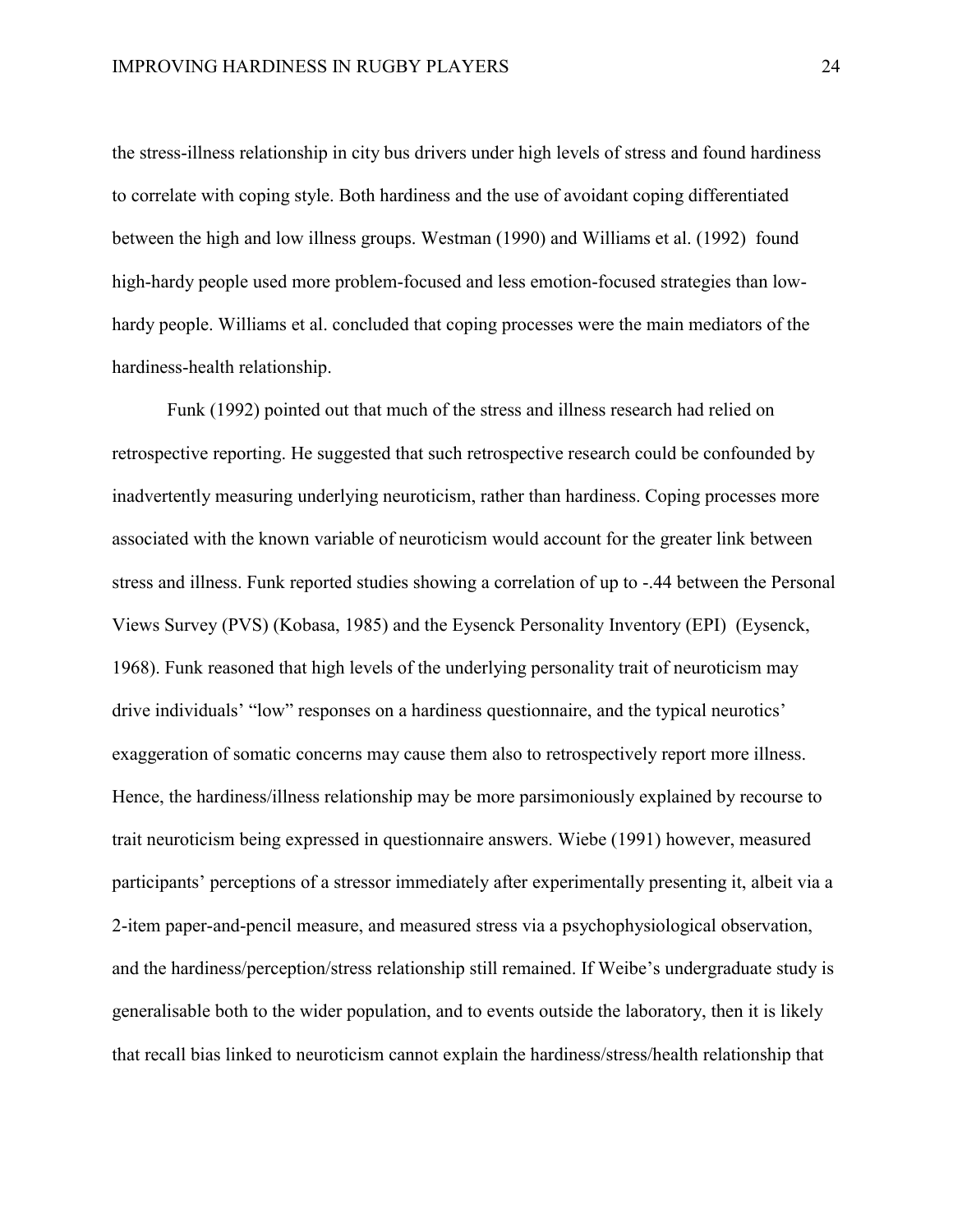has been widely reported. It is still possible, however, that under high stress, more neurotic individuals would experience high psychological distress, and this psychological distress would cause them to appear less hardy and more likely to report poor mental and physical health. From this perspective, the hardiness/mental health relationship reported by Allred and Smith (1989), Drory and Florian (1991), and Rhodewalt and Zone (1989) could have been misread.

More recently, Eschleman et al. (2010) conducted the first meta-analysis of correlations between the hardiness construct and other personality variables. They found that hardiness was positively associated with other personality dispositions that are thought to buffer against stress: optimism, extraversion, sense of coherence, and self-efficacy. They also found a moderate negative relationship with neuroticism, selected as a trait that has been shown to worsen the effect of stressors, consistent with the 'neuroticism confound' idea put forward by Funk (1992). Eschleman et al., however, also examined the incremental effects of hardiness by means of a regression analysis using their meta-analytic data across a range of organisational domains, and concluded that hardiness accounted for unique variance in outcome variables, beyond that accounted for by Five Factor Model traits, self-evaluation traits, negative affectivity, or optimism. The outcome variables, with apparent relevance to performance within a sports organisation, included role conflict, role overload, emotional exhaustion, personal accomplishment, poor mental health, job satisfaction, physical symptoms, job performance, and turnover intention. Furthermore, hardiness was the strongest predictor in 21 of the 30 analyses. Looking at a wide data set they concluded that, while results were mixed, in general, "hardiness and hardiness components generally led to higher ratings of school and work performance" (p. 302).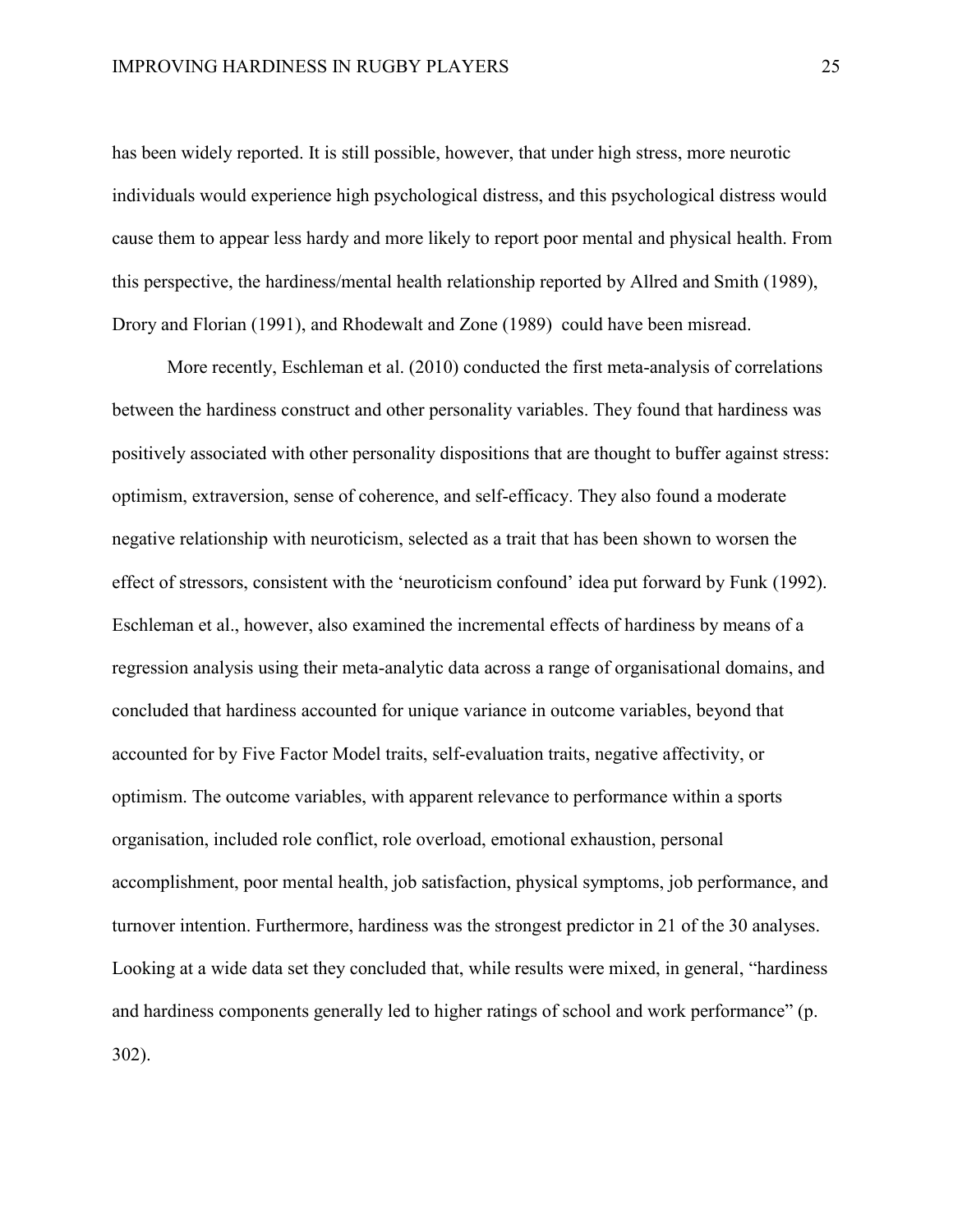#### **Hardiness and Well-being in Performance Environments**

Giving a deeper insight into the role of psychological distress in the hardiness/stress relationship, Florian et al. (1995) conducted a longitudinal study of Israeli Defence Force (IDF) recruits all undergoing a 4-month combat training period. Florian et al. (1995) described the training stressor experienced by male IDF recruits thus:

The 4-month combat training is a natural, continuously stressful situation to which most Israeli young men are regularly exposed. Serving in the army requires radical changes in behaviour for the conscript to adjust to the new conditions during a relatively short period of time. The young men are stripped of their personal identities and forced to obey orders even when these orders conflict with their personal inclinations. These demands are exacerbated during the initial 4 months of army service, particularly for the soldiers who undergo combat training. These soldiers are exposed to a great deal of physical and psychological stress induced by events such as long periods of physical exercise and relatively short periods of sleep (p.690).

The 276 male participants were measured during the first and then the penultimate weeks of combat training on hardiness, mental health, coping style, and types of cognitive appraisal. Florian et al. used the Personal Views Survey, as well a general mental health factor measure, a translated version of the Ways of Coping Checklist (Lazarus & Folkman, 1984) , and the Appraisal Scale (Lazarus & Folkman, 1984) .

At time 1, a LISREL analysis to test goodness of fit showed that appraisal and coping variables were not mediating the hardiness to mental well-being relationship, and that instead, a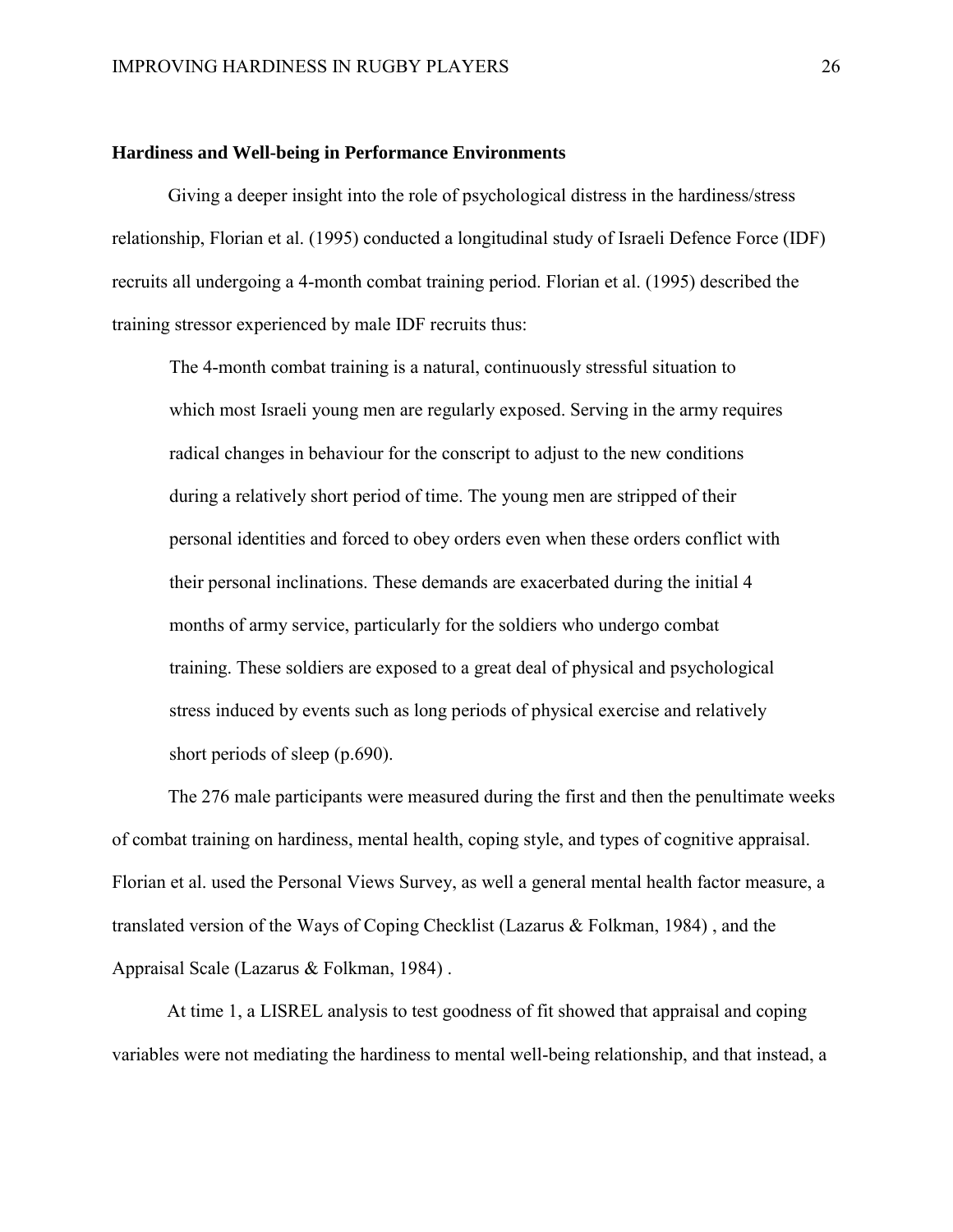direct pathway between the Commitment component and psychological distress provided a closer fit to the data. This cross-sectional analysis appeared to support the neuroticism confound that Funk (1992) suggested, whereby neuroticism was suggested as the moderating variable between mental distress and low measured hardiness. In the second phase of analysis, any change in mental well-being at Time 2 not accounted for in the analysis of mental well-being at Time 1 was understood as indicating variance from other factors, possibly the ones being measured longitudinally. The researchers found that threat appraisal and 'distancing'-type coping at Time 1 were both significantly related to residual variance in mental well-being at Time 2. Although these correlations were in the moderate range (-.17 and .21 respectively), in their sample, it appeared that both Control and Commitment facets positively contributed to later wellbeing via reduced appraisal of threat, and higher Commitment also reduced later psychological distress through the use of distancing coping techniques. In contradiction to Kobasa's (1979) conceptualisation, the hardiness components appeared to contribute separately to the mental well-being outcomes. Combining them into a single hardiness score did not account for any more variance in the mental health outcome than the Commitment variable alone. It was on this basis that Florian et al. (1995) decided to conduct structural analyses using Control, Challenge, and Commitment as separate, rather than combined, variables. The differential contributions of the component variables to coping and appraisal, and mental well-being, seemed to vindicate that earlier decision, and also allowed them to make further interpretations of how hardiness works. They suggested that Commitment defines individuals' impetus to stay mentally engaged in the demanding situation, rather than adopting the "escapist manoeuvres" (p. 693) of avoidant coping. For this commitment to be effective, they suggested that hardier individuals will complement it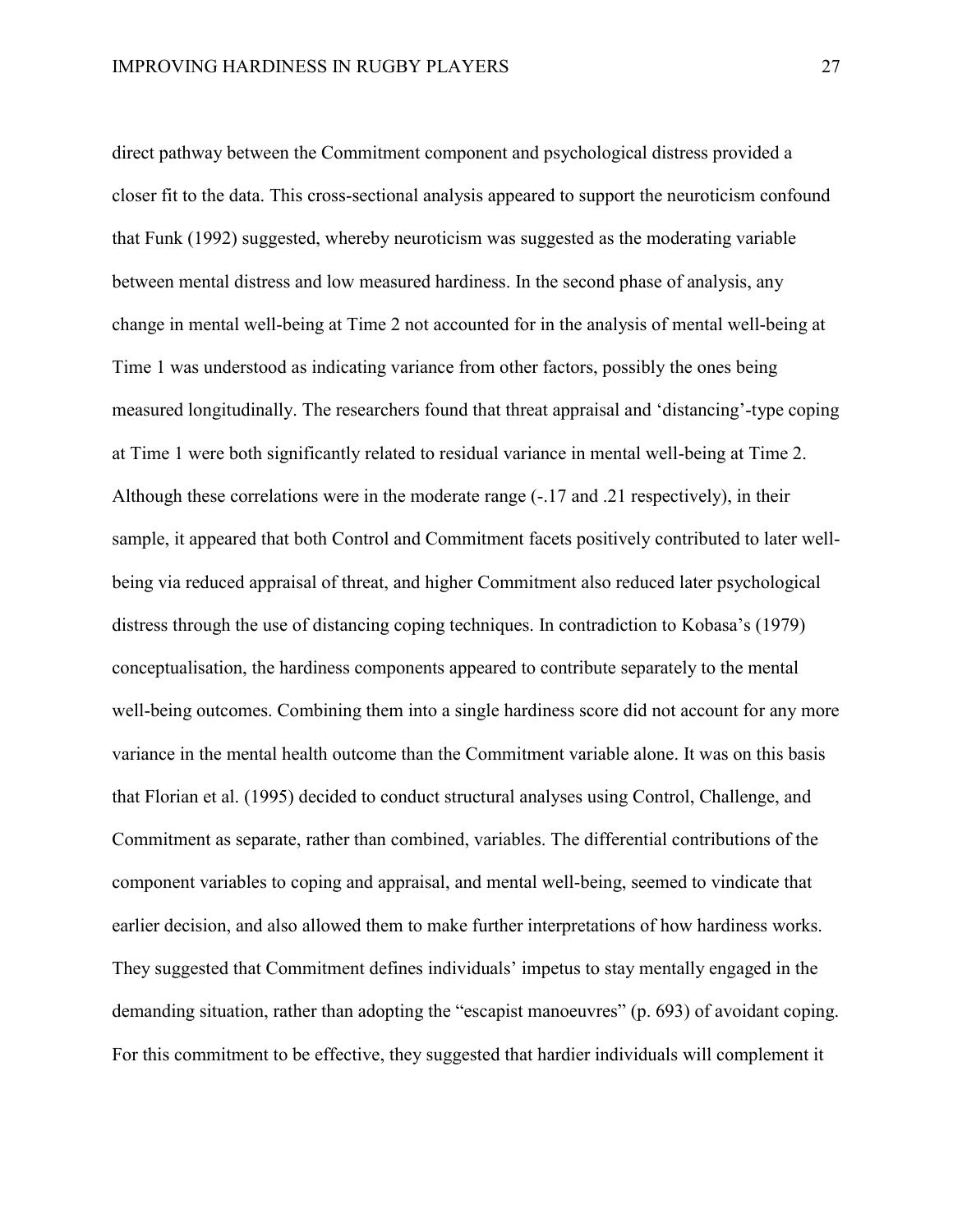with a sense of control, a conviction that problems can be controlled or dealt with and that positive solutions might be found. In this context, use of social support was seen as a form of transformational coping. Florian et al. also went on to suggest, as Hull et al. (1987) had, that Challenge was not an integral component of hardiness as Kobasa (1979) had originally positioned it. Theoretically, a "Challenge" disposition should have correlated with Lazarus and Folkman's (1984) appraisal scale, but a lack of relationship in this study indicated some issues with this component. Florian et al. suggested that individuals might only identify growth opportunities (i.e., make Challenge-type appraisals) when the situation is adjudged as meaningful to their goals or values in some way. A certain level of Commitment, therefore, may be a prerequisite to making effective Challenge appraisals. The lack of relationship between Challenge and the mediating and outcome variables may also be due to issues with the measurement scale used. Despite improvements from previous scales, Funk (1992) criticised the PVS Challenge measure on the grounds of low internal consistency reliability and poor correlations with the other two components  $(< 50$ ). Across the many Hardiness questionnaires, the PVS was the most reliable, but Challenge was least reliable of the three subscales.

Nonetheless, the Florian et al. (1995) study illustrated how a hardy disposition affected mental well-being in a group in which all participants were subject to similar performance demands and similar objective sources of stress because they were all recruits together in the same army training program. Their study however contained no exploration of how hardiness may have related to specific task-relevant behaviours, and overall cadet performance in their training or later military duty.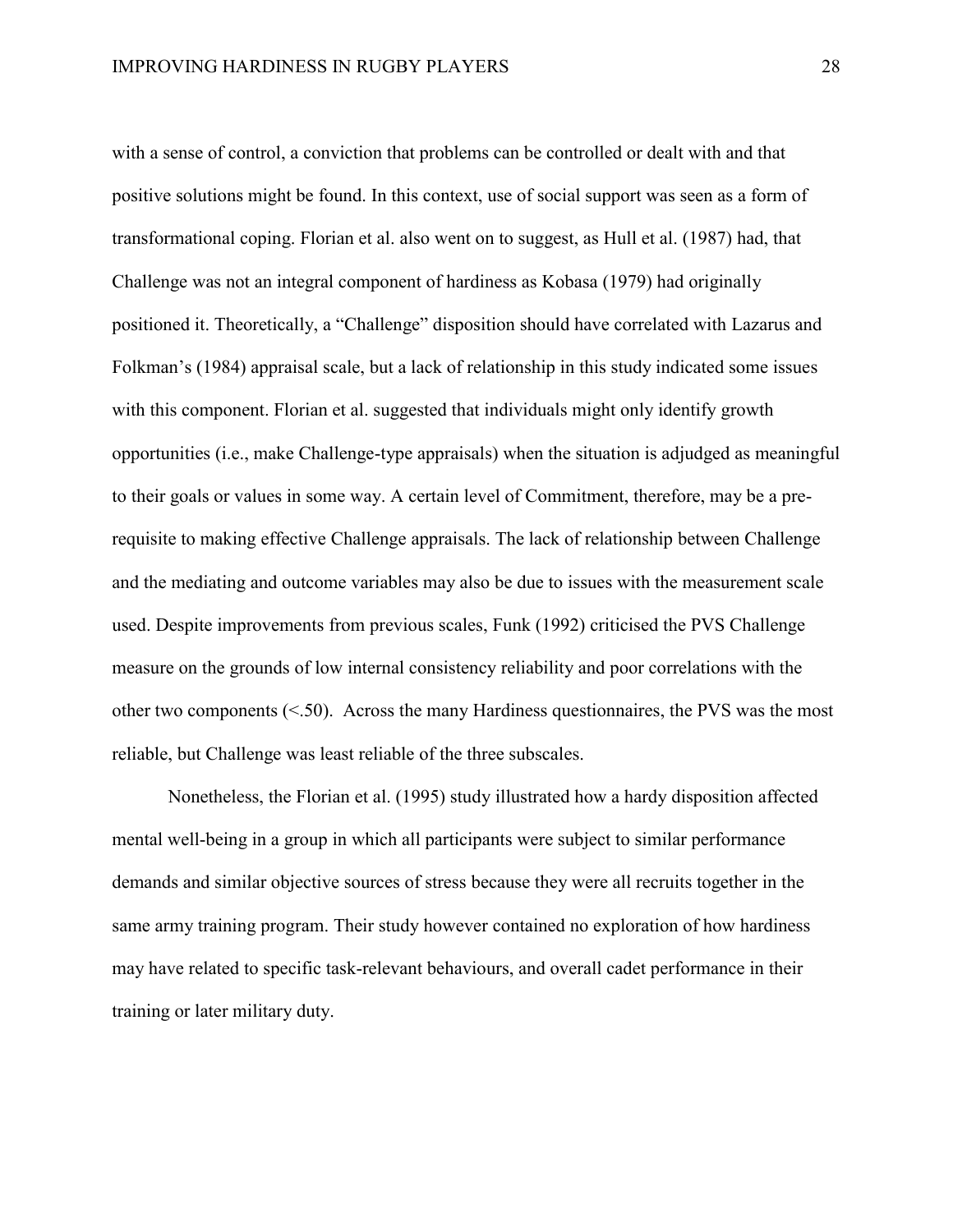Roth, Wiebe, Fillingim, and Shay (1989) examined the relationships between exercise, fitness, hardiness, stress, and health. The stress-illness associations were similar to those found in previous investigations (Dohrenwend & Dohrenwend, 1974; Holmes & Roth, 1985; Wiebe & McCallum, 1986). Despite observing this relationship, Roth et al. found that hardiness had little direct effect on health, instead showing a moderating effect of negative life events on stress levels. Their findings supported the view that hardiness may impact health indirectly by changing the way in which people interpret stressful experiences and a range of other factors may be involved in determining whether subjective stress translates into a discernible physical health decrement.

## **Hardiness in Elite Sport Environments**

In sport, substantial literature exists to examine situation-specific responses across groups of athletes (see Hanton, Fletcher, & Coughlan, 2005). Nonetheless, as in non-sport research, less attention has been paid to personality dispositions that differentiate individuals according to how they respond to similar stressors (Hanton, Evans, & Neil, 2003). Almost two decades ago, Hardy et al. (1996) suggested that future research should look at the factors influencing athletes' coping efforts, and presented hardiness and optimism as the two major personality dispositions most relevant to effective coping. A number of researchers have investigated this link across a range of sport and performance domains.

In research similar to the Florian et al. (1992) examination of the role of hardiness in determining mood and wellbeing outcomes in a military training situation, (Goss, 1994) studied how hardiness was related to mood disturbances in swimmers during a pre-season "overtraining" period. She measured 293 US collegiate swimmers three times as they were preparing for the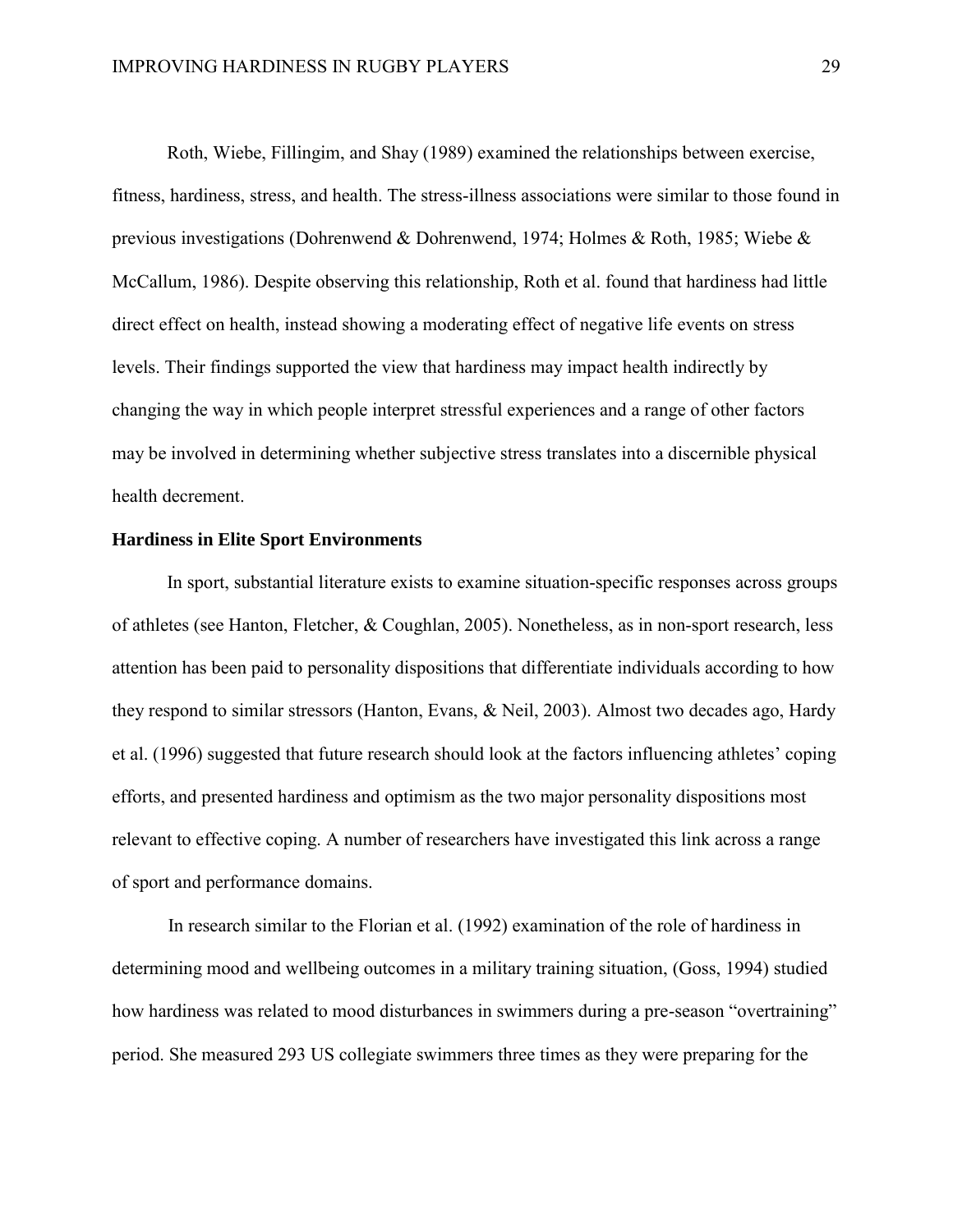collegiate competition season. During this training period, the young swimmers increased from an average of 2,000 yards a day in September up to an average of 12,000 yards swum per day in January, immediately prior to the "tapering" period leading into late February competition. Mood disturbances increased as swimmers approached the end of the "overtraining" period, with higher tension, depression, fatigue, and confusion observed in the group. Hardiness was associated with fewer mood disturbances during this period, and high-hardy swimmers also reported more adaptive coping behaviours on the Everly Coping scale than low-hardy swimmers. Low and high hardiness groups were composed of those swimmers whose scores on the Cognitive Hardiness Inventory (Nowack, 1990) were greater than one standard deviation from the mean in either direction. Goss measured coping behaviours, and found them to be stable over time. The hardiness measure had high test-retest reliability over the course of a year when a sub-sample was analysed ( $n = 62$ ). Consistent with Maddi's (e.g., 1987) predictions, the high-hardiness group reported more adaptive coping behaviours and fewer maladaptive coping behaviours than the low-hardiness group.

Across the three measurement points during the 'pre-season' build up, the high-hardiness group experienced significantly lower mood disturbance, especially lower depression, anger, fatigue, and confusion  $(p<0.0001)$  than the low-hardiness group. There was a large difference between the low- and high-hardiness groups on degree of mood disturbance right from the start of the measurement period. The high-hardiness swimmers were consistently less tense, depressed, angry, fatigued, confused, and more vigorous than the low-hardiness swimmers. Although Goss did not report effect sizes, making interpretation of the validity of the results more challenging, the differences were pronounced. For example, average scores for the low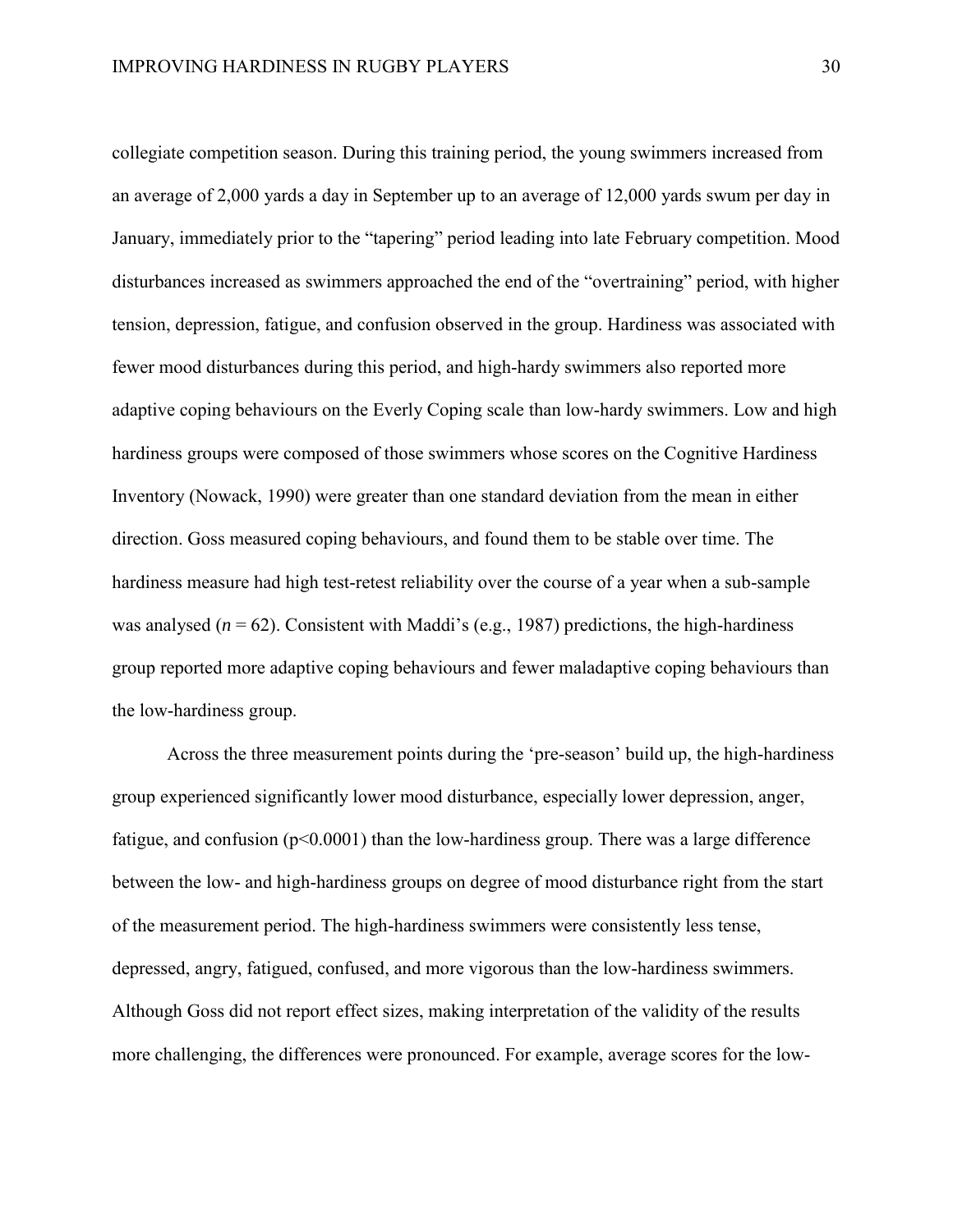hardiness group were 67.3 ( $SD = 34.4$ ) at Time 1 and 74.5 ( $SD = 27.4$ ) at Time 3. For the highhardiness group, the corresponding values were 13.3 ( $SD = 18.1$ ) at Time 1 and 17.9 ( $SD = 20.6$ ) at Time 3. The low-hardiness group became more mood disturbed as the intensity of the training period escalated. Unfortunately, Goss took no measurements with the sample before the training period started, with the first measurement happening within the first two weeks of training. In this study, mood effects during the heavy training period were not compared to a performance measure, but it would be useful for applied practice to gain insight into the lived experience of the swimmers seems worth considering. The swimmers in the low-hardiness group were still swimming a mean of 12,000 yards at the end of the pre-season period, combined with escalating depression and fatigue, and decreasing vigour. Although these swimmers might have been completing the full training session, the technical quality of their swimming, the effort levels maintained, and the physiological responses to the training load all seem of relevance to understanding hardiness in an applies elite sport setting, as it related to both later competition performance, and to levels of satisfaction gained. Morgan, Costill, Flynn, Raglin, and O'Connor (1988b) examined mood-state profiles of swimmers engaged in an intense training period, and were able to predict with an 89% accuracy which swimmers would be 'under-responding' to the training load. Given this evidence, it is possible that hardiness would have a relationship to later performance via the degree of adaptation to the training or the effort levels that swimmers were able to maintain during the 'over-training' period.

Examining stress and burnout within a college sport training environment, but this time with athletic trainers on NCAA Division 1 football programs, Hendrix, Acevedo, and Hebert (2000) also found a tendency among less-hardy individuals with high ratings of 'athletic training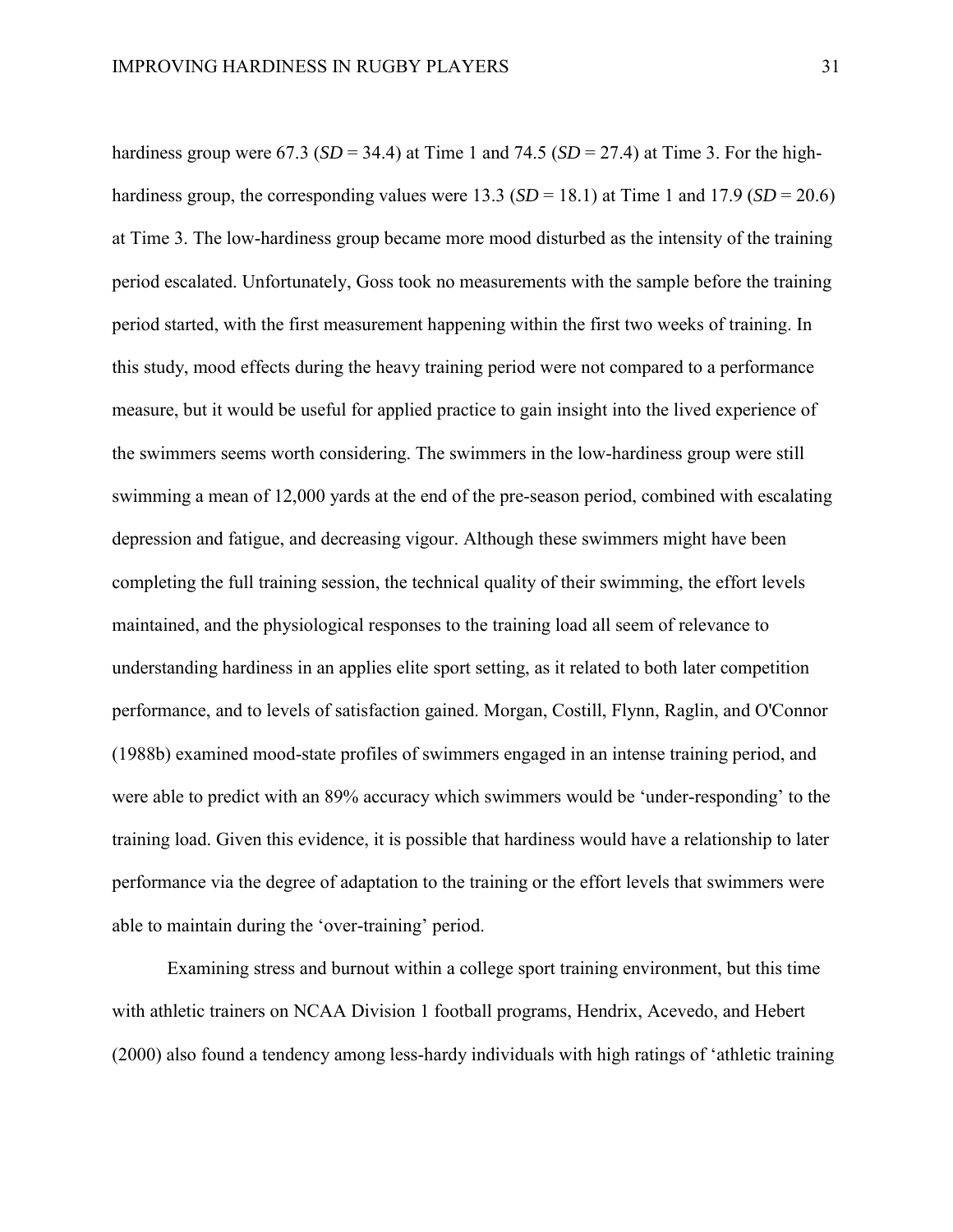issues' to have greater emotional exhaustion, depersonalisation and lower levels of personal accomplishment. Although self-ratings of personal accomplishment may not accurately predict performance, Hendrix et al. concluded that, when faced with mounting organisational issues, the hardier individuals were able to maintain greater emotional equilibrium, and to maintain selfperceptions of effectiveness. In their regression analysis, Hendrix et al. found hardiness accounted for 40% of the variance in perceived stress, with severity of athletic training issues accounting for only an additional 7% of the variance. This study was open to the confounds proposed by Funk and Houston (1987) in that the self-reporting measurements, taken at a single time and examined for correlation, may have seen ratings of professional issues, and self-ratings of hardiness, skewed at the time of measurement by the subjective stress levels participants were experiencing. Nonetheless, this regression analysis suggests that it was less the job situation that the trainers found themselves in that accounted for stress levels, than factors relating to the make-up of the individual trainers. Hendrix et al. concluded by recommending research into the coping strategies that might protect athletic trainers against high subjective stress that could lead to burnout and attenuation of performance.

Ford, Eklund, and Gordon (2000) investigated other intermediate factors affecting athletic performance, specifically athletic injury. They looked at the psychosocial factors relating to injury incidence and recovery in the Andersen and Williams (1988) stress and injury model. They concluded that "athletes who experience high positive life event stress and who are less hardy in general, or perceive they lack situational control, tend to experience greater injury timeloss" (p. 309). They concurred with previous studies by Hull et al. (1987) and Pagana (1990),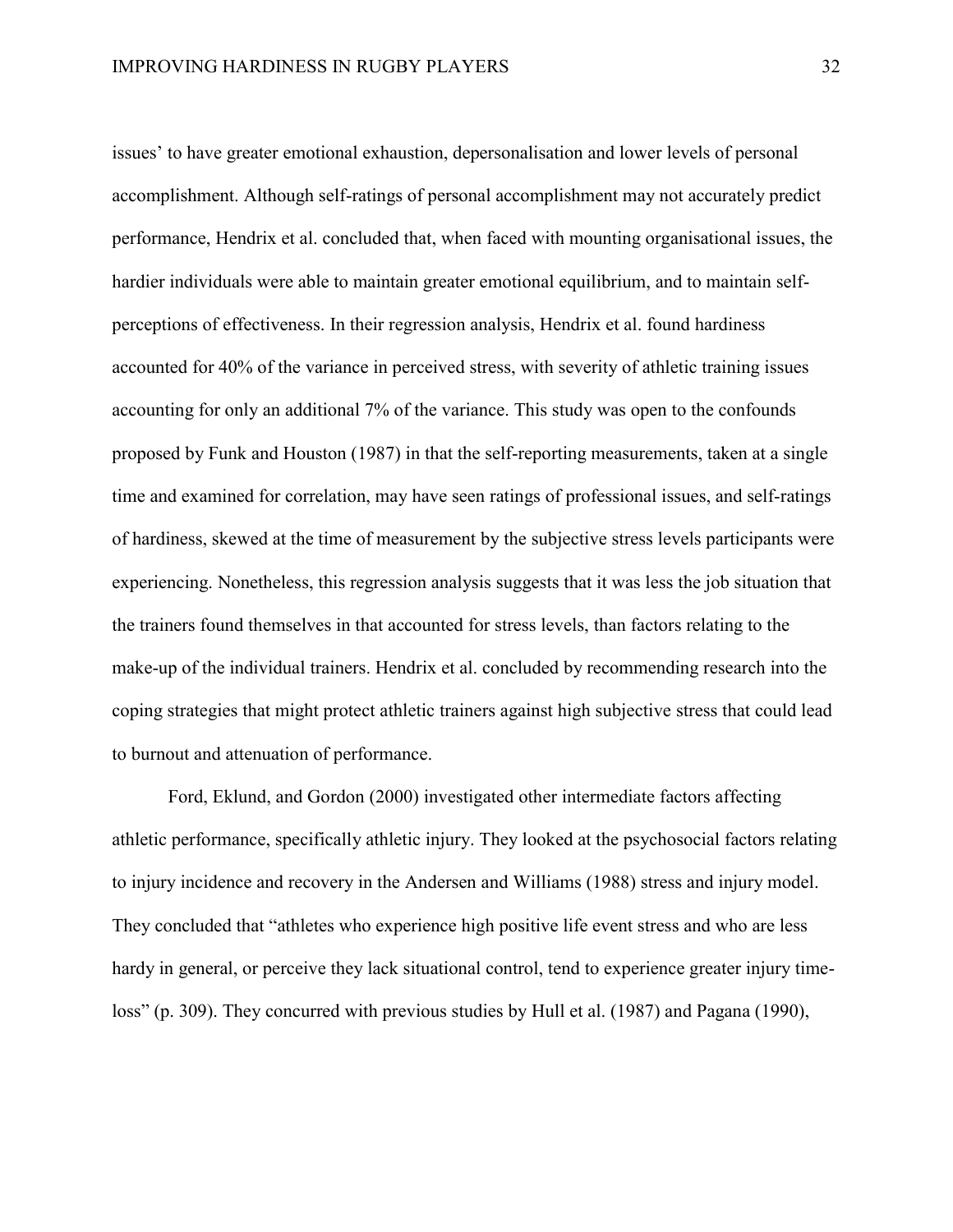who had found increased vulnerability to physical and psychological health issues amongst individuals low in hardiness.

Taken together, the Goss (1994), Hendrix et al. (2000) and Ford et al. (2000) studies indicated that hardiness is an important variable affecting athletes' ability to train and prepare effectively for competitive performance*.*

#### **Hardiness Links to Sport Performance**

Goss (1994) found a moderate correlation between hardiness and the level of competition, whereby NCAA athletes at Level 1, which is a higher performance level, had higher levels of hardiness in general compared to Level 2 and 3 athletes. Similarly, Golby and Sheard (2004) found that international level rugby league players had on average higher hardiness than those at national elite level, who in turn had higher hardiness than those at a sub-elite level. When the same authors conducted a larger analysis across a range of 16 sports in the UK (Sheard & Golby, 2010), they found that the differences between international, national, and county level performers were less than in their single sport study of rugby league. Although the differences were significant (total  $n = 1,566$ ), the effect sizes for the differences between competitive levels were all small. These results suggest at any specific time there are many performers at the international level who rate low on hardiness, but are performing at the top level.

#### **Hardiness, Stress and Coping in Sport**

From the sport-specific studies previously cited here, the relationship between hardiness and patterns of coping in sport has relevance to both sustainable performance and athlete quality of life. Kobasa and Puccetti (1983) described a type of problem-focused coping characterising hardiness in which individuals would transform stressful events into opportunities for growth by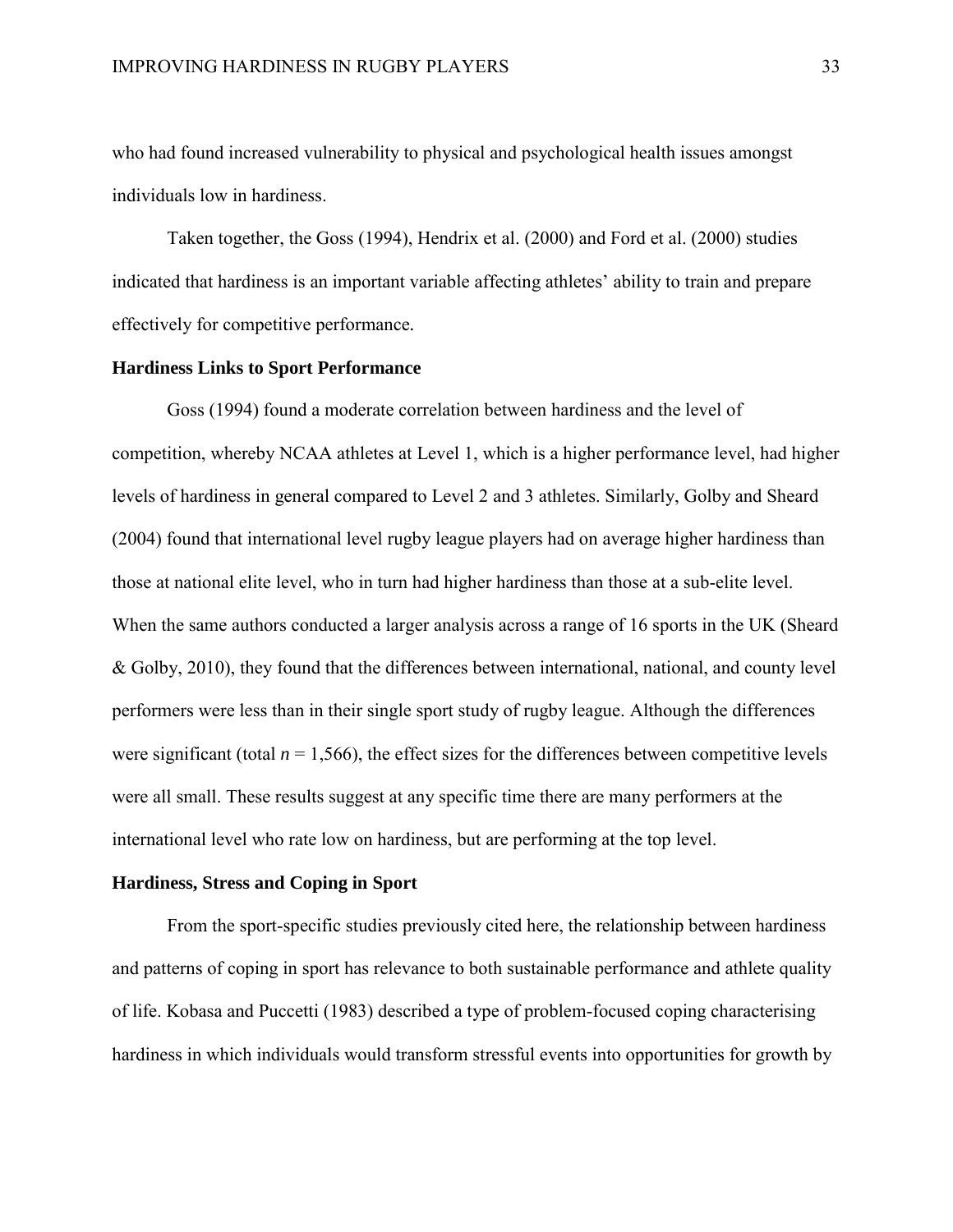engaging with the stressor in some adaptive way. Florian et al. (1995) later found that hardier individuals reported greater problem-focused coping of this kind, which has been identified as a reason for less subjective distress in high-hardiness individuals (e.g. Florian et al., 1995; Goss, 1994; Williams et al., 1992).

Hanton et al. (2003) found not only that hardier athletes reported lower levels of anxiety, but when anxiety symptoms appeared they would be more likely to interpret these symptoms as more facilitative to upcoming performance than low-hardiness athletes. These findings were reinforced in a later study showing that performers interpreting anxiety more positively coped more effectively with the competitive experience (Hanton, Mellalieu, & Hall, 2004). Hanton, Neil, Mellalieu, and Fletcher (2008) found that athletes reporting a facilitative interpretation of anxiety would also use more problem-focused coping. Together, these studies add nuance to the discussion of the relationship between hardiness and subjective stress and anxiety: even if the initial stages of stress appraisal result in subjective stress or anxiety, there is still an opportunity to perceive and manage this in a facilitative way. When Hanton et al. (2013) investigated hardiness and the relationship with anxiety interpretation, again they found "only a few studies within sport psychology [that] have examined the individual differences that may moderate the influence of stressful competitive events upon…psychological distress" (p. 96). Hanton et al. (2013) examined the relationships that hardiness and the direction of anxiety interpretation (facilitative/debilitative) had with competitive anxiety and coping efficacy recalled from a recent sport performance. They split their 492 participants along median lines into four groups: highhardiness facilitators, high-hardiness debilitators, low-hardiness facilitators, and low-hardiness debilitators. The high-hardiness facilitators not only reported "using more planning, active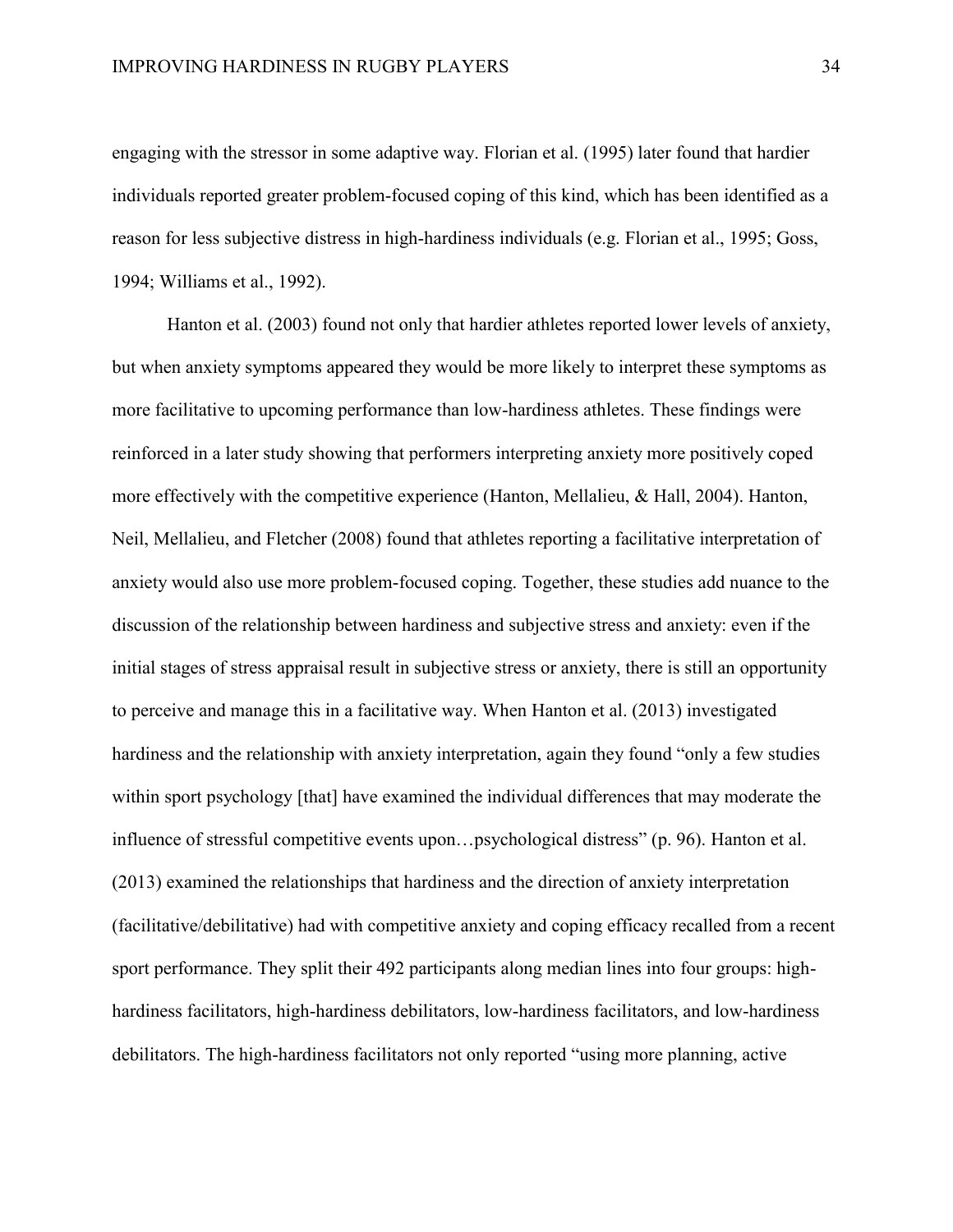coping and increased effort" in the face of competitive anxiety, but also "found the use of these strategies to be more effective in dealing with the stressful situation experienced than highhardiness/debilitators" (p. 101). The effect sizes were in the small to medium range: partial chi squared of 0.2 for active coping effectiveness by hardiness and anxiety interpretation, and partial chi squared of .04 for effort effectiveness. The limitations in validity of questionnaire-based measurements of all main factors would be expected to attenuate the effect sizes. Perhaps eliminating scores within one standard deviation of the means, as Goss (1994) did, rather than splitting groups along median lines, may have yielded greater differences. Furthermore, Hanton et al. (2013) found that athletes high in hardiness generally worried less, experienced less somatic anxiety and also reported higher levels of self-confidence, and the reported effect sizes (partial eta-squared) were in the medium range according to statistical conventions (Miles  $\&$ Shevlin, 2001). It is noteworthy that Hanton et al. were unable to find an interaction between hardiness and anxiety direction, showing there was no trend for those high in hardiness concomitantly to interpret their anxiety as facilitative when it occurred. All high-hardiness individuals would likely experience anxiety less frequently and intensely, but should anxiety arise, those interpreting the experience in a facilitative way would be the ones more likely to actually cope more effectively via strategies, including marshalling greater effort, planning, and active engagement. Hanton et al. proposed that a facilitative interpretation of anxiety may have developed over time by confronting stressful situations with hardy attitudes. Given the transactional model of stress, however, for the anxiety to arise, there must be some initial, perhaps reflexive interpretation of threat, even if subsequent evaluations are of sufficient coping resources. Hanton et al. recognised a limitation in their study was that they did not consider an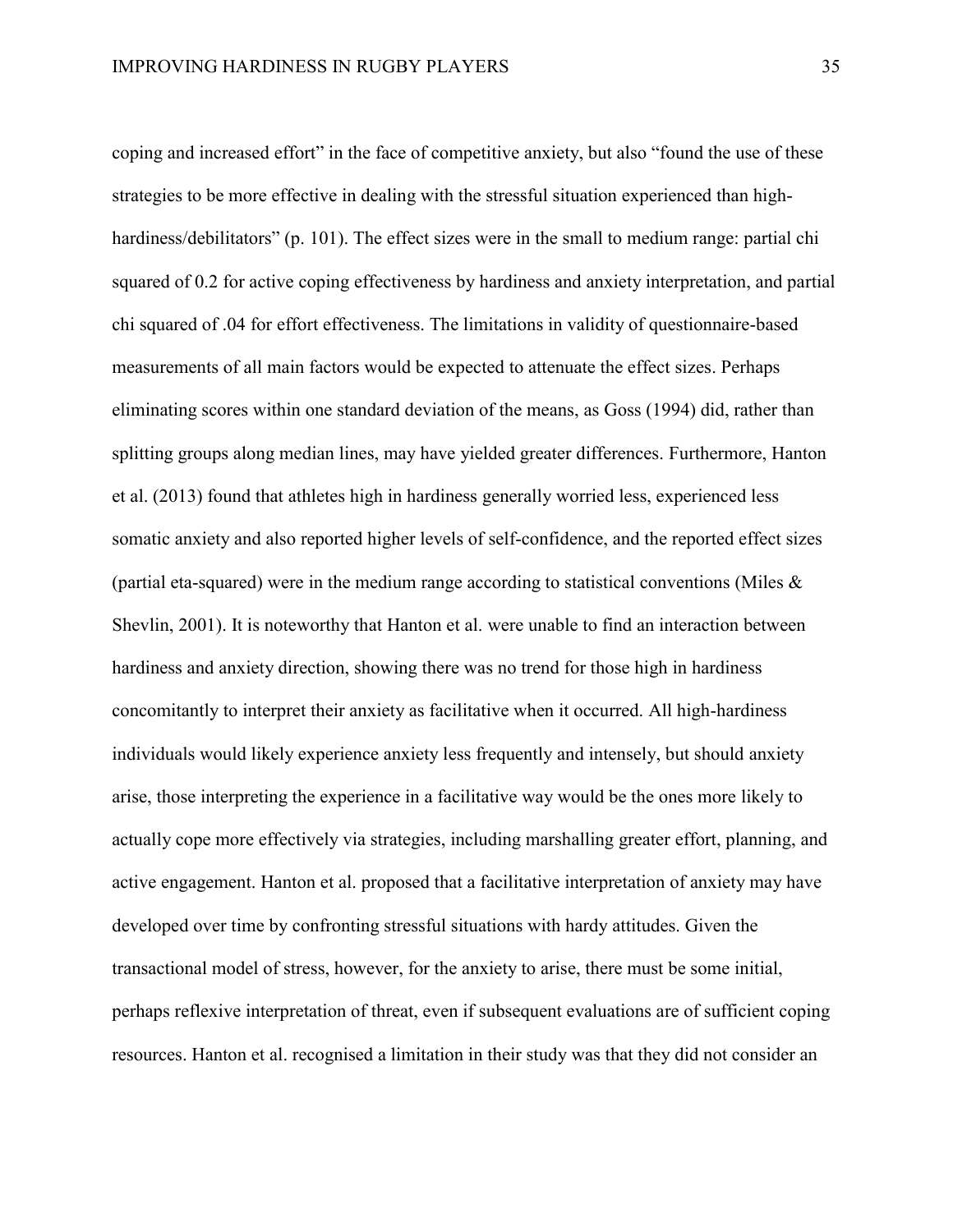actual performance event, so links between coping effectiveness, anxiety interpretation, and performance were not explored. They suggested that further research could include an assessment of performance effectiveness alongside consideration of hardiness, anxiety interpretation, coping usage, and coping effectiveness. They concluded their study with a call for hardiness training to help people cope effectively with ongoing stressful circumstances, particularly through "developing an active coping philosophy with a more pragmatic approach to dealing with situations through planning effectively" (Hanton et al. 2013, p. 102). Based on the results of their three studies across 10 years, Hanton et al. suggested that training in hardiness may work via "feedback from successful coping [being used] to enhance attitudes of commitment (rather than isolation), control (rather than powerlessness) and challenge (rather than threat)" in order to enhance overall characteristic hardiness.

From this literature review, hardiness emerges as a concept that captures habitual individual differences in the stress response. It seems that the response to stress plays a central role in helping athletes manage their environment in an effective way in order to sustain physical and mental well-being and sport performance over time. Coping can affect mood and attitude during a training period (Goss, 1994), playing a role in differentiating successful and less successful participants in a military training environment. In a recent study, Hanton et al. (2013) suggested that the interplay between attribution, assessment of coping resources, the type of coping response, and hardiness will in part determine how athletes manage to adapt and thrive among the pervasive stressors experienced in elite sport environments. It follows that if athletes can be helped to increase hardiness, by a) moving towards Challenge versus threat perceptions, b) believing in their ability to exert control over a complex situation and c) finding personal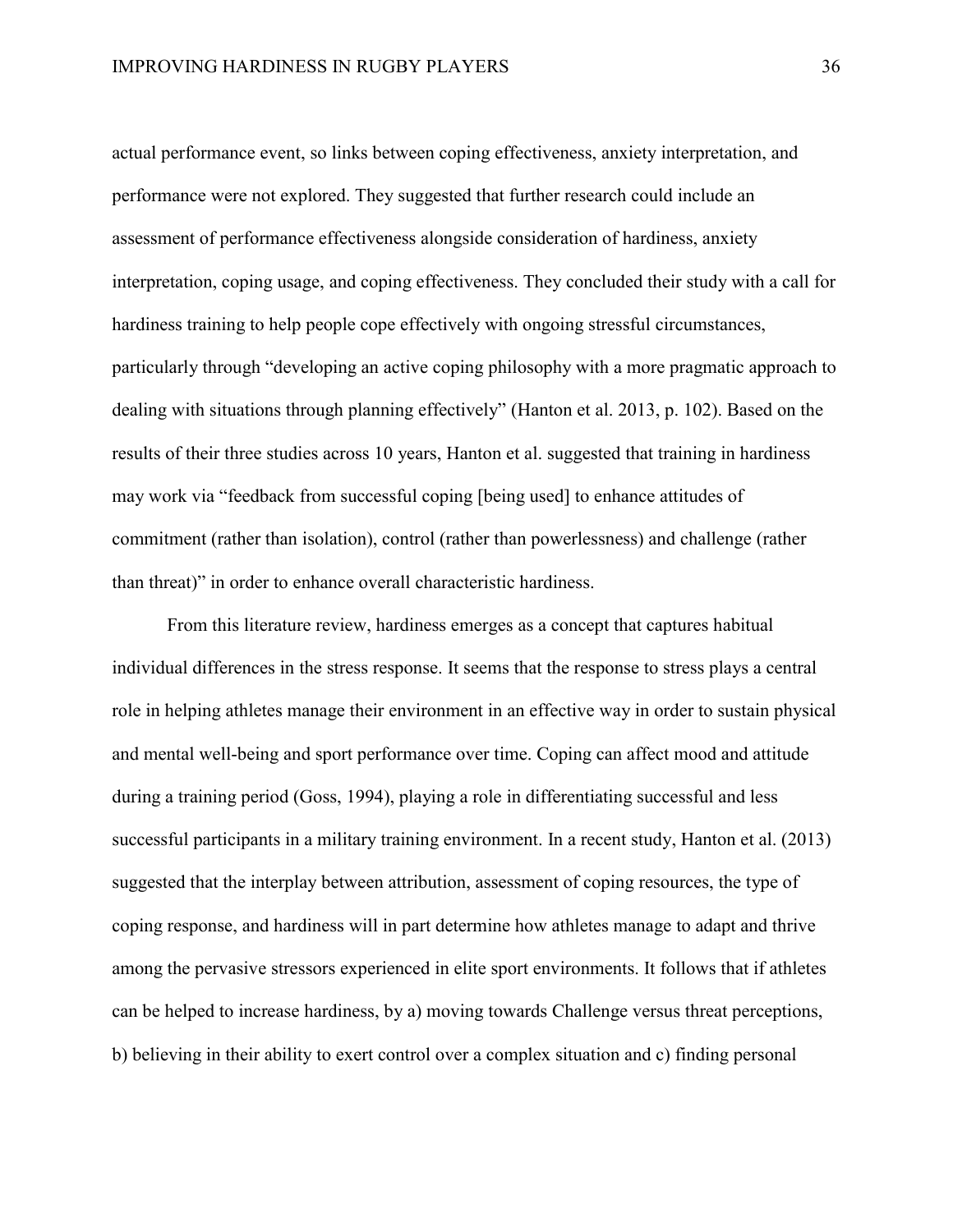meaning in engaging in that situation, then they will likely experience less subjective stress, and interpret what stress they do feel as facilitative to their efforts. The studies examined suggest that this may have a beneficial effect on both performance and overall wellbeing. It is likely that the cognitive changes inherent in higher hardiness will also be companied by behavioural changes in the type of coping strategies that athletes enact, such as more frequent use of problem-focused coping and related approach types of coping behaviour, when they are appropriate.

# **The Present Thesis**

In the literature review, I described and critiqued a number of studies indicating that hardiness can be enhanced through training. In their meta-analysis of hardiness and its components, Eschleman et al. (2010) concluded that each component makes a unique contribution to variance in outcome criteria, and suggested that researchers and practitioners should assess hardiness at the facet level to better identify these varying effects. They cited hardiness training programs, such as the group interventions implemented by Salvatore R Maddi et al. (2002). In these group-level training programs, researchers were able to demonstrate the effectiveness of training hardiness, and some positive functional and wellbeing outcomes for participants. Other studies examined in this literature review suggest that individuals within intervention groups had varying hardiness profiles, and showed markedly different stress perceptions and coping responses even to very similar sources of stress. This known variability suggests that if hardiness interventions could be tailored to individuals' unique hardiness profiles, then interventions might be more effective in helping athletes navigate their environments successfully. Furthermore, the study of individualised interventions might provide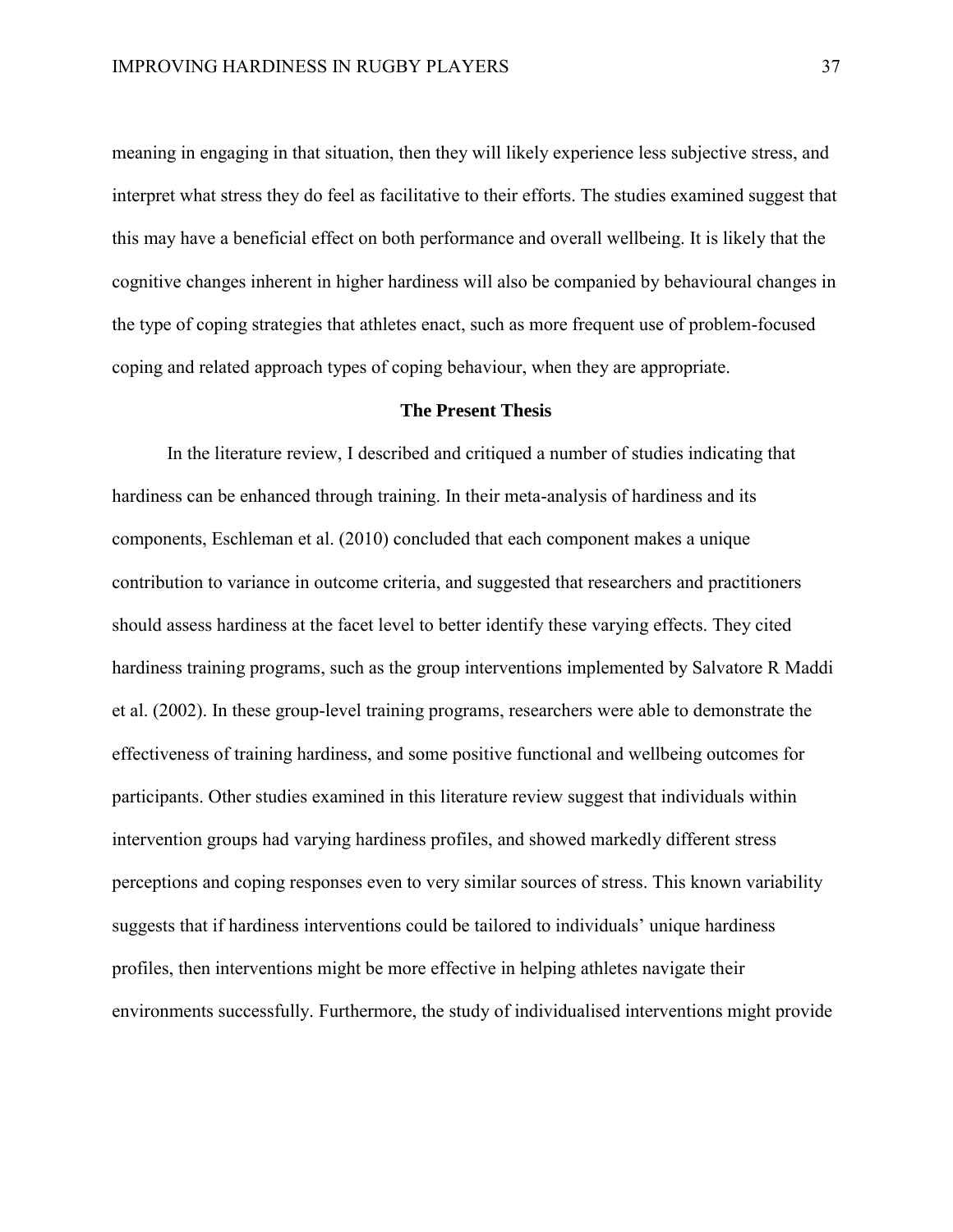additional insight into the interplay between Challenge, Control, and Commitment and the transactional stress response.

### **Exploring Stress, Hardiness, Coping and Performance at the Individual Level**

Several studies reviewed in this chapter positioned selection of coping response as a key behavioural variable through which the hardiness disposition affects health and functional outcomes. This research suggests that, at one level, coping response may be, in part, a behavioural manifestation of hardiness. The transactional model of stress (e.g. Lazarus, 1999) laid out an iterative process in which perceptions of threat, assessment of coping resources, and then selection of coping response combine to determine the subjective stress experienced by individuals. An inference from this transactional and iterative process is that by learning to apply different coping responses, by learning to appraise stressors in a different way, and by finding meaning in situations they might otherwise disengage from, athletes may be able to learn to be more hardy, and to interact with their environments with lower levels of subjective stress.

Beyond health-based well-being, the literature examined so far suggests a link between hardiness and sport performance via tolerance of training load (Goss, 1994) one of an array of ongoing stressors at an elite performance level. One way of gaining further insight into the individualised effects of hardiness training on the different hardiness components, and insight into how these changes may link through to performance and well-being outcomes is through looking at hardiness at a greater level of granularity than via existing quantitative, group-level outcome studies. There does not appear to be any qualitative research investigating hardiness in sport so far. Investigating hardiness at intra-individual (different stressors, different situations) and inter-individual (similar situations, similar stressors, different responses) levels could both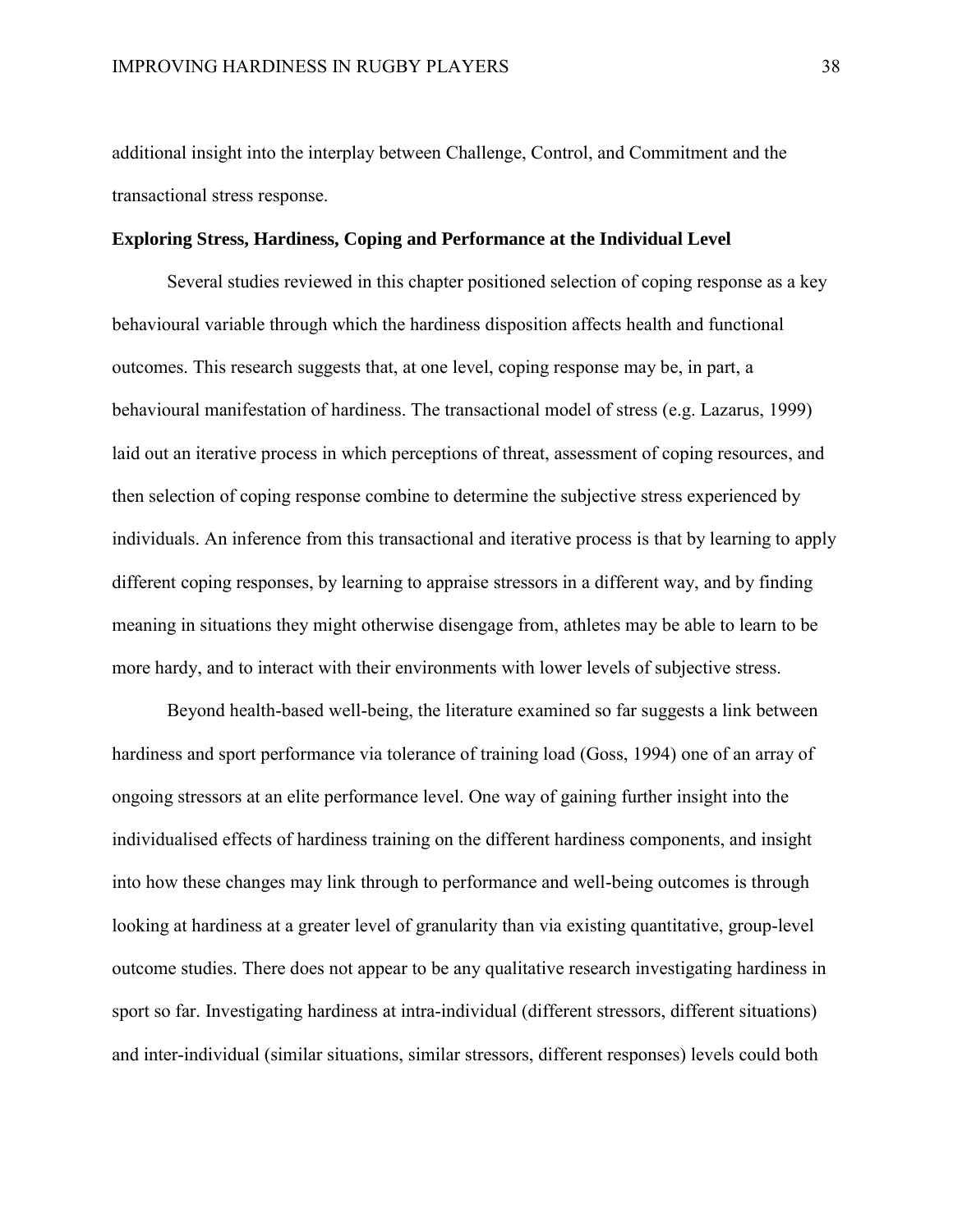add to current understanding of hardiness in sport and support the goals of applied practice (see Martens, 1987).

Regarding the link between hardiness, stress, and performance, some studies (e.g. Anshel, 2001) have contained an implicit assumption that lower levels of subjective stress are facilitative to performance. Hanton et al. (2013) focused on coping responses, but their interpretation of the results of their study indicated that lower competitive state anxiety was facilitative of performance. Given the wide array of both long- and short-term, competitive and organisational stressors in sport, especially at the elite level, further understanding of the link between anxiety and performance, across the array of different possible stressors may help practitioners in targeting interventions in order to support performance.

In order that hardiness research continues to inform evidence-based applied practice (Martens, 1987), especially individual counselling approaches (e.g., Andersen, 2001), it remains necessary to explore in greater detail the mechanisms through which hardiness might increase response to a psychological intervention. From the literature reviewed, there appears to be a gap between the positivistic, quantitative observations of hardiness, including intervention studies, and the one-toone counselling work that forms a large part of applied practitioners' work (Andersen, 2000). The hardiness and stress studies reviewed suggested that there might be an iterative process by which hardiness can be improved, but I found no studies that illustrated that this whether possibility had been tested. If control options (approach coping methods) are repeatedly identified and implemented for various major stressors, and these methods achieve successful outcomes, then it seems reasonable to suggest that, through learning, individuals' sense of control would then increase. If training is provided in recognising the manageable challenge for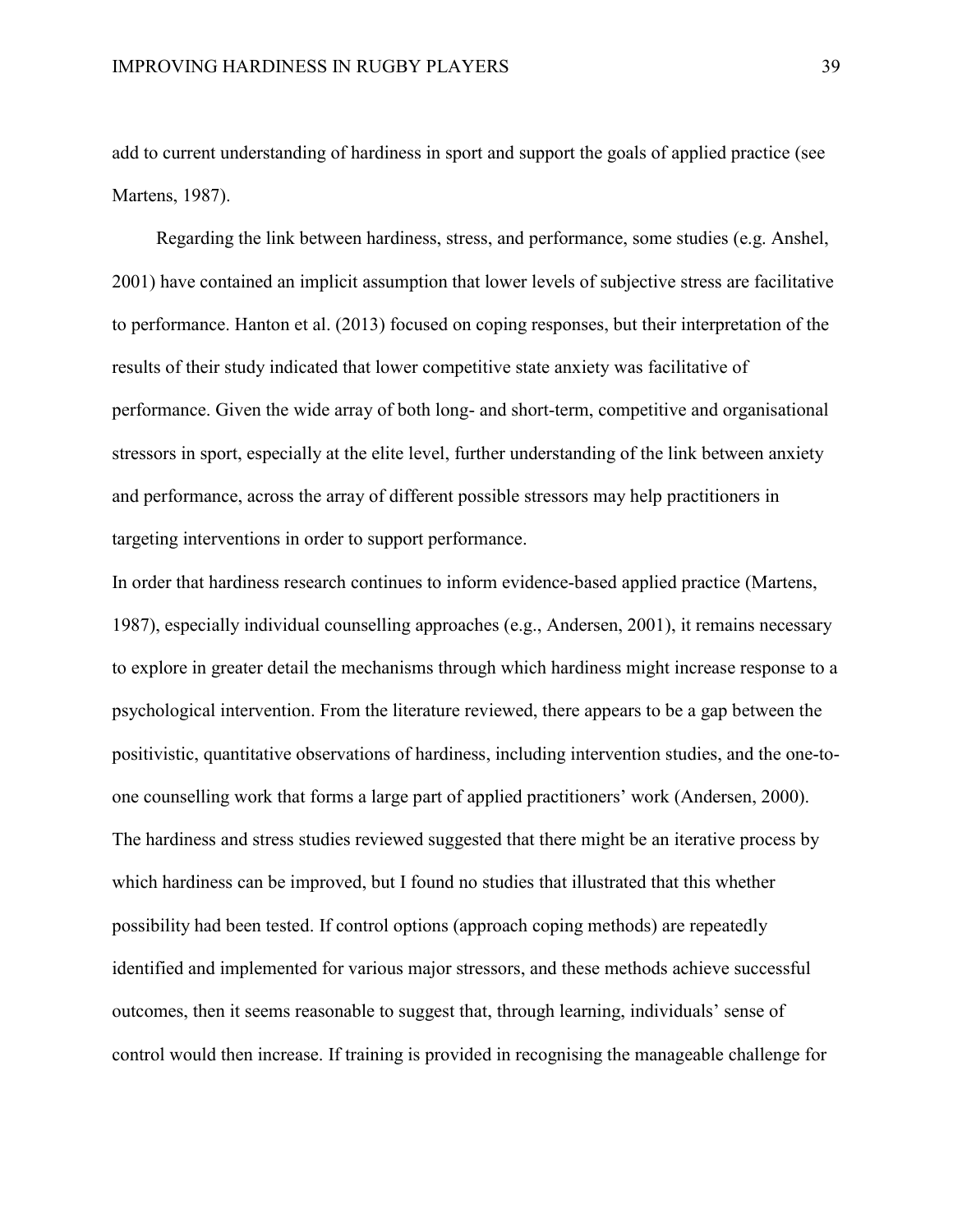achieving meaningful growth in the face of stressors, then it might be possible to 'reprogram' initial appraisals away from a sense of overwhelming threat. If adaptive coping in stressful situations is linked to personal motivations and meaning, then athletes might be less likely to disengage and, through alienation, heighten their stress. All these learning processes may in turn affect later perceptions and responses: "OK, this situation looks familiar, I've coped well with this in the past, there is no threat here. I have experience of successfully exerting control, it's meaningful to me to do that, so I'll back myself to engage in this situation again now.".

# **Aims**

Given the relevance of hardiness for elite sport performers, and the opportunity vested in examining hardiness at the individual level, I designed the current study with the following research goals:

- a) to explore how the hardiness attributes of Challenge, Commitment, and Control would manifest in individual athletes' patterns of perception, appraisal, and coping in a lived elite sport context;
- b) to explore how a cognitive behavioural psychology intervention focusing on improving hardiness would affect athletes' experience of competitive and noncompetitive stress; and
- c) to examine how interventions aiming to develop 'hardier' attitudes and behaviours would affect athletes' experience of training and performance environments.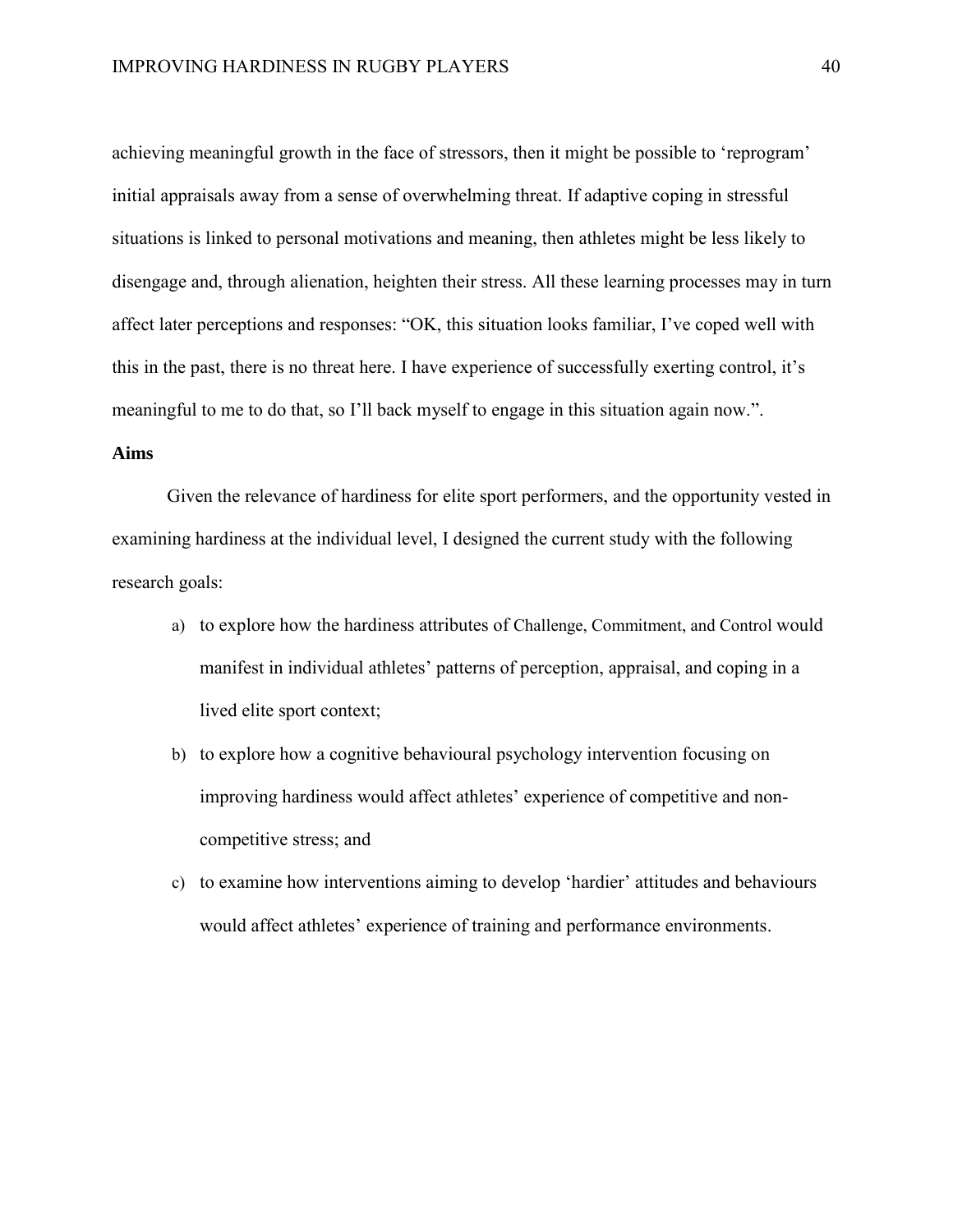### **CHAPTER 3: METHOD**

### **Design**

Stiles (2007, 2010) described how theories of counselling and psychotherapy do not provide complete descriptions of phenomena or the "exact specifications of moment-to-moment interventions" (Stiles, 2007, p.124) to guide practitioners or to illustrate to practitioners how theoretical factors may play out in real life. Martens (1987) called for qualitative research in psychology to bridge the gap that exists between the theory that underpins evidence-based practice and the actual practice of psychology with real people. In the case of hardiness, as highlighted earlier, there was little in the research that described examples of Challenge, Control, or Commitment in action at a granular, individual level. All the hardiness training cited earlier took the form of group training with follow-up qualitative measurement. Stake (1995) summed up the utility of case-based qualitative research in psychology:

The way the case and the researcher interact is presumed not unique and not necessarily reproducible for other case researchers. The quality and the utility of the research is not based on its reproducibility but on whether or not the meanings generated by the researcher, or the reader, are valid" (p. 135).

In setting out to investigate how hardiness could change during therapy, I moved away from research methods focused on reproducibility towards those that would allow the reader to make a judgement as to validity. More recent qualitative sport psychology studies (Richardson, Andersen, & Morris, 2008) have also eschewed post-positivistic or realist (Sparkes, 2007) forms of inquiry, for more narrative forms.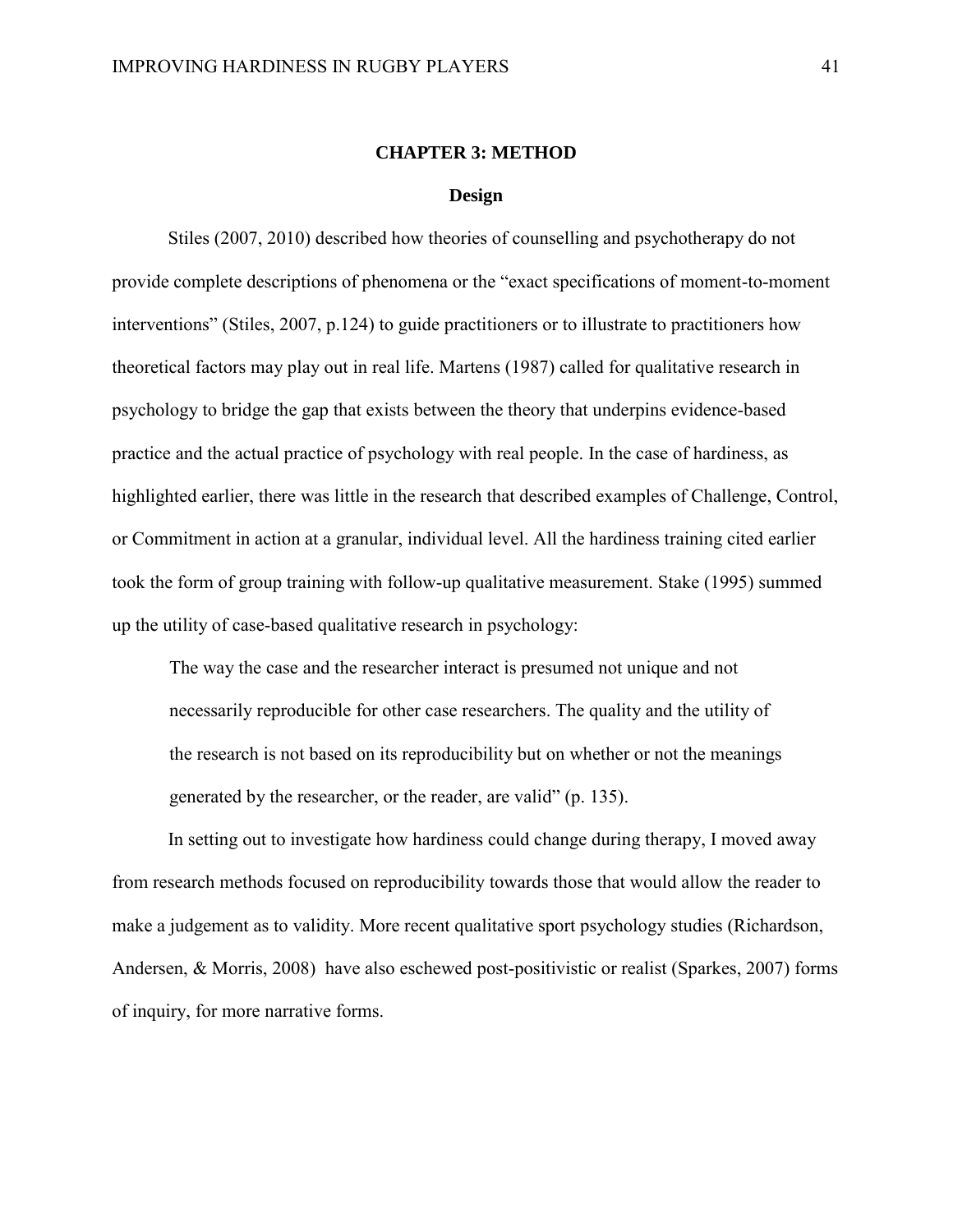In the current study, I wanted to delineate how client and contextual factors would interact with dispositional hardiness to affect stress responses. As with theory-building research from health and clinical domains (e.g. Svanborg, Wistedt, & Svanborg, 2008), the context-bound nature of the topics being investigated here influenced a choice of multiple-case design.

Stiles (2003, 2007, 2010) advocated the use of case-studies as an essential tool in theorybuilding research in applied psychology. Unlike other methods of hypothesis testing, where unique features can be regarded as error (see Rosenwald, 1988) the detail available from multiple individual cases is intended to inform theory:

An adequate theory has to incorporate the distinct features of each case as well as the common features. If you restrict yourself to the themes that are common across cases, you will overlook the most interesting parts (Stiles, 2007, p. 123).

Results from the interventions with the two participants are presented as two separate stories with individual interpretation sections, according to narrative methods described in detail in the Methodology and Data Analysis sections that follow.

# **Recruitment and Participants**

Participants were recruited from a professional rugby club (Rugby League). At the time, I had just completed a season working in another professional men's team, in the Australian Football League (Australian Rules football) where I had started out with one-to-one interventions with athletes. I had been in discussion with the rugby club's management regarding further work placement opportunities during my professional training. At the rugby club's premises, I met initially with the two assistant coaches with the team, and then with the head coach. They decided that only the new players at the club during their first season would be invited to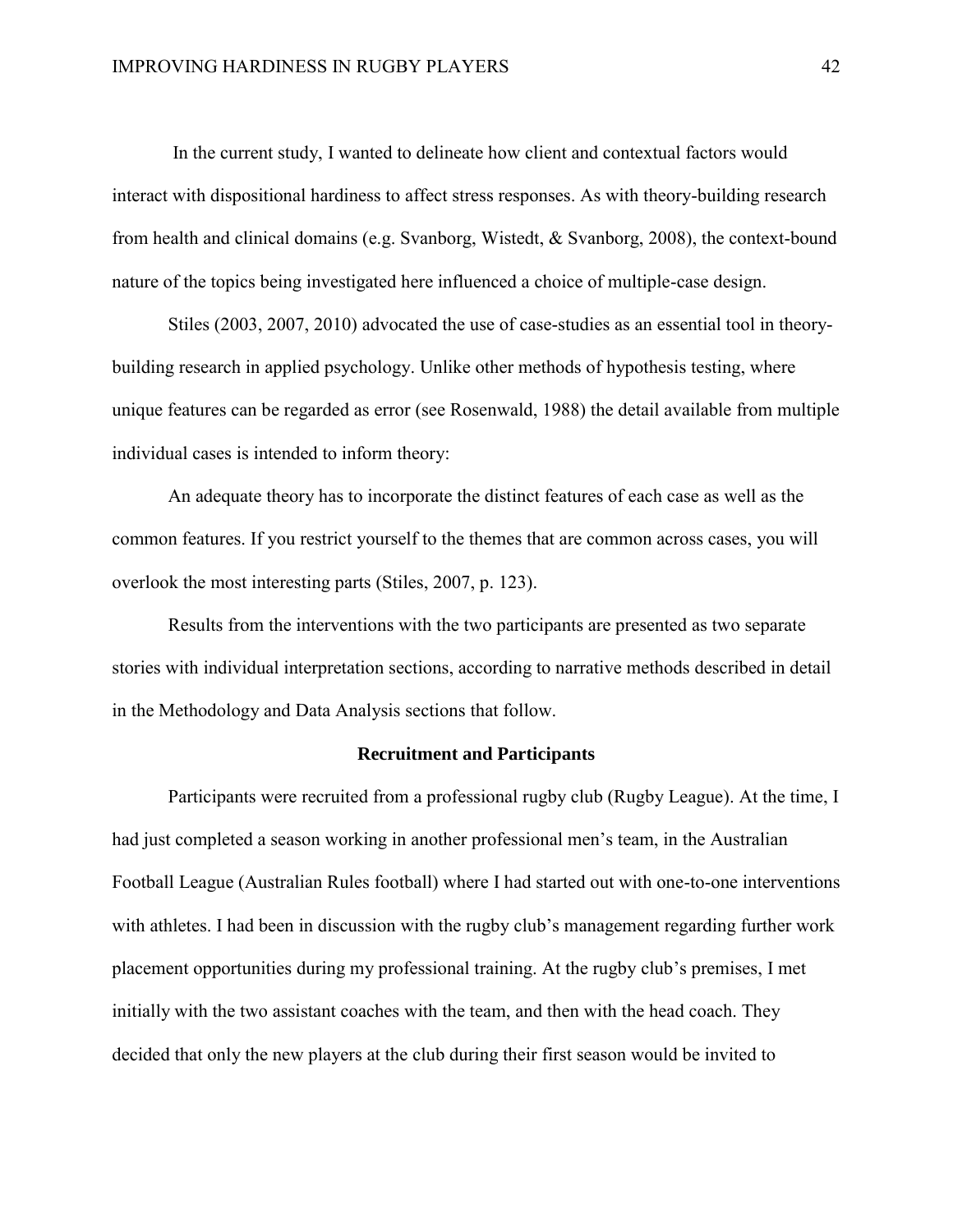participate in the current study, with the objective of supporting them at a time of rapid learning and personal growth. Initially, the objective had been to make the intervention available to the entire playing group. The coaches, however, expressed discomfort with inviting senior, regular first grade players to be part of the program and decided that they would invite only the first year players, due to the steeper "learning curve" for these individuals. I also understood that the coaches had a greater tolerance of risk in entrusting new players to me, rather than the senior players on who's shoulders the club's fortunes would rest. This selection allowed me to invite a group with relatively homogenous organisational and environmental factors bearing on them. The first year players had all travelled interstate to join the team, were, thus, away from family and friends, were billeted in shared apartments, and, initially, were subject to the same training regimen, excepting individual injury rehabilitation and "extras" in training. I felt that there was some risk that in making the intervention available only to the first year players, the participants might view it as of lower value, and less warranting of their commitment than, for example, the physical strength and conditioning program, which was seen as an absolute necessity for all players, regardless of age and experience. This risk impressed on me the need to offer the participants, and the coaches, something of value. As a result my own performance anxiety would occasionally come into play, as identified in several places in the Results section.

The players invited to participate were all 18 or 19 years of age and over the prior month had arrived at the club to start their first seasons as professionals. They had all been selected due to performance at junior elite levels of their sport. The steps in recruitment of participants are described in the following sections.

## **Information Session**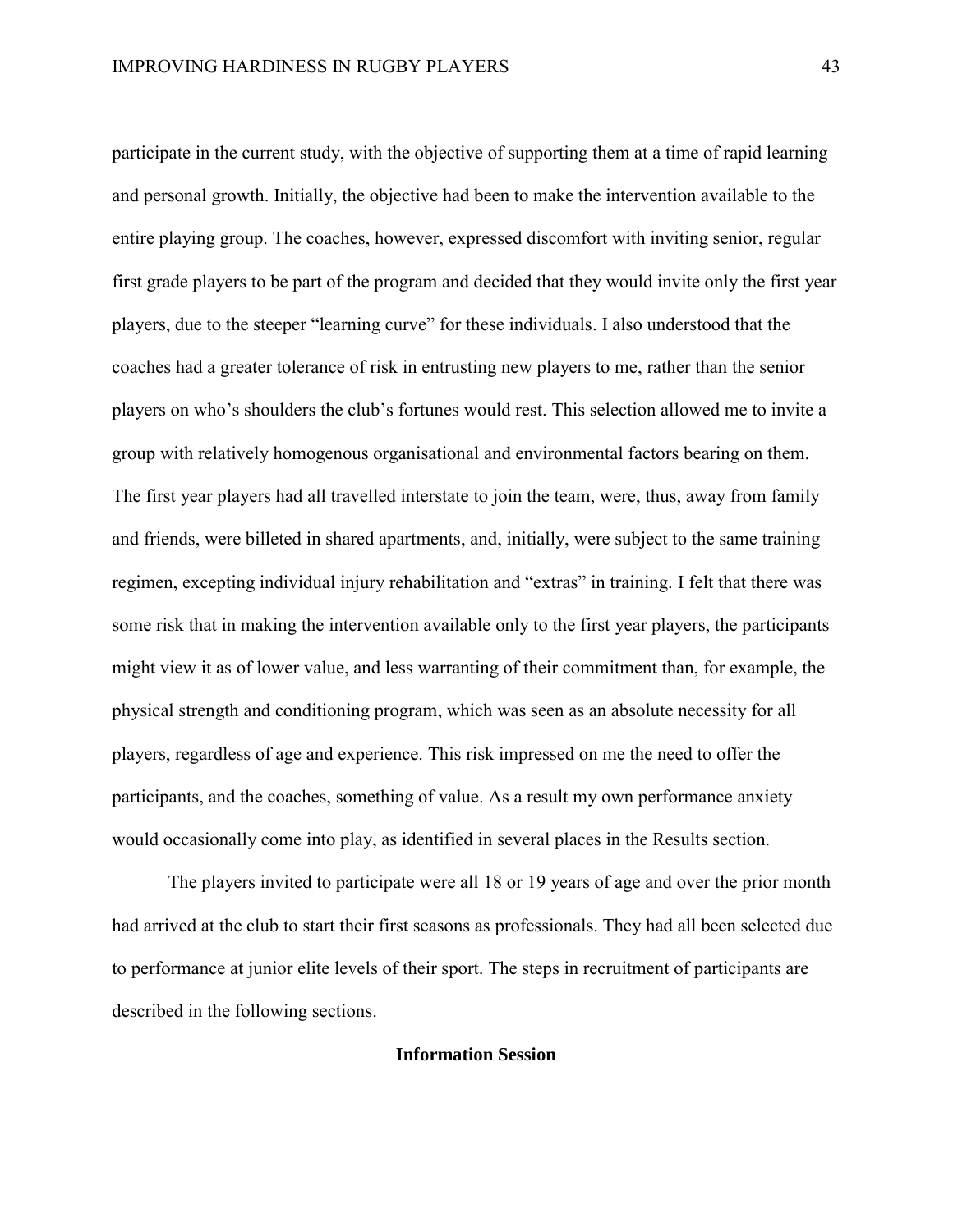A round-table information session on hardiness was held with the 'young players' group at the club. This session served a number of purposes. The first was to start to build rapport. In presenting my own football background and my experience as a psychologist in their sport, I aimed to gain credibility and to demonstrate my understanding of their performance and organisational demands. Second, I was able to ask the group about their experiences with sport psychology to date in a group setting and to discuss some of the mental factors that they considered important for performance. Third, I was able to outline to the group the nature of the programme, and to explain the steps of the research in which they would soon be invited to participate. From my experience in working in the elite rugby environment, I believed that younger players rarely gave much consideration to written communications, so the opportunity to run a facilitated discussion with the group was welcomed.

Following the briefing, a letter (Appendix A, Information Letter) and a consent form (Appendix B, Consent Form for Participants) were sent out from the assistant coach to the playing list detailing the study and inviting the players to participate. Sealed envelopes containing expressions of interest in participating were collected at the administration desk and sent on to me. Initially I had aimed to recruit between three and five participants. Four players initially indicated their interest in the project. Participants were then contacted by phone to explain further the method for the intervention and study, and to arrange a time for the first interview. In this phone contact it emerged that one of the participants was returning to the club after some time away: although he was in the 'first year group', together we decided that due to his significantly different circumstances, experience and age, it was necessary to exclude him from this specific study. Another potential participant, at the conclusion of the first intervention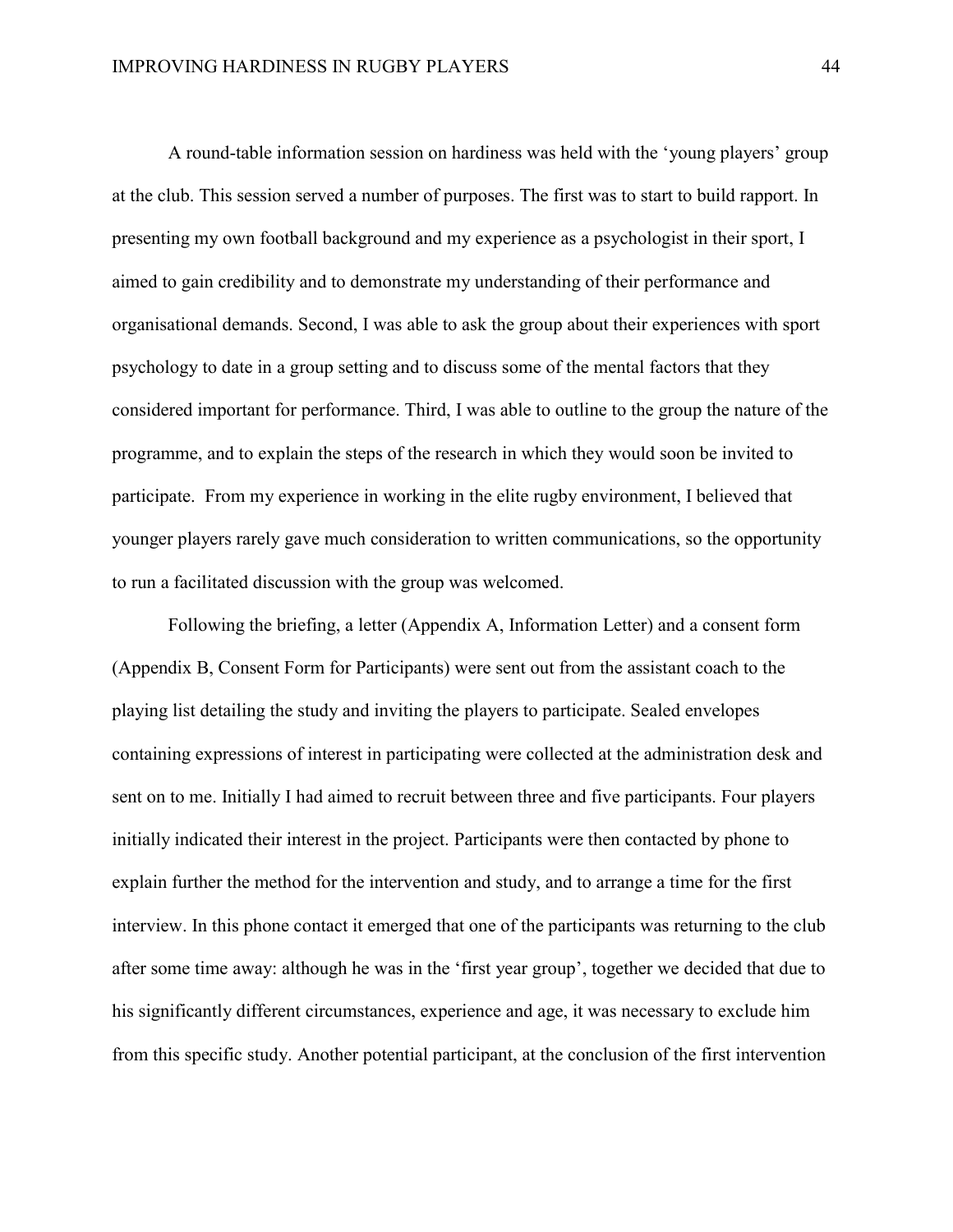session following the initial interview, indicated significant ambivalence about continuing on with the one-to-one intervention, and that he would prefer to withdraw at that early stage. I decided to focus instead on interviewing and working one-to-one with two players whose different stories could then be analysed concurrently and then validly compared and contrasted according to the methods of analysis that I had chosen.

#### **Procedure**

The project consisted of two case studies derived from interview and intervention data collected longitudinally over the course of the participants' first professional season. The participants were both interviewed at the start of the programme, and follow-up one-to-one intervention sessions were then conducted with participants. Each one-to-one session was voice recorded with participants' consent, and was complemented by notes made by me following each session. These stages are now described in turn.

# **Initial Interview**

In order to understand participants' experience of environmental and developmental stressors and to develop an appropriate intervention, I interviewed each participant according to a semi-structured format. Prior to interview the participants' expectations of the interview had been set through the initial briefing, and I had had casual interactions with each of the participants while "hanging out" (Andersen, 2000a, p.4) at the club. Hence, at the start of the interview, some rapport had already been built in order to facilitate the personal disclosures that I encouraged from the participants. At the start of the interview, I reminded participants that we would be focusing memories on stressful events and, thus, could expect that some unpleasant emotions might be experienced. I also reiterated confidentiality procedures covering the voice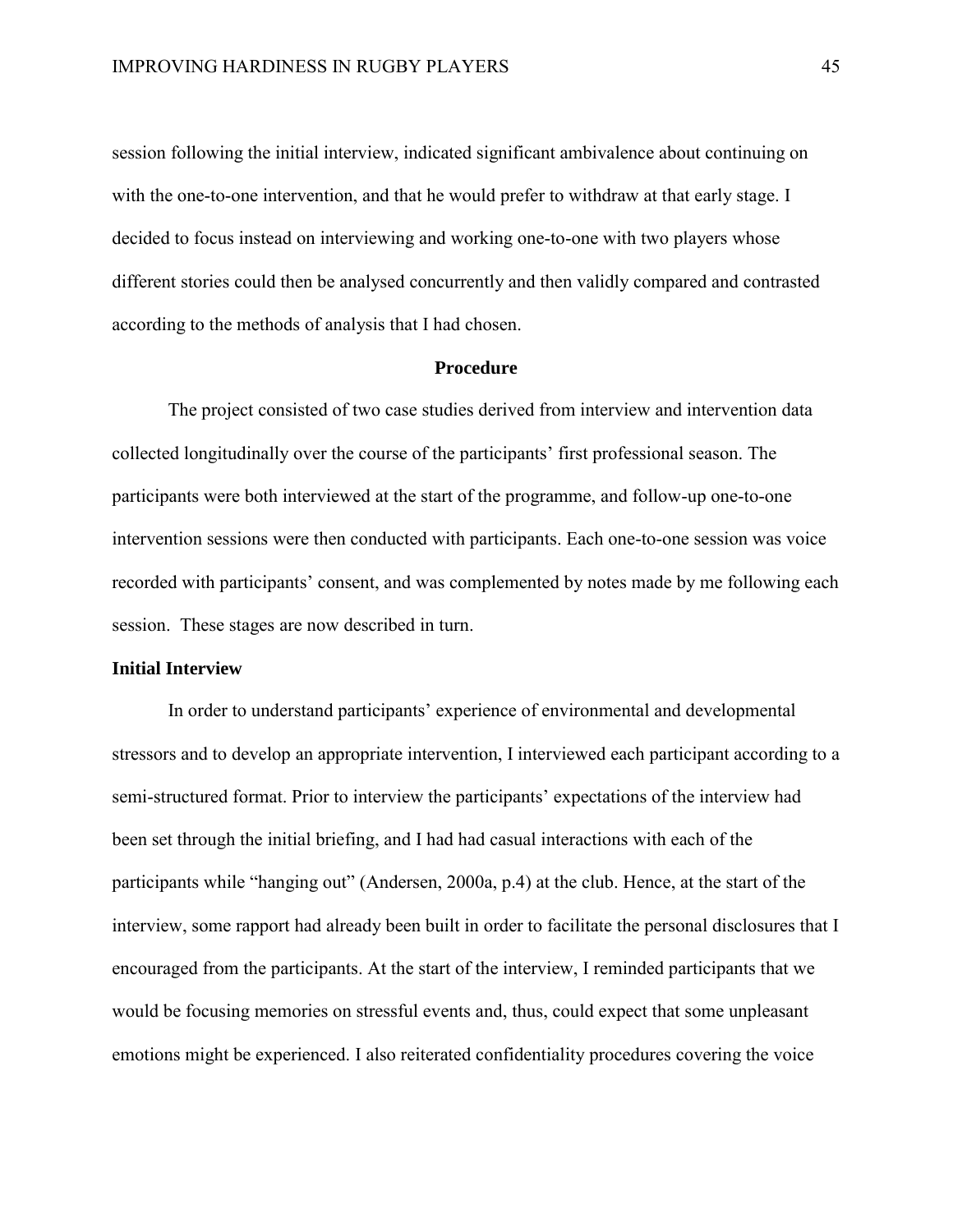recording. All participants agreed to continue. The interview focused on the previous two weeks, with participants asked to report the most stressful situations they experienced in that period. Following Anshel's (2001) interview protocol used in a similar professional rugby setting, I asked players to think of any incidents that would score about an eight on a scale from one to ten, with one being "not at all stressful" and ten being "the most stress I can imagine". All players were able to recall at least two incidents that subjectively met the requirement. Once players had reported an incident, I probed for details of the incident, including time, location, and presence of other people, in order to understand their memory of the incidents. Following identification of the situational, organizational, and personal demands, prompting questions were prepared regarding their emotional, cognitive, and behavioural responses, both immediately and during the entire period of experience of that stressor. Following the interview procedure developed by Anshel (2001) with rugby league players, further probing focused where necessary on eliciting thoughts, feelings, and then behaviours that accompanied the experience of the stressor. Initially, I had intended to use a form of phenomenological enquiry (e.g., Smith, 2002) in order to explore participants' experiences of stress. In discussions with peers and my applied supervisors, it was decided that, since the intervention would be conducted according to the principles of my cognitive-behavioural theoretical background, it would be appropriate to probe explicitly for experiences of stress according to a cognitive model (Lazarus, 1999) that had guided my investigation to date.

The interview scenario was practised with my supervisor and a peer. During preparation, two potential pitfalls were highlighted to be guarded against: engaging the client in therapeutic discussions prematurely during the initial interview and failing to adequately probe the emotional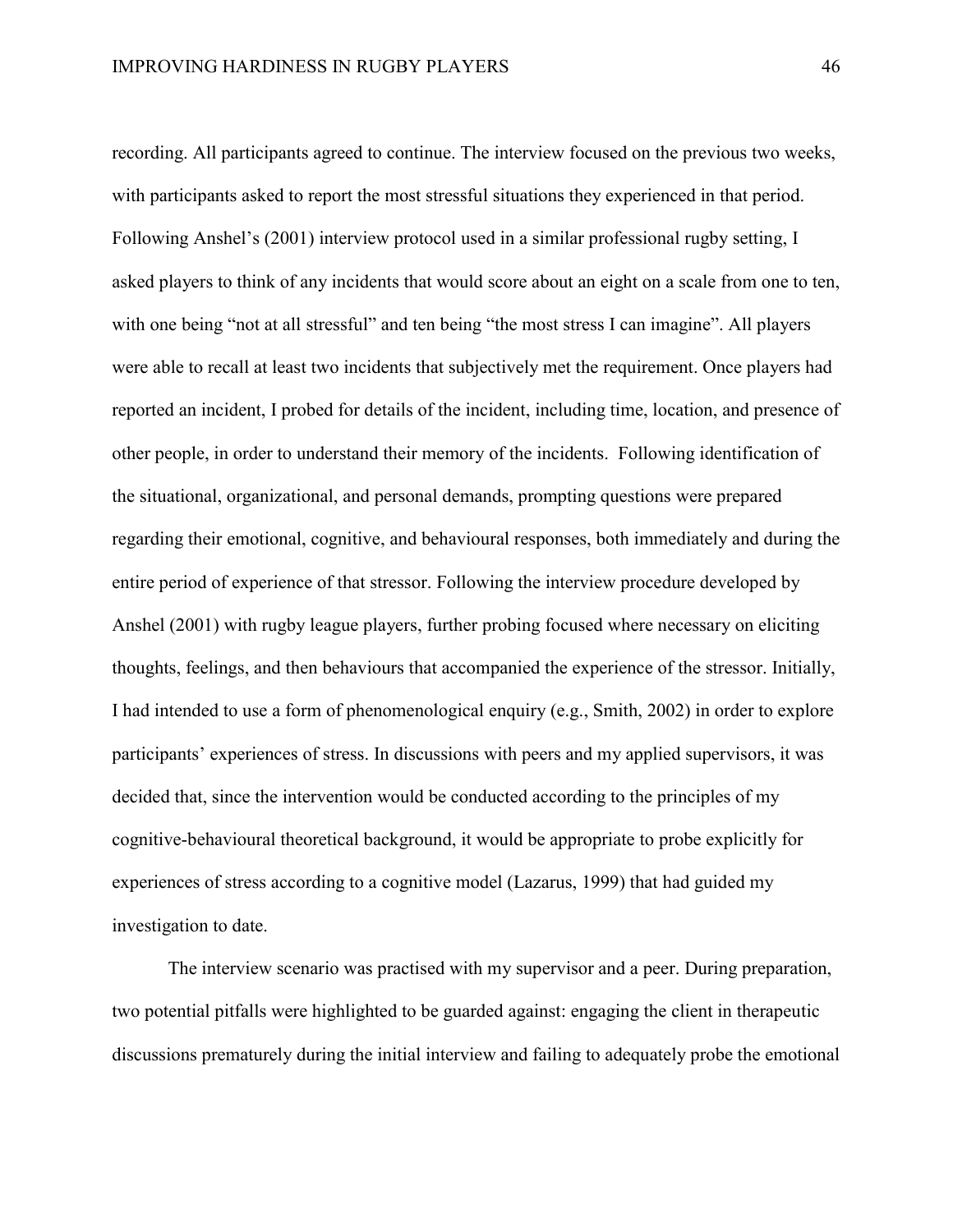content of the stories. These two potential issues are discussed again in the Results chapter, where I address the role of the therapist in more detail.

## **Measures**

I also administered the 18-item Personal Views Survey-IIIR to participants (Maddi, 2003). The PVS II, from which PVS-IIIR evolved, has 50 rating-scale items to measure the three subscales of hardiness, namely Challenge, Control, and Commitment. While the focus of the study was qualitative, this inventory was used to add additional data to the qualitative interviews, towards the rating of participants' hardiness at the inception of the study. In the Personal Views Survey, Third Edition (PVS III), Maddi, and Khoshaba (2001) used the 30 most reliable and valid items from the earlier PVS II to construct a more manageable measure of hardiness. Research suggests that the PVS III has operated as expected (e.g., Maddi, Brow, Khoshaba & Vaitkus, 2003), and Maddi and Hess (2004) were able to shorten measurement time even further while keeping psychometric properties at acceptable levels, by introducing the Personal Views Survey, Third Edition—Revised (PVS III-R). This latest inventory comprises the 18 most reliable and valid items from the PVS III. Participants were given an overall score on hardiness, which comprised their scores on the Challenge, Control and Commitment sub-scales.

## **Intervention**

In the intervention, I focused on enhancing the hardiness of athletes, following Maddi's (2002) model of hardiness as encompassing the elements of Challenge, Control, and Commitment. The structure for the intervention was based on the techniques developed by Gillham, Jaycox, Reivich, Seligman, and Silver (2001) for enhancing resilience in schoolchildren, and refined for elite sport by Schinke and colleagues (Schinke & Peterson, 2002;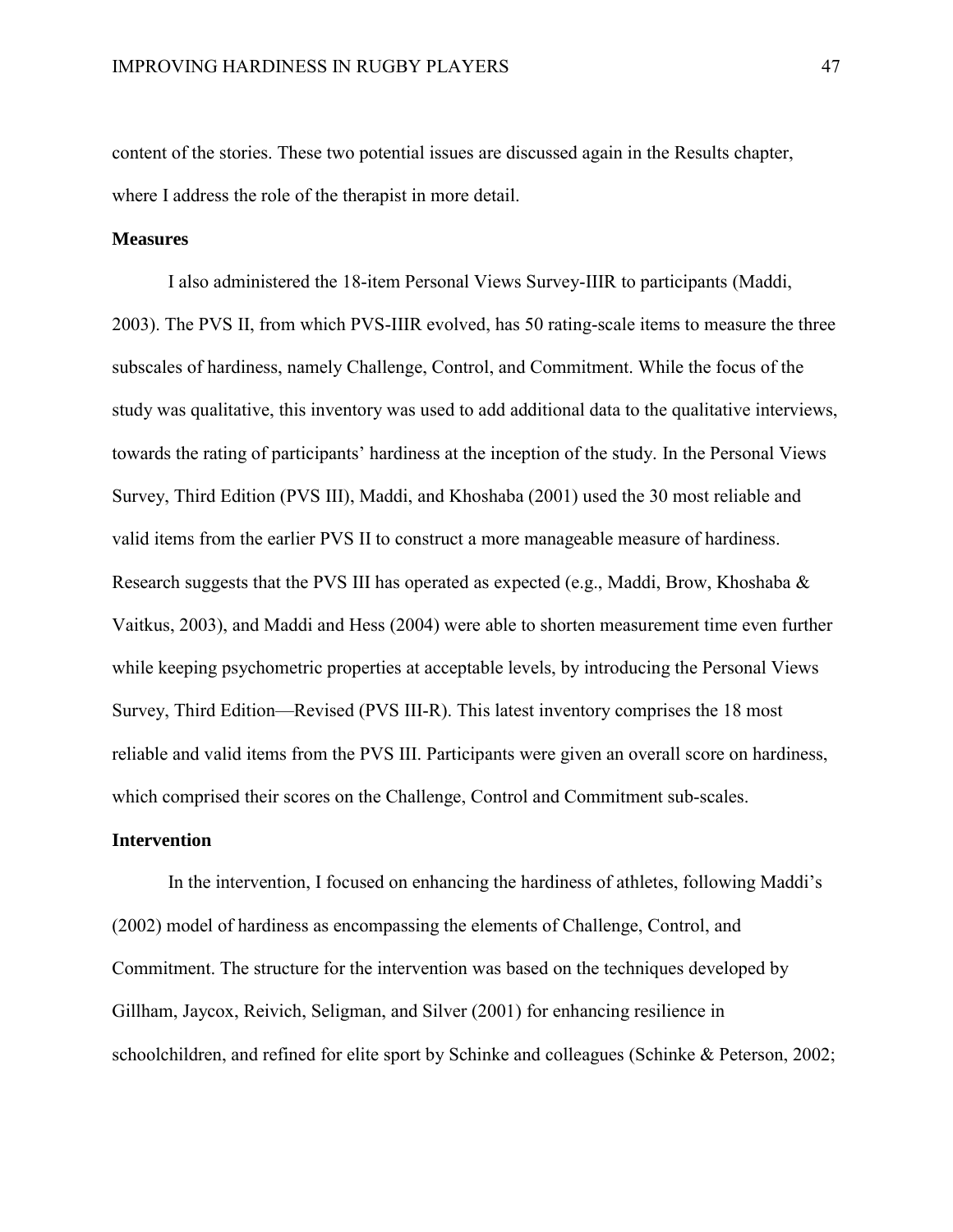Schinke, Peterson, & Couture, 2004). The methodology incorporated techniques that encourage reflection on assumptions and current patterns of thought, and the development and use of more facilitative alternative patterns of thought and behaviour. The intervention methods chosen were based on cognitive behavioural therapy approaches, and selected as a paradigmatic approach within sport psychology applied practice at the time. The techniques outlined by Schinke and Peterson (2002) involve, first, the evaluating of personal assumptions, second, developing disputing strategies, and, third, decatastrophising. These are now explained in turn.

## **Stage 1: Assessment of Personal Assumptions**

During this initial phase, participants were encouraged to reflect on the most common acute and chronic stresses experienced during life as a professional rugby league player. I encouraged them to look at how they interpreted and reacted to these stressors, and how these interpretations and reactions may have affected future performance via motivation and the subsequent choices made during training and in games. For example, in his study of performance stressors in rugby league, Anshel (2001) found the most common form of high acute stress during games to be "making a physical error", such as "I missed a tackle". If the player evaluates the event as providing evidence that he is poor at tackling (ascribing permanence and pervasiveness to the event), it is likely that he might avoid tackling positions during subsequent phases of the same game, and may be demotivated to practice tackling technique during subsequent training sessions. By contrast, if the event is interpreted as being due to specific factors, such as a momentary lapse in physical intensity or technique, then the player may instead actively seek out opportunities to make a further tackle during the game, or to reduce the likelihood of subsequent momentary lapses by training in that aspect of his game during the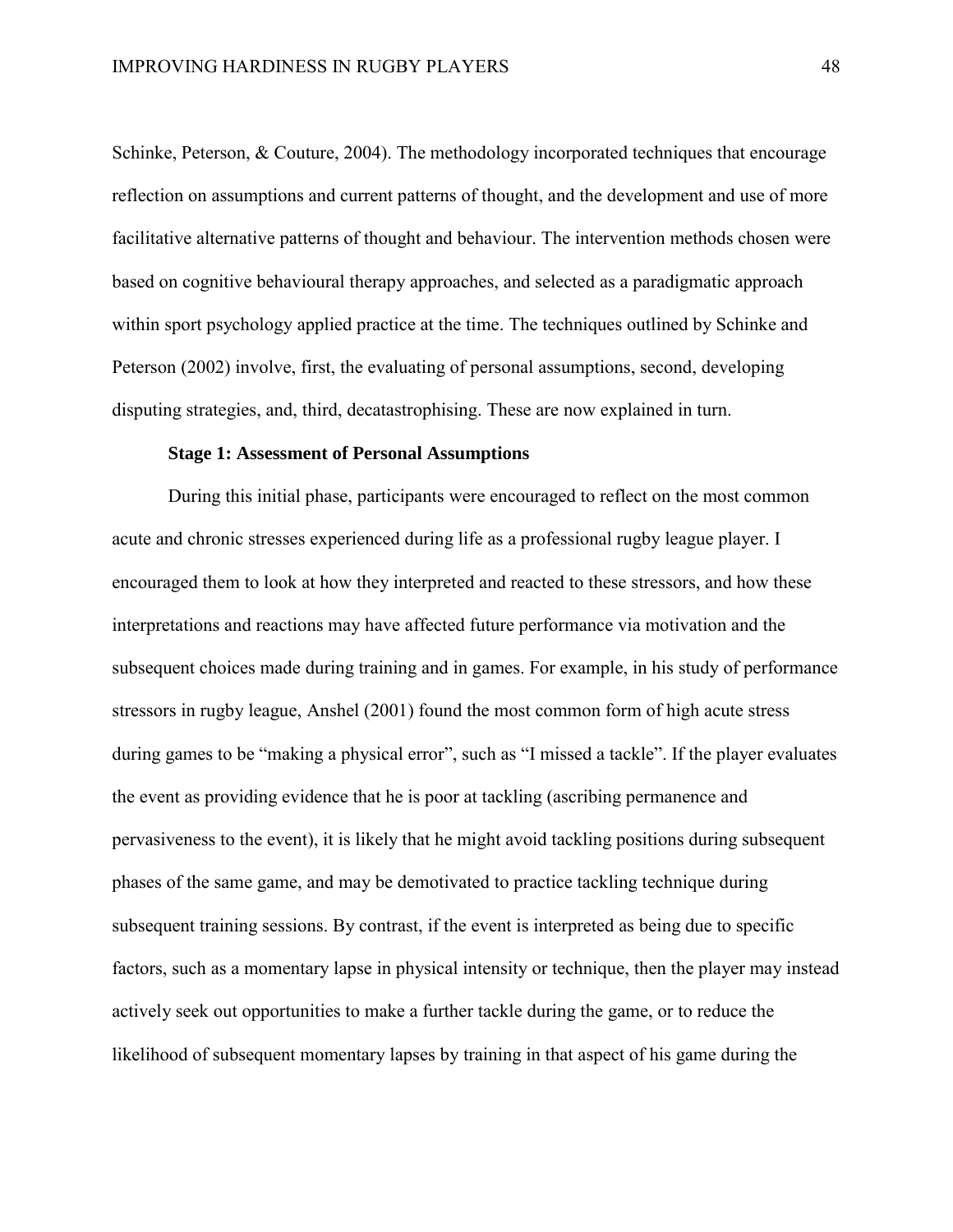week. So the athletes were encouraged to think of responses to stress as following four steps: a) identifying events that trigger demotivating or counter-productive responses (e.g., a missed tackle), b) identifying thoughts that occur in response to these stressors (e.g., "I'm useless at oneon-one tackles"), c) understanding their emotional reaction to the thought or appraisal (e.g., performance anxiety, heightened arousal), and d) identifying which actions are most likely to result from the first three steps (e.g., consciously avoiding tackling positions during a game, or lack of enthusiasm towards subsequent tackling practice sessions).

Cognitive evaluations were considered within the evaluation framework provided by Rettew and Reivich (1995). This framework involves three factors, first, stability – the likelihood that a certain result will reoccur in the future; second, locus of control – whether events are seen as resulting from personal efforts and abilities rather than external, uncontrollable factors; and third, pervasiveness – whether personal qualities exhibited in one particular context will necessarily apply in other contexts. The objective of this process was to give athletes an understanding of how, even in the fast-paced, rapidly changing environment of the rugby game, thoughts or cognitions would still have a role in motivation and performance.

## **Stage 2: Disputing Negative Thoughts**

In the first stage, participants were encouraged to identify how they interpreted events, and where these interpretations led to behaviours or emotions contrary to their goals. In this stage, participants would be encouraged to consider the evidence used in their evaluations of stress. Using the example above of evaluations following a missed tackle, a negative evaluation such as "I'm terrible at tackling one-on-one" would be evaluated for potential inaccuracy or bias, and the situation examined to see if evidence existed to support a more positively motivating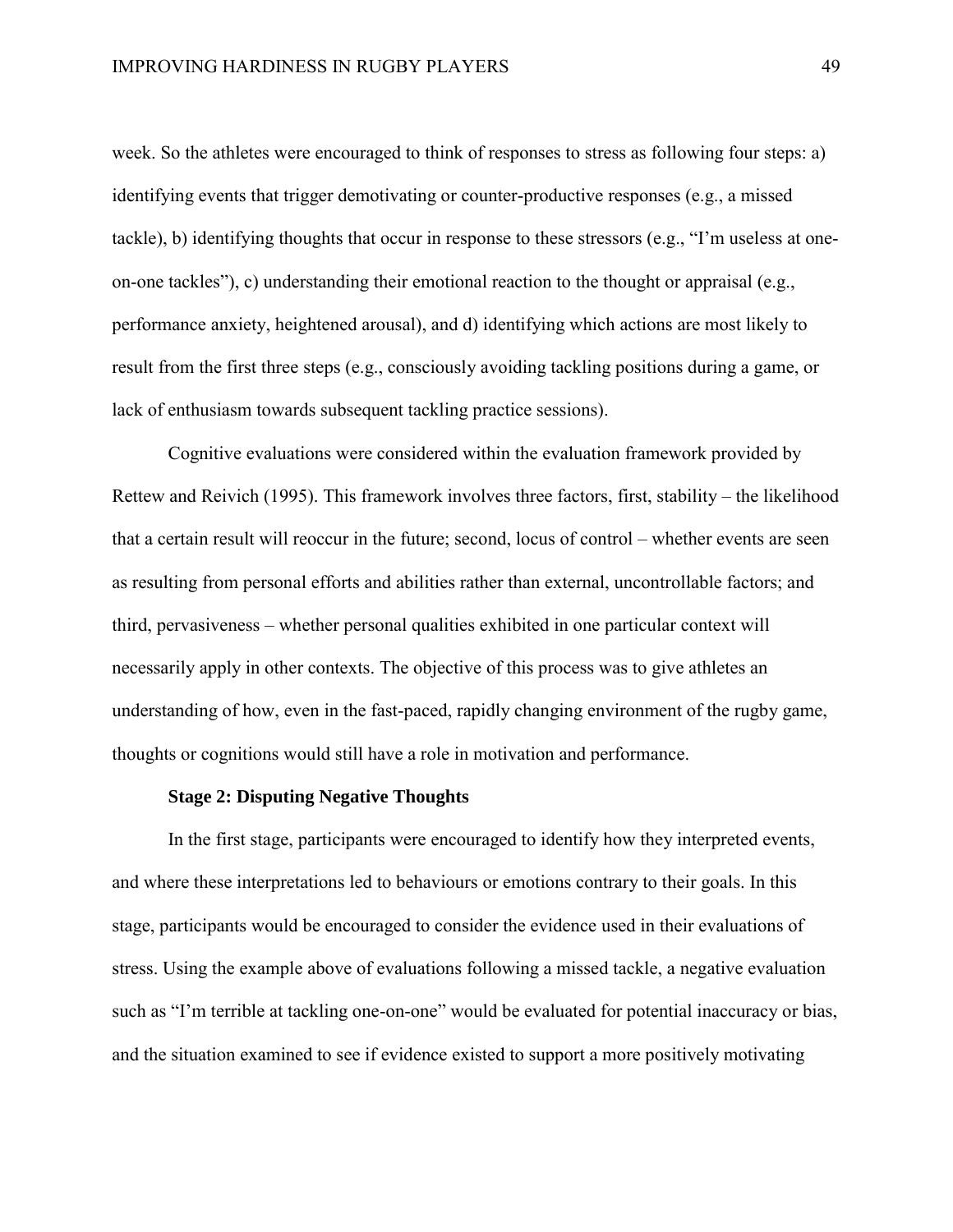thought process. The intention was for the participants to identify a different way of thinking. In this mode, players would be committed to improving the stressful situation in some way, having the resources to do so, and it would be seen as more challenging than threatening.

# **Stage 3: Decatastrophising**

This technique relates to the tendency to increase anxiety and detract from selfconfidence through imagining 'catastrophic' worst-case scenarios prior to competition, as identified by Bandura (1997). These imagined scenarios would be clearly detrimental to performance. An example I identified from my own applied work was a football player who related how he feared in games that his fitness was insufficient to carry him through the whole game without catastrophic failure: "blowing up". Before games he imagined a scenario where he would "blow up" (be unable to continue any high intensity running), and fail his team-mates and embarrass himself. This thought process increased cognitive and somatic anxiety to a point where he would avoid engaging in the game to the fullness of his ability for fear of his fitness failing him at later stages. A realistic concern had become elevated to a debilitating level, and he did not feel able to control the stressful situations, and was withdrawing, and reducing his commitment to the game. As Seligman (1992) observed, thoughts of potential inabilities and ensuing negative outcomes made the imagined negative outcomes more likely to occur.

Schinke and Jerome (2002) outlined a five-step process for disputing such catastrophic ideation, which was identified for use in the current study where appropriate. In the first step, I asked the player to delineate how he would imagine the worst-case scenario eventuating. Second, I asked the player to assess the likelihood of this scenario occurring. Third, I encouraged the player to imagine some best-case scenarios that could also occur. Fourth, I encouraged the player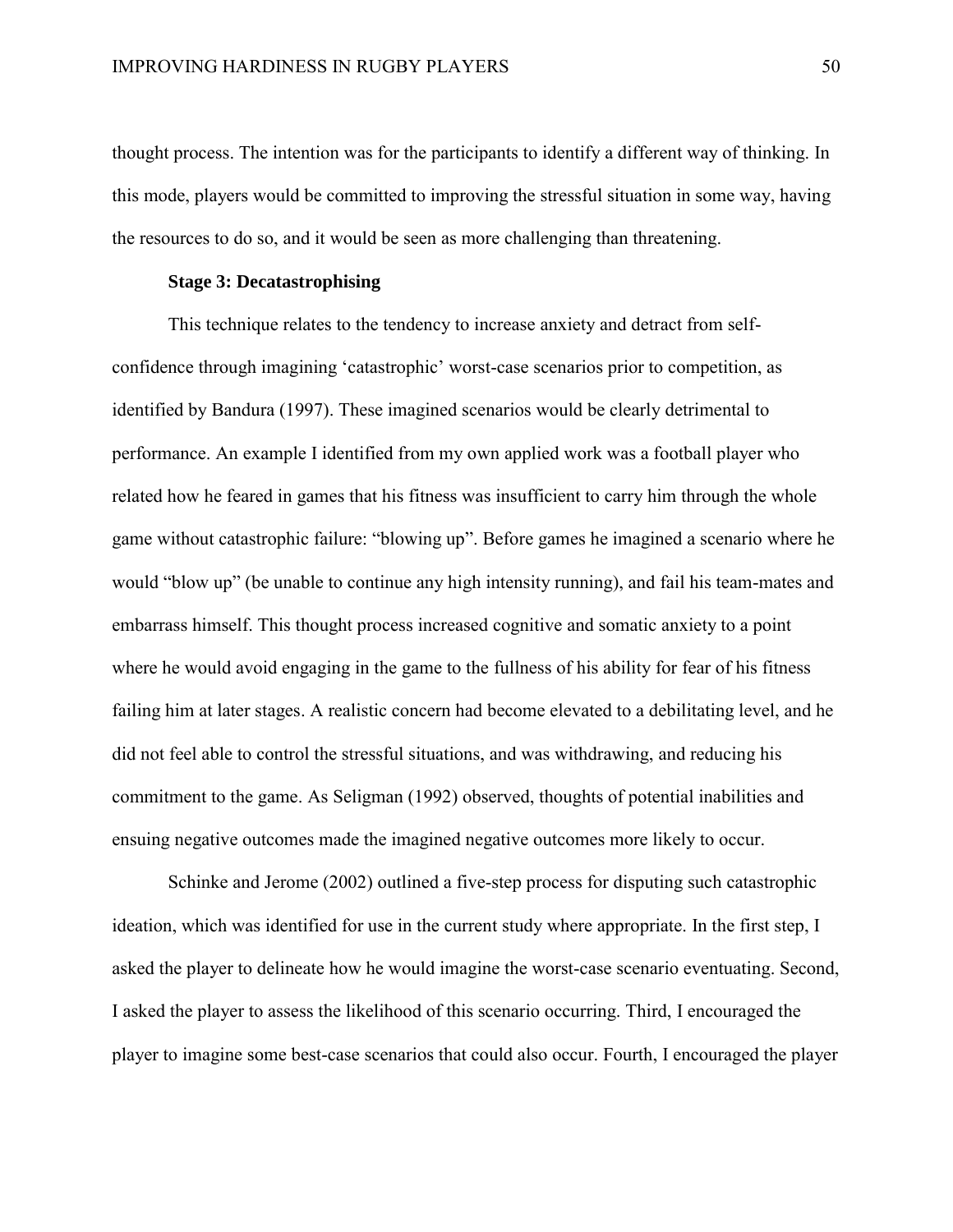to identify, on the basis of currently available evidence, what the most-likely scenario would be. For the player in the example given above, this most-likely scenario was that he would be no more or less exhausted than his team-mates who followed the same conditioning programme as himself, and that any performance decrements as a result of this normal fatigue would be no smaller or greater than the team average. The final step in the process was for the player to consider how he could cope with the possible scenarios that were envisaged. The methodology allowed players to learn to see the game situation as a manageable challenge to their abilities, to develop strategies to control the situation, thereby remaining committed to the performance environment, rather than withdrawing or giving up. In this way, I provided players with cognitive coping strategies to take control over emotional states and possess alternative behavioural coping strategies to facilitate active engagement with the source of the stress.

# **Methodology**

Widely-referenced studies such as Gould, Eklund, and Jackson (1993) examining mental toughness, and Hanton et al. (2005) investigating the variety of stressors in elite sport, involved the analysis of semi-structured interviews to parsimoniously represent the topics being explored. In such studies, researchers employed qualitative methods that focused on parsing information and consolidating this into meaningful emergent "chunks" or themes (see Smith & Osborne, 2008) that provide insight into a phenomenon or concept. However, such methods may involve an inherent risk of underscoring core themes at the expense of explorations of variation and difference (Faircloth, 1999). In this respect these methods contrast with Stiles' (2007) ideas of theory-building through case-studies, and Sparkes (2002) also found such parsing-based "content forms" of analysis to have "a narrative detachment from the artfulness of storytelling" (p. 210),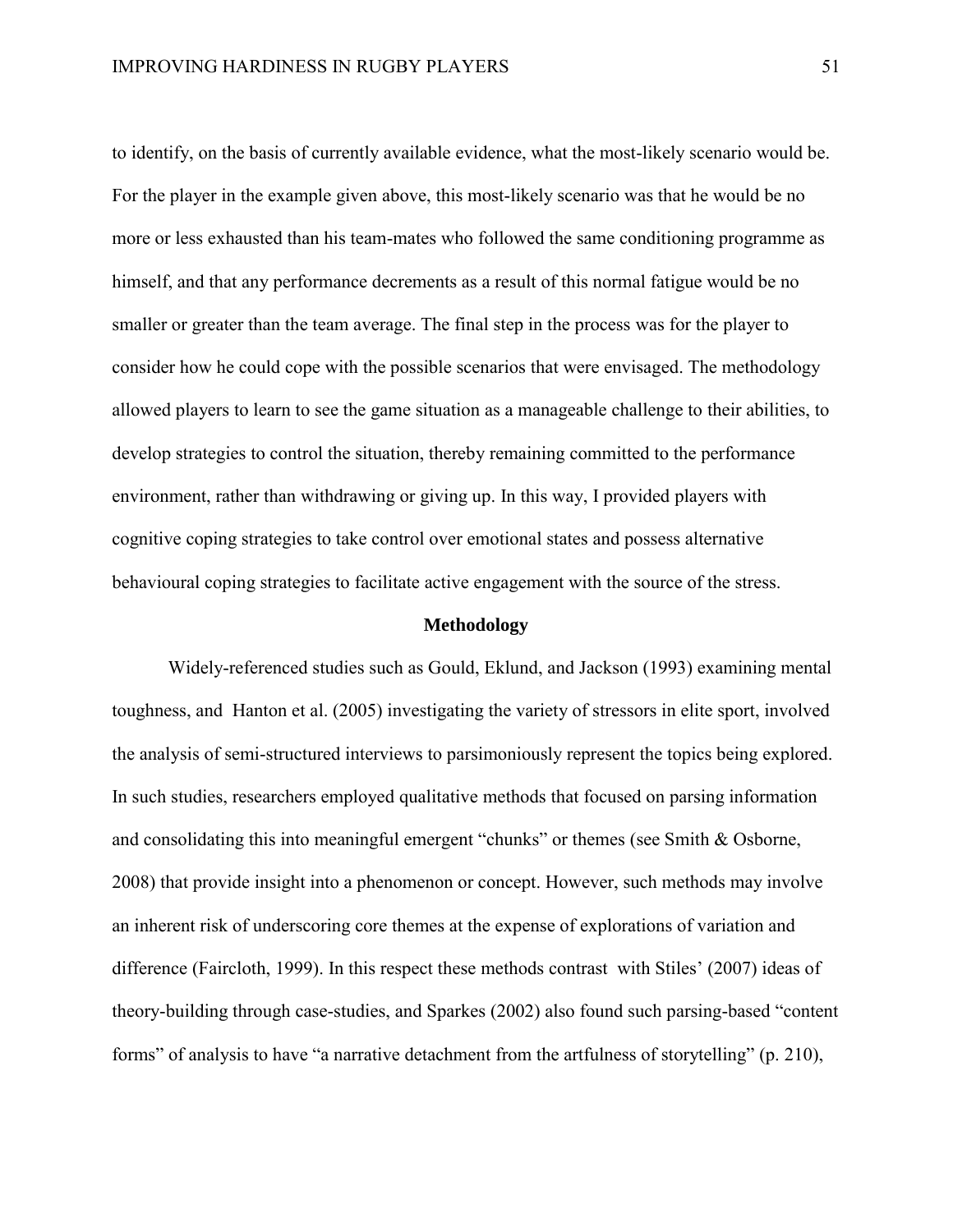and furthermore "by seeking common themes in the stories there is the danger of missing other possible messages that individual stories might hold" (p. 21). In searching for a valid means of analysing and reporting the work with two young athletes over the course of many months, I had initially gravitated towards Sparkes' (2002) descriptions of "realist tales" as a way of conveying what I understood about hardiness and the stress response from the interactions with the participants. Telling a "realist tale", as Sparkes (2002) wrote, would allow me to "connect theory to data in a way that creates spaces for participant voices to be heard in a coherent text." (p.55). As I started to review, first, the initial interview and, then, the first 'intervention' sessions with the participants with my supervisor, it became clear that I would need to deviate from "realist tale" convention described by Sparkes (2002), where he stated "these kinds of texts tend to be dominated by scientific narrators who are manifested only as dispassionate, camera-like observers and listeners" (p. 44), a style which would distance the author from the data. To reduce this tendency, Sparkes identified that authors "might consider writing more of themselves into the text when, for certain purposes, they feel this to be appropriate (p. 54), I wanted to go beyond simply a realist description of the hardiness of the participants, into providing insight into the hardiness phenomenon in an elite sport setting within two individuals' personal context. Furthermore, I wanted to shed light on what actually transpired in the process of "doing sport psychology" (Andersen, 2000b): a student-practitioner sitting down to work on hardiness, face to face with two athletes, in the midst of a professional rugby season. Ontologically, I was approaching the project from a position closest to Cupchick's "constructivist realism" (Cupchick, 2001). Cupchick described how there does exist a "real" social world in which interacting "phenomena cut across the physical, social and personal (self) worlds" (p. 1), and that these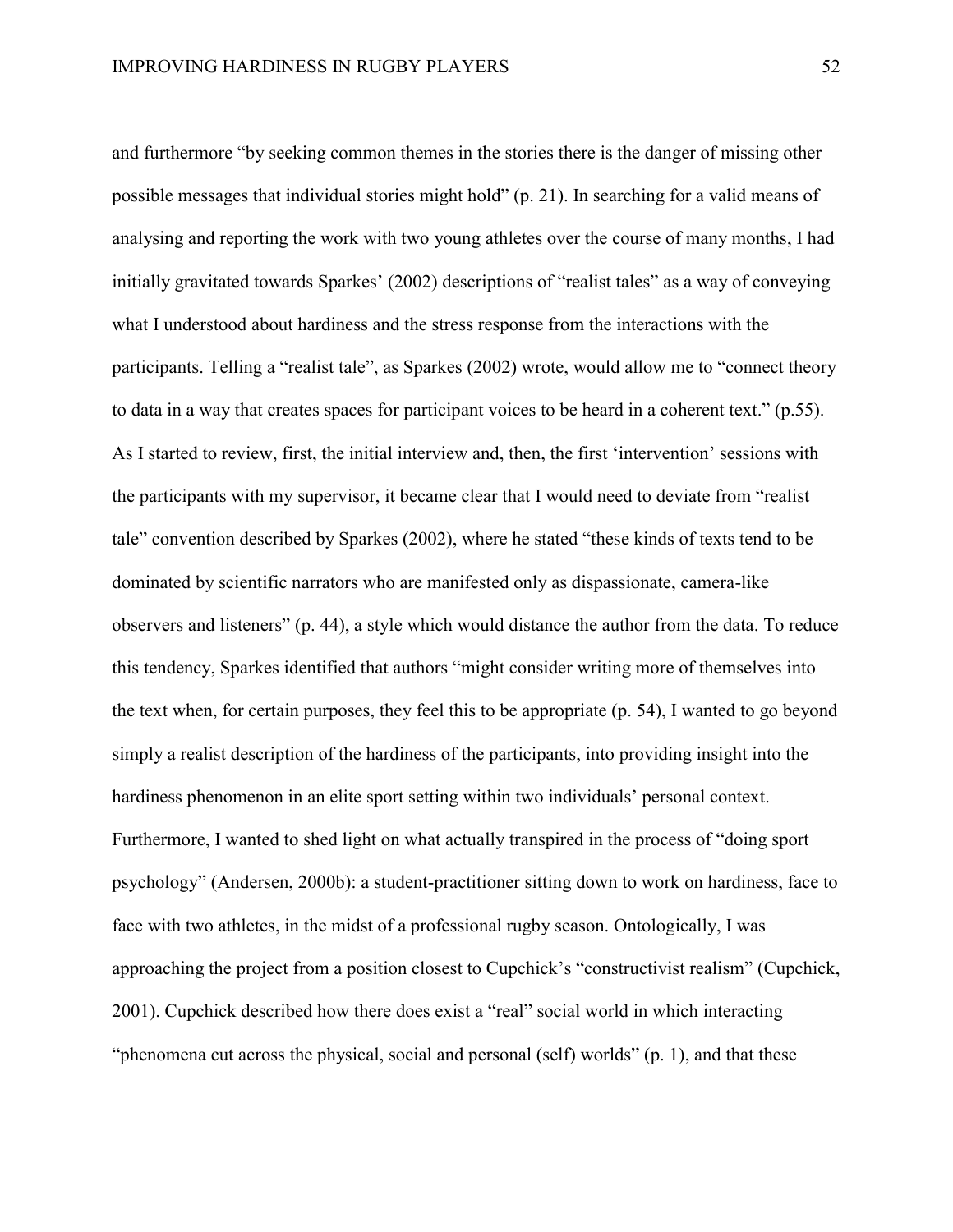phenomena, if they are valid, may be observed to manifest in the process of individuals' interactions with their environments. He wrote:

If our abstract concepts do not account for patterns in the lived-in world then our theories lack value, however they are derived. But if the in-depth examination of a phenomenon helps clarify patterns that lie within it, and these patterns are formally described, then the qualitative and quantitative approaches will have done their duty; richness and precision will have complemented each other (Cupchick, 2001, p. 9).

My purpose in the current project was to complement existing quantitatively derived insight into the "abstract concept" of hardiness. Like Cupchick I believed that social and psychological phenomena exist in communities "quite independently of professional researchers" (p. 9) and I wanted to position myself in the "lived-in world" of the elite athletes in such a way as to be able to both examine hardiness and cultivate change for the athletes.

Cupchick described an ontological position in which qualitative method is:

…not seen as providing access to the "meaning" of individual events…

Rather…qualitative method provides a basis for "thick" description. This rich source of data is most productive when it focuses on events or episodes in which the phenomenon in question is well represented. To the extent that the interviewer and the respondent share an ongoing reference point, it makes it easier to locate the respondent's concrete discourse in a meaningful abstract theoretical context of interest to the interviewer. This enhanced intersubjectivity provides a basis for reconciling the problematic of realism-relativism in a "grounded" fashion.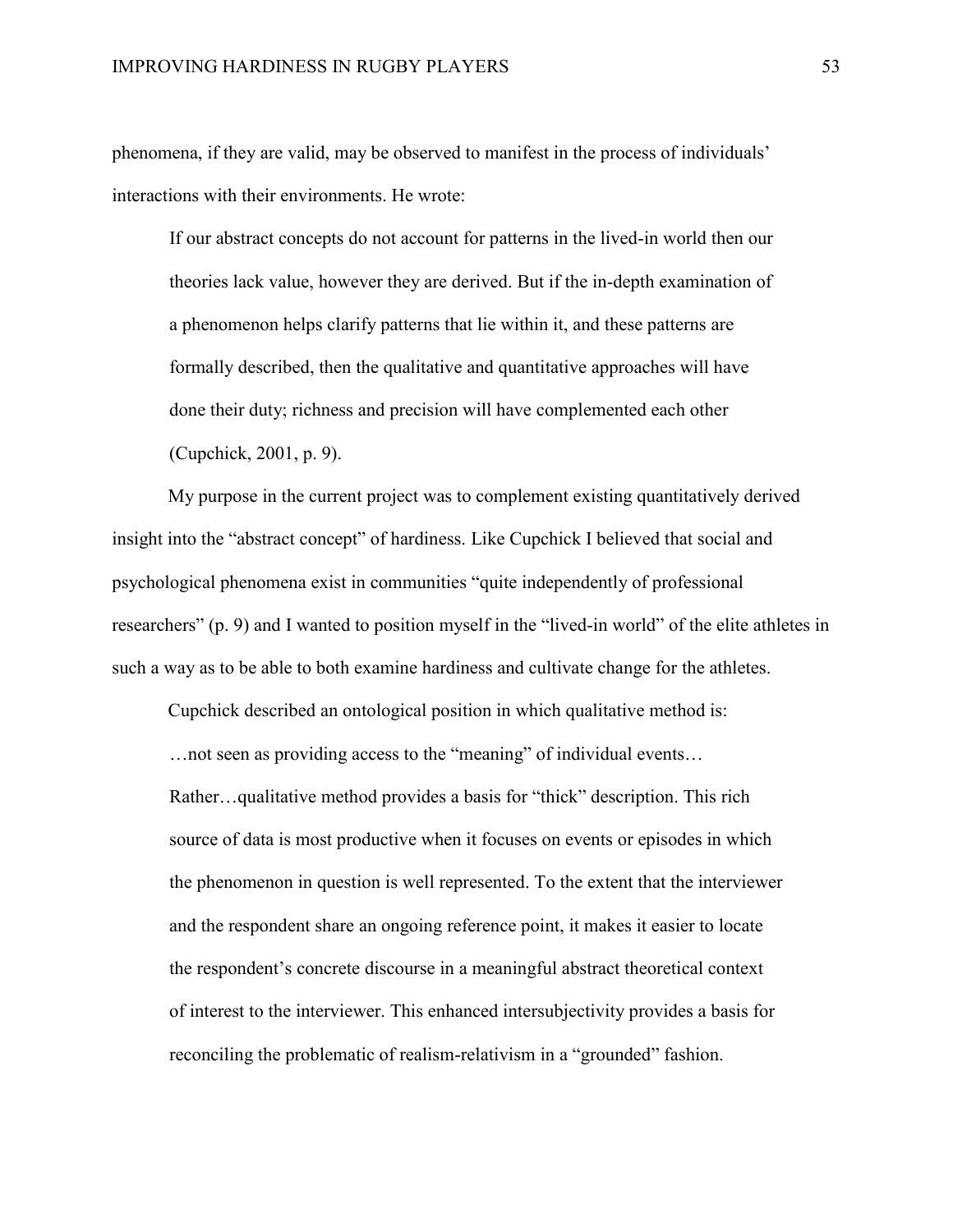As an applied practitioner aiming for evidence-based practice, I wanted to gain further understanding of the "real" phenomena of individuals' differences in their patterns of responses to stressors in the elite sport context (differences in hardiness), as well as gaining understanding of the human stress and coping response in a sporting context (see Hardy et al. 1996).

In their investigation of overtraining phenomena in athletes, Richardson, Andersen and Morris (2008) complemented forms of "realist tales" with "confessional tales". The initial expert perspectives were portrayed using "realist tales", but the interviews with athletes, in which the first author shared his own perspectives, were written as narrative case studies, presented as "confessional tales" (Sparkes, 2002). As Richardson originally wrote (Richardson, 2005) "[with] this divergence from thematic analysis, the athlete tales could be described as representing lived experiences, allowing the reader to identify with the athletes" (p. 88). In the present study, in order to allow readers both to judge my conclusions and to draw their own conclusions regarding the phenomena being described I aimed to preserve the "realist" aspect of the narrative, while staying true to a "constructivist realist" ontology (Cupchick, 2001). I did this by including a substantial number of verbatim quotes of both the participants, as well as my own contributions to the narrative in my applied psychology role. Furthermore, Smith and Sparkes (2009) emphasised the 'constructed' nature of stories, suggesting that narratives are not "stand alone" and exclusively the product of the teller. Rather, narratives are constructed with the participation and influence of the people reading or hearing the story: in other words, stories will differ based on to whom the story is being told. Similarly, researchers do not find or discover narratives, but instead actively participate in the process of their creation (Riessman, 2008). In the current investigation of how hardiness might be changed through cognitive-behavioural therapy, I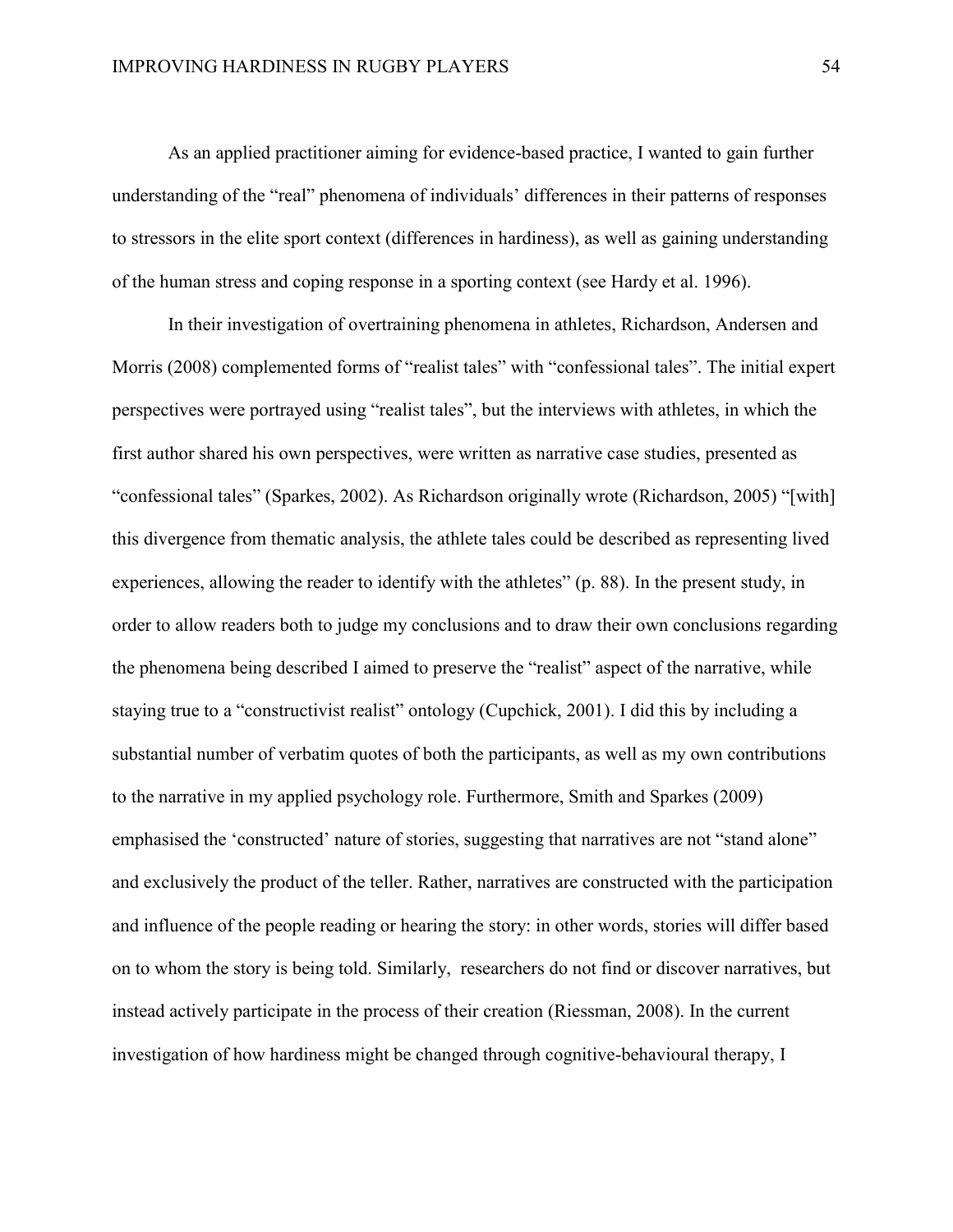employed a narrative approach presented via "confessional tales" (Sparkes, 2002) to present the two intervention cases, at the same time preserving a "realist" portrayal of hardiness-in-action through providing the reader with substantial verbatim quotes to represent the participants' experience.

### **Data Analysis**

The analysis of the transcripts happened in three phases, as detailed by Stiles (2007): a) gaining familiarity, b) selecting and focusing, and c) interpreting. Although each of these phases can be identified in my analysis, the process was iterative in that, for example, once interpretation was started, I returned frequently to seek out additional passages and to read and re-read the transcripts.

# **Gaining Familiarity**

Following each episode of data collection, I made my own notes of the sessions, and listened back to the recordings in order to develop my strategy and direction for the next session. After the initial intake interview with each participant, I analysed the main stressors that the participants had reported, in order to identify material for later interventions. In addition, as the data collection/intervention stage continued, I reflected on my approach during supervision sessions as well as during group supervision sessions that formed part of my concurrent training in applied sport psychology. Once the transcriptions had been completed, I read over each several times, adding to the familiarity I had gained through the process of transcribing the sessions myself. I made extensive notes in the margins of the transcripts. Much of my annotation focused on my impressions of "what was unfolding" in the ongoing interpersonal process of the psychology intervention, as well as what was being manifested relevant to hardiness, and I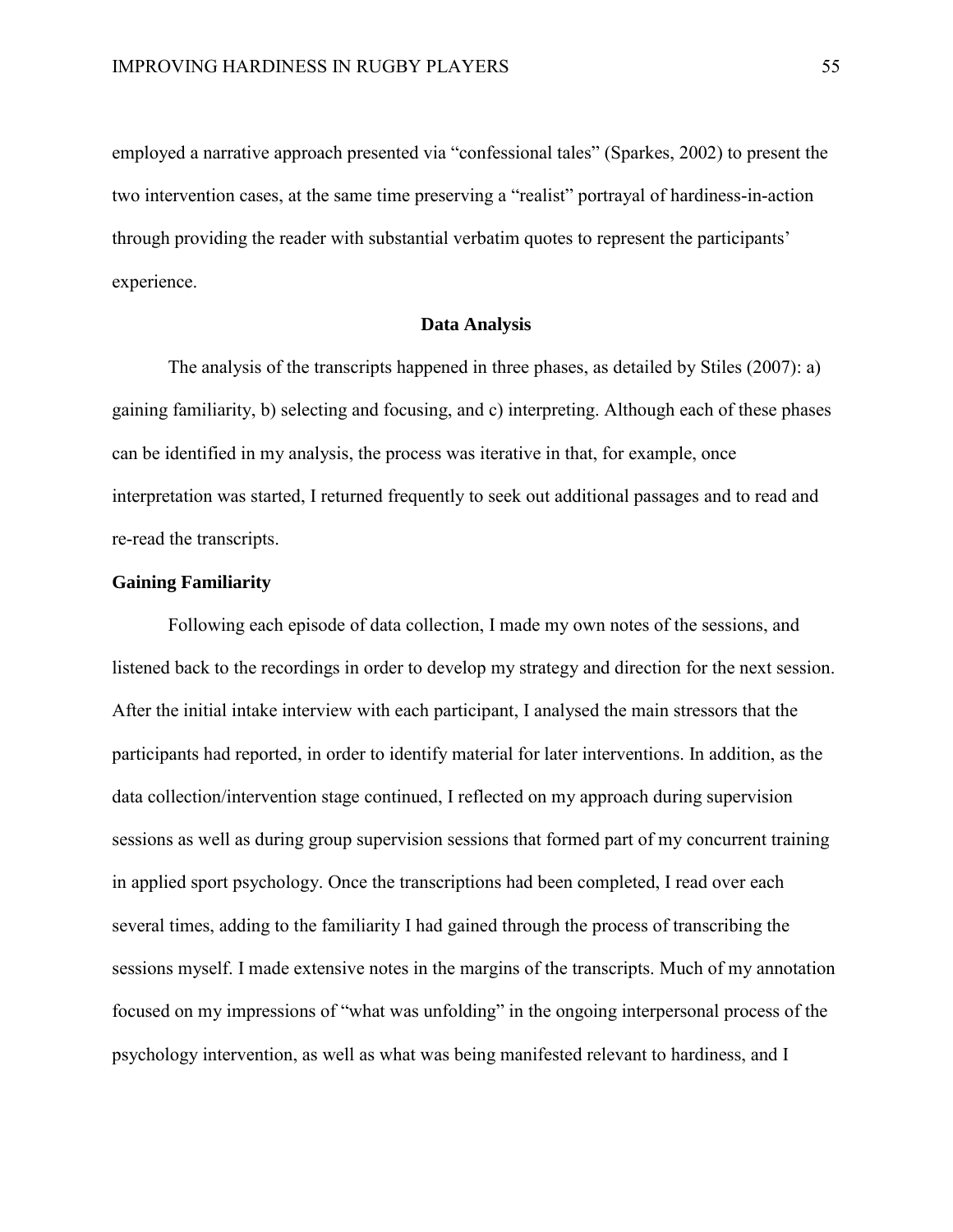included my additional retrospective recollections of the sessions that would add to the "richness" of the transcript data.

# **Selecting and Focusing**

This phase required a perspective more removed from the raw data in order to arrive at an appropriate structure for each of the case studies. In this phase of analysing the transcripts I referred to Riessman's (2008) descriptions of narrative thematic analysis, with its focus on a case-centred approach. In constructing the two stories, and in conducting the sessions, I had a predetermined agenda with pre-determined themes given by my research goals, similar to the "top down" or deductive approach to narratives described by Braun and Clarke (2006). I, therefore, approached the data with pre-existing questions to 'code around'. With the research goals as the pre-determined themes, in this 'selecting and focusing' phase, I highlighted sections and selected quotes from the original material that illustrated the theme of hardiness, and sought to identify passages that demonstrated how the participants were describing their interactions with the various stressors they encountered. I also made notes in the margins that provided additional 'confessional' data, including my recollections and impressions and memories of the sessions, adding to the richness of the narratives. Cupchick (2001) described the role of qualitative investigation: "…this rich source of data is most productive when it focuses on events or episodes in which the phenomenon in question is well represented" (p. 9). In line with this description, I sought out quotes that showed hardiness in action, illustrating either the participants' descriptions of their own stress-related experience, relating to the theoretical frameworks presented in the literature review, or quotes that illustrated our discussions of those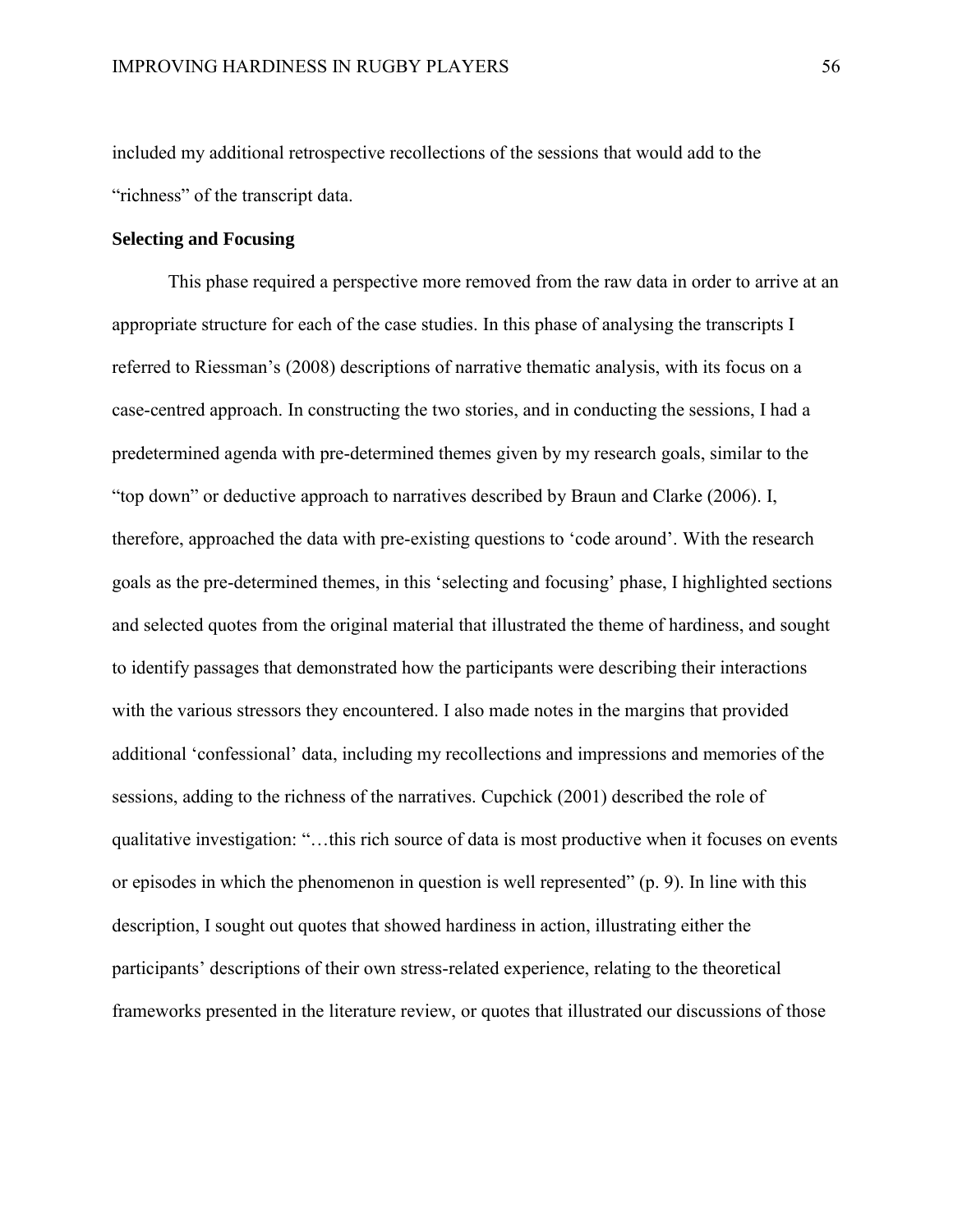phenomena. I also sought out passages that reflected my own contributions, for better or worse, to the narratives.

Once this coding according to themes had been completed, I read through the transcripts to ensure that the themes, and the extracts and quotes selected, 'worked' in terms of how the interventions played out chronologically. The re-reading also involved identifying any further themes and elements that had been missed in earlier stages. This 'recoding', as described by Braun and Clarke (2006), continued as an "ongoing organic process" (p. 99) into the initial stages of constructing the narratives.

# **Interpreting.**

In this phase there were two stages, constructing the two separate narratives and then producing the results section in which the narratives were examined in light of pre-existing theory. In writing up the narratives, I aimed for Braun and Clarke's (2006) goals for narrative research of providing a "a concise, coherent, logical, non-repetitive, and interesting account of the story the data tell – within and across themes" (p. 100). I aimed to provide readers with an account of how the intervention developed over time. In considering the authenticity of the text, my goal of creating a "coherent…and interesting"' account that would do justice to the exciting, fascinating, and emotionally-rich experience of doing this one-to-one applied research seemed at odds with the strict 'criteriological' authenticity criteria exemplified by Lincoln and Guba (1985), as discussed in Sparkes and Smith (2009). I was finding the research process to be dynamic, unpredictable, and fascinating and was inclined to move away from such authenticity criteria, as critiqued by Sparkes and Smith, that might dominate the narratives into being mostly "method driven, and so less dynamic, more predictable, and dare it be said, boring" (p. 495). .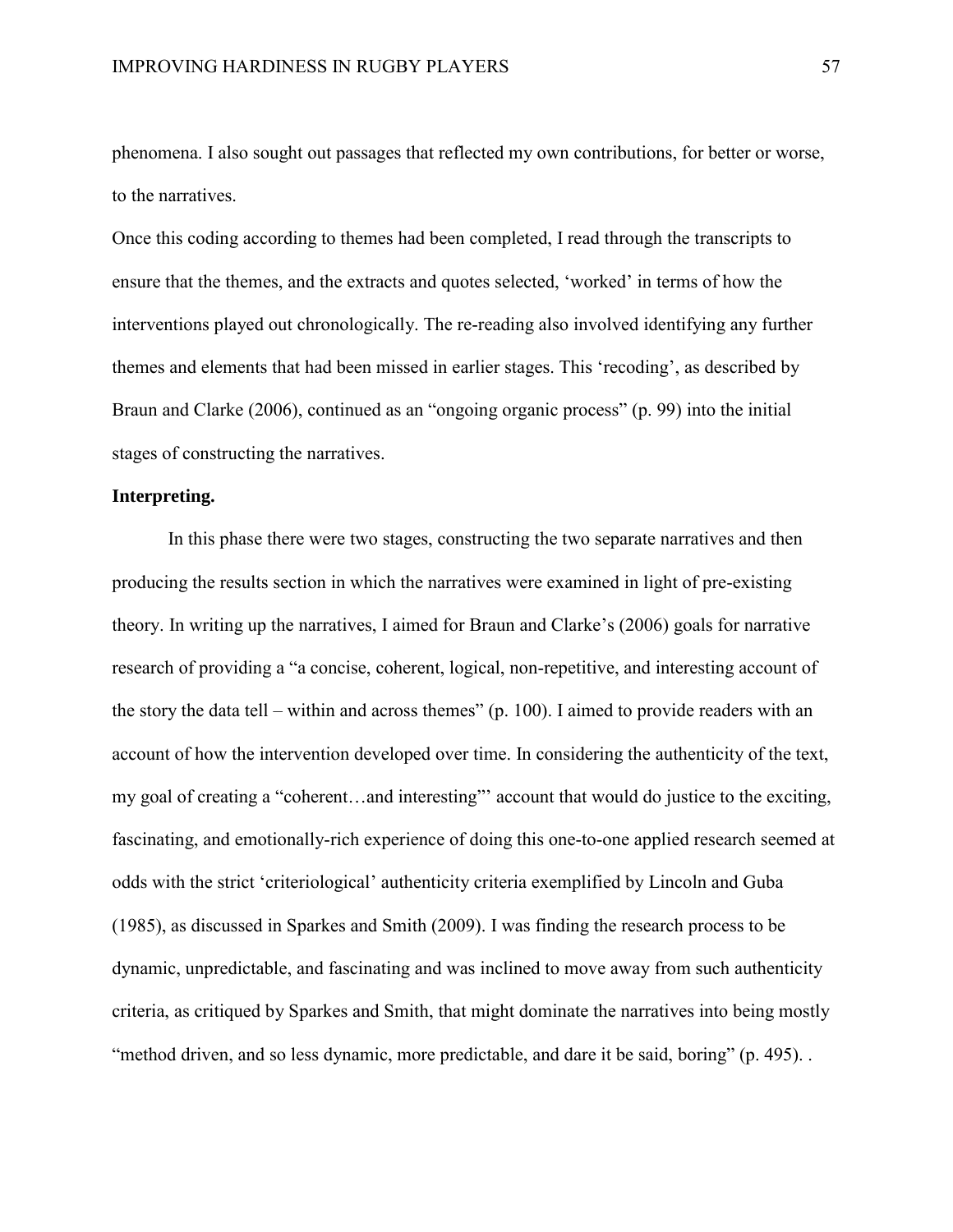Richardson (2000) had identified authenticity criteria that appeared more fitting to the current project: substantive contribution, aesthetic merit, reflexivity, impact, and expression of a reality. First, regarding contribution, in constructing the research goals in the initial stages of the project, the aims and methods of the study were set out with my supervisor to provide additional insight into the hardiness construct to support applied interventions beyond pre-existing research. To enhance aesthetic merit, I asked peers and my supervisor for their impressions of the narrative as it was being written. In addition, during the write up process for this project I co-authored an additional paper as a 'confessional tale' (Thompson & Andersen, 2012), in which one of my principal aims was to produce a compelling account of an applied intervention. In the current study, I aimed to reproduce the aspects of pace and style of the 2012 narrative that had received positive feedback from my co-author and from peer reviewers. To augment reflexivity, I used my notes from the supervision sessions that occurred within the intervention as a basis for selfawareness and self-exposure, which would further inform readers' perspectives on the stories. For assurance on the study's "expression of a reality", I had my own recollections, as well as my personal notes made during the intervention. Furthermore, my supervisor provided an additional 'reality check' for the stories given that we had discussed the interactions and the course of the intervention, from the project's inception through each of the sessions with participants. During the write-up I sought his perspective in order to help ensure the text and the quotations selected would provide a "credible account of a cultural, social, individual, or communal sense of the 'real'" (Richardson, 2000, p. 254).

Next, the analysis stage involved a process of viewing the two stories together through the lens of the theoretical approaches that framed the study, namely the transactional model of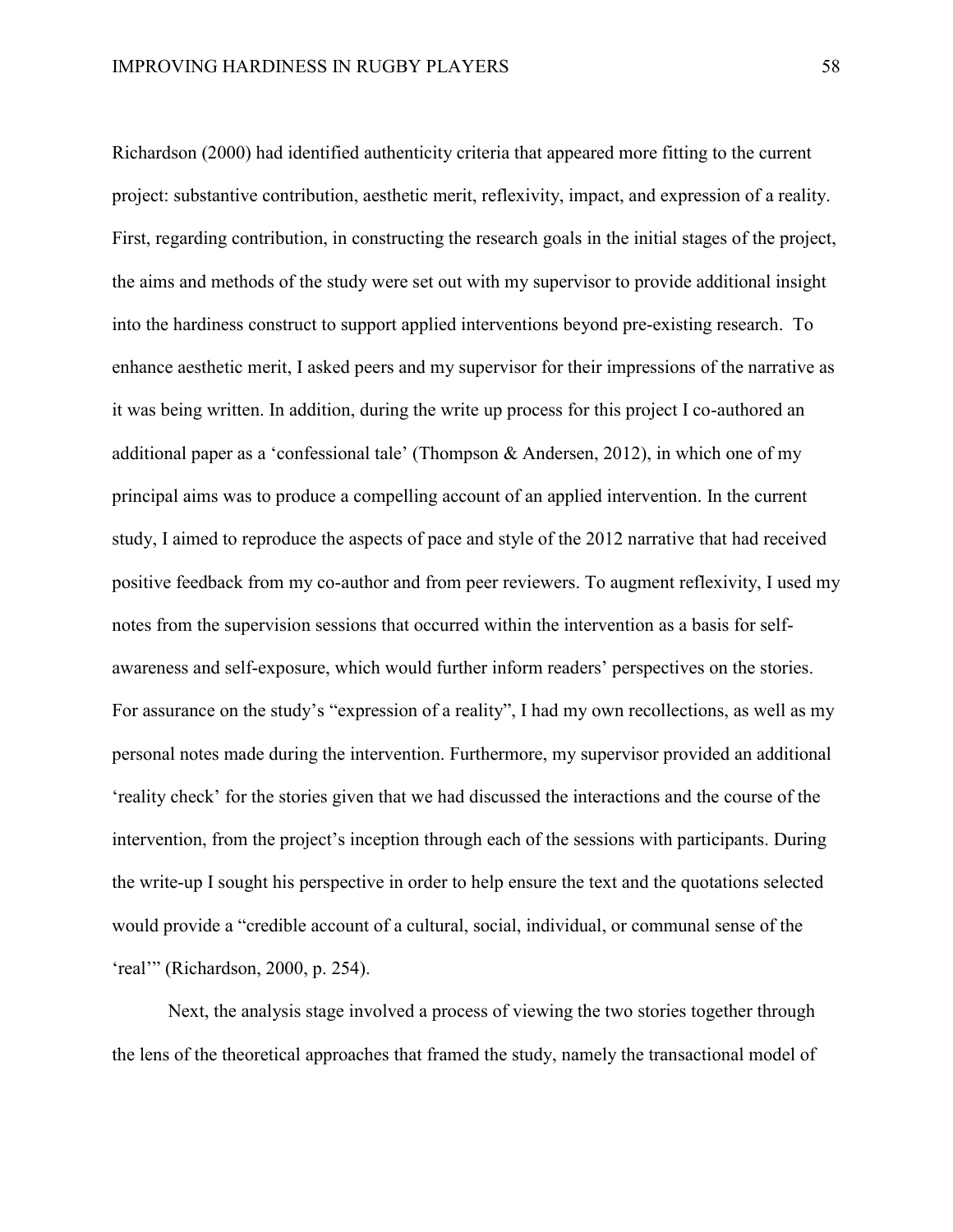stress and the Challenge, Control, and Commitment facets of hardiness. The results by necessity contained a confessional element, regarding my role as a neophyte psychologist. As I was aiming to illustrate the Hardiness concept at work in the real lives of elite athletes, I sought to provide a "warts and all" version of the intervention that portrays my relative naivety at the time of the intervention as a researcher and a psychologist-in-training. In this way, and in keeping with the objectives of narrative research (Sparkes, 2008), as well as Richardson's (2000) authenticity criterion of 'impact', I hope to enable those who read the stories to form additional questions and conclusions that go beyond my own analysis and discussion of the results.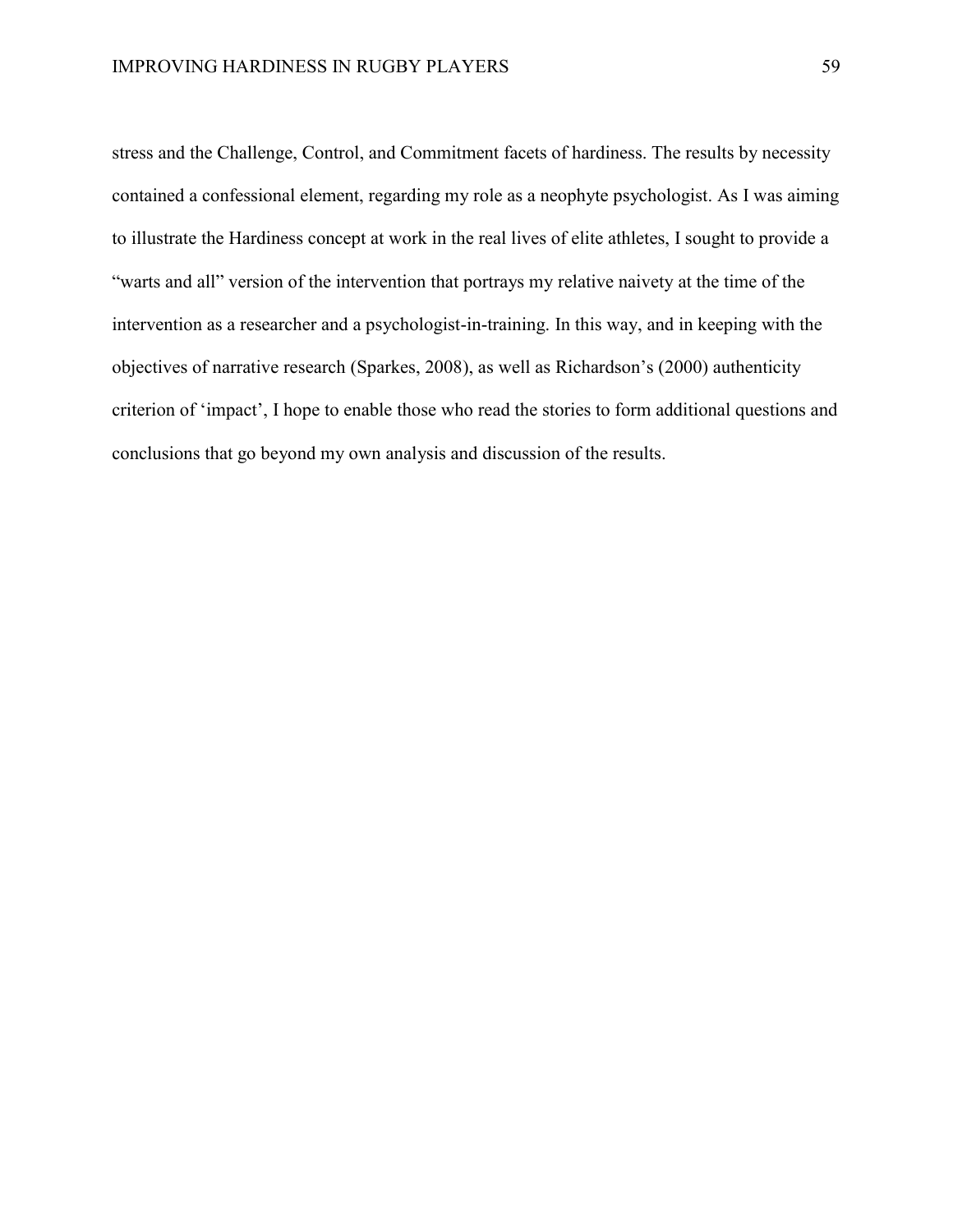#### **CHAPTER 4: RESULTS**

The two stories featuring the two participants are presented below as separate cases, with separate interpretation sections. Following the Method, each participant was first interviewed to elicit details of his experience of the environment over the prior two weeks. The stories then go on to detail each subsequent session in the intervention. The stories are told separately, each with its own interpretation section. Chronologically, however, the stories were unfolding in parallel as I worked with the two participants during the same competition season.

# **Story 1: Alan**

Alan was starting his first season as a professional in the rugby club. He had moved interstate to train full time with the team, leaving behind his network of family and friends in his home state. At the time of meeting, Alan had completed approximately half of the 'pre-season' training program. This 3-month program comprised a combination of physical conditioning and technical and tactical development, progressing in challenge level each week, in which teammates were effectively working with and competing against each other to stake a claim for a position in the senior team.

## **Initial Interview**

Alan's expression was hard to read when he arrived for our initial session. We had met before, and Alan presented himself as slightly reserved, offering a short greeting before sitting down and taking a sip from his water bottle. Being the first interview in the study, I was also slightly apprehensive, and Alan was looking at me expectantly. I first revisited some of the research process and then started the interview by asking him if he could describe a stressful experience in the last two weeks that he would rate as eight or above on a scale of one to 10, with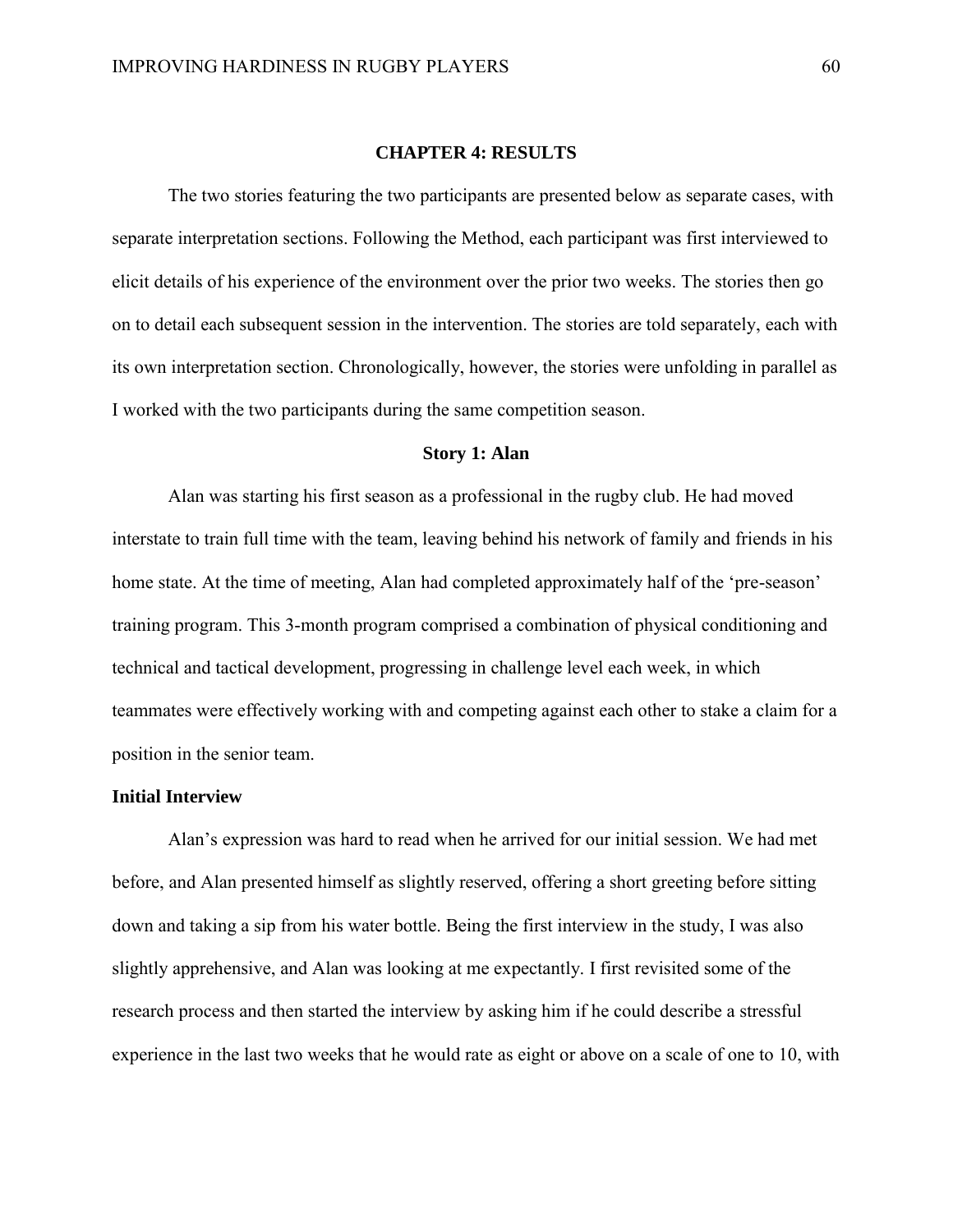ten being "the most stress he could imagine experiencing". He stayed silent. The interview had not started how I had expected, especially given that I had already conducted the "rapport building" phase as defined in the method section previously.

I rethought and repeated the question, and Alan described in general terms having to "push through" fatigue. When I prompted him, he divulged that the most challenging situation for him was being in the position Half Back, and organizing the team on the field.

You have to listen, take in what's being said. Positions of players around you. Staying switched on otherwise you're in trouble. Even when you're feeling shot [tired]. At first when I moved down [moved interstate to the football club] it was hard. Now I'm pretty confident, the boys know me well enough.

Alan moved quickly from stating his worry to stating that he had effectively solved it. I colluded with this impression management by nodding and smiling. Alan returned to the subject of his personal challenge: "once or twice a week I'm still a bit confused and unsure what to do." He went on to describe his experience in a training session at the end of a hard day of training in the preseason period. He had woken up in the morning feeling "flatter" than normal, but pointed out to me that "only once a week or so" he would feel this way. He described the interaction between thoughts focused on the threat of fatigue and his motivation to engage in further training. "Your motivation seems to drop 'cause you're worried how tired you are. Paying more attention to how your body is feeling." The stressor was the low level of vigour felt during waking. He then appraised his coping resources as possibly being insufficient to cope with this stressor. In questioning his ability to cope with this fatigue, he encountered a potential threat to his self-image: "you just have to get through it otherwise the boys will think less of me: that I'm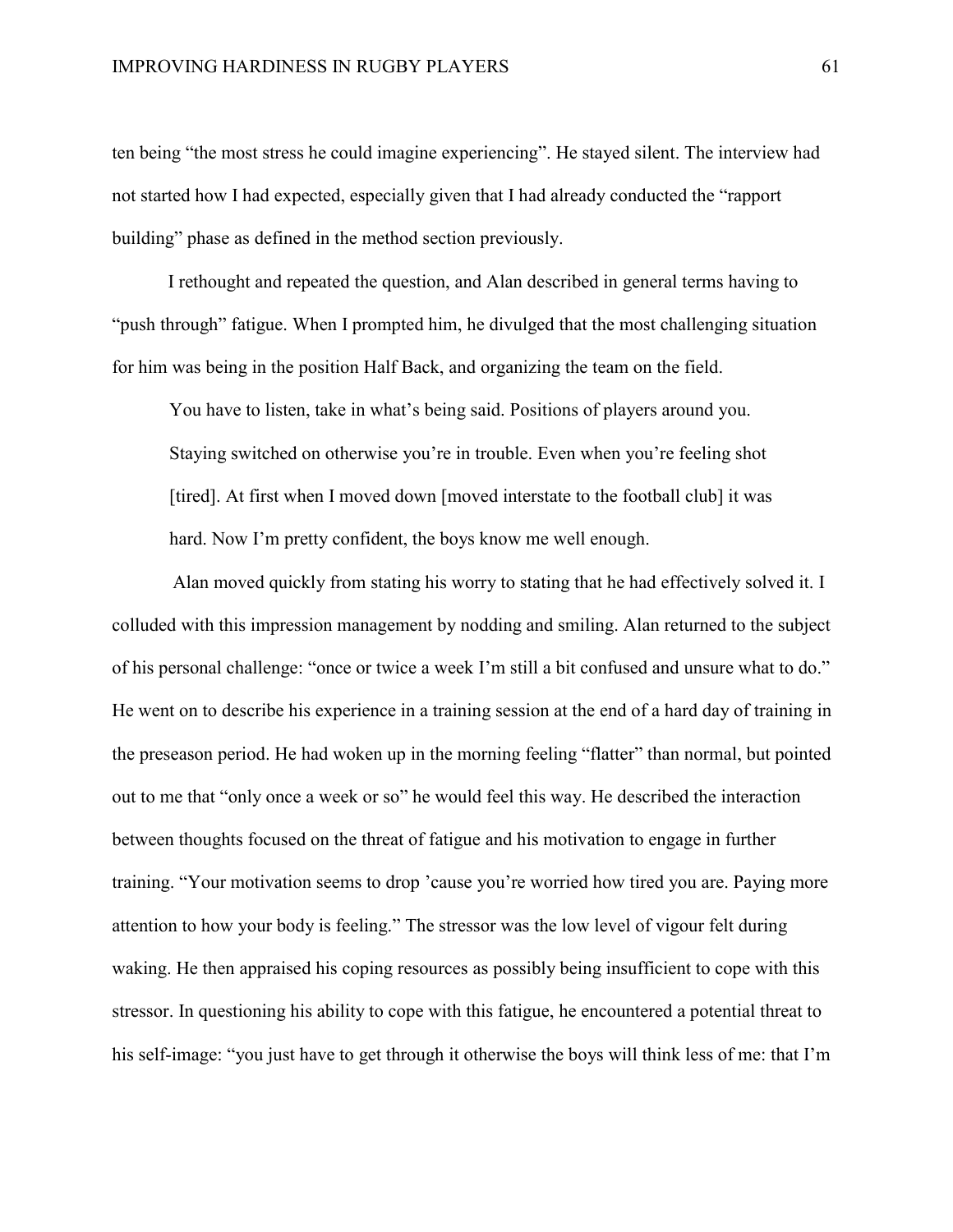weak in the mind. I don't want them thinking that. So I just get through it." Seen through the Transactional model (Lazarus, 1999), Alan evaluated his coping resources and identified a potential deficit. A threat to his sense of identity was identified, namely that other players would collectively judge him to be a weak person. In this instance, Alan revealed a pattern that would be replicated through our work together: identifying threats to his sense of competence and protecting himself from negative evaluations. Alan would go on to attempt to control other peoples' perceptions of him, reacting with anger at authority figures, and myself, when challenged.

He explicitly mentioned the self-consciousness arising from the environment of constant evaluation: "I don't want to be seen lagging otherwise that's inconsistent...everything is looked at by coaches and players, you have to make sure you don't make any short cuts." I then asked him about how he responded to this situation, what he did, thought about, and felt next. He described in general terms how he would cope by re-evaluating the stressor and then using approach-focused coping (Hardy et al., 1996) to engage actively in the situation:

Yeah if you get yelled at…it's not hard for me...you have to expect that if you are not doing your job properly...if someone yells I say 'yep sweet'...I see what I did wrong and try to make up for it...[by] communicating with everyone else, help them...tell myself this is what to expect in first grade...basically you just have to do it.

When I prompted him to describe his specific reaction, the response I got was quite different from the ideal 'approach coping' described earlier. "Today! Ha! I wasn't happy, I wasn't switched on and wasn't focused. Just disorganized. Everyone wanting the ball, wanting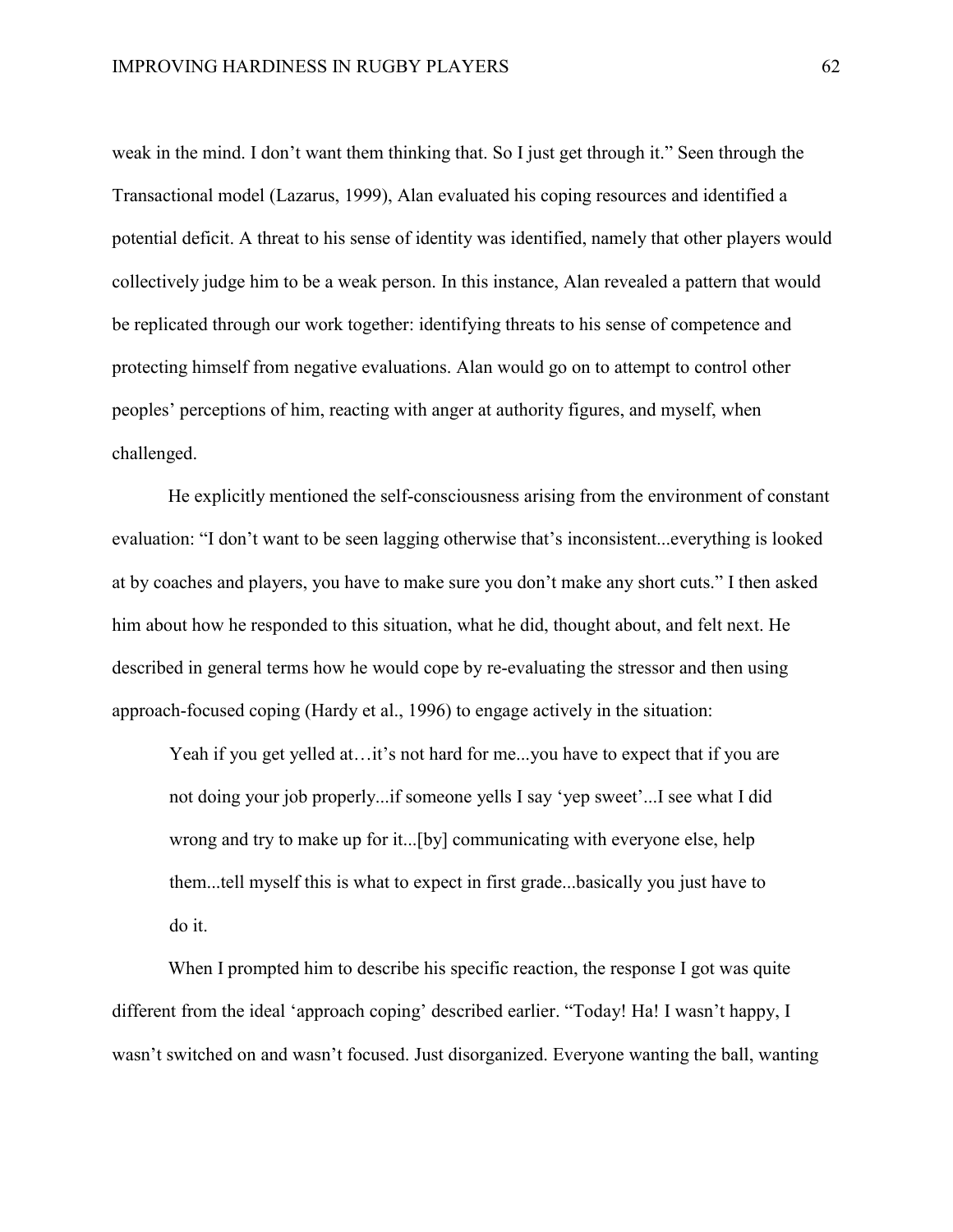structure. You don't want to do that...laying down the law and getting on the wrong side of people."

He continued, describing his real feelings and internal reactions in this situation where "trying harder" actually became counterproductive:

It starts to get a bit disorganised...you try harder, but when you try it just gets worse. Every time I touch the ball it doesn't work. Focus wasn't there, confidence wasn't there. Everyone is looking towards you, you get into situations where you are confused...just start yelling stuff out and everyone starts to wonder what you are doing…you try harder then you screw up…try harder to...reorganise things...the boys...you end up digging a deeper hole for yourself.

He described how the anxiety compounded his mistakes, with his decision-making becoming more confused, leading him into a downward spiral of impeded performance, selfrelated anxiety and performance-attenuating attentional narrowing (Moran, 1996):

Mistakes happen more often because you are trying harder. You want to make up for what you've done...brain ends up going 100 miles an hour...not thinking just worrying about making up for mistakes...thinking about mistakes rather than what you are doing. You know you have to stay focused and stay confident.

Alan's face seemed to drop as he admitted that to himself. Here Alan outlined a coping strategy that would become apparent several times in our work together. In his primary appraisal of a performance stressor he would see a threat to his sense of competence, and a threat to a feeling of confidence that he held dear, as well as the performance demands of the situation. This feeling of "confidence" is discussed in the analysis section of this case study. His secondary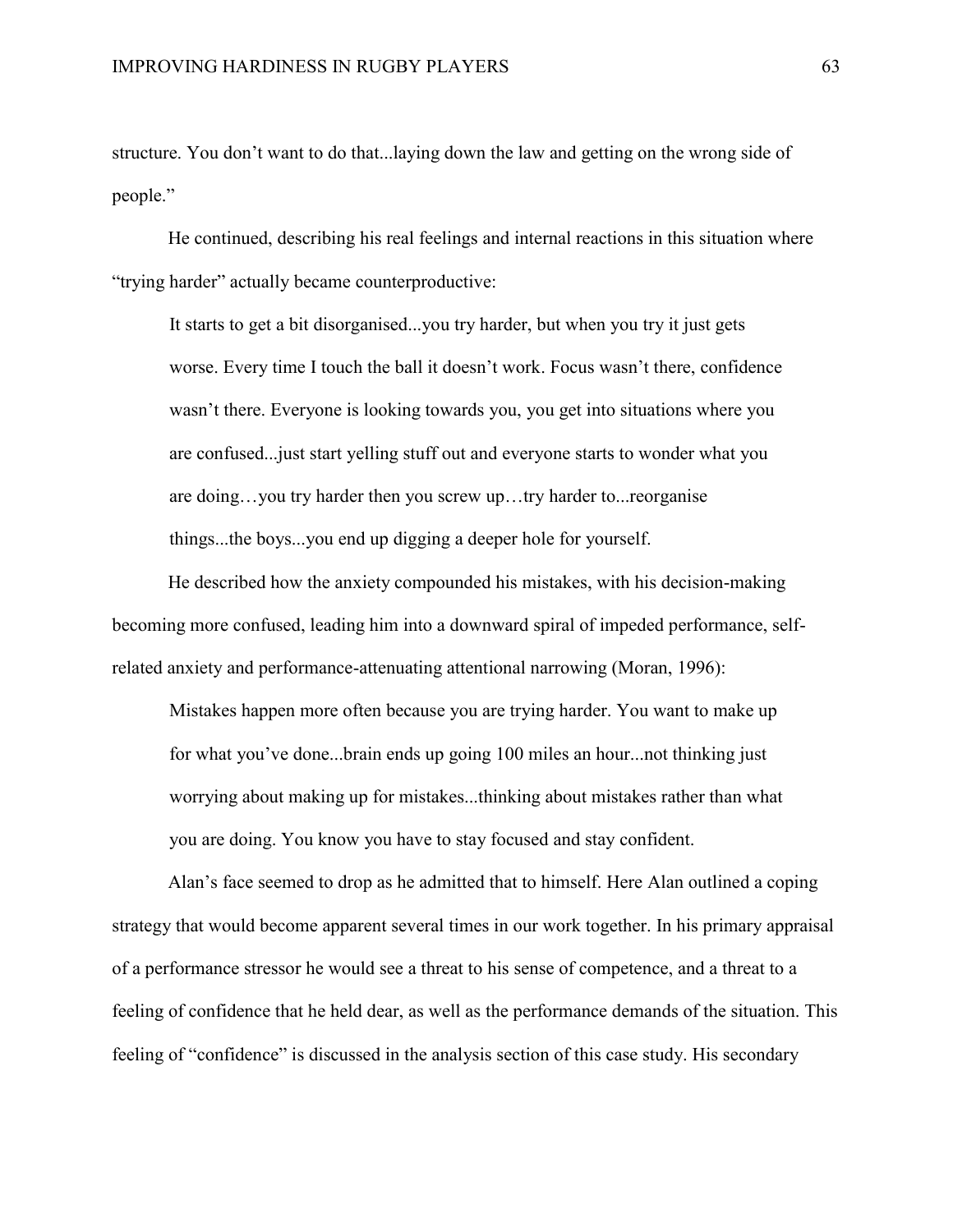appraisal (Hardy et al., 1996) focused on his ability to behaviourally cope with the stressor. When this initial approach-focused coping did not restore his sense of competence and restore a feeling of confidence, a new stressor emerged, which was the experience of anxiety itself, having threats both to his "confidence" and this sense of self, as well as threatening his performance. In other words, Alan was worrying that he was becoming worried. Alan's coping efforts then became focused on the anxiety and lack of confidence itself (emotion-focused coping), rather than focusing on the behavioural efforts to control the original stressor. His attention then became split in this way between controlling the internal state and the external situation, with attentional resources further attenuated by the repetitive thoughts concomitant with cognitive anxiety. Alan's descriptions showed how subsequent iterations of the primary appraisal identified a threat in terms of his team-mates seeing him as weak and incompetent. The anxiety intensified to debilitating levels. In other words, as he became more and more anxious, the threat of appearing incompetent loomed larger and larger in his reckoning, resulting in more and more anxiety.

Alan named a feeling of confidence as an important aspect of his functioning and sport performance and so attempted to control the feeling of confidence. Consistent with later sessions, Alan repeatedly described the state of 'confidence' as almost the direct opposite of a state of selfblame and guilt. My understanding of Alan became that he believed that if he could instil 'confidence' in himself then the guilt and self-blame would go away. He described the consequences of the anxiety he felt when his competence was threatened. He experienced his thoughts racing, with attentional resources focused on how to make up for mistakes. As a coping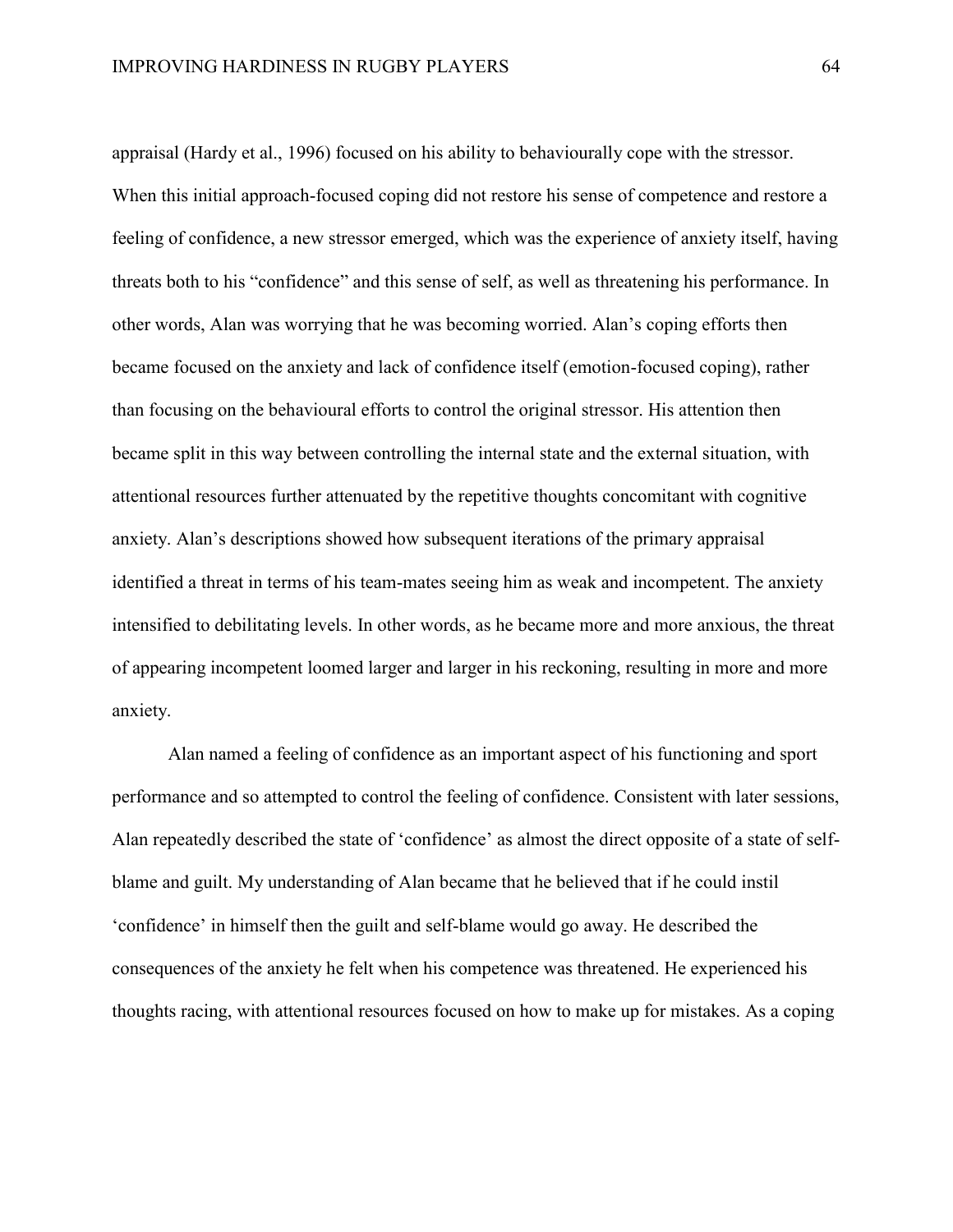response, he also described trying to eradicate aversive emotions and thoughts as well as focusing his attention on the task in hand**.** 

Alan paused for about 20 seconds, nodding, apparently considering what he had just talked about. He then continued with an explanation of the event. "I guess it was just one of those days. Most people have those days where things just don't work out. I've been doing really well lately, I guess today just wasn't my day." He seemed to relax at this point, settling back into his chair, shrugging, smiling for the first time. For Alan, this demonstrated a way to cope with an experience that had been troubling him. He started to interpret the event as part of the challenge of playing elite sport:

I just look at myself. I was even laughing for a bit: for me it just doesn't normally happen. A lot of things that normally come off weren't working for me today. I know tomorrow or the next session I'll just pick those things back up.

This appraisal seemed to attenuate his anxiety, allowing him to preserve his sense of competence. The stressor was interpreted as temporary, so having no implications for his sense of competence and worth as an individual. Nonetheless, the belief "if I behave this way I am bad and weak" was countered by the thought "I don't usually behave this way, therefore I am not bad and weak." In this way the framework for interpreting errors as a reflection of global self-worth remained unchallenged "if I am seen to perform this way it will make me a bad and weak person."

From another perspective considering the establishment of trust in the therapeutic relationship, Alan had revealed his fear, then retreated, then revealed his fear again, then explained it away and then left it behind. Later in his relationship with me, Alan would repeat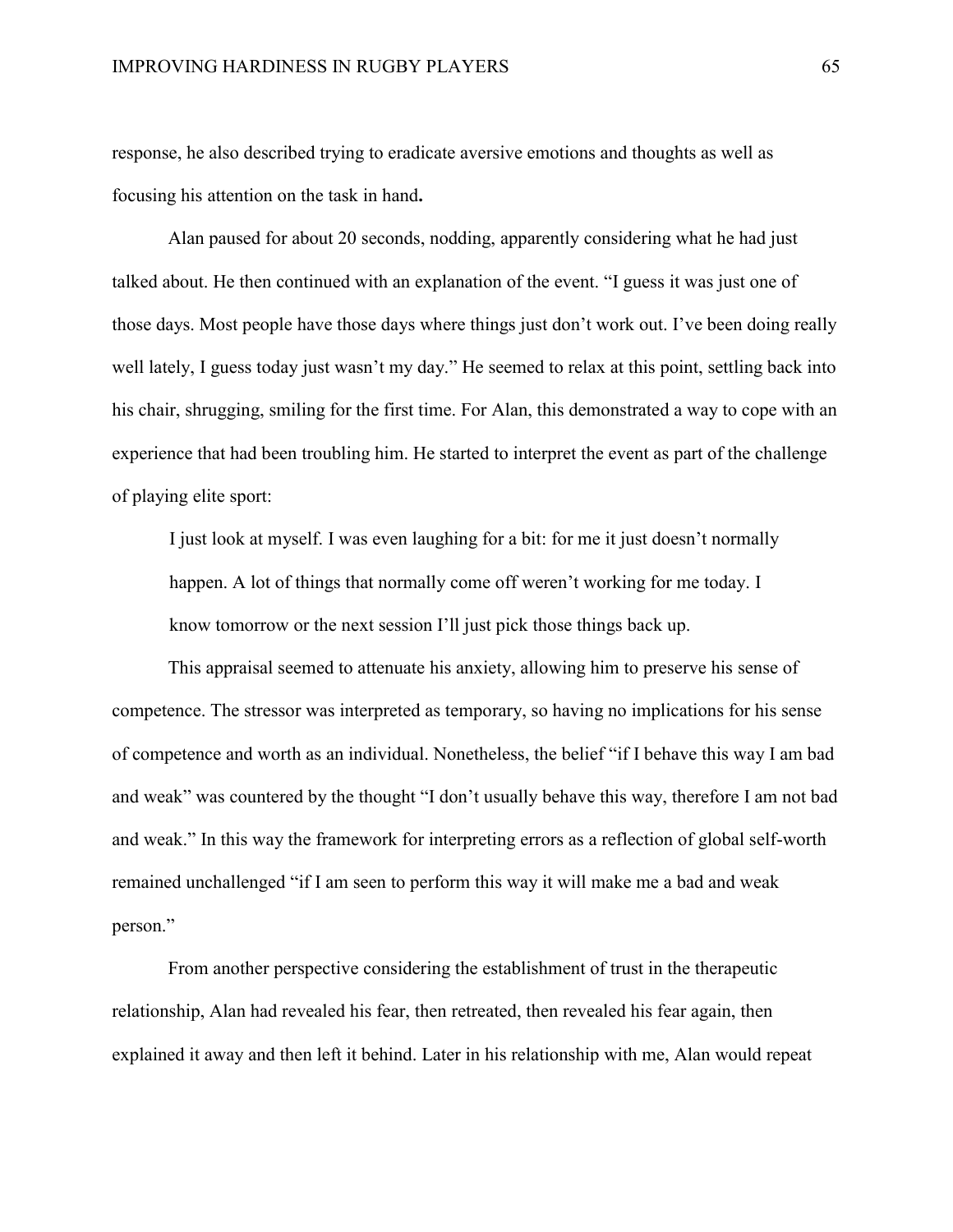this pattern of trusting me with his feelings of vulnerability, then assuring me everything was 'fine', trusting me then retreating behind positive affirmations again. From the perspective of my therapeutic agenda, I would feel that he was variously collaborating with the intervention and resisting it.

As the session finished I checked in with Alan on how this first session had gone for him. "Yeah it was good to talk. It let me unload a little bit I guess. I learnt about what I did wrong. Now I've talked about it I've unleashed it." As I reflected on the session, I noticed that the session had felt different to several of my previous first meetings with elite sport clients. Having deliberately listened to the story unfold and resisted the urge to adopt any particular therapeutic intervention, I felt I had provided space for the client to talk and engage.

# **Session 2**

This session lasted only 20 minutes as Alan was called out to a rescheduled session with a physical therapist, according organizational priorities at the professional club. We started off by reviewing the first session, and a suggested it would be a good place to start in talking about the first stressor that he had identified in the first session with the on-field decisionmaking scenario. I asked him about his general feelings in training sessions during the week since we had last met. He told me that the scenario was difficult but that he felt he was coping fine. I shared my thoughts that, in the decision-making stressor, it seemed that there was an aspect of challenge to perform, as the same time as a threat he had clearly highlighted, the underlying fear that his teammates would think he was weak. I reaffirmed that it was clearly an important part of his life, and tried to empathise with him in understanding the feelings he had in wanting to perform well in from of so many seasoned and recognized performers.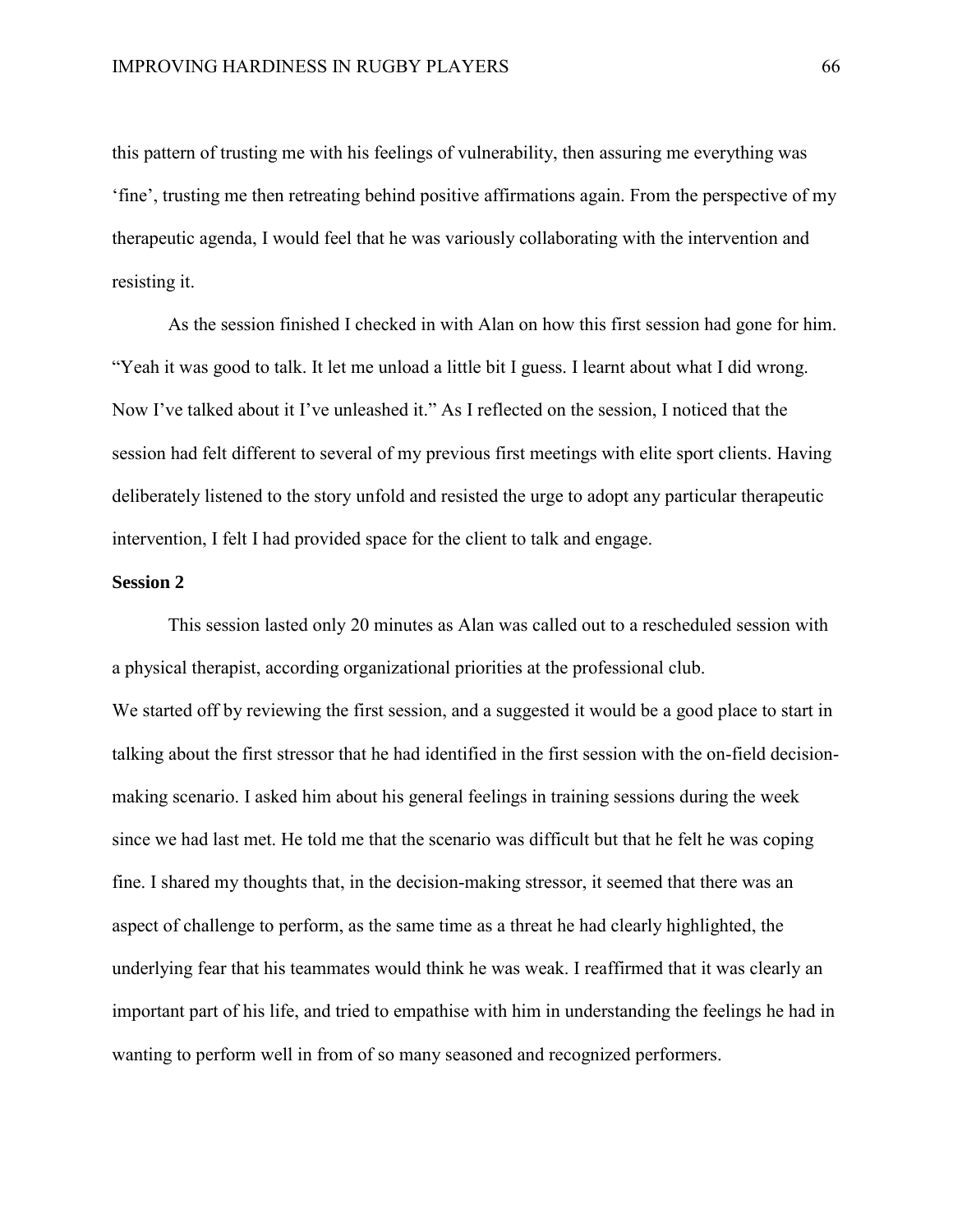I shared my understanding that the error-making situation was personally meaningful to him and he wanted to engage with it but that the idea of failure was still threatening: he acknowledged this but there was not a strong agreement.

He started to talk more about what he wanted from his football, to prove that he was good enough and could make it into the team. He moved on quickly to discussing the fatigue stressor, and coping with fatigue:

Backing up for sessions wrecks you, you have a rest in the avo and then start thinking about how to get up for the next session if it's wrestling or drills...you just sometimes wonder why you're doing it, but then you get into it and that goes away…you see the older boys getting into it and you lift cause that's where you have to be.

In line with the Challenge construct I focused on identifying opportunities for growth and development in the face of challenges like this, and identifying a cognitive approach to use when vigour levels were low. I suggested disputing the negative thoughts: using experience from successfully completing previous days with double training sessions as evidence for replacing "maybe I can't get through this" with the thought "I will somehow get through, just focus on preparation".

I was coming up with all the ideas and at the time felt that I was supplying most of the energy in the work of disputing the negative thoughts when fatigued. We were then interrupted by a coach who came in, asking if he could use the room for a team meeting because the massage times had been moved forward. Alan and I both agreed to move and Alan, showing some anxiety about being late for the new massage time, suggested we schedule another appointment time. I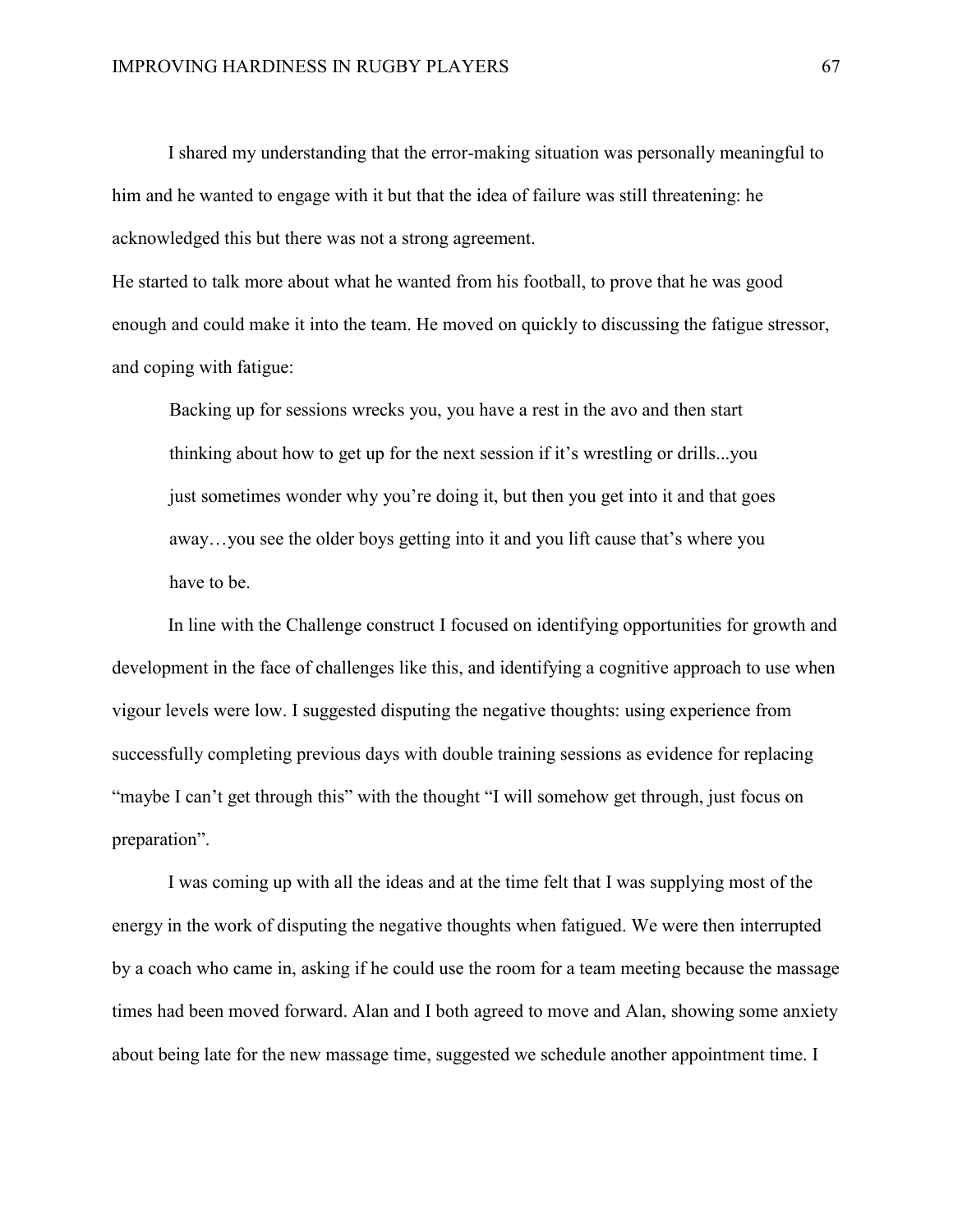felt that an opportunity to work on the decision-making and the fatigue stressors had been missed. There was no apparent disappointment from Alan though in having to end the sessions, and the interruption came at a time when I was pushing my agenda forward, without listening to what Alan was saying in the way I had during the initial interview.

## **Session 3**

Alan smiled when he entered the room, and asked me how I was. I asked him how training and games had been going, and how he was faring in the halfback position. It was a broad question, that invited generalities, and Alan started with a description of how he had been doing well in his role. I asked him which team he was playing in and he said that he had been playing in the under 20s team (the junior team, sitting below the first grade, and the senior reserve grade teams). His explanation was that all the new players at the club would need to play in the under 20s before going back up to the senior reserves grade. He described feeling that it was difficult to prepare well for the game: "I'm used to having my own preparation in [the senior reserve grade games] and it's more suited to my style of footy up there [seniors]."

When asked to elaborate on his style of football he described how he saw himself "as a confidence player...I wanna feel confident...ruling the game, like I'm the man." He described how he likes to "tell myself I'm going to rip it up [play well]" and would spend time making sure his hair was done well and his taping of knees and boots [for athletic support] would "look the part".

His speech at this point sounded enthusiastic and genuine and I was conscious of indulging him. I moved the agenda back in line with the research method. This would have us return again to exploring the stress reaction delineated in the initial interview, starting work on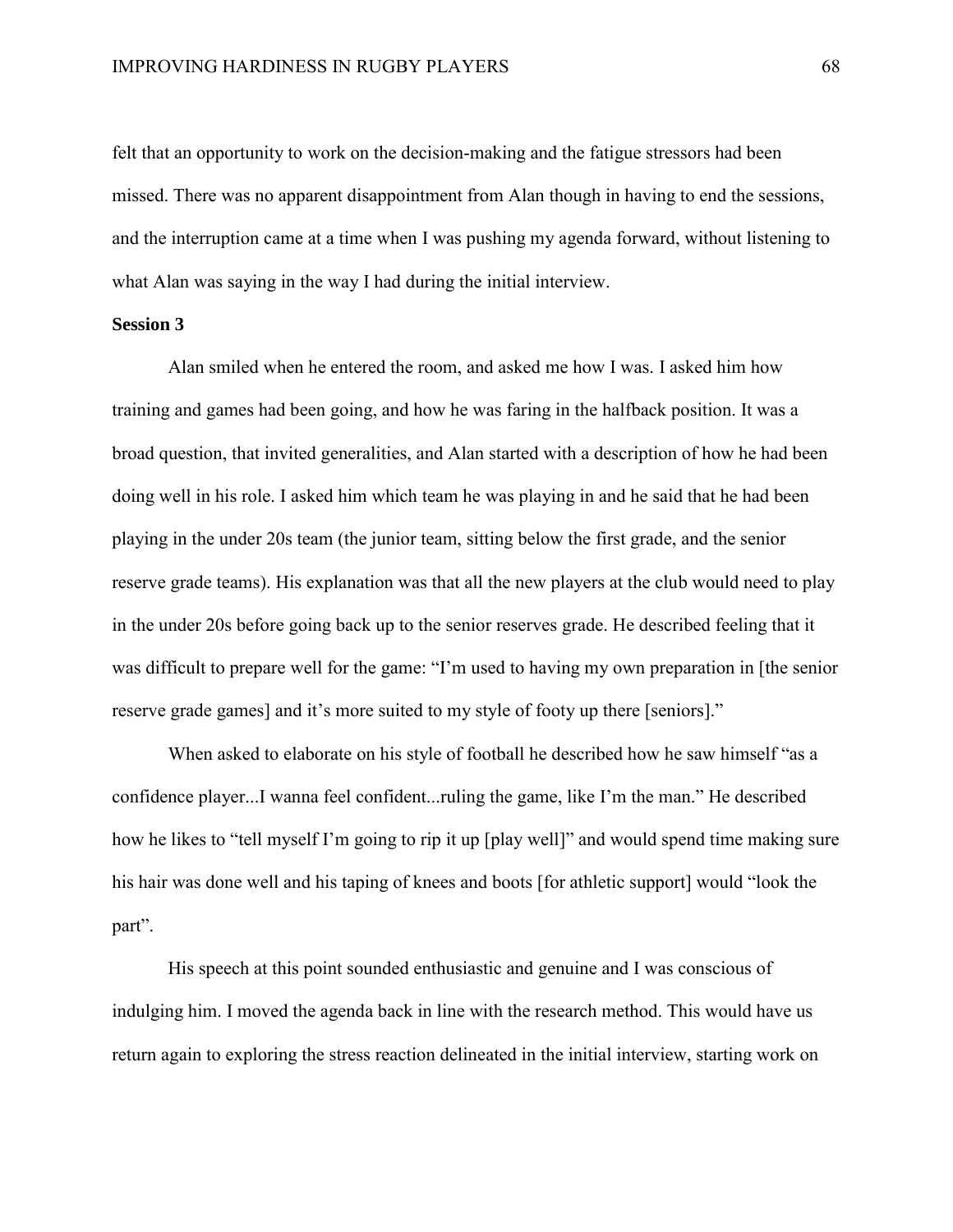reflecting on assumptions and current patterns of thought. I hoped that this would lead to the development and use of more facilitative alternative patterns of thought and behaviour. I wanted to find out how he was experiencing the role of half-back as decision maker, now that competitive games had started. He told me first that he felt disappointed that he had been dropped back to the under 20s team, but that in fact the coach was "a good bloke who just lets me play." It had been explained to him that most of the players would need to play in the junior team at some stage and that he was only going to be in the junior team for a few weeks. I asked him how he was feeling in his role compared to the last time we had talked.

Immediately he replied that everything was going well, and when I prompted him for more detail on what was going well he seemed to contradict the positive affirmations he had just made. Alan said,

Sometimes the other lot who you're playing with are a bit behind us [the regular Under 20s versus professional players returning to the team for weekend games]. It's a bit of a waste of time because boys don't know what you're trying to do, they only practice a couple of times a week, so they just want to do like, just want the ball, and, well, I'm trying to do things at a different level, so they don't always get it.

He added as an afterthought "but Ben [the team's development coach] is good with that, eh." Alan and I explored the experience further and I understood that he would become increasingly frustrated with the other players, ostensibly blaming any failure, and his own frustration, on their lack of awareness of the methods he was trying to apply. I was curious about the perspective of the other players, and also the effect of Alan's own frustration on his performance. As described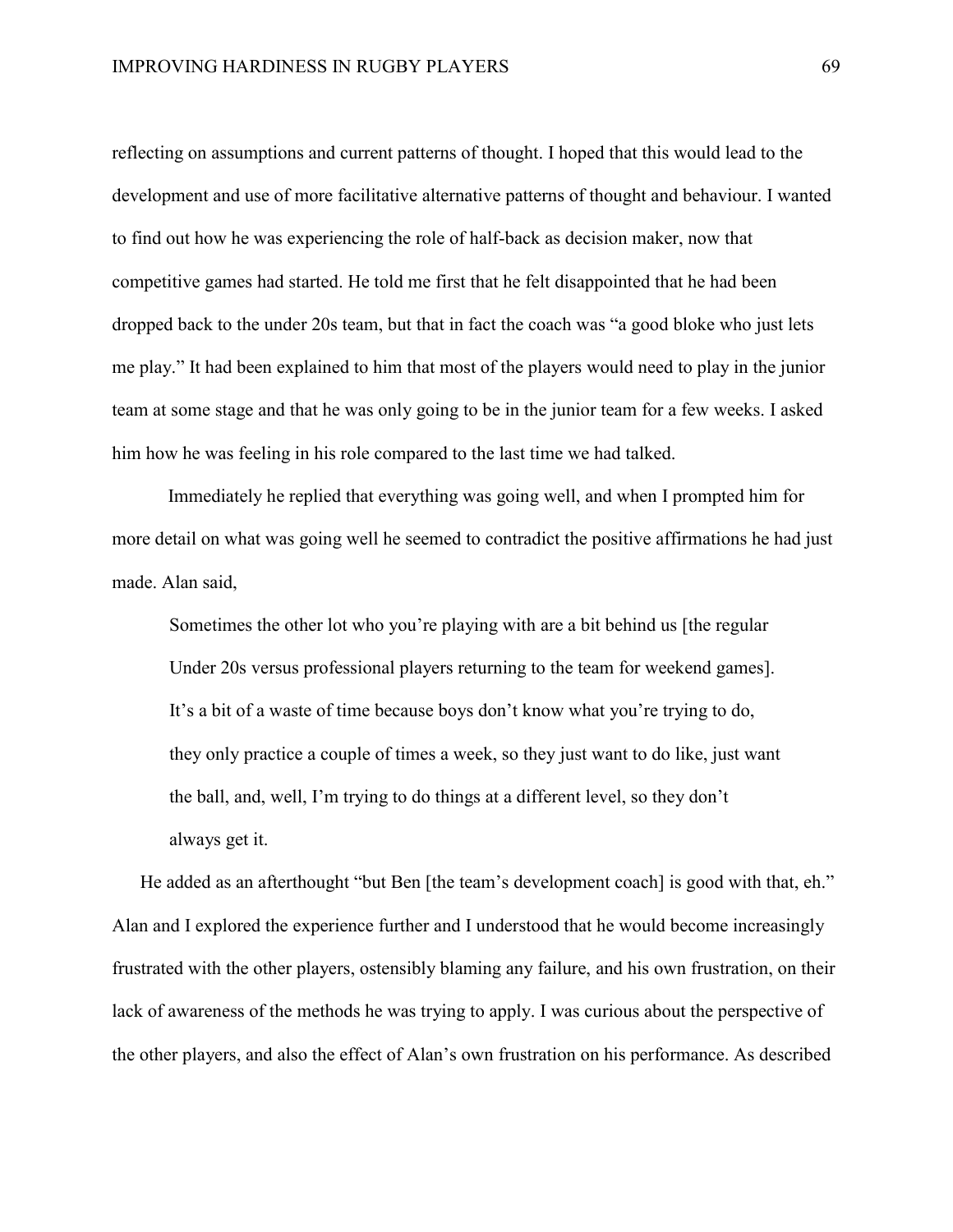in earlier account of our first session, Alan had described his growing anxiety arising from concern with others' perceptions of him, leading to further skill errors and a difficulty concentrating on his role. It was my intention to look with Alan at his communication with other players. He mentioned the belief that "they don't know what I'm trying to do because they only train a couple of times a week", which placed the locus of control outside his influence. In line with the agenda of focusing on hardiness, including increasing a sense of control, I asked Alan, "Is there anything you can do to help them understand what plays you are trying to get going?"

My intention was to explore beliefs about the other players, which might make room for him actively communicating with his teammates during the game. He could let them know where he wanted to pass the ball, and any opportunities on the field he wanted to exploit, in order to be able to put into practice his learning. His response went in a different direction though, describing how the playing environment in the Under 20's made it hard for him to prepare as he would have liked.

It's hard to get into it when it's like that. I'm a confidence player. [When I play well] I have this ritual, I like to do my hair right, the socks, get the tape just right, tells myself I'm gonna rip it up.

I wondered how the feeling of 'confidence' or otherwise was affecting Alan's game. I thought at the time that the appropriate performance-related focus for us would be to concentrate on Alan's communication with the other players. I suspected that the coaches would have particular strategies in mind for him to implement, but, when asked, Alan said "Brad's fine with it, just lets me play how I play." I took him at his word. In retrospect, analysing the transcript, I felt that Alan was trying to manage my impression of him, and wanted me to see him as a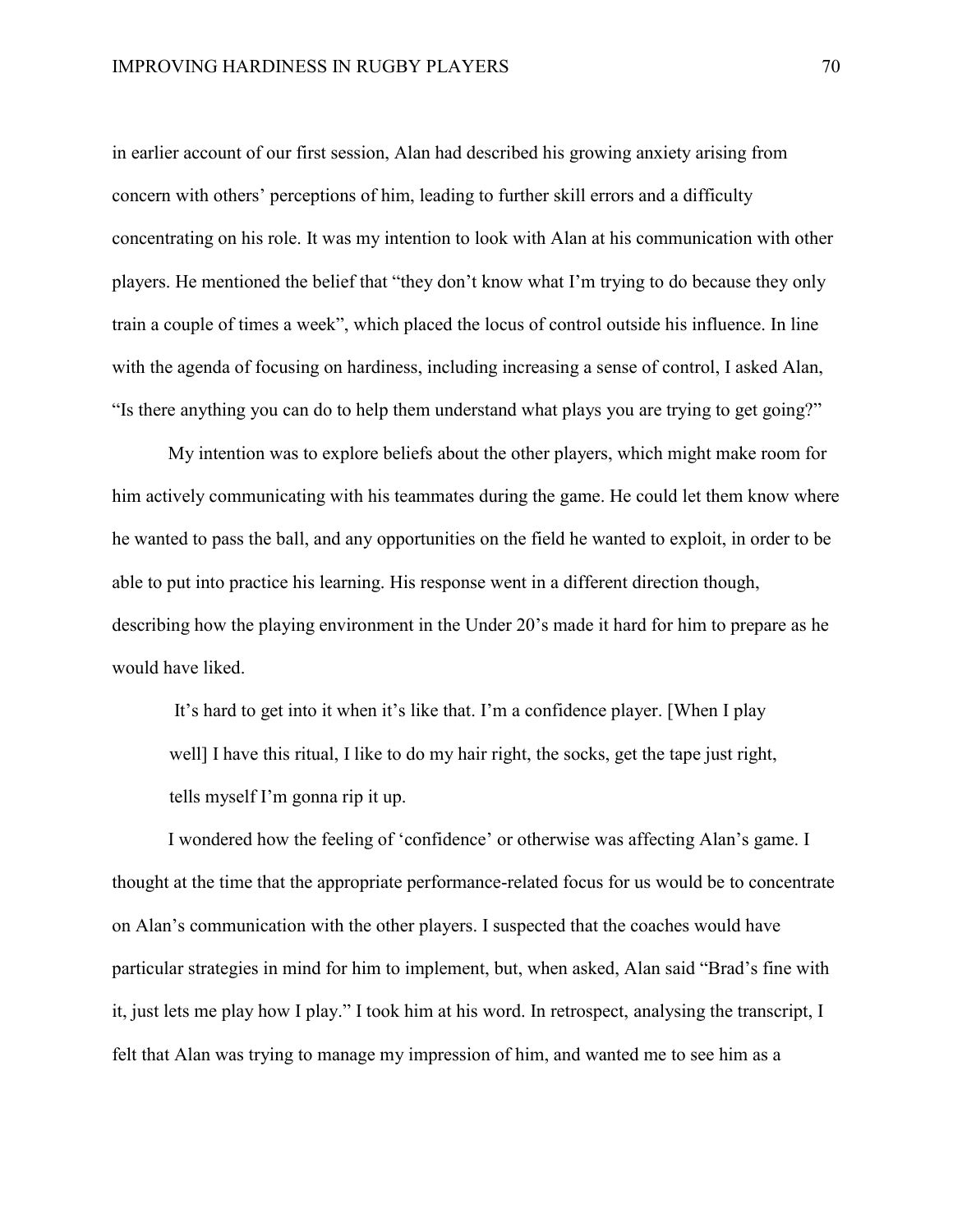capable professional player just being let down by an unsupportive environment. Actually, I felt that Alan was lacking awareness of his teammates and was missing an opportunity to improve his performance and enjoyment of the game by fostering better communication with his teammates.

I asked Alan how important communication skills were for a player in his position. His reply was an enthusiastic endorsement of communication as a key attribute, primarily focusing on being able to "give orders" and "instruct" players in how the game was about to unfold.

"Great!" I said, "So there's an awesome opportunity for you to try out these communication skills and to practice using communication to get everyone in the right place!" His reply was monosyllabic, and I didn't understand his lack of enthusiasm for turning this threat into a challenge, or for finding positive ways to control the situation to his advantage. I ploughed on, undeterred by his lack of engagement and I sought to enthuse him towards this goal.

I focused the conversation on how he might communicate positively with the other athletes, what he could say in order to direct them to different areas of the field so that he could direct things just as he wanted to. Alan moved the conversation back to his preparation, and the need to prepare well in order to feel right on the field, before we ran out of time and Alan had to go to his next appointment. We committed to meeting up in 2 weeks' time.

Afterwards, when discussing the session with my supervisor it seemed that the playing environment was offering a consistent challenge to Alan in being able to prepare for games in an optimal way even when the environment (changing rooms and numbers of support staff) were different to what he was expecting at the elite level. The cascade of thoughts and emotions from this stressor seemed clear, and a suitable candidate for the intervention technique.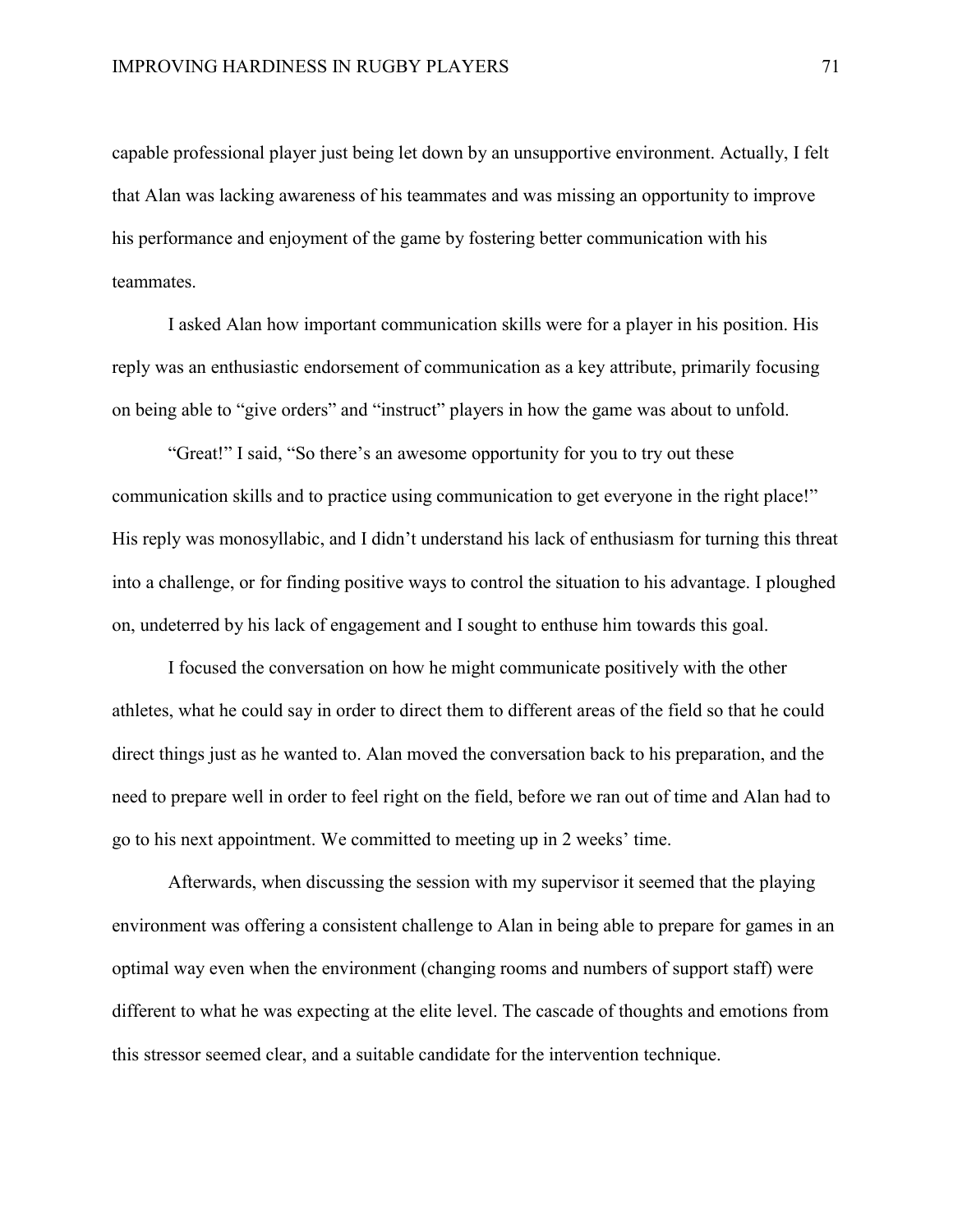### **Session 4**

At the start of this session, Alan seemed different, he smiled when he saw me, and said hi, looking slightly tired, but also at ease. I didn't sense the same air of vigilance and defensiveness from him towards my questions that had been present at the start of the previous two sessions. When I asked him how the last fortnight had been his reply flowed freely, as he talked without prompting about his experience over the last week, how it had been hard physically, and how he felt that he was making progress in improving his football. In preparing for the session, I had decided to bring up the self-doubt that Alan had mentioned during the first session to find out more about it. This time he was quite open about his experience, saying that sometimes the self-doubt would surface. The self-doubting voices didn't seem to be as salient and as strong as the previous time we'd spoken. "You still worry about what the boys think if you stuff up, but I guess sometimes you just don't have time to stop and think about it, you just get on with it."

From my own perspective, Alan seemed to have less of the bravado he had displayed in the first session. He went on when I prompted him: "Well the coach gave me a bit to focus on so I've just been getting on with that really." He detailed a meeting with the head coach regarding his individual performance, since which he had felt more at ease and able to focus on improving his own performance. An underlying stressor still existed in a similar way to our previous discussions - performing in an environment subject to evaluations and judgments of coaches and teammates during training, and trying to put the learning into practice when playing for the under 20s side. Alan's attitude towards that stressor had apparently changed since the meeting with the head coach. From Alan's comments, I inferred that the head coach had given Alan specific areas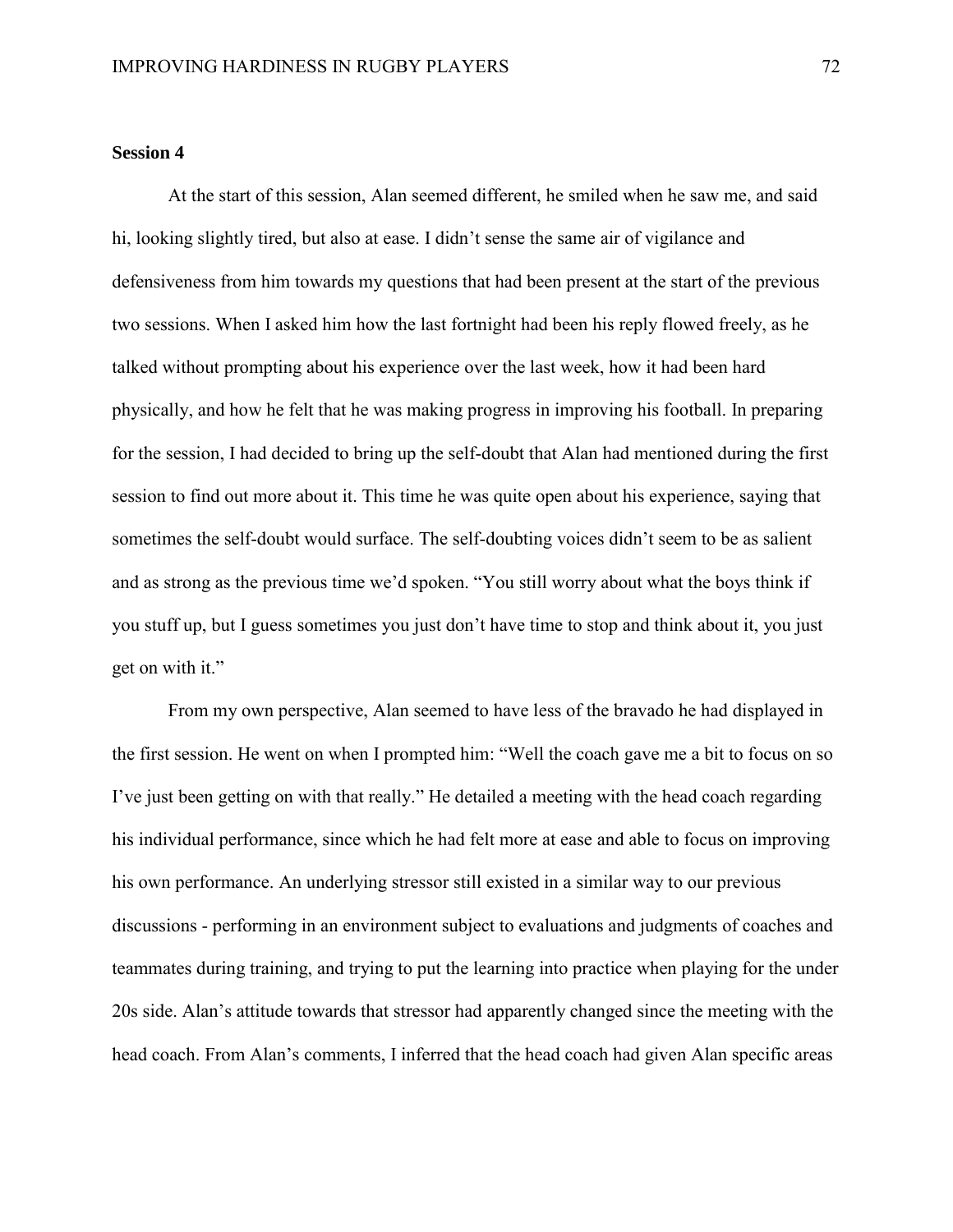of his performance to focus on with improvement in mind. Consistent with the hardiness construct, I considered that if Alan could believe in his ability to have a direct effect through his actions on the stressor (making mistakes in games and training) his anxiety and self-conscious rumination would reduce. As I listened for evidence of 'approach-focused' coping following the coaching meeting, I heard his reply go in a different direction, "Well he [the head coach] didn't give me any specific pointers I don't think, just talked generally about how things were and about what it takes to improve, that sort of thing really."

He detailed how the head coach had spoken to him briefly, saying that he had noticed an improvement in Alan over the previous few weeks. The coach offered Alan encouragement to keep going. This approach seemed to have helped Alan to increase his commitment to the process of gradually gaining mastery in the performance domain. There seemed to be something about the coach's input that had allowed Alan to relax into the process of improvement that he was now describing, but there had not been any specific pointers as to what he should work on. As stated previously, I felt that Alan's commitment, the amount of personal meaning he saw in the situation, was at a high level, not requiring further improvement. "I'm glad I've kept at it. You have to have patience in this game. I actually thought about giving it all up at one time."

He then went silent and while I was trying to think of a suitable way to bring the conversation back to the work we had started, of disputing and decatastrophising his negative thoughts, he continued with a story that in retrospect provided an additional window into his experience of stress in sport. He told the story of how he grew up as a friend and contemporary of the son of a renowned player in their sport. When he described this friend he seemed to assign to him all the qualities of confidence that he wanted for himself; an unshakeable belief in his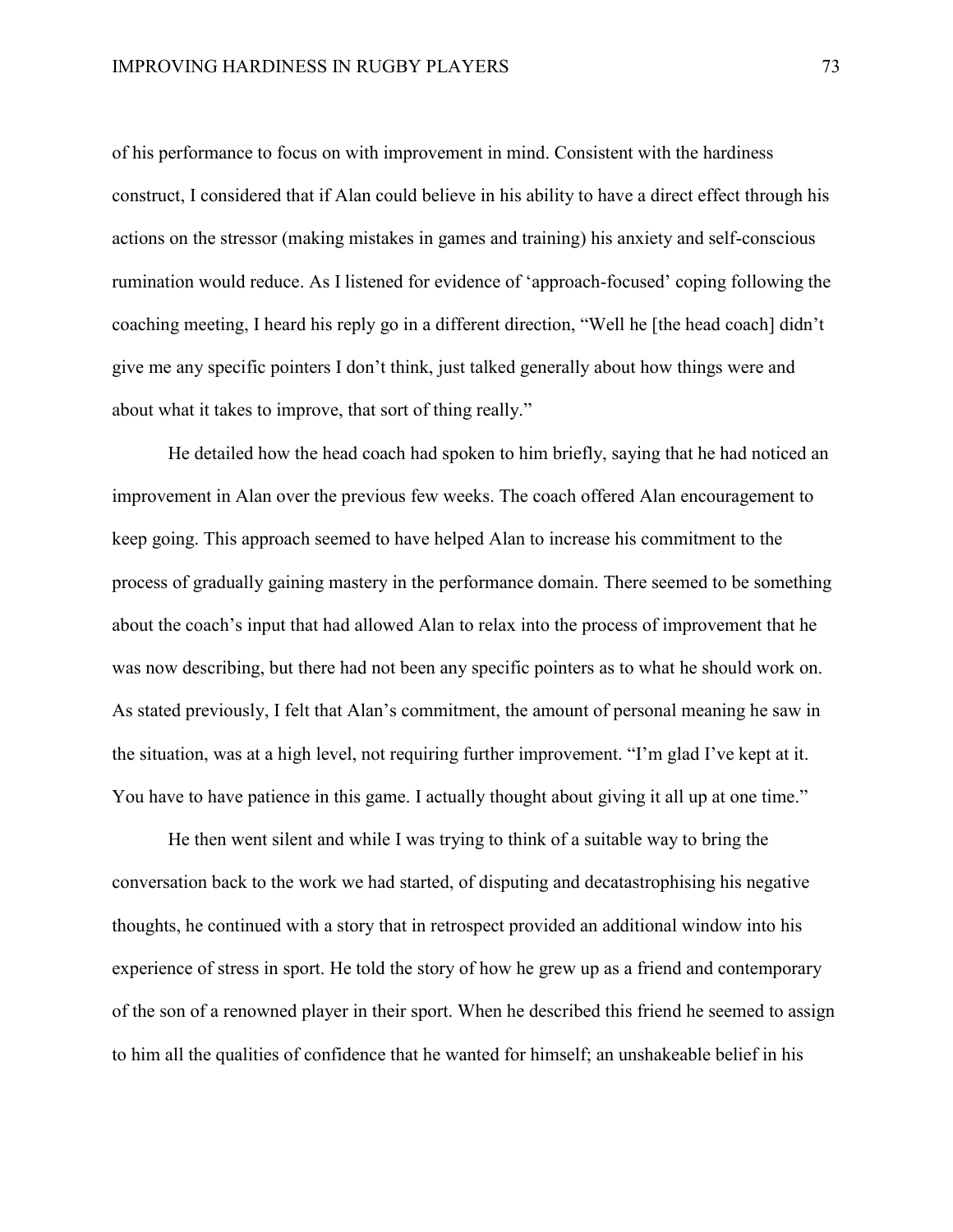own ability when compared to other players, and receiving constant reinforcement from others around him, including friends, coaches, parents, and club administrators. Alan described how they were friends, yet that Alan always envied his friend's "confidence". Alan described confidence as an assurance in both his own abilities and the likelihood of his own success. He then went on to describe a specific scenario, at a national junior tournament that was used as trials for the junior national team. At the trials both boys' fathers were present. Alan's own father also held a high profile nationally, in his own profession. Over the loudspeaker, Alan's friend was announced as having gained selection for the national team, and Alan was not:

My mum and dad were there and it was a total nightmare, just the worst I ever felt. I just wanted to get away from everyone. I just felt empty like my guts had been ripped out. I didn't want to be there.

Alan remembered seeing his friend's dad there, "really proud, like showing his son off, but in a good way". Alan said nothing about his own father's demeanour towards him, but he felt ashamed, and confided that he felt like crying "but held it all together and just went home". He felt that he had played badly, felt hopeless and that he was no good at all. He went on: "I went to my room. I just cried and actually took my boots and threw them away. I decided to give up on football, as I was clearly shit at it." I realised that he was disclosing to me something that he had never disclosed to anyone else. I was aware of the privileged position he had placed me in by revealing these experiences.

Alan continued by describing how, afterwards, his father came and talked to him in his bedroom. Initially his father had been angry at Alan for wanting to give up on football, but Alan said that his mother had persuaded his father to talk to him. They spoke at length. I wondered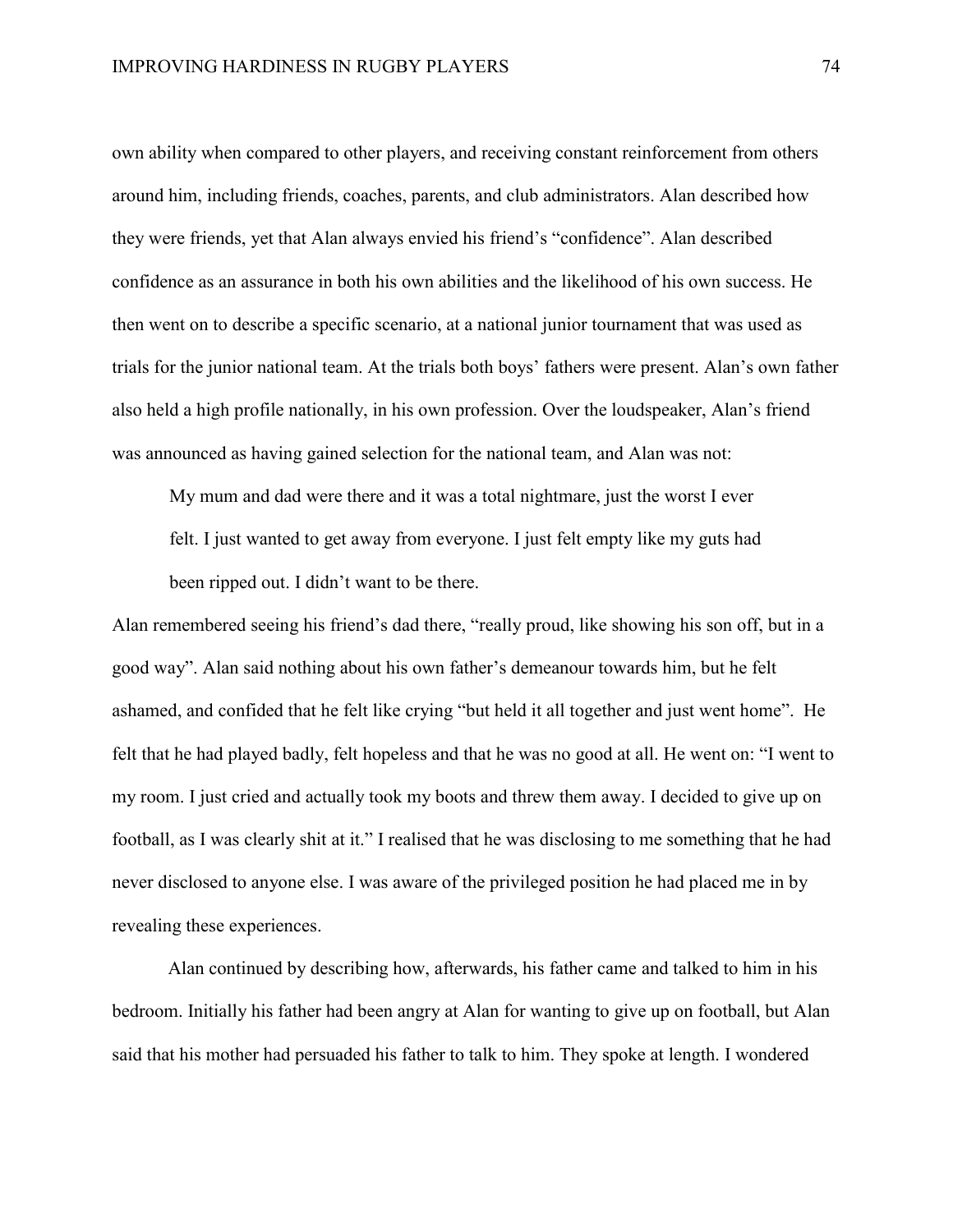how often these father-son discussions had happened, given the specific encouragement his father had needed in this case. As a result of them talking though the situation, Alan said he felt much better about things. The relationship with his father helped solve the feelings of self-hatred and self-blame. I wondered how the feelings had arisen in the first place, but felt that this was beyond the scope of the present study. "My father talked to me about success, how you have to keep at it…you need patience. He said that his success didn't come overnight. He started off just working in a store and eventually [reached his present level of success in his profession]." Alan started talking in very general terms about what people had to do to find success, and he was relating this received wisdom to me. "You have to be patient."

At this point in the conversation, Alan was sitting back into his chair, the conversation was flowing, and he was speaking openly. He seemed to be discussing the idea of commitment, finding a way to stay engaged in what was clearly an environment replete with threats to his sense of self. So far in the session, the personal meaning was not made explicit in the conversation, rather it was touched upon tangentially. I prompted him to explore the idea of patience that he had raised, and he elaborated. He mentioned one of the older players who had been in the 'system' for about 5 years, was delisted (sacked) by another club before the current head coach drafted him into the current team. Alan mentioned him as an example of how "you never know how things are going to turn out and you have to keep working at it". This seemed a departure for Alan from his previous focus on proving his worth to teammates and coaches.

Listening, I felt persuaded by what Alan was saying, and felt like he was taking an approach that could greatly facilitate the process of increasing his skill and working his way into the senior team. I wasn't sure how we had got there, but the direction of the session felt helpful.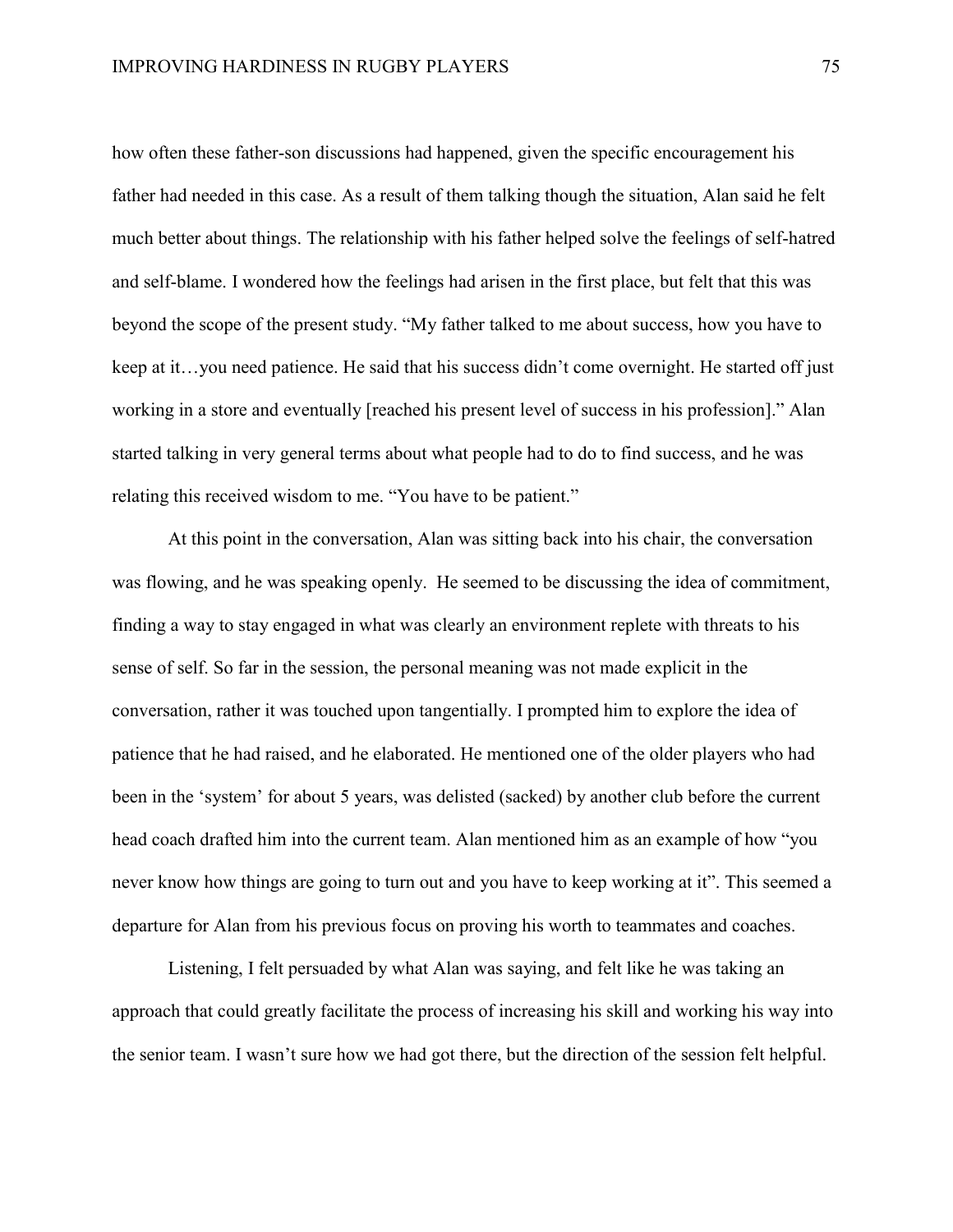In my understanding of hardiness, Alan seemed to be showing an orientation towards Challenge rather than threat, finding meaning in growth for its own sake, even if he was not identifying specific areas on which to focus his attempts to control the environment. As it turned out, the problem for Alan was that in order to stay on track, he would have to find a way to endure, or even enjoy the process of personal development in order to stay engaged in it.

Then, despite just having exhorted himself to patience, he suddenly gave voice to an expectation that he reach the top of his game in 2 years: "it means not trying to do everything overnight...it could take a couple of years before you reach the top of your game." I wondered if he meant this literally. The club he was playing for at the time featured a number of players who had regularly been selected for the national representative team, players in their mid and late 20s who had reached the top level of their sport internationally. I wondered how heavily this aspiration to rapidly succeed was weighing on Alan's experience of training and playing. The session had gone over time, so I brought the session to a close with a brief summary of the desired focus on process, rather than outcome, and the need for Alan to focus on his own performance, rather than ruminating on the performance and expectations of others.

## **Session 5**

Following Session 4, in which Alan had opened up and discussed many of his vulnerabilities with me, I expected that the relationship would resume at the same point. On greeting Alan I felt unsettled by his abrupt demeanour and I had the sense of being a stranger again. He looked fairly expressionless when we started. Immediately he told me what had gone well over the last week: "My defence was much better and my form in attack was good, so I'm good."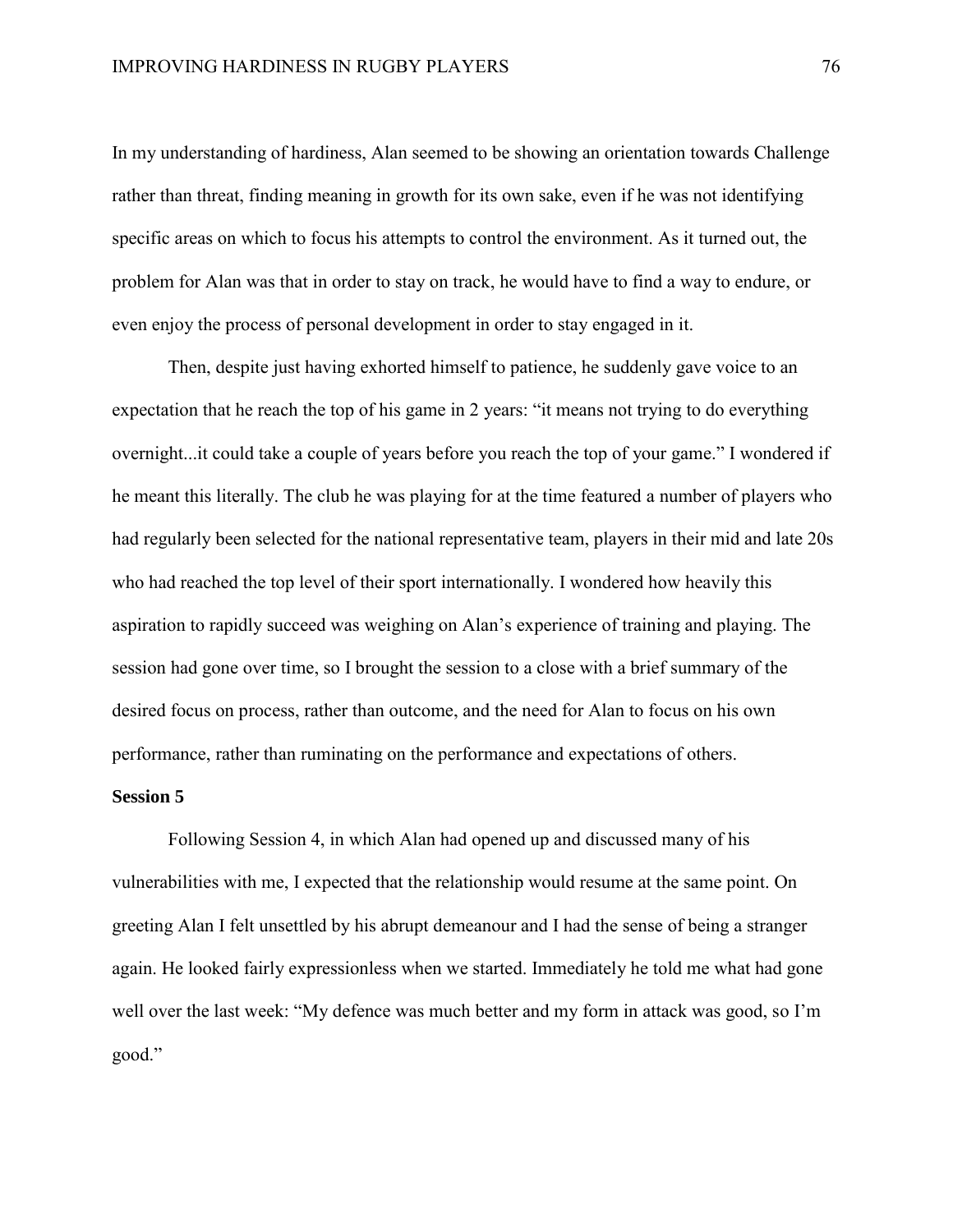Although Alan had already started to lead the session into positive affirmations, I felt it was unlikely that the issues from the previous sessions had been resolved. I turned the discussion back to the previous time we met, in order to gain some continuity in the issues under discussion. "You were worried that it was going to be like last season, a bit of a letdown. So how are things going for you generally at the moment?"

Immediately Alan described a situation that he was struggling with, which became the focus for the day's session. He mentioned organisational stressors related to selection issues and coach personality clashes and Alan's response to them reflected an emerging pattern specific to him, with particular sensitivity to negative evaluations. While speaking about not being selected for the senior reserves team compared to the under 20s team that he had been playing in, his frustration became apparent. He saw his non-selection as being due to another player in the team being paid much more than him, meaning the reserves coach had to select him. Given this explanation, Alan perceived himself to be powerless: he told me that he had been playing to the best of his ability ("I've got best on ground the last three weeks"). Nonetheless, he was clearly not able to influence how much the other player would get paid, and his teammates were all aware of the situation. At face value in this explanation, he was doing all he could, but was unable to influence the situation. If the level of his subjective stress was indicative of the level of threat inherent in this uncontrollable situation, then the threat was clearly great. As Alan continued, there was a disparity between, on the one hand, the affirmations he purported to use to reassure himself, and on the other hand, the strong emotions and frustrations he felt at his situation. The contradictory beliefs were present within individual sentences, for example: "It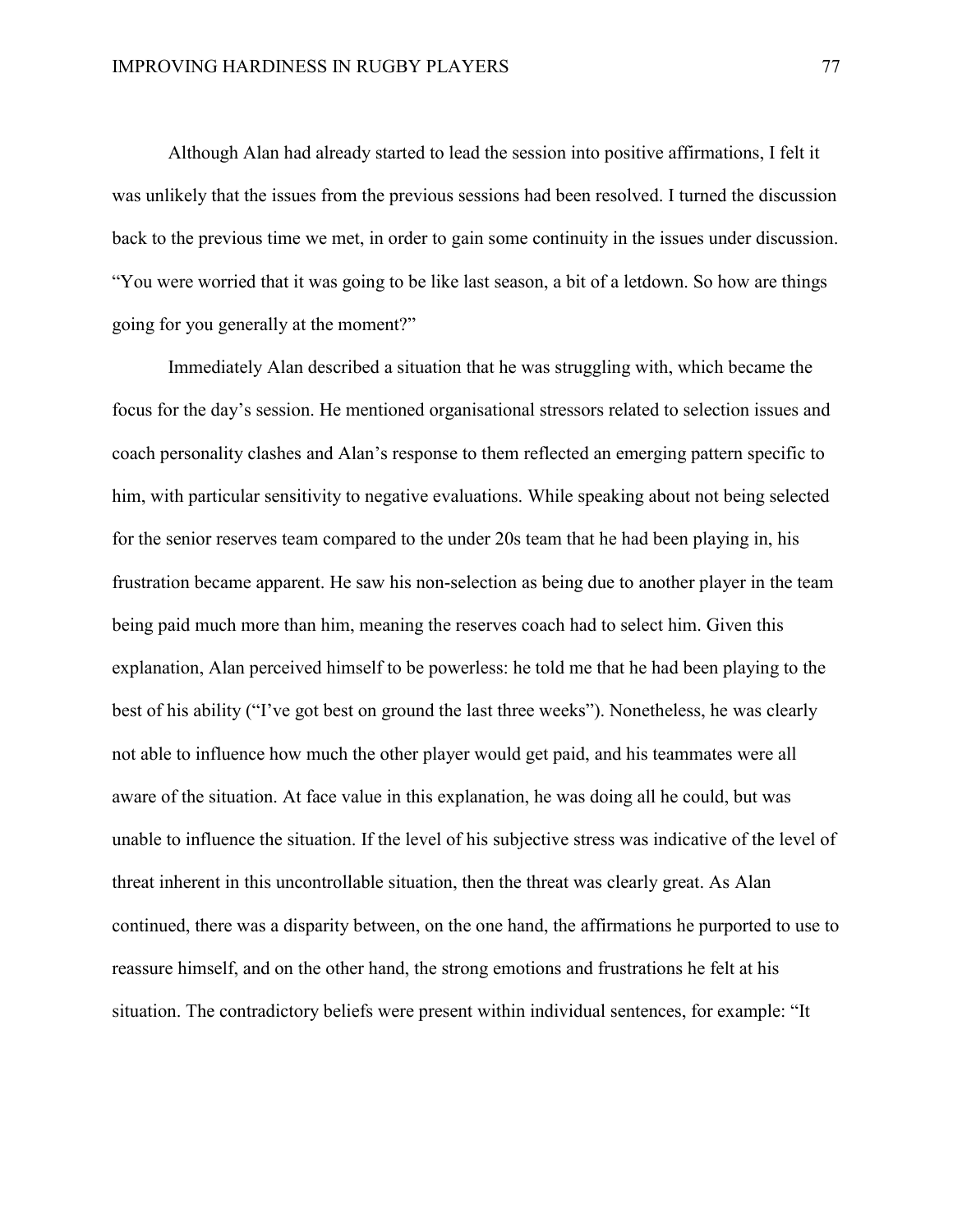bothers me because I have played a higher standard before, but at the moment I'm not bothered because I'm playing good footy down there in colts."

At the level of my own experience, I felt like I had no answers. At the time, I could not identify any erroneous assumptions or perceptions that could be challenged in order to lessen Alan's stress. I shared Alan's sense of hopelessness, and so decided to move away from the anger and to explore his experience from another angle. I knew that other junior players were playing in the under 21 reserves team, and were performing to expectation in those roles. I wanted to address how Alan thought they were able to do that despite non-selection.

Alan quickly brought the discussion back to the other player, who was being selected for the reserves team, and the coach who was excluding Alan from that team. His thoughts kept coming back to the frustrated desire for his abilities to be recognized by those in power in the organization. He spoke about rules that were apparently being violated: "I think that be it on business or in sport, if someone's not good enough you drop them." He immediately reinforced a cognitive strategy, involving approaching the performance stressor, in order to lessen the degree of threat:

I told myself don't let it affect you, because if I let it affect me my confidence goes down, and I play shit football. I've...got to...put it out of my way and focus on how I can play the game. It gets a bit annoying when a [senior first grade] player then comes back [back to the reserves team while rehabilitating an injury] and asks the coach to put me in the team.

These sentences summed up the course of the session. We would discuss cognitive strategies and identify meaningful areas of endeavour, representing a challenge to grow, where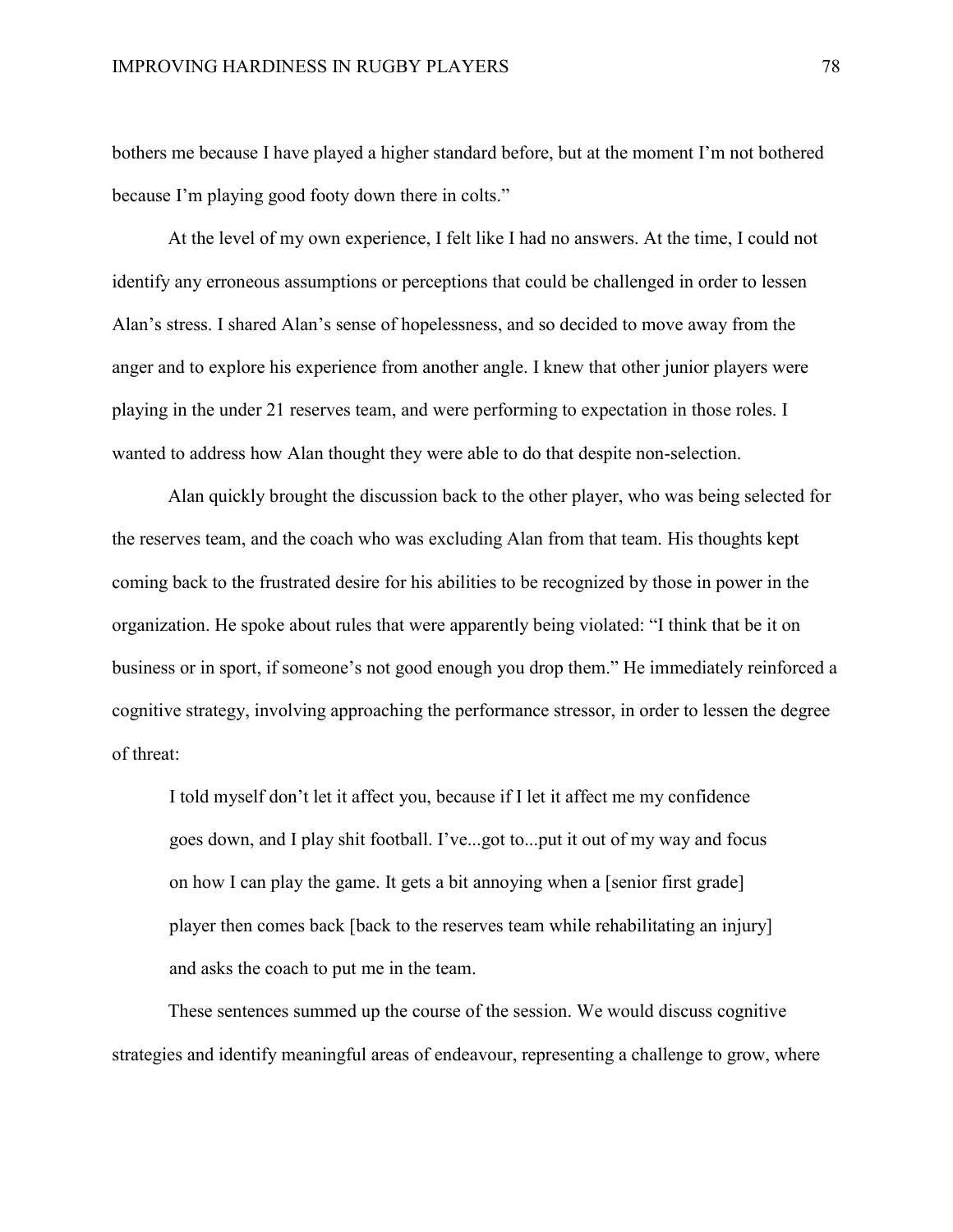Alan could exercise control, but the annoyance would keep re-emerging and capturing our attention despite my best efforts to apply cognitive therapy techniques. In this respect the frustration was shared. I was contributing my best efforts towards improving Alan's hardiness, on reappraising the situation so that he could identify a performance focus without any personal threat attached to it, and on identifying appropriate behavioural responses. His frustration though remained unaffected. This frustration was starting to represent a threat to my own sense of competence. My stress levels began to rise, although I did not recognise this at the time. At one of the few times in the session that I acknowledged his frustration and the difficulty in the situation, Alan's bearing and tone seemed to change a little, displaying a little hurt and sadness in place of anger. He said: "I just don't understand why!"

The transcript then showed a pause that I didn't immediately fill. At this cross roads, I felt that our agenda of improving hardiness dictated that I move in a particular direction, divergent from the simple acknowledgement of Alan's emotions. I told Alan that from one perspective he was already changing his predicament, by playing his best football. If he wanted to put pressure on the coach to select him by playing as well as possible, this would be to optimal focus for his mental and physical energy. Alan nodded, but did into really engage in any further discussion. His attention seemed to be elsewhere, so sensing that I was heading off without him, I asked for more detail on what he was experiencing. "Last time we spoke you were pretty down about these things. You said it was affecting your performance." Alan's response was vehemently negative: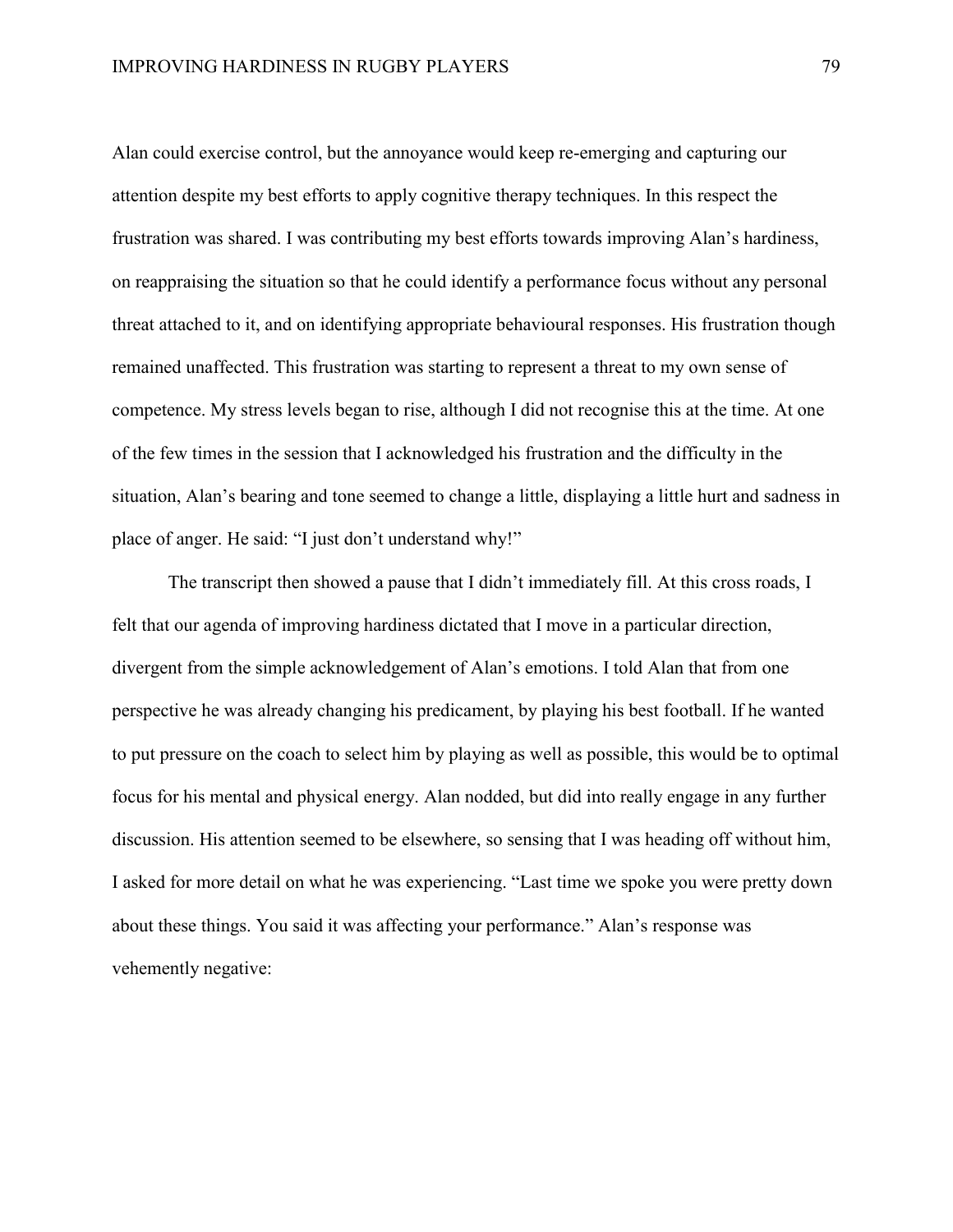I was a bit pissed off, I went down and played a shit game of footy. The night before I was still pissed off, about why they had done this you know? Even if he's playing shit footy they are still going to leave me out anyway.

The situation seemed readily diagnosable from a hardiness perspective: he saw the situation as out of his control, and the concomitant stress reaction was characterized by anger, despondency—a withdrawal of effort—followed by a performance decline. In line with the hardiness theory, my approach felt correct in conceiving elements of the situation as under his control, but the way it played out in the dynamic of the consulting room went quite differently.

The session swung to a discussion of when Alan felt at his best. I considered that if I could isolate controllable behaviours that correlated with a good performance, then Alan could resume an active role in the stressful environment. Learning and repeating this process would show evidence of his hardiness increasing. He related how, on a different week, he had prepared well the evening before, relaxing in a hotel room on his own focusing on his game.

I was confident going into the game, all the boys in colts know me, they let me play like me, I like being in control, I [make a play] and they just go 'ah yeah, OK' and get on my shoulder [line up in position to receive the ball].

Feeling accepted by his peers gave Alan a sense of control, allowing him to play "confidently". We then started to explore what confidence meant to Alan. As he described playing well his demeanour changed, he smiled and relaxed in his chair. Soon, though, thoughts returned to his non-selection. As soon as he mentioned the figures in power over him failing to recognise his achievements, a cascade of anger, and unpleasant emotion and self-doubting thoughts soon followed. I attempted to reinterpret the situation in a way that would identify a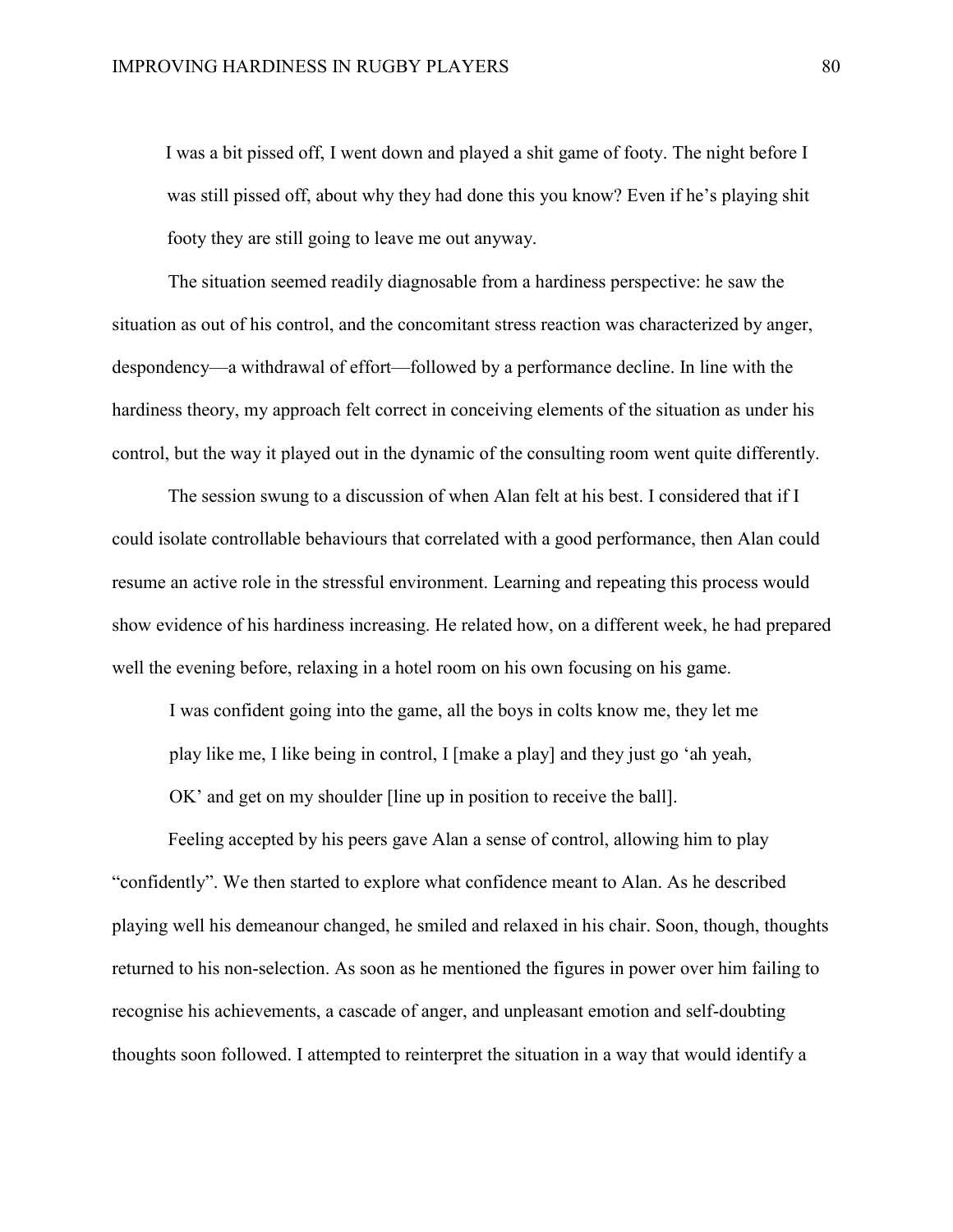manageable behavioural challenge, and allow him a sense of control. I asked him to name other players who had been selected for first grade in their second season after playing their first season exclusively in the under 20 and reserve teams. We identified a number of current firstgrade players, so I brought the discussion round to what Alan could focus on, what goals he could have for himself, in the short term, over the coming weeks of football to maximize the probability of him playing first grade in his second season: "I'll just focus on this team this weekend, and set myself the goal to score 10 tries."

Restoring the feeling of "confidence" in himself would involve a superhuman feat of achievement. Somewhere there was a bar which had been set too high in Alan's expectations and I considered the consequences for Alan if this goal was not met. If this comment represented the criterion for satisfactory performance in his mind, then any actual performance or action of his would be insufficient, compared to this internalised super-standard.

Again the conversation turned back to the senior reserve-grade coach, this time contrasting him with the under 20s coach "a great bloke, a real, real nice bloke." In the next 5 minutes, Alan contrasted his relationship with the under 20s coach to his relationship with the reserves coach, in the process illuminating the nature of the threat that was triggering this pervasive stress reaction. He related how the reserve-grade coach had criticised his kicking and passing, without apparently offering any encouragement. Alan had "blown up" and told that coach that he would not change his style of football to suit him. Despite the frustration I was feeling, the interpretations inherent in Alan's anger reaction gave me some hope that I could help him. In my view, he was clearly interpreting the reserve-grade coach's comments as a global criticism of him as a person. This interpretation was resulting in feelings of alienation from the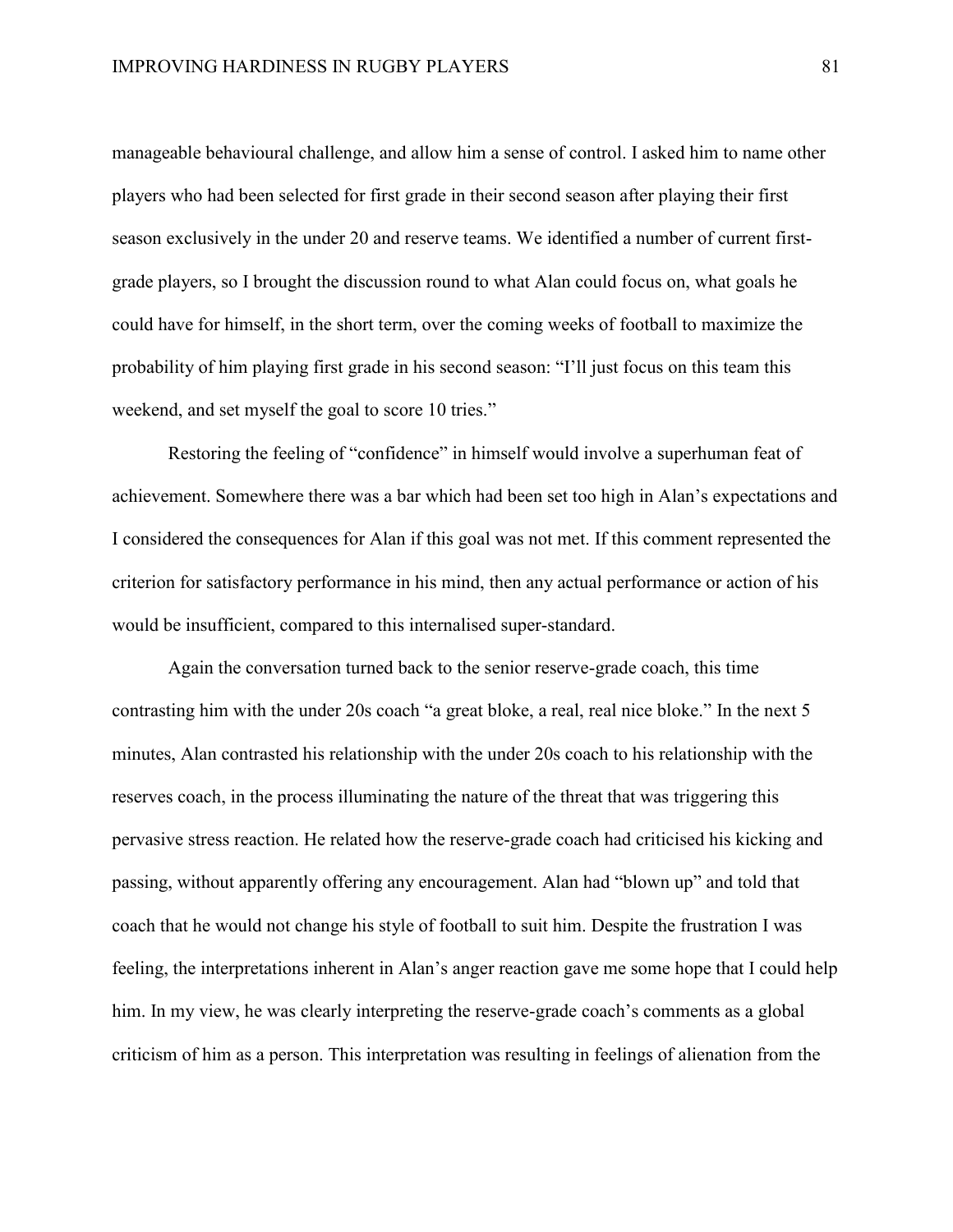playing environment, leading to a sense of despondency. If we could focus back onto ways to improve his footballing skill—enhancing his commitment again—then a sense of control might emerge. We explored his reaction to this particular coach further. Alan felt that criticism of his footballing skills was a personal attack, saying variously, "He's judging me on just one game," "no-one tells me that, that's the way I look at it," "he thinks he's better than me...like he's looking down on you."

As we discussed the coach further, Alan's aggression and anger was increasing, not decreasing. I did not feel threatened physically, but I did feel threatened professionally. I was trying to help the player to feel better, less stressed, and here he was becoming ever angrier, and apparently feeling more hopeless. Alan switched to trying to cope with the stress with cognitive avoidance, by dismissing the perceived threat: "if he doesn't change his mind then good luck to his team...if I don't agree with him, never mind." He spontaneously moved to approach-focused coping: "I'm going to reach my goal, if I'm playing good footy I'm happy, if I'm not I've got to address something about it." Both these strategies had the effect of calming Alan somewhat, but only for a limited time. When he attempted cognitively to reframe this stressor in this way, his body language and tone of voice belied the reality of his emotions, a high level of subjective distress.

Theoretically, enhancing the Control dimension should lessen the burden of stress by allowing an individual to identify aspects of the situation over which some control can be exerted. With Control in mind, I referred explicitly to the issue Alan was facing, with a "difficult" coach, who Alan would have to find a way round in order to succeed. Alan momentarily engaged in a conversation about the controllable aspects of the situation. He said "I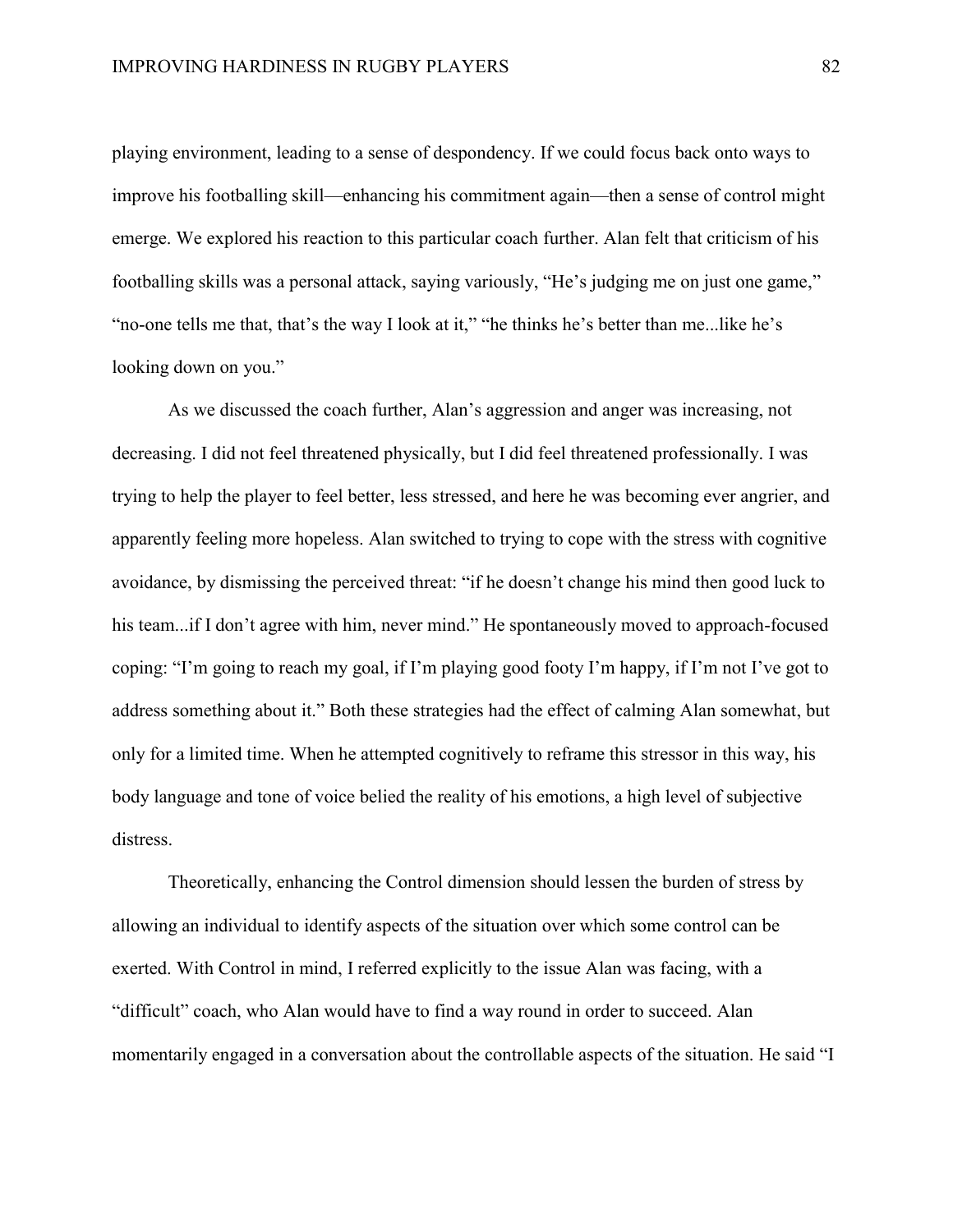just got to not blow up anymore, cop it on the chin. If I don't agree, never mind," and after saying this the speed and pitch of Alan's voice toned down and his forehead un-creased somewhat. I summarised back to him the concept of keeping the focus on his own game, rather than the coach or the other player, and since the session had to conclude quickly to allow him to get a lift home with a teammate, we agreed to meet again the following week.

#### **Session 6**

At the start of the session, two days after a game in which Alan felt he had performed poorly, I asked him what the weekend's performance meant generally, given his overall goal of working towards first grade selection. "Dad always mentions patience so yeah I've always got to be patient." I replied, "So how does patience play out?"

Alan then described again how "the process"—regularly making first grade selection would take perhaps two or three years. Looking back at this point in therapy, there was an opportunity for me to address patience and perhaps start to operationalise it. It seemed a useful concept, but at the time I did not feel equipped to explore it. Instead, I felt that my role involved identifying stressors and working on how Alan could gain some degree of influence over them, through approach-focused coping. I had little ammunition, conceptually or practically, with which to address patience within the consultation. In order to keep some continuity in the work we were doing, I revisited the emotions that Alan had described in previous sessions, namely the frustration he had experienced when having to play in the junior reserves team where none of the trappings of his professional status were apparent.

This time, Alan denied any of the unpleasant emotions. Anger was clearly on display as the session went on, but when asked about any other emotions, he dismissed them as being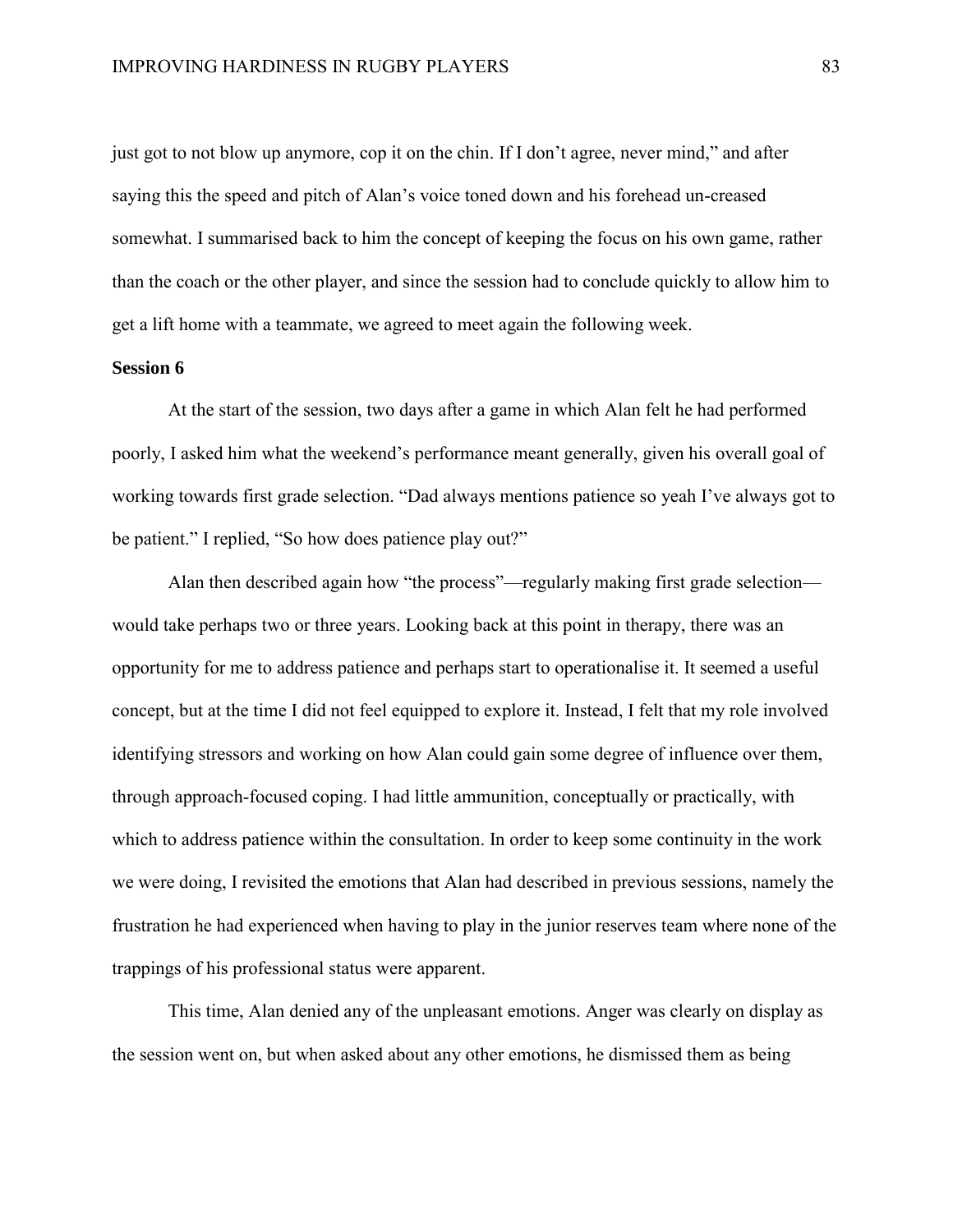something that had happened previously, but had not re-emerged since then. "I was just eating myself up and not knowing why, but the last couple of weeks it's just been excitement and confidence." When I asked about confidence, Alan found it hard to describe what he meant. Nonetheless, I wanted to understand this 'confident' situation, hoping that, if we could find out more about it, we would be able to take active steps to recreate this experience. I hoped that there was as much to learn for Alan from discussing the pleasant experiences that felt like success as from discussing the unpleasant ones that felt more like failure. With some prompting Alan said:

I just do what I want when I want to do it and um, I love it. We were playing against good halves [the half back position—a key decision-maker], I...felt he's got nothing on me, if I wasn't confident I'd be a little hesitant.

Alan perceived these situations as challenging, but he appraised his coping abilities as being equal to the task. There was little apparent threat perceived in the opposition's ability. Nonetheless, in an apparent divergence from the Challenge concept, as defined by Maddi (2002), there was nothing in the transcript at this point that indicated an identification of growth opportunities inherent in his low-stress excitement. There seemed to be just a desire to engage in playing football for its own sake. The experience of confidence seemed defined by what was absent, rather than anything special being present. The self-conscious rumination, vigilance to mistakes, and self-doubting thoughts were not present, and positive emotional reinforcement was experienced in that gap.

We then explored how Alan's preparation might have primed him for such an experience: "The night before I was thinking about the game, watching footy, thinking about what I can do to play good. Thinking about what I can do good." In this preparation Alan exhibited high levels of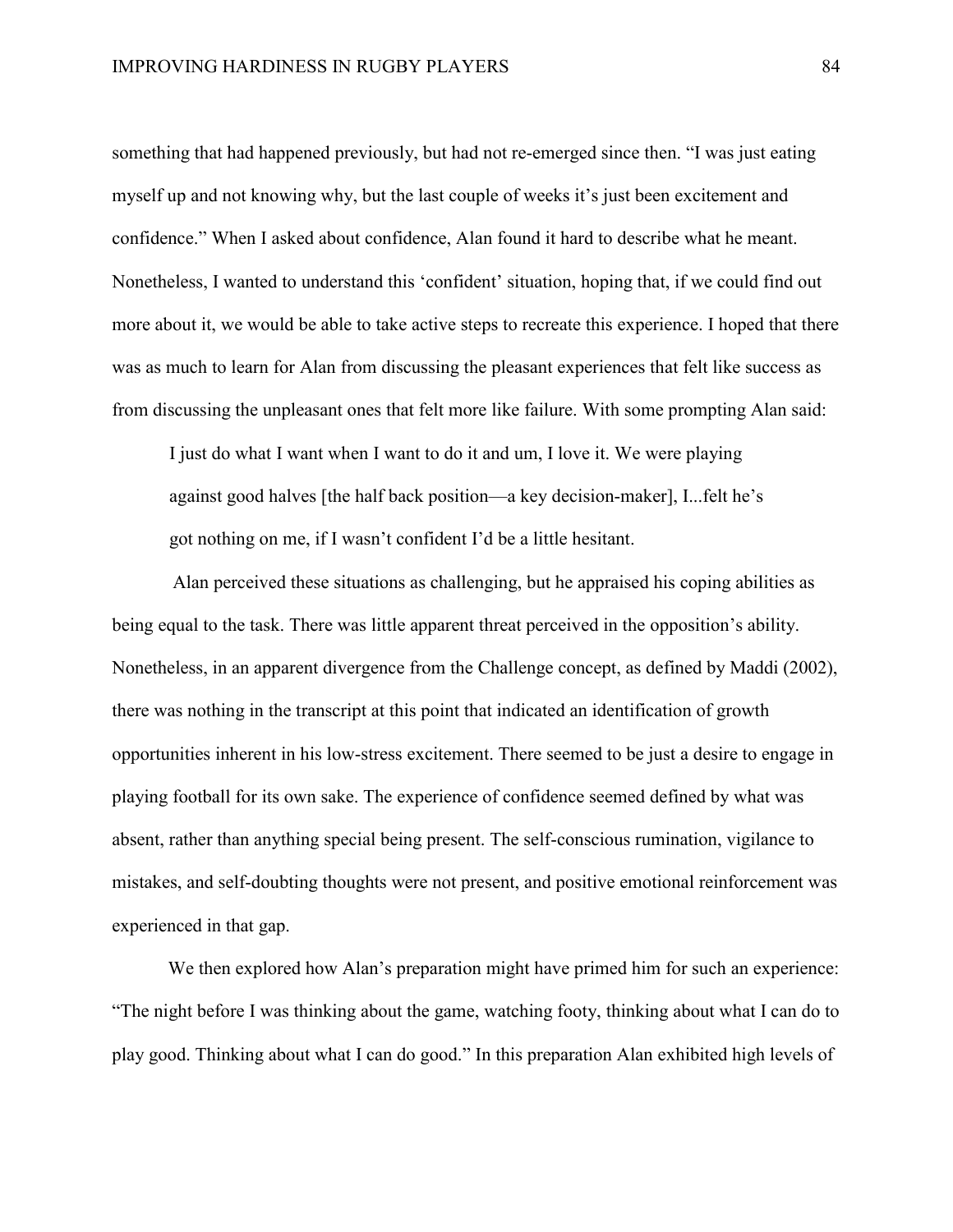hardiness across all dimensions. He deliberately relaxed, and prepared by running through mental images relating to how he would engage in the game: "take a bath, iPod on, think about what I can do." By taking control on this way, he seemed to reduce subjective stress by staying "influential…in the face of the varied contingencies of life" (Kobasa et al., 1982, p. 169). Challenge also seemed high, in that Alan perceived the other team's high skill levels as an opportunity to perform well, as a challenge to his own abilities. In terms of Commitment, the high levels of personal value and meaning in the situation continued to focus Alan's attention on the demands of the changing performance environment.

When Alan went into more detail though, this hardiness started to appear more fragile. Alan described preparing for the game by running through mental images with behavioural components as well as emotional components: "[seeing myself with] an arrogant feeling, doing what I want, strutting around, being a smartass on the field. Cause when I'm confident I'm a smartass on the field." At this point I became concerned that the zone of optimal performance he described seemed fragile, predicated as it was on the presence of a particular buoyant feeling. From his descriptions and my experience in working with other athletes, this emotional state he was relying on seemed fleeting, temporary, and difficult to evoke. In his own descriptions Alan had defined it by the absence of unpleasant thoughts about himself. In his pre-game performance preparation he was not able to consistently replicate this mood state, a mood state which nonetheless he was relying on for performing optimally.

When Alan went on to talk about another game scenario in which he felt confident, he described being involved in an ongoing verbal and physical exchange with his opposite number. This involved physical confrontation in the tackle followed by verbal 'jousting', which the other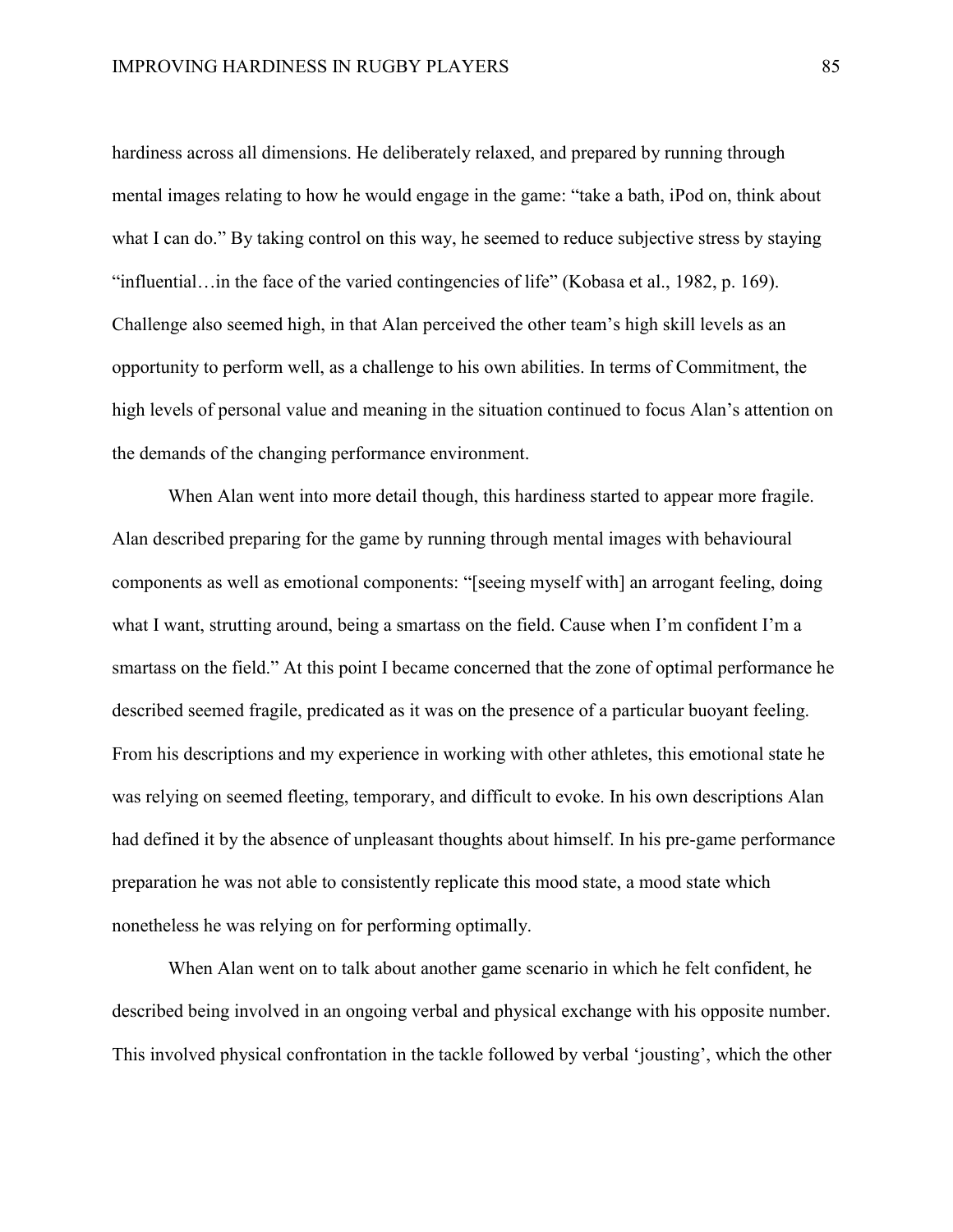player eventually gave up on, leaving Alan feeling that "I'd won so it made me more confident." As he elaborated on how good halfbacks "are lippy, a smartass in the team" I felt that the session was going down an unhelpful path. Alan's engagement in battles for verbal or mental supremacy with individual players seemed likely to distract him from actions he could take to improve his football and succeed in his stated goals. I sought to bring the conversation back onto the things that Alan could directly influence in his preparation or engagement with the training and competition environments by saying:

I think you'll reach a point where you'll be just as confident without [the talk]. That's just what I hear. Obviously confidence is a great thing. But it's not the talk that gives you confidence it's your actions and your ability that will give you confidence.

At this point my own feelings and stress response came into play. I felt frustrated that my agenda of working on hardiness seemed to be going off track, and we kept coming back to Alan telling me about situations in which he felt good about himself. The stated research interest was the mental skill of hardiness. Nonetheless, my own stressor, which would emerge at several times during the applied research, related to feeling competent and knowledgeable in my chosen domain, namely increasing the hardiness of elite footballers. At this point in the session, we were moving into an area I felt underequipped to explore, triggering a sense of threat on my part that the research agenda would continue to unravel indefinitely. My stress reaction was to seek to exert more control over the situation and force the session back on track with my agenda. I reminded Alan of the ideas we had originally covered in the initial presentation and information to participants regarding hardiness, Challenge, Control, and Commitment.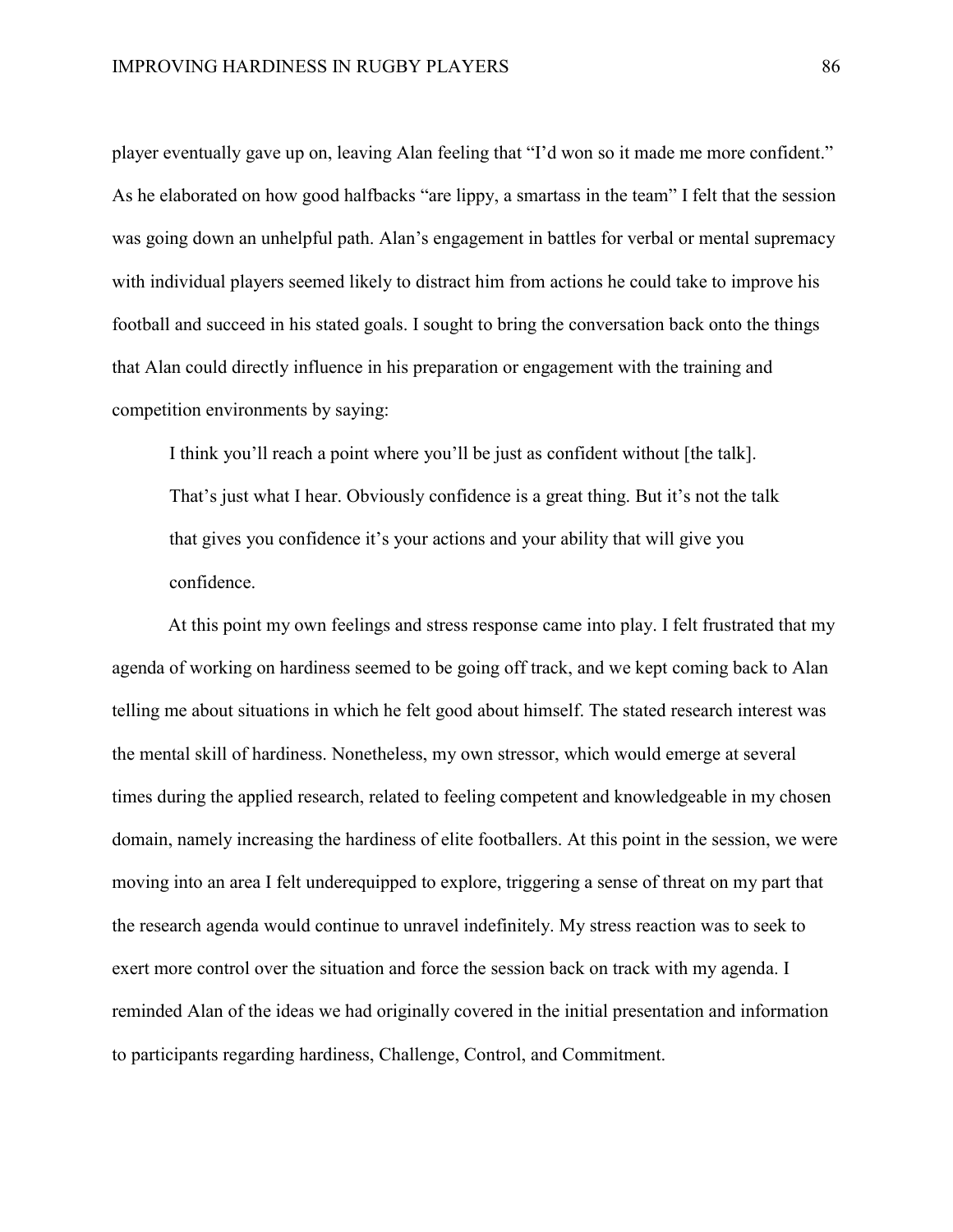I returned back to my safe zone, which was the reframing of stressors to identify more adaptive responses. "So this coach is a good example of how you can rework this situation to your advantage." Even though our discussion of this matter had not progressed or identified any meaningful pathways so far, I returned to it doggedly, and Alan dismissed it. After a pause, Alan said he would come up with a different way to deal with the experience. I felt this was an opportunity to explore the situation further, but with the benefit of hindsight, my reading of the transcript was that Alan was trying to dismiss the subject. I then asked Alan what feelings would come up for him if I repeated what the coach said, about his kicking game being really poor and not 'using the short side' (reference to his passing of the ball). At this point, Alan seemed to close down, his expression became rigid, and he said that he just felt like physically attacking the coach. In rereading, I suspect that Alan may have felt like hitting me too for continuing to bring the topic up.

As delineated in the method section, I had identified a stepped approach to disputing such 'negative' thoughts. So far, Alan and I had clearly identified events that triggered counterproductive responses. These were reducing his enjoyment of the game and also his performance. We were now in the process of identifying the assumptions underlying these reactions. Alan's reaction to the coach seemed to be based on assumptions that the coach was implicitly telling him that he was "no good", "judging [him] on just one game" and that "no-one tells me that, that's the way I look at it." Next in the stepped approach, I was to outline possible 'best case' or even 'most likely' scenarios that could occur. The methodology would then have me analyse the evaluation for any inaccuracy or bias and see if there were any opportunity for developing a more positively motivating thought process. The purpose was to identify a more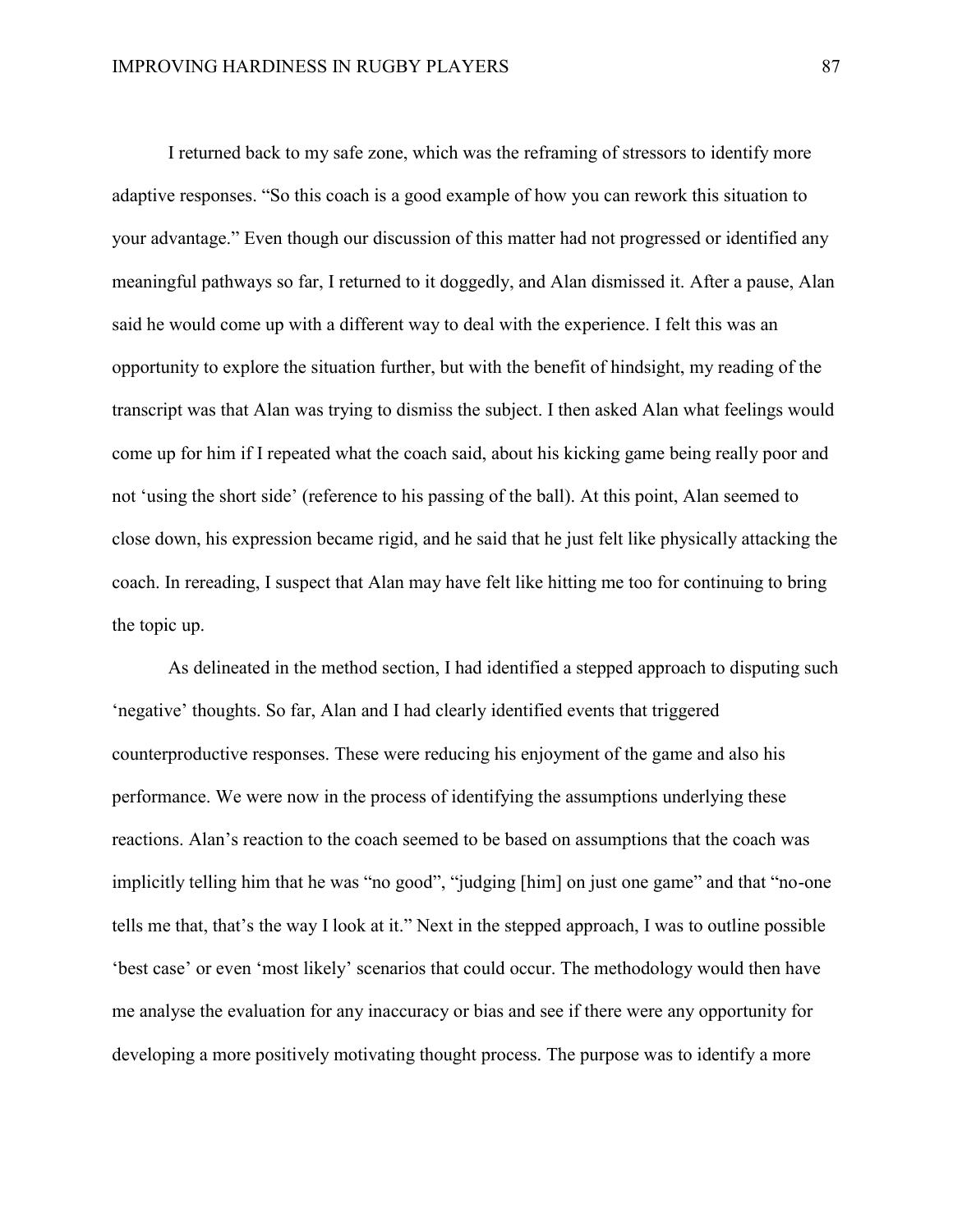resilient way of thinking in which challenge was highlighted, improving commitment to effect some adaptive control over the scenario. In this session though, instead of us working as I'd hoped towards some positive resolution, Alan's emotions seemed to escalate when I attempted to work on an alternative scenario, and he disengaged when I sought to elaborate different ways of viewing the situation. Alan readily revealed that he felt hurt as well as angry when he perceived the coach as making such global and negative evaluations of him as a player and a person, and his attention kept returning to these emotions. He also revealed that the effects of this experience reverberated beyond the performance domain, "I'm eating myself up...I don't understand why...it just goes through my head that I could have done better, what should I have done, and that kind of stuff...a couple of days...I'm pissed off at him and at myself."

Alan then outlined other approaches he was using to try to reduce or change his emotions. First, he described a cognitive avoidance strategy, to set aside the stressor and refocus on another aspect of the situation: "[forget] him, I'm as confident as hell, I don't need that" and then a reframing of the situation "I won the war, because I'm the one who will get to first grade not him". I then attempted to reinforce this last strategy, as it held the possibility of Alan focusing on the career goals that were purportedly so important to him, and returning to an internal locus of control. Directly after agreeing that this approach would be helpful, I then asked Alan, by way of review, how he would behave if the situation arose again: "I'll just fucking snap, I'll get up and walk out." By this stage I noticed that the session had run considerably over time, and I sought to conclude it. As this was the sixth and final session in our work together, I finished up with a short review of the work that we had done so far. Alan was again sitting back in his chair, and did not seem to respond as I summed up what we had been working on so far, and the current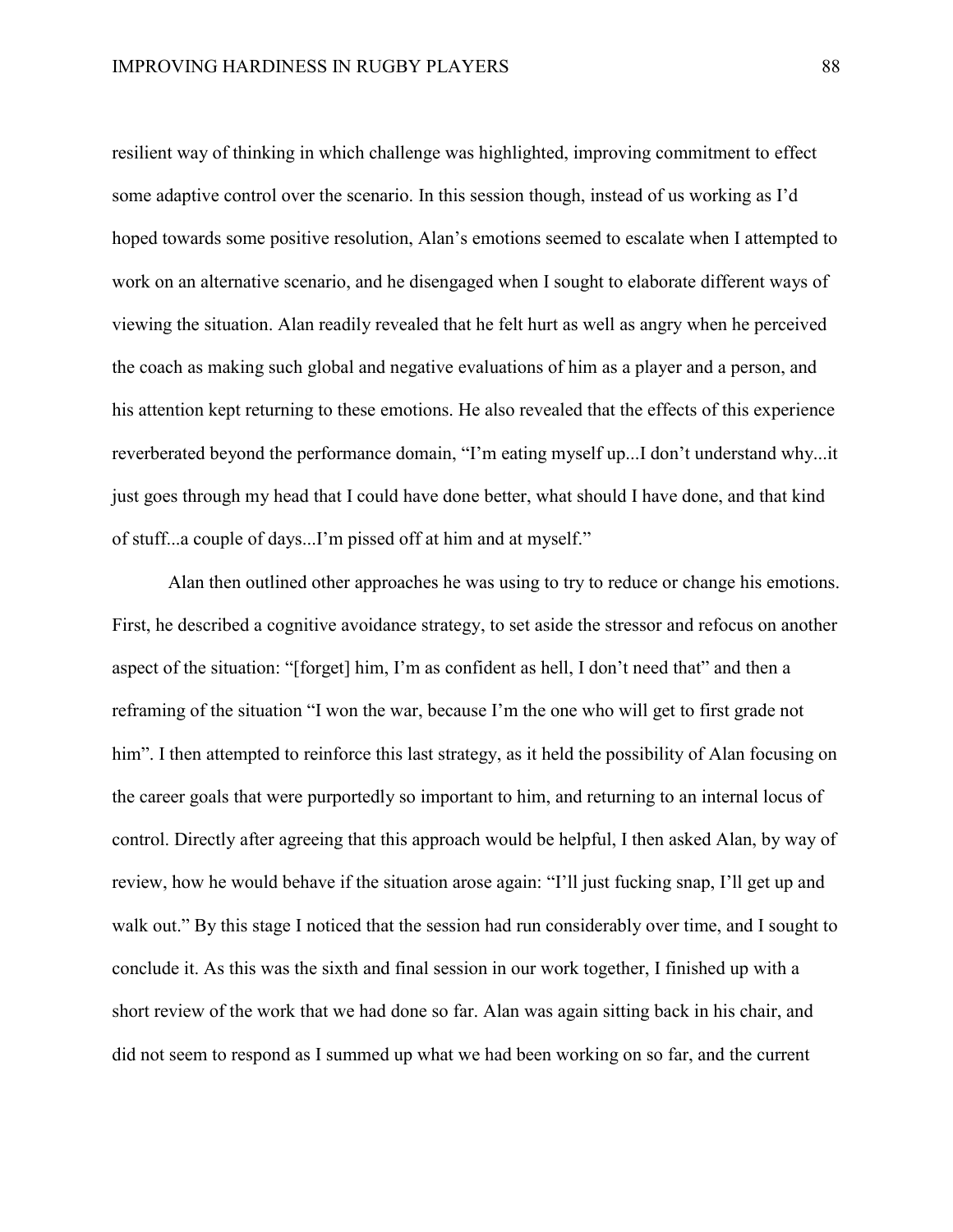session with the focus of turning threats into engaging and even exciting challenges. In line with my preparation, I attempted to give Alan positive reinforcement regarding the effort he had put into our work together and the changes he had been able to make, but the words felt dissonant to the atmosphere that was present in the room. At the time, I felt that he was evaluating what I was saying, and so pressed on, but in retrospect perhaps his attention may have been elsewhere. As detailed in the Method section, protocols agreed with the team were that at the end of our work within this research project, the players could choose either follow-up sessions with me, or to identify areas that they would work on with one of the two assistant coaches. We agreed that I would follow up with Alan three weeks later. When I called him, he reassured me that everything was going fine, and that he was concentrating on just playing and training and that it was "all going sweet". Despite my feelings at the conclusion to the last session, I felt that Alan had benefitted from having someone to talk to and an opportunity to give vent to feelings that he seemed not to bring into conscious awareness at other times. However, I felt it unlikely that Alan would be actively applying the cognitive strategies that I had worked hard to inculcate in him based on the current research goals.

#### **Story 1: Interpretation**

#### **Sources of Stress**

During the initial interview, Alan identified two key stressors, the management of thoughts and feelings related to fatigue and coping with errors in front of new team-mates. As the intervention progressed, other stressors emerged, specifically receiving negative feedback from a coach, non-selection for the desired team, and performing in a physical environment that challenged his self-perceptions. Analysis of the transcript during the write up also suggested that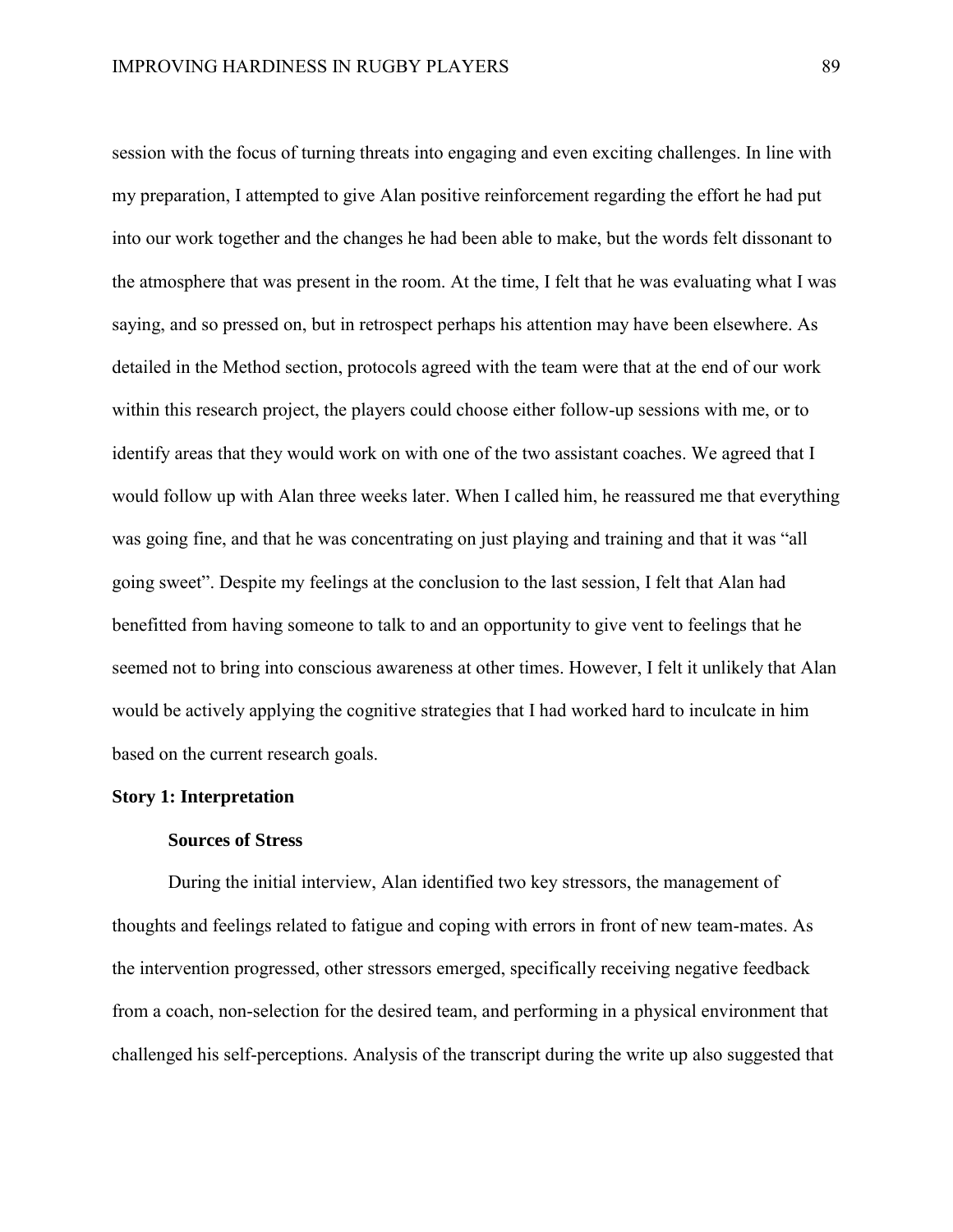the intervention to increase hardiness itself may at times have provided an additional stressor for Alan by threatening his sense of competence.

In addition, waking and preparing himself for a day of training feeling tired and fatigued triggered a stress response in Alan. He perceived these feelings as a possible threat to his training performance. He evaluated this stressor as being outside his control, and perhaps beyond his coping abilities. As a consequence, he ruminated over the possible outcomes. In hardiness terms, his descriptions showed a low level of perceived control, and high threat. This anxious transaction suggested that if vigour levels were low, then performance was at threat, and negative evaluations from teammates would result.

The second performance stressor that I identified related to training performance errors. In this stressor, the sense of control seemed to have a more complex relationship to subjective stress than Kobasa's descriptions indicated, defying the concept of a single measure of Control for the individual. Alan's sense of control seemed to be high in general, and following a mistake he tried to actively engage with the stressor: after making mistakes, he attempted to "make up for mistakes". His desired outcome was having the team well-organised and under control, but he found that, counterintuitively, the more he focused on controlling the outcome, the further away the outcome got. He summarised the predicament with the quote: "you try harder and it just gets worse." According to Maddi's (2006) conception of Control and the constructs from which it originated a perception of the locus of control as lying within himself should have contributed to Alan experiencing a reduced level of stress, either in the initial appraisal or in subsequent appraisals. In the stressed state though, when thoughts of mistakes and how to rectify them were running through his mind, a feeling that Alan 'could' control the situation was accompanied by a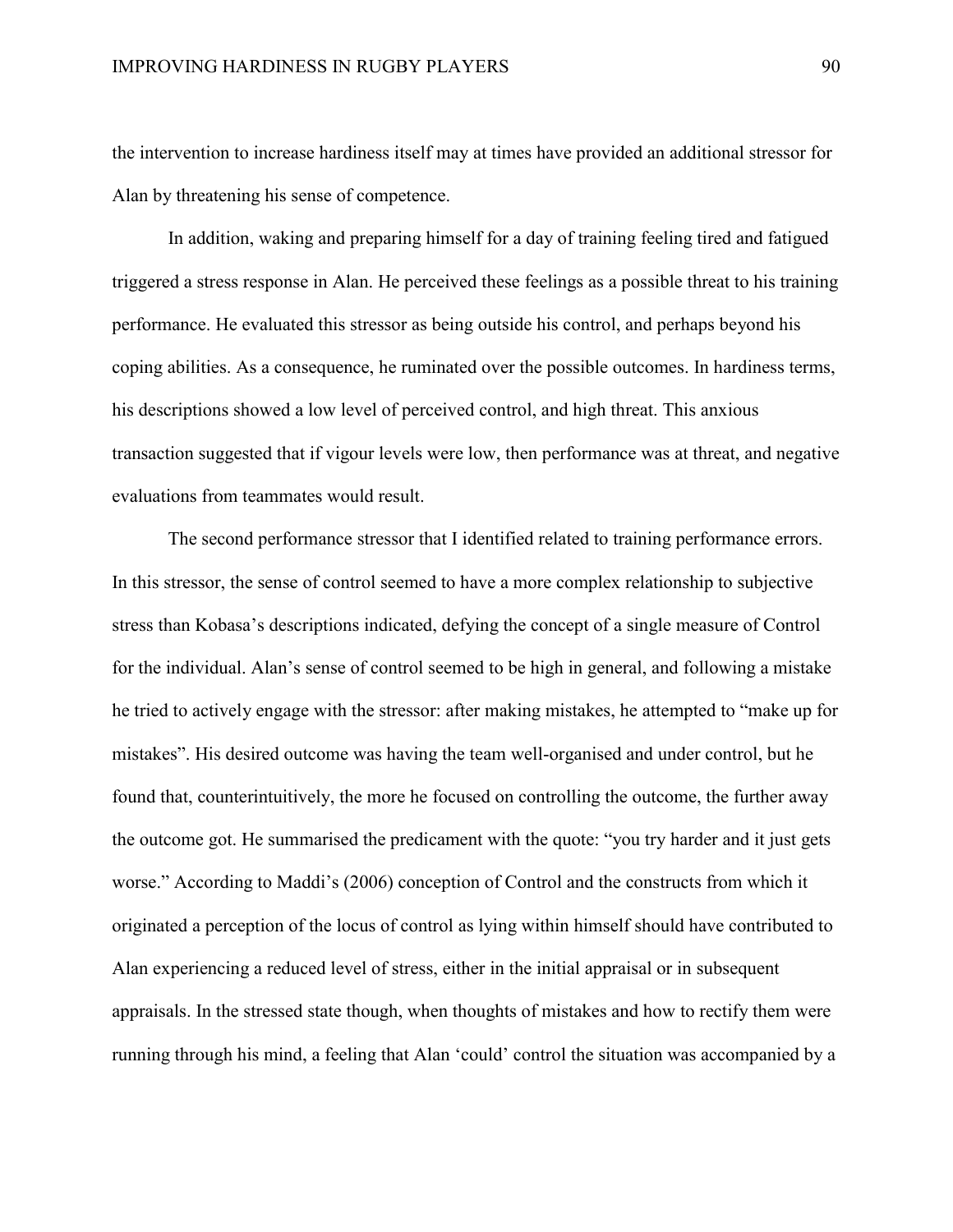belief that he 'should be able to' control the situation; the expectation was experienced as an additional stressor. In later sessions, the sense of control varied, and Alan's stress fluctuated with it. For example, in the third session, Alan talked about his frustration with the errors that arose as a consequence of other players not having the necessary training and skill levels. With these team-mate-related errors, the imagined consequence seemed to be the same: that others would negatively judge his competence and worth as a player, leading to a reduction in his own sense of competence as a footballer.

The third major stressor that emerged in this story was the organisational stressor related to his relationship with the Reserves team coach. The issue of selection and non-selection was wrapped up in the nature of Alan's relationship with the Reserves coach. Any comments from this coach were perceived as threatening, leading to a stress response characterised by either anger or despondency. It seemed that the same comments from a different coach would be received differently.

#### **Working on the Stress Response: Challenge, Control, and Commitment.**

To summarise the course of the sessions described above, the work with Alan started out with a recent performance-specific stressor, and gradually moved towards more ongoing organisational stressors, such as his position in the overall system of the football club, and his worth relative to coaches and team mates in the club. This course echoed the study by Hanton et al. (2005) in which organisational stressors were more frequent than performance-related stressors. By the end of the sessions with Alan, I considered that the way forward was in helping Alan to reevaluate his personal motivations and identity, so that common training scenarios and game situations would no longer be experienced as major threats to his self-worth. The scope of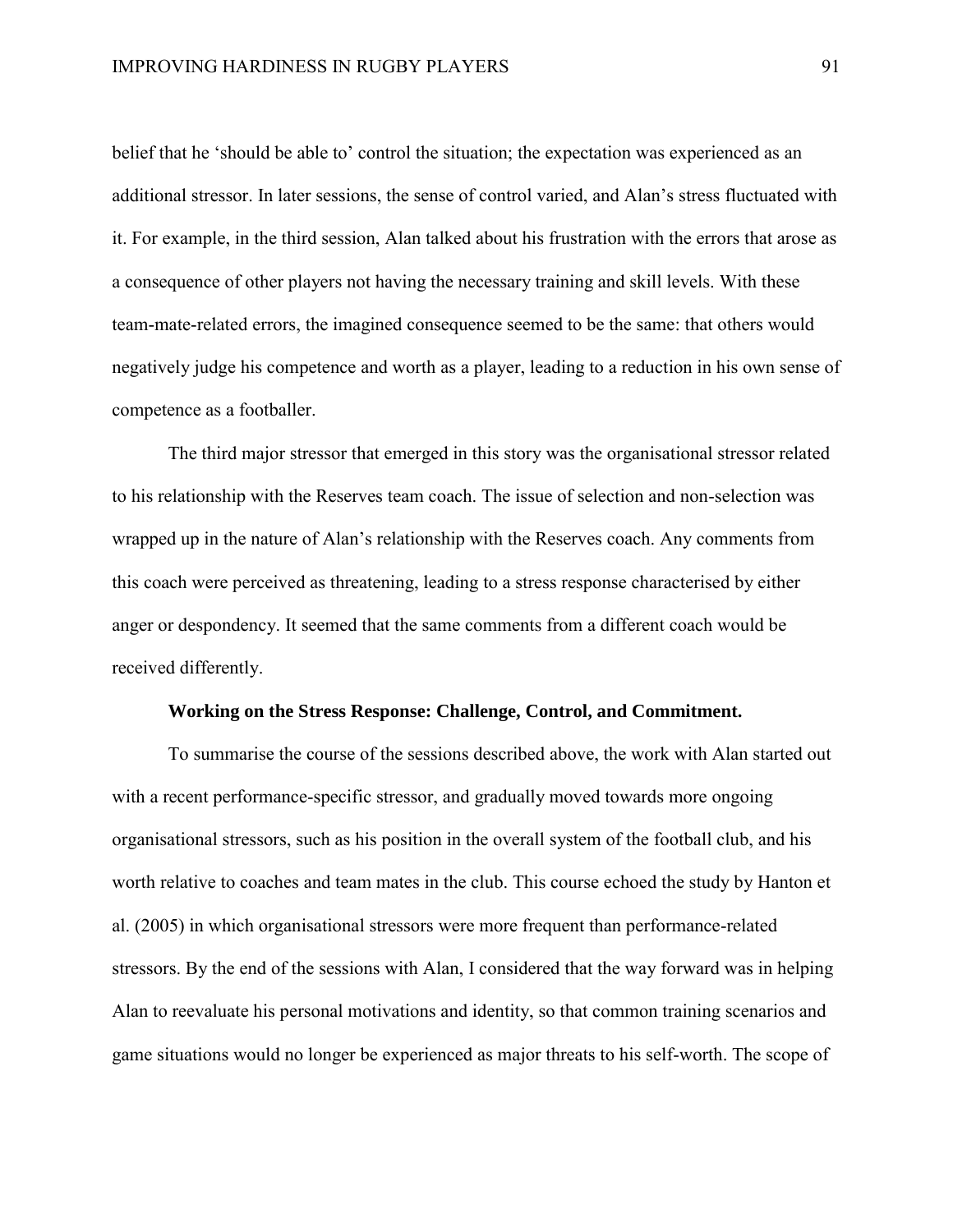the research and the deteriorating quality of the therapeutic relationship both precluded the effective continuation of this work.

Following the initial interview, I had highlighted Alan's assumptions regarding the fatigue stressor as likely candidates for disputing and decatastrophising, according to the intervention method. The fatigue stressor did not reoccur during our sessions and so remained unchallenged. Nonetheless, the perceived consequences of not coping with the fatigue stressor held much in common with other stressors that were addressed, namely the worry about being perceived as weak or incompetent by his teammates or the coaches if performance levels dropped. It was my initial intention to work on locus of control, helping Alan to identify actions and coping behaviours that were within his control through which he could affect others' perceptions of him. This course of action, however, was fraught. How could Alan really control the perceptions that others held? My approach to this stressor focused more on perceiving others' perceptions as a challenge, rather than a threat. However, whenever Alan perceived negative evaluations from others, he found this deeply threatening. We were unable to find a way around the issue of this threat perception within the limited number of sessions that we shared.

Through the intervention, the Commitment facet also related to subjective stress in an unexpected way. Alan would seem to score highly on Commitment by Maddi or Kobasa's definitions (Kobasa, Maddi, & Puccetti, 1982; Maddi & Khoshaba, 2005). He found a great deal of personal meaning in the situations in which the stressors arose. However, looking at the threats that Alan perceived, I propose that a single measure of his sense of commitment would miss important detail. Alan was engaged and active in the stressful situation and rarely showed the "passivity or avoidance" that Kobasa (1981) described as the domain of the uncommitted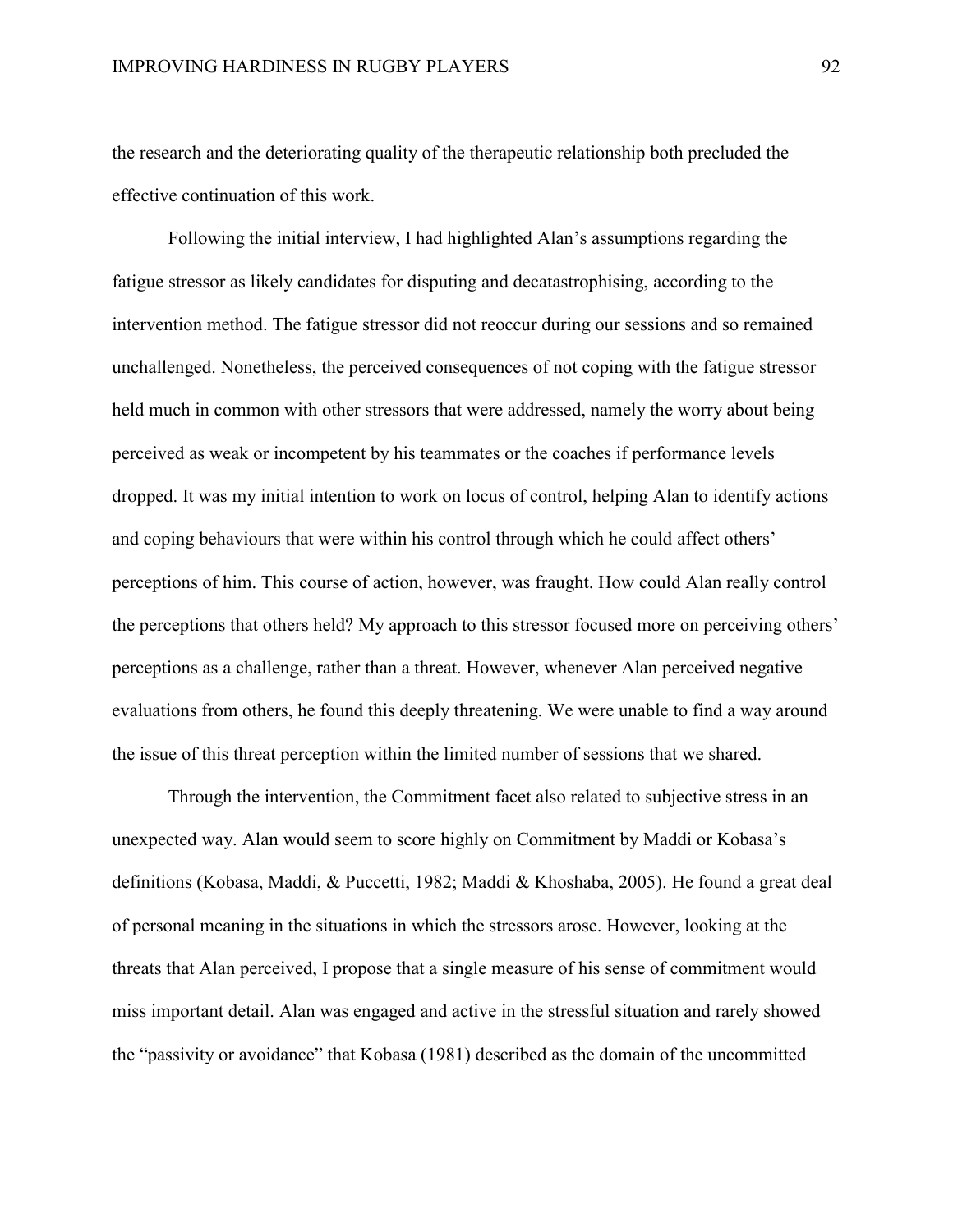individual. As our work together evolved, Alan's subjective stress often peaked, countertheoretically, at times when the personal meaning and desire to engage in the situation was greatest. In the initial interview, describing the anxious state of mind in the training session, the high levels of Commitment and some aspect of internal locus of control appeared to interact to compound the situation. It seemed that Alan was sensing such a high level of personal meaning in the situations that threats to this sense of self became debilitating. In the third session, it became clear that his sense of competence in rugby performance was closely interwoven with his entire sense of self-worth. Evaluations of his performance were almost equated with his worth as a person. In this environment, threats to his competency as a footballer were felt as existential threats to his worth as an individual.

## *Challenge versus threat*

The pressure to perform in front of his elite peers and the senior players was initially perceived in terms of a personal threat, rather than as a challenge to develop and grow. This perception led to high levels of somatic and cognitive anxiety for Alan on the field. Nonetheless, at the same time he demonstrated high levels of Control and Commitment in purportedly desiring to get straight back into training in order to rectify the 'mistakes' that he felt he had made. As mentioned earlier, we initially focused on reattributing performance demands as a challenge rather than a threat. By the second session though, a second organisational stressor emerged that required attention. This was non-selection for the desired level of competition. Anecdotally, in my own consulting experience as well as in reviews of sport stressors (e.g., Fletcher & Hanton, 2003), selection issues can loom large as a potential area of stress for athletes. This stressor, like others that evoked a strong threat response, related to the same aspect of Alan's functioning,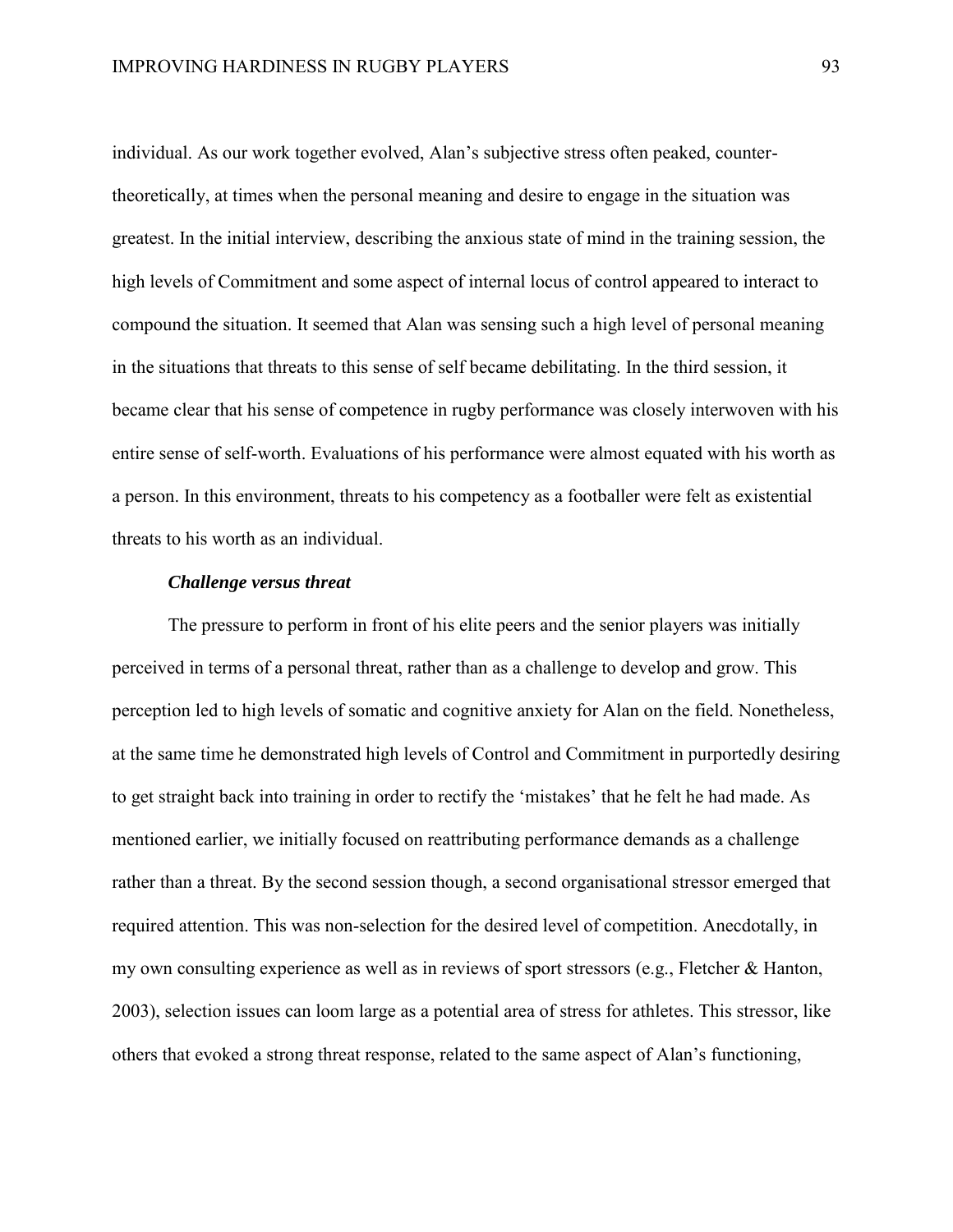namely perceptions of his competence by esteemed others, such as coaches, parents, and experienced players. In line with the transactional model of stress, Alan's reactions were determined by the particular meaning to him of non-selection, rather than non-selection as an event per se. Furthermore, the fact of not being selected for his desired team did not seem as significant in determining the response as his relationship to the coach who was doing the selecting, and his feelings towards the other player being selected in his place. When the head coach engaged with Alan and provided reassurance regarding his position within the squad, Alan's stress levels reduced, and for a period, he was able to focus on his training and performance relatively untroubled by the selection situation, which remained largely unchanged through this decrease in subjective stress.

These findings seemed at odds with my conception of hardiness, particularly the 'Challenge' orientation as described in the literature. Evaluating Alan according to 'challenge versus threat orientation' would seem simplistic given the possible range of stressors that he faced and the multifaceted interpretation of those stressors. These results may help explain why in other quantitative studies (e.g., Florian et al., 1995) the Challenge component was not found to have a clear relationship to stress measures or performance measures. The Challenge disposition, while in Alan's case closely related to both performance and subjective wellbeing, may be so idiosyncratic and context dependent that current instruments may not capture the relationship with performance or subjective stress.

## **Intervention outcomes**

In summary, Alan's reactions to the stressors changed as we worked, but not always in the direction that fit with my agenda. At a general level, the transcript showed that the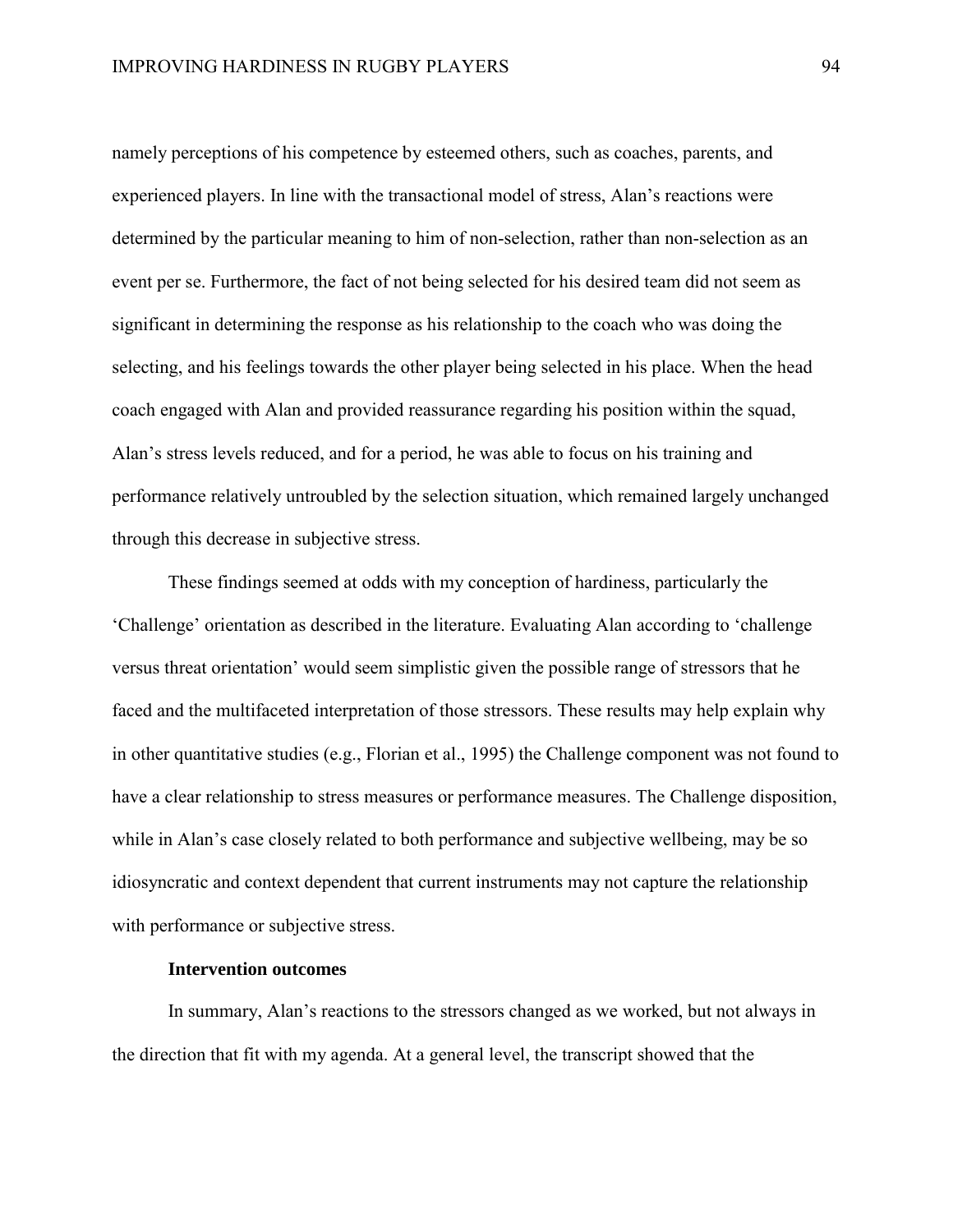intervention was not successful in helping Alan to generally perceive stressors as challenges rather than threats, nor to develop sustainable ways of thinking and perceiving that would allow him to find greater control and also commitment to his performance domain. As a practitioner, I identified several areas of success, nonetheless, although these seem to relate to the provision of a supportive and non-judgmental therapeutic presence, rather than specific interventions per se.

For example, the only discernible time Alan volunteered positive benefits himself was after the first session when he said that it was good to 'get things off his chest'. Similarly, his ability to talk openly about his experience seemed greatest in the third session, in which the transcript shows that his contributions to the dialogue were at their longest relative to my own. In this session the agenda deviated away from hardiness and ventured into a reflection on his past experiences, and he explicitly described a range of important emotions in his stress reactions (worry, sadness, "feeling like giving up"). In other sessions, aside from anger, these emotional reactions were not explicitly recognised by him, and were intuited by me from his behaviour, rather than described in his own language. This third session was reportedly also followed by a period of training and playing that was relatively unimpeded by anger and frustration towards himself or others. This third session also followed a meeting between Alan and the head coach in which the head coach apparently told Alan that he was progressing in line with expectations, and Alan received assurances that his progress was being noted, and to continue focusing on the process of learning and performing. Following that meeting with the head coach, Alan told me that he could not remember any specifics about what the head coach wanted him to concentrate on in his football performance. This non-specific conversation with the head coach seemed to have a significant positive effect on Alan's stress reaction, allowing him to increase his sense of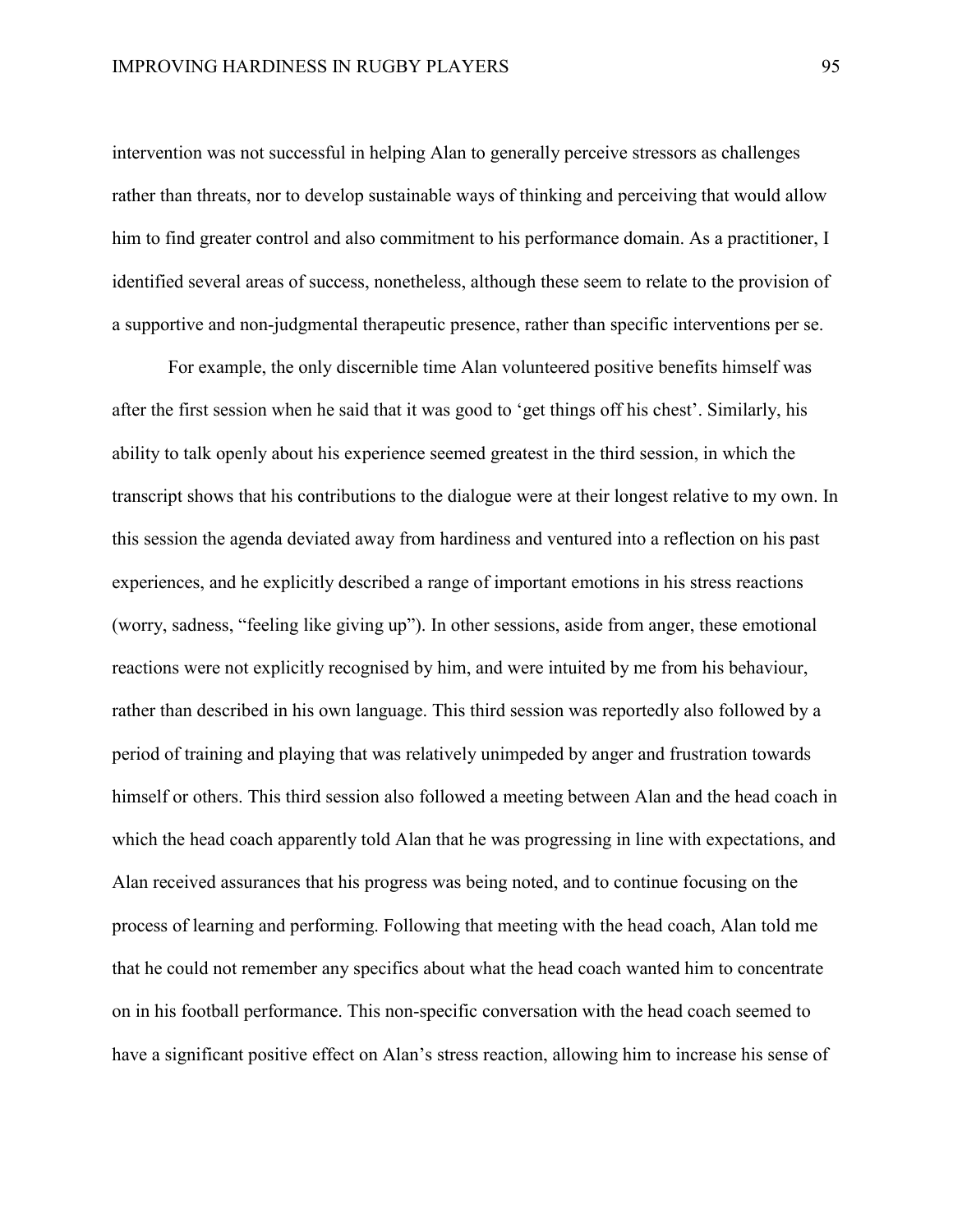control and commitment. It appeared to me that this reassurance buffered him against the sense of threat in his environment, and prompted him to move to more adaptive, 'approach' styles of coping, rather than the 'emotion-focused' coping he showed at other times. This approach mode seemed consistent with the description by Hanton et al. (2013) of 'hardy' behaviour. In this third session, following his meeting with the head coach, Alan also related that two years earlier another conversation with a respected elder with a strong influence over his life's course had helped him to reduce the sense of threat that elite football provided. That conversation had also reduced his usual self-conscious rumination. Alan described that it was an open and accepting conversation with his father that allowed him to let go of the intense self-blame and guilt that almost had him leave the sport following non-selection for the national Under-18 squad. In both these cases Alan's stress response changed most in response to being valued and listened to by significant authority figures. These two conversations both acted as an effective foil to the selfconscious rumination that characterised his stress response of anger, and beneath that, guilt and self-blame. These conversations were both followed by Alan taking a break from the intense 'emotion-focused coping' to reduce the threat responses regarding his sense of self.

Given these observations, and the recurrent nature of the underlying threat to Alan's sense of self, it seems likely that even if my work on reinterpreting or re-perceiving Alan's selection stressor or his competitive error stressor had been effective, other exemplars of the threat to his sense of self would soon have arisen in the performance environment. The vulnerability to feeling incompetent or worthless pre-existed this intervention by at least two years. The intervention was predicated on identifying particular stressors and effectively developing a new way of perceiving them in order to reduce levels of subjective stress. In Alan's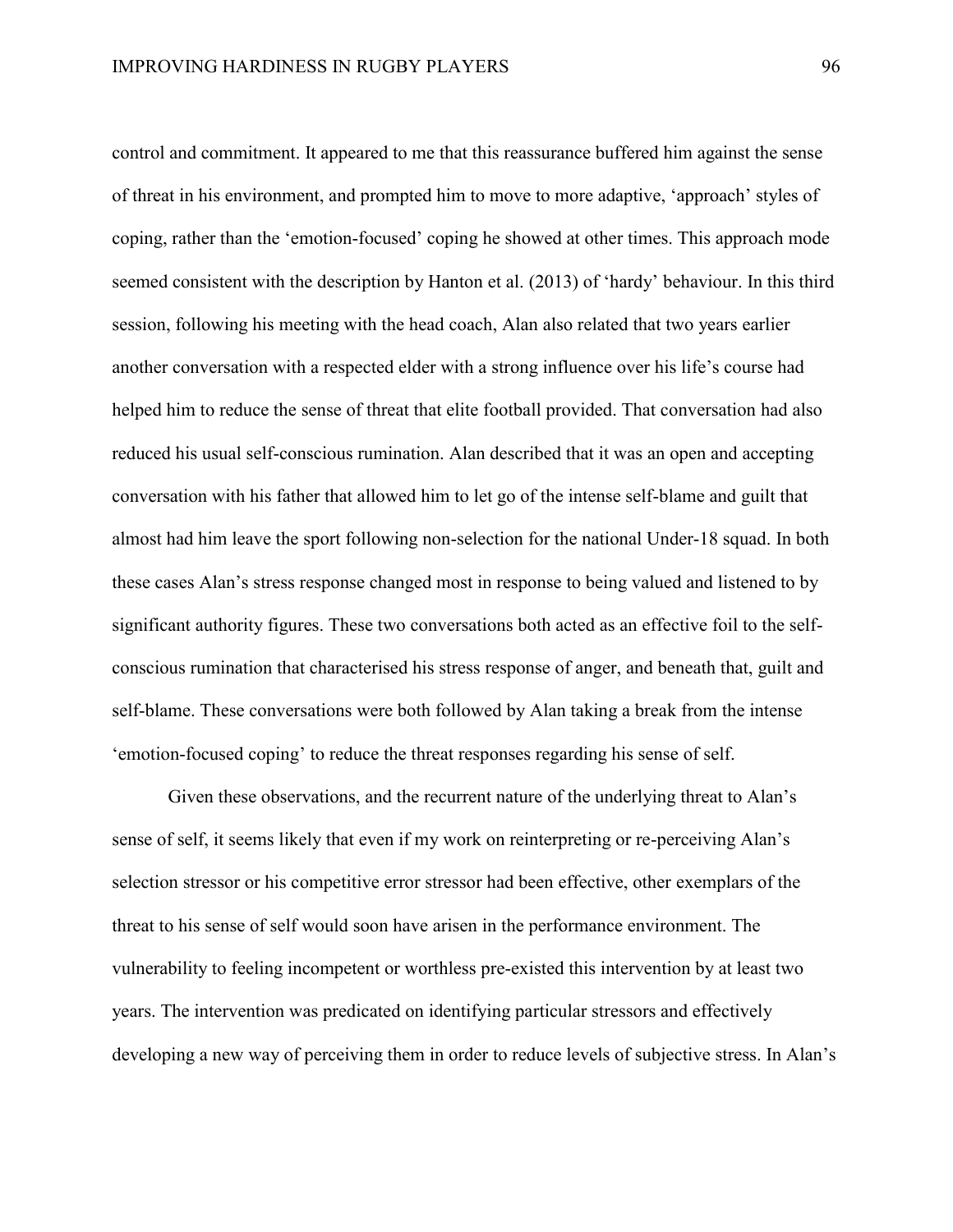case it seemed that the issue underlying his difficulties related more to his identity, and the relationship between football selection and self-worth, rather than his ability to exert control over specific stressors arising in the environment. Within the scope of the current intervention I was not equipped to directly address these factors.

One additional difficulty associated with addressing Alan's sense of threat with CBTtherapy using the Hardiness framework lay in the language inherent in the approach and the theoretical framework. The possibility of being 'more hardy', of perceiving life events as a challenge, and as an opportunity to grow, has a distinctly more positive valence than being less hardy and perceiving multiple threats in the environment, leading to repeated stress reactions. The CBT approach that I selected saw cognitions and behaviours as either more or less adaptive, describing some thoughts as negative and some as positive. Both approaches seem to have a value-laden perception of how someone should behave. Alan himself was already weighing on himself demands about how he should perform and succeed. In the fourth session, I may have added an additional form of pressure via explicit exhortations to 'be hardier' and to perceive less threat. Even though my intentions were to create a non-judgmental therapeutic relationship, value judgments may be inherent in the goal of the intervention, that is, creating hardier individuals. Apparent value judgements perhaps became more salient once Alan had come to trust me. I was not able to negotiate the therapeutic relationship artfully enough in order to avoid an ironic process of triggering Alan's sense of threat in the midst of trying to reduce it.

An additional factor in reducing Alan's stress that sat outside the remit of the intervention was the application, or cultivation of patience. Twice Alan referred to the concept of patience as being important in allowing him to focus on the job in hand: training and playing football. The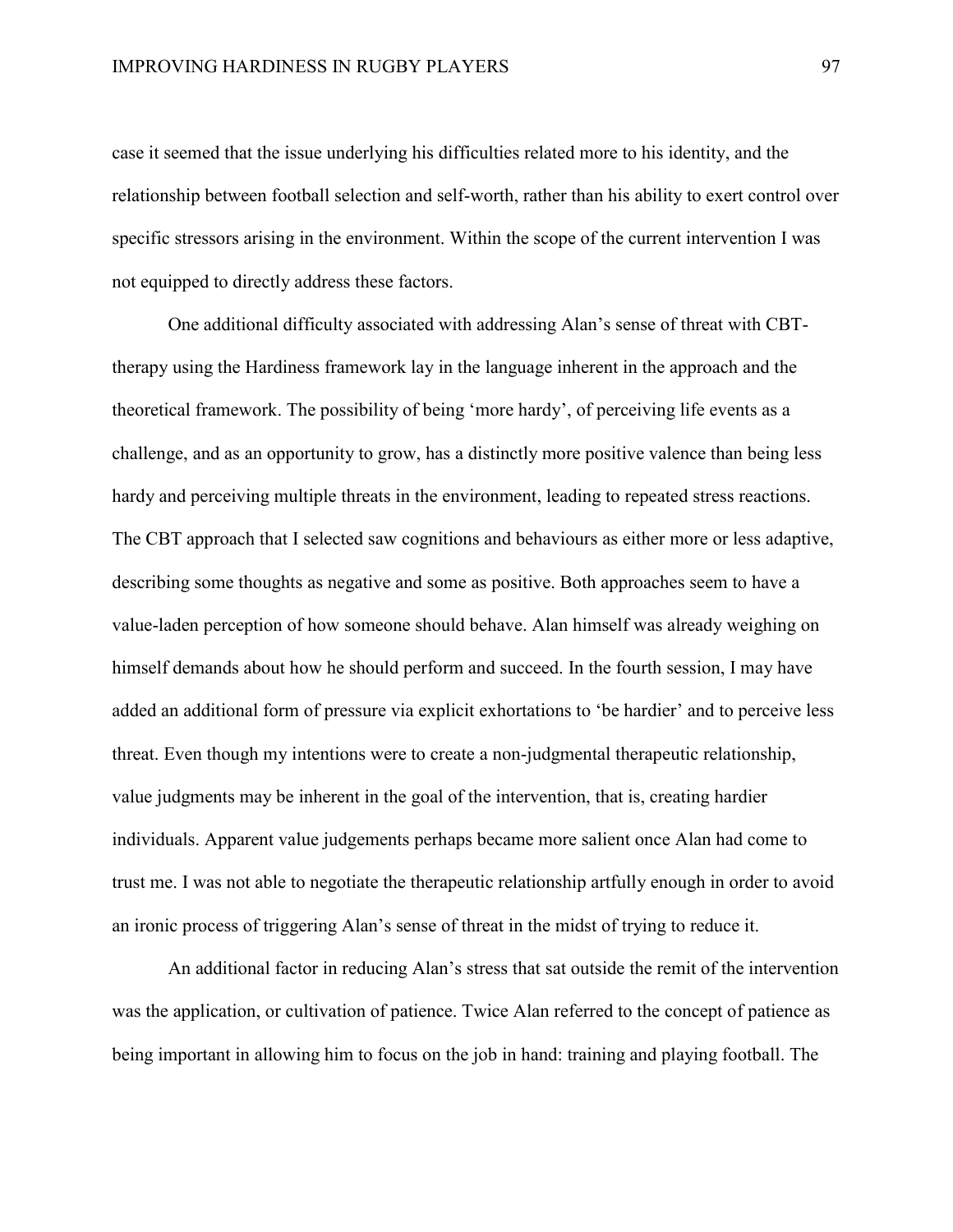only times I had encountered the concept of patience being addressed in my cognitive therapy teaching literature were in the Acknowledgements sections of text books or theses, as a quality being recognized in the author's teachers or editors. I had not seen therapist and client patience addressed in the literature, despite my supervisor and other important people in my life frequently exhorting me to embody this quality more often. Although patience seemed a prerequisite for the application of CBT techniques for both practitioner and client, little guidance is directly given in the literature on how to conceptualise and operationalise patience. I was operating under the assumption that Alan and I both knew what patience was, but I had few resources for its steady and active cultivation. It seemed that we had defined clearly what the maladaptive behavioural opposite of patience was for Alan, but had not defined what the more adaptive version would be.

## **Story 1: Conclusion**

My perception was that the work I did with Alan had little apparent impact on his performance, and, although at times Alan found the work helpful, we were unable to make significant progress in developing across the three facets of Challenge, Control, and Commitment. The work was impacted by a number of interpersonal factors. Principally, the nature of the interpersonal and organisational stressors seemed such that Alan was unable to overcome his threat reactions, and unable to achieve the benefits for well-being and performance that seemed to be on offer initially from improving his hardiness. The story can be seen as a missed opportunity in which I was unable to establish the shared goals and the necessary working relationship with Alan that would have supported the development of greater hardiness. A more helpful intervention, with greater well-being and performance benefits, may well have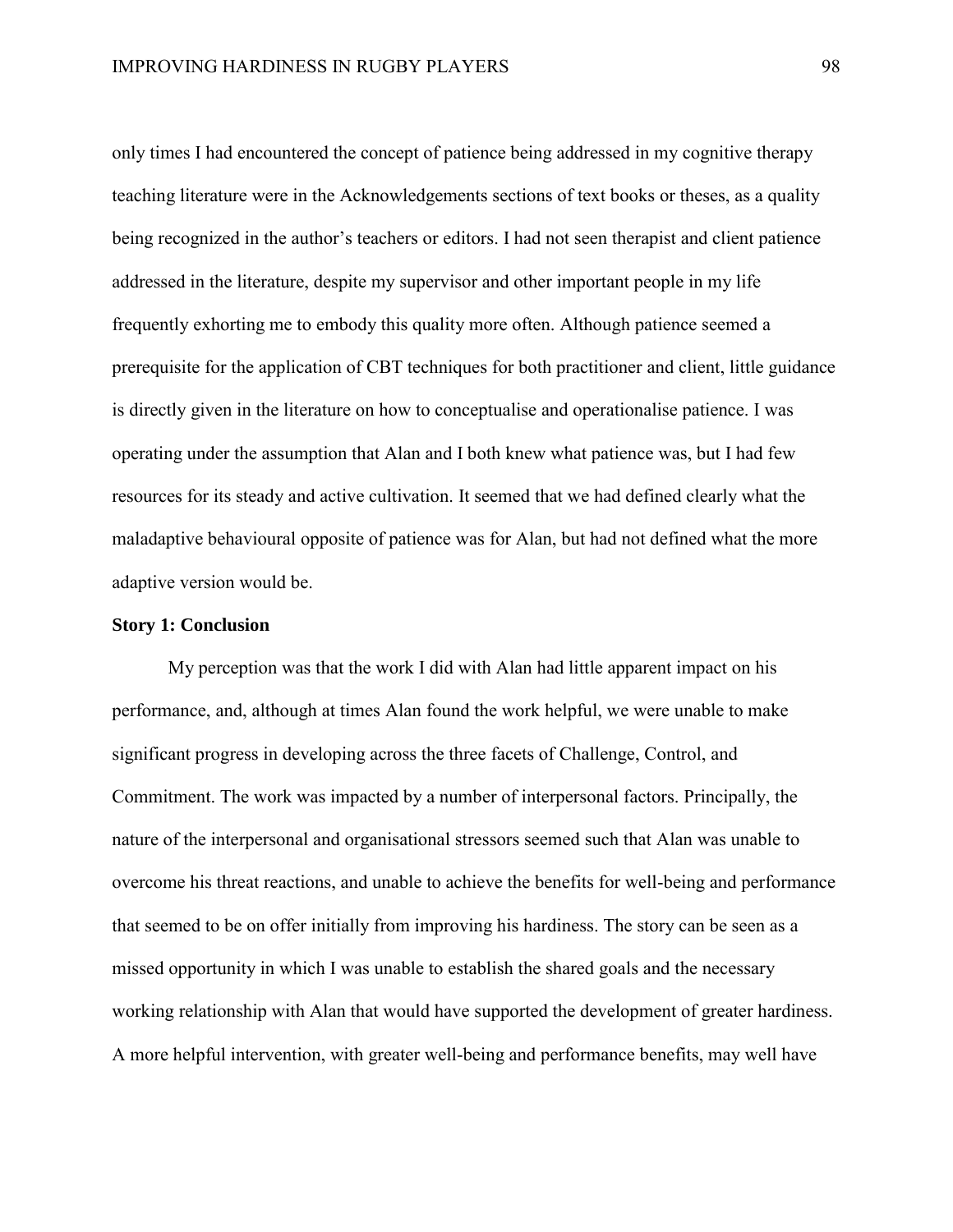been possible had I not entered the work with the stated agenda of working on hardiness according to the preconceived model and methods, as pre-determined by the research aims.

#### **Story 2: Sam**

Sam, like Alan, had also moved interstate to join the team two months previously. His coach, after Sam had mentioned his participation in the project, told me that Sam had left behind a large extended family, and that he came from a highly collective and family-oriented culture, in which honouring and providing for the extended family was highly socially desirable. The coach told me he wondered how Sam would fare being away from his family. In the club, the majority of players came from the "white Australian" culture that was dominant in the city in which the club was located. A significant minority of players at the club, and a small number of the professional staff, as with a number of other clubs in the rugby competition, came from Pacific Island and Maori families. Their collective (versus individualistic) leaning, as the coach described it, contrasted with my experience of the mostly white, middle-class, tertiary-educated culture in which I was training, working, and socialising. At the time of this work, I had moved internationally to study, and had not been home to visit family and friends for 18 months. Nor did I feel there was anything amiss with this situation, given that I was pursuing a career path quite independent from that of any friends or family, and ought to focus on studying and working.

# **Initial Interview**

When Sam arrived for the first session, he lingered at the entrance to the meeting room, then shook my hand with an open smile when I greeted him. He waited to be asked to come in and sit down. As I ran through the protocols he appeared receptive and open, nodding and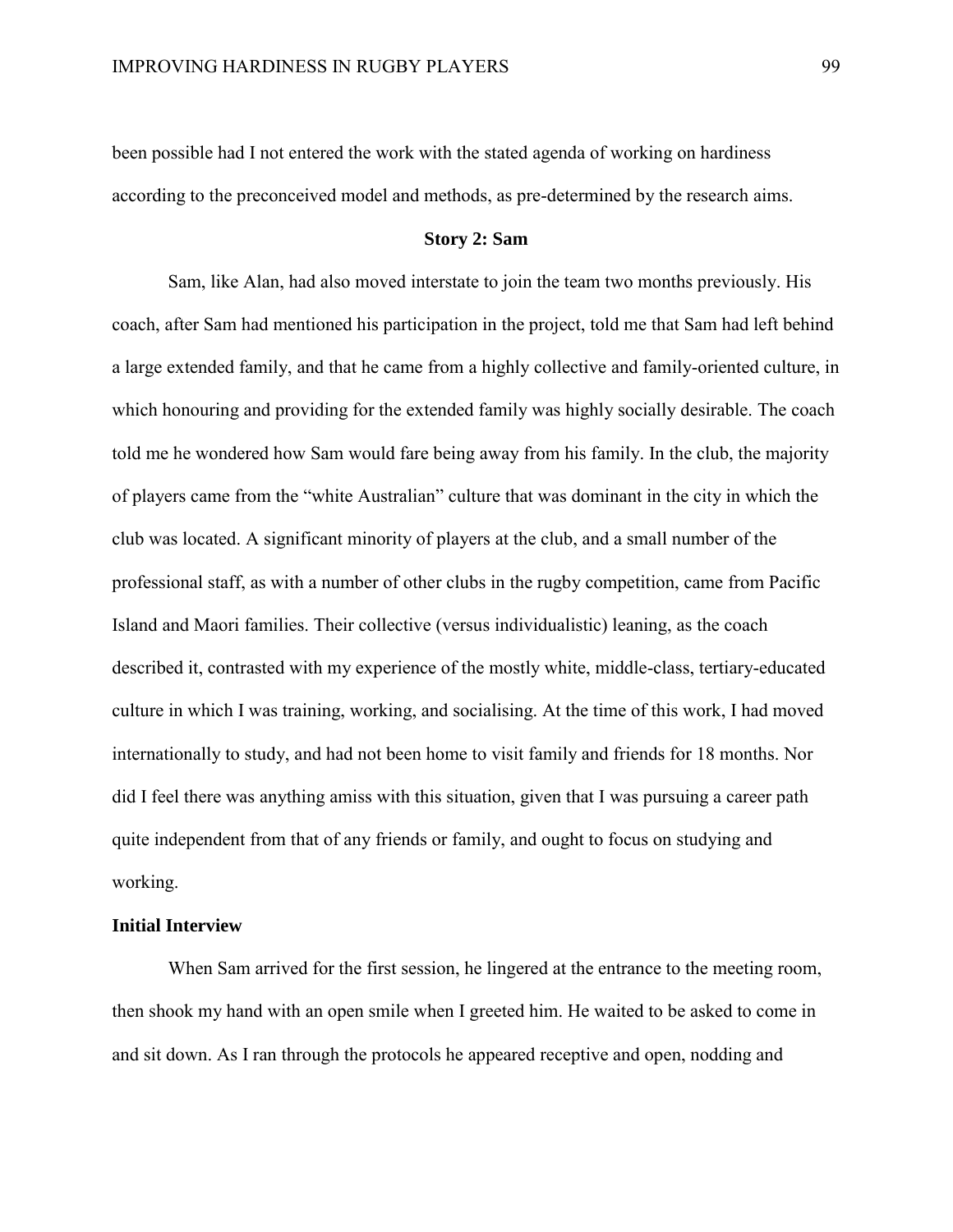confirming. I asked him the initial question about a stressful event in the preceding two weeks, in line with the interview procedures. After I clarified for him the nominal scale out of ten for stress levels, he thought for a minute and seemed pleased when he came up with something. "Yeah, OK, well...um...oh yeah I know! The other day..." He talked readily about a regular conditioning session, describing how there would be a wrestling session (a physically intense competitive grappling exercise) for 30 seconds to one minute, followed by sprints of up to 50 metres followed immediately by another wrestling session. He described the intense physical discomfort accompanying the extended exercise, and went on to describe some of the cognitive, emotional and behavioural responses to this stressor. He described how in sessions like this he would start to question his motivations for doing the training and even his reasons for involving himself in the whole endeavour of elite football: "I question, why am I doing this? Like...I don't know why I'm here. I just want to stop. I question why I am playing football in the first place hey!" In this stress response, the emotions were described as additional fatigue and a feeling of hopelessness, summarised as "feeling like I can't be bothered." At this point his facial expression showed what looked like a slight sadness. I sensed a readiness in him to talk and a relief to be sharing an otherwise private experience. As with many of his peers, this was his first extended period away from home and family. He had recently moved alone interstate and this was his first professional contract, and first time in paid employment.

The perceived threat was not explicitly clear to me, but the fatigue stress was being interpreted as a threat to his wellbeing in some way, with the concomitant thoughts and emotions described above. When I asked him about how he responded, and how he coped with the stressor, he described a cognitive approach-focused coping. He used self-talk, "telling myself it's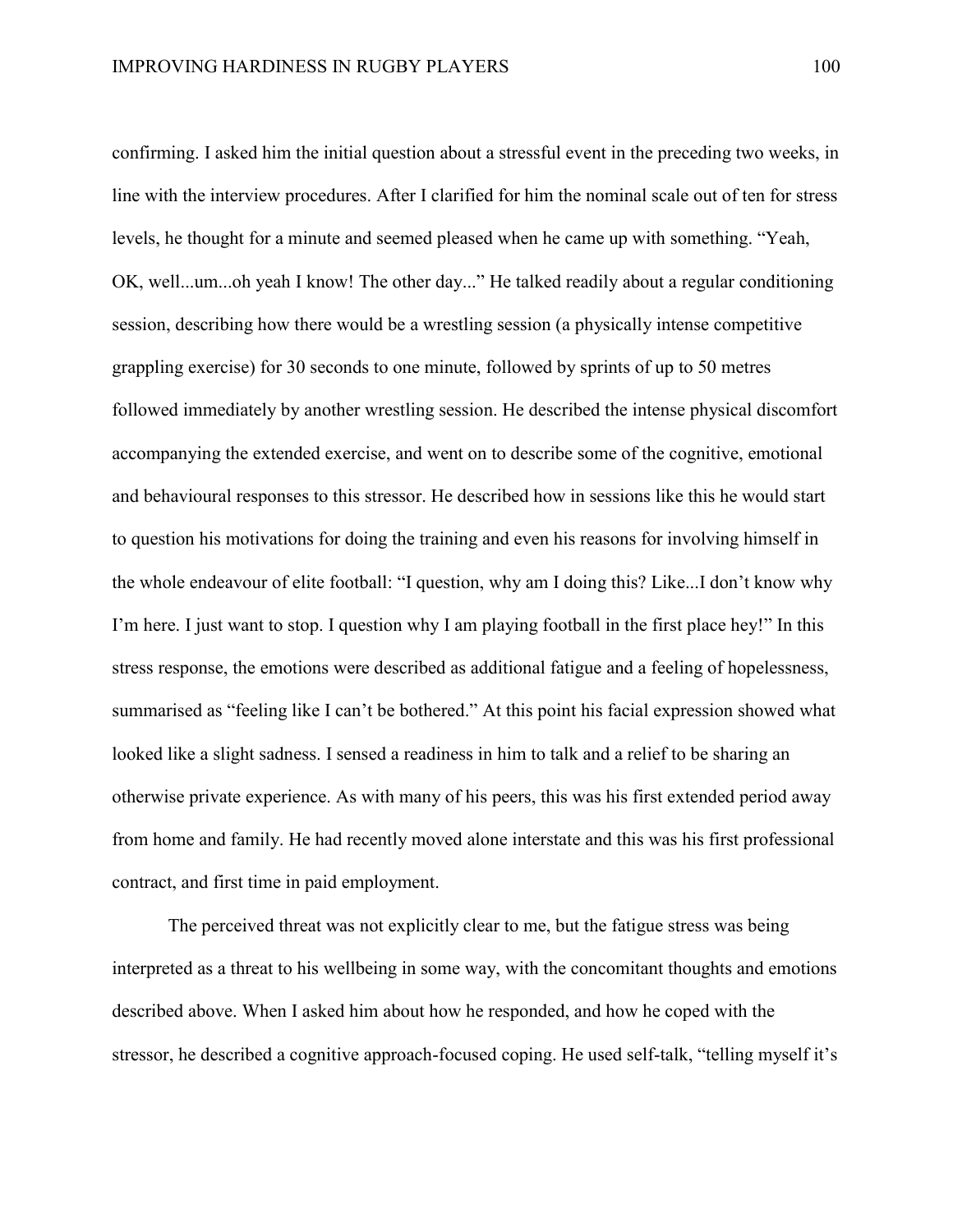got to be good for me...focusing on the good things that come out of it." He said that these thoughts were only sometimes effective in remedying the behavioural withdrawal that would accompany the stress response (reducing effort, lagging at the back of the group in runs). The effectiveness of this 'positive net effect' self-talk may indicate that the fatigue sensation was being interpreted as having potential to cause harm in some way. He described having "felt like I wouldn't be able to carry on." I imagined him going through the gruelling training exercise at the limits of his physical ability, questioning his reasons for being there, and at the same time fearing that he would not be able to continue, and responding emotionally to whatever consequences might accompany that feared outcome. Looking to clarify post-coping outcomes (but at the same time knowing what his answer would be) I asked him, "Have you ever stopped?" Immediately he forcefully replied "No! Not ever! Just keep going!" We both paused to consider that. He nodded for a few seconds, looked down, and then looked up at me with a rueful smile that suggested he had just started to see the situation from a new perspective. At that point, I felt a desire to intervene in some further way, but instead returned back to the interview protocol.

The response to the stressor indicated that low levels of Commitment were involved in the stress response in some way. Following his initial perceptions of possible threat, he was withdrawing, and calling into question the personal meaning of the situation. In terms of the process described in the transactional model of stress (Lazarus & Folkman, 1984) his secondary appraisal was that he would not cope, and fear of failure (non-completion of the training demands) then arose. Despite the stress that was happening, he consciously attempted to reappraise the fatigue as non-threatening and to welcome it as consistent with his training goals: "focusing on the good things that come out of it." Here he was taking an active role in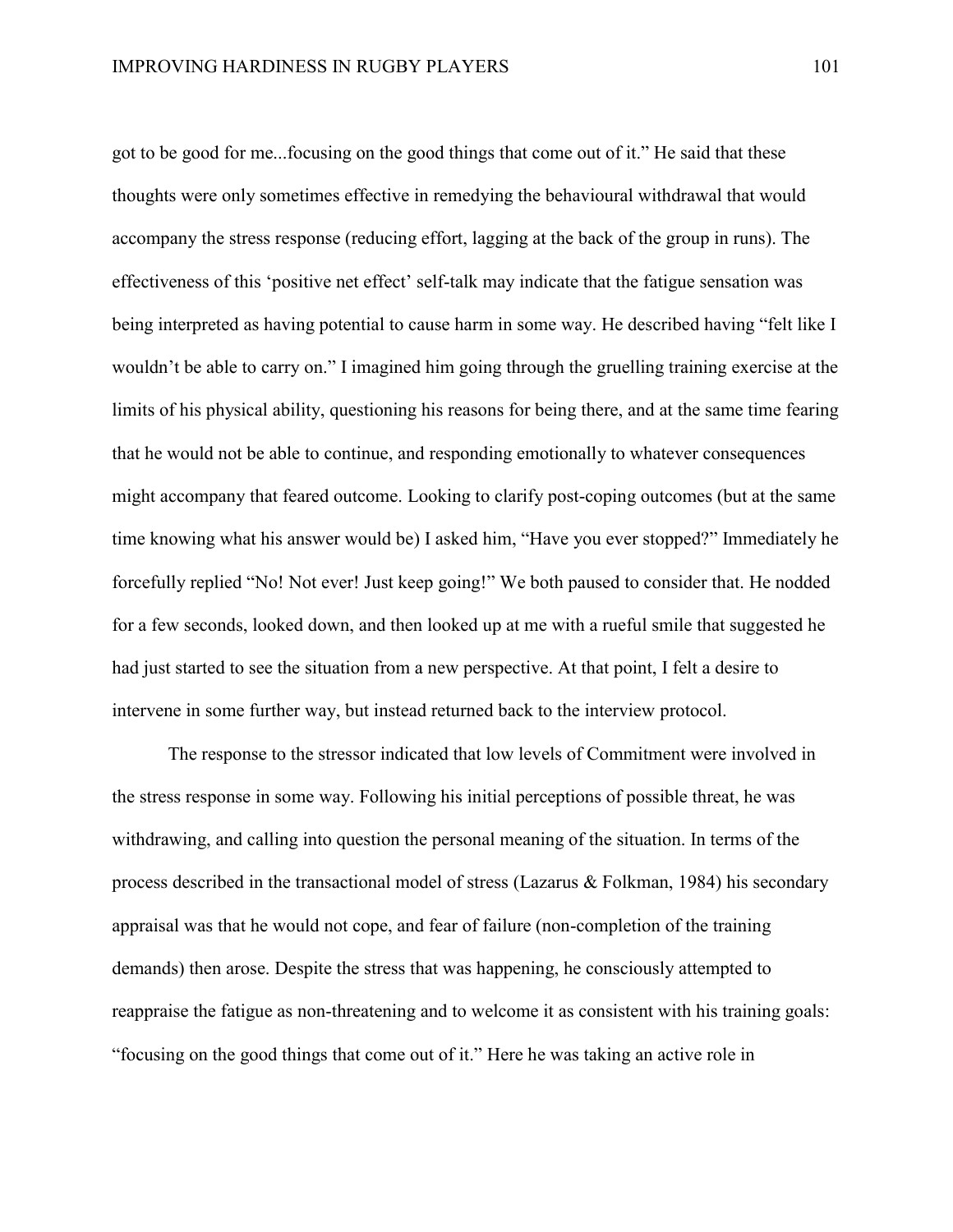reappraising the situation, consciously diverging from his automatic (first) appraisal. He said that this strategy would "sometimes" work to change his feelings—and therefore sometimes would not. In later sessions we went on to explore this inconsistent application of cognitive strategies and found interventions that were able to work despite this lack of cognitive control.

He then chose a second example of the fatigue stressor, another training session this time focusing on ball-playing skills, which would typically take place immediately after a demanding physical conditioning session. He described one particular session: "I got the ball, wasn't concentrating properly...dropped a good ball." He rated his stress level in this scenario at 8 out of 10 on our nominal scale. His usual stress response during the preceding conditioning session had been exacerbated by knowing that a demanding skills session was about to follow, with additional opportunities for failure. The thoughts he described seemed to summarise his secondary appraisal: "I'm stuffed. I don't want to do this. I probably can't do this. It's going to involve heaps of concentration: that's what I'm weak at, hey." He again described the feelings as "I can't be bothered...I get really tired, eh!"

Here Sam provided more insight into the primary appraisal, that the sensations of fatigue meant that he was "stuffed". The fatigue signal was interpreted as evidence that he had exhausted all his stores of energy and endurance. The secondary appraisal saw coping resources as lacking: the situation would require concentration under fatigue, which he believed he did not have. He believed that failure—whatever that meant to him at the time—was imminent. He then described dropping a ball in the middle of a choreographed passage of play. The emotions that followed were again described as "low, hopeless...feeling negative and getting my head down." What then followed was a competing inner dialogue of both 'positive' and 'negative' self-talk. He described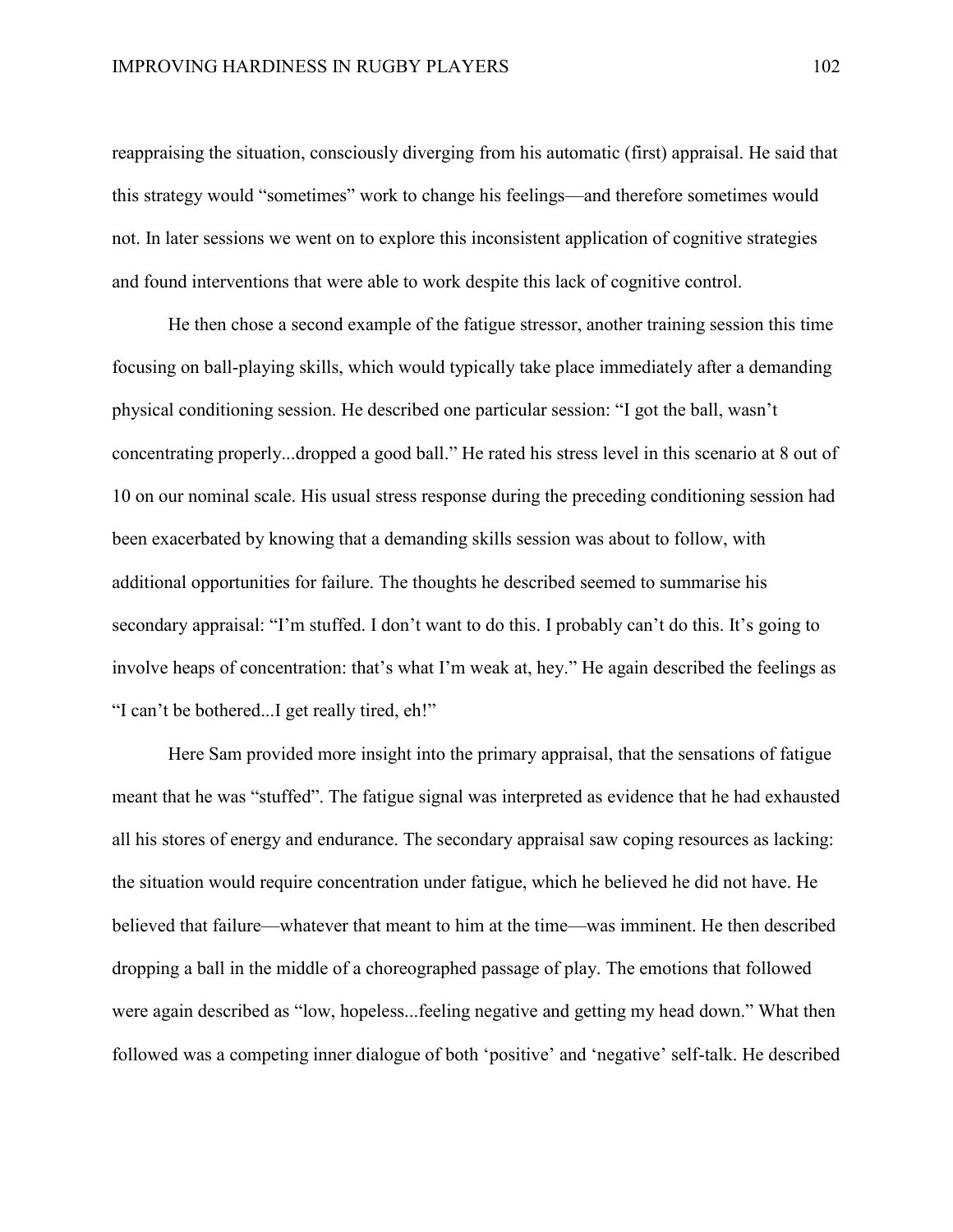how he would "try to think positive, tell myself it's going to be hard but that I can do it...try to remember what I'm doing there...what the goals for the session are...what I have to improve on." When I asked him what the outcome of this positive talk was he said: "I still feel like I don't want to be there, like sometimes I don't care if something goes wrong." The reported thoughts and emotions seemed to indicate that his Commitment levels were at a low level, yet he seemed to be trying hard to change his thoughts and feelings and to find a way to improve his play. He carried on, describing how "I go a bit harder though when I hear people geeing me up [encouraging]." He elaborated on how the comments from teammates reduced his stress levels: "[they say] get your head up...We all make mistakes...Keep going, keep pushing yourself, only four to go...you can get through this." As he described these comments his posture and expression changed. He sat up and forward in his chair, his expression and tone of voice both lifting as he described the positive emotional and motivation effect of teammates' encouragement. In this situation, Challenge, Control, and Commitment appeared to be at low levels. He described an external locus of control: the encouragement of others. This put control of his stress outside his own influence.

As a transactional process, his automatic reaction again was to sense a threat in the fatigue. The primary appraisal seemed to represent imminent exhaustion, and the shame that would come with such a perceived failure. There was the initial sense of alarm, then the secondary attempt at cognitive approach-focused coping, and then when the stress did not go away, a third response which was to emotionally and behaviourally withdraw—I still can't do anything about it so I'm choosing not to care about it anymore. His appraisals in approaching subsequent training sessions were skewed towards the perception of threat, and when he dropped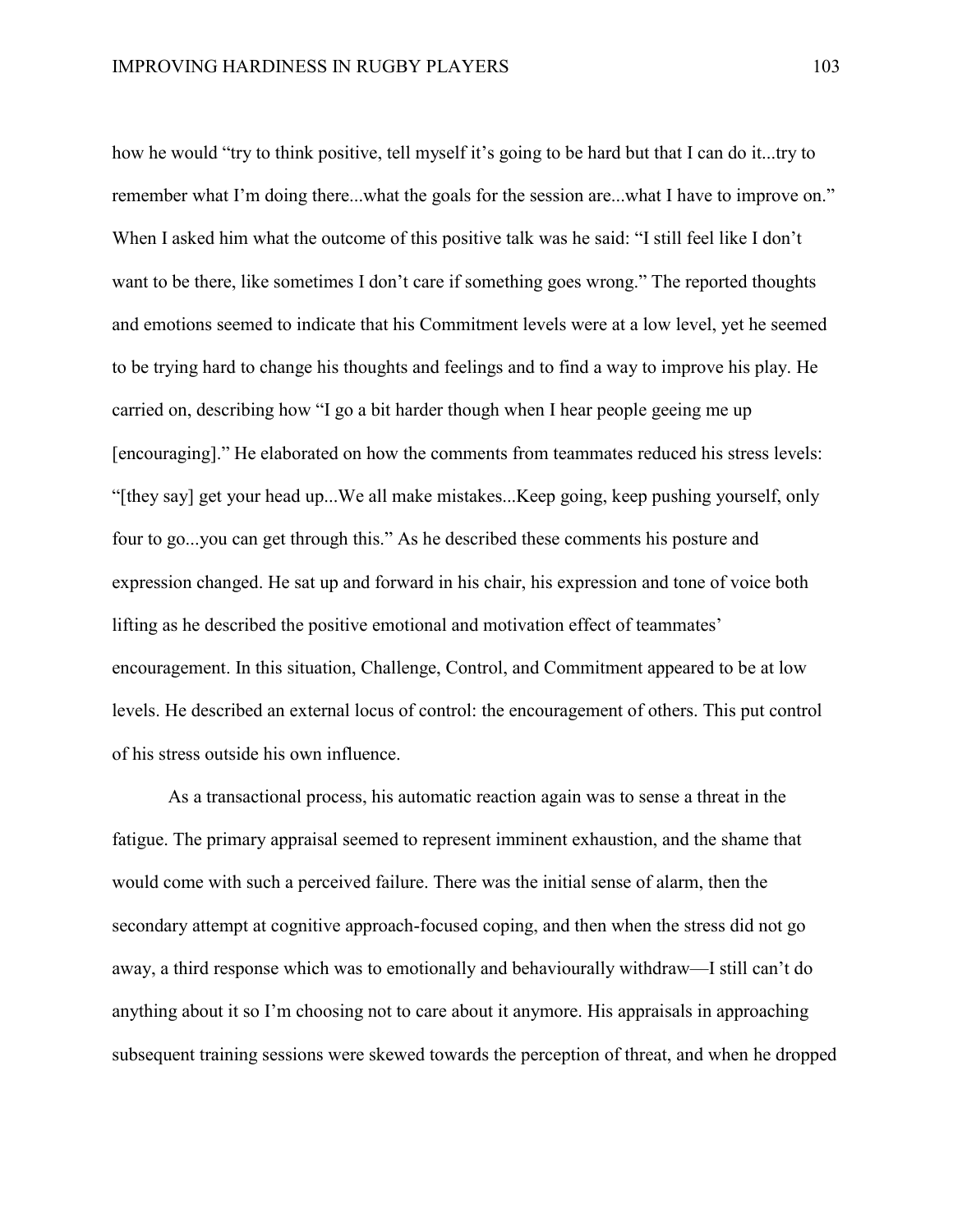the ball, this threat loomed larger. I saw the drop in Commitment levels after he dropped the ball as a way of coping both with the low sense of control and with the stress by protecting himself against further self-threatening errors: not caring would mean not feeling bad. This withdrawal response "I tell myself I don't care" had the short term benefit of making failure less emotionally salient, but was likely attenuating performance by allowing him to reduce his effort levels. He felt that he "didn't want to be there" and "[would not] care when something goes wrong." His disengagement in the performance situations was strongly at odds with the engagement I felt from him in this, and later, sessions. I felt from him a desire to be helped, and to improve himself, and I reciprocated with a strong desire to help him. Despite the challenges we would encounter, I would look forward to our sessions.

In reviewing the interview in preparation for starting the intervention, I saw the chance to decatastrophise the fatigue attributions, in line with the intervention goals detailed in the Method chapter. In the fatigued state, he believed that he would have to stop, although the actual results of stopping had not been explored. My agenda also included helping Sam to reframe the fatigue itself as a challenge to grow, rather than as a threat, in line with the hardiness framework. A third, additional opportunity for reducing stress and improving performance lay in improving his locus of control. In his primary and secondary attributions, he felt that he did not have the mental skills (such as concentration) to cope with the situation, and then needed other people to persuade him that he could in fact cope under the training load. My goal was for him to feel that he had the internal resources necessary for coping.

## **Session 2**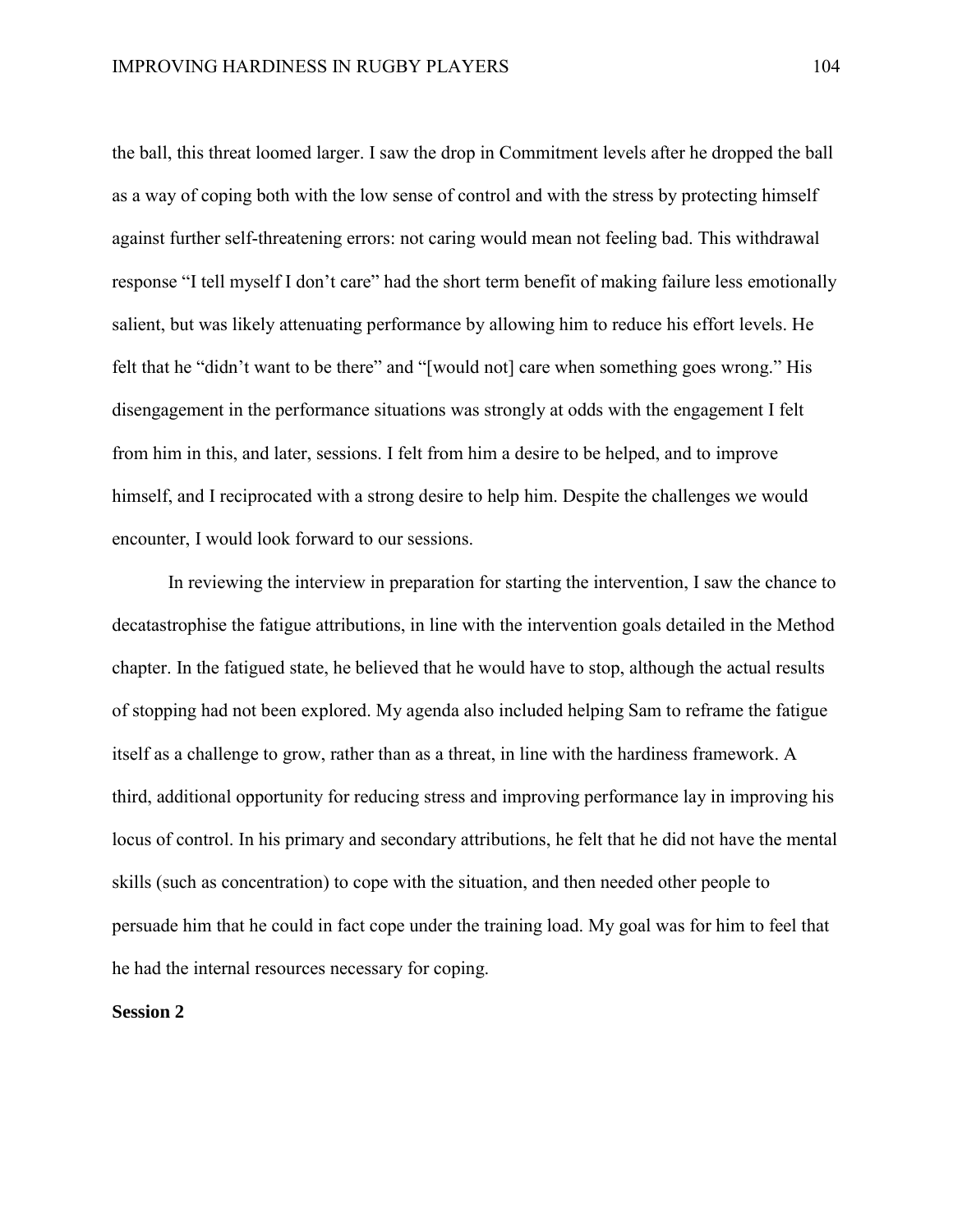At the beginning of the session, I started by talking about the fatigue in training. The season had already started at this point, and Sam quickly elaborated on his performance, taking the session in a different direction. I was not skilled enough in returning the conversation to my agenda before he involved me in a discussion of the league games that were now underway. He described that fatigue was still an issue in these games, but assured me that nonetheless he was enjoying the experience. He talked about the positive experience of playing with and learning from his senior teammates. It was quickly apparent that when other players encouraged him his stress and fatigue would reduce. In games so far, being around more talented players was seen as a challenge and an opportunity to learn: "There was heaps of stuff I learnt off them during the game...and training as well." Here he experienced the large crowd as positively enhancing experience, "It was a massive buzz... it makes me sort of hyped up a bit...It's a bit of a boost for me, hey!"

At first the fatigue-related stress seemed to have reduced: "It's going alright. I still need to work on it, hey... That's all right. It'll come later, I think." He sounded comfortable with his physical performance during games, but when I questioned him training sessions were still causing a high level of stress. He explained this by telling me second time that his 'game fitness' was fine, but that training sessions were still an issue. This may have been a new coping strategy: he would downplay the importance of the training sessions, because his game fitness was already at a sufficient level. This response was in line with his strategy of avoidance and emotional withdrawal outlined in the initial interview above. He went on to explain that in training sessions he would have to wrestle and then sprint, wrestle again and sprint again, but that in games this type of exertion was not necessary, that after intense grappling (in a tackle), play would move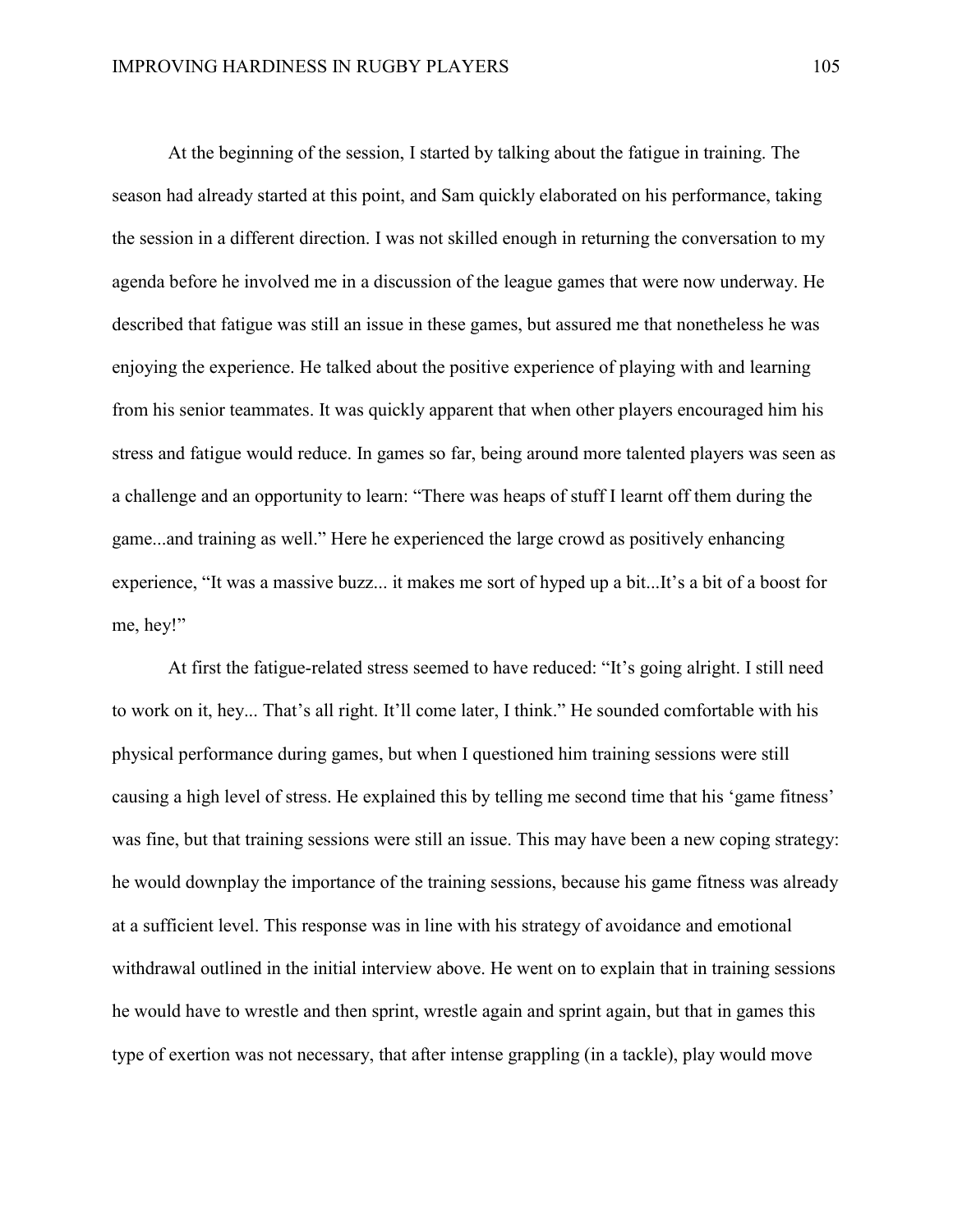forward, in his role he could then step away from the action and recover. I resolved at the time to explore this explanation because it seemed to remove personal meaning from the training sessions, eroding his commitment to the stressful situation.

He quickly moved on to talk about another instance of a stress reaction: tackling and defensive positioning when the opposition were attacking during games. For him defence was a weaker part of his game. He described his stress reaction in defending against opposition attacking play. In his position he was effectively the last line of defence, the last player for the opposition to beat in order to advance territory or to score.

"[I feel] a bit unsure, not 100%. I start to get two-minded sort of...a bit shaky." Sam then elaborated, describing how the opposition was about to attack, and he was conscious of the desire not to make a mistake. This awareness resulted in him doubting his natural inclination to move laterally on the field. In this frame of mind, he seemed acutely aware of the threat of the opposition getting around him, and evaluated his own coping resources as not equal to the challenge. In hardiness terms, both Control and Challenge appeared at low levels. He went on though to describe how this evaluation of coping resources could change from play to play within a game. Despite this "two-minded" state his stress levels during the game had decreased once he had executed a successful defensive move. His sense of control in the game immediately increased and he perceived his coping resources as now equal to the task. Self-doubting behaviours and thoughts then decreased and he trusted his automatic instincts more, reacting quicker and increasing performance"

The next play, they come at me, then I'm sort of, 'Oh yeah, I think I can get this one', or something like that. So I think once they come at me first and I don't get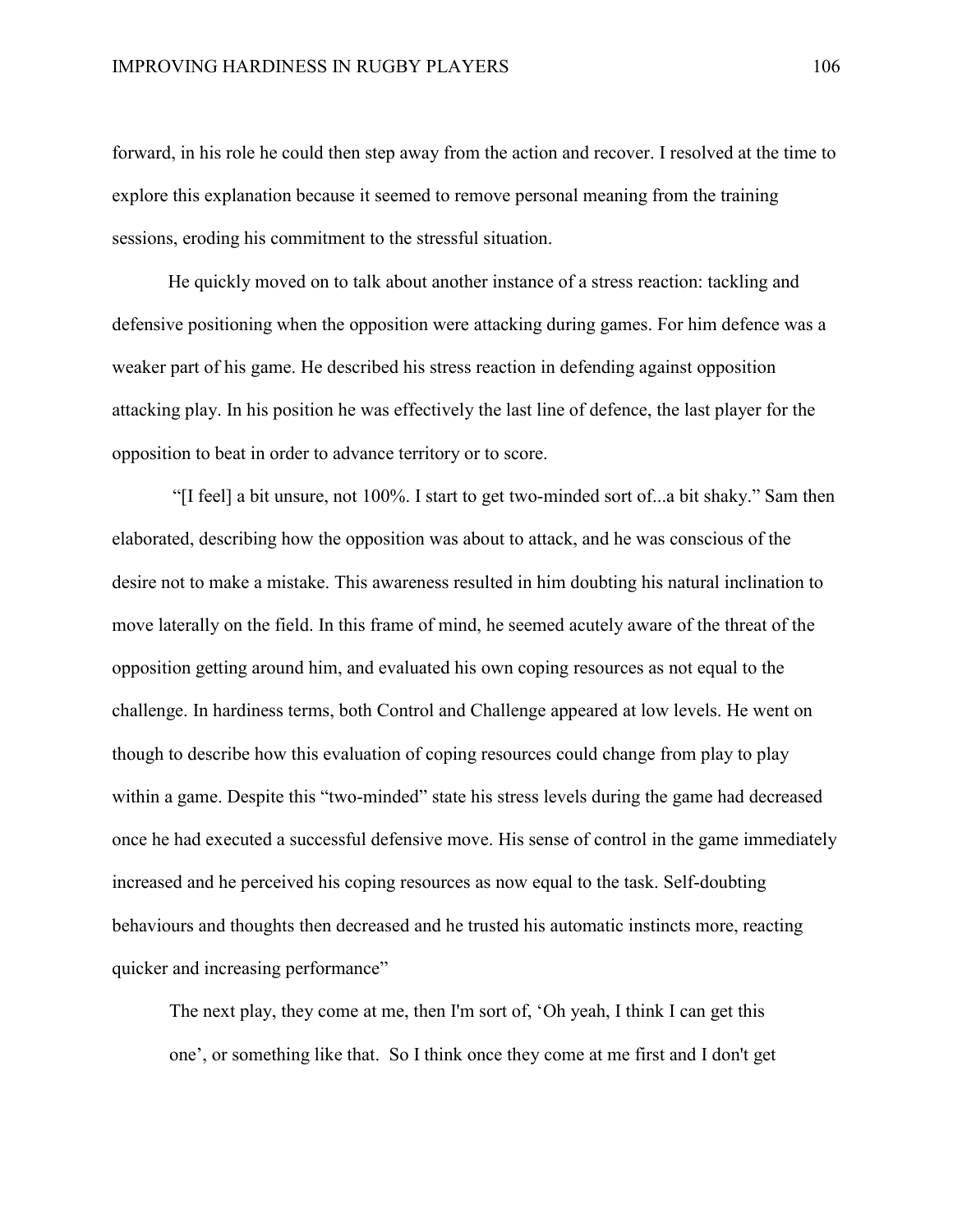it, then my confidence sort of drops down and then I sort of … when they come

again, I'm like, 'Oh, I'm not sure if I can do this again or if I can do it.'

I thought that he was being overly reliant on outcomes to give him further confidence. For example

 $\ldots$  if I get it right the first time, then I $\ldots$  then my confidence will go up and I'll get it right most of the other times…if I get it wrong on the first time, then all the nerves come in, hey. They start to come in, so I'm not sure. Maybe if I get it the first time.

Even if he made a correct move the first time, he was leaving intact the underlying beliefs that failure must follow failure. This belief eroded his sense of control. In the "two-minded" stress scenario described above, his stress response took the form of low mood: "it gets me down...I don't' want to go in there and have a run [call for the ball] in case I make another [mistake]." It seemed that his sense of control dropped in response to stress, and he felt subject to the currents of the game rather than an active participant in them. This belief became selffulfilling as he described avoiding an active role in the game.

We then looked at situations in which he would perform optimally. My intention, as described in the method section, was to reduce stress levels by increasing locus of control. Sam named "being switched on" as the main factor contributing to higher performance. This state involved actively thinking about his role before the games would start, usually the night before. He recognised that when he did not prepare this way, it might take an initial mistake to remind him of the need to "switch on". The risk for him was that after making a mistake he would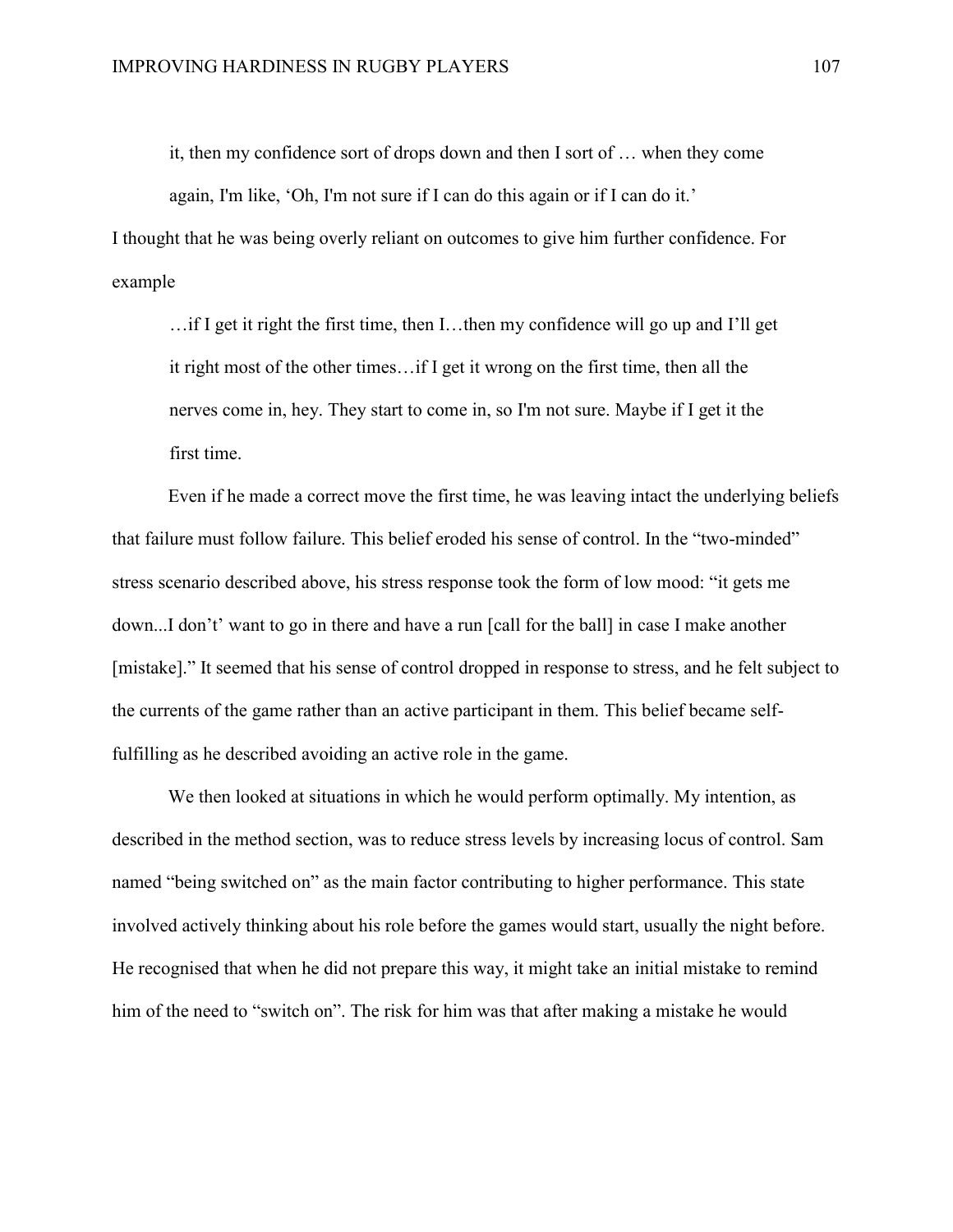experience self-doubt, under-appraising his coping resources and experiencing the self-doubting cognitions.

He described other parts of his positive preparation. In the changing rooms before the game he would mentally image his role, primarily in external visual and emotional domains (see Morris, Spittle, & Watt, 2005), especially the first opportunities to run with the ball. This preparation would help him let go of the lurking self-doubt and "get focused". It served to remind him of the positive actions he could take to cope with on-field challenges. I reinforced to him the benefits of mental imagery in performance. In doing so I felt comfortable returning to the more comfortable sport psychology cannon featured in my formal training (Andersen, 2000b). For Sam, the imagery also engendered a more positive mood in which he was less likely to experience the withdrawal described in several instances above.

We then discussed the possibility of building on this imagery strategy by devising a positive mental image that could be evoked during games to assist with refocusing attention when it would lapse. He agreed that such a strategy would be useful, describing how his concentration would wane under fatigue. Again, comments from other players were instrumental in switching his attention back to the job in hand. He described this as "waking up". With regard to hardiness, his Commitment lapsed under pressure. As his focus would lapse thoughts such as "I don't need to do this" would creep in to his mind. He would then start to prioritise avoiding mistakes or preserving energy, and other goals of performing in the game or helping team mates would recede into the background. Furthermore, with fatigue, he was more likely to drift away from focusing on the game into thinking ahead to what might happen in the rest of the game: "...and then I just get more tired, hey, thinking of the time [remaining until the final whistle]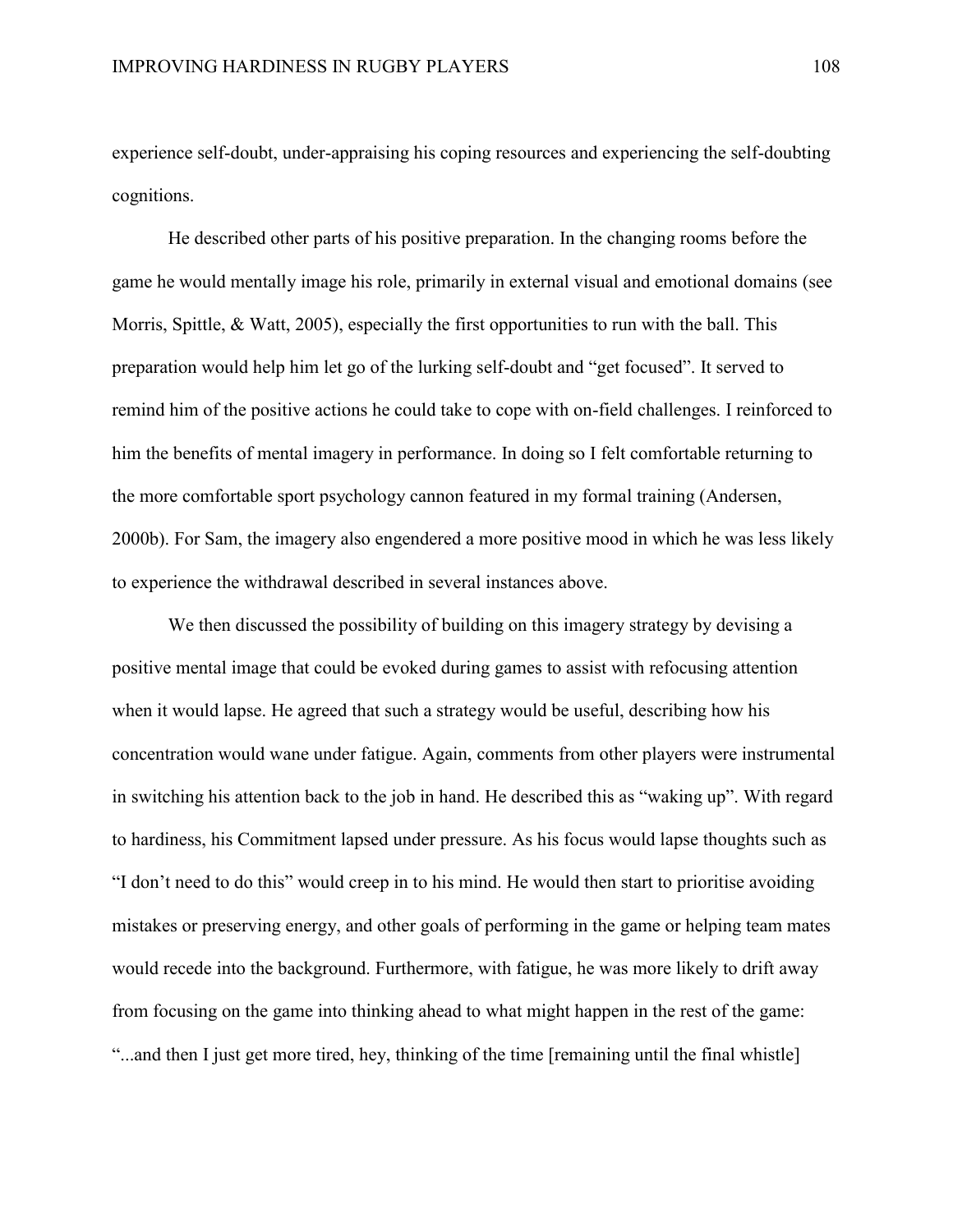instead of not worrying about it." I asked Sam about alternative strategies he could implement at those times. He suggested: "probably just focusing on what's happening at that time. And just take it bit by bit." He continued, returning the conversations to the training environment as he explained his experience, describing how his mood interacted with his effort levels in the session. As he became more tired, mood would drop and Commitment would wane. Sam then provided an insight into the interaction between his mood and his perceptions of coping ability. He spoke about a session just before a flight interstate to spend the weekend with his family. Despite the gruelling training demands, his enthusiasm about the imminent return to his family allowed him to tolerate the discomfort and enjoy the training session. Mood decrements and avoidance did not feature as a response to either mistakes or fatigue. This example stood in contrast to other sessions in which he apparently felt that there was little for him to look forward to. Looking back on the intervention I felt that he was describing an important nexus between his worry and the social environment. His stress response changed when he felt more connected to people who cared for him.

An exploration of how he felt in his life in the new city was not on my agenda for the session, and so we left this avenue unexplored, returning to discussing the training sessions when he felt greater enthusiasm. In retrospect I missed an opportunity to discuss a theme that was potentially underpinning the low Commitment states. He was still a teenager away from his family for the first time, in a highly demanding performance environment. He would speak to me later in the season about his connection to family, which in later years of his career he would cite in the media as a main reason for him leaving this team and returning to play closer to his home.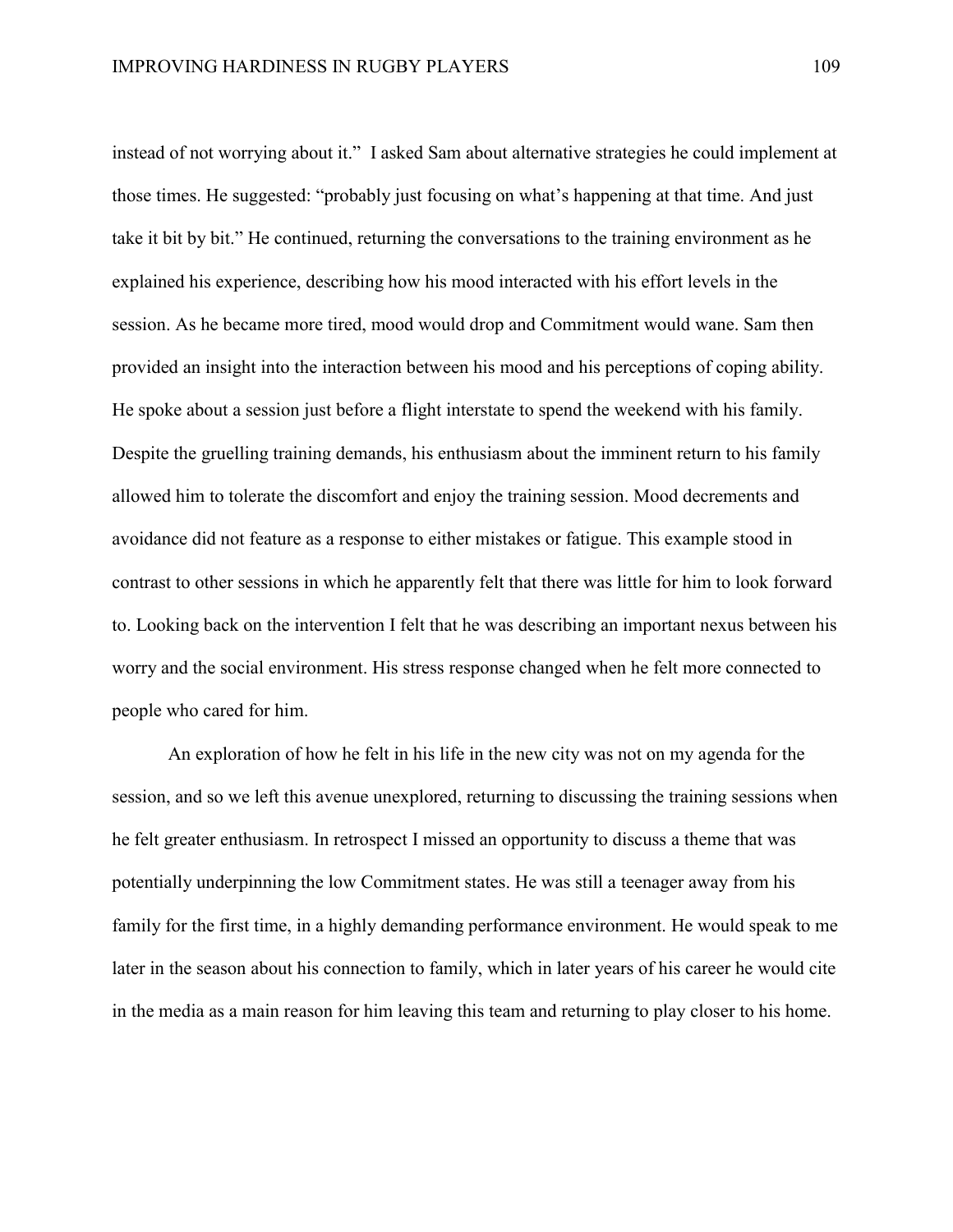As we returned to sport, he described the peak of his nerves occurring before physical conditioning sessions, rather than games. There was a fear of impending physical and mental discomfort, as well as a fear of failing to meet the required standard in front of his team mates. Nonetheless he added that he was comfortable with this fear, and recognised that this fear was at least preferable to becoming highly anxious before games. He described how the thoughts arrive: "We're going to get smashed up...so I don't want this, I want to get it over and done with." There appeared an interaction between Control and Commitment. In feeling helpless to avoid a feared scenario, he started to hope for a way out, this disengagement characterising low Commitment (Maddi, 2006). At this point, he lost faith in his ability to complete the training session, despite the weight of evidence available to the contrary (his personal experience). As he continued, I felt that his awareness of his mental states was increasing. Sam described how "I seem to react a bit slower because my mind's maybe still nervous...and I react real slow." He added that the same process was playing out in games in the defensive situation, continuing:

Like, when I'm not nervous, I…you know, I'm really, like, quick and that, real quick to react. And that's…in the games, I'm not nervous at all. I only get nervous when I make a mistake or something.

As we explored this difference, it emerged that the physical sensations he experienced were largely the same in games and conditioning sessions. The difference lay in interpretation: in training when he felt "shaky" in his legs he would "always think about it" whereas in games "I try not to think about it or else it will put me off."

I then moved the session to a discussion of alternative interpretations of the training stressor. Sam complied by suggesting other thoughts that he could hold in mind that would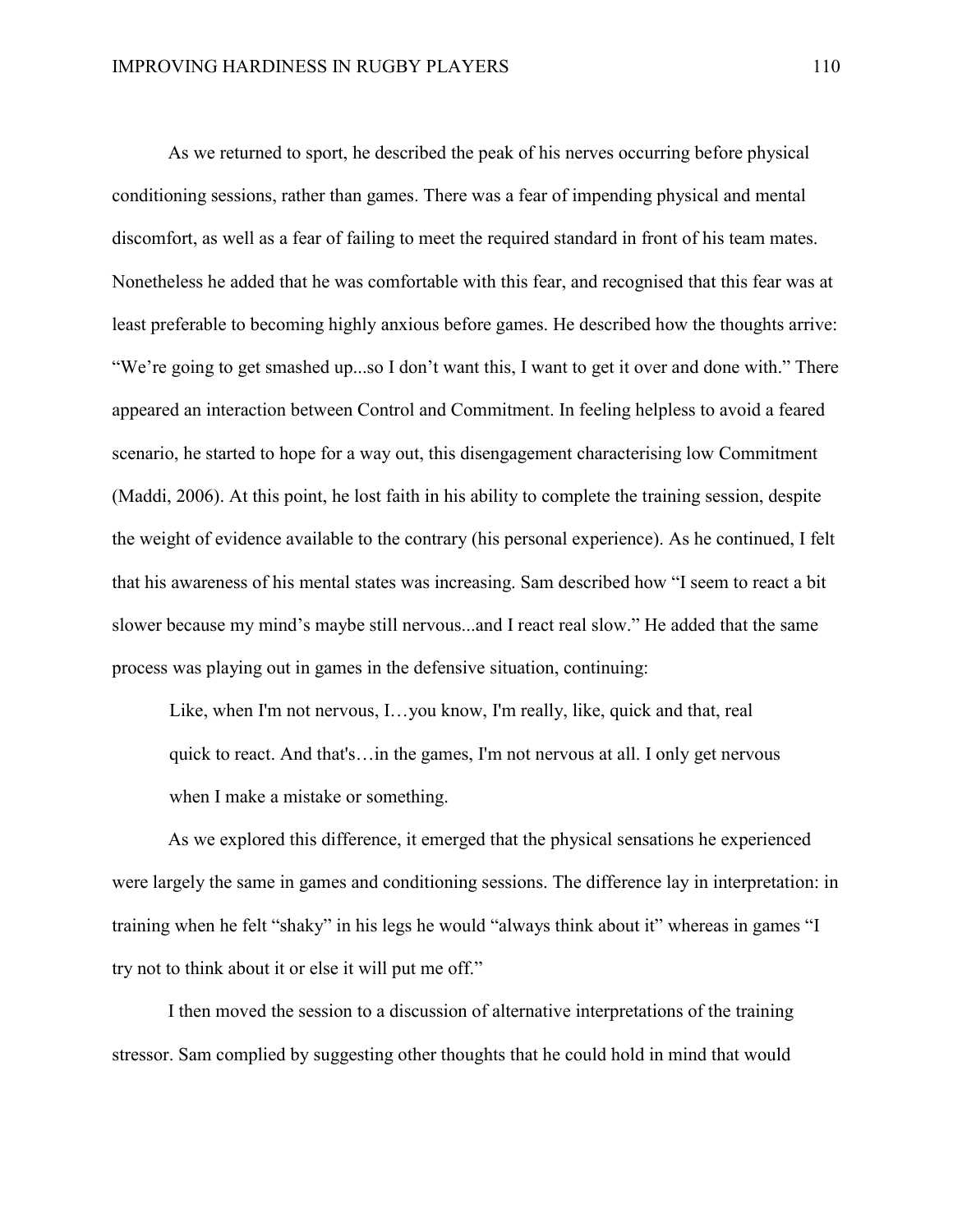increase his sense of Control, Challenge, and Commitment. He started with Commitment: "if it hurts then just try to push yourself because...that's what will happen in the game and that, so yeah, try and be positive." We finish up the session with Sam telling me once again that he listens to music in the changing rooms before games so as not to worry about the nerves, despite their occasional presence,providing a controllable response to the nerves of anticipation.

#### **Session 3**

The next session was held after Sam had been playing regularly in the first team, and was being talked about within the club and the media as a possibility for selection at representative level, at an unusually early stage in his playing career. The first challenge that he raised was ignoring the hyperbole being used to describe him, "just play and not think about it...trying to focus on here and now." He disclosed that when he thought about how he was playing, he began to think he had to try to "play good to make the [representative] side…but I think about it…it puts too much pressure on me and makes me feel no good."

He reminded me that he was using thinking as a positive strategy, but just a simple "thinking about what I have to do" just before a game. He went on to describe that there was a sense of threat present to him, the idea of not playing well, but that as it arose he would refocus on what he could control, or at least influence, in the coming game. He experienced the nerves, but to him it felt like a "buzz, really excited, great fun." He had started to develop a routine for pre-game preparation, except for one occasion when he forgot his music and ended up just "walking around, not talking to anyone, frustrated" and then it was not until the second half of the game that he felt he was involved. As part of his routine, he used mental imagery to recall past good performances, and also to imagine opportunities for getting involved early in the game.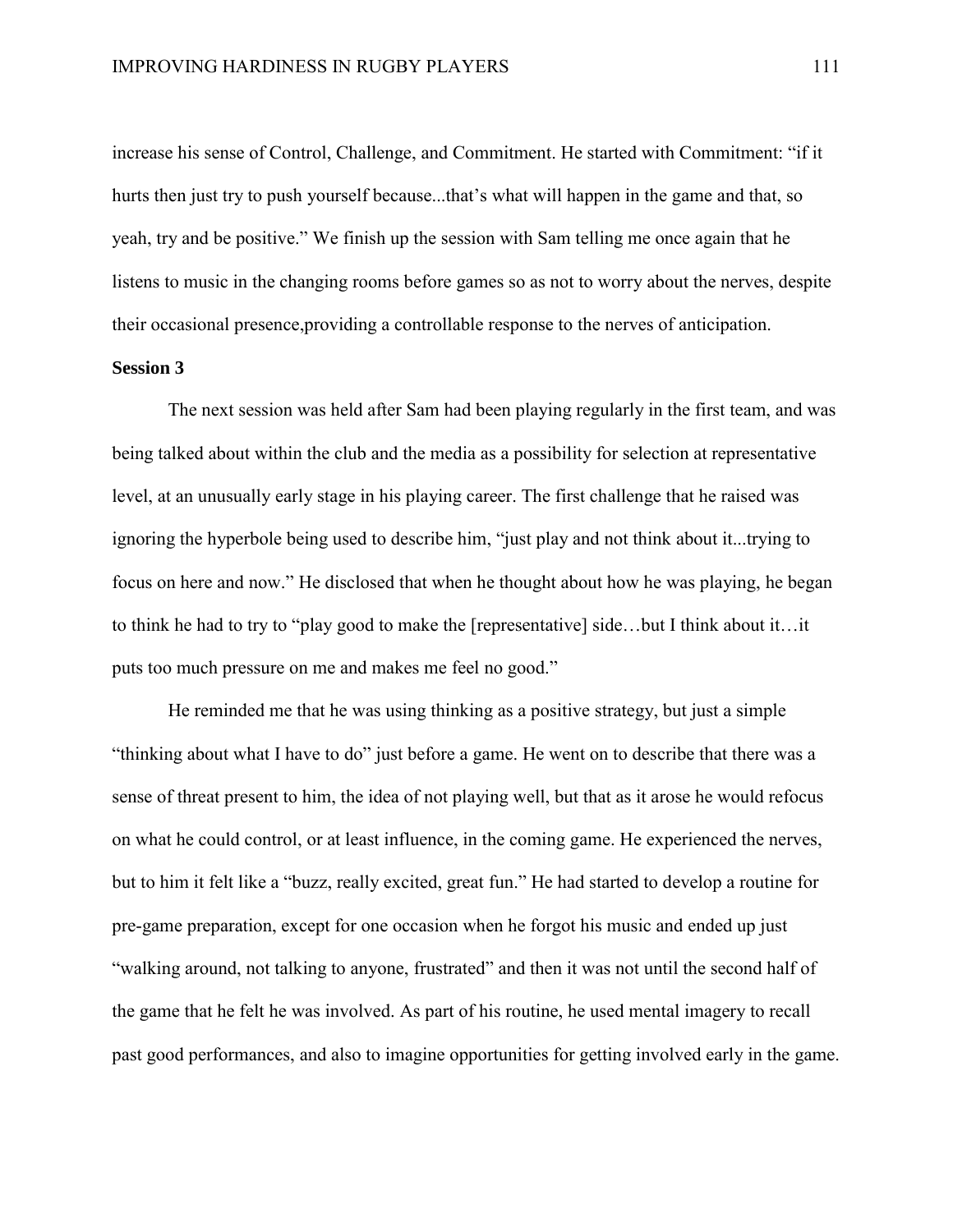He described how the stress he felt early on in the game had on occasion built to a debilitating point, not being "able to take a run" early in the game. The more he stayed out of the game, the more he became "nervous" and the more the self-doubting mindset developed. In this state he would feel reticent about calling for the ball. As we discussed possible performance enhancing strategies, he shied away from cognitive reframing, or actively disputing the negative thoughts. Instead we focused on setting a clear goal, to call for the ball even when tired as a way of keeping involvement in the game. In doing so he would be working in the face of the stress response to reduce his own performance anxiety. In a casual conversation in passing the following week he told me that this approach was reinforced in the coach's talk to the team five minutes before running onto the field. The coach would review the game plan and the key behaviours required to meet the team goals for the week. Sam's behavioural strategy was explicitly reinforced by the coach.

Sam reported that his sense of control would often wax and wane with events on the field: "[Sometimes] I think maybe I can score a couple more tries here, maybe a couple of opportunities will come…[but] when I'm not involved I get put off and start not focusing."

His sense of control would diminish with less involvement in the game, and with it his mood and apparent commitment. We discussed ways in which to cultivate greater control, by identifying additional opportunities for getting involved in the game, as well as exploring and disputing the reasons for not getting involved. In the safety of the consulting room, there was no doubt voiced about his ability to affect the game positively if he did increase his involvement. During the game however, a different mindset could arise: "'cause I'm new to the side, don't want to be coming in there and telling everyone that it's my run, it's my run...I'm too scared or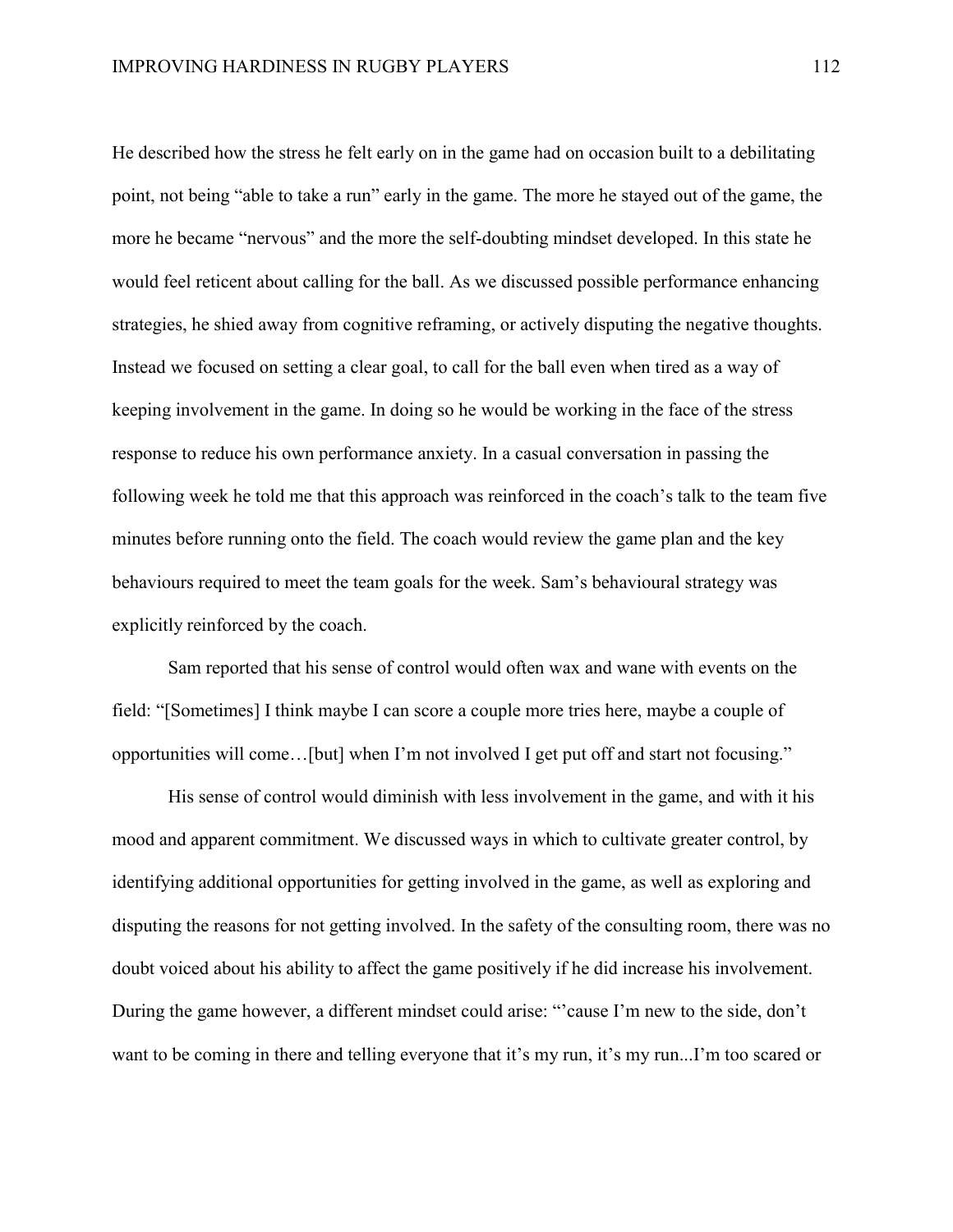nervous to tell him, so I don't get it [the ball]." When we tested this belief against observed experience we found that when he did ask for the ball, actually "they never get angry or anything so it's been good eh."

The initial or automatic response was to doubt his ability when faced with the performance demands of the situation, and to hold others' abilities in higher regard than his own. In a hardiness sense, the intensity of the game situation was being interpreted as a threat rather than a challenge to grow. Instead of disputing these beliefs or coming up with alternative cognitive evaluations of the situation, again Sam proposed a different course, and one that he had already employed to positive effect simply acting without getting involved with the thoughts. He described to me how he had been trying to apply the cognitive strategies we had previously discussed: reminding himself to "switch on and get involved" when the self-doubting emerged during times of high fatigue, but that it was not as simple as replacing a negative thought with a positive one: "I've been saying it in my head, I still have to get involved. Sometimes I say to myself I got to get involved but I don't." I was conscious that there must be some other condition required in order to allow the self-talk to work. Given this variation, there must have been some other mental factor, aside from just the thinking pattern, that was necessary to allow a cognitive intervention to work in the heat of the game. He explained that at times of high fatigue his Commitment, the sense of personal meaning in the game, would decline: "when I'm tired I say push yourself, but I don't get involved eh, after the game I think about it, at the time I don't care about it I'm too tired eh." Sam confided that there were actually two trains of thought present: one "saying yeah but you should" and "a louder one saying na don't worry." We discussed the latter thought and found that it was really about saving energy to avoid the 'catastrophic'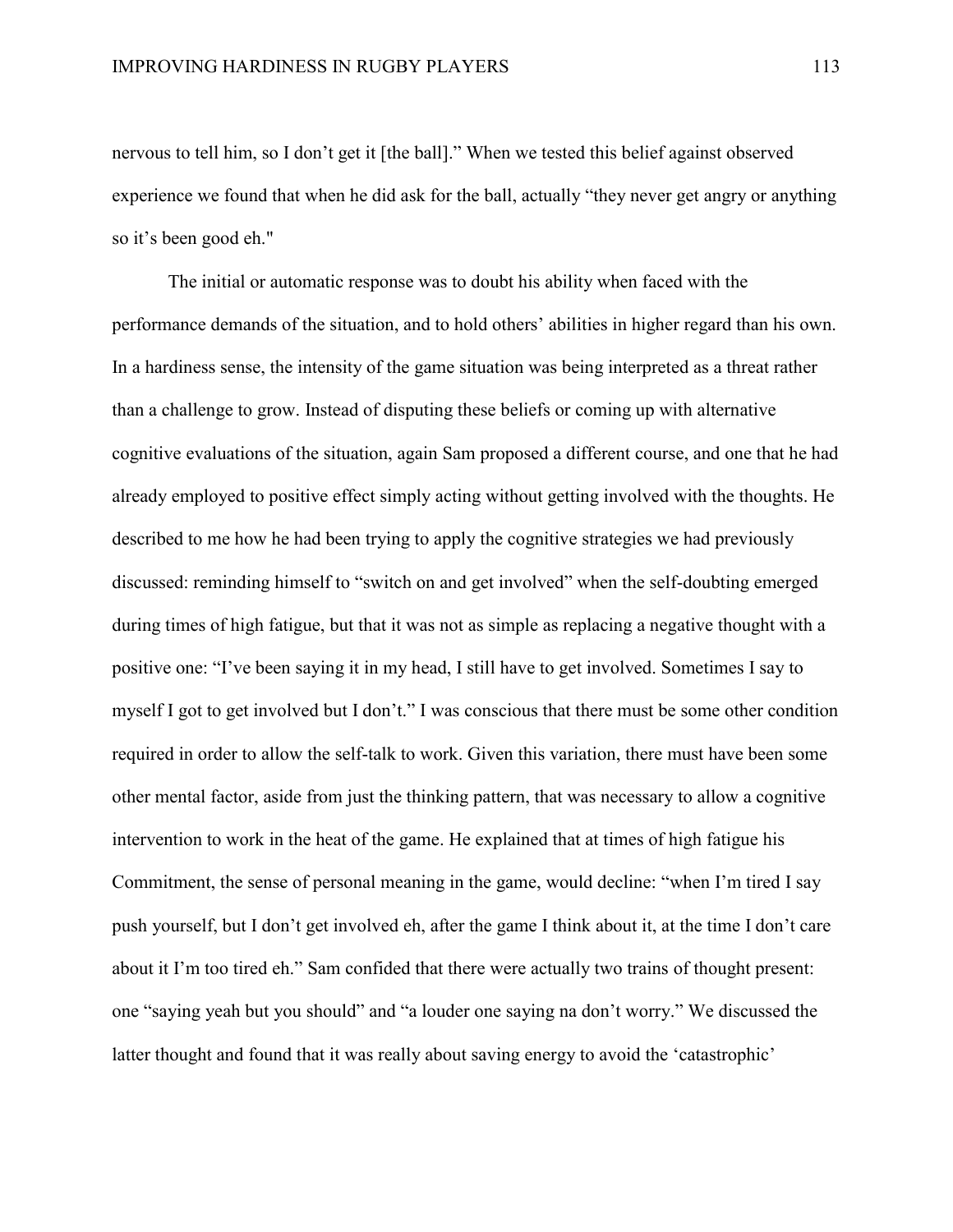situation of being totally exhausted before the conclusion of the game. He decided, with my encouragement, to risk a behavioural strategy independent of any thoughts at all: "how about just give it a go, jump in and have a run, and see how it feels after." I could not explain at the time how this type of "don't focus on the thoughts, do it anyway" approach would fit into the cognitive model of hardiness. This approach left the threat perceptions unchanged, moving directly to behaviour, but did seem to resonate with Maddi's description of hardiness as "existential courage" (Maddi, 2002, p. 6). Sam was not sure that he could do it, and failure still represented a threat, and the personal meaning was no higher than before. The perceived value of trying and potentially succeeding had increased though.

Next, Sam reinforced an important aspect of his mental game, in describing how the support of other people would allow him to step out of the low mood and negative self-talk. "When people speak to me I get pumped up, but yesterday [his teammate who usually encourages him] was too tired." We finished the session with the idea of talking to teammates away from training sessions to ask for their support when tired. We reiterated the strategy of direct engagement in the game despite the low mood and negative self-talk, rather than engaging directly with cognitive strategies. Sam seemed genuinely grateful for my support and said he was looking forward to seeing me again.

### **Session 4**

We started this session by debriefing the approaches discussed in the previous session. In place of the threat that he felt regarding dropping the ball, with support from his coaches he had adopted a behavioural strategy of practicing the threatening situation in training. He now felt more ready to take the ball in games. He also described how in games, support from other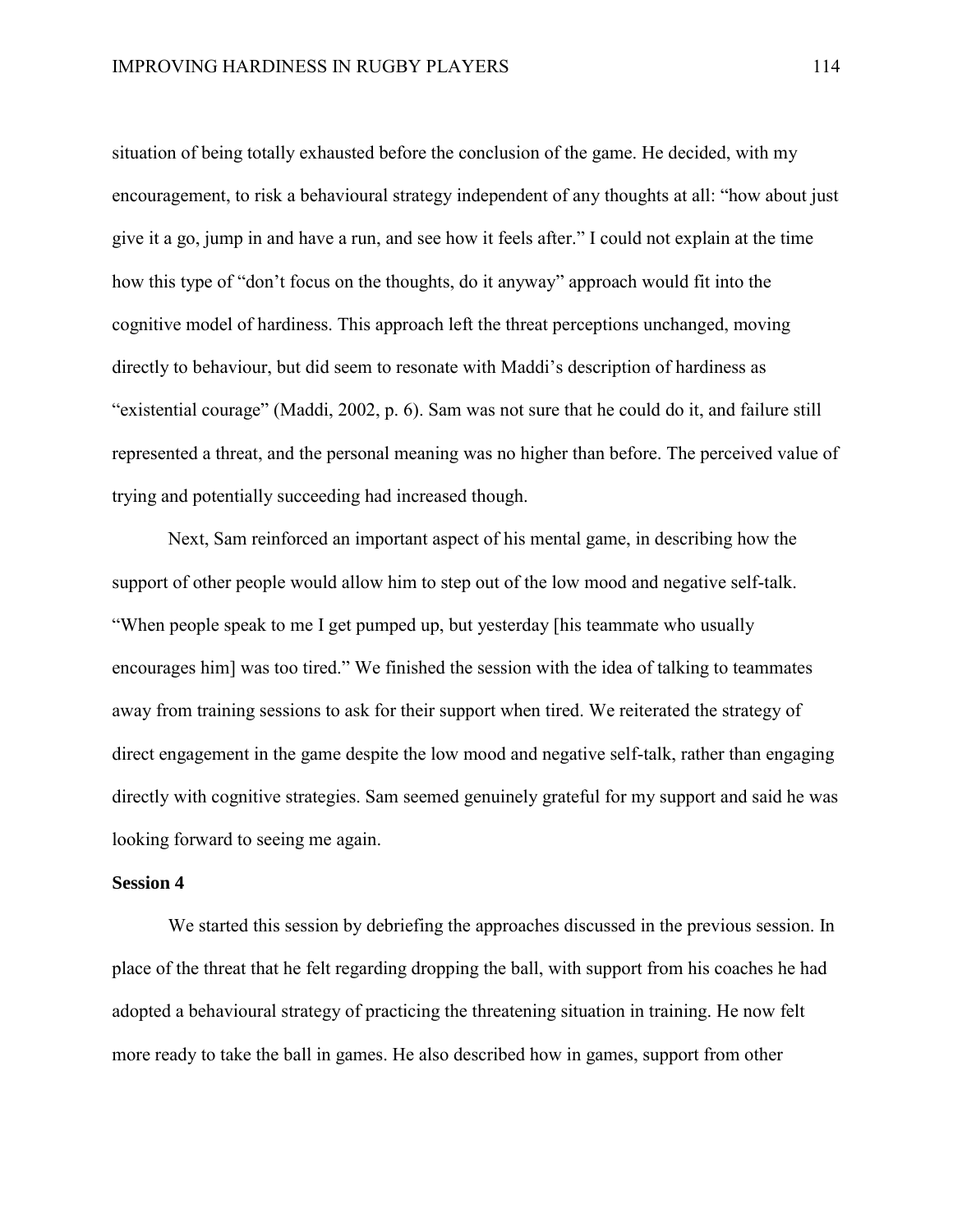players, as well as a sense of shared experience ("everyone was tired") helped him to remain active in the face of the fatigue-related threat. He elaborated on the training protocol, in which he would call for the ball and take the role of the first-up ball carrier after a restart in the game. It was later apparent that the training had the effect of improving Sam's sense of control. He was developing a deeper faith in his own ability despite the emotions and thoughts he would have out in the game-day arena. He described how in training the negative self-talk started "this is hard, I'm busted [totally fatigued]". But instead of disputing and otherwise cognitively intervening, he says: "so I just get on with it." He alternated his descriptions between game and training scenarios. He described his avoidance reaction when on his own: "this is too hard" whereas when he felt supported by others, the approach-type coping was more active. A pattern began to emerge, where the alternating states of mind can be summarised as "I can't do this", singular, versus "we can do this", collective.

He was telling me what I wanted to hear: that he was applying the cognitive strategies we were working on: "I tell myself get back quick, get up quick even when I'm tired." The support offered from his teammates again seemed to provide a scaffolding for his hardiness work. He again told me (now for the third time) that he was still having good days and bad days in training: days when he felt more motivated and days when he was feeling "flat" or "I don't really care." It was on these days that support from his teammates was energizing, but his apparent levels of Commitment would wax and wane in line with his mood. His performance and stress level in training both seemed to correlate with this change in Commitment as predicted in the hardiness literature. We moved off from this topic into discussing moment-by-moment performance anxiety in the game, missing another opportunity to understand why he felt these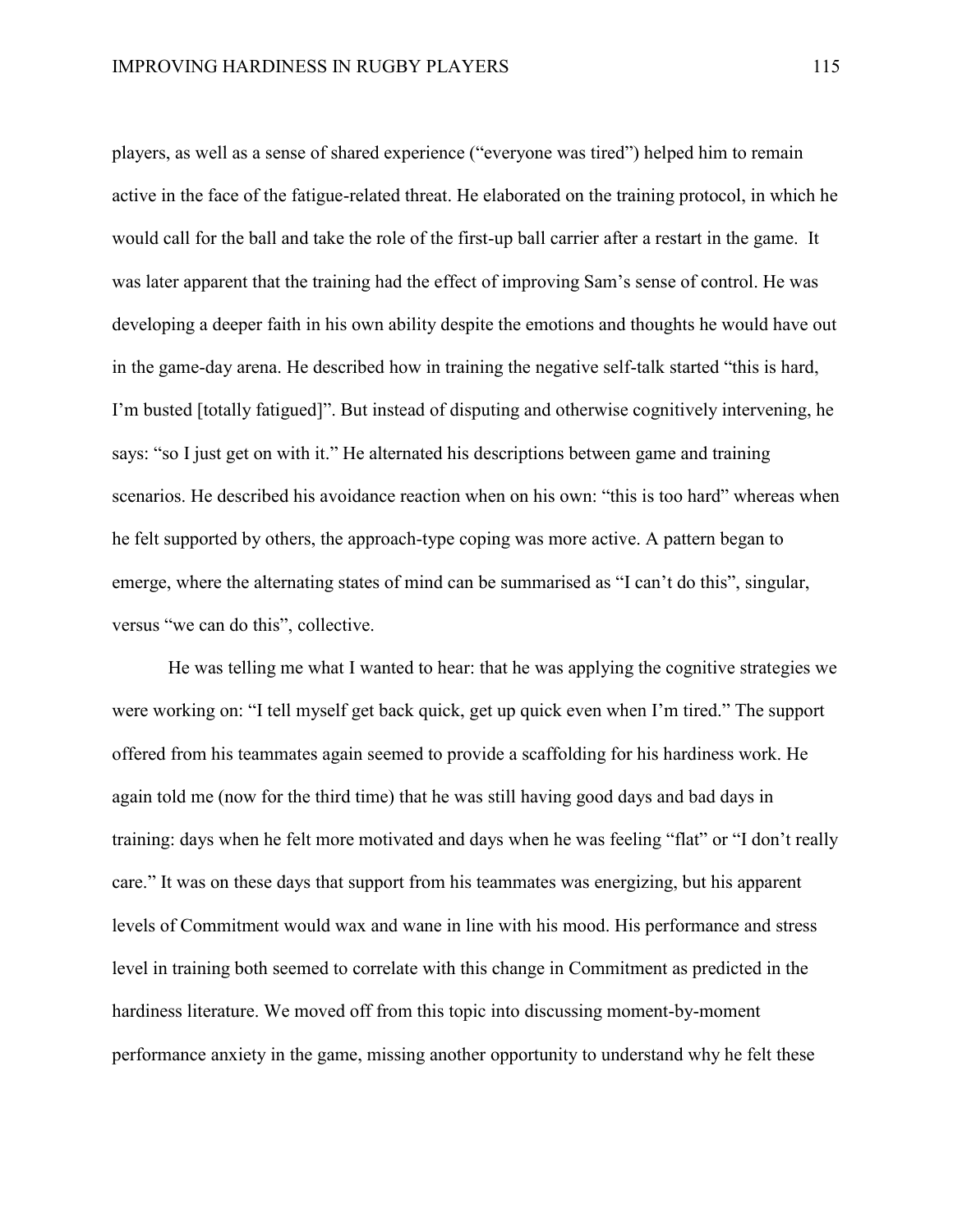"can't be bothered" feelings. These feelings would sometimes come up despite his having high Control, and a generally strong Commitment combined with the understanding that training represented an opportunity for growth and development. He seemed frustrated and disappointed that these feelings would arise at all, as they seemed to work against what he wanted for himself.

My agenda, though, was to explore the variability in effectiveness of his mental skills work that had been apparent in the previous session. I probed further: "When is it easiest to apply these mental strategies and when it is most difficult?" His answer again confounded my agenda: "…when I'm having a good day everything will start to flow a bit. When I'm positive it's easier to practice that mental stuff, otherwise I can't really be bothered."

All the best mental strategies would not work unless he applied them. I found myself wondering how he might find a way to stick to his motivations (or have his motivations stick to him) even when differing emotional states would come and go. On one day he would seem a highly committed individual, seen through the hardiness lens, on another he would seem flat and disengaged. While I was busy rethinking, Sam offered a way forward that seemed to work for him, an effective path divergent in method from our existing agenda.

He told me how he had been talking to a coach (the main sponsor of the work I was doing at the rugby club) about his feelings and thoughts during games and the focus of our work together. The coach had organised an extra training session for him to practice the specific scenarios he was struggling with during games. He described how the exercise helped him mentally to "just bust through to the other side." The focus in the session was on quickly positioning himself to call for the ball as first ball receiver, even when he was fatigued and the self-talk was telling him to rest. In a separate interaction, the coach had told me that Sam had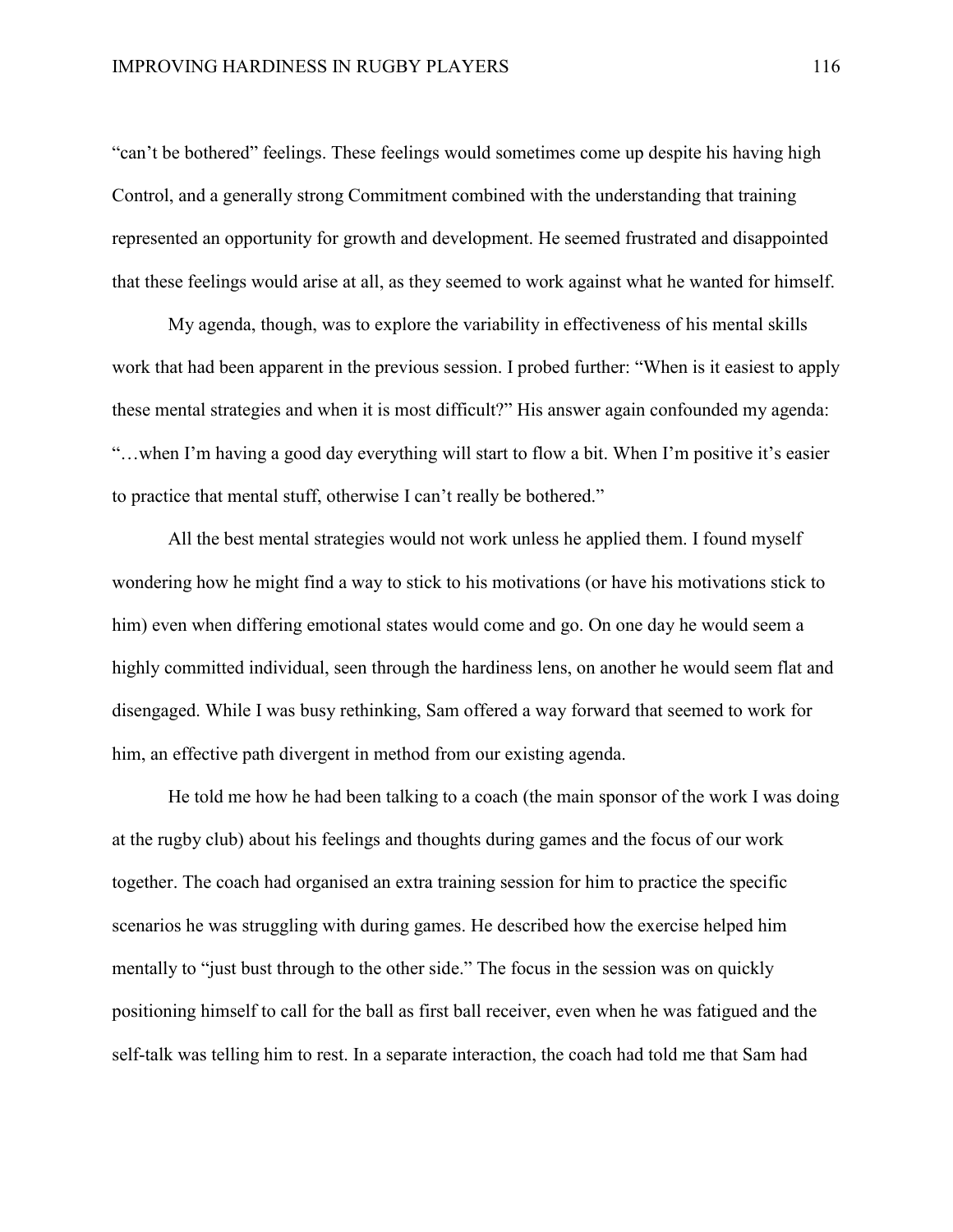shared with him that he was working with me on the fatigue stressor. The coach had told Sam not to worry about getting tired and dropping back (the outcome), and instead just to practice coping in training. There seemed to be some quality inherent in Sam's relationship with the coach that allowed him to actively practice and focus on a dreaded scenario, with this focus being anxiolytic rather than triggering additional feelings of dread. Sam's fear had been that people would see him struggling and that he would let down the team, but the coach refuted this fear. Sam told me "the drill helps me out heaps, eh!." He continued, describing how he was applying his mental and physical training in games. When the other players were talking to and encouraging him he was able to step outside the anxious "two-minded" mental state. This was another instance of support from other people—the coach and his own team-mates—helping make his stress more manageable. There was something about the nature of the support from other people that galvanised Sam to apply his mental strategies, apparently by increasing his Commitment and reducing the intensity of the threat perceptions, rather than making them disappear. In Sam's case, the underlying levels of personal meaning in the endeavour to be a professional footballer remained constant, but the felt meaning changed day by day, or even play by play in games. Connection to other people provided meaning and increased Commitment. The resulting approach afforded him the agility metaphorically to side-step the perceptions of threat rather than confront them head-on. Without cognitively engaging with the threat perceptions, he adopted a strategy of "pushing through" the fatigue with the coach's support. The outcome from the additional training, in hardiness terms, was that his sense of control had improved: "I know I can do it".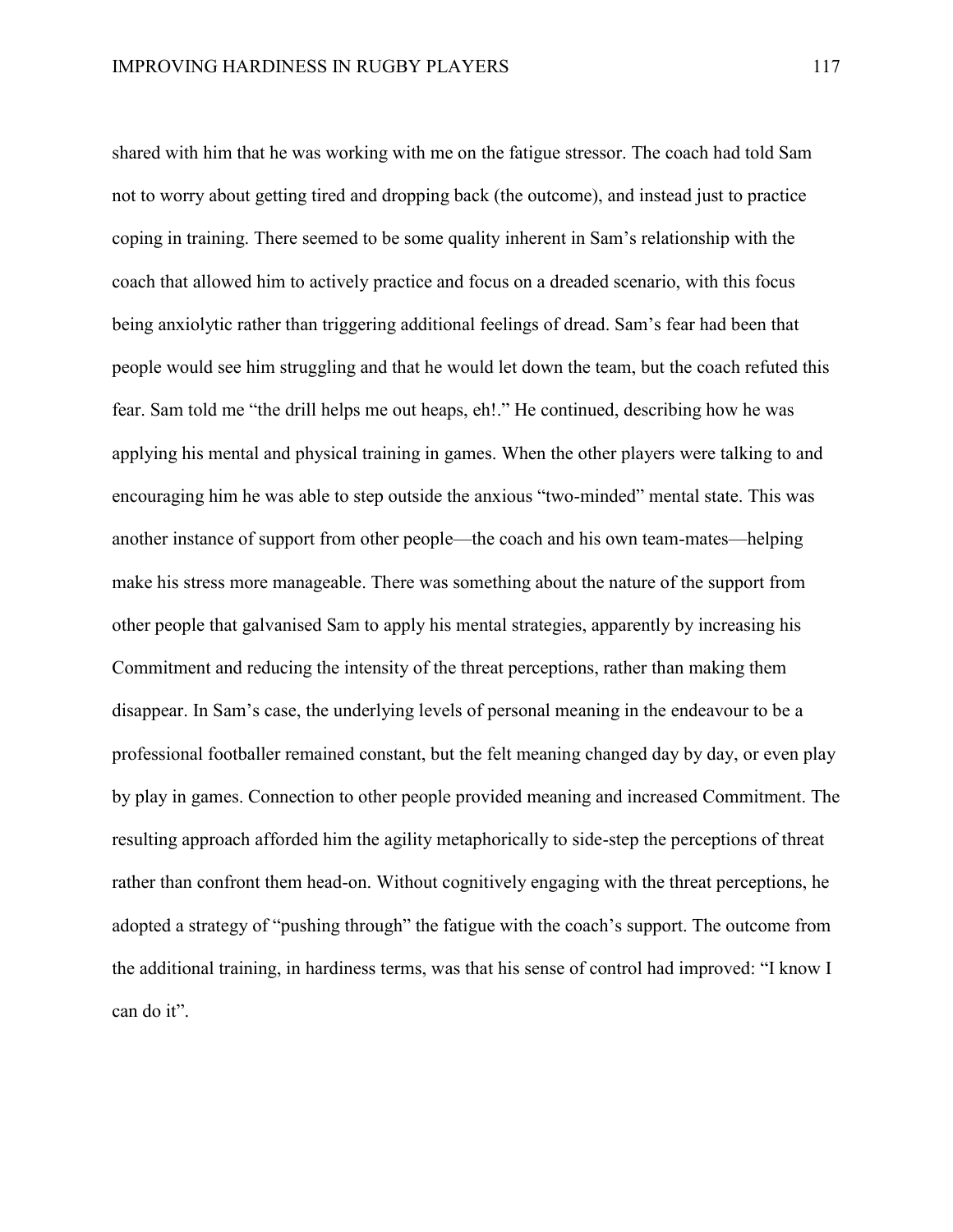Previously, I had thought that it if threat perceptions were adding to subjective stress, the perceptions must be changed towards an orientation of challenge (perceiving opportunities for growth) in order for the stress to be reduced. In transactional terms that would have meant cognitively reappraising the situation as non-threatening, so that stress could be reduced, and as a result, mitigating the stress-related performance decrements. In reality though, what we were finding was that Sam's sense of control could increase by leaving the stress just as it was, and getting into action, supported by other people, practising the feared scenario. An increased sense of control then arose. Rather than a reduction in stress dependent on believing: "I am effective in defence and my fitness is up to the task so now I don't feel anxiety", Sam was starting to think,

even if I think I can't do it, or even if I worry that I am going to drop the ball, or even if I think my stamina is going to catastrophically fail, I can still get involved in the game and get in a position to make a tackle…and I have the coach's support.

Taking that step of faith, supported by the people around him, was allowing him to reduce the subjective levels of distress.

I was aware of a number of options for us to explore next, but refrained from offering up my own agenda, and I asked Sam where he wanted to go next. He quickly identified his mental game in defence as an area requiring work. He admitted that when it came to defending, "I say in my head, ah we have to defend again! I want to avoid that…that time where I thought negative. Bugger we have to defend again!" To check my understanding, and to normalise his experience I told him about another key attacking player in the team who had experienced a similar attitude to defence because he regularly received great positive reinforcement in the media and from coaching staff for his attacking game. Sam strongly confirmed that he was experiencing the same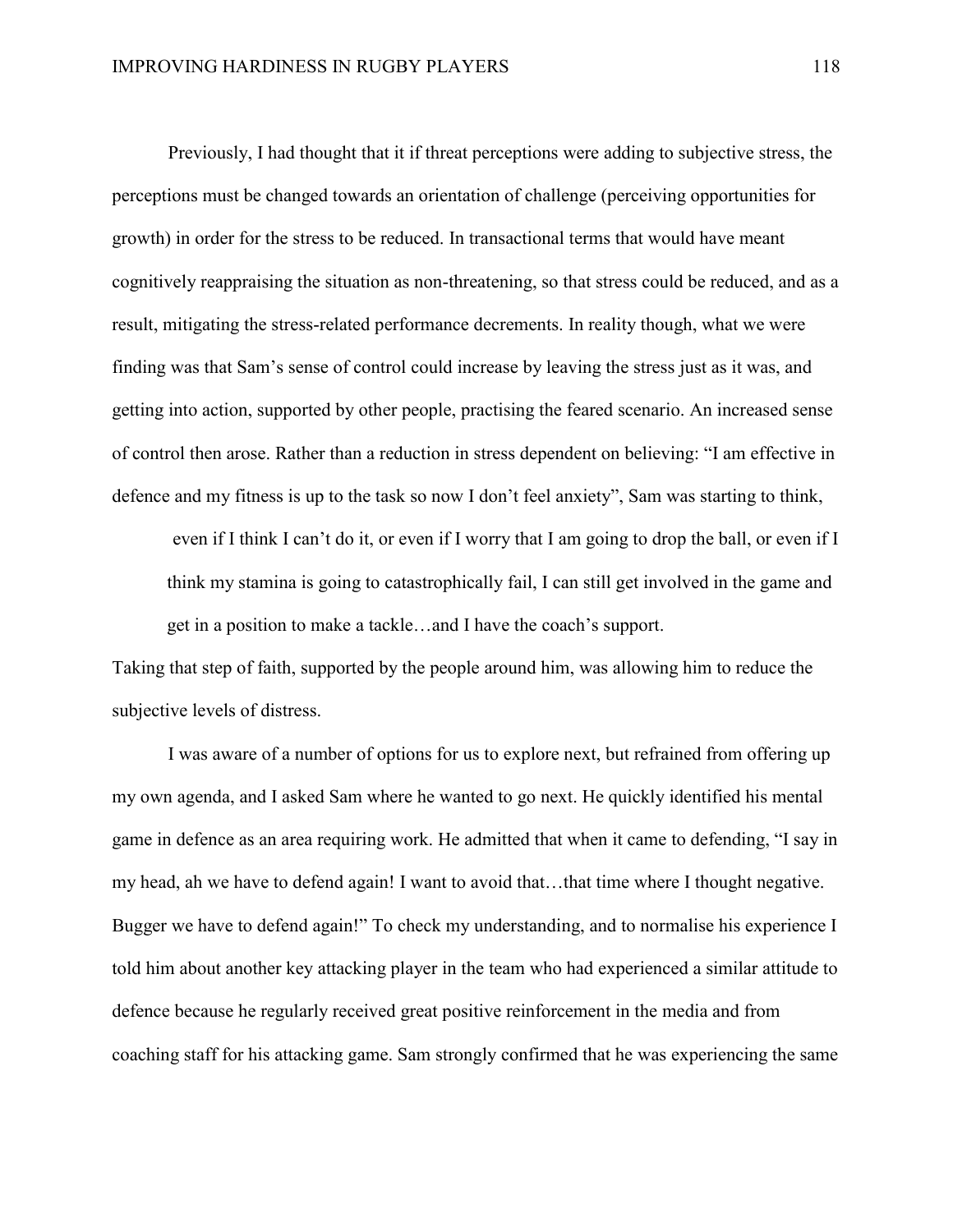thing: "Yeah! That's how I see myself in a game! I'm an attacker, so when we start to defend, I think, ah we have to defend again."

He confirmed that his attacking ability had been recognised and rewarded, and he had started to feel secure now in that role, looking for opportunities to attack. We did not explore explicitly which aspect of Sam's functioning felt threatened in that situation, but it seemed to be related to a sense of shame, related to other peoples' expectations of him. Similarly to the previous session, his secondary appraisal was that his coping ability was insufficient to meet all the possible demands of the situation, resulting in subjective stress. The stress response involved a greater subjective awareness of possible errors, with concerns about "not getting too wide" or "not getting wide enough". This avoidant orientation was accompanied by momentary hesitation, resulting in a negative performance outcome. We started to work on reattributing the defensive situation as a challenge, and imbuing it with greater personal meaning. As we explored this theme he agreed: "yeah so I think if I work on my defensive game, then I'll be more balanced as a player." We committed to finding opportunities in defence for learning and also for supporting the rest of the team, "doing his part" for the other players. I invited him to talk about the criteria for playing well in his position. He obliged by seeing an opportunity in defence to make tackles and therefore stop the opposition's advance down the field as early as possible, thus setting his own team up for more attacking opportunities, and so "[getting] involved early". My aim was to help him find a sense of opportunity in the tackling scenario rather than just identifying the obvious threats. Whereas previously he had seen "getting involved [in the game]" as taking offensive runs he was now coming to see it as including active defence. When questioned about his goals for the next game in he started to identify more aspects of his game that were under his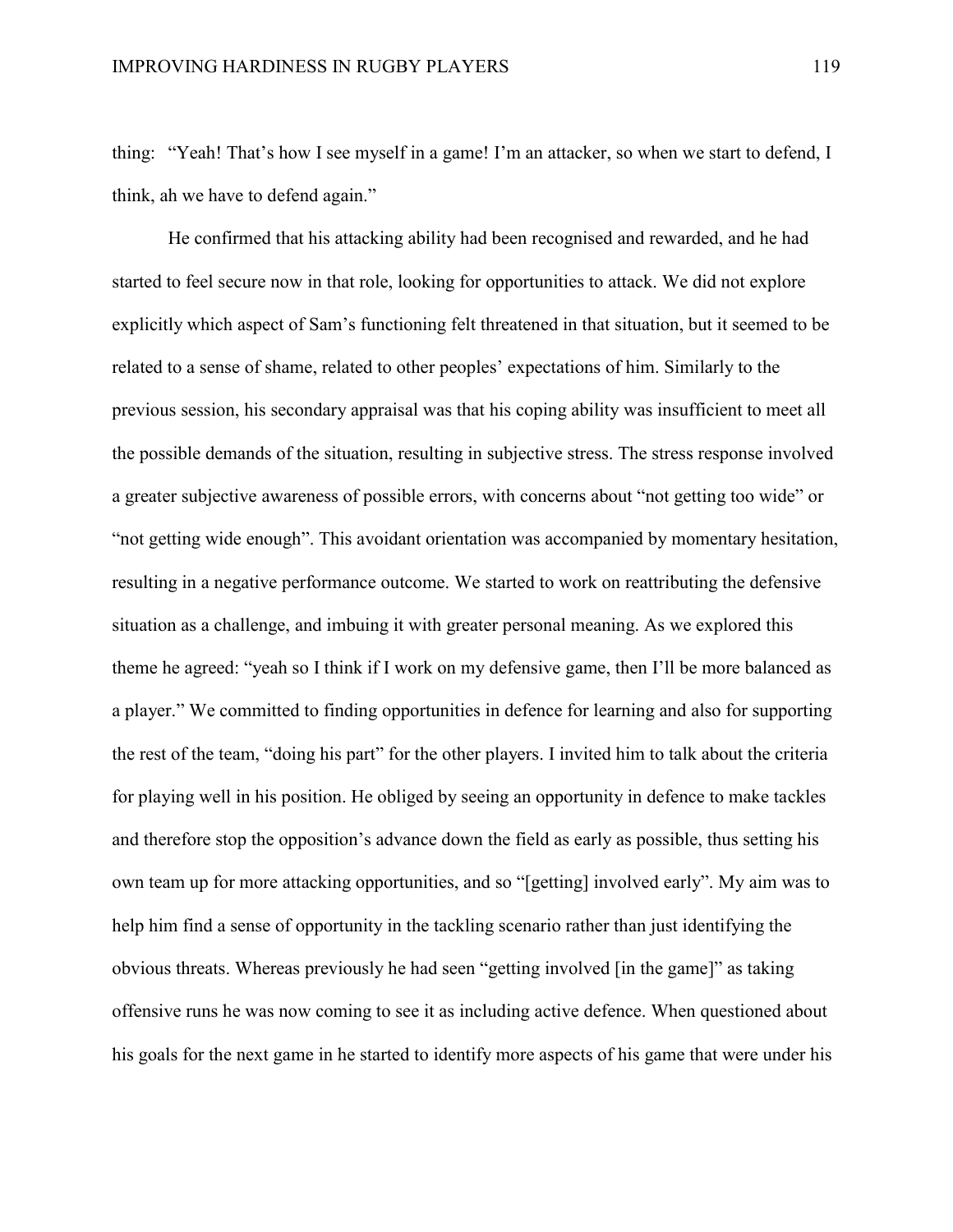control. He mentioned "getting up on the line and defending", and became more animated and enthusiastic. I felt that cultivating this 'approach-focused' frame of mind would have him both perform better and subjectively enjoy the experience of defence more.

Sam told me that the coaches thought that he had potential to get involved more during games. As we started to discuss opportunities for influencing the game further, I felt some resistance from Sam: "Getting involved is not as easy as it sounds…sometimes I want to go there but I can't!" So instead of pushing him I decided to invoke an imaginary scenario, by asking him to picture how things would be in two years' time, with more experience and perhaps more confidence. He told me about how other more experienced players would call for the ball at different times. We explored the ways and opportunities to take the ball in this manner. He said at one point "[I] see [a senior player] and all that, they go to the short side [redirect the play away from the opposition's main defensive line], I think maybe I can do that too. But when it comes, I'm not confident enough." The situation he feared was calling for the ball but then dropping it or losing it in contact with the opposition. In this case, his perceptions of threat rather than opportunity were attenuating performance. We talked about what actually happened when the ball was dropped by the more senior players. He told me about simple ways in which the team responded. By identifying specific opportunities to call for the ball at less risky times of the game, and exploring the real, rather than imagined consequences of his mistakes, my agenda was to decatastrophise the situation. The aim was to reduce threat perceptions and to start turning to challenge-type perceptions in order to reduce stress and improve performance. As we reflected on the 'most likely' reaction by teammates if he dropped the ball, based on evidence observed in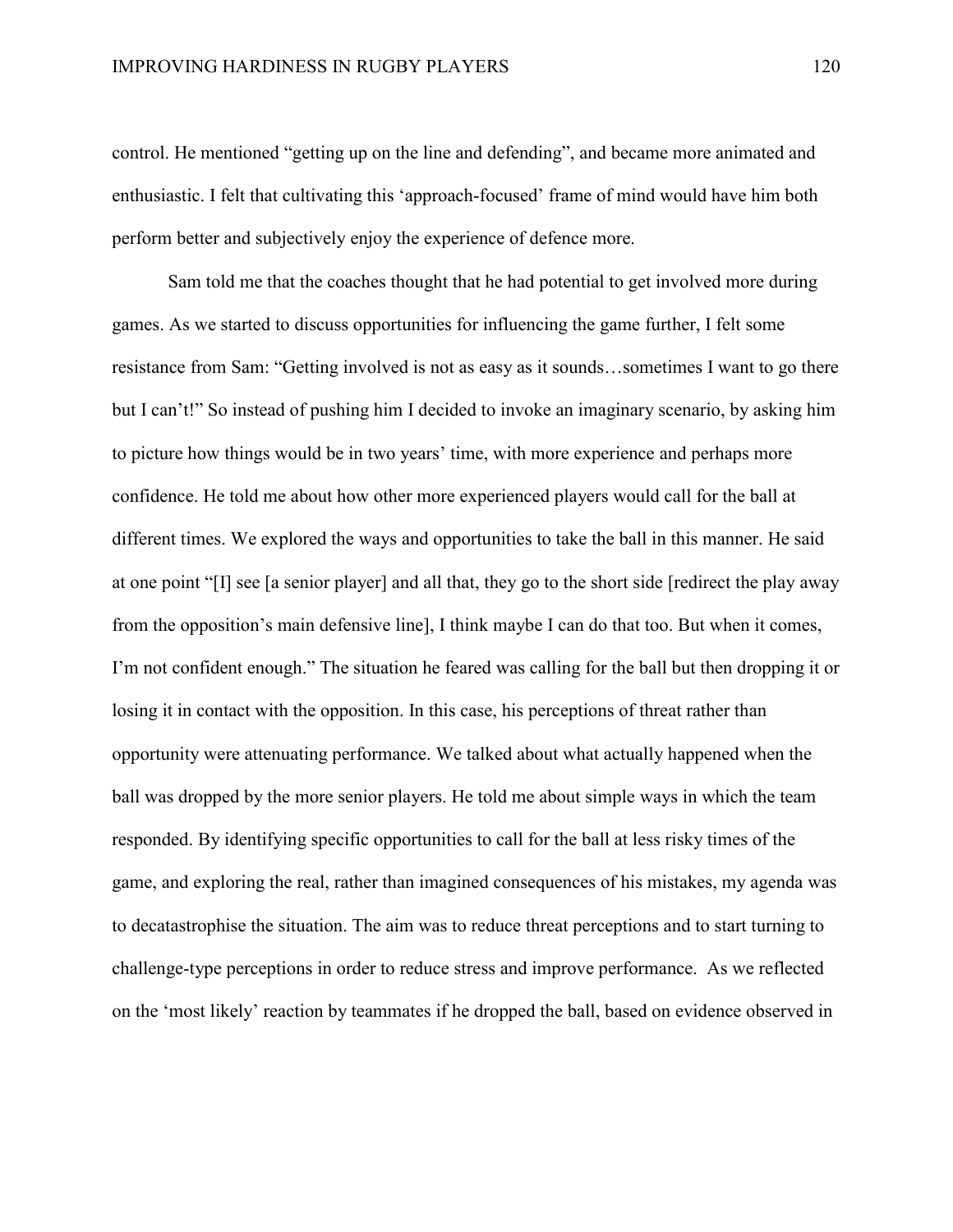games, I found myself feeling content that we had exposed the irrational nature of the beliefs that held him back.

#### **Session 5**

Directly after the initial greetings, Sam sat down, looking concerned. I asked him how games were going and he started immediately with a fear:

I'm worried about losing the ball, in tackles, I don't think I'm running as strongly. Half way through the season I started to fear losing the ball in tackles. I don't think I'm running as strong. Back in round 8 I dropped a ball. I reckon I've lost confidence in my hands.

Exploring this further he identified how, after our last session, things had improved for a number of games, but that again:

I'm receiving the ball on my chest instead of out in front, and keeping it close to my body so I don't knock it on. But I can't run as strong or step with the ball close to my body.

Self-doubting thoughts had come back into his experience, correlating with a lower sense of control. His actual ability to catch the ball was unlikely to have diminished but his perceptions of control were resulting in avoidance. We again talked through possible outcomes if the feared situation (dropping the ball) came to pass, he initially mentioned "teammates won't want to give me the ball". We found that perhaps the reason he did not receive the ball was because he had removed himself from further opportunities, rather than due to judgments by teammates. "I'd lose confidence" was the assumed outcome of dropping the ball. At this point his face and posture, usually open and relaxed, took on an anxious expression and he shifted awkwardly in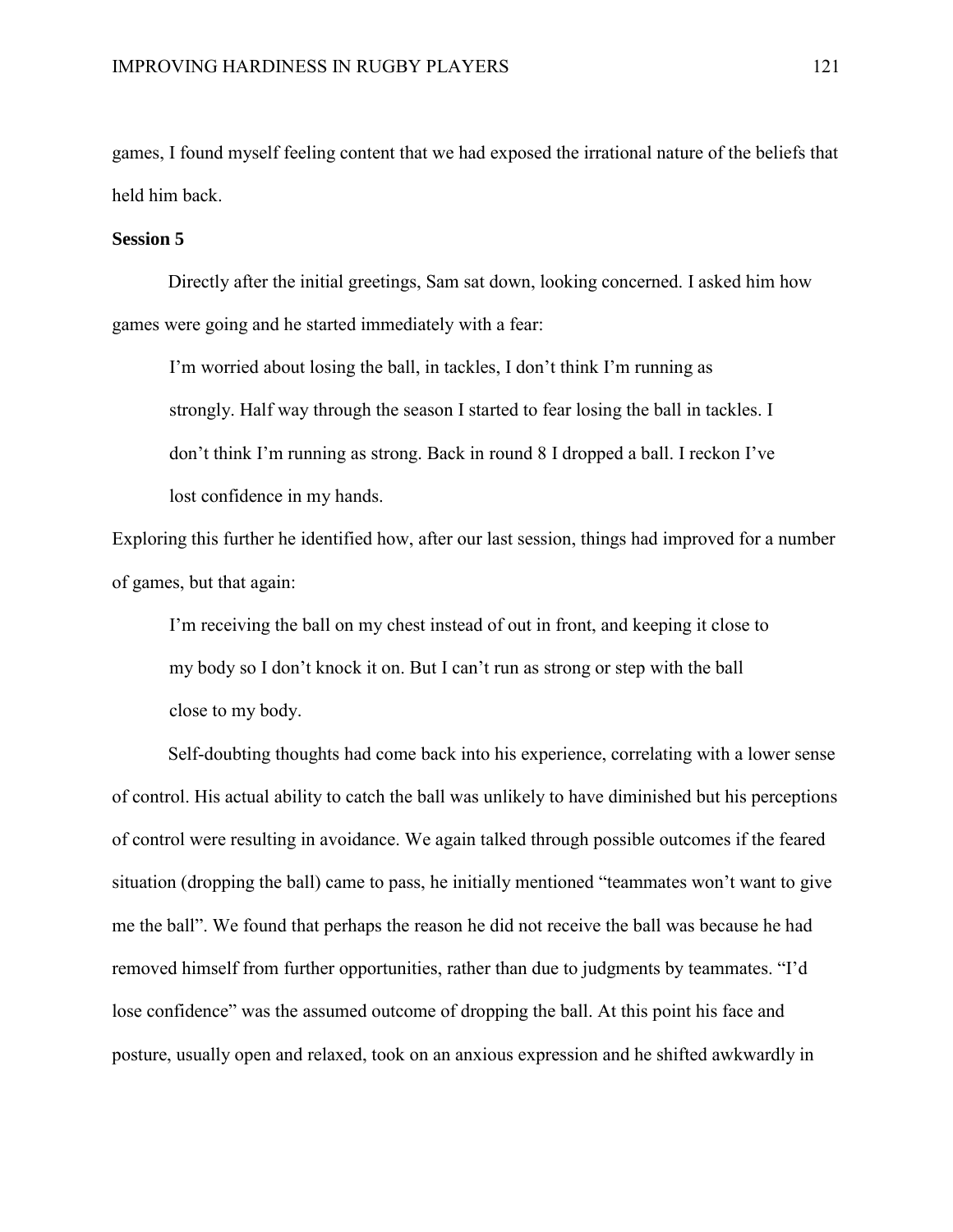his chair. Part of the threat he was defending himself against was the feeling of a loss of confidence, and the feeling of shame in front of his teammates. His expression and posture when he talked about the loss of confidence seemed similar to when he had described the "can't be bothered" feelings experienced in response to training or game fatigue, in earlier sessions.

I considered ways forward from there. Given that we had already used behavioural rather than cognitive techniques successfully to repudiate the negative thoughts when training to cope with the fatigue stressor, I decided to take this road again. I felt that despite our best efforts to dispute 'threat' perceptions occurring during games, his greatest gains in hardiness had come by "getting involved". He had followed this course of action despite his maladaptive cognitions rather than by getting rid of them first, or by changing his primary appraisal into something more adaptive.

I avoided working back through the many possible reasons to engage and seek out the ball. Instead, I moved to talking to him about how he could use the training environment to prepare for the feared scenario of dropping the ball. I agreed with him that dropping the ball might be inevitable when playing close to one's limits of ability, and that this would compromise the performance of the team.

In contrast to Sam's stressed demeanour, I related this to him in a relaxed manner, and did my best to project my feeling that an error would just be a normal part of the ebb and flow of professional football, rather than representing, as Sam clearly felt, some threat to his functioning. As I related this in my own way, Sam appeared to relax and sit back in his chair, saying "I suppose so eh!" with a laugh. It seemed that he was feeling differently about the situation compared to a few minutes before. We discussed how we could simply work the scenario back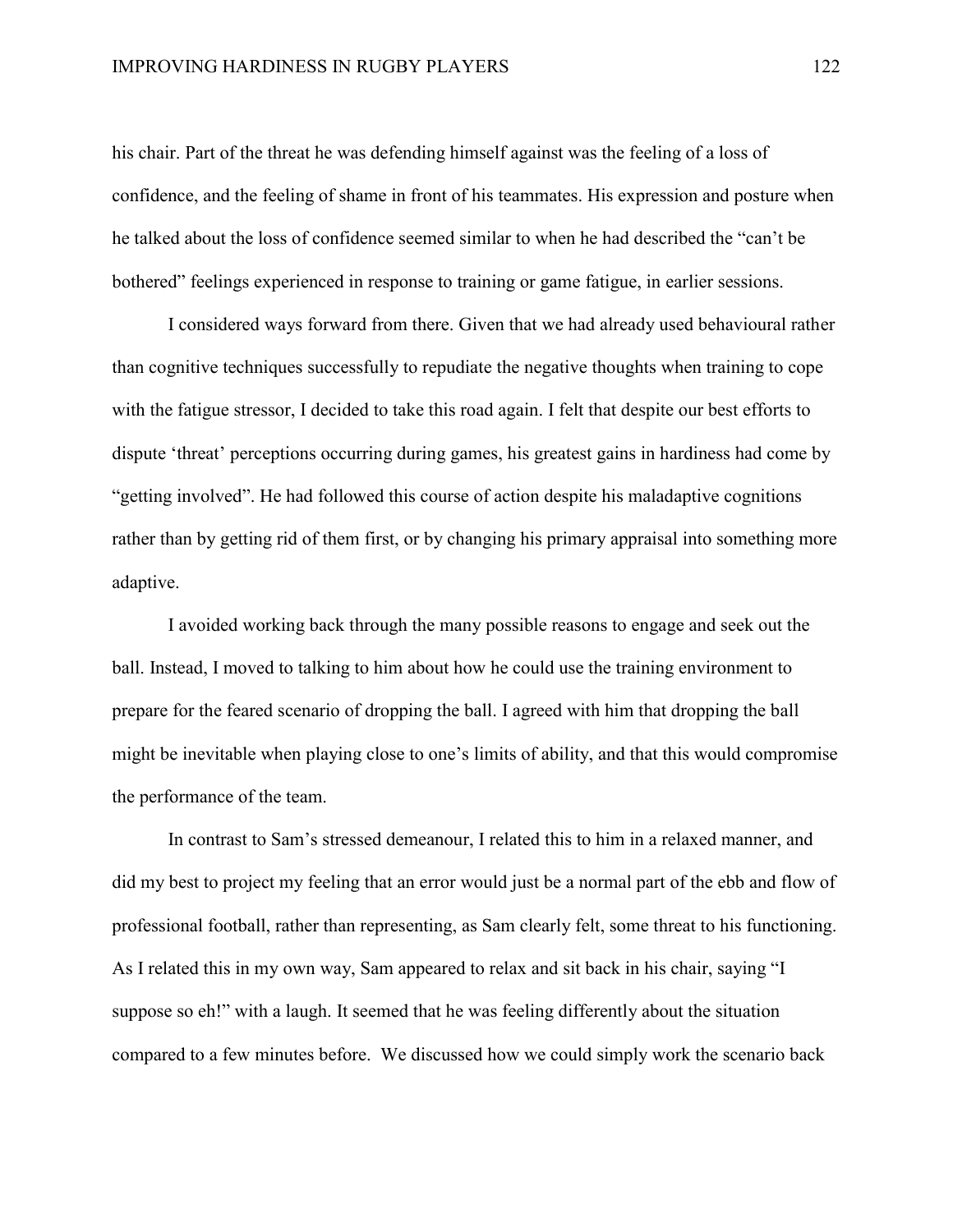in to normal training, to try to take the ball at full pace with arms held out in front of him, rather than taking the ball close in on his chest, which would limit passing options and changes of direction and pace. We agreed that if he did in fact drop the ball, we would just see this as excellent opportunity to practice the positive coping mindset: getting straight back into the fray and focusing again on the key aspects of performance. He described this focus as having hands ready to receive, and an appropriate focus of visual attention, underlaid at my suggestion with a trust that his ability had not magically disappeared (here again in the conversation he shrugged and smiled bashfully). Here we were able to reattribute a mistake as an opportunity to grow, but instead of expecting that to change the emotional reaction, we started to see the cognitive and emotional reactions to mistakes as another part of the performance domain to be managed.

He agreed to discuss these ideas with the coach. It would be another five weeks before we were able to set up another meeting, due to the team's travel schedule, and the challenges I found in fitting around a professional football department's schedule as the team approached the eliminations finals for the season championship.

### **Session 6**

The next time we met was during the elimination finals series. The team had successfully made it through to the last round of the play-offs, narrowly beating an opponent, playing at a larger and unfamiliar stadium, with larger crowd than Sam had previously experienced. Victory in the next game would see them make it through to the "grand final". The team had been playing as favourites, based on consistent winning performances through the season. Much of the ubiquitous press coverage had focused on Sam as an exceptional young player with precocious talent. As we started the session, Sam was reflective and talked comfortably about the challenges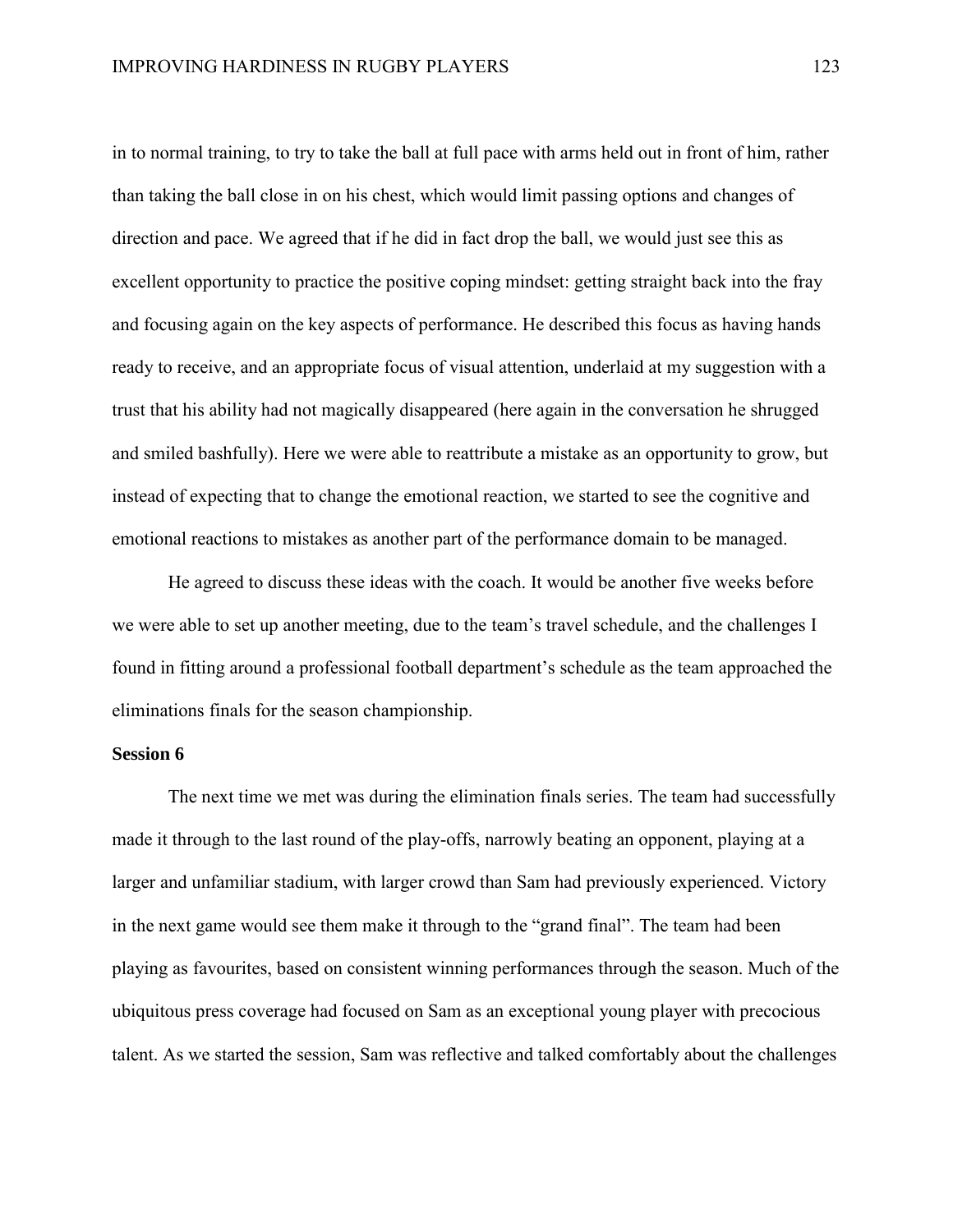that this status was bringing for him. He described in the previous game how he had "felt heaps of pressure, like I was supposed to do something amazing" going into the game. He described his mood in the warm up. Despite having played in many unfamiliar stadiums with 'away' games, before the most recent game, in a larger stadium in the team's home town, Sam had felt uneasy. He reported being unable to settle into his usual pre-game routines. On the field he had felt "unable to get involved, like I was just watching or waiting for something to happen." I had watched the team perform on that day, and it had seemed that much of the game was being played before the ball would reach Sam, with most of his involvement being in defensive situations. Sam described how the issues that he had effectively managed and moved on from had started to all revisit him during this previous game. He had entered the game with the expectation that the level of physical intensity to which he was becoming accustomed would increase again. He had doubted his ability to cope physically. The situation had deteriorated for him during the game. Instead of taking his usual approach, focused on involving himself by putting himself in situations where he would be passed the ball and have an opportunity to carry it, he had started approaching it differently: "I was just trying way too hard!" He went on,

I used to just go out there to do my best, and just focus on my own game, but there has been heaps of people like…I feel they all expect me to be really good this time so I try to do too much it didn't really work, eh!

Instead of keeping his focus on the basic elements of his game, and allowing the exceptional break or move to happen in the moment, Sam was trying to force those moments to happen, out of fear that he would let down other peoples' expectations of him. The game was already being framed as a threat, and as the game progressed, his sense of control had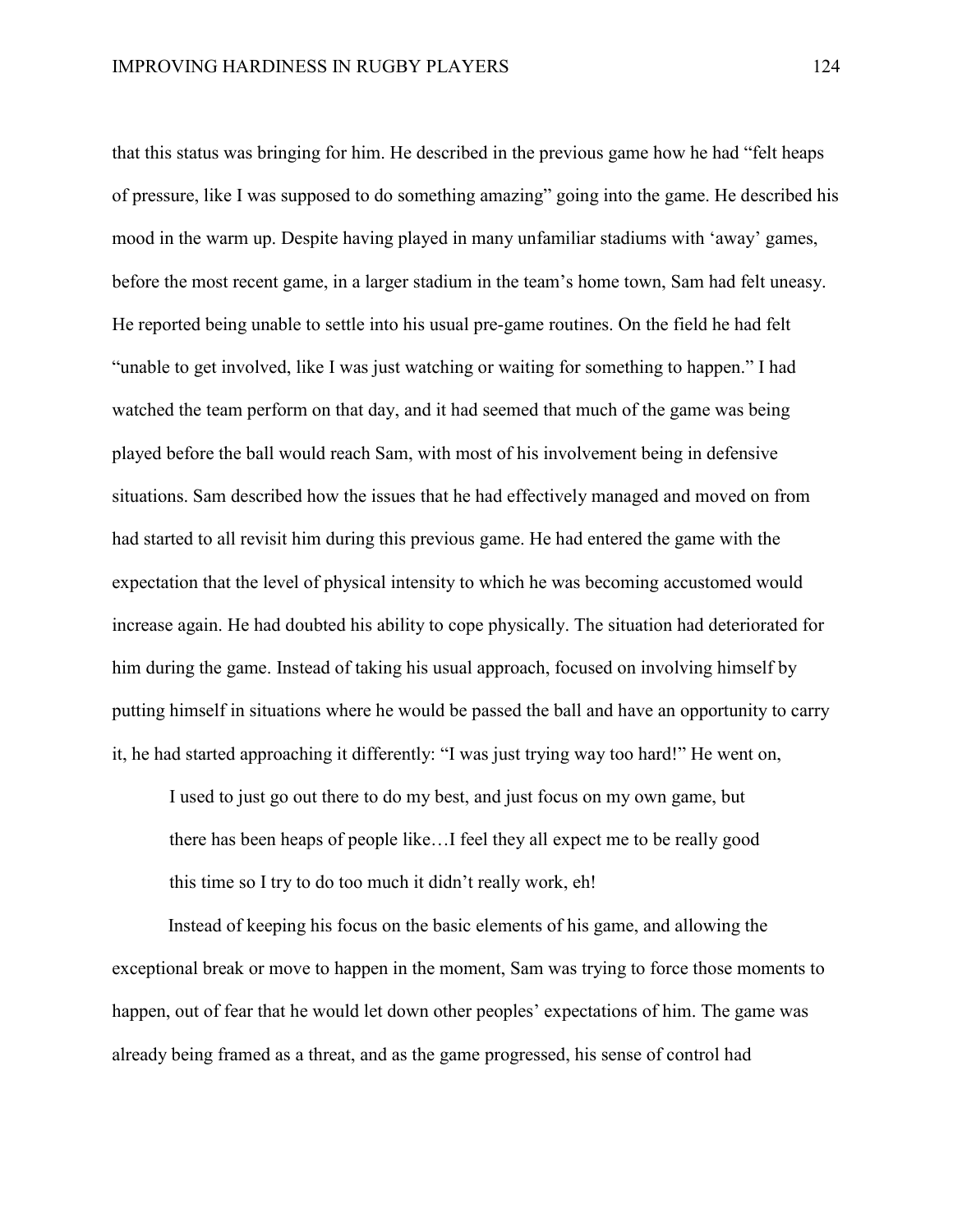diminished, trying to bring about an outcome but diverting from the behaviours that usually brought the outcome about. He felt unable to have an effect on the game, and so felt he had failed to live up to the expectations of others. I asked him if he had received feedback from the coaches, and he replied that "it wasn't that good." I questioned him further and found that in fact the coach had simply reflected Sam's own evaluation of his impact on the game, and had encouraged Sam to play the game the way he knew how. The sense of Challenge towards the game remained. Previously he had perceived a threat in the possibility of letting his teammates down. This threat had now generalised to the wider football community (he had been recognised with an award for young players) and had extended to the family and friends, whom he now assumed were expecting him to excel. Letting these people down felt threatening, and meeting their expectations felt overwhelming. At this point Sam let me know that he was expected imminently to a team function, and that he was running out of time. Fortunately, at this point he had already met and overcome a number of stressors in our work together. We were then able to reference this prior work. I reinforced to him that he had developed an ability to manage stressful situations and that we now had an opportunity to go back to that work, and apply it again in this similar, but nonetheless new, scenario. We discussed how he had coped in the past when fearing that fatigue would overtake him, and how he had approached training, and games, when the fear of failure had been present. Sam identified that he had benefitted from receiving support from others, and again here we agreed that this support was still there. If his teammates did not change their opinion of other people based on one game, then it was unlikely that they would change their supportive attitude to him at this point. We also agreed that it would be necessary to go back to the focus points, and behaviours that had served him well in previous situations. We also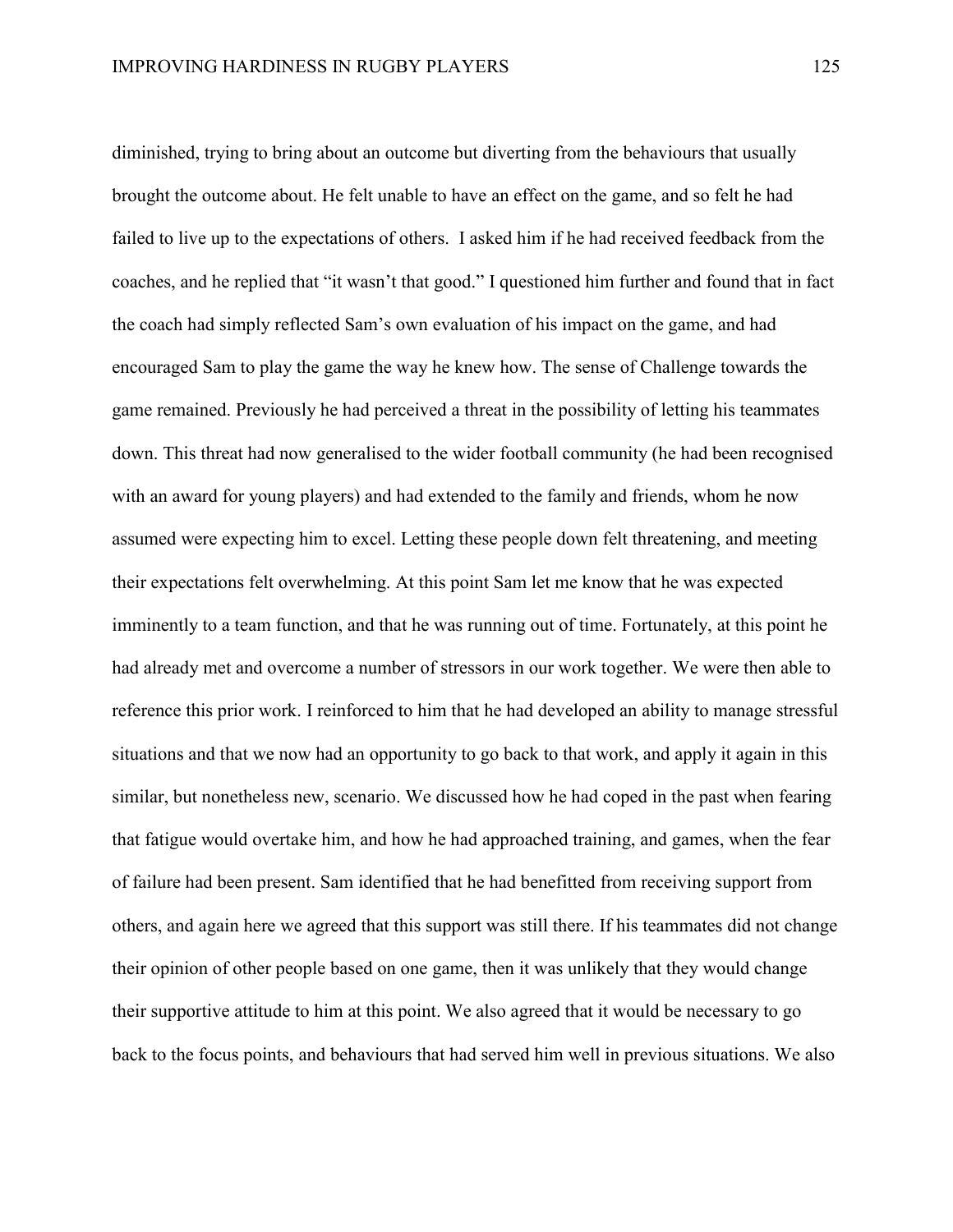agreed that there was some humour to be found in the situation: by reducing his stress and playing so well through the season, he had actually helped create new stresses for himself. We both smiled as we discussed this agreeing that in some respects the weight of expectation was a good problem to have. As we finished this final session Sam thanked me for the difference that our work had made for him during the season. He emphasised how useful it had been just to have someone to talk to about "all this sort of stuff", and also how much he felt working on the mental side of performance had helped his first season in professional sport. As we walked back downstairs to where the rest of the team were starting to gather, I finished up by reassuring him that he had everything he needed to perform to his utmost in the coming finals, and told him to go out there and enjoy it.

# **Story 2: Interpretation**

# **Sources of Stress: Fatigue.**

The first stressor that Sam discussed was the presence of intense fatigue during training. Predictably, as training sessions became progressively harder, the feeling of fatigue would grow. Sam would question whether he would be able to continue, imagining the consequence of shame in front of his teammates if was not able to complete the training session, failing to live up to the expectations he held of his role as a player. He perceived the fatigue as a threat to his sense of belonging and acceptance within the team. Related to this threat to his sense of belonging, accompanying the worry, he would also feel sadness: a feeling of being alone with his worries, wanting support but not receiving it. With this sadness came a drop in energy, a feeling of "wanting to give up". His sense of control over the stressor was low. He felt worry I anticipating fatigue, and increased worry as the fatigue arrived. His experience of the stressor was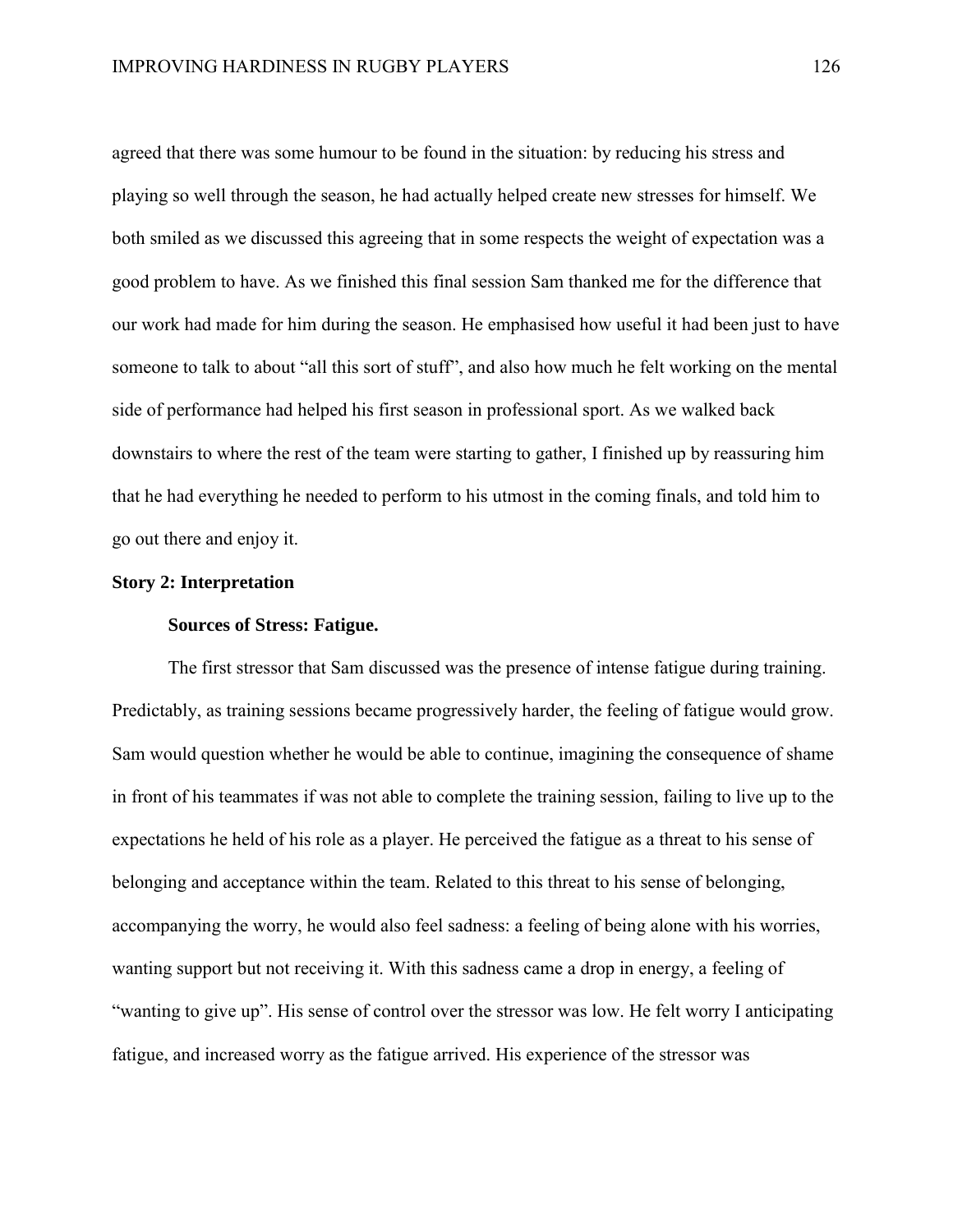characterized by feelings of threat rather than challenge. His Commitment – the personal meaning in the situations, remained high but paradoxically when the worry and sadness appeared, the meaning faded, asking himself "what's the point?" The intensity of his stress experience coincided with troughs in Challenge, Control and Commitment.

### **Sources of Stress: Mistakes and Failures.**

The second main stressor was the making of a "mistake": a skill error resulting in a dropped ball or a wrongly-executed play. Sam had a propensity to feel a high degree of selfconsciousness following a mistake on the field, and then to question his ability to meet the performance demands of the situation. This worry began to show up as anticipation of error, resulting in a reluctance to put himself into critical situations in which further mistakes could occur. This avoidant coping also reduced the likelihood of disconfirm his worry through positive experiences. In re-reading the transcripts, Transactional perspective (Lazarus, 1999) a fear of shaming himself was inherent in his stress as the underlying threat. The fatigue stressor did not present as a fear of the discomfort that would come with extreme fatigue so much as a fear of feeling shamed in front of the coach and teammates should failure under fatigue occur. Sam did not discuss a concern for the objective performance consequences for the team, for example concern that a dropped ball may result in a lost opportunity to score points. Sam feared showing a socially undesirable weakness, and especially feared the social or interpersonal consequences of letting down his teammates through not being competent enough. From a hardiness perspective, this stress reaction related to seeing fatigue as more threat than challenge, with a low sense of control, despite high levels of personal meaning.

#### **Sources of Stress: Expectations.**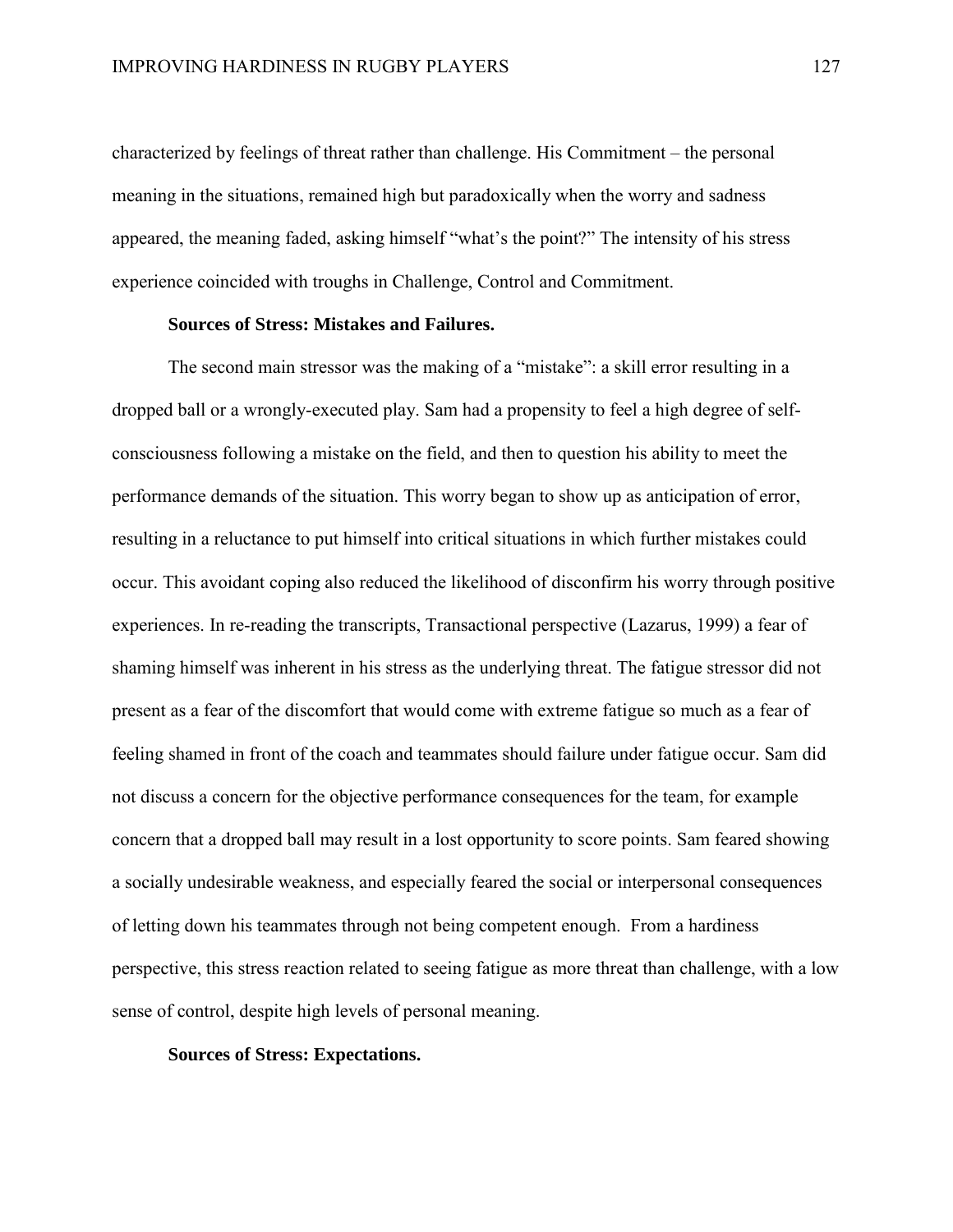Performance expectation emerged as a significant new stressor in the fifth and sixth sessions. With greater levels of success came greater levels of scrutiny from the media, and Sam perceived greater expectation from teammates, from coaches and from his network of friends and family. The more these other people became delighted with Sam's success, and the higher they rated his ability, the more he feared failing to please them. Similarly to the fatigue stressor, this expectation stressor involved a sense of threat to social status, particularly a fear of guilt or shame and loss of esteem in the eyes of others. In contrast to the fatigue stress though, when it had first arrived there was a sense of the expectation stressor also providing a challenge to perform at higher level. In the games approaching the knock-out finals, Sam's sense of control had been moderately high, evaluating that his ability to perform was a match for the demands. Commitment had also been high. The subjective stress reaction had been low to moderate, and he had been using approach-focused behavioural coping in competition to effectively manage the stressor, actively seeking support from coaches and teammates away from competition. At the time of the fifth and sixth sessions however, the addition of the 'do or die' environment of the knock-out finals (play-off rounds) and larger stadiums and crowds, exacerbated the pressure. Furthermore, Sam perceived that he would need to perform at a higher level than ever before in order to meet these perceived demands. Rather than just play his normal game in order to cope, Sam felt that he would need to produce something special. These factors combined to lessen his perception of his coping ability. His sense of control had reduced relative to the environmental demands. Although the balance of challenge and threat appeared unchanged, the reduction in this sense of control seemed to coincide with a greater subjective stress, an increase in worry and somatic anxiety. In this more anxious state of mind, Sam had left behind the mental strategies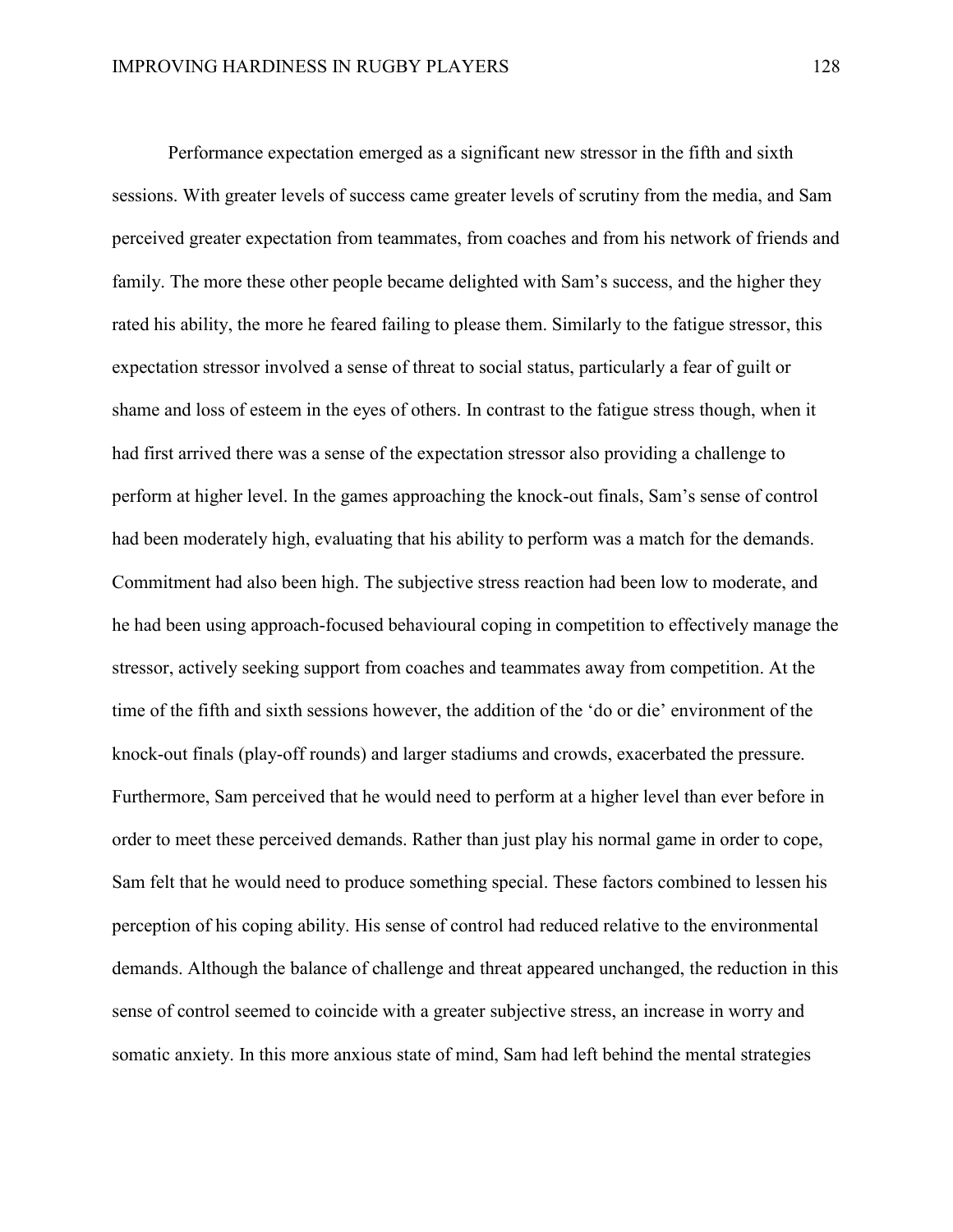that had previously served him well. It seemed that once a stress reaction had taken hold, his ability to harness the coping abilities he had previously learnt was reduced. As detailed in the story above, the intervention then focused on reminding him of these approaches rather than learning entirely new ways to see the situation.

## **Working on the Stress Response: Challenge, Control, and Commitment**

Through the initial stages of my work with Sam, we focused on performance-related stressors specific to the relatively controlled scenarios of team training and pre-season preparation. In this initial phase, we focused on the fatigue stressor and errors in defence and attack. Threats to Sam's esteem within the playing group and to his sense of competence were reframed, giving him a greater sense of a challenge aligned with his sense of commitment. We also worked on giving Sam a greater sense of control, by identifying opportunities to actively engage with the feared situations on the field and in training. We were also able to harness a generalised sense of commitment to his ongoing growth a footballer, and the team's performance, by finding personal meaning in specific scenarios, such as his defensive positioning, that would help him achieve meaningful goals in terms of improved ability, and effectiveness on the field.

The effectiveness of the intervention received significant support through the relationship he enjoyed with one of the assistant coaches. Similarities can be seen between the coach's apparent response to Sam's performance anxiety—normalising, non-judgemental, focused on practical solutions, and framed by positive regard--and the approach that I took during therapy. These combined approaches allowed Sam to reframe his fear of failure into specific goals that he could train towards with the support of his coach. The coach spent a great deal more time with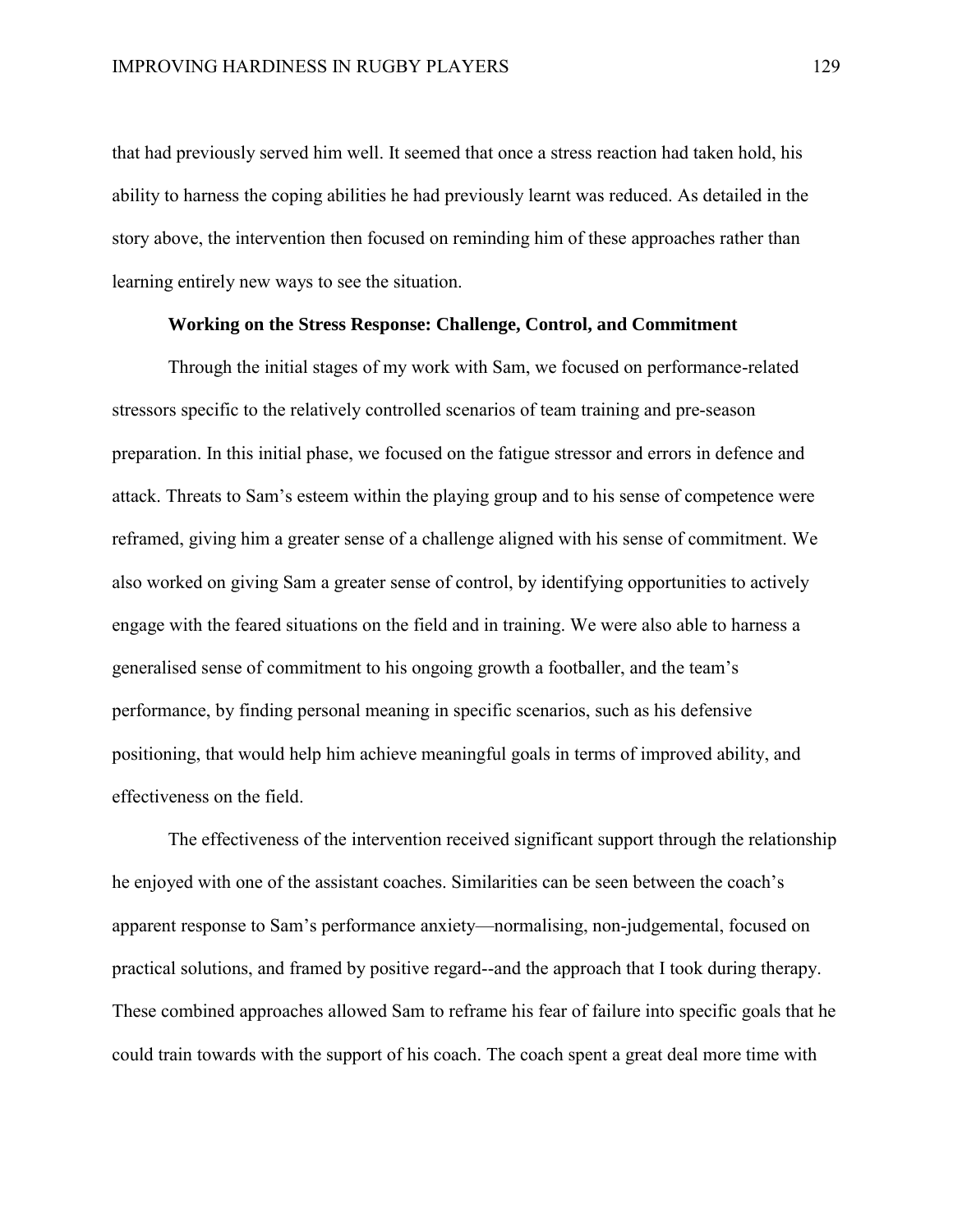Sam during the week than I did. Furthermore, the current intervention started as soon as Sam started playing in competitive games at the club. As a result, he learnt early on that the stress that was interfering with his performance could be identified, approached and managed and that through applying himself to extra work in training he could overcome perceived threats. This collaboration between the training environment and performance-focused psychology served to increase his sense of control over the stressors encountered in the first three sessions.

Regarding Commitment, there were significant fluctuations. Initially, his Commitment levels appeared low: during intense training sessions he would regularly question "why am I here?" Perhaps Sam was able to protect himself from feelings of failure by reducing Commitment levels: if he did not care, he did not need to involve himself in high-risk plays. If he did not involve himself in high risk plays, under fatigue, then errors would be less likely to occur. He was keenly aware of mistakes in front of his teammates. If these mistakes had have continued without positive emotional support from his teammates and coaches, it is possible that his Commitment levels would have shown further decline, and he would have accepted lower levels of performance. This emotional withdrawal ("I don't care...I question what am I even doing here?") Although these responses could be seen as a form of emotion-focused coping, as part of a larger stress response, the emotions Sam felt were those of disappointment, sadness, and a general sense of fatigue. Even though at these times Sam was performing at a high enough level to retain selection in the senior team, through more active engagement in the game Sam excelled in his role and gained selection for representative teams.

In Session 2 Sam had given me an additional insight into his experience of the fatigue stressor. Despondency featured strongly: "I feel like I can't be bothered, eh", and Sam gave the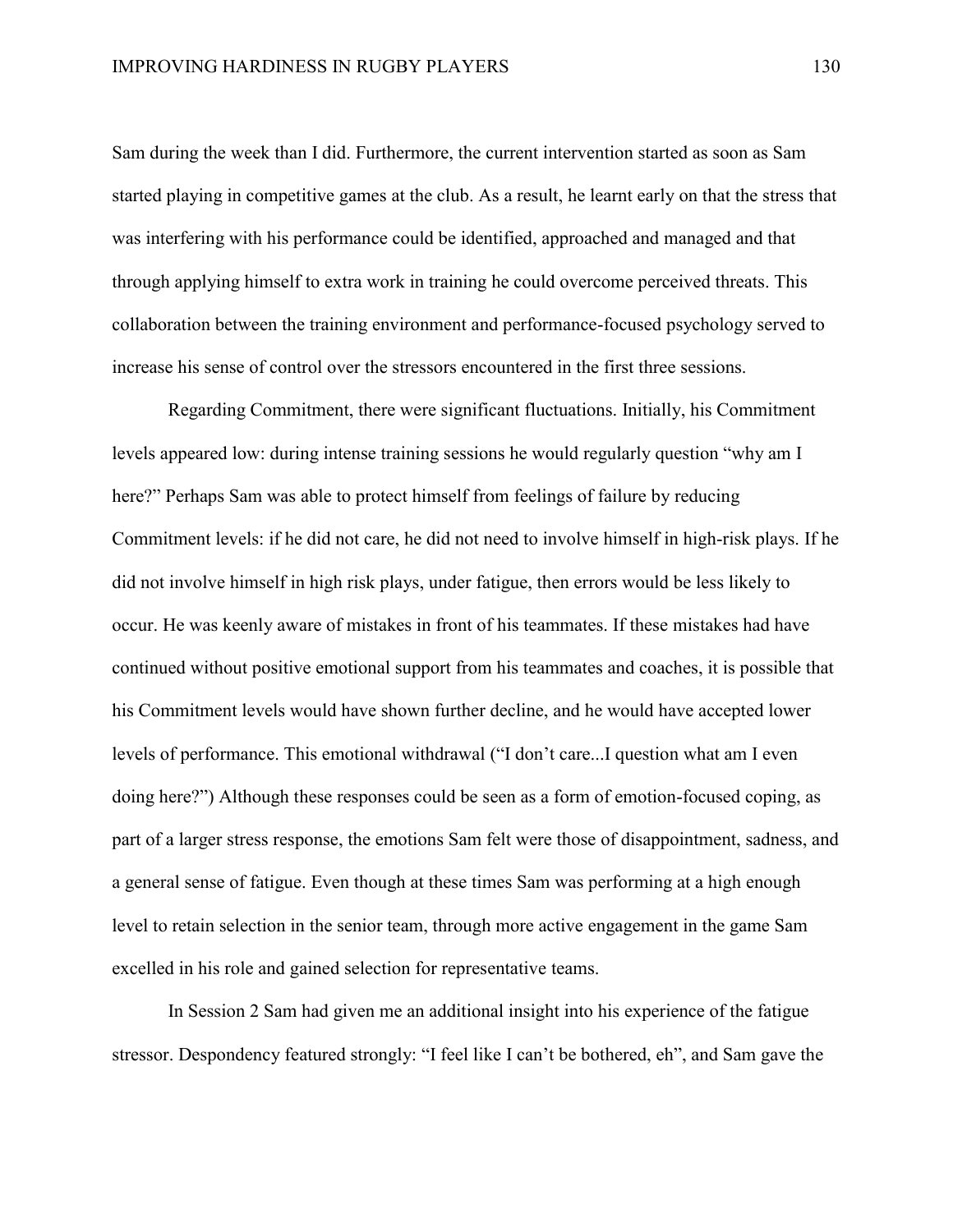impression of feeling overwhelmed by circumstances. At the time I focused my efforts on undermining the cognitions and finding behavioural alternatives, without differentiating the stress responses in the moment from any underlying personal concerns that may have been fuelling them. In retrospect, although we identified the apparent environmental stressor and his reactions to it in the moment, Sam may have more accurately identified the issue when he described its cure. The day before he returned home to his family, 'interstate' he experienced the same fatigue stressor, in the same environment. This time, instead of feelings of despondency and questioning his commitment, he felt buoyant, ready to engage in the training, and able to manage the performance demands. Given that this stress-reducing effect happened before he went home, the expectation of experiencing support and comfort from his family or simply anticipating a break might have served to attenuate the stress of the training situation (Campbell and Sonn, 2009).

The second phase of our work occurred when Sam was performing in the knock-out stages of the season. By this time, however, Sam already had a track record of success in managing stress. The stress 'events' were different, but the stress reactions and the threats perceived in the events were similar. By this time, relationships and processes were already in place that he could bring to bear successfully on these new instances of familiar patterns of threat and coping attributions, and behavioural stress responses.

### *Challenge versus threat: independent variables?*

In Session 3, when we were addressing the 'dropping the ball' stressor, we identified a behavioural strategy that he could enact despite the threat level of the situation remaining high (calling for the ball, risking dropping a ball when fatigued). We attenuated the threat of failure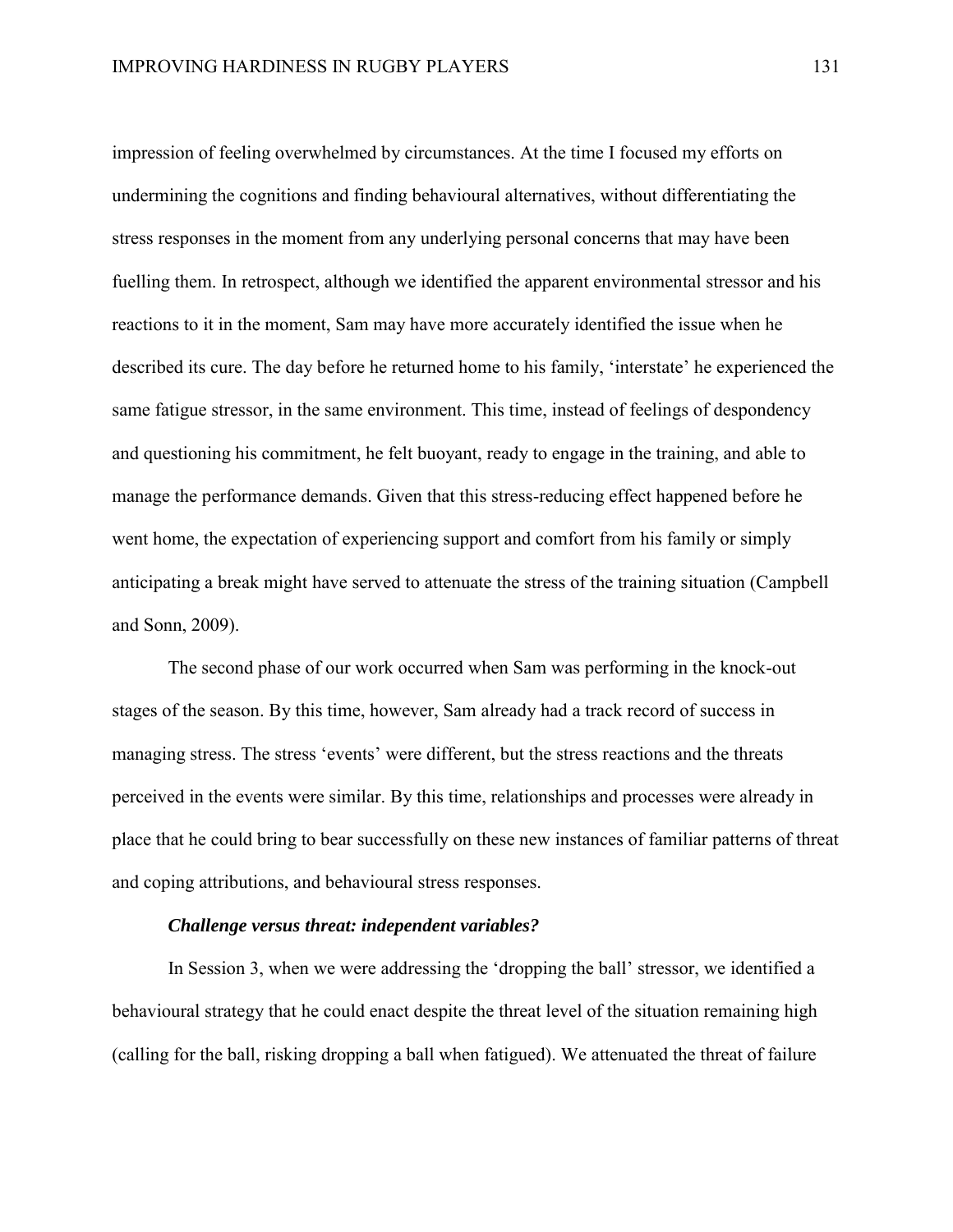somewhat by examining potential consequences, and 'decatastrophising' the feared scenario. The situation, however, still remained threatening to Sam. We also reinforced the positive value that Sam saw in possible positive performance outcomes: calling for and receiving the ball. I believe that it was the increase in 'positive value' of the challenge, rather than the decrease in negative value of the threat that led to Sam being willing to risk a new behavioural strategy. It would seem possible to increase performance, and reduce negative coping behaviours, by increasing the positive value of taking on a performance challenge, even when the negative valence of failure at the same task remains high. In other words, increasing challenge to succeed in a task did not require a reduction in the threat-level of failure in the same task. It may be possible to make the 'threat' and 'challenge' factors even more independent by associating the positive challengefocused act with a new sense of meaning, independent from the meaning attached to the 'failure' scenario. In this case Sam started to see 'running hard and calling for the ball' as a demonstration of personal growth, courage, and professional competence. In contrast, the threat of failure remained attached to the idea of value judgments by his peers.

### **Intervention Outcomes.**

Regarding the fatigue stressor, Sam's sense of control increased: he came to see that he could cope and engage actively in times of fatigue-related stress. In the calmer light of the consulting office, Sam came to see that the feared failure scenario under fatigue would be unlikely to happen. The situation was decatastrophised and reattributed successfully as a challenge rather than a threat. Although Sam's locus of control expanded following this part of the intervention, the vulnerability to fear of fatigue still existed in the background, re-emerging later. When the intensity of the threat was turned up during the finals season, and other stressors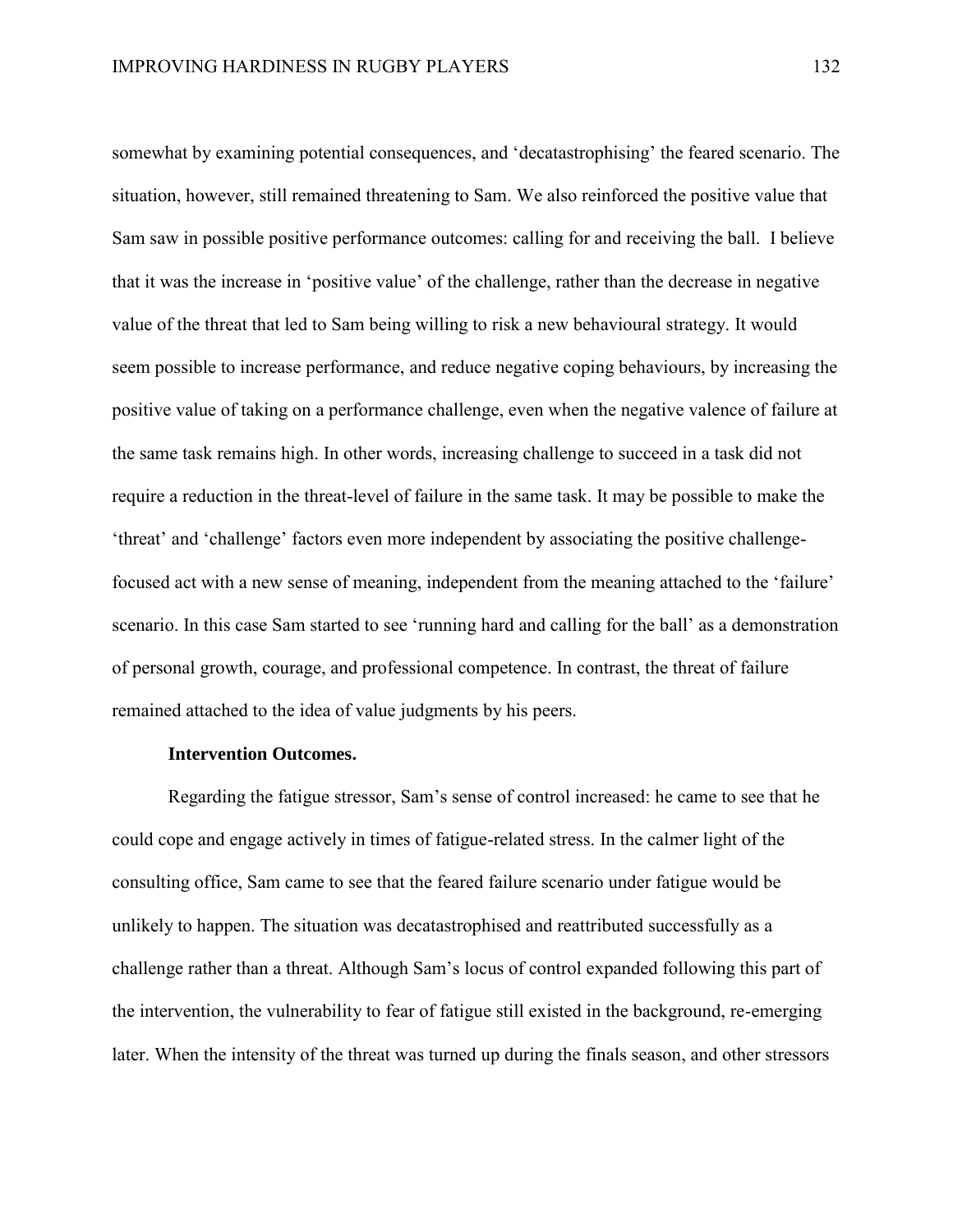were added, as discussed above the stress reaction returned. When I debriefed the intervention with Sam following the end of the season, he said that he felt better placed to cope with any training demands that would be placed on him in the future, "I'll know I can just get through it."

The efficacy of the intervention was also affected by relational factors outside the consulting room. First, the nature of Sam's relationship with his coach proved instrumental in helping him succeed in increasing his hardiness. Once we had identified the 'fatigue' and 'dropping the ball' stressors in counselling sessions, and provided some language for describing and summarising them and their causes, Sam was able to discuss with the coach the stress response that we were working on. On finding that the coach did not perceive this response as a weakness, instead framing it as a workable challenge, backed up with instrumental support, the approach we were developing in our sessions was greatly strengthened. Sam was then committed to engaging in extra training that would mitigate this perceived weakness. The extra training sessions were not perceived as a threat, more as an opportunity for growth.

Teammate relationships also played a large part in Sam coping with the fatigue threat. The support of others seemed to attenuate the level of threat inherent in the situation when they would encourage him to "just one more set [of a training session]". His sense of control was bolstered when they encouraged him by saying: "you can do this." This external scaffolding for his hardiness was also repeated when he doubted his defensive positioning. Teammates' support made the situation less threatening, and with their support he felt he could cope. The teammate and coach relationships played an important part in the development of greater hardiness over the course of the season. When the physical intensity level had a purported increase, as the 'finals' season came about, the same pattern of threat perception and avoidance arose. The second time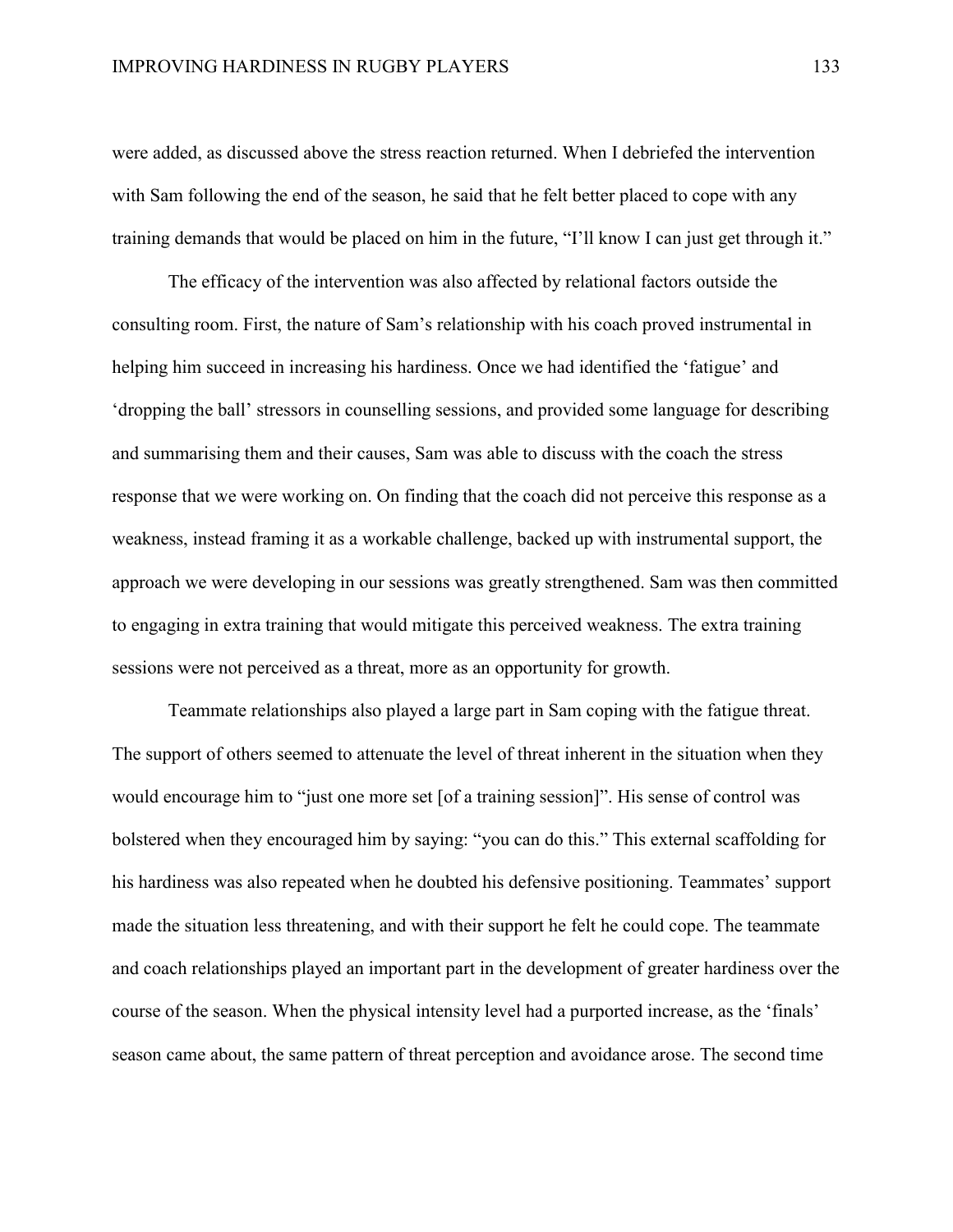around, Sam already had a psychological approach that he could marshal quickly, without need for additional coach involvement.

The relational factor in Sam's developing hardiness demonstrated a significant role for environmental and relational factors in individuals' adaptations to stress. Rather than social support having an additive effect, on top of an individual's hardiness, Sam's case indicated that social support and hardiness have a complex interaction. In order to engage meaningfully with a stressor, doing so in a social environment that invites active engagement and that emphasises a shared sense of meaning inherent in the stressor, may serve to bolster and individual's hardiness.

# **Story 2: Conclusion**

My experiences of applying what I had intended to be the same hardiness-building strategy to two young performers in similar situations in the same club served to highlight the many differences between the two athletes' experiences and stories. In contrast to Alan's largely individual approach to managing the stressors in his world, Sam's example offers a wider perspective on hardiness as an individual characteristic, suggesting that hardiness interacts with and perhaps is even 'switched on' by a dynamic network of social and emotional relationships. In working at another football club subsequent to the current study I was strongly challenged by a head coach regarding the work a key athlete was doing with me to help him manage stress and mood issues on- and off-field. The coach regularly referenced the need for "mental toughness" as a core part of his coaching philosophy. He asserted that the player, who was coping well at the time with demands of turning around a performing slump under intense media scrutiny, was not "mentally tough" because he relied on his girlfriend for support, in helping him manage stress and adapt to his environment. A week after the final session with Sam (Session 6), just after he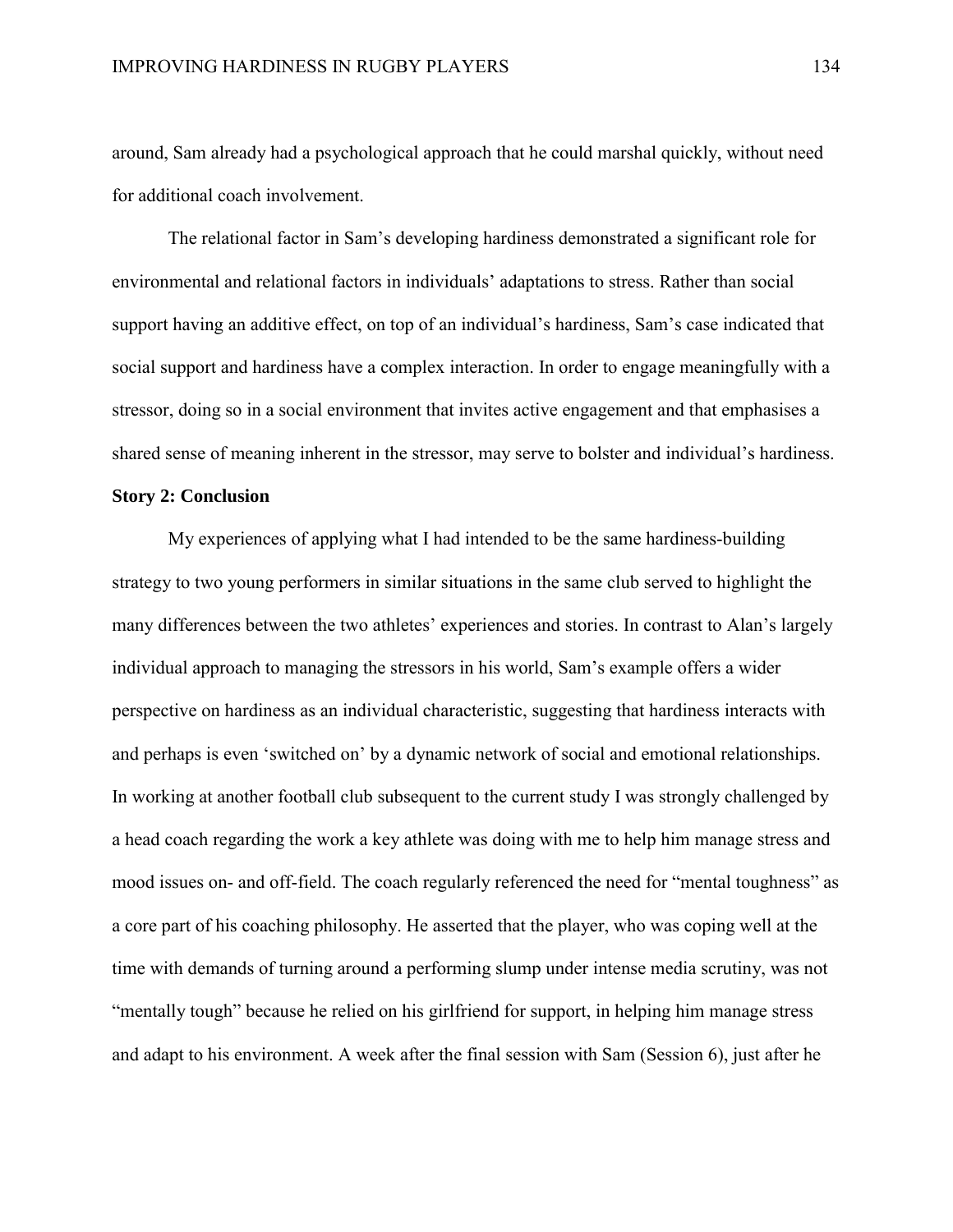had played a key role in the team making the competition's grand final, the team was exuberant. When Sam passed me in the corridor at the club he shook my hand and hugged me, telling me: "I couldn't have done it without you". This parting comment left me with an upwelling of positive emotion, but also with a number of questions regarding the hardiness construct and stress management in sport in general. What is the role of interpersonal support in stress management? Is it still hardiness when other people are required to scaffold an athlete's stress management? Does it still count as high hardiness if the psychologist passes on the key support role back to another key person in the athlete's entourage to support the 'hardy' behaviours?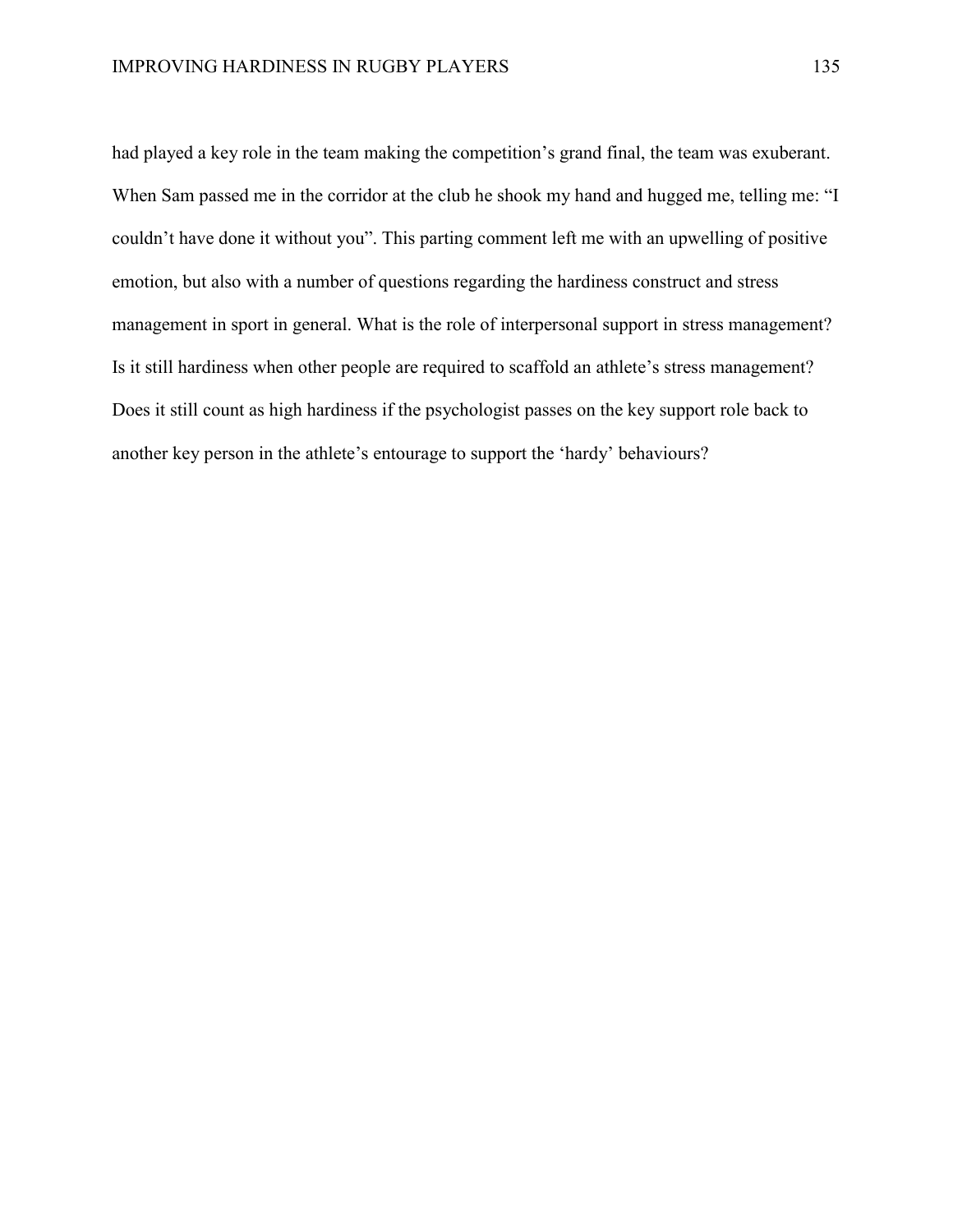# **CHAPTER 5: GENERAL DISCUSSION**

I have discussed a number of concepts in the interpretation of each of the two stories in this thesis. In order to complement the readers' conclusions drawn from the stories, in this chapter, I explore the hardiness construct with references to related theory and research, as well as commenting on its application with highly competitive sports performers. Then I consider limitations of the present research and propose directions for further study of hardiness in sport. Finally, I draw a general conclusion on the whole thesis.

# **Sources of Stress**

# **Organisational Stressors**

In line with the investigation by Fletcher et al. (2003) of sources of stress, both competitive and organizational stressors emerged as key sources of stress for the two participants. Of the five categories of stress identified by Arnold and Fletcher (2012), the organisational stressors in the current study fell under the 'leadership and personal' category, centring around issues of selection or non-selection, and clarity of role expectations. For Alan the uncertainty over being selected in the Reserves team by the Reserves coach contrasted with the anxiolytic effect of having his position and status within the squad confirmed by the head coach independently of week-by-week selection issues. For Sam, in my interpretation, an underlying stressor emerged that sat below his day to day stress: the ongoing stress of separation from his social support networks, which sits under Arnold and Fletcher's category of logistic and environmental stress. This stressor may have acted as an underlying wave that gave additional height or depth to the shorter-frequency peaks or troughs of daily performance-related emotions. **Performance Stressors**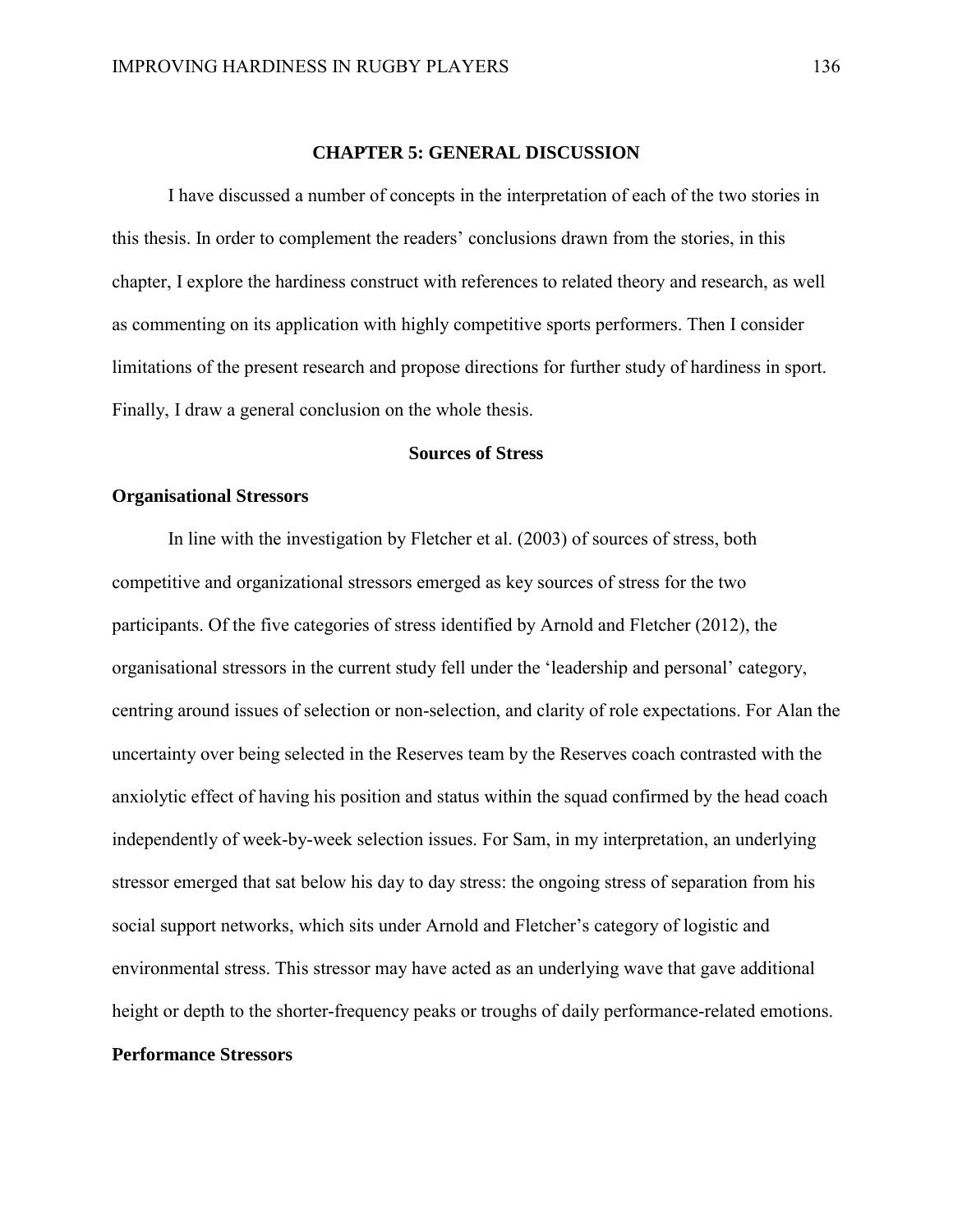With reference to performance-related stressors, the key stressors identified by Alan and Sam fell into a range of the categories as delineated by Mellalieu et al. (2009). For Sam, 'selfpresentation', or how he would appear to his peers, underlay both the fear of fatigue and the fear of making mistakes. However, the fear of shame seemed to extend further than either selfpresentation or the expectations categories, also containing a fear of how he would see and feel about himself. This source of stress appears contingent with the introjected regulation that Ryan and Deci (2000) discussed in which a person performs an act motivated by the need to maintain self-esteem and feelings of worth. Performing from this type of motivation, it is clear why Sam would fear mistakes or failure under fatigue, due to the feelings of low-self-worth that could result. No studies were identified that examined the links between motivational states and hardiness. Exploration of the link goes beyond the scope of this study, but remains a possible area for future research. For Alan, 'rivalry' (Mellalieu et al., 2009) served as a potent form of stress. There was rivalry for the esteem of the coaches, as well rivalry for the reward of a playing position in the reserves team.

In addition, Sam's story adds weight to the identification by Fletcher and Sarkar (2013) of apparently positive events as possible triggers for stress, beyond just instances of adversity. For Sam, the performance level he was able to achieve in his first year was a source of joy, both directly for himself and via sympathetic joy in seeing his family happy. Nonetheless, this experience directly contributed to the 'somatic-behavioural' stress (Suinn, 2005) that showed up in the finals games, in which 'expectations' (Mellalieu et al., 2009) of success had led to Sam changing his focus of attention: expecting he had to play differently in some way, rather than trusting in the processes and focus points that had helped him perform up to that point. In line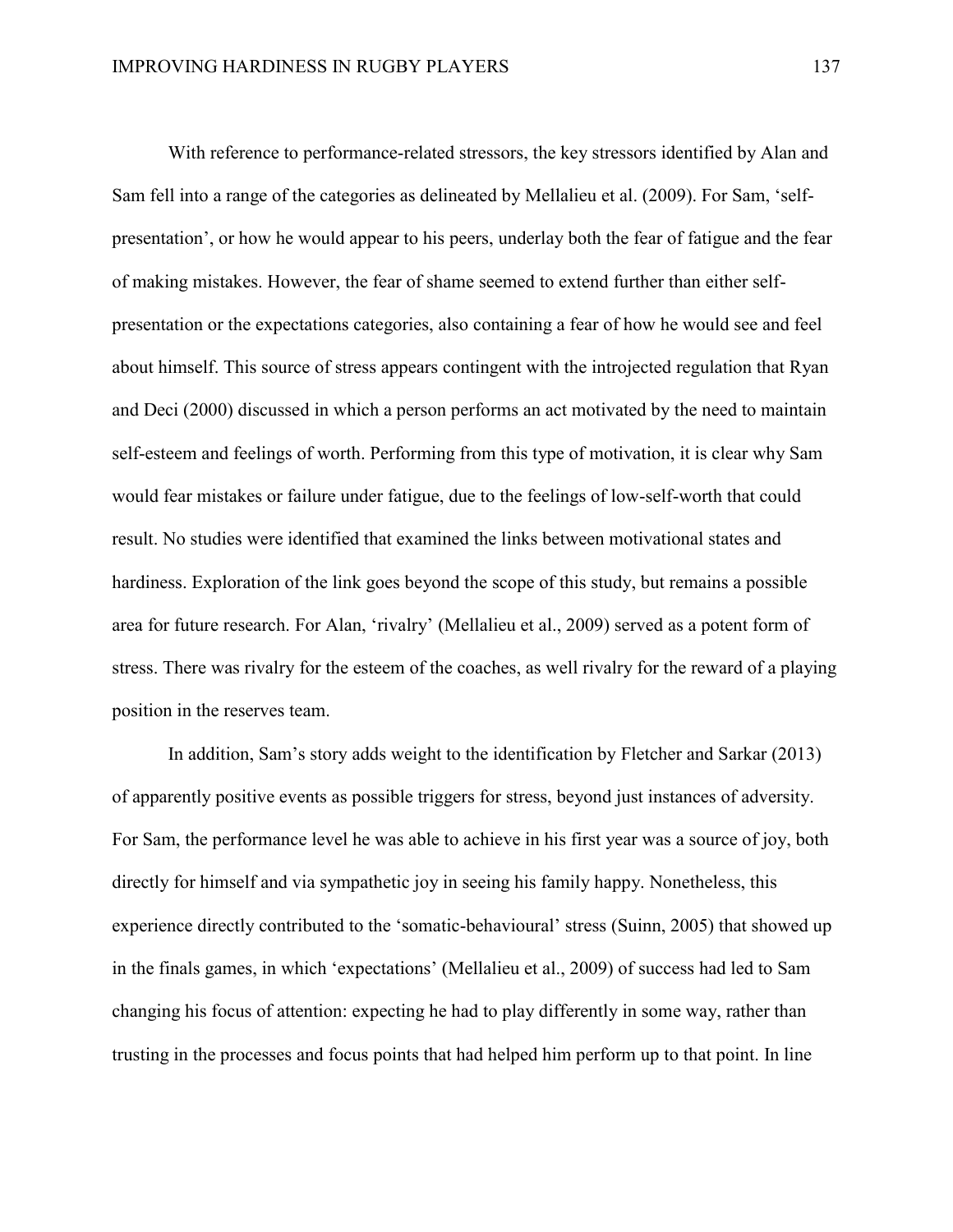with Suinn's (2005) categorisation, this somatic-behavioural stress impaired fluidity of movement, flexibility of his responses and led to decreases in complex motor skill execution.

### **Hardiness and The Transactional Model of Stress**

The participants' stress experiences were analysed using the Transactional Model of stress in sport (adapted from Lazarus & Folkman by Hardy, 1996). This model allowed the participants' subjective experience to be broken down into elements that could then be subjected to analysis and intervention as per the methods described in the method section above. The intervention process validated the separate analysis using the hardiness dimension as well as the Transactional model, where the Hardiness model provided a descriptive interpretation of the individual's characteristics in order to provide an understanding of the what 'should' be changed in order to make the stress response more useful and adaptive. The transactional model identified relevant elements that could then be targeted using the cognitive-behavioural techniques described in the Method Chapter.

### **Hardiness**

One of the aims of the current research project was to examine the hypothesis that increasing hardiness would reduce the negative impact of stress on well-being and performance. By examining individuals' hardiness in detail and attempting to change the hardiness facets through psychological intervention, a secondary aim was to gain additional insight into the hardiness construct itself, and its utility in differentiating individuals, according to their stress management capacity.

In summary, an analysis of the two participants' hardiness across time and situations showed the difficulty of differentiating individuals effectively on trait-like dimensions when the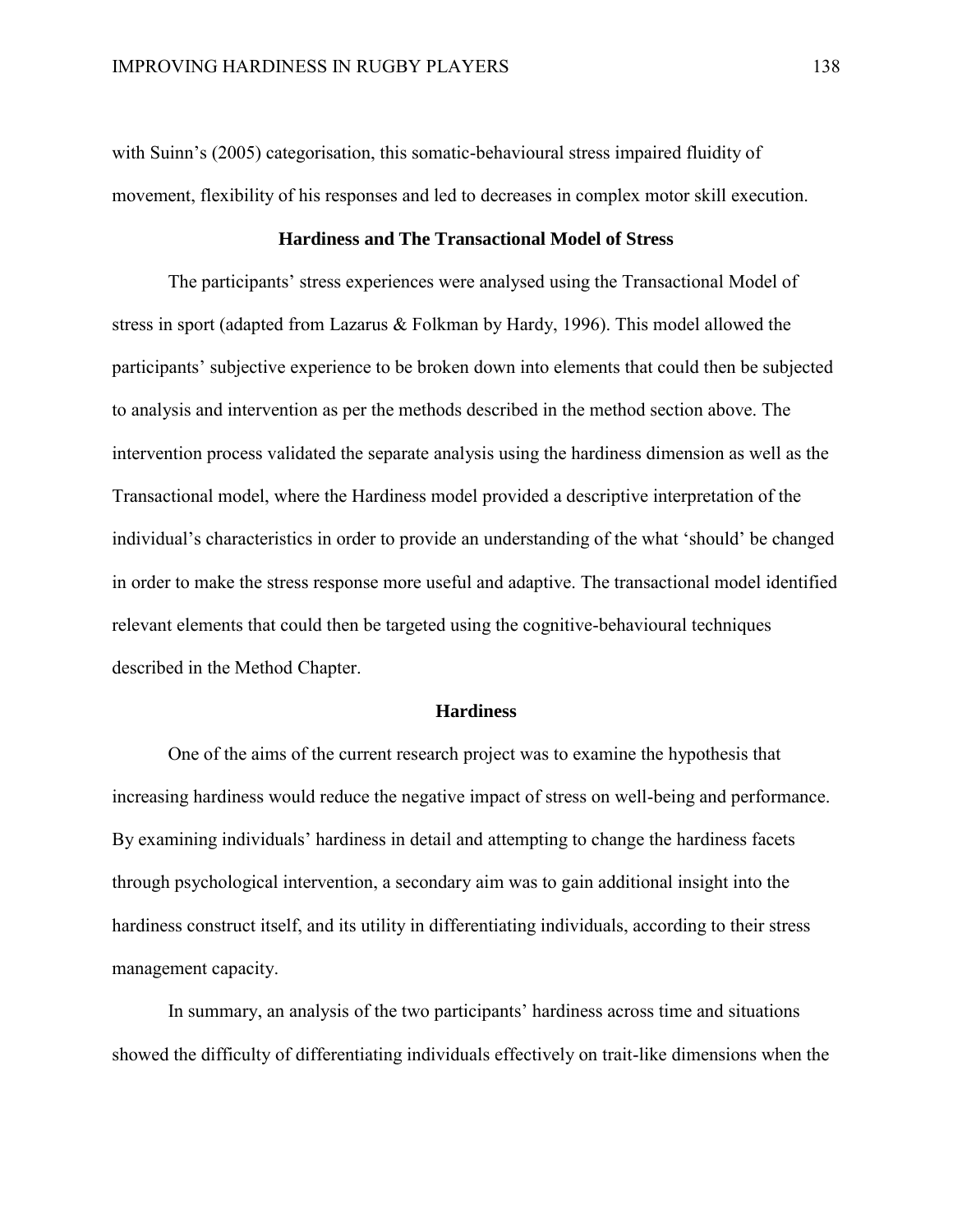stress response involved complex behaviours in complex social environments. This study raises some questions about the hardiness construct as described in Kobasa's and Maddi's work (see Maddi, 2002), and these are addressed here.

# **Challenge**

Kobasa's initial research (Kobasa, 1979), as well as subsequent experimental studies such as that conducted by Wiebe (1991), suggested that changing patterns of initial appraisal would result in more adaptive stress responses. As detailed in the interpretations of the two stories in this thesis, there were marked differences between the two participants in their interpretations of threat in their environments. Although the intervention targeted the conversion of threat into challenge appraisals, the amount of change that participants made in this area was limited. Even when a new understanding had been reached in the therapy session regarding the irrational nature of particular threat appraisals, replacing them with more rational options, and even if these new appraisals had been practiced at certain times already in the lived environment, the individuals still remained vulnerable to these threat perceptions emerging under pressure. In other words, despite our best efforts in therapy and in real-world application, participants remained vulnerable to the same stressor, especially when it coincided with other organizational or competitive stressors.

For example, Alan was able at times to identify that his threat-based responses to the 'reserve team' coach were unhelpful. In our sessions we discussed other possible ways of interpreting the coach's input that would result in less emotional distress and that would create the possibility of more adaptive responses. Identifying responses in the consulting room though was easier for Alan than implementing them in real life. Furthermore, even after a period of calm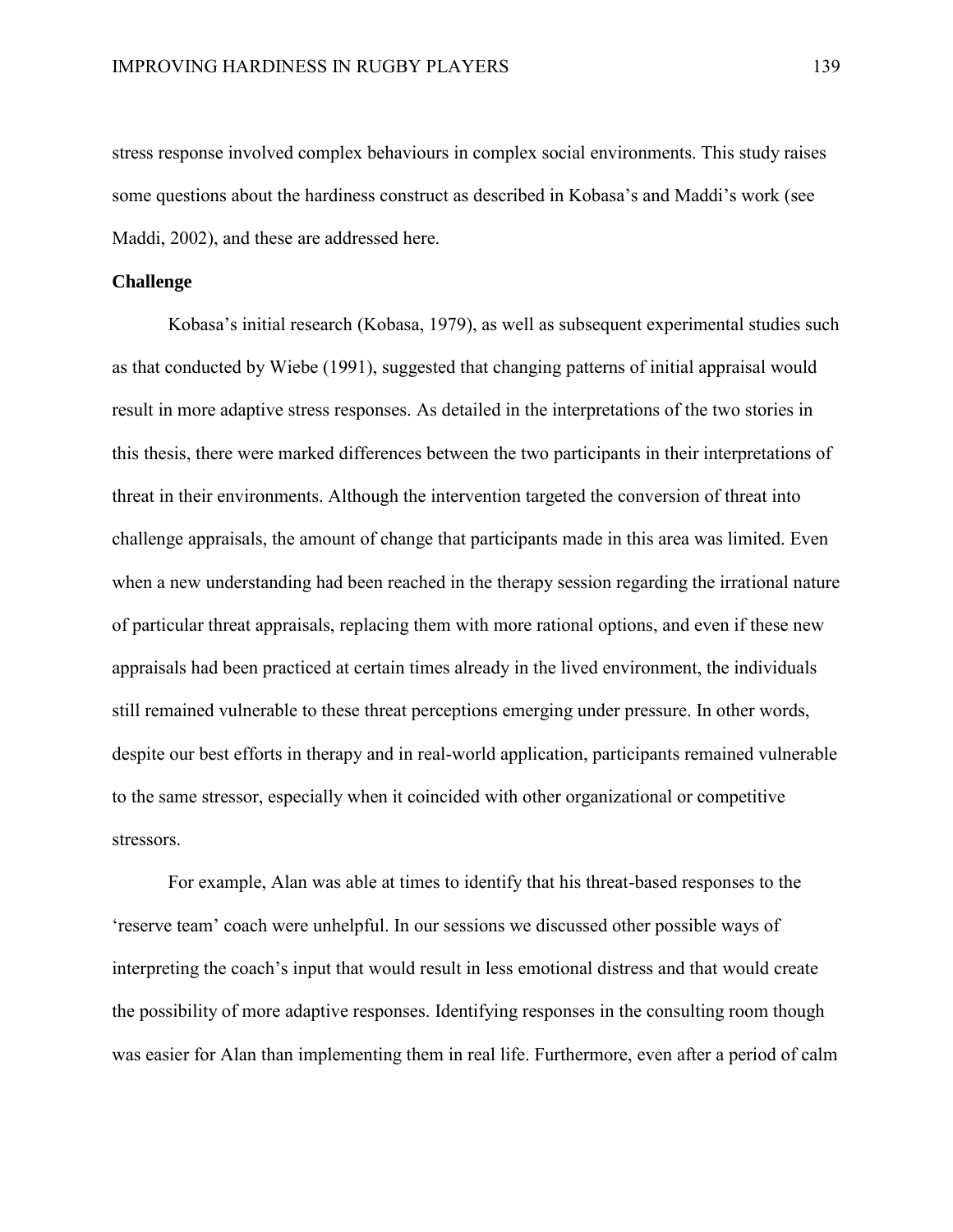in which he had put aside the threat from the assistant coach, the vulnerability returned at a later time. Notably, the threat appraisals returned when Alan was experiencing more general 'expectation' stress, when his own hopes and his family's perceived hopes of achieving firstgrade selection were being frustrated as the season advanced.

In general, Sam's disposition seemed aligned with descriptions of the Challenge dimension: a strong desire to learn and an orientation of being motivated to grow and develop as a result of his experiences. Nonetheless, despite what appeared at face value to be a 'Challenge' disposition, he did encounter a number of recurring stress triggers that were characterised by an initial perception of threat, even when there was objective challenge to grow, according to personal meaning. With both the 'fatigue' stressor and the 'mistake' stressor, Sam developed more adaptive ways of coping through the intervention. In the case of the fatigue threat, it was only once he had practised applying successful behavioural coping strategies to reduce the stress response that the initial threat response started to change, particularly with support of the coach. Despite our attempts to change the threat response directly, only after achieving a lower stress response through practising better coping over time did it actually reduce, apparently as a learning response. Even though the threat response did change to the fatigue and 'mistake' stressors over the course of the season, they both returned during the finals series at the end of the season. It seemed that in the generalised pressure of the finals environment, Sam had reverted to an old pattern. Despite things seeming to change, a vulnerability remained that could be triggered by context.

Taken together, these results suggest that some individuals can be comparatively hardy compared to others, but if subjective stress is allowed to accumulate from various sources, they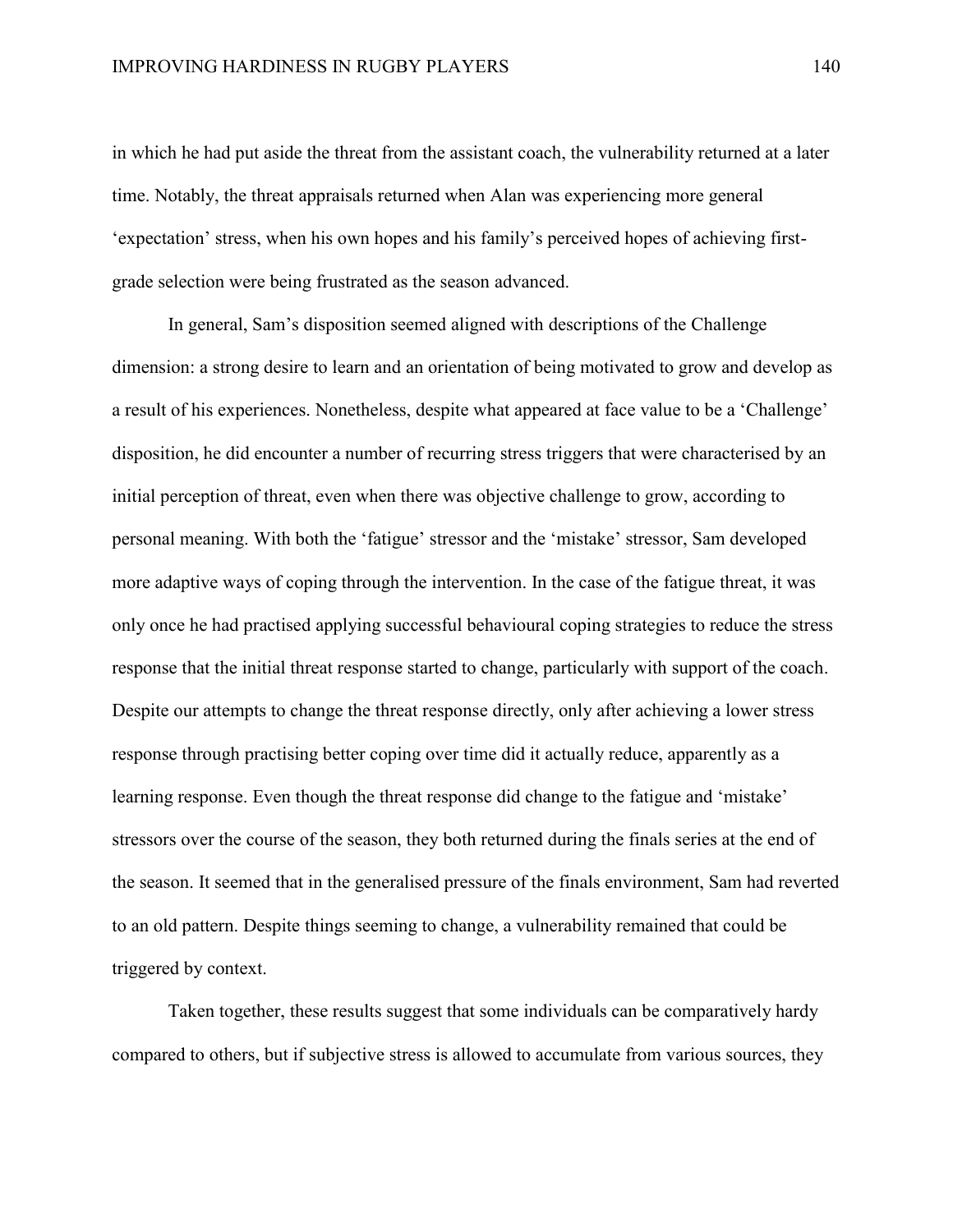may 'devolve' into low hardiness behaviour as either high 'threat' thresholds are reached, or as previously challenging scenarios start to contain higher levels of threat. An implication is that in order to successfully buffer themselves against the negative effects of stress, an active, habitual process of management of self and the environment is required. Given the wide array of sources of possible organisational and performance stressors in the elite sport environment, which are likely to be broad enough to trigger a stress response at some stage, in order to maintain hardy attitudes even the hardiest individuals must remain vigilant to 'additive' stress levels, and the appearance of unusual stressors, so that hardy attitudes can be maintained.

### **Commitment, and Then Control: Adaptive Coping as a Way Out of Stress**

The current study also partially supported the findings of Gentry and Kobasa (1984) that more adaptive forms of coping were associated with lower stress. Approaching problems, and investing energy and focus in active coping strategies, did result in lower stress at times for the two participants here. Both the stories, however, also demonstrated that the relationship between coping and stress is more complex than Kobasa (1983) and others proposed in hardiness theory. At times both participants were able to reduce their stress, not by actively approaching a problem, but rather by allowing the problem to be there without investing use of active, transformational coping, and directing their attention elsewhere. For example, after receiving reassurance from the head coach, Alan was able to tolerate the stress of the reserve coach's selection decisions, not by actively avoiding them or by actively engaging with the problem, rather by allowing the problem to be there, but focusing on his specific training goals. The nonselection stressor was still perceived to be a threat to his functioning, and not a challenge for growth, and still elicited a stress response, but the duration and intensity of the stress response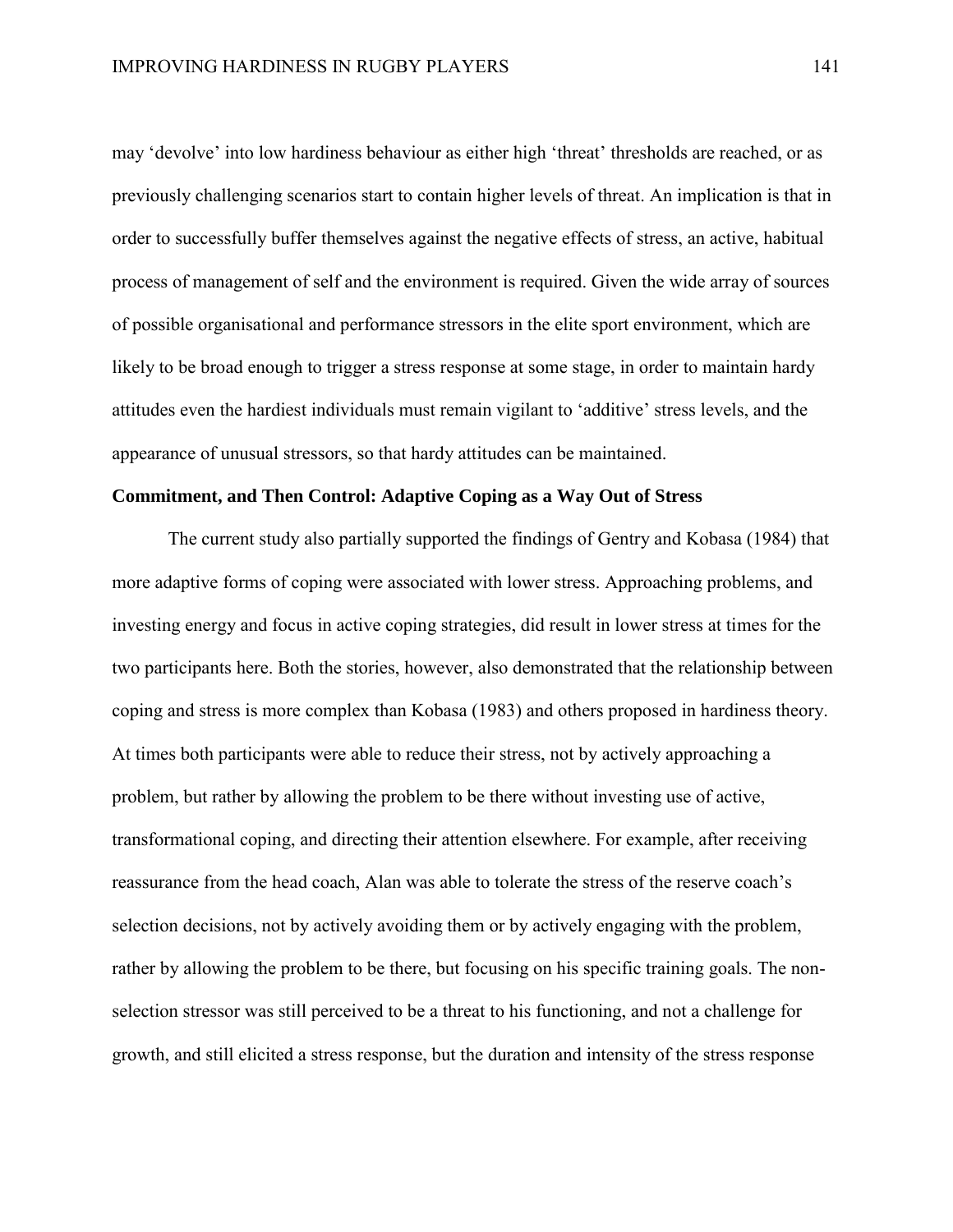was attenuated when, following some reassurance from the head coach, Alan did the apparent opposite of adaptive coping, instead refraining from engaging with the threatening situation and allocating attention to other areas he hoped to influence. He did not interpret the specific situation as a challenge to grow or perform better (despite my attempts to frame it this way), nor did he exert greater control or increase his commitment. He seemed instead to connect to an overarching desire to grow and develop, independent of any specific stressor. Alan himself termed this approach 'patience', a quality that he aimed to take on, and to which he had been exhorted by the head coach and earlier on his father. The more 'patient' he appeared to be, the less subjective stress he seemed to feel, independently of re-evaluating the specific stressor itself in line with hardiness theory. At face value, this attitude seemed close to the 'existential courage' phrase that Maddi (1996, p. 6) used to summarise hardiness, in that it allowed Alan to find the courage to tolerate a stressful situation and maintain goal-directed behaviour. In apparent contradiction to the model though, his sense of control related to the stressor, and his commitment to the specific and general situations we were discussing remained unchanged. During our conversations, whenever the topic came up, the threat/anger reaction also remained.

Another instance of an attitude of non-engagement with the stressor resulting in attenuation of the negative effects of stress, came from Sam in his approach to the fatigue stressor. During the game, Sam again experienced the cascade of thoughts, emotions, and behavioural avoidance impulses. However, instead of reappraising the situation or disputing the negative thoughts and impulses, he "just got on with it." In this approach, he demonstrated an ability to tolerate the distress that he felt, and an acceptance that the feared scenario of dropping the ball might well come to pass.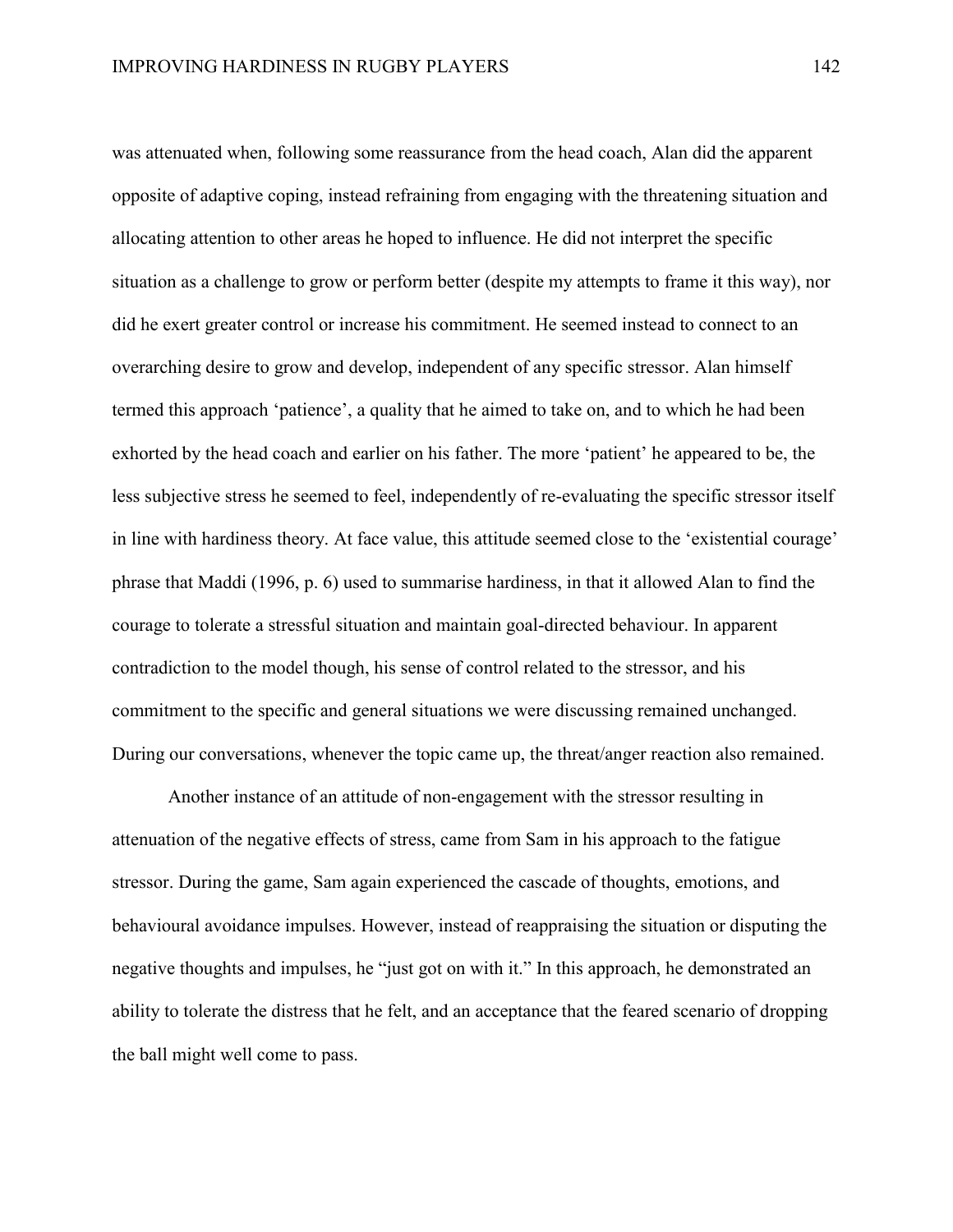#### **Hardiness and Anxiety Direction**

These observations show some consistency with, but also some divergence from, the Hanton et al. (2013) investigation of hardiness, coping, and direction of anxiety interpretation. Hanton et al. found that the use of "planning, active coping and increased effort" (p. 103) in the face of competitive anxiety was used most frequently by the high hardiness group, who also characteristically interpreted anxiety as facilitative rather than debilitative. The Hanton et al. study suggested that, once anxiety occurs, some individuals will see it as problematic while others won't. At the times when he coped best with the fatigue and 'dropping the ball' errors, Sam did not report seeing the anxiety as debilitative or facilitative, rather he seemed detached from the anxiety, and was able to immerse himself in the task in hand without attending to the anxiety. Instead he focused on task relevant cues that would help him maximise performance. Hanton et al. proposed that a facilitative interpretation of anxiety would develop over time through repeated application of hardy attitudes. As Sam implemented more adaptive coping, his interpretation did become less negative, in that the intensity and duration of the negative interpretation lessened, but it never showed signs of moving to a positive interpretation—with anxiety being seen as helpful. He seemed to be less affected by the presence of the anxiety over time and more able to focus on other aspects of the environment.

### **The Relationship Between Challenge, Control, and Commitment**

Kobasa, Maddi, and Puccetti (1982) defined Commitment as finding a sense of personal meaning in the situation in which the stressor arises. The successful instances of coping and stress management by the participants provided further insight into this Commitment dimension. Sam showed that even when his attitudinal commitment was high, it was the ability to somehow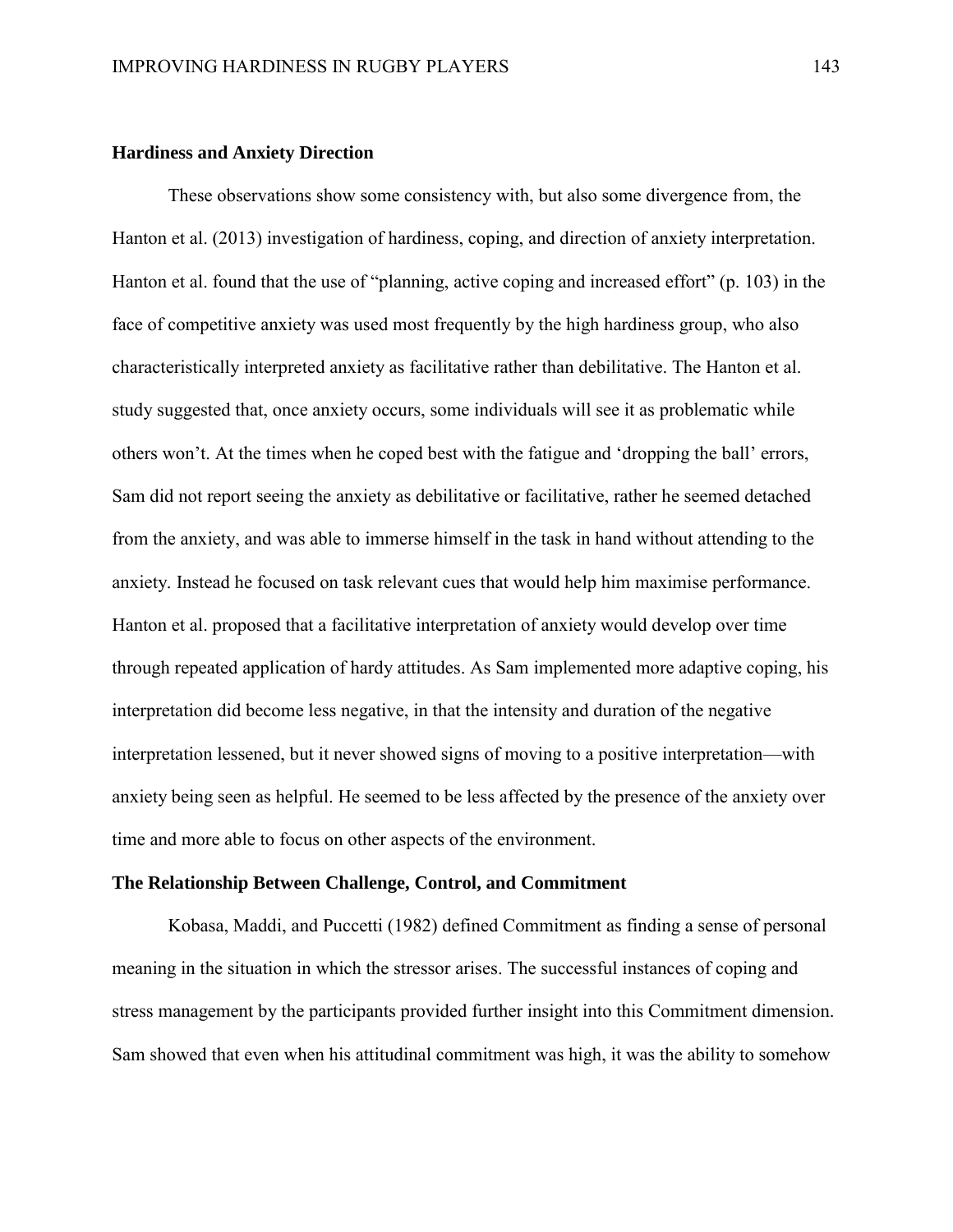maintain behavioural commitment despite the stress reaction that allowed him to demonstrate hardy actions. The hardiness model suggested that finding personal meaning in the situation would have a direct stress-attenuating effect. In Sam's case, the emerging capacity for "tolerance" of the stress reaction provided a space or an opportunity for the application of committed action. This committed action, facilitated by "tolerance", appeared to result in the reduction of *subsequent* stress reactions through an apparent learning process: changing appraisals over time in favour of greater Challenge and greater Control. By demonstrating to himself that he could maintain effective goal-directed behaviour in the face of the stress-inducing appraisals, the sense of threat diminished, and his sense of control over the environment also increased. In later instances of the same stressor, therefore, his appraisals of his coping ability were enhanced through these positive experiences, leading to less subjective stress: the stressor became more manageable and so less threatening.

An additional interpretation for this learning process is that the maintenance of goaldirected behaviour may also have taught Sam to recalibrate the assumed point of fatigue-related failure. In other words, through experiencing, and not avoiding, fatigue multiple times, he learnt that his threshold for failure under fatigue was in fact much higher than he had initially assumed. The same level of fatigue would therefore not carry with it the same threat of failure.

### **Challenge, Control, Commitment and Connections**

The quality of coaching relationships was a significant factor in both Alan's changing responses to the 'selection' stressor and Sam's responses to the fatigue and 'dropping the ball' stressors. These responses were evidence of his general Hardiness. In Alan's case, the coach modelled an attitude towards his current situation, which Alan termed 'patience'. When the head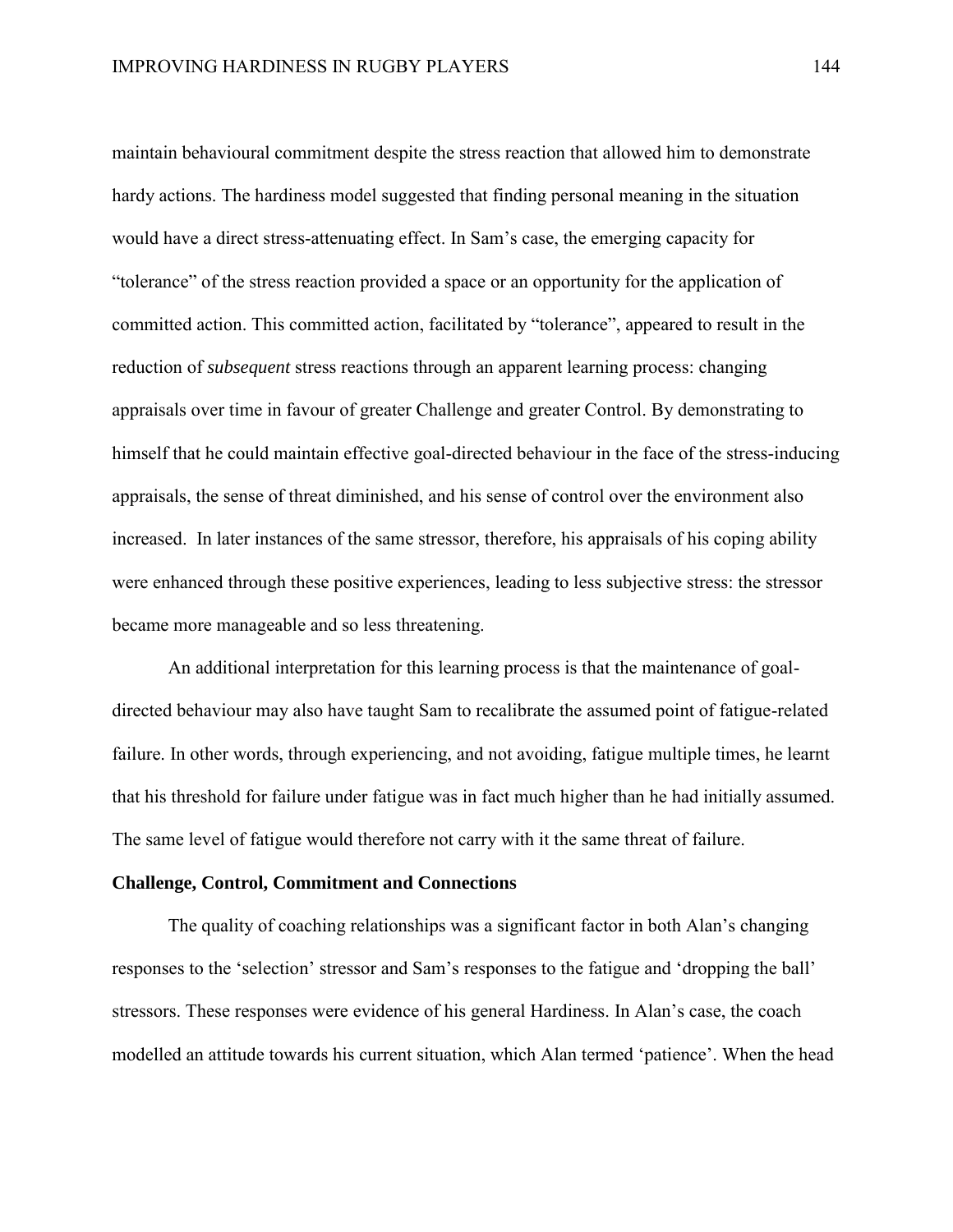coach met with Alan in between our Sessions 2 and 3, he provided Alan with a perspective in which non-selection was just a temporary challenge, and the process of training and learning was the necessary focus. Alan quickly internalised this perspective, and related it back to me as his own. Although the message carried the weight of the head coach's leadership position as a key selector, it seemed further weight was added by the degree to which Alan felt understood and valued, and not personally threatened. The same message coming from the Reserves coach would have likely carried less weight for Alan, as a function of the quality of the personal relationship. The conversation with the head coach was only 30 minutes in length, so it is unlikely that this session created new abilities in Alan, or new patterns of challenge versus threat appraisals, or even new abilities to cope in and control his environment. The relationship that Alan held with the key people in his environment more likely acted as a trigger for him to apply attitudes and capabilities that were already latent in him. Taking this further, if an athlete in this club worked over a long period of time to develop mental capabilities and to practice certain attitudes, the degree to which the athlete's hardiness would be "switched on" would depend to a significant degree on the quality and quantity of interactions with people around him.

The attitude modelled by the head coach attenuated Alan's stress level, as well as allowing him to focus his efforts on growth and personal development, rather than being distracted by his anger and indignation at feeling "not valued" by the reserves coach. In Alan's story about his past in Session 3, Alan described responded with anger and indignation when his childhood friend achieved selection for the representative team, and Alan didn't. He felt undervalued by the people around him and started to question his worth. At that time, his father had intervened. He came to his son's room when he had locked himself away, to talk to him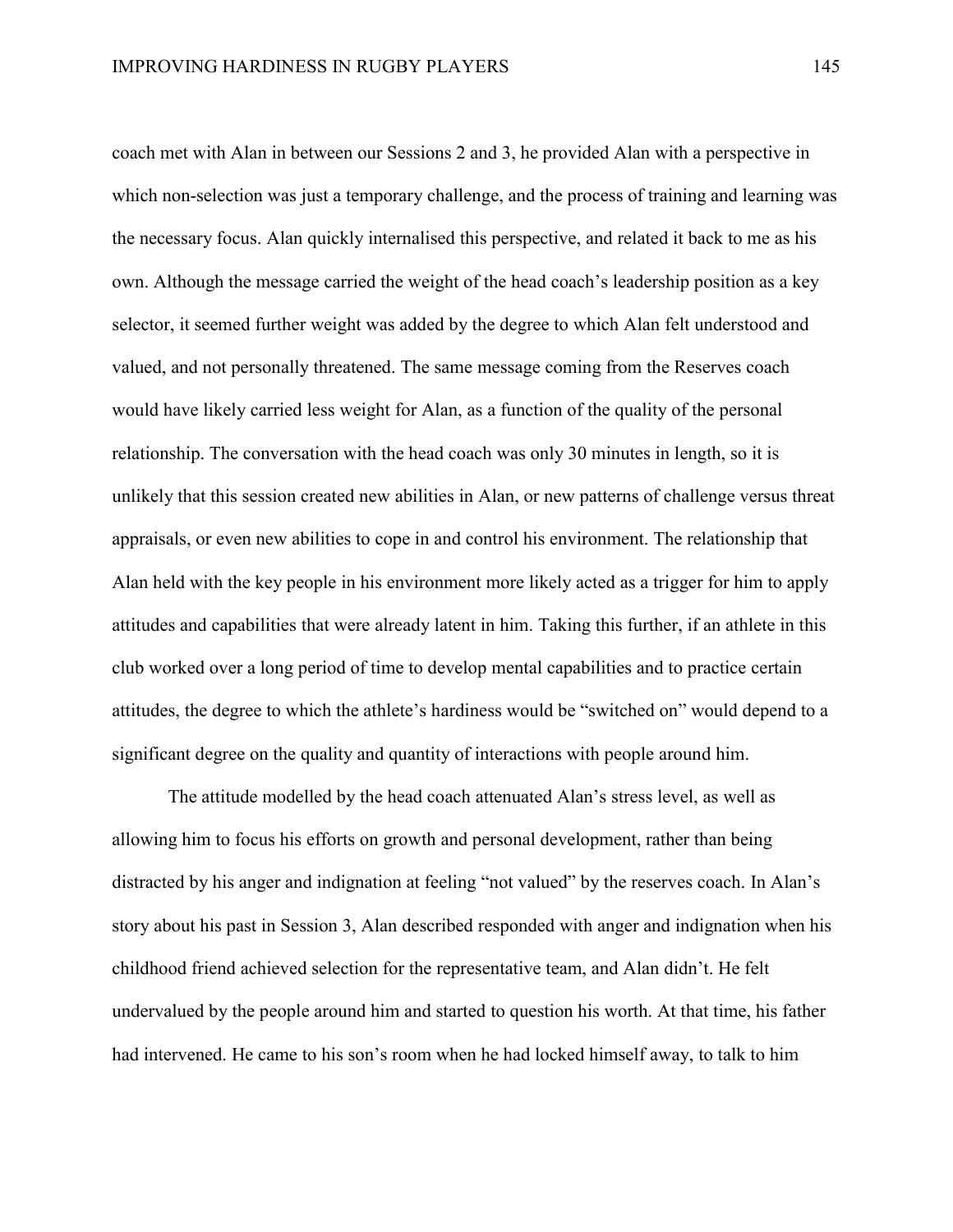personally about his feelings. His father had counselled patience, and had encouraged Alan to continue his pursuit of a professional football career.

In Sam's case, he had been experiencing a growing and increasingly debilitating fear of dropping the ball, to the extent that he felt he had lost his ability to catch a pass at full pace without taking it 'on his chest'. Unlike catching the ball in front of the body in one's hands, Sam told me that this method of catching interferes with the running rhythm and timing, compromising agility and speed. In this example, Sam felt low levels of Control, and high levels of threat, coinciding with high levels of subjective distress, as predicted by the hardiness model. The coach, instead of approaching or discussing the stress that Sam felt, demonstrated actions that modelled attitudes of high Control, high challenge, and high Commitment. He identified extra training drills for Sam to work on catching and positioning under fatigue. This intervention provided Sam with the faith that he could manage the stressor through approach-focused practices. A threatening and debilitating threat was turned into an opportunity for growth and learning, and the coach demonstrated to Sam that the situation was important enough to warrant extra time and effort from both of them. There was some quality inherent in the relationship *prior* to the resolution being found that contributed to Sam taking the coach into his confidence. My impression at the time was that Sam felt that this coach was not passing judgement on him for demonstrating low hardiness. Perhaps, given Sam's young age, there was no expectation from the coaches that he *should or must* be able to manage the pressures of the environment in a different way. I knew from my occasional interactions with the coach that when our work together started, Sam was already highly valued for the prodigious ability he was demonstrating in training. Sam's affable and humble demeanour contributed to the rapport that we were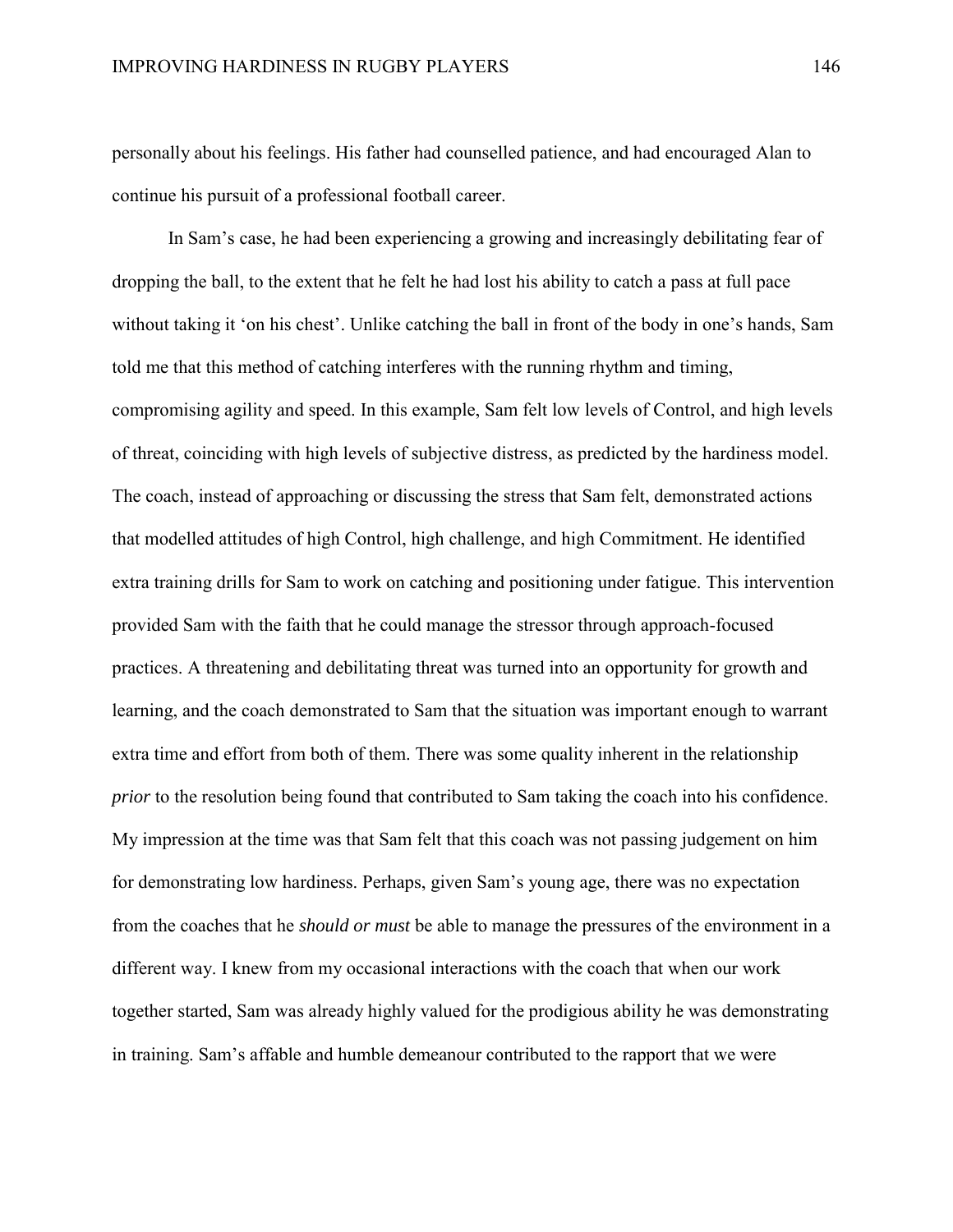developing. He also showed these qualities in his interaction with the coaches. Simply, coaches seemed to both value and like him. In this instance, the sense of being valued, and not judged, likely contributed to both Sam's inclination to take the coach into his confidence, and the speed with which Sam internalised the attitudes that the assistant coach was modelling for him. When Sam had talked about brief interactions with the head coach, however, I saw respect but also awe and even fear of his judgement, and certainly a different personal relationship when compared to the assistant coach discussed above. Furthermore, Sam's story suggested a more generalised, underlying relationship factor involved in the stress response. Immediately before Sam returned home to his family for a weekend, his stress response was greatly reduced. Although we did not explore this phenomenon in any depth at the time, this anticipation of reuniting with his family seemed to either release him from appraising the training session as threatening, or improve his sense of being able to cope. Campbell and Sonn (2009) discussed the difficulties associated with the leaving behind of family and community ties in relocating as an athlete. They saw these difficulties as magnified when relocations highlighted social and cultural disparities and differences between 'home' and 'away' settings. Although Sam's cultural background is not discussed in the current narrative (in order to protect confidentiality) it is likely that the cultural discrepancy between his home environment and the rugby club served to heighten his subjective stress response.

Sam's situation can be contrasted with the relationship between Alan and the Reserves coach. In this relationship, there seemed little likelihood that Alan would take the coach into his confidence or work towards a collaborative resolution to his difficulties. Alan felt threatened in the relationship. Another instance of Alan reacting to a relationship threat came in the third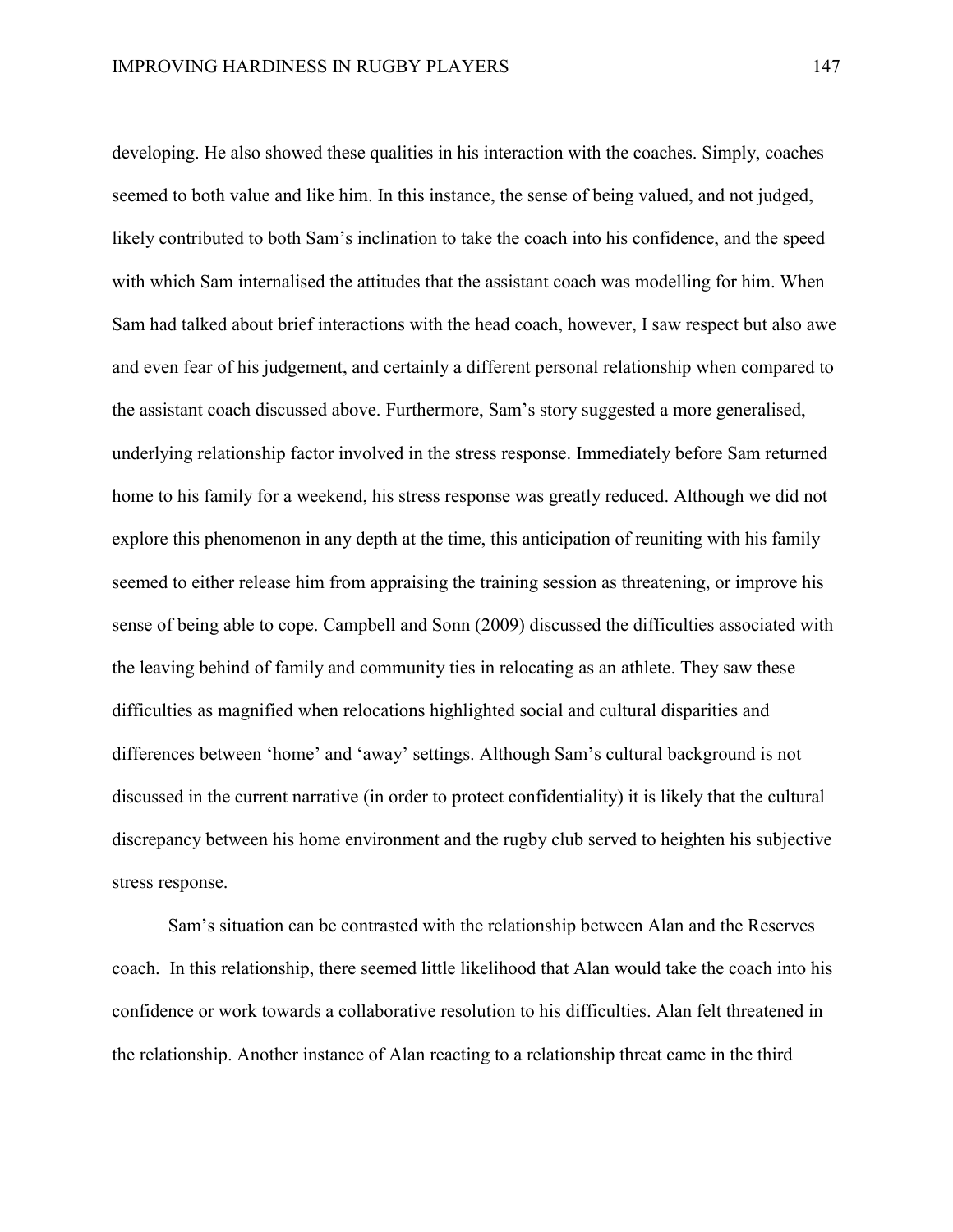session when he and I discussed how he might increase his hardiness levels. I had been listening to his concerns, and at a certain point referred back to my agenda of improving hardiness. My implicit suggestion was that he was not hardy enough, and needed to change himself, and take personal agency for this, in order to improve his hardiness. Alan reacted with anger to this suggestion, and at this point the therapeutic alliance started to break down (see Andersen, 2000 for a review of therapeutic relationships in sport psychology). Tibbert, Andersen, and Morris (2015) described the case of Joe, a first year player in an Australian football team. Joe had gained acceptance in his group, but done so in a way that compromised his health and performance, when he started to 'toughen up' by internalising a cultural norm that involved denying emotion and vulnerability. In Alan's case his reaction may have indicated that accepting vulnerability was no longer acceptable to him given his desire to 'fit in' with the rugby club culture as he perceived it.

These examples reinforce a relational aspect of the stress appraisal process not specifically identified in the earlier summary of the transactional model (Lazarus & Folkman, 1984) or the Hardiness construct. The results also demonstrate the possibility, and perhaps necessity, for significant others in the environment to model, reinforce and support hardy attitudes in order to facilitate the development of the same attitudes in those in their charge. When S. R. Maddi et al. (2002) conducted a group-level intervention with psychosocially 'at risk' college students, using their custom *HardiTraining* method they included a social support component to the training. This unit focused on training individuals in ways to bring hardiness into their interactions with significant others. The current study indicates another possibility for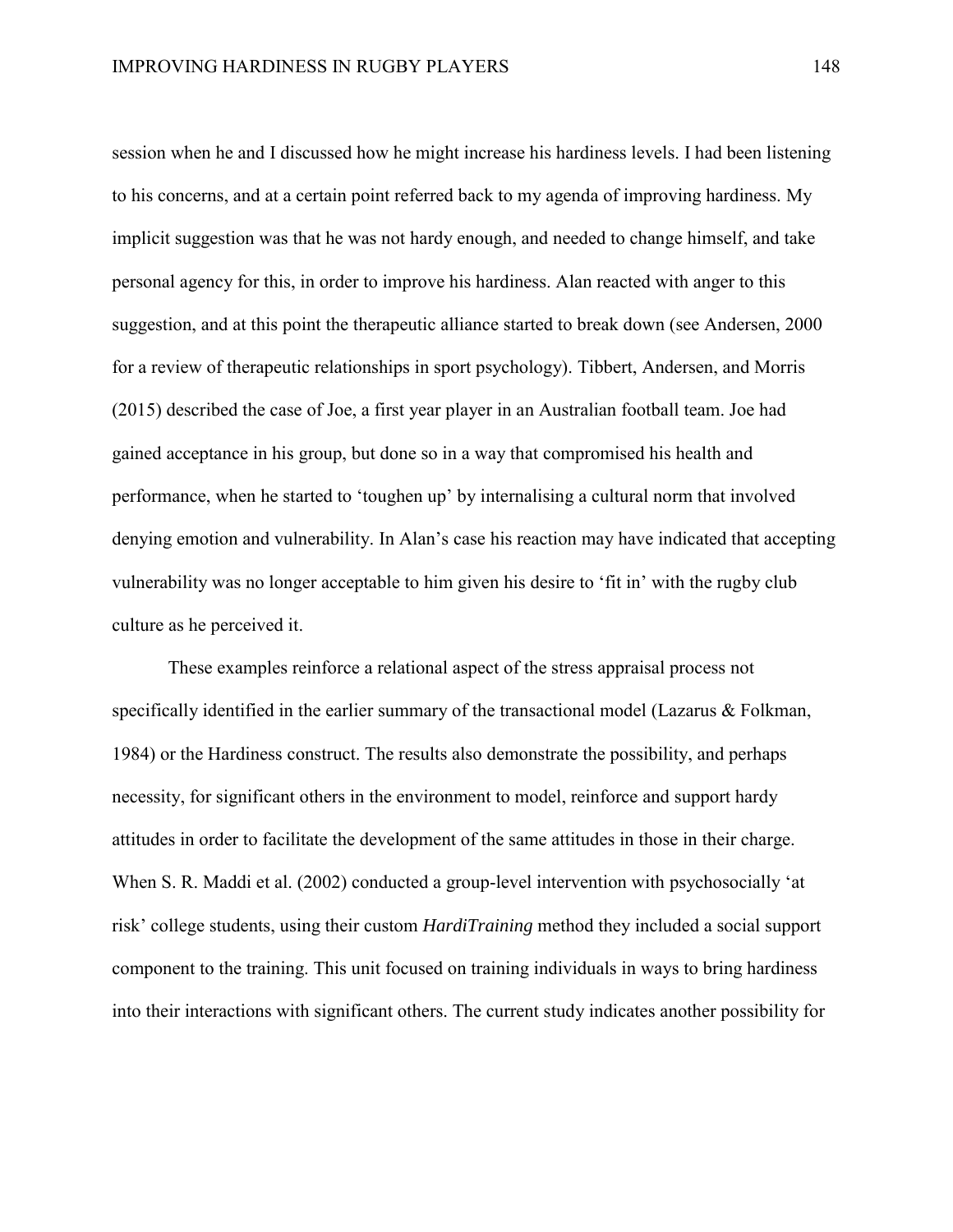sports organisations interested in improving hardiness: training the 'significant others' in ways to bring hardiness into their interactions with the individual performers.

The relationship factor with Alan also highlight the inherent risk in targeting an intervention explicitly at a psychological construct that carries with it an emotional valence, and a sense of social desirability. At the start of the research project, I presented the players with an overview of hardiness, and it would have been clear to them that the coaches and I saw hardiness as a positive and desirable personality attribute. Later, implying to Alan that he was low on hardiness and needed to work on developing this attitude contained an implicit criticism. When I voiced this 'criticism' at a time when Alan was already feeling vulnerable and threatened in his relationship with the Reserves coach, I may have become a new source of stress, that Alan sought to avoid. Richardson et al. (2008) identified how athletes can struggle to maintain an image of toughness as imposed by a sport's subculture. From my experience as a player and a professional working in the sport, rugby had a subculture in which toughness was reinforced. The results here suggest that in individualized support program in a sport setting, practitioners should take care in the way that a hardiness training program is presented to athletes, to minimize the possibility that athletes, especially new arrivals, might see 'low hardiness' as contravening their sport's cultural expectations.

#### **Issues With Challenge Within the Hardiness Construct**

The contrasts in sources of stress between the two participants demonstrated the difficulty in comparing individuals on a singular Challenge dimension. Sam was threatened by ball handling errors in games, whereas Alan never mentioned this as a threat, citing the general training environment only. Alan was threatened by the success of others in 'his' position, and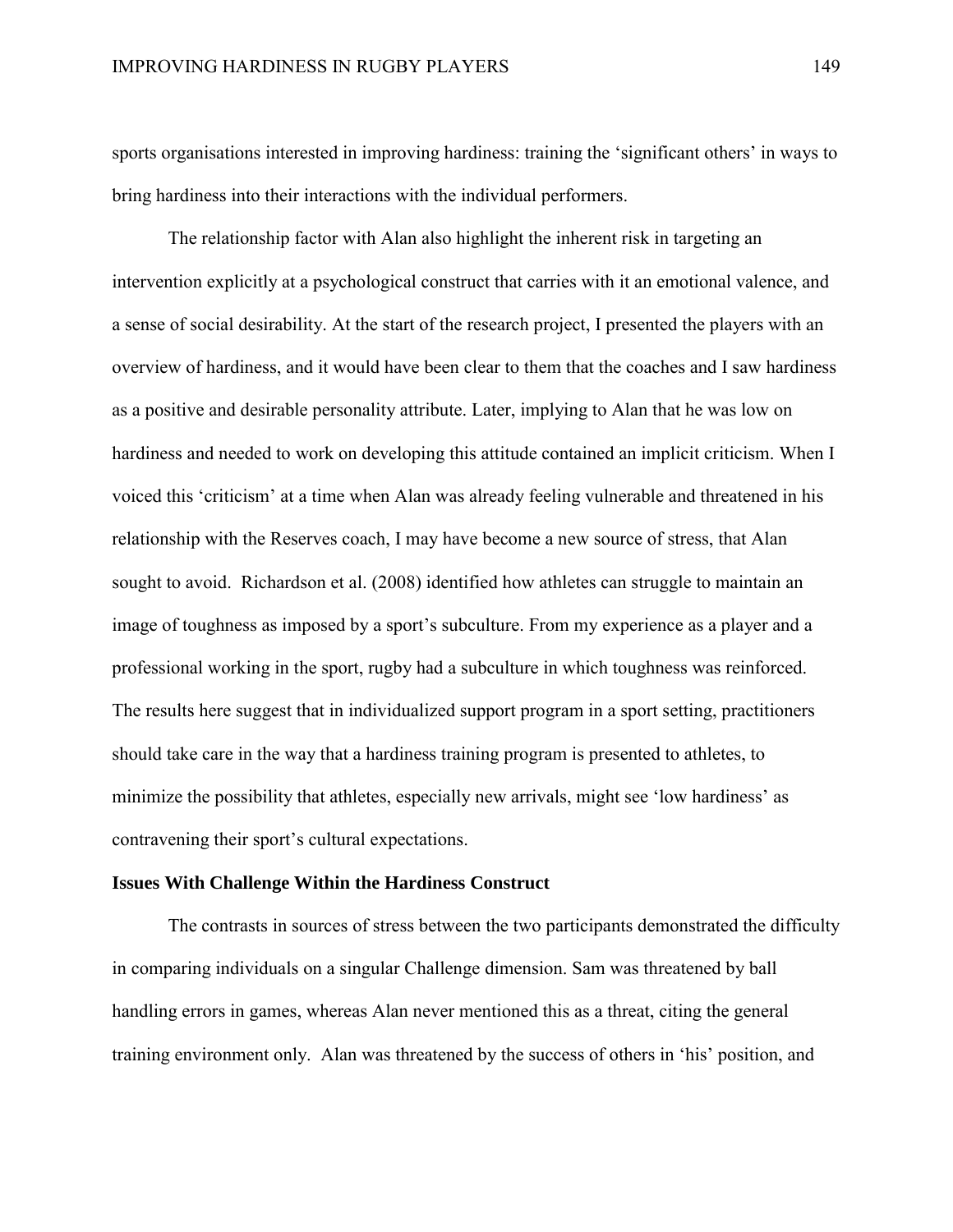the possibility of non-selection in favour of others, whereas Sam never was. Similarly, Sam and Alan were both threatened by fatigue for similar, but qualitatively different reasons. For Alan, fatigue, and the possibility of not coping with it, held the threat of his teammates adjudging him weak. For Sam, fatigue held a threat that he would fail and feel shamed by disadvantaging the team and failing to live up to assumed standards. Furthermore, within the two individuals, their level of 'threat' versus 'challenge' was not consistent across time even for the same stressor. These observations provide additional insight into Florian, Mikulincer and Taubman's (1995) study of Israeli Defence Force (IDF) recruits undergoing a 4-month combat training period. Although Florian et al. found that the Control and Commitment components of hardiness were related to psychological distress and coping skills, they were unable to find a significant relationship for the Challenge component. They suggested that Challenge was not an integral part of hardiness. In the current study, I observed a high degree of variance of the 'challenge versus threat' aspect of the stress response within individuals even in the face of the same stressor. The two participants in this study showed a pattern of threat responses to different aspects of the environment, in a complex relationship with quality of the relationships they enjoyed with family, coaches, and peers. These findings would suggest that a single, general measure of 'challenge versus threat' for individuals is unlikely to reveal a score that is meaningful to their pattern of stress response within a specific context, and may not provide an accurate insight into stress/health or stress/performance relationships. Furthermore, in this study, and although this may relate to the methods used and my relative inexperience as a provisional psychologist implementing them, the primary threat vs challenge appraisals responses were the least amenable to change through the one-to-one intervention. The Control and Commitment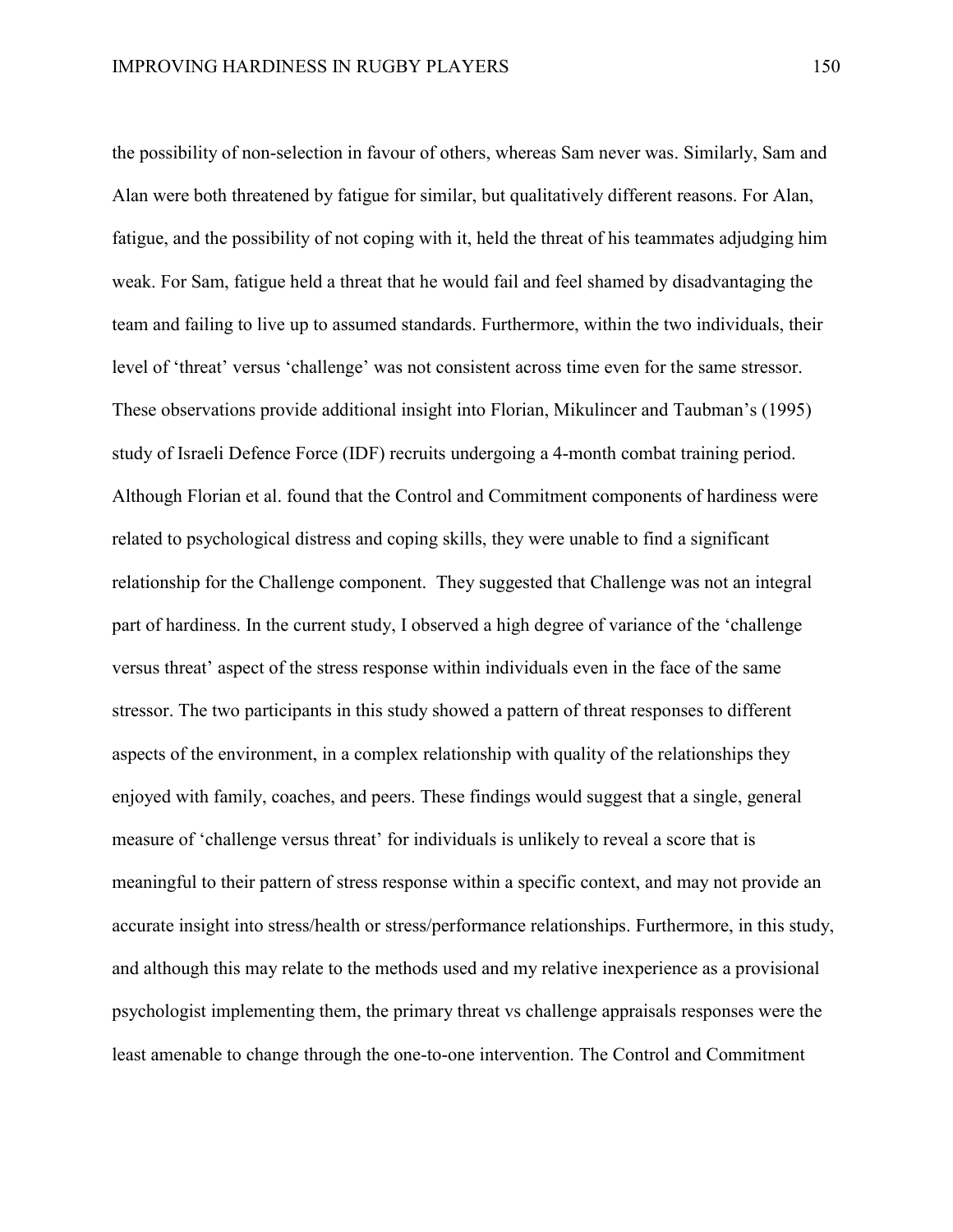aspects seemed to be more amenable to the intervention. In Sam's case, the threat response seemed to diminish in intensity over time through a learning process. Rather than changing a threat response into a challenge response, it seemed that the threat response gradually assuaged as confidence in active coping skills increased. Sam's ability to grow and develop in the face of the stressor increased as he practiced the new Control- and Commitment-aligned responses. As discussed in the conclusion to the second story, for Sam the sense of challenge in the face of the 'dropping the ball' stressor increased while his sense of threat in the situation was still at a high level. This observation suggests the threat and challenge systems are at least partly independent of each other, and that conceptualising and measuring threat versus challenge on a single scale may not reflect the true nature of individuals' hardiness. Scaffolded by support from significant others in his environment, Sam demonstrated that it is possible to act in a hardy way, with high Challenge, Commitment, and high Control, even while a sense of threat (and subjective stress) stays moderately high.

It was through increasing Control and Commitment over time that specific threat responses were reduced. This process is consistent with the transactional model of stress, but may be inconsistent with the current conception of hardiness, with Challenge partially dependent on the other two facets. Additionally, the partial independence of challenge appraisals and threat appraisals related to the same stressor suggests a complex relationship between Challenge and overall hardiness. The significant intra-individual variance over time in the way stressors are appraised may also have contributed to Funk's (1992) finding that the Challenge component lacked reliability, as well as validity, as evidenced by the pattern of correlations with other associated variables not meeting predictions in that investigation.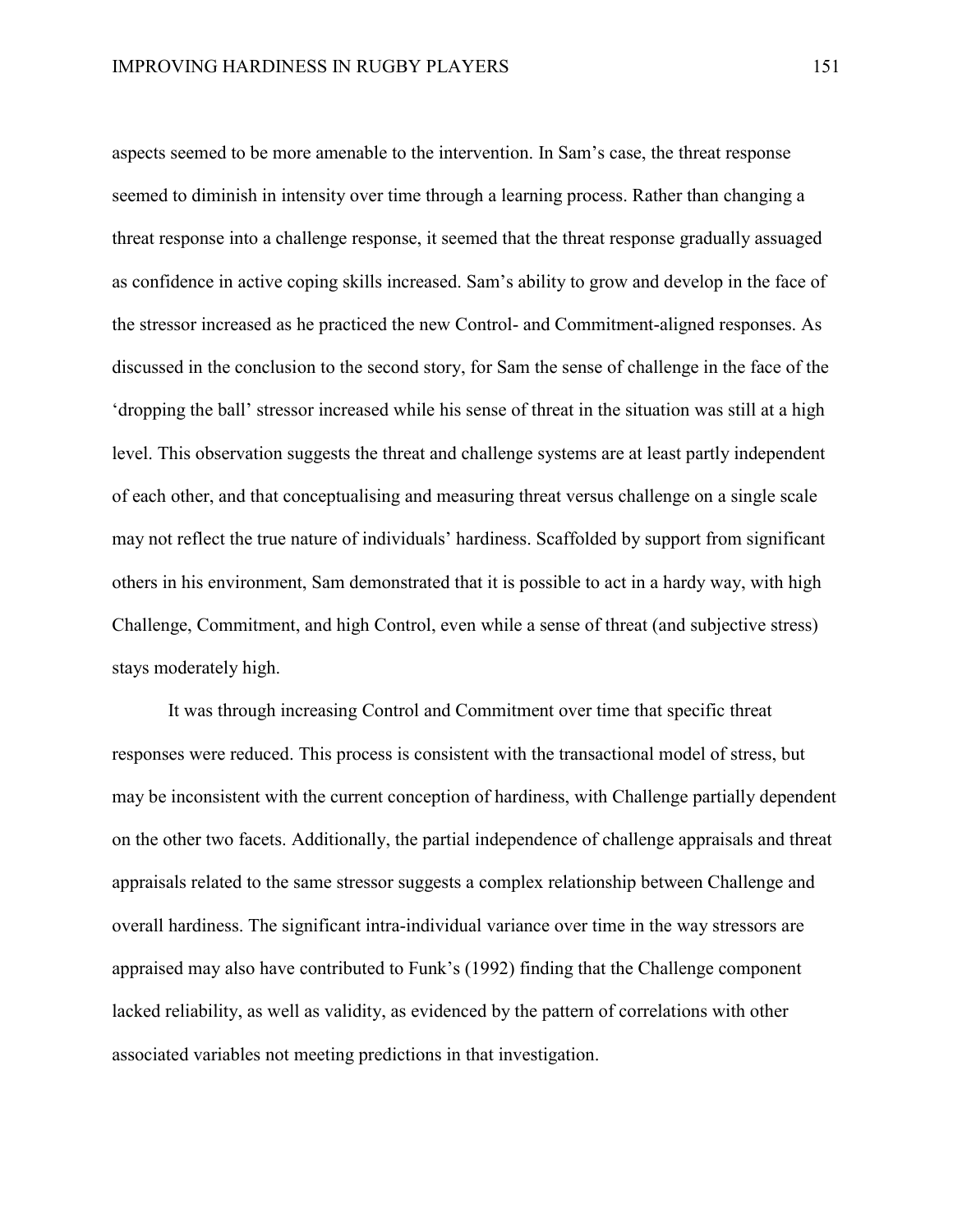Nonetheless, in this study, consistent with other results in sport (e.g., Goss, 1994), apparent levels of Challenge, Control, and Commitment were relevant to the emotional states that the participants were experiencing. When Sam and Alan showed low levels of hardiness in the face of stressors, they experienced higher levels of the emotions that Goss detected in her low hardiness group: tension, depression, anger, fatigue, and confusion. At the times when Sam and Alan displayed attitudes more consistent with high hardiness, their levels of vigour appeared higher. When considered alongside the overreaching literature (see Richardson, Morris & Andersen 2010), and the Goss (1994) study, these results suggest that hardiness is an important individual difference to consider when athletes are walking a fine line between overreaching and under-recovery during an intense preparation period.

### **Methodology**

In developing the current project, I believed there was a gap in the hardiness and general sport and stress research, in providing insight into applied practitioners' real experiences when trying to achieve change with real, individual athletes, according to evidence-based agendas. In developing the current structure of 'story plus interpretation' to describe the two athletes' experiences, I believe my supervisor and I identified an approach that has allowed for additional insight into the hardiness construct, while also providing insight for readers into "doing hardiness-focused sport psychology".

When Trahar (2009) used a form of narrative inquiry to investigate her own teaching practice, she warned that research involving complex person to person interactions, and complex researcher/practitioner roles could "feel messy" at times (p. 6). One "messy" part of the research happened in writing up the narratives to illustrate the thought processes and observations that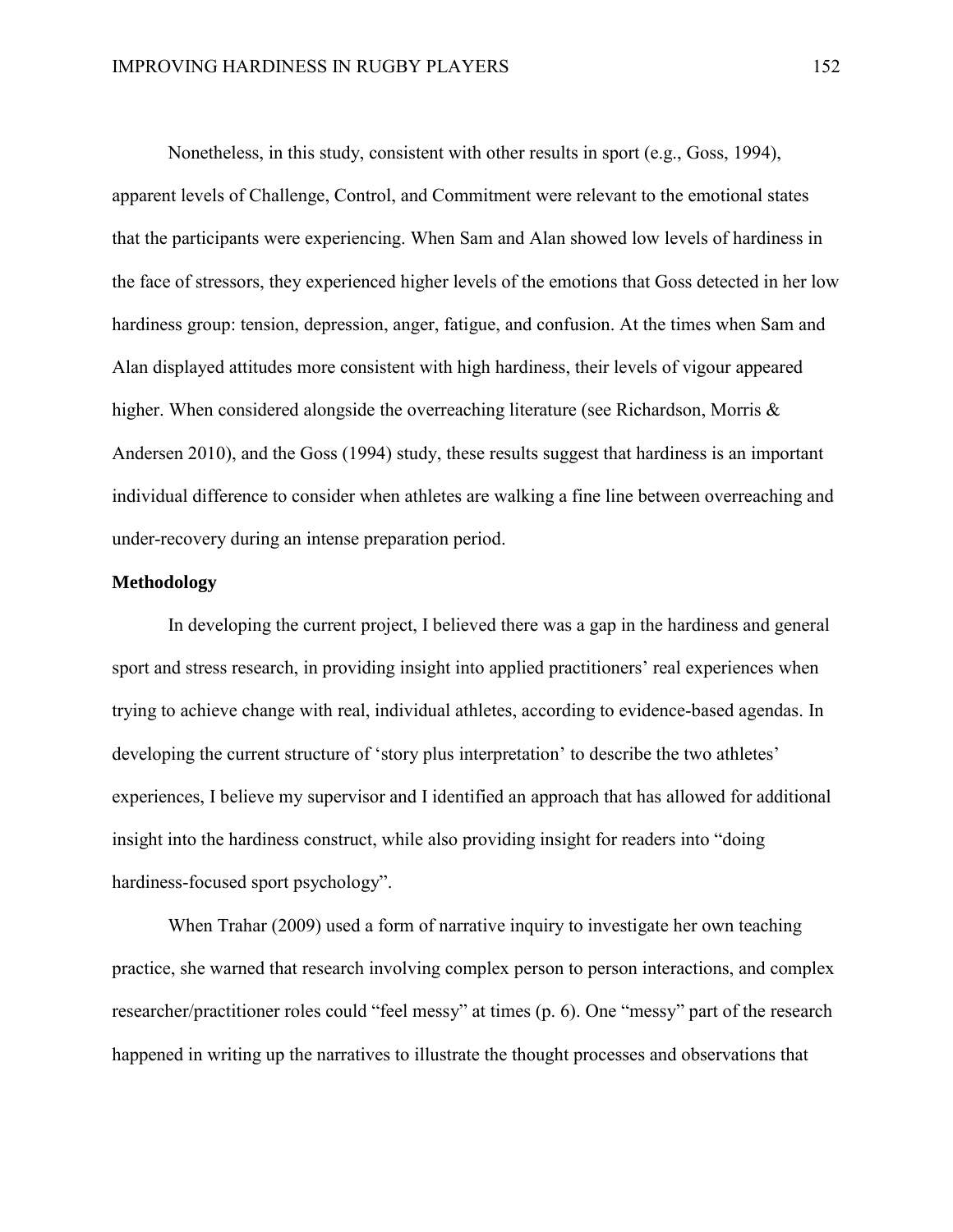were guiding the intervention; both during and after the sessions, as well as allowing for the further reflection that had happened on reading the transcripts. The current structure of 'story plus interpretation', felt somewhat "messy" in comparison with exemplary narrative methods, such as those described by Riessman (2008), but it allowed me to demonstrate my thought processes during the intervention as part of the main story narrative, as well as allowing postintervention reflections both on the athletes' experience, and on my own actions as an applied practitioner. In developing this structure I felt I was straying from existing and established approaches and so possibly compromising the authenticity of the project in readers' (or examiners') minds. Nonetheless, although the research goals and method of analysis resulted in a rather unique format, the arrived-at structure retained integrity with the aims and philosophies underpinning the project.

In reflecting back on the research project from my current role as an applied practitioner working full time in elite-level sport in both professional and Olympic settings, I am fortunate to have a number of supports to my practice: regular one-to-one supervision, peer supervision, informal and formal meetings with other psychologist colleagues, and regular participation in training workshops, conferences, and other forms of professional development. Despite these many interactions, I still find it relatively rare to find specific and real examples of what other practitioners have done, said, and thought within their sessions with real people, and what the actions of reactions of the clients have been. When these examples do occasionally emerge, I find them of great value. It is my hope that in providing a rich, albeit unorthodox, illustration not just of interviews and recollections, but of my own and the participants' reported and observed experiences, this project has made a contribution to the literature in line with Martens' (1987)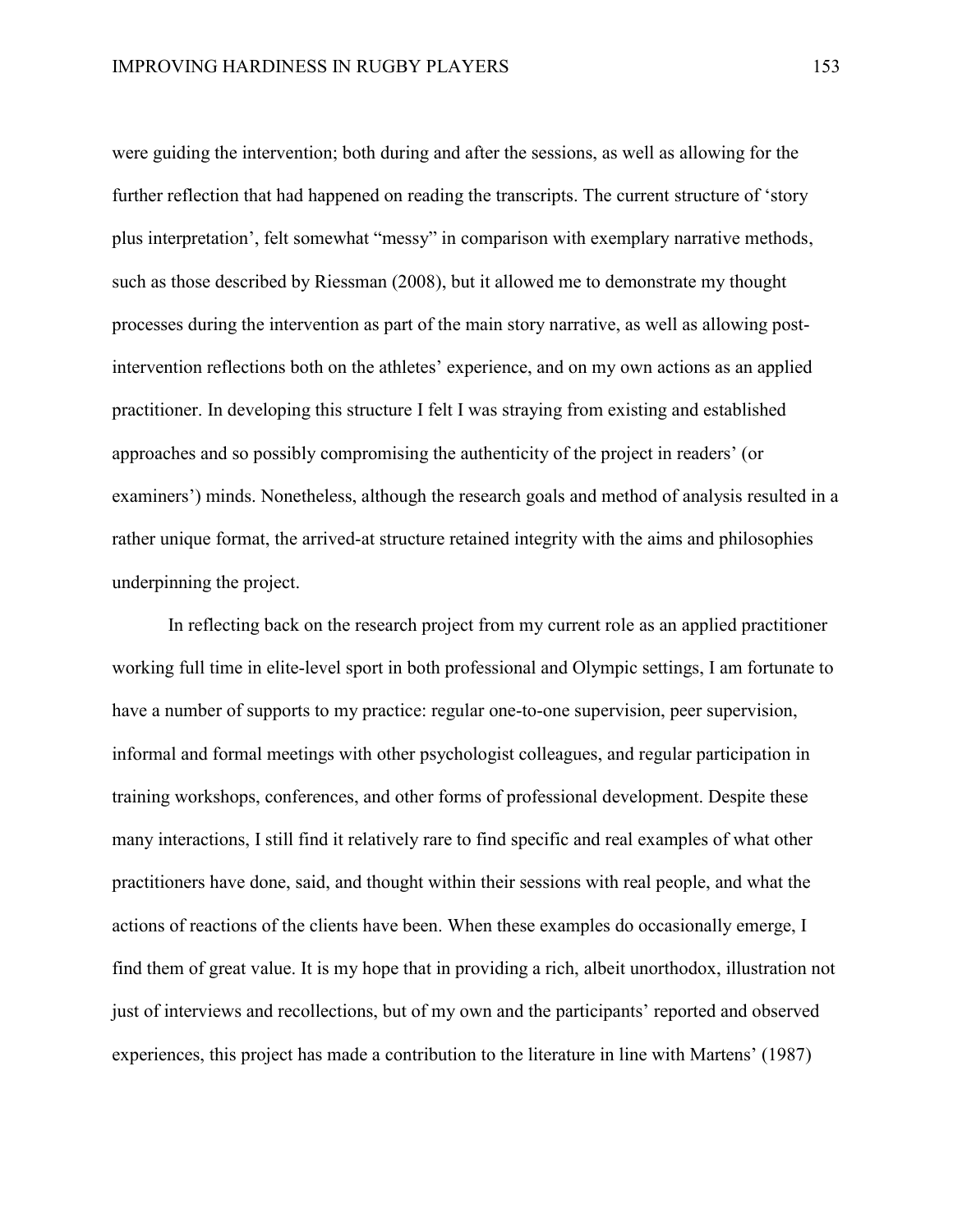goals of providing support to applied practitioners. I believe that the method elaborated here also provides an additional example to students and applied researchers of a form of narrative enquiry that can be repeated and hopefully improved in further applied case-based sport psychology research.

#### **Limitations in the Current Study**

The narrative style of the research project means that its value in part rests on the ability of the researcher to tell the story well. As specified in the study, the objective was to provide the reader with a substantial amount of the primary text from the transcripts in illustrating points. Substantially more text was omitted than included, according to my subjective choice. As discussed earlier the style of story presentation was chosen to give the reader insight into my experience of the intervention, through use of first-person disclosure. Nonetheless, the conclusions are grounded in subjective interpretation. In developing this research project, I made a trade-off between breadth and depth of analysis, and a design involving two participants was chosen, to give additional depth. It is possible that an additional participant, and a third story would have added to the value of the overall discussion. The selection of a two-participant narrative, however, allowed for greater exploration of intra-personal factors. Although the current format was a strategic decision to explore context for unique athletes performing in an idiosyncratic environment, it is possible that the addition of a third participant may have allowed readers additional perspective on some of the reflections on the guiding theory. For example, in the Interpretation and Discussion sections, I identified issues with the Challenge dimension, into which a third case may have given additional insight.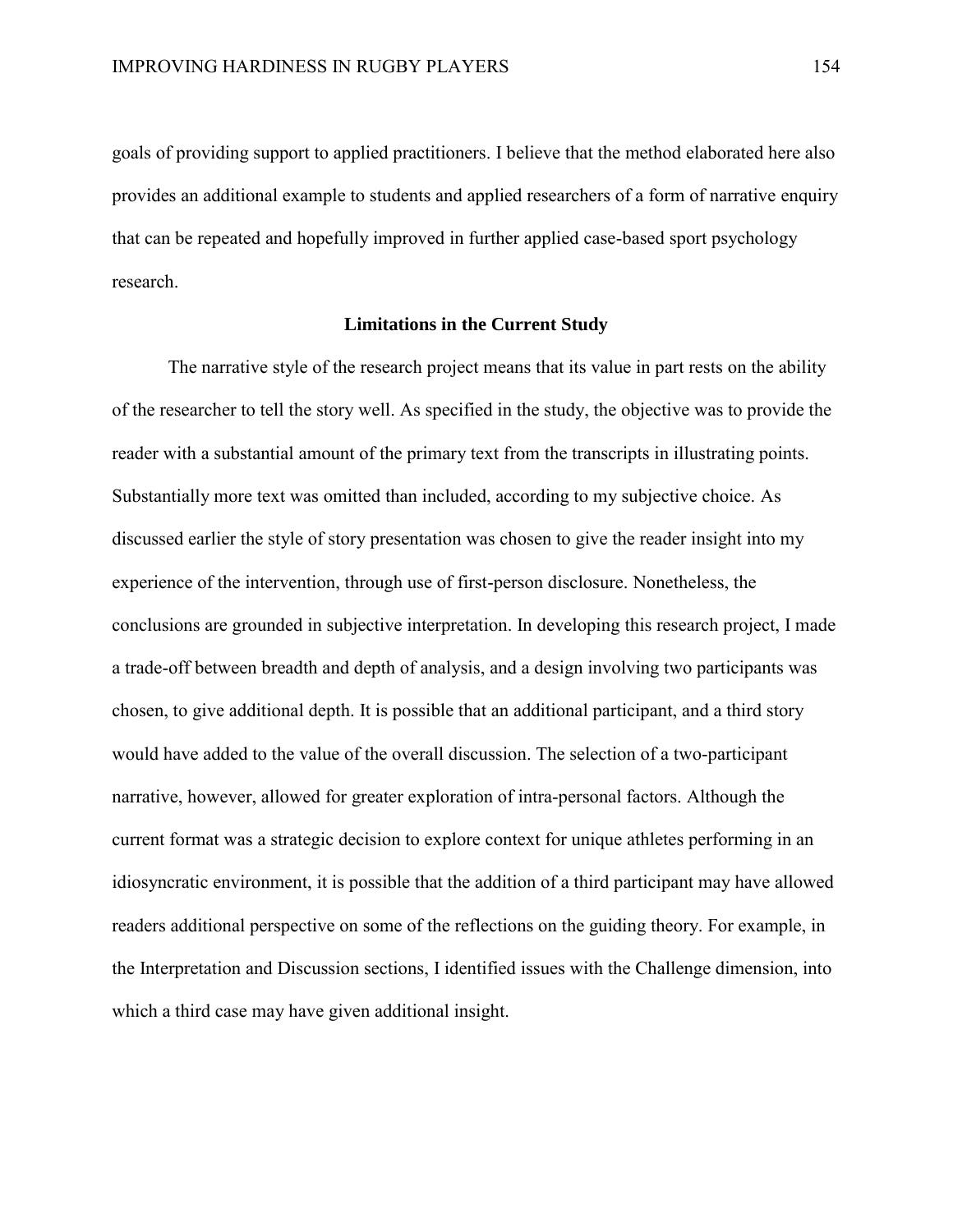Nonetheless, the two stories may also serve as examples of the "instrumental" case studies as described by Stake (2005), wherein:

the case is of secondary interest, it plays a supportive role, and it facilitates our understanding of something else…The case may be seen as typical of other cases or not. Here the choice of case is made to advance understanding of that other interest. We simultaneously have several interests, particular and general (p. 445).

In the present study, I aimed to advance understanding of hardiness as a general "other interest", including the way in which hardiness may be subject to change over time. A more particular "other interest" was how a person's hardiness may interact with stress responses and performance-related factors in the professional sport context. The method selected allowed for an in-depth exploration of the participants' experience, adding to authenticity through richer 'expression of a reality' (Richardson, 2000). Additional instrumental value, both in terms of 'substantive contribution' and 'impact' (Richardson, 2000) may have been gained through examining these two participants from within their common sporting context, and in examining the overlap. Although it would have required a project of greater scope than this, this value could theoretically be enhanced by extending the number of cases, within the same team during the same season, extending the participant sessions out over time, or looking at participants across two or more different organisations, to add both breadth and granularity to the interpretation and discussion.

My intention though was that the narrative style would allow readers to decide, either in their experience as practitioners, or based on their knowledge of the research, whether the cases and the conclusions drawn from this study could be of value. To draw more reliable conclusions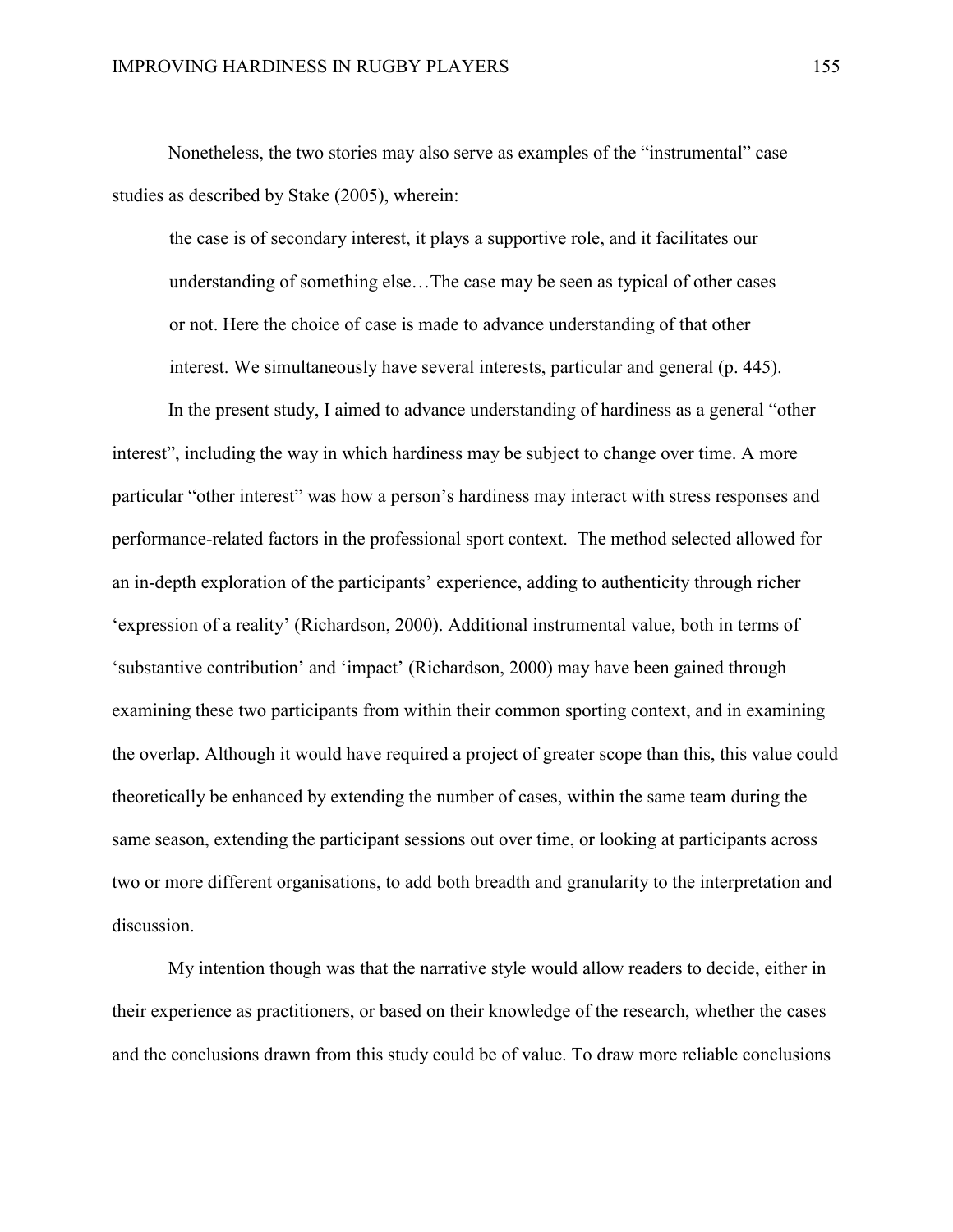about how susceptible hardiness is to change over time in elite sport participants, or about the merit of the specific methods chosen, would require further studies of greater scope.

Given that the current study provided insight into the context of a single male professional rugby team, within a specific, mainly 'anglosphere', cultural context, further consideration of the organisational culture, and the personality and preferences of the coaches and support staff could have added to readers' understandings.

Furthermore, according to Petitpas, Giges, and Danish (1999), within the extensive body of research into the effectiveness of the counselling process, "of all the techniques and variables examined, only one, the client-counsellor relationship, has related to positive therapeutic outcomes consistently" (p. 345). Although other evidence-based therapeutic approaches (e.g., Mindfulness-Acceptance-Commitment; Gardner & Moore, 2007) have entered the fray since Petitpas et al. wrote their 1999 article, the central importance of the relationship is unlikely to have changed. There are indications in the two stories in this thesis that the quality of the relationship between myself and the two participants varied, both between the individuals and with each player, across the time of our work together. The results of any one-to-one intervention must be seen as a function of both the accuracy of assessing presenting issues and of applying an appropriate method or approach, as well as of the quality of the working alliance being formed. At the time of the intervention, I was a relative neophyte both in counselling method and in the cognitive-behavioural intervention tools that I was delivering within the working alliance. The fulfilment or otherwise of the intervention goals depended in large part on the relationship that I was able to develop with the two participants. The interpretations mainly focused on the insight gained into the Challenge, Control, and Commitment facets as participants went through a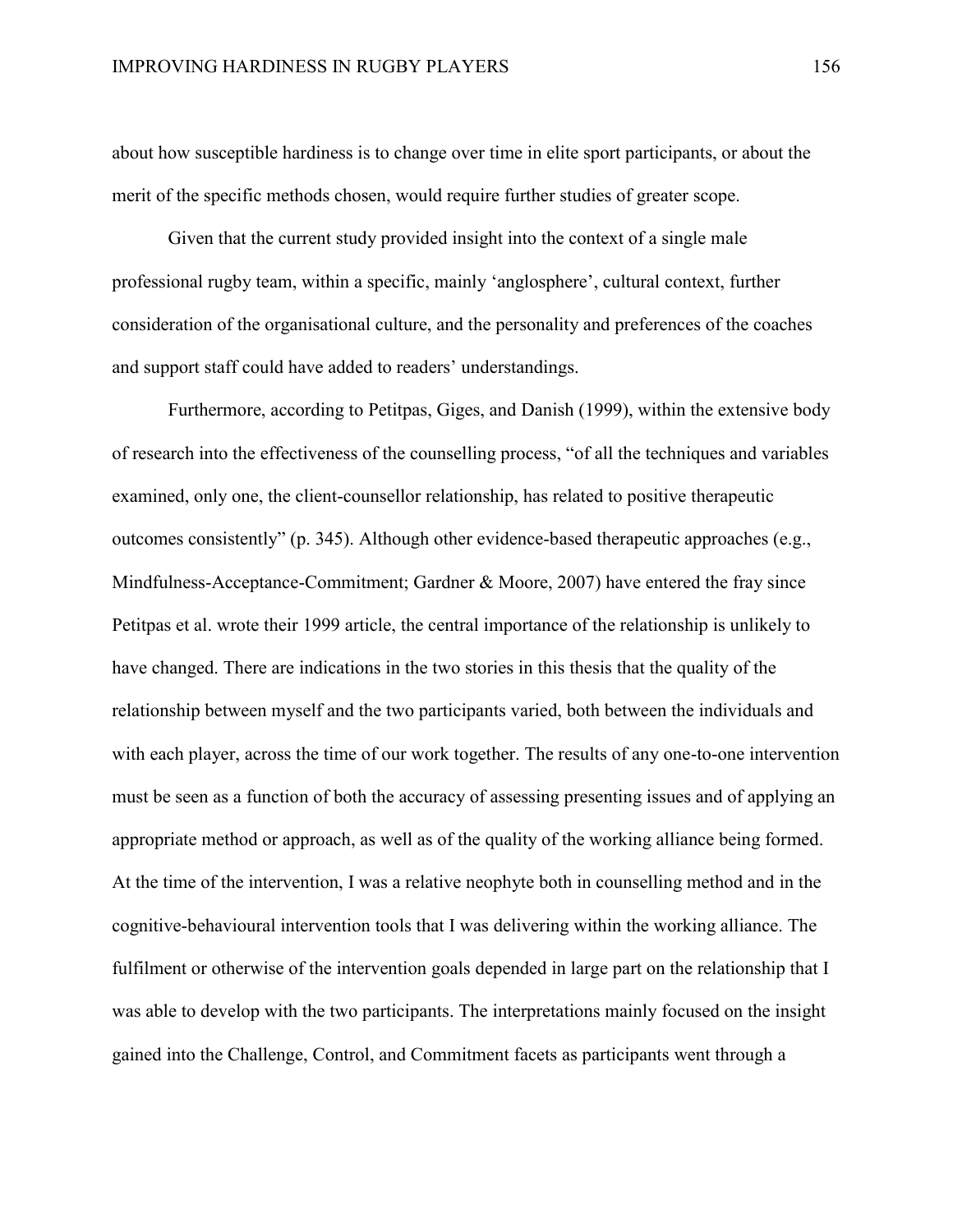cognitive-behavioural change process. The speed and effectiveness of these changes should be considered along with my relatively untested counselling skill at the time of the intervention, and my relative inexperience in applying the methods selected for the interventions. In other words, more experienced practitioners may have helped the athletes improve their hardiness to a greater extent.

#### **Directions For Future Hardiness Research**

The current study indicated that the Challenge facet of hardiness may be less susceptible to change through cognitive interventions than the Control and Commitment facets, and also perhaps less stable across different domains of functioning. Particularly, an initial appraisal of threat was seen to remain even when perceived coping resources had increased, and control had been effectively exerted over a stressful situation. The results indicated that Challenge may be changeable over time when an individual develops a personal 'track record' of successfully applying behavioural coping responses to a particular class of stressor. The transactional model of stress would provide a theoretical basis for further, higher powered, studies to investigate the 'learning process' through which changes in Control and Commitment might contribute to strengthening an initial "challenge" reaction and reducing a "threat" reaction. A recent review by Mosley and LaBorde (2016) discussed Heart Rate Variability (HRV) as a physiological variable that could be used as marker of emotional reactions in pressure situations, given that HRV provides an indication of the degree of parasympathetic activity. Mosley and LaBorde described how greater parasympathetic activity has been associated with both better coping in stressful situations, and better cognitive performance (e.g. decision-making) under pressure. Further studies to investigate the development of adaptive "challenge" appraisals versus maladaptive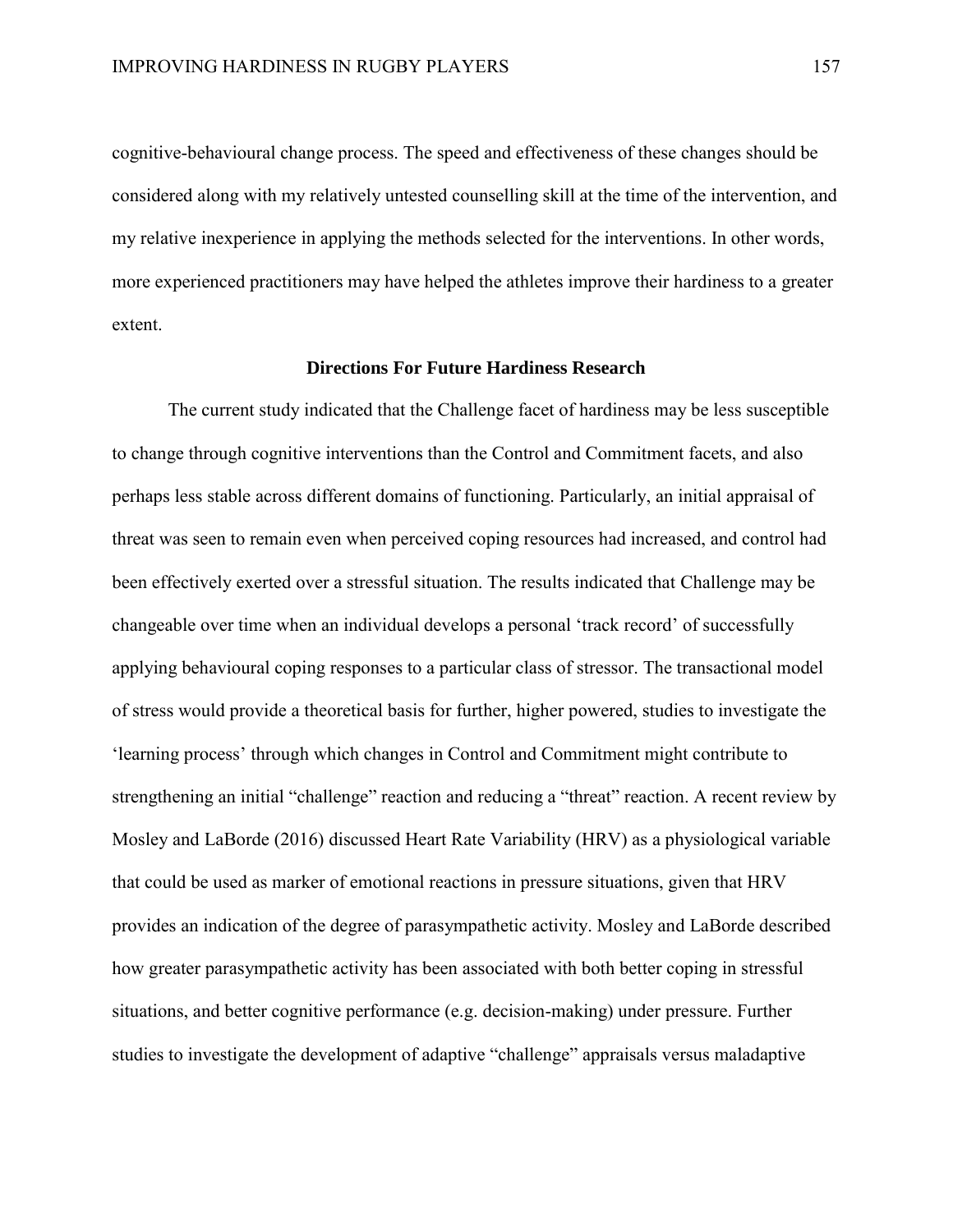"threat" appraisals, might use changes in Heart Rate Variability under specific performance or learning demands as an outcome measure indicating the effective development and application of hardy attitudes.

Furthermore, a consideration of physiological consequences of psychological stress raises a question regarding the degree to which effective psychological coping might affect the total load under which an athlete is operating. Goss (1994) investigated hardiness in swimmers during a physically intense training phase. She found that more hardy swimmers had less mood disturbance. Mood disturbance has been identified as an indicator of overtraining or underrecovery (Morgan, Costill, Flynn, Raglin, & O'Connor, 1988a). It seems possible that hardiness could be related to performance by allowing athletes to cope better with total training-phase stress, a total including both psychological and physical stress. Better coping may lead to greater training adaptation. However, direction of causality remains unclear. Further research may clarify whether increasing hardiness, and reducing total subjective stress, and improving an overall mood profile, might allow athletes recover quicker, and potentially allow them take on a greater training load, contributing to enhanced sport performance.

The current study also partially confirmed that Hardiness is a set of attitudes that can be enhanced and learnt. Further research might also investigate the developmental experiences that contribute to the establishment of hardiness in individuals over time. This might be achieved by differentiating participants according to an initial assessment of hardiness, and then interviewing them about their developmental experiences in sport. From these retrospective interviews the factors that helped build hardiness might be further elaborated. Taking this concept further, if these contributing factors can be clarified, it would follow that a longitudinal intervention or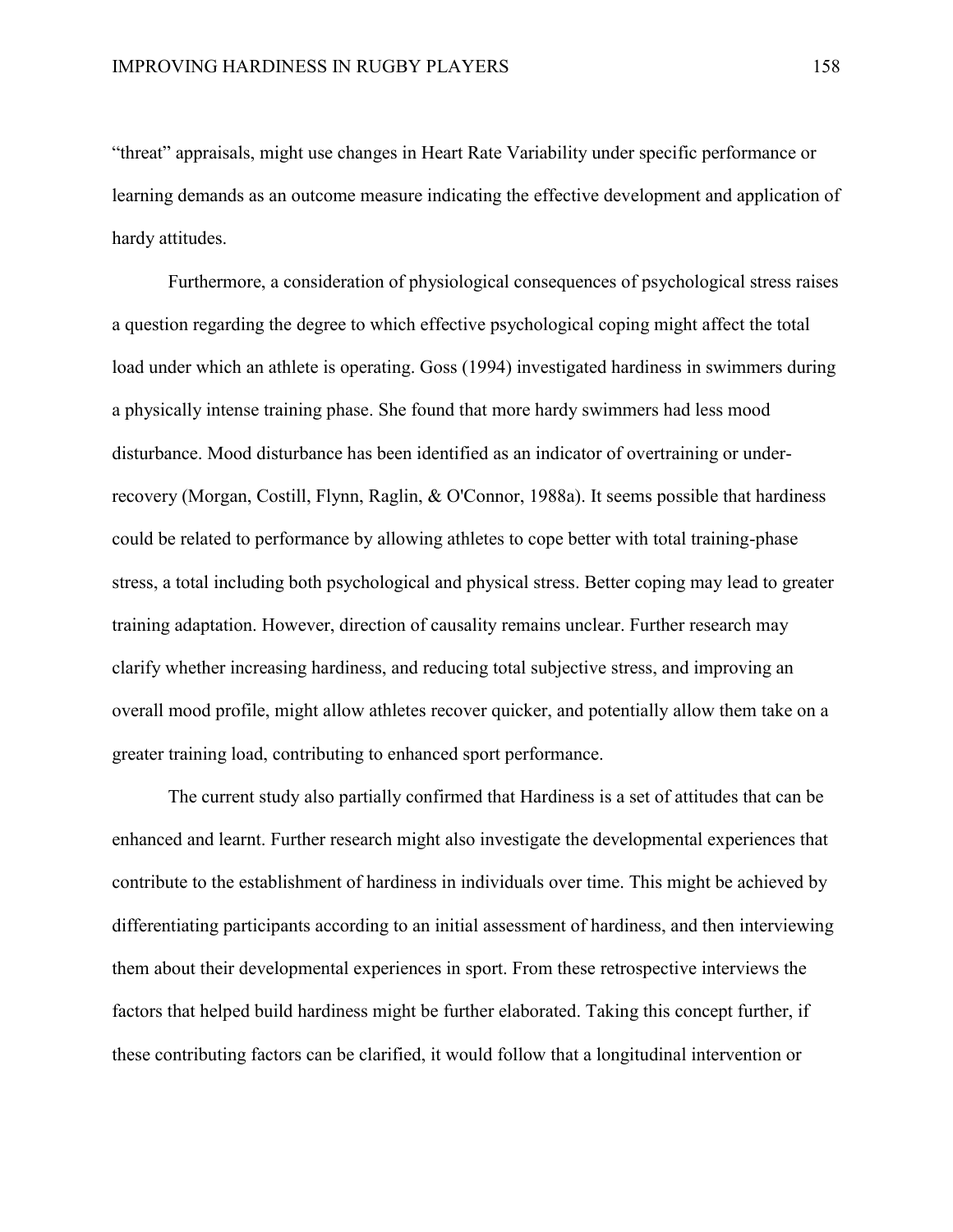observational study with junior or 'development stage' athletes might then provide examples of the development of these attitudes in situ. Such a study might be extended to provide insight into the interpersonal factors that the present study suggests may also enhance hardiness, by looking at the behaviours of key supporters around the athletes. Such insights may help guide the work not just of psychologists supporting developing athletes directly but also those responsible for setting coaching and learning environments in sport.

In this study, the participants described a diverse range of organisational and performance stressors. It was not clear whether the two participants were able to generalise their hardiness development across from particular, focused stressors, onto other stressors in other domains. From the results of the current study, and the literature reviewed here, it remains unclear whether hardiness developed in the sport domain would carry over into other domains, for example family life, non-sport workplaces, or study. Given the wide array of possible stressors in sport (Hanton et al., 2005) further intervention studies with athletes might consider outcome variables, such as coping behaviour, or performance, across a range of domains.

#### **Concluding Remarks**

The aims of this study were to investigate how an applied psychology intervention to improve hardiness would affect the way that athletes coped with stressors in their elite sport environment, and to understand how hardiness would contribute to both their subjective experience and their performance. The main findings were that hardiness largely had the predicted relationship with subjective stress, but that the different hardiness facets of Challenge, Control and Commitment had more complex relationships with each other over time, and were less stable, than expected. A 'Connection' facet to hardiness was discussed, given that personal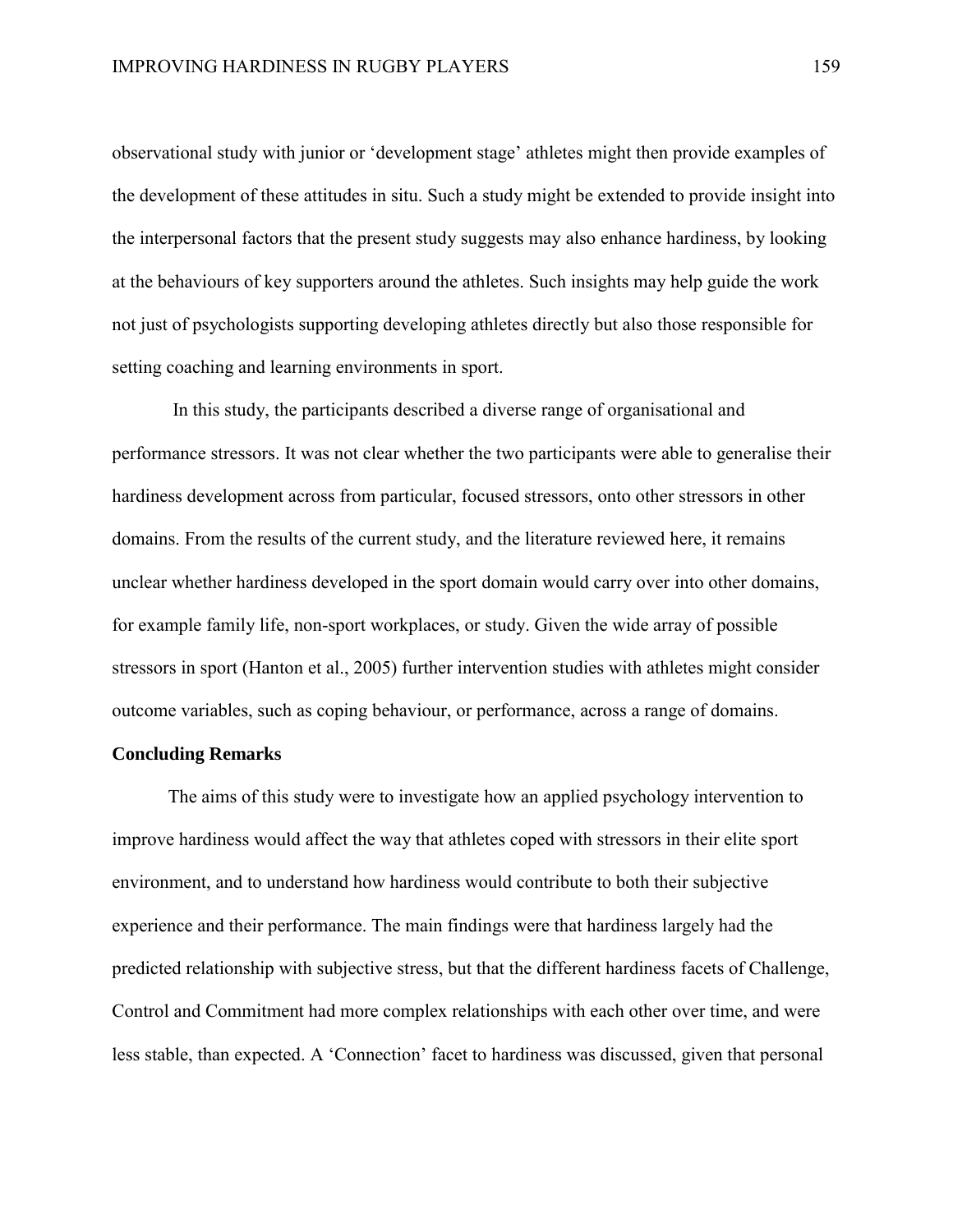and professional relationships showed a complex relationship with stress-related cognitions, emotions, and behaviour. This research has raised some interesting questions and I hope that other researchers will be stimulated to follow these up in the future.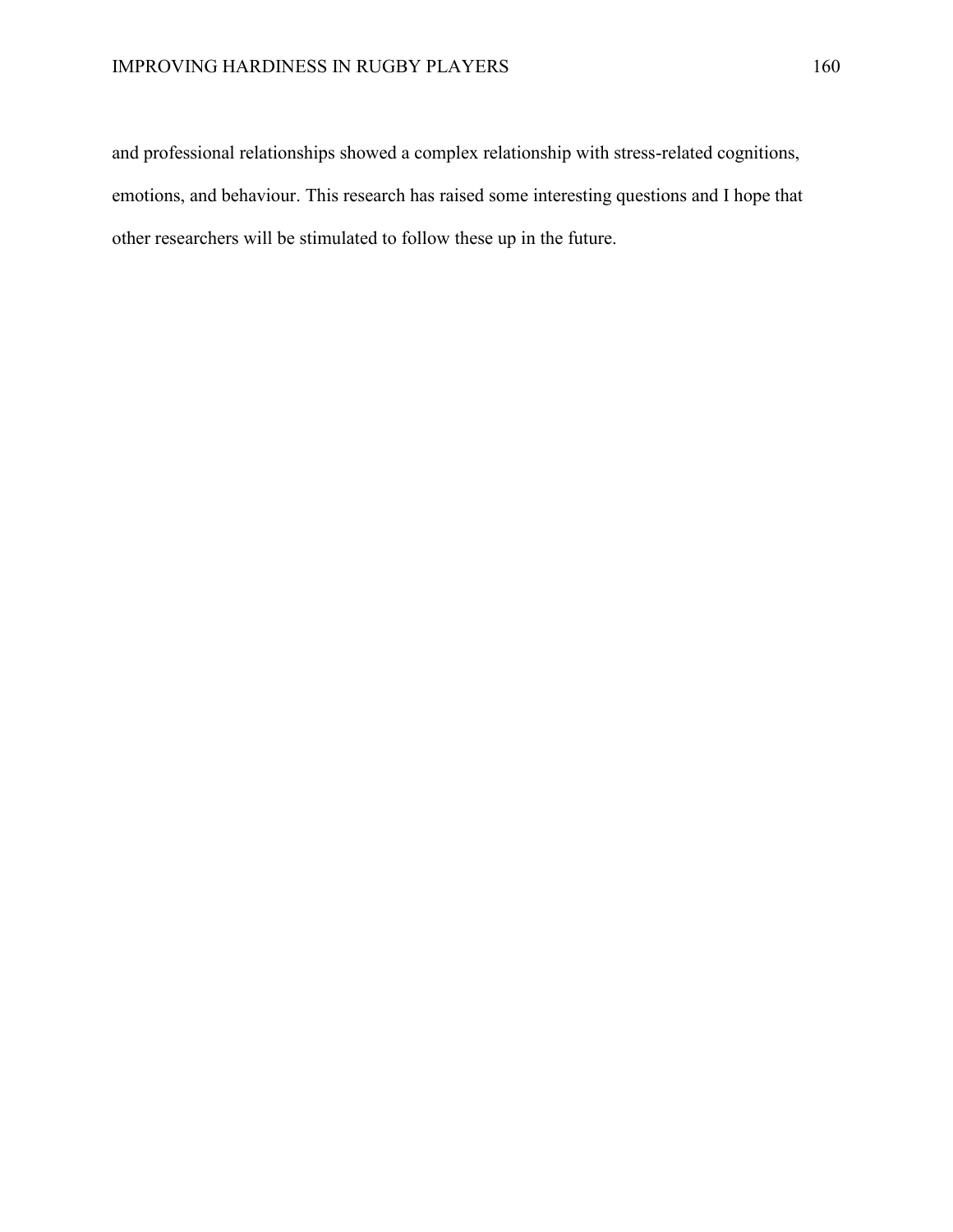#### **REFERENCES**

- Allred, K. D., & Smith, T. W. (1989). The hardy personality: Cognitive and physiological responses to evaluative threat. *Journal of Personality and Social Psychology, 56*(2), 257
- Andersen, M. B. (2000a). Beginnings: Intakes and the initiation of relationships. In M. B. Andersen (Ed.), *Doing sport psychology* (pp. 3-16). Champaign, IL: Human Kinetics.

Andersen, M. B. (2000b). *Doing sport psychology*. Champaign, IL: Human Kinetics.

- Andersen, M. B., & Williams, J. M. (1988). A model of stress and athletic injury: Prediction and prevention. *Journal of Sport and Exercise Psychology, 10*(3), 294-306
- Anshel, M. H. (2001). Qualitative validation of a model for coping with acute stress in sport. *Journal of Sport Behaviour, 24*(3), 223-246
- Arnold, R., & Fletcher, D. (2012). A research synthesis and taxonomic classification of the organizational stressors encountered by sport performers. *Journal of Sport & Exercise Psychology, 34*(3), 397-429
- Baltzell, A. (1999). *Psychological factors and resources related to rowers' coping in elite competition.* (Unpublished doctoral dissertation), Boston University, Boston, MA.

Bandura, A. (1997). *Self-efficacy: The exercise of control*. New York: Macmillan.

- Bartone, P. T. (1989). Predictors of stress-related illness in city bus drivers. *Journal of Occupational and Environmental Medicine, 31*(8), 657-663
- Braun, V., & Clarke, V. (2006). Using thematic analysis in psychology. *Qualitative research in psychology, 3*(2), 77-101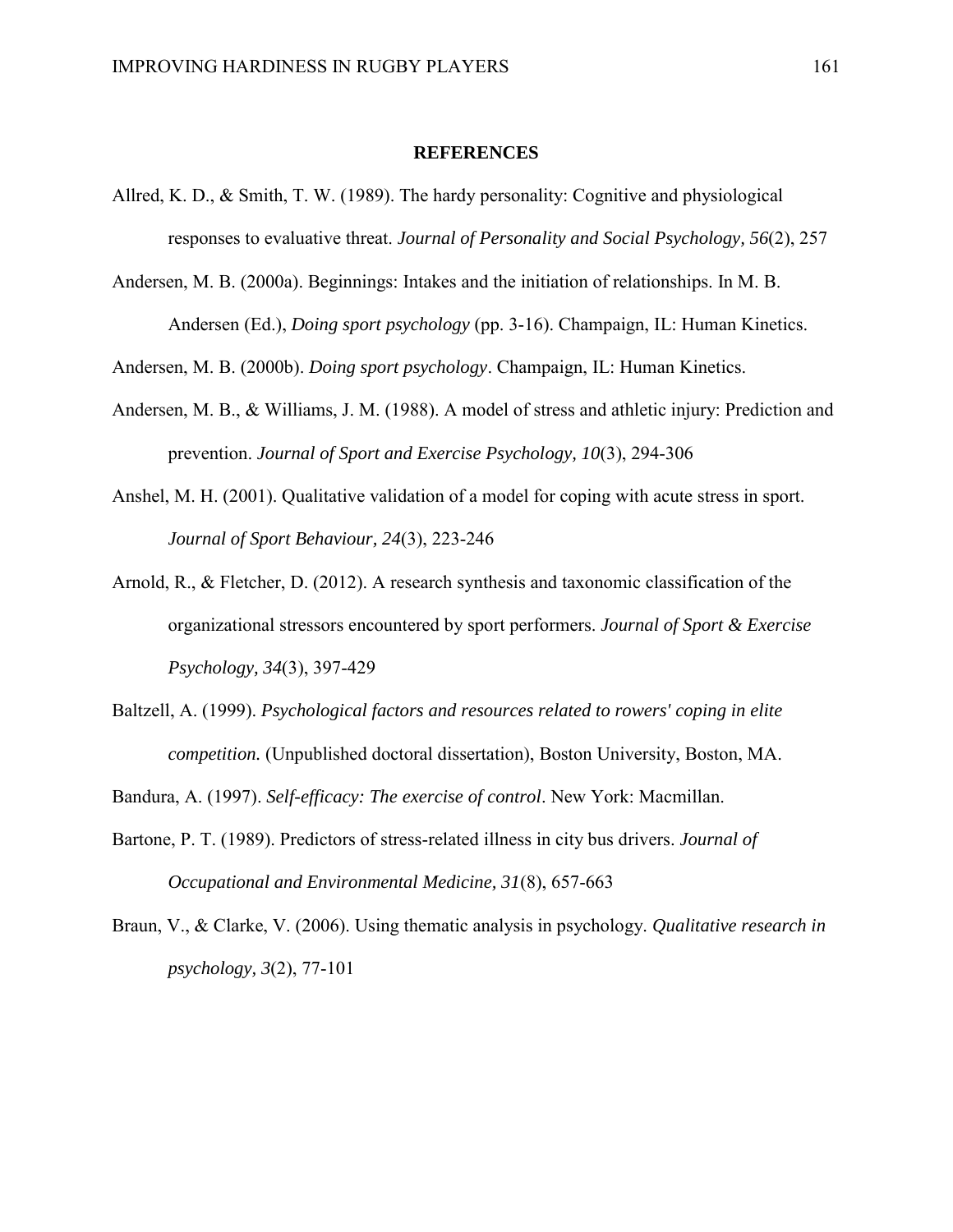- Burton, D. (1998). Measuring competitive state anxiety. In J. Duda (Ed.), *Advances in sport and exercise psychology measurement* (pp. 129-148). West Virginia: Fitness Information Technology.
- Campbell, E. E., & Sonn, C. C. (2009). Transitioning into the AFL: indigenous football players' perspectives. *Athletic Insight: The Online Journal of Sport Psychology, 11*(3)
- Cooper, C. L., Dewe, P., & O'Driscoll, M. P. (2001). *Organizational stress. a review and critique of theory, research, and applications*: London : SAGE.
- Csikszentmihalyi, M., & Csikzentmihaly, M. (1991). *Flow: The psychology of optimal experience* (Vol. 41). New York: HarperPerennial.
- Cupchick, G. (2001). Contructivist realism. *An ontology that encompasses Positivist and constructivist*
- Dohrenwend, B. S., & Dohrenwend, B. P. (1974). *Stressful life events: their nature and effects*. New York: Wiley.
- Drory, Y., & Florian, V. (1991). Long-term psychosocial adjustment to coronary artery disease. *Archives of Physical Medicine and Rehabilitation, 72*(5), 326-331
- Eschleman, K. J., Bowling, N. A., & Alarcon, G. M. (2010). A meta-analytic examination of hardiness. *International Journal of Stress Management, 17*(4), 277
- Eysenck, H. J. (1968). *Eysenck personality inventory*. San Diego: Educational and Industrial Testing Service.
- Faircloth, C. A. (1999). Revisiting thematisation in the narrative study of epilepsy. *Sociology of Health & Illness, 21*(2), 209-227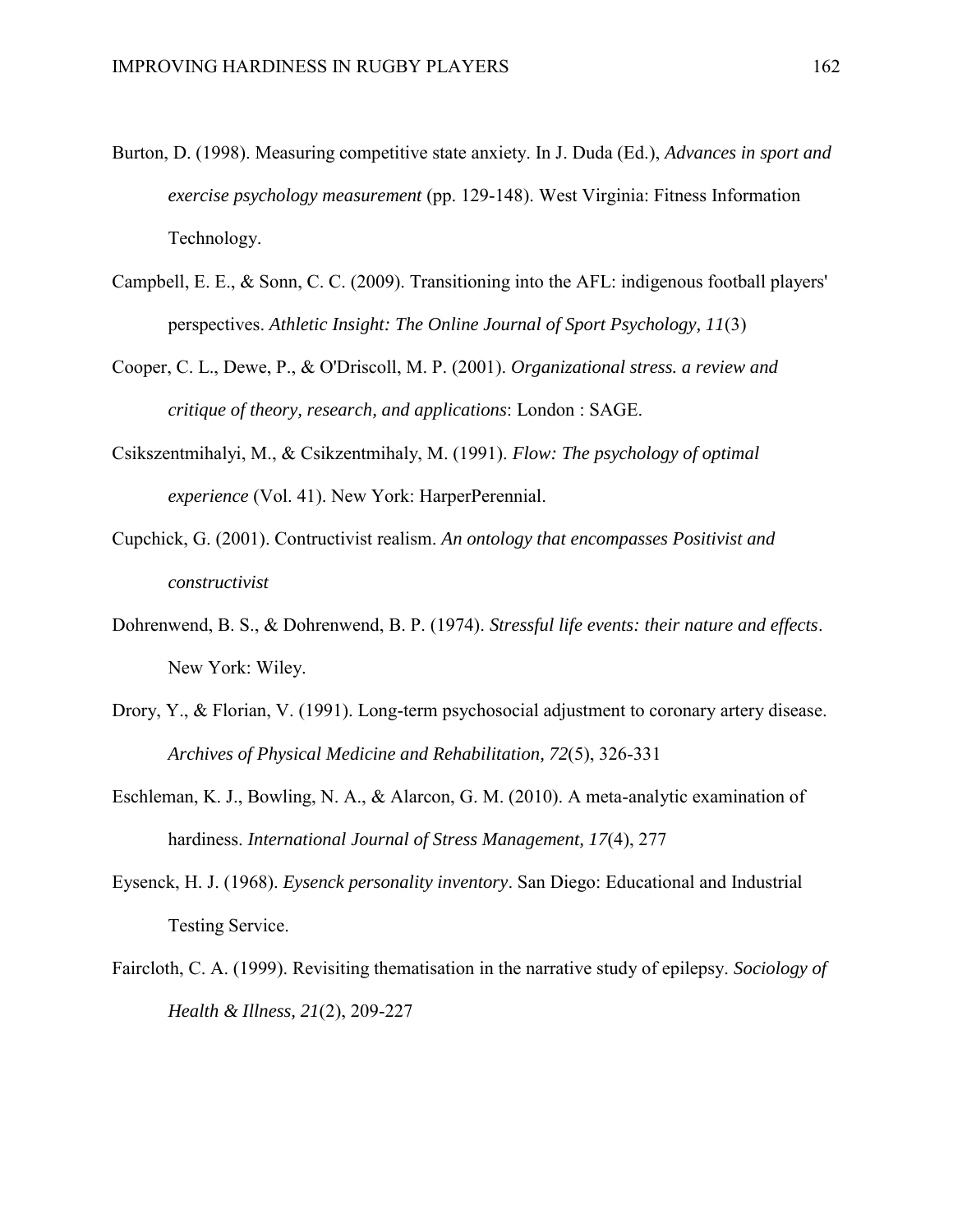- Fletcher, D., & Hanton, S. (2003). Sources of Organizational Stress in Elite Sports Performers. *Sport Psychologist, 17*(2), 175
- Fletcher, D., Hanton, S., Mellalieu, S. D., & Neil, R. (2012). A conceptual framework of organizational stressors in sport performers. *Scandinavian Journal of Medicine & Science in Sports, 22*(4), 545-557
- Fletcher, D., & Sarkar, M. (2013). Psychological resilience: A review and critique of definitions, concepts, and theory. *European Psychologist, 18*(1), 12-23
- Florian, V., Mikulincer, M., & Taubman, O. (1995). Does hardiness contribute to mental health during a stressful real-life situation? The roles of appraisal and coping. *Journal of Personality and Social Psychology, 68*(4), 687-695
- Ford, I. W., Eklund, R. C., & Gordon, S. (2000). An examination of psychosocial variables moderating the relationship between life stress and injury time-loss among athletes of a high standard. *Journal of sports sciences, 18*(5), 301-312
- Funk, S. C. (1992). Hardiness: a review of theory and research. *Health Psychology, 11*(5), 335
- Funk, S. C., & Houston, B. K. (1987). A critical analysis of the Hardiness Scale's validity and utility. *Journal of Personality and Social Psychology, 53*(3), 572
- Gentry, W., & Kobasa, S. (1984). Social and psychological resources mediating stress-illness relationships in humans. *Handbook of Behavioral Medicine*, 87-116
- Gillham, J., Jaycox, L., Reivich, K., Seligman, M., & Silver, T. (2001). *Penn resiliency program: Depression prevention for school children. Leader's Manual.* King of Prussia, PA: Adaptive Learning Systems.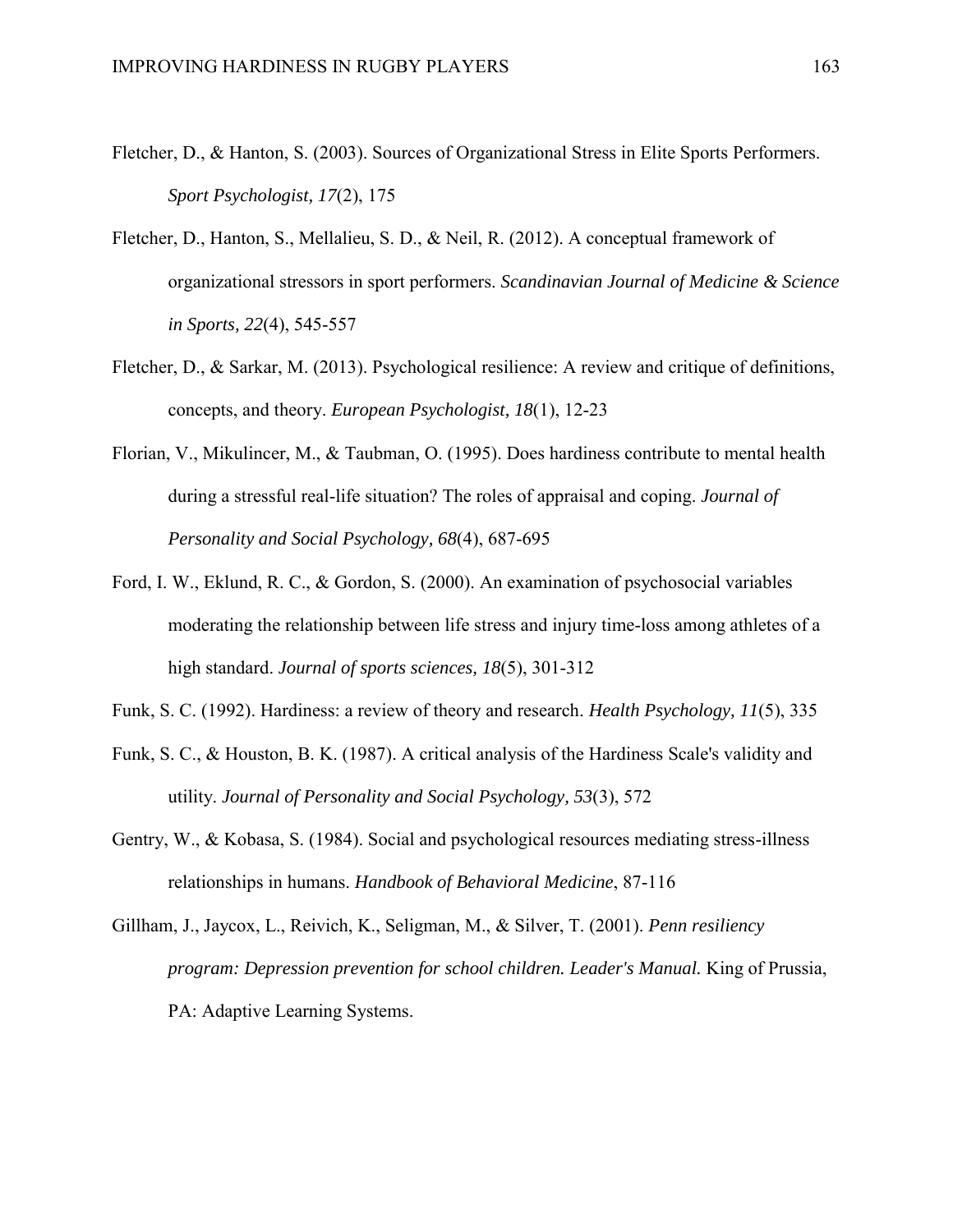- Golby, J., & Sheard, M. (2004). Mental toughness and hardiness at different levels of rugby league. *Personality and Individual Differences, 37*(5), 933-942
- Goss, J. D. (1994). Hardiness and mood disturbances in swimmers while overtraining. *Journal of Sport and Exercise Psychology, 16*, 135-135
- Gould, D., Eklund, R. C., & Jackson, S. A. (1993). Coping strategies used by US Olympic wrestlers. *Research Quarterly for Exercise and Sport, 64*(1), 83-93
- Hanin, Y. L. (1997). Emotions and athletic performance: Individual zones of optimal functioning model. *European Yearbook of Sport Psychology, 1*, 29-72
- Hanton, S., Evans, L., & Neil, R. (2003). Hardiness and the competitive trait anxiety response. *Anxiety, Stress & Coping, 16*(2), 167
- Hanton, S., Fletcher, D., & Coughlan, G. (2005). Stress in elite sport performers: A comparative study of competitive and organizational stressors. *Journal of Sports Sciences, 23*(10), 1129-1141
- Hanton, S., Mellalieu, S. D., & Hall, R. (2004). Self-confidence and anxiety interpretation: A qualitative investigation. *Psychology of Sport and Exercise, 5*(4), 477-495
- Hanton, S., Neil, R., & Evans, L. (2013). Hardiness and anxiety interpretation: An investigation into coping usage and effectiveness. *European Journal of Sport Science, 13*(1), 96-104
- Hanton, S., Neil, R., Mellalieu, S. D., & Fletcher, D. (2008). Competitive experience and performance status: an investigation into multidimensional anxiety and coping. *European Journal of Sport Science, 8*(3), 143-152
- Hardy, L., Jones, J. G., & Gould, D. (1996). *Understanding psychological preparation for sport : theory and practice of elite performers*: New York : John Wiley & Sons.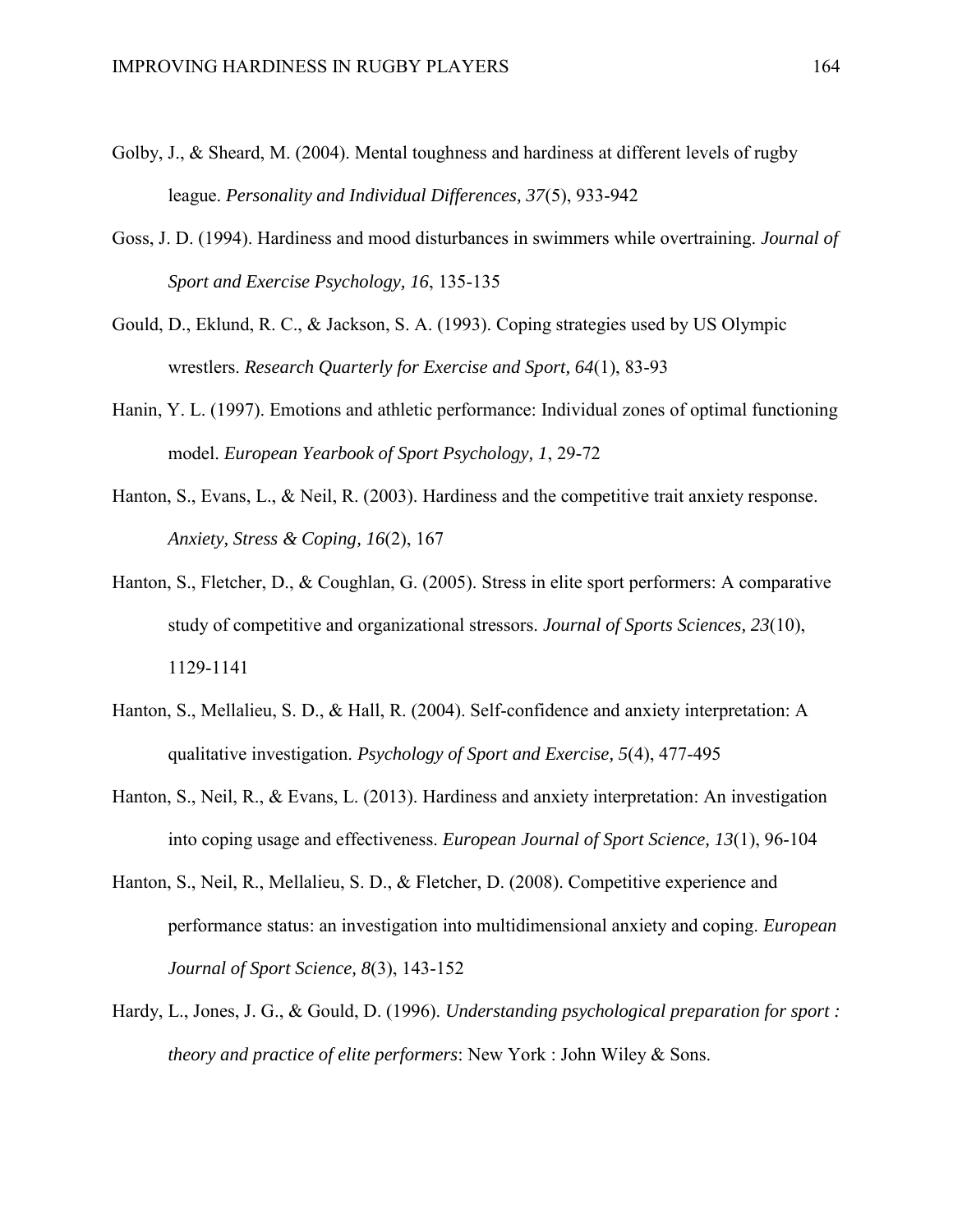- Hendrix, A. E., Acevedo, E. O., & Hebert, E. (2000). An examination of stress and burnout in certified athletic trainers at Division IA universities. *Journal of Athletic Training, 35*(2), 139
- Holmes, D. S., & Roth, D. L. (1985). Association of Aerobic Fitness with Pulse Rate and Subjective Responses to Psychological Stress. *Psychophysiology, 22*(5), 525-529
- Hull, J. G., Van Treuren, R. R., & Virnelli, S. (1987). Hardiness and health: a critique and alternative approach. *Journal of Personality and Social Psychology, 53*(3), 518
- Jones, G. (2002). What is this thing called mental toughness? An investigation of elite sport performers. *Journal of applied sport psychology, 14*(3), 205-218
- Kaiseler, M., Polman, R., & Nicholls, A. (2009). Mental toughness, stress, stress appraisal, coping and coping effectiveness in sport. *Personality and Individual Differences, 47*(7), 728-733
- Keen, J., & Packwood, T. (1995). Case study evaluation. *BMJ: British Medical Journal, 311*(7002), 444
- Kobasa, S. (1985). *Personal views survey*. Chicago.
- Kobasa, S. C. (1979). Stressful life events, personality, and health: An inquiry into hardiness. *Journal of Personality and Social Psychology, 37*(1), 1-11
- Kobasa, S. C., Maddi, S. R., & Courinoton, S. (1981). Personality and Constitution as Mediators in the Stress-illness Relationship. *Journal of Health & Social Behavior, 22*(4), 368
- Kobasa, S. C., Maddi, S. R., & Kahn, S. (1982). Hardiness and health: a prospective study. *Journal of Personality and Social Psychology, 42*(1), 168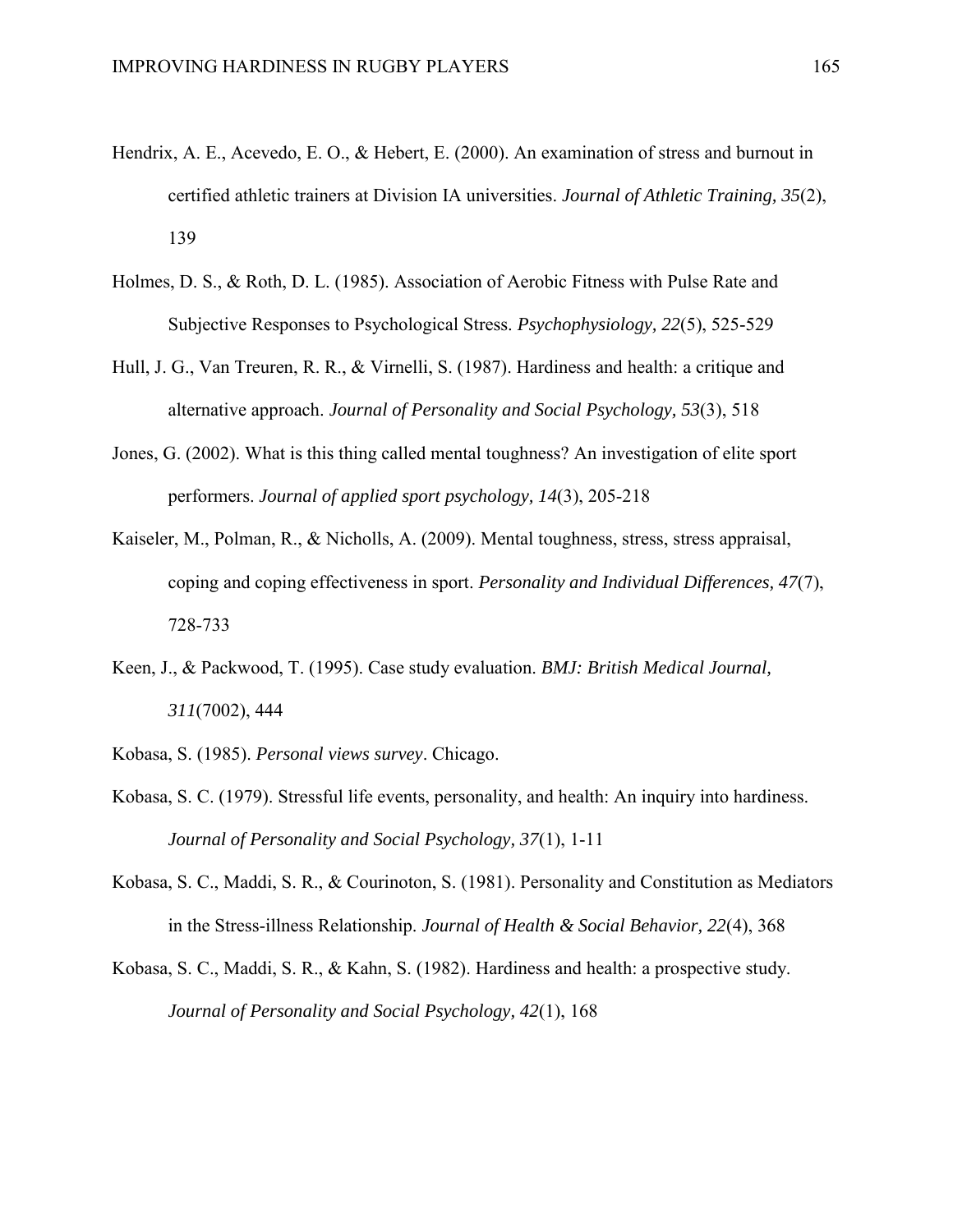- Kobasa, S. C., Maddi, S. R., & Puccetti, M. C. (1982). Personality and exercise as buffers in the stress-illness relationship. *Journal of Behavioral Medicine, 5*(4), 391-404
- Kobasa, S. C., & Puccetti, M. C. (1983). Personality and social resources in stress resistance. *Journal of Personality and Social Psychology, 45*(4), 839-850
- Lazarus, R. S. (1966). *Psychological stress and the coping process*. New York: McGraw-Hill.
- Lazarus, R. S. (1999). *Stress and emotion: A new synthesis*. New York: Springer.
- Lazarus, R. S., & Folkman, S. (1984). *Stress, appraisal, and coping*: New York : Springer Pub. Co.
- Lazarus, R. S., & Launier, R. (1978). Stress-related transactions between person and environment *Perspectives in Interactional Psychology* (pp. 287-327): Springer.

Lincoln, Y. S., & Guba, E. G. (1985). *Naturalistic inquiry* (Vol. 75): Sage.

- Maddi, S. R. (2002). The story of hardiness: Twenty years of theorizing, research, and practice. *Consulting Psychology Journal: Practice and Research, 54*(3), 173
- Maddi, S. R. (2006). Hardiness: The courage to grow from stresses. *The Journal of Positive Psychology, 1*(3), 160-168
- Maddi, S. R., & Khoshaba, D. M. (2005). Resilience at work: How to succeed no matter what life throws at you.
- Maddi, S. R., Khoshaba, D. M., Jensen, K., Carter, E., Lu, J. L., & Harvey, R. H. (2002). Hardiness Training for High-Risk Undergraduates. *NACADA Journal, 22*(1), 45-55
- Maddi, S. R., Khoshaba, D. M., Persico, M., Lu, J., Harvey, R., & Bleecker, F. (2002). The personality construct of hardiness: II. Relationships with comprehensive tests of personality and psychopathology. *Journal of Research in Personality, 36*(1), 72-85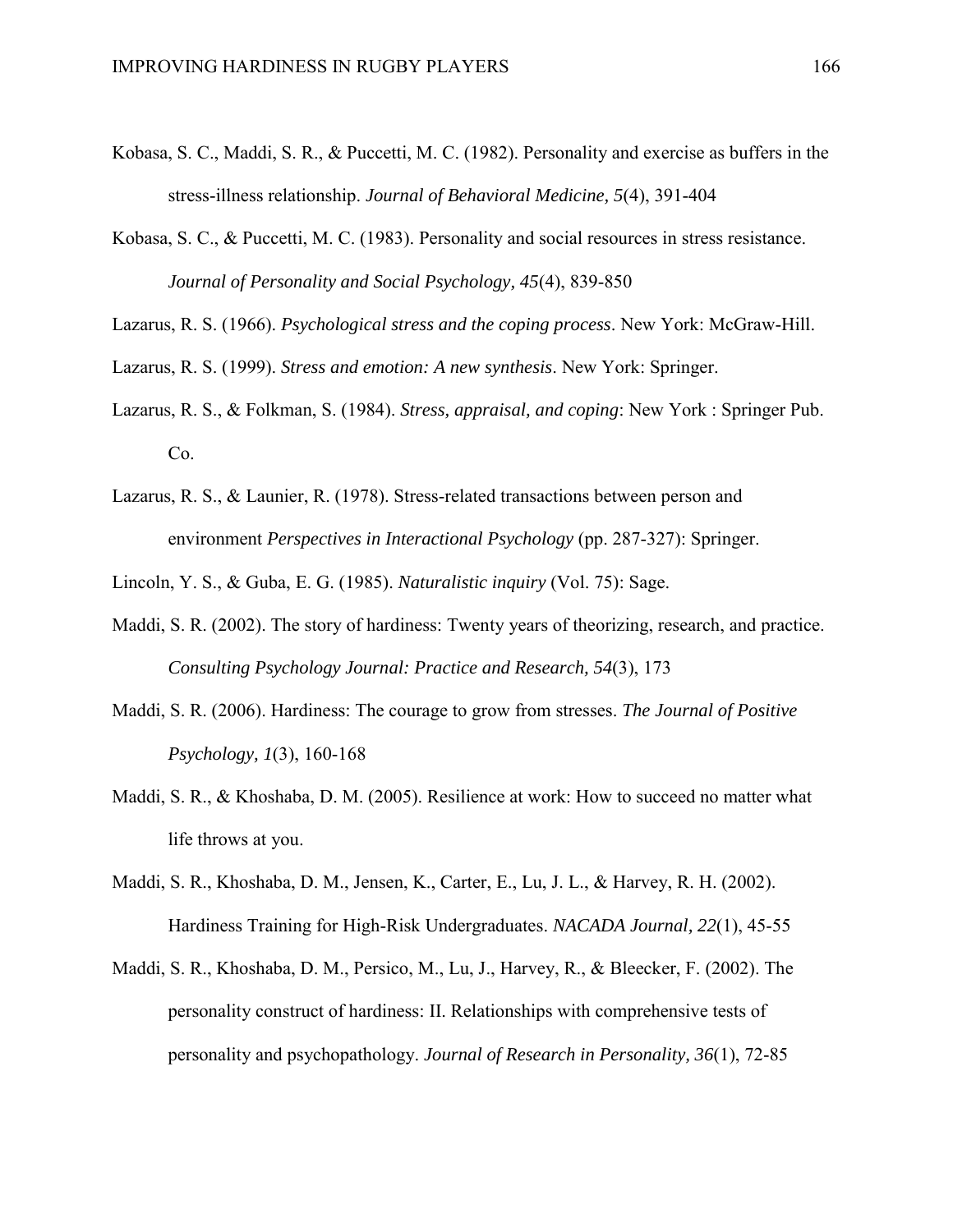- Martens, R. (1987). Science, knowledge, and sport psychology. *The Sport Psychologist, 1*(1), 29- 55
- McGrath, J. E. (1970). A conceptual formulation for research on stress. In J. E. McGrath (Ed.), *Social and psychological factors in stress* (pp. 10-21). New York: Holt, Rinehart and Winston.
- Mellalieu, S. D., Neil, R., Hanton, S., & Fletcher, D. (2009). Competition stress in sport performers: Stressors experienced in the competition environment. *Journal of Sports Sciences, 27*(7), 729-744
- Miles, J., & Shevlin, M. (2001). *Applying regression and correlation: A guide for students and researchers*: Sage.
- Moran, A. P. (1996). *The psychology of concentration in sport performers: a cognitive analysis*: Psychology Press.
- Morgan, W. P., Costill, D. L., Flynn, M. G., Raglin, J. S., & O'Connor, P. J. (1988a). Mood disturbance following increased training in swimmers. *Medicine & Science in Sports & Exercise, 20*(4), 408-414
- Morgan, W. P., Costill, D. L., Flynn, M. G., Raglin, J. S., & O'Connor, P. J. (1988b). Mood disturbance following increased training in swimmers. *Medicine & Science in Sports & Exercise*

Morris, T., Spittle, M., & Watt, A. P. (2005). *Imagery in sport*. Champaign, IL: Human Kinetics.

Mosley, E., & LaBorde, S. (2016). Performing with All My Heart: Heart Rate Variability and Its Relationship with Personality-TraitLike-Individual-Differences (PTLIDs) in Pressurized Performance Situations. In M. Raab, B. Lobinger, S. Hoffmann, A. Pizzera, & S. Laborde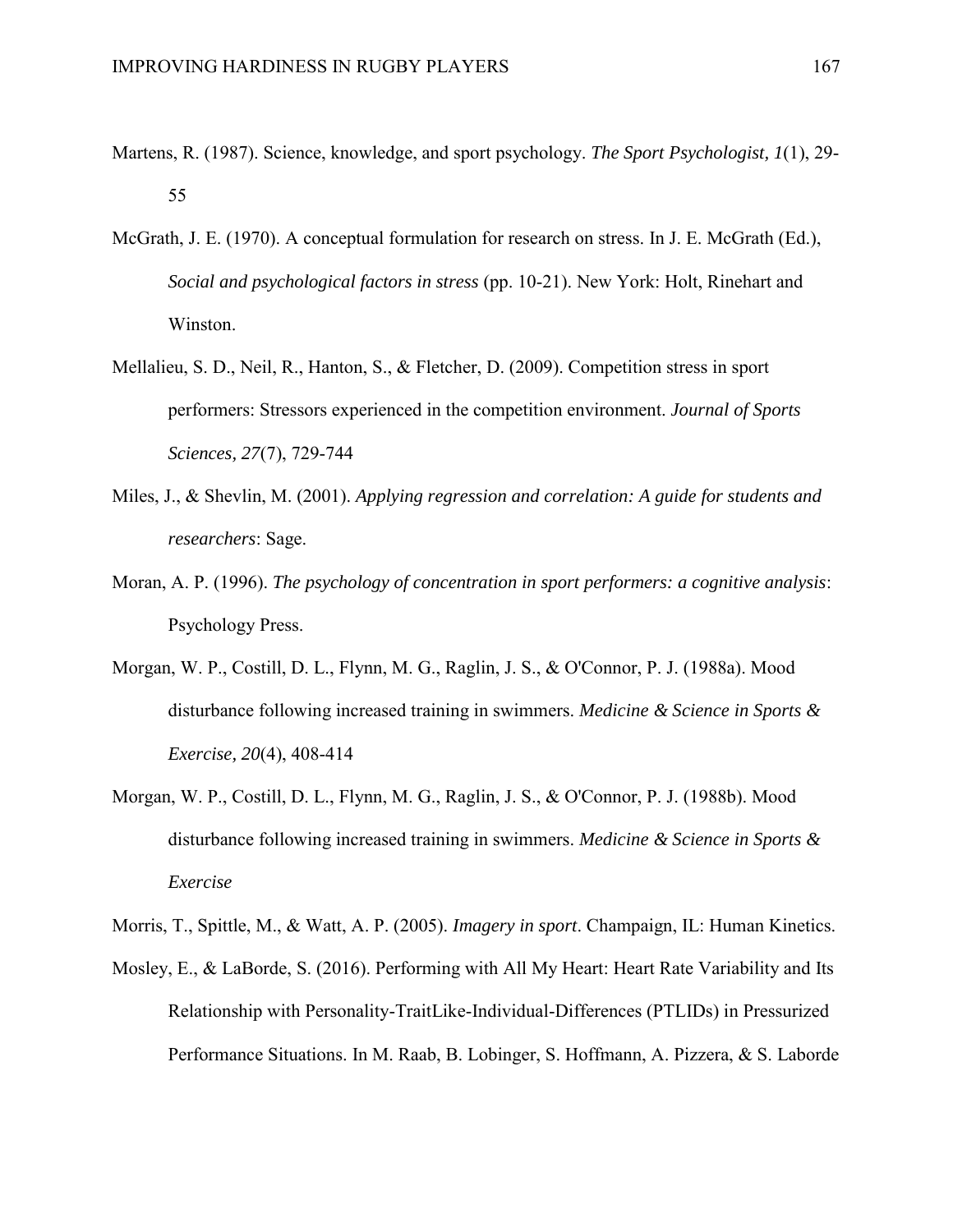(Eds.), *Performance Psychology: Perception, Action, Cognition, and Emotion* (pp. 45- 60). London: Elsevier.

- Neil, R., Mellalieu, S. D., Wilson, K., & Hanton, S. (2007). Anxiety performance relationships in rugby union. *Journal of Sport & Exercise Psychology, 29*, S192-S193
- Nowack, K. M. (1990). Initial development of an inventory to assess stress and health risk. *American Journal of Health Promotion, 4*(3), 173-180
- Orr, E., & Westman, M. (1990). Does hardiness moderate stress, and how? A review. In M. Rosenbaum (Ed.), *Learned Resourcefulness: On Coping Skills, Self-Control, and Adaptive Behavior* (pp. 64-94). New York: Springer.
- Pagana, K. (1990). The relationship of hardiness and social support to student appraisal of stress in an initial clinical nursing situation. *The Journal of nursing education, 29*(6), 255

Peterson, C. (2000). The future of optimism. *American psychologist, 55*(1), 44

- Petitpas, A. J., Giges, B., & Danish, S. J. (1999). Sport psychologist–athlete relationship: Implications for training. *The Sport Psychologist*
- Rettew, D., & Reivich, K. (1995). Sports and explanatory style. In G. C. Buchanan & M. E. P. Seligman (Eds.), *Explanatory style* (pp. 173-186). Hillsdale, NJ: Erlbaum.
- Rhodewalt, F., & Zone, J. B. (1989). Appraisal of life change, depression, and illness in hardy and nonhardy women. *Journal of Personality and Social Psychology, 56*(1), 81
- Richardson, L. (2000). Writing–A Method of Inquiry" i Norman K. Denzin & Yvonna S. Lincoln: Handbook of Qualitative Research: London: Sage Publications.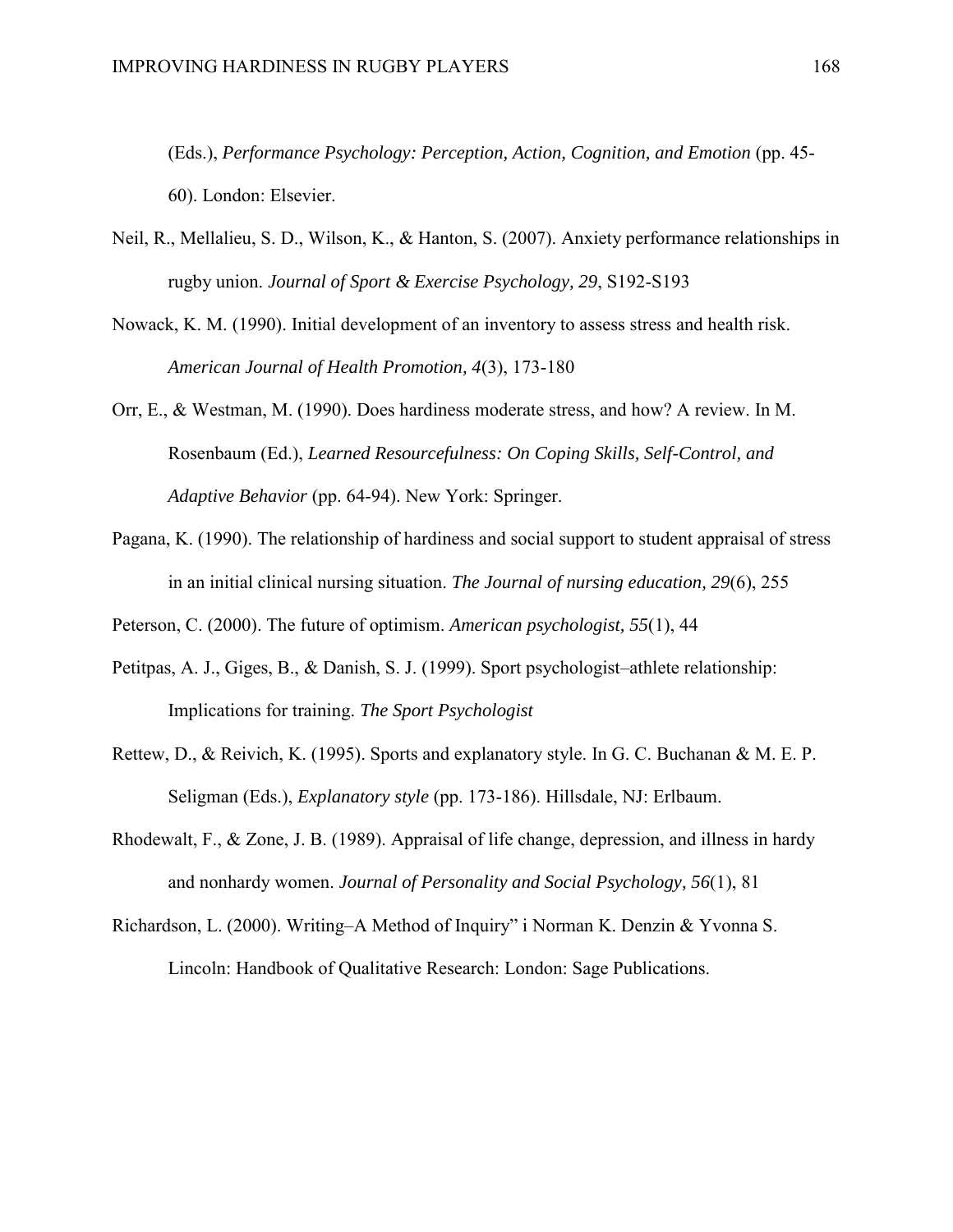- Richardson, S. O. (2005). *Overtraining phenomena expert and athlete perspectives on pathogenic sport involvement.* (PhD Unpublished), Victoria University, Melbourne, Australia. Retrieved from<http://vuir.vu.edu.au/419/>
- Richardson, S. O., Andersen, M. B., & Morris, T. (2008). *Overtraining athletes: Personal journeys in sport*. Champaign, IL: Human Kinetics.
- Riessman, C. K. (2008). *Narrative methods for the human sciences*: Sage.
- Rosenwald, G. C. (1988). A theory of multiple‐case research. *Journal of Personality, 56*(1), 239- 264
- Roth, D. L., Wiebe, D. J., Fillingim, R. B., & Shay, K. A. (1989). Life events, fitness, hardiness, and health: a simultaneous analysis of proposed stress-resistance effects. *Journal of Personality and Social Psychology, 57*(1), 136
- Ryan, R. M., & Deci, E. L. (2000). Self-determination theory and the facilitation of intrinsic motivation, social development, and well-being. *American Psychologist, 55*(1), 68
- Sarkar, M., & Fletcher, D. (2013). How should we measure psychological resilience in sport performers? *Measurement in Physical Education & Exercise Science, 17*(4), 264-280
- Schinke, R., & Jerome, W. (2002). Understanding and refining the resilience of elite athletes: An intervention strategy. *Athletic Insight, 4*(3), 1-13
- Schinke, R., & Peterson, C. (2002). Enhancing the hopes and performance of elite athletes through optimism skills. *The Journal of Excellence, 6*, 36-47
- Schinke, R. J., Peterson, C., & Couture, R. (2004). A protocol for teaching resilience to high performance athletes. *Journal of Excellence, 9*, 9-18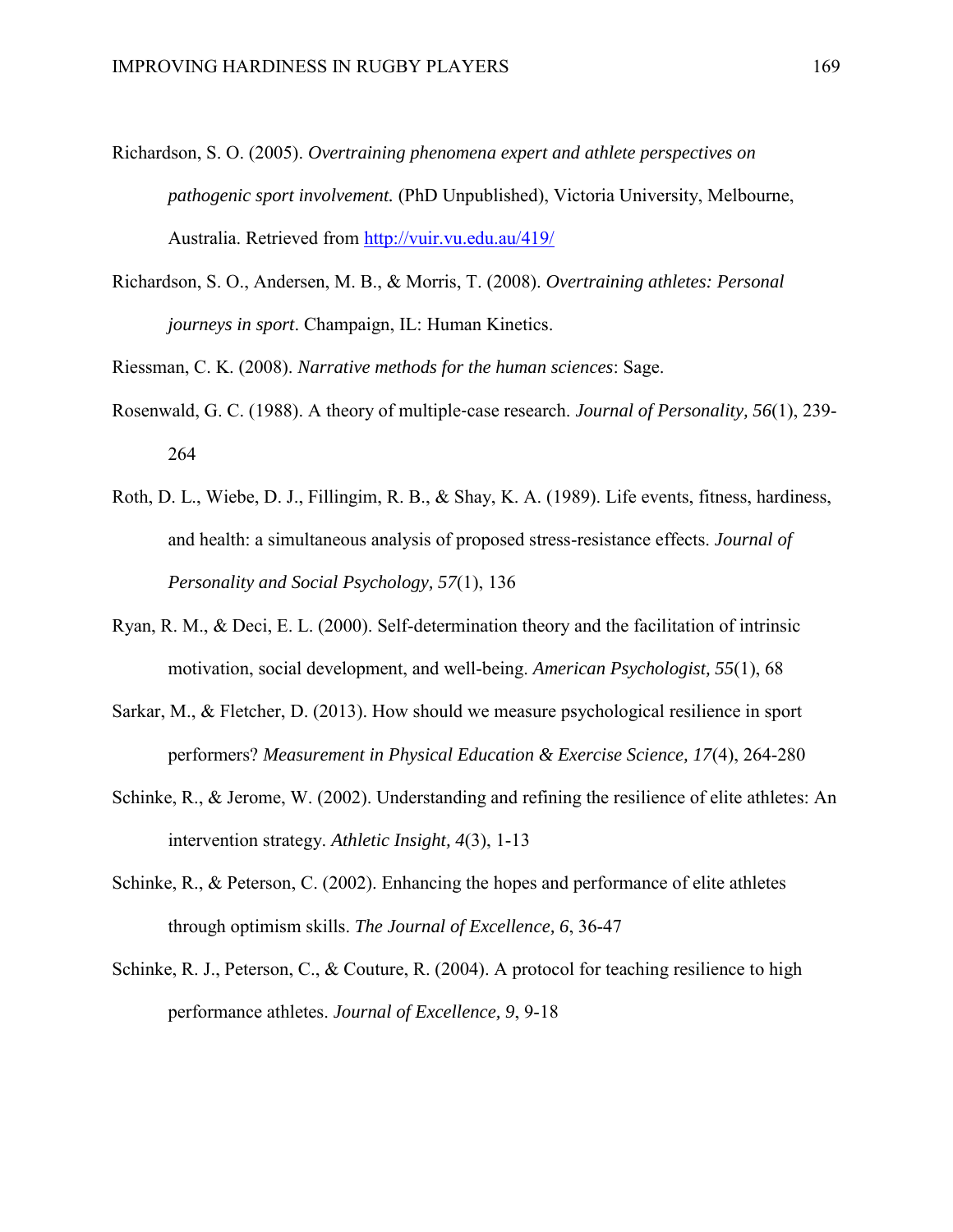- Seligman, M. E. (1975). *Helplessness: On depression, development, and death*. San Francisco: Freeman.
- Seligman, M. E. (1992). Power and powerlessness: Comments on "Cognates of personal control'. *Applied and Preventive Psychology, 1*(2), 119-120

Selye, H. (1956). *The stress of life*. New York: McGraw-Hill.

- Sheard, M., & Golby, J. (2010). Personality hardiness differentiates elite‐level sport performers. *International Journal of Sport and Exercise Psychology, 8*(2), 160-169
- Smith, B., & Sparkes, A. C. (2009). Narrative inquiry in sport and exercise psychology: What can it mean, and why might we do it? *Psychology of Sport and Exercise, 10*(1), 1-11
- Smith, J. A., & Osborne, M. (2008). Interpretative Phenomenological Analysis. In J. Smith (Ed.), *Qualitative psychology: A practical guide to research methods* (pp. 53-79): London: Sage Publications.
- Sparkes, A. (2002). *Telling tales in sport and physical activity: A qualitative journey*. Champaign, IL: Human Kinetics.
- Sparkes, A. C., & Smith, B. (2009). Judging the quality of qualitative inquiry: Criteriology and relativism in action. *Psychology of Sport and Exercise, 10*(5), 491-497
- Stake, R. (2005). Qualitative case studies. In N. K. L. Denzin, Y.S. (Ed.), *The Sage handbook of qualitative research* (3 ed., pp. 443-466). London: Sage Publications.
- Stake, R. E. (1995). *The art of case study research*: Sage.
- Stiles, W. B. (2003). When is a case study scientific research. *Psychotherapy Bulletin, 38*(1), 6- 11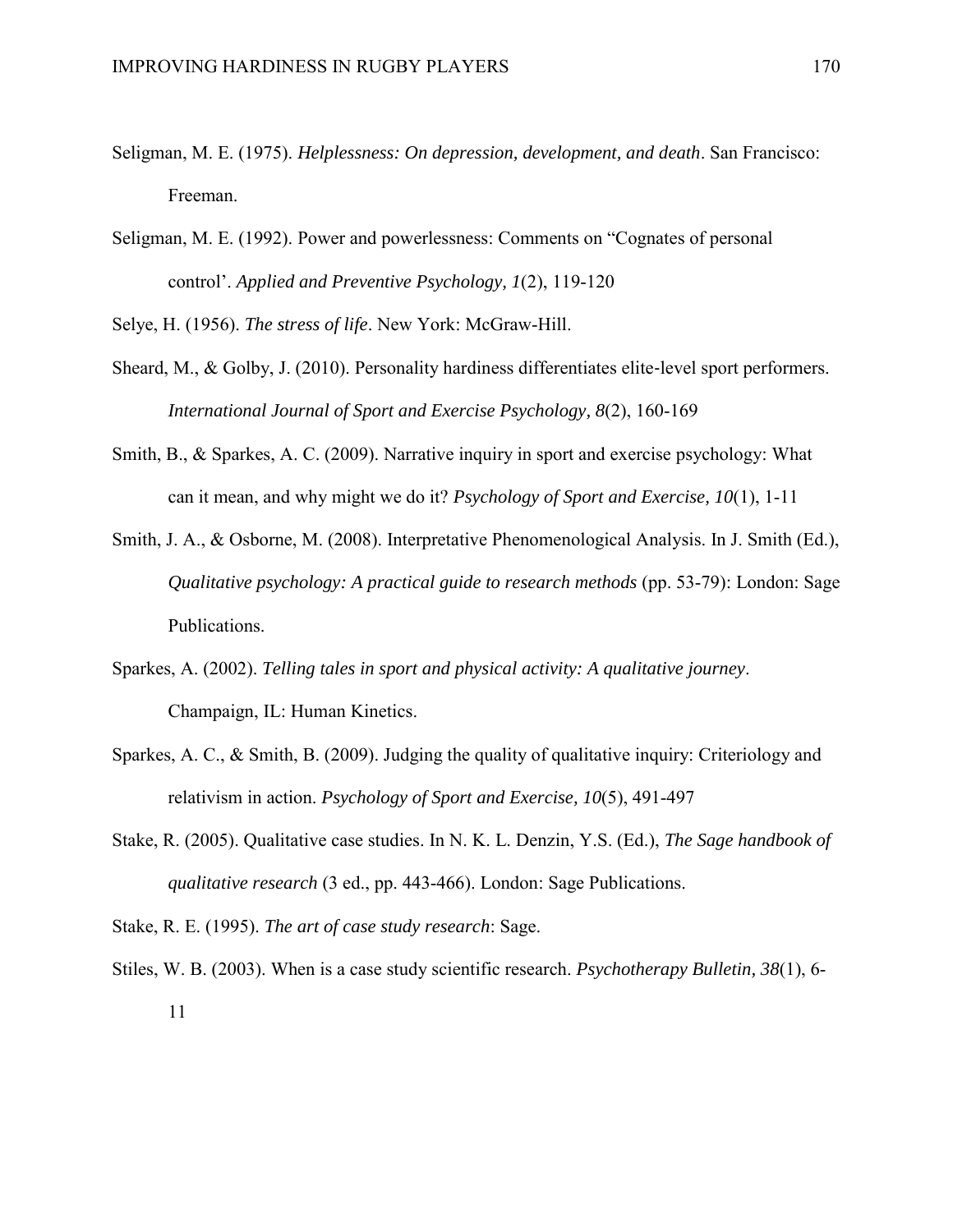- Stiles, W. B. (2007). Theory-building case studies of counselling and psychotherapy. *Counselling and Psychotherapy Research, 7*(2), 122-127
- Stiles, W. B. (2010). Theory-building case studies as practice-based evidence. In M. Barkham, G. Hardy, & J. Mellor-Clark (Eds.), *Developing and delivering practice-based evidence: A guide for the psychological therapies* (pp. 91-108). Chichester: Wiley-Blackwell.
- Suinn, R. M. (2005). Behavioral intervention for stress management in sports. *International Journal of Stress Management, 12*(4), 343-362
- Svanborg, C., Wistedt, A. Å., & Svanborg, P. (2008). Long-term outcome of patients with dysthymia and panic disorder: A naturalistic 9-year follow-up study. *Nordic Journal of Psychiatry, 62*(1), 17-24
- Thompson, C., & Andersen, M. B. (2012). Moving toward Buddhist psychotherapy in sport: a case study. *The sport psychologist, 26*(4), 624-643
- Tibbert, S. J., Andersen, M. B., & Morris, T. (2015). What a difference a "Mentally Toughening" year makes: The acculturation of a rookie. *Psychology of Sport and Exercise, 17*, 68-78
- Trahar, S. (2009). Beyond the Story Itself: Narrative Inquiry and Autoethnography in Intercultural Research in Higher Education. *2009, 10*(1)
- Westman, M. (1990). The relationship between stress and performance: The moderating effect of hardiness. *Human Performance, 3*(3), 141-155
- Wiebe, D. J. (1991). Hardiness and stress moderation: a test of proposed mechanisms. *Journal of Personality and Social Psychology, 60*(1), 89-99
- Wiebe, D. J., & McCallum, D. M. (1986). Health practices and hardiness as mediators in the stress-illness relationship. *Health Psychology, 5*(5), 425-438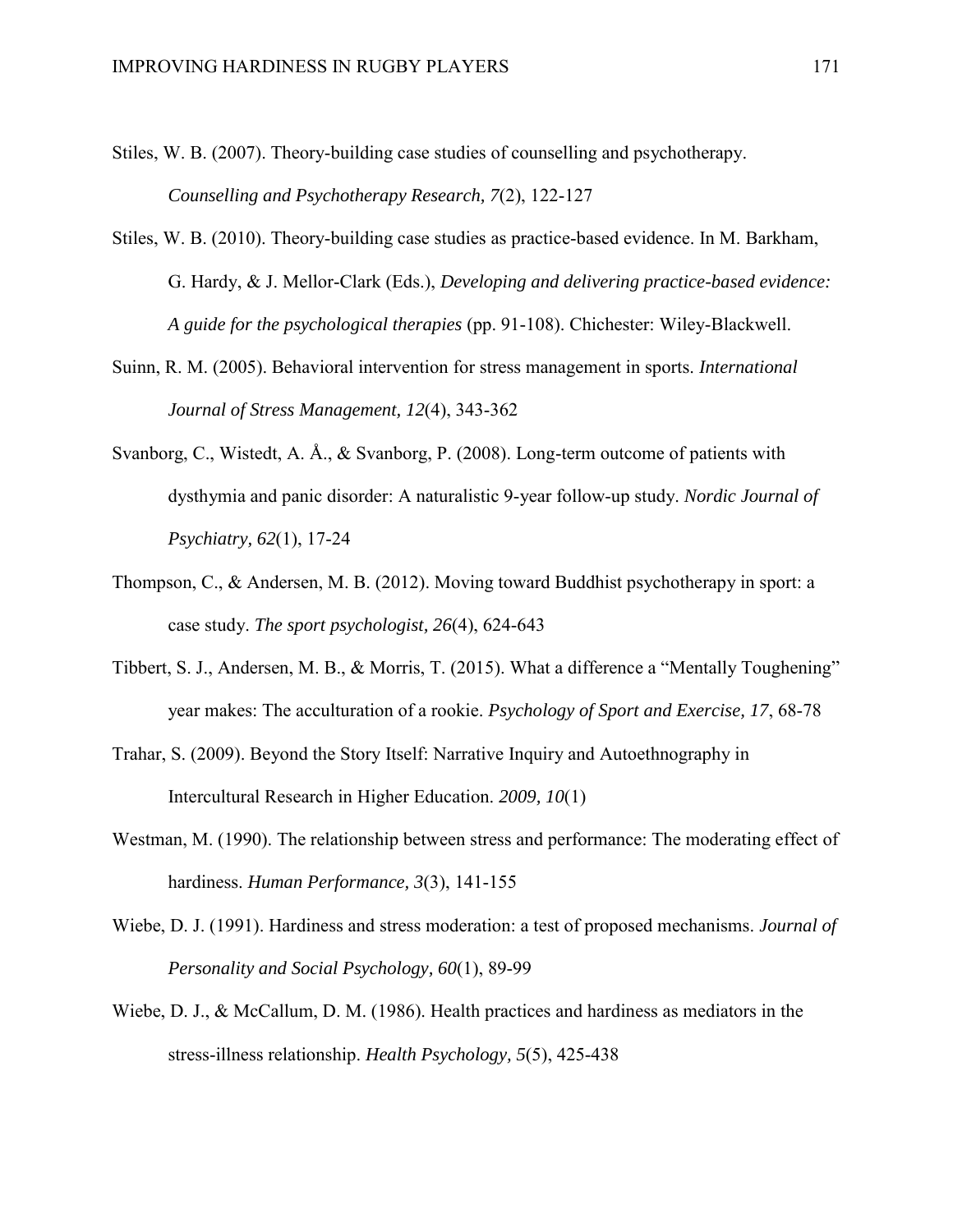- Williams, P. G., Wiebe, D. J., & Smith, T. W. (1992). Coping processes as mediators of the relationship between hardiness and health. *Journal of Behavioral Medicine, 15*(3), 237- 255
- Woodman, T., & Hardy, L. (2001). A case study of organizational stress in elite sport. *Journal of Applied Sport Psychology, 13*(2), 207-238

Yin, R. K. (2005). *Introducing the world of education: A case study reader*. Los Angeles: Sage.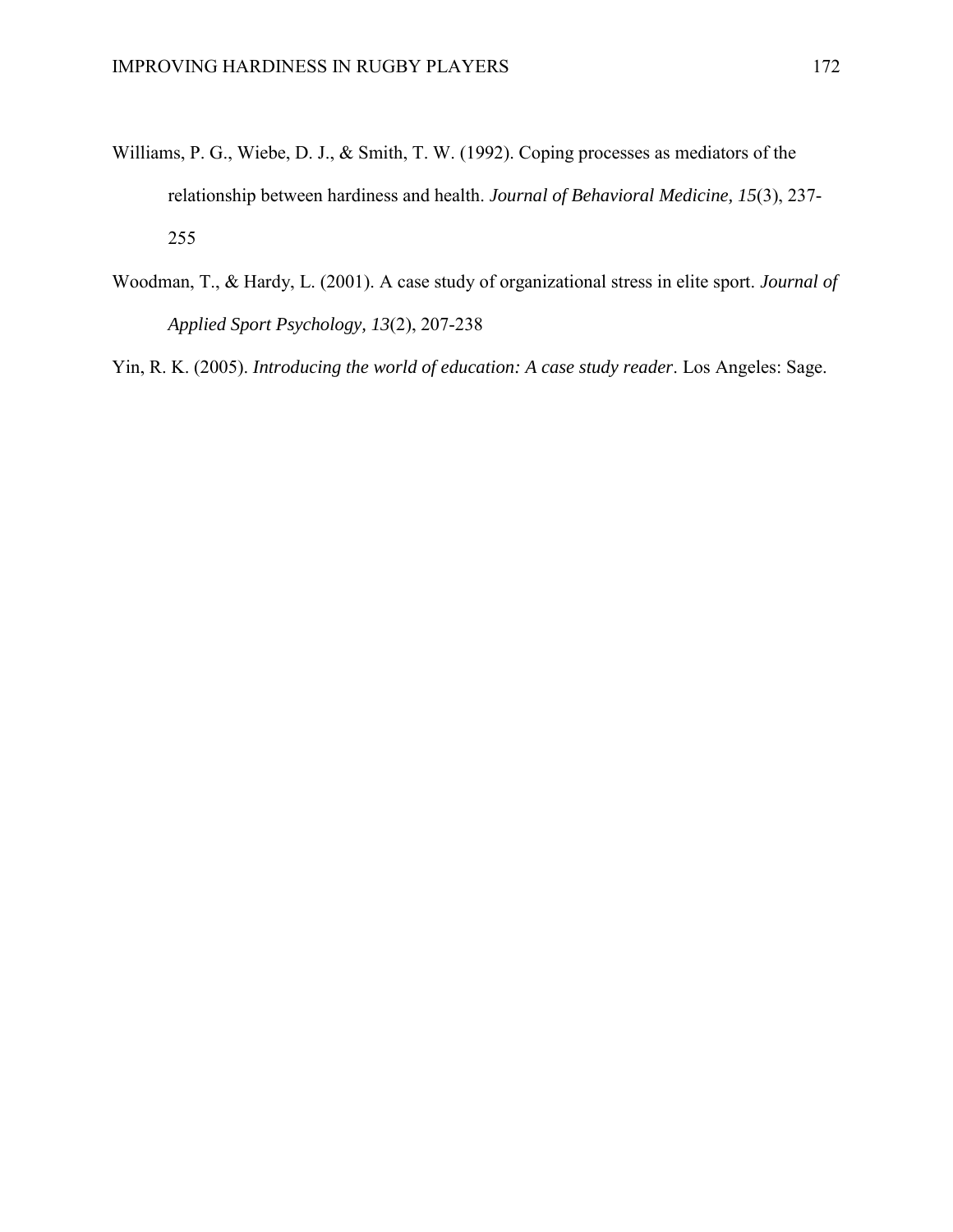# APPENDIX A: INFORMATION TO PARTICIPANTS FORM **INFORMATION TO PARTICIPANTS:**

We would like to invite you to be a part of a study into **improving hardiness**.

As a rugby player you may have heard people talk about 'mental toughness' and 'hardiness', but what is this? And if it makes you a better player, how can you develop this ability?

Hardiness is about how you react when faced with tough situations, in sport and life. Research with the best representative players shows us that hardier players typically see a stressful situation as:

- a challenge to develop and learn rather than as a threat,
- something that can be controlled through your own choices and actions,
- a challenge you can engage in actively rather than withdraw from, or avoid.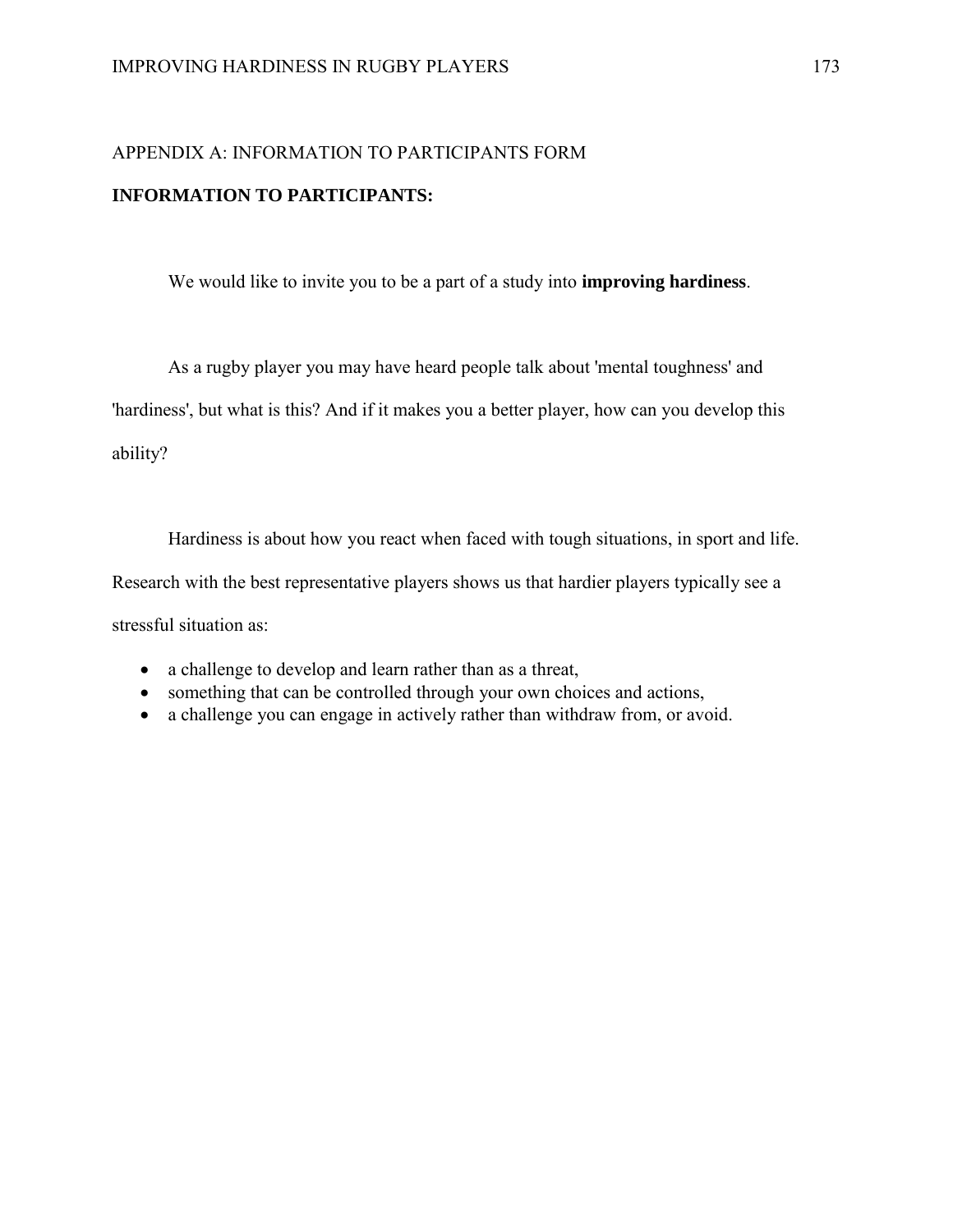#### **Hardiness can be improved and built up, and can help you feel more confident,**

#### **optimistic and positive in the face of stress.**

You are invited to participate in a programme that focuses on how you can improve your mental skills, at the same time as you improve your physical skills and your conditioning. Like in other areas, mental skills take some practice to get right, but once mastered can be used to your advantage. The different activities involved in the study are outlined below.

#### **Procedures:**

1. **Initial interview**. We will discuss some of the highs and lows of your professional career so far. We will focus on what have been the stressful situations you have had to deal with both on the field in training and games, and off the field in club life and beyond. We will discuss how you approach these situations, and see if there are ways you

could approach situations differently to optimise your performance, enjoyment and

satisfaction.

- 2. **Questionnaire.** This is a brief 18-item questionnaire that will give me a more detailed understanding of how you cope with difficulties, and we will discuss the results in further sessions.
- 3. **Personal Development Programme**. Based on our initial discussion, we will identify areas to work on, and this will be focused on a series of 1-to-1 confidential meetings every 2 to 3 weeks, based on your preferences and availability. These sessions will be guided by you, based on the priorities we set out at the start.
- 4. **Review**. At an agreed point during the season, we will have a review interview similar to the one at the start of the programme. Here we will look at progress over the course of the season, development, and identify career and personal goals going forward. You'll also fill in the questionnaire used at the start again, to give an appreciation of your development during the programme.
- 5. **Write up. All interview, one-to-one and questionnaire material in this programme will be confidential between you and us.** At the end of the programme, I will be analysing all the interviews and questionnaires. The purpose of this is to communicate to other sport psychologists and students the ways in which the programme has helped players develop as professionals in their sport, and ways in which it could be improved in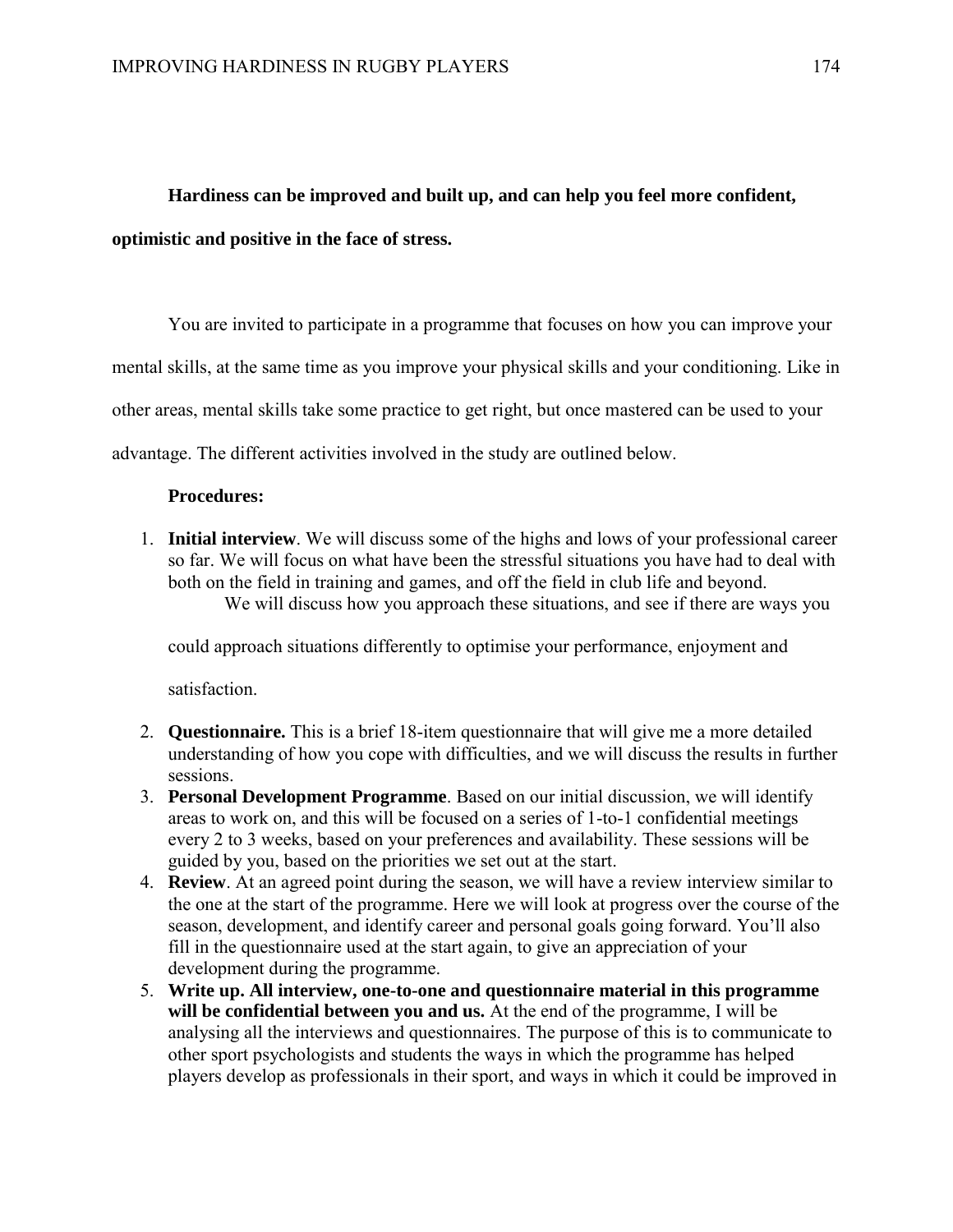the future. All names, specific details and any references that identify individuals and the club will be removed. The write-up will be submitted at Victoria University as part of Campbell's professional development in sport psychology, towards the award of Doctor of Sport Psychology.

6. **Debrief.** After the programme has finished, we will meet up for a debriefing session. This is also a chance for you to ask any outstanding questions you have about the programme, and about next steps.

Risks and Concerns:

It is natural that you may be concerned that the information you provide could compromise your position because it may point to mistakes made in the past by either yourself or others involved with the club. Please be aware that all the information you provide will only be used for the purpose of the study, and will be stored under lock and key, will only be accessed by the research investigators (Campbell, and Professor Tony Morris – a sport psychologist at Victoria University who oversees Campbell's work), and will be altered so that players, coaches and sports medicine personnel cannot be identified.

During the interview Campbell will ask you about areas of stress in your life and ways in which you cope with that stress. As such you may be recalling quite personal experiences, and some people find this brings about some difficult emotions. If you do find anything upsetting to the point that you do not wish to continue, you can end the interview and postpone it until a convenient time. Please remember that participation is voluntary and you can withdraw from the study at any time without completion of the interview.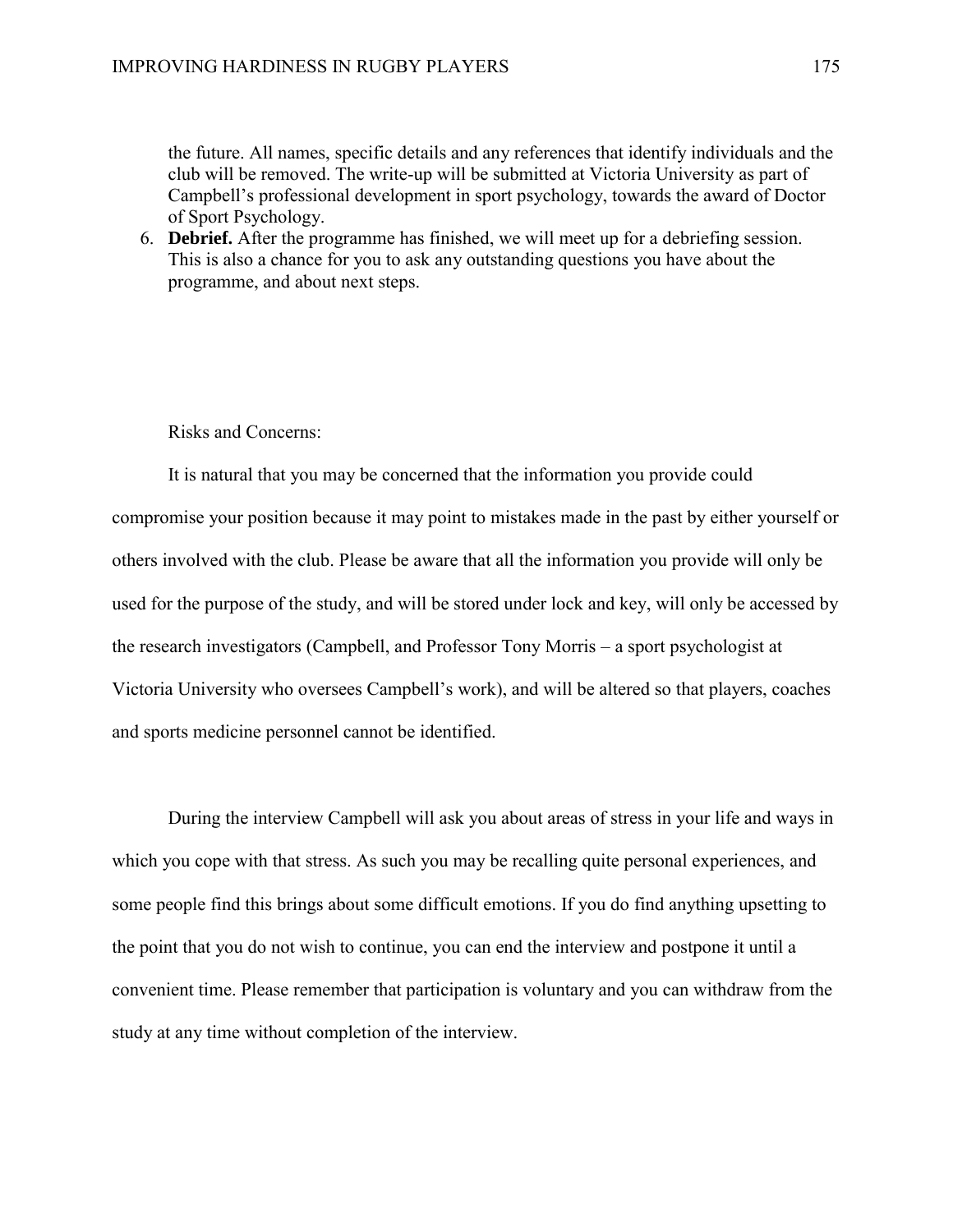#### **APPENDIX B: SAMPLE CONSENT FORM**

## **Consent Form for Participants Involved in Research**

### **CERTIFICATION BY SUBJECT**

I**,** 

of

**(your address here)**

certify that I am at least 18 years old and that I am voluntarily giving my consent to participate in the study entitled:

Improving Hardiness in Elite Rugby League Players

being conducted at Victoria University by:

Campbell Thompson and Professor Tony Morris.

I certify that the objectives of the study, together with any risks and safeguards associated with the procedures listed to be carried out in the research, have been fully explained to me by

**Campbell Thompson** and that I freely consent to participation involving the use on me of these

procedures.

#### **Procedures:**

- 1. **Initial interview**.
- 2. **Questionnaire**
- 3. **Personal Development Programme**.
- 4. **Review**.
- 5. **Write up.**
- 6. **Debrief**